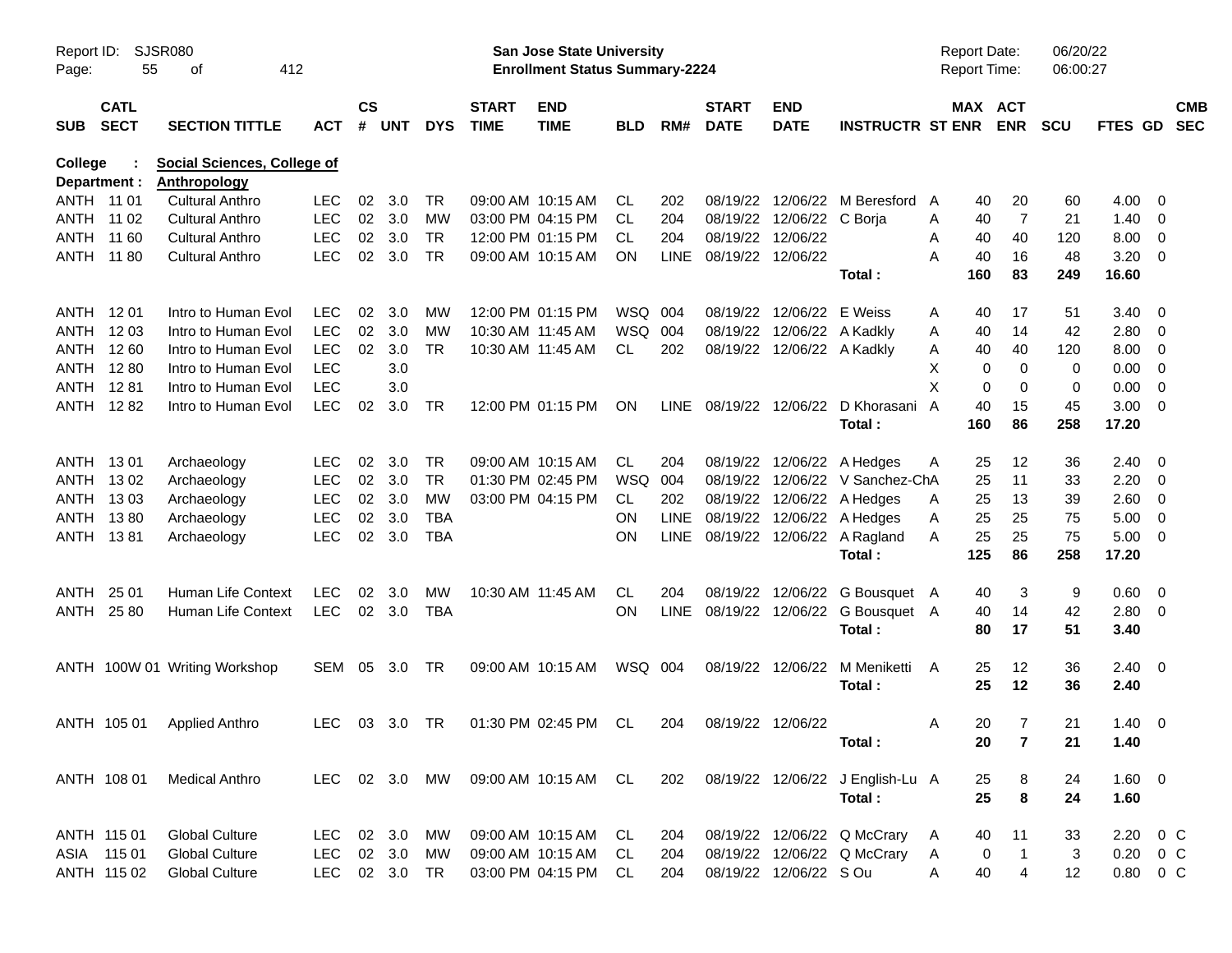| Report ID:<br>Page: | 56                         | SJSR080<br>412<br>οf   |            |                |            |            |                             | San Jose State University<br><b>Enrollment Status Summary-2224</b> |            |             |                             |                           |                                   | Report Date:<br>Report Time: |                              | 06/20/22<br>06:00:27 |              |                          |  |
|---------------------|----------------------------|------------------------|------------|----------------|------------|------------|-----------------------------|--------------------------------------------------------------------|------------|-------------|-----------------------------|---------------------------|-----------------------------------|------------------------------|------------------------------|----------------------|--------------|--------------------------|--|
| <b>SUB</b>          | <b>CATL</b><br><b>SECT</b> | <b>SECTION TITTLE</b>  | <b>ACT</b> | <b>CS</b><br># | <b>UNT</b> | <b>DYS</b> | <b>START</b><br><b>TIME</b> | <b>END</b><br><b>TIME</b>                                          | <b>BLD</b> | RM#         | <b>START</b><br><b>DATE</b> | <b>END</b><br><b>DATE</b> | <b>INSTRUCTR ST ENR</b>           |                              | MAX ACT<br><b>ENR</b>        | <b>SCU</b>           | FTES GD      | <b>CMB</b><br><b>SEC</b> |  |
| ASIA                | 115 02                     | <b>Global Culture</b>  | <b>LEC</b> | 02             | 3.0        | TR         |                             | 03:00 PM 04:15 PM                                                  | CL.        | 204         | 08/19/22                    | 12/06/22 S Ou             |                                   | Α                            | 0<br>-1                      | 3                    | 0.20         | $0\,$ C                  |  |
|                     | ANTH 115 03                | <b>Global Culture</b>  | <b>LEC</b> | 02             | 3.0        | <b>MW</b>  |                             | 01:30 PM 02:45 PM                                                  | <b>CL</b>  | 204         | 08/19/22                    | 12/06/22                  | <b>B</b> Seals                    | 40<br>Α                      | 17                           | 51                   | 3.40         | $0\,C$                   |  |
| ASIA                | 115 03                     | <b>Global Culture</b>  | <b>LEC</b> | 02             | 3.0        | <b>MW</b>  |                             | 01:30 PM 02:45 PM                                                  | CL.        | 204         | 08/19/22                    | 12/06/22                  | <b>B</b> Seals                    | Α                            | 3<br>0                       | 9                    | 0.60         | 0 <sup>C</sup>           |  |
|                     | ANTH 115 80                | <b>Global Culture</b>  | <b>LEC</b> | 02             | 3.0        | <b>TBA</b> |                             |                                                                    | ON         | <b>LINE</b> | 08/19/22                    | 12/06/22                  | Q McCrary                         | 40<br>Α                      | 39                           | 117                  | 7.80         | 0 <sup>C</sup>           |  |
| ASIA                | 11580                      | <b>Global Culture</b>  | <b>LEC</b> | 02             | 3.0        | <b>TBA</b> |                             |                                                                    | ON         | <b>LINE</b> | 08/19/22                    | 12/06/22                  | Q McCrary                         | A                            | $\overline{1}$<br>0          | 3                    | 0.20         | $0\,C$                   |  |
|                     | ANTH 115 81                | <b>Global Culture</b>  | <b>LEC</b> | 02             | 3.0        | <b>TBA</b> |                             |                                                                    | ON         | <b>LINE</b> | 08/19/22                    | 12/06/22                  | <b>B</b> Seals                    | 40<br>Α                      | 39                           | 117                  | 7.80         | 0 <sup>C</sup>           |  |
| ASIA                | 11581                      | <b>Global Culture</b>  | <b>LEC</b> | 02             | 3.0        | <b>TBA</b> |                             |                                                                    | ON         | <b>LINE</b> | 08/19/22                    | 12/06/22                  | <b>B</b> Seals                    | Α                            | $\overline{1}$<br>0          | 3                    | 0.20         | 0 <sup>C</sup>           |  |
|                     |                            |                        |            |                |            |            |                             |                                                                    |            |             |                             |                           | Total:                            | 200                          | 117                          | 351                  | 23.40        |                          |  |
|                     | ANTH 130 80                | Kin, Kith, Community   | LEC        |                | 02 3.0     | TR         |                             | 12:00 PM 01:15 PM                                                  | ON         | <b>LINE</b> | 08/19/22                    | 12/06/22                  | J English-Lu A<br>Total:          | 25<br>25                     | 18<br>18                     | 54<br>54             | 3.80<br>3.80 | -4                       |  |
|                     | ANTH 131 01                | Theories of Cult       | <b>SEM</b> | 05             | 3.0        | TR         |                             | 03:00 PM 04:15 PM                                                  | CL         | 202         | 08/19/22                    | 12/06/22                  | J Marlovits<br>Total:             | 35<br>A<br>35                | 18<br>18                     | 54<br>54             | 3.60<br>3.60 | $\overline{\mathbf{0}}$  |  |
|                     | ANTH 133 01                | Org Cultures           | <b>LEC</b> | 02             | 3.0        | W          |                             | 06:00 PM 07:15 PM                                                  | CL         | 204         | 08/19/22                    | 12/06/22                  | M Martinez<br>Total:              | 30<br>A                      | 12<br>30<br>12               | 36<br>36             | 2.65<br>2.65 | $-5$                     |  |
|                     | ANTH 140 01                | <b>Human Sexuality</b> | <b>LEC</b> | 01             | 3.0        | TR         |                             | 10:30 AM 11:45 AM                                                  | CL.        | 204         | 08/19/22                    | 12/06/22                  | J Marlovits                       | 40<br>A                      | 10                           | 30                   | 2.00         | $0\,$ C                  |  |
| <b>PH</b>           | 140 01                     | <b>Human Sexuality</b> | <b>LEC</b> | 01             | 3.0        | <b>TR</b>  |                             | 10:30 AM 11:45 AM                                                  | CL.        | 204         | 08/19/22                    | 12/06/22                  | J Marlovits                       | Α                            | $\overline{\mathbf{c}}$<br>0 | 6                    | 0.40         | 0 <sup>o</sup>           |  |
| <b>BIOL</b>         | 140 01                     | <b>Human Sexuality</b> | <b>LEC</b> | 01             | 3.0        | <b>TR</b>  |                             | 10:30 AM 11:45 AM                                                  | CL.        | 204         | 08/19/22                    | 12/06/22                  | J Marlovits                       | Α                            | 8<br>0                       | 24                   | 1.60         | $0\,C$                   |  |
|                     | ANTH 140 02                | <b>Human Sexuality</b> | <b>LEC</b> | 01             | 3.0        | <b>TR</b>  |                             | 01:30 PM 02:45 PM                                                  | СL         | 202         | 08/19/22                    | 12/06/22                  |                                   | 40<br>Α                      | 2                            | 6                    | 0.40         | $0\,C$                   |  |
| <b>PH</b>           | 140 02                     | <b>Human Sexuality</b> | <b>LEC</b> | 01             | 3.0        | <b>TR</b>  |                             | 01:30 PM 02:45 PM                                                  | <b>CL</b>  | 202         | 08/19/22                    | 12/06/22                  |                                   | Α                            | 0                            | 3                    | 0.20         | 0 <sup>C</sup>           |  |
| <b>BIOL</b>         | 140 02                     | <b>Human Sexuality</b> | <b>LEC</b> | 01             | 3.0        | <b>TR</b>  |                             | 01:30 PM 02:45 PM                                                  | СL         | 202         | 08/19/22                    | 12/06/22                  |                                   | Α                            | $\overline{2}$<br>0          | 6                    | 0.40         | $0\,C$                   |  |
|                     | ANTH 140 03                | <b>Human Sexuality</b> | <b>LEC</b> | 01             | 3.0        | <b>MW</b>  |                             | 10:30 AM 11:45 AM                                                  | CL         | 202         | 08/19/22                    | 12/06/22                  |                                   | 40<br>Α                      | 13                           | 39                   | 2.60         | 0 <sup>o</sup>           |  |
| <b>PH</b>           | 140 03                     | <b>Human Sexuality</b> | <b>LEC</b> | 01             | 3.0        | <b>MW</b>  |                             | 10:30 AM 11:45 AM                                                  | <b>CL</b>  | 202         | 08/19/22                    | 12/06/22                  |                                   | Α                            | 2<br>0                       | 6                    | 0.40         | 0 <sup>o</sup>           |  |
| <b>BIOL</b>         | 140 03                     | <b>Human Sexuality</b> | <b>LEC</b> | 01             | 3.0        | MW         |                             | 10:30 AM 11:45 AM                                                  | CL         | 202         | 08/19/22                    | 12/06/22                  |                                   | Α                            | 3<br>0                       | 9                    | 0.60         | 0 <sup>o</sup>           |  |
|                     | ANTH 140 04                | <b>Human Sexuality</b> | <b>LEC</b> | 01             | 3.0        | <b>MW</b>  |                             | 12:00 PM 01:15 PM                                                  | <b>CL</b>  | 202         | 08/19/22                    | 12/06/22 A Kadkly         |                                   | 40<br>Α                      | 8                            | 24                   | 1.60         | 0 <sup>o</sup>           |  |
| PH                  | 140 04                     | <b>Human Sexuality</b> | <b>LEC</b> | 01             | 3.0        | MW         |                             | 12:00 PM 01:15 PM                                                  | <b>CL</b>  | 202         | 08/19/22                    | 12/06/22                  | A Kadkly                          | Α                            | 0<br>0                       | 0                    | 0.00         | 0 <sup>o</sup>           |  |
| <b>BIOL</b>         | 140 04                     | <b>Human Sexuality</b> | <b>LEC</b> | 01             | 3.0        | <b>MW</b>  |                             | 12:00 PM 01:15 PM                                                  | <b>CL</b>  | 202         | 08/19/22                    | 12/06/22                  | A Kadkly                          | Α                            | 0<br>6                       | 18                   | 1.20         | 0 <sup>o</sup>           |  |
|                     | ANTH 140 80                | <b>Human Sexuality</b> | <b>LEC</b> | 01             | 3.0        | <b>TBA</b> |                             |                                                                    | ΟN         | <b>LINE</b> |                             |                           | 08/19/22 12/06/22 J Marlovits     | 40<br>A                      | 22                           | 66                   | 4.40         | 0 <sup>o</sup>           |  |
| PH                  | 140 80                     | <b>Human Sexuality</b> | LEC        | 01             | 3.0        | <b>TBA</b> |                             |                                                                    | ON         | <b>LINE</b> |                             |                           | 08/19/22 12/06/22 J Marlovits     |                              | 0<br>6                       | 18                   | 1.20         | $0\,C$                   |  |
| <b>BIOL</b>         | 14080                      | <b>Human Sexuality</b> | LEC        | 01             | 3.0        | <b>TBA</b> |                             |                                                                    | <b>ON</b>  | <b>LINE</b> |                             |                           | 08/19/22 12/06/22 J Marlovits     | Α                            | 12<br>0                      | 36                   | 2.40         | 0 <sup>o</sup>           |  |
|                     | ANTH 140 81                | <b>Human Sexuality</b> | <b>LEC</b> | 01             | 3.0        | <b>TBA</b> |                             |                                                                    | <b>ON</b>  | LINE        |                             |                           | 08/19/22 12/06/22 J McDaniel      | 40<br>Α                      | 14                           | 42                   | 2.80         | 0 <sup>o</sup>           |  |
| PH                  | 140 81                     | <b>Human Sexuality</b> | <b>LEC</b> | 01             | 3.0        | <b>TBA</b> |                             |                                                                    | ON         | LINE        |                             |                           | 08/19/22 12/06/22 J McDaniel      | Α                            | 4<br>0                       | 12                   | 0.80         | 0 <sup>o</sup>           |  |
| <b>BIOL</b>         | 14081                      | <b>Human Sexuality</b> | <b>LEC</b> | 01             | 3.0        | <b>TBA</b> |                             |                                                                    | <b>ON</b>  | LINE        |                             |                           | 08/19/22 12/06/22 J McDaniel      | Α                            | 11<br>0                      | 33                   | 2.20         | 0 <sup>o</sup>           |  |
|                     | ANTH 140 82                | <b>Human Sexuality</b> | <b>LEC</b> | 01             | 3.0        | <b>TBA</b> |                             |                                                                    | <b>ON</b>  | LINE        |                             |                           | 08/19/22 12/06/22 J McDaniel      | 40<br>Α                      | 4                            | 12                   | 0.80         | 0 <sup>o</sup>           |  |
| PH                  | 140 82                     | <b>Human Sexuality</b> | <b>LEC</b> | 01             | 3.0        | <b>TBA</b> |                             |                                                                    | <b>ON</b>  | LINE        |                             |                           | 08/19/22 12/06/22 J McDaniel      | Α                            | 0                            | $\mathbf{3}$         | 0.20         | 0 <sup>o</sup>           |  |
| <b>BIOL</b>         | 140 82                     | <b>Human Sexuality</b> | <b>LEC</b> |                | 01 3.0 TBA |            |                             |                                                                    | <b>ON</b>  |             |                             |                           | LINE 08/19/22 12/06/22 J McDaniel | Α                            | $\pmb{0}$<br>0               | 0                    | 0.00         | $0\,C$                   |  |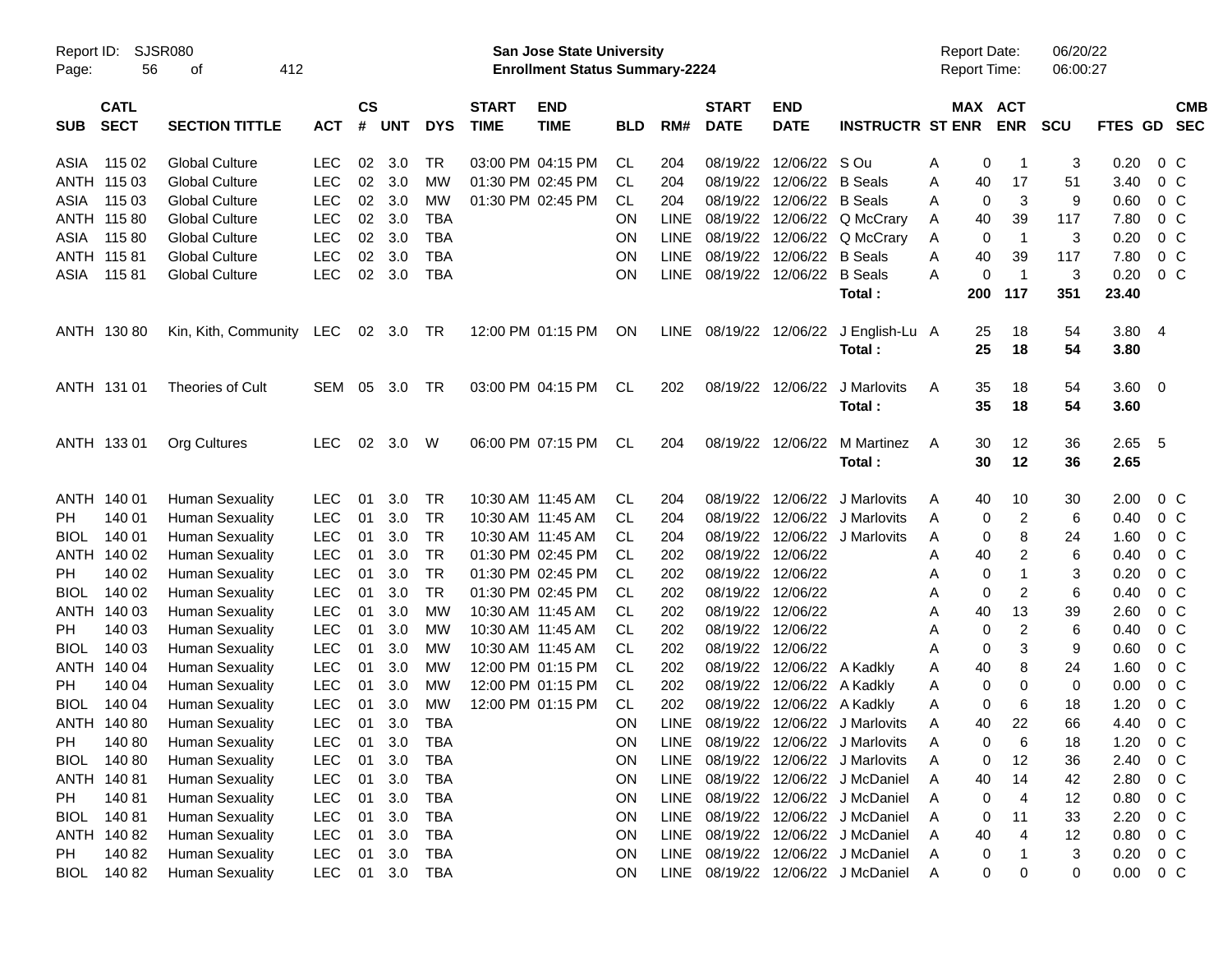| Report ID:<br>Page: | 57                         | <b>SJSR080</b><br>412<br>оf        |                |                    |            |            |                             | San Jose State University<br><b>Enrollment Status Summary-2224</b> |            |             |                             |                           |                                           | <b>Report Date:</b><br><b>Report Time:</b> |                       | 06/20/22<br>06:00:27            |                      |                          |                          |
|---------------------|----------------------------|------------------------------------|----------------|--------------------|------------|------------|-----------------------------|--------------------------------------------------------------------|------------|-------------|-----------------------------|---------------------------|-------------------------------------------|--------------------------------------------|-----------------------|---------------------------------|----------------------|--------------------------|--------------------------|
| <b>SUB</b>          | <b>CATL</b><br><b>SECT</b> | <b>SECTION TITTLE</b>              | ACT            | $\mathsf{cs}$<br># | <b>UNT</b> | <b>DYS</b> | <b>START</b><br><b>TIME</b> | <b>END</b><br><b>TIME</b>                                          | <b>BLD</b> | RM#         | <b>START</b><br><b>DATE</b> | <b>END</b><br><b>DATE</b> | <b>INSTRUCTR ST ENR</b>                   |                                            | MAX ACT<br><b>ENR</b> | <b>SCU</b>                      | FTES GD              |                          | <b>CMB</b><br><b>SEC</b> |
|                     |                            |                                    |                |                    |            |            |                             |                                                                    |            |             |                             |                           | Total:                                    |                                            | 280 131               | 393                             | 26.20                |                          |                          |
|                     | ANTH 146 01                | Culture & Conflict                 | <b>LEC</b>     | 02                 | 3.0        | МW         |                             | 12:00 PM 01:15 PM                                                  | CL.        | 204         | 08/19/22                    |                           | 12/06/22 G Bousquet                       | $\mathsf{A}$                               | 17<br>40              | 51                              | $3.40 \ 0$           |                          |                          |
|                     | ANTH 146 80                | <b>Culture &amp; Conflict</b>      | <b>LEC</b>     |                    | 02 3.0     | <b>TBA</b> |                             |                                                                    | <b>ON</b>  | <b>LINE</b> | 08/19/22                    | 12/06/22 S Ou             | Total:                                    | A                                          | 40<br>37<br>80<br>54  | 111<br>162                      | $7.45$ 1<br>10.85    |                          |                          |
|                     | ANTH 149 01                | Ethnographic Meth                  | LEC.           | 02                 | 3.0        | МW         |                             | 01:30 PM 02:45 PM                                                  | CL.        | 202         | 08/19/22                    | 12/06/22 A Faas           | Total:                                    | A                                          | 40<br>32<br>40<br>32  | 96<br>96                        | 7.20 16<br>7.20      |                          |                          |
|                     | ANTH 152 01                | Becoming Human                     | LEC.           |                    | 02 3.0     | МW         |                             | 01:30 PM 02:45 PM                                                  | WSQ 004    |             | 08/19/22                    | 12/06/22                  | E Weiss<br>Total:                         | A                                          | 20<br>20              | 6<br>18<br>6<br>18              | $1.20 \t 0$<br>1.20  |                          |                          |
|                     | ANTH 155 01                | <b>Forensic Osteology</b>          | LEC.           | 04                 | 3.0        | МW         |                             | 04:30 PM 05:45 PM                                                  | WSQ 004    |             | 08/19/22                    | 12/06/22                  | E Weiss<br>Total:                         | Α                                          | 20<br>20              | 9<br>27<br>9<br>27              | 1.80 0<br>1.80       |                          |                          |
|                     | ANTH 160 01                | <b>Recon Lost Civs</b>             | <b>LEC</b>     | 02                 | 3.0        | R          |                             | 06:00 PM 08:45 PM                                                  | CL.        | 204         | 08/19/22                    |                           | 12/06/22 V Sanchez-ChA                    |                                            | 40                    | 21<br>7                         | $1.40 \quad 0$       |                          |                          |
|                     | ANTH 160 02                | <b>Recon Lost Civs</b>             | <b>LEC</b>     | 02                 | 3.0        | TR         |                             | 12:00 PM 01:15 PM                                                  | CL.        | 202         | 08/19/22                    |                           | 12/06/22 C Sunseri                        | A                                          | 40<br>40              | 120                             | $8.00 \t 0$          |                          |                          |
|                     | ANTH 160 80                | <b>Recon Lost Civs</b>             | <b>LEC</b>     | 02                 | 3.0        | <b>TBA</b> |                             |                                                                    | ON         | LINE        | 08/19/22                    |                           | 12/06/22 V Sanchez-ChA                    |                                            | 40<br>40              | 120                             | 8.00                 | $\overline{\phantom{0}}$ |                          |
|                     | ANTH 160 81                | <b>Recon Lost Civs</b>             | <b>LEC</b>     |                    | 02 3.0     | <b>TBA</b> |                             |                                                                    | ΟN         | <b>LINE</b> |                             |                           | 08/19/22 12/06/22 A Hedges<br>Total:      | A<br>160                                   | 40<br>40<br>127       | 120<br>381                      | $8.00 \t 0$<br>25.40 |                          |                          |
|                     | ANTH 164 01                | North Am Befr 1492                 | <b>LEC</b>     |                    | 02 3.0     | TR         |                             | 03:00 PM 04:15 PM                                                  | WSQ 004    |             |                             |                           | 08/19/22 12/06/22 V Sanchez-ChA<br>Total: |                                            | 10<br>20<br>20<br>10  | 30<br>30                        | $2.00 \t 0$<br>2.00  |                          |                          |
|                     | ANTH 168 01                | Archaeological Metho LEC 02 3.0 TR |                |                    |            |            |                             | 10:30 AM 11:45 AM                                                  | WSQ 004    |             | 08/19/22                    | 12/06/22                  | M Meniketti<br>Total:                     | $\mathsf{A}$                               | 20<br>20              | 7<br>21<br>$\overline{7}$<br>21 | $1.40 \ 0$<br>1.40   |                          |                          |
|                     | ANTH 176 80                | Native California                  | <b>LEC</b>     |                    | 02 3.0     | TBA        |                             |                                                                    | <b>ON</b>  | LINE        |                             | 08/19/22 12/06/22         | C Sunseri<br>Total:                       | A                                          | 20<br>20<br>20<br>20  | 60<br>60                        | $4.05$ 1<br>4.05     |                          |                          |
|                     | ANTH 180 80                | <b>Individual Studies</b>          | <b>SUP</b>     |                    | 36 3.0     | TBA        |                             |                                                                    | <b>ON</b>  |             | LINE 08/19/22 12/06/22      |                           |                                           | A                                          | 3                     | 0<br>0                          | $0.00 \t 0$          |                          |                          |
|                     | ANTH 180 81                | <b>Individual Studies</b>          | SUP 36 3.0 TBA |                    |            |            |                             |                                                                    | ON         |             | LINE 08/19/22 12/06/22      |                           |                                           | A                                          | 3 <sup>7</sup>        | 0<br>0                          | $0.00 \t 0$          |                          |                          |
|                     | ANTH 180 82                | <b>Individual Studies</b>          | <b>SUP</b>     | 36                 | 3.0        | TBA        |                             |                                                                    | ON         |             | LINE 08/19/22 12/06/22      |                           |                                           | Α                                          | 3                     | 0<br>0                          | $0.00 \t 0$          |                          |                          |
|                     | ANTH 180 83                | <b>Individual Studies</b>          | <b>SUP</b>     |                    |            | 36 3.0 TBA |                             |                                                                    | <b>ON</b>  |             | LINE 08/19/22 12/06/22      |                           |                                           | Α                                          | 3                     | 0<br>0                          | $0.00 \t 0$          |                          |                          |
|                     |                            |                                    |                |                    |            |            |                             |                                                                    |            |             |                             |                           | Total:                                    |                                            | 12                    | 0<br>0                          | 0.00                 |                          |                          |
|                     | ANTH 19301                 | Beh Science in Pract               | LEC            |                    | 02 3.0     | M          |                             | 06:00 PM 07:15 PM                                                  | WSQ 004    |             |                             |                           | 08/19/22 12/06/22 M Cerda Agui A          |                                            | 30<br>13              | 39                              | $2.60 \t 0 \t C$     |                          |                          |
|                     | PSYC 19301                 | Beh Science in Pract               | <b>LEC</b>     |                    | 02 3.0     | M          |                             | 06:00 PM 07:15 PM                                                  | WSQ 004    |             |                             |                           | 08/19/22 12/06/22 M Cerda Agui A          |                                            | 0                     | 7<br>21                         | 1.40 0 C             |                          |                          |
|                     | SOCI 193 01                | Beh Science in Pract               | LEC 02 3.0 M   |                    |            |            |                             | 06:00 PM 07:15 PM                                                  | WSQ 004    |             |                             |                           | 08/19/22 12/06/22 M Cerda Agui A          |                                            | 0                     | 3<br>9                          | $0.60 \t 0 C$        |                          |                          |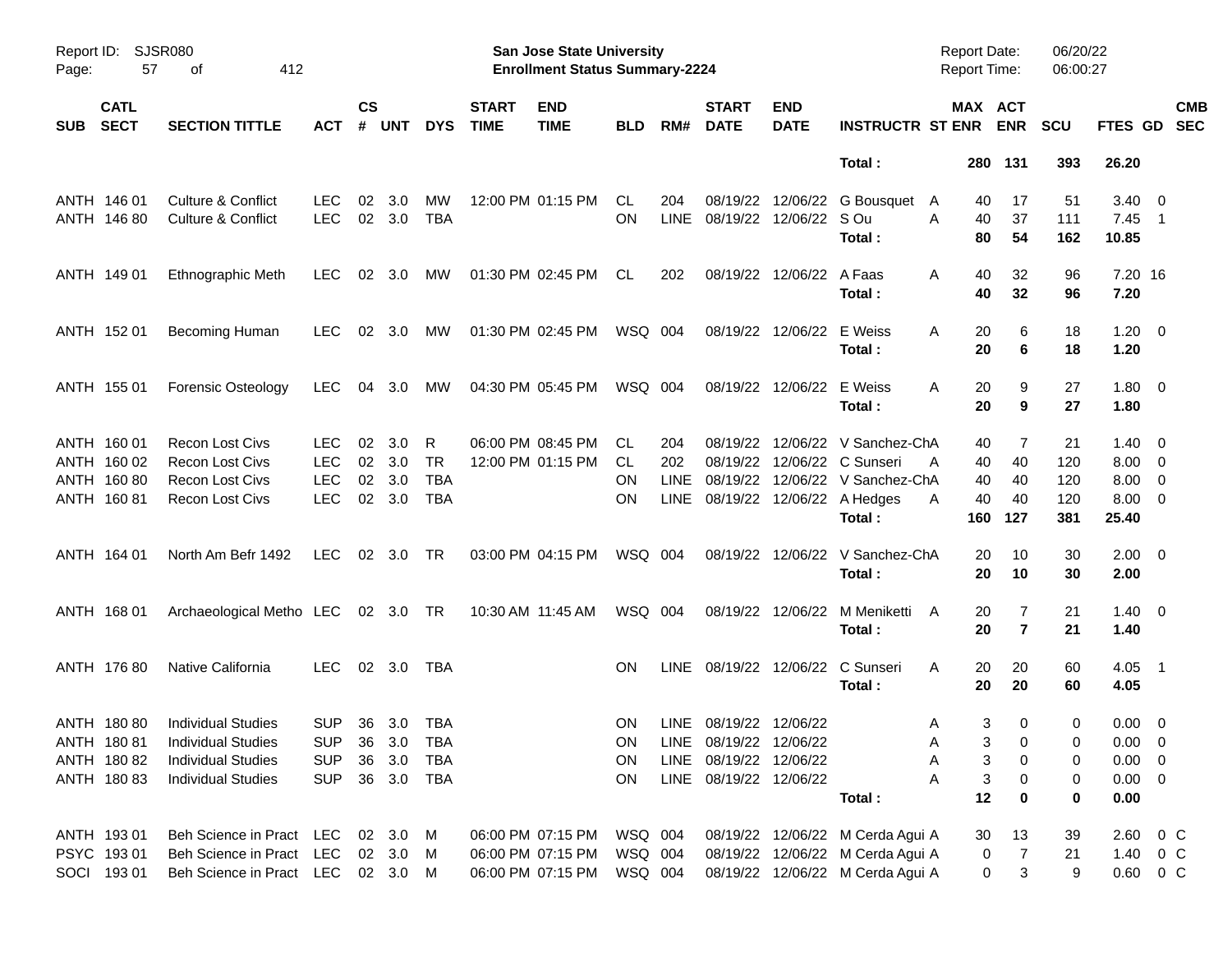| Page:                     | Report ID: SJSR080<br>58<br>412<br>of<br><b>CATL</b> |                           |            |                |            |            |                             | San Jose State University<br><b>Enrollment Status Summary-2224</b> |            |             |                             |                           |                               |   | Report Date:<br><b>Report Time:</b> |                             | 06/20/22<br>06:00:27 |                 |                            |                          |
|---------------------------|------------------------------------------------------|---------------------------|------------|----------------|------------|------------|-----------------------------|--------------------------------------------------------------------|------------|-------------|-----------------------------|---------------------------|-------------------------------|---|-------------------------------------|-----------------------------|----------------------|-----------------|----------------------------|--------------------------|
| <b>SECT</b><br><b>SUB</b> |                                                      | <b>SECTION TITTLE</b>     | <b>ACT</b> | <b>CS</b><br># | <b>UNT</b> | <b>DYS</b> | <b>START</b><br><b>TIME</b> | <b>END</b><br><b>TIME</b>                                          | <b>BLD</b> | RM#         | <b>START</b><br><b>DATE</b> | <b>END</b><br><b>DATE</b> | <b>INSTRUCTR ST ENR</b>       |   | MAX ACT                             | <b>ENR</b>                  | SCU                  | FTES GD         |                            | <b>CMB</b><br><b>SEC</b> |
|                           |                                                      |                           |            |                |            |            |                             |                                                                    |            |             |                             |                           | Total:                        |   | 30                                  | 23                          | 69                   | 4.60            |                            |                          |
| ANTH 195 80               |                                                      | Anthro Practicum          | <b>SUP</b> | 36             | 1.0        | <b>TBA</b> |                             |                                                                    | ON         | <b>LINE</b> | 08/19/22 12/06/22           |                           |                               | A | 3                                   | 0                           | 0                    | $0.00 \t 0$     |                            |                          |
| ANTH 195 81               |                                                      | Anthro Practicum          | <b>SUP</b> |                | 36 3.0     | <b>TBA</b> |                             |                                                                    | ON         | LINE        |                             | 08/19/22 12/06/22         | J English-Lu A                |   | 3                                   | $\mathbf 1$                 | 0                    | $0.20 \ 0$      |                            |                          |
|                           |                                                      |                           |            |                |            |            |                             |                                                                    |            |             |                             |                           | Total:                        |   | 6                                   | $\blacktriangleleft$        | $\bf{0}$             | 0.20            |                            |                          |
| ANTH 230 01               |                                                      | Theory in Practice        | SEM        |                | 05 3.0     | M          |                             | 06:00 PM 08:45 PM                                                  | <b>CL</b>  | 204         |                             | 08/19/22 12/06/22         | A Faas                        | Α | 15                                  | 4                           | 12                   | 1.004           |                            |                          |
|                           |                                                      |                           |            |                |            |            |                             |                                                                    |            |             |                             |                           | Total:                        |   | 15                                  | $\overline{\mathbf{4}}$     | 12                   | 1.00            |                            |                          |
| ANTH 231 01               |                                                      | <b>Applications Core</b>  | SEM        | 04             | 3.0        | R          |                             | 06:00 PM 08:45 PM                                                  | WSQ 004    |             |                             | 08/19/22 12/06/22         | C Sunseri                     | A | 15                                  | 4                           | 12                   | 1.004           |                            |                          |
|                           |                                                      |                           |            |                |            |            |                             |                                                                    |            |             |                             |                           | Total:                        |   | 15                                  | 4                           | 12                   | 1.00            |                            |                          |
| ANTH 233 01               |                                                      | <b>Fields Application</b> | SEM        | 04             | 3.0        | $\top$     |                             | 06:00 PM 08:45 PM                                                  | CL         | 204         |                             | 08/19/22 12/06/22         | J English-Lu A                |   | 15                                  | 5                           | 15                   | $1.25 - 5$      |                            |                          |
|                           |                                                      |                           |            |                |            |            |                             |                                                                    |            |             |                             |                           | Total:                        |   | 15                                  | 5                           | 15                   | 1.25            |                            |                          |
| ANTH 280 80               |                                                      | <b>Individual Studies</b> | <b>SUP</b> |                | 25 3.0     | TBA        |                             |                                                                    | <b>ON</b>  | <b>LINE</b> | 08/19/22 12/06/22           |                           | R Gonzalez A                  |   | 5                                   | 8                           | 0                    | 2.00 8          |                            |                          |
|                           |                                                      |                           |            |                |            |            |                             |                                                                    |            |             |                             |                           | Total:                        |   | 5                                   | 8                           | $\mathbf 0$          | 2.00            |                            |                          |
| ANTH 298 80               |                                                      | Anth Project              | <b>SUP</b> | 25             | 3.0        | <b>TBA</b> |                             |                                                                    | <b>ON</b>  | <b>LINE</b> | 08/19/22                    | 12/06/22                  |                               | A | 5                                   | 0                           | 0                    | 0.00            | - 0                        |                          |
| ANTH 298 81               |                                                      | Anth Project              | SUP        | 25             | 3.0        | <b>TBA</b> |                             |                                                                    | ON         | <b>LINE</b> |                             |                           | 08/19/22 12/06/22 M Beresford | Α | 3                                   | $\mathbf{1}$                | $\mathbf{1}$         | 0.25            | $\overline{\phantom{0}}$ 1 |                          |
| ANTH 298 82               |                                                      | Anth Project              | <b>SUP</b> |                | 25 3.0     | <b>TBA</b> |                             |                                                                    | <b>ON</b>  |             | LINE 08/19/22 12/06/22      |                           |                               | A | 5<br>13                             | $\mathbf 0$<br>$\mathbf{1}$ | $\,0\,$              | $0.00 \t 0$     |                            |                          |
|                           |                                                      |                           |            |                |            |            |                             |                                                                    |            |             |                             |                           | Total:                        |   |                                     |                             | $\mathbf{1}$         | 0.25            |                            |                          |
| ANTH 299 80               |                                                      | <b>Master's Thesis</b>    | <b>SUP</b> | 25             | 3.0        | <b>TBA</b> |                             |                                                                    | <b>ON</b>  | <b>LINE</b> | 08/19/22 12/06/22           |                           |                               | A | 3                                   | 0                           | 0                    | $0.00 \quad 0$  |                            |                          |
| ANTH 299 81               |                                                      | Master's Thesis           | <b>SUP</b> |                | 25 3.0     | <b>TBA</b> |                             |                                                                    | <b>ON</b>  | LINE        | 08/19/22 12/06/22           |                           |                               | A | 5                                   | 0                           | 0                    | $0.00 \t 0$     |                            |                          |
|                           |                                                      |                           |            |                |            |            |                             |                                                                    |            |             |                             |                           | Total:                        |   | 8                                   | $\bf{0}$                    | $\bf{0}$             | 0.00            |                            |                          |
| ORGS 101 01               |                                                      | People/Organzation        | <b>LEC</b> |                | 03 3.0     | -R         |                             | 10:30 AM 01:15 PM                                                  | <b>DMH</b> | 354         |                             | 08/19/22 12/06/22         | M Beresford A                 |   | 15                                  | 3                           | $9\,$                | $0.60 \quad 0$  |                            |                          |
|                           |                                                      |                           |            |                |            |            |                             |                                                                    |            |             |                             |                           | Total:                        |   | 15                                  | 3                           | 9                    | 0.60            |                            |                          |
| Department :              |                                                      | Anthropology              |            |                |            |            |                             |                                                                    |            |             |                             | <b>Lower Division:</b>    | <b>Department Total:</b>      |   | 1679<br>525                         | 909<br>272                  | 2698<br>816          | 184.25<br>54.40 |                            |                          |

**Upper Division : 1083 615 1842 124.35**

**Graduate Division :**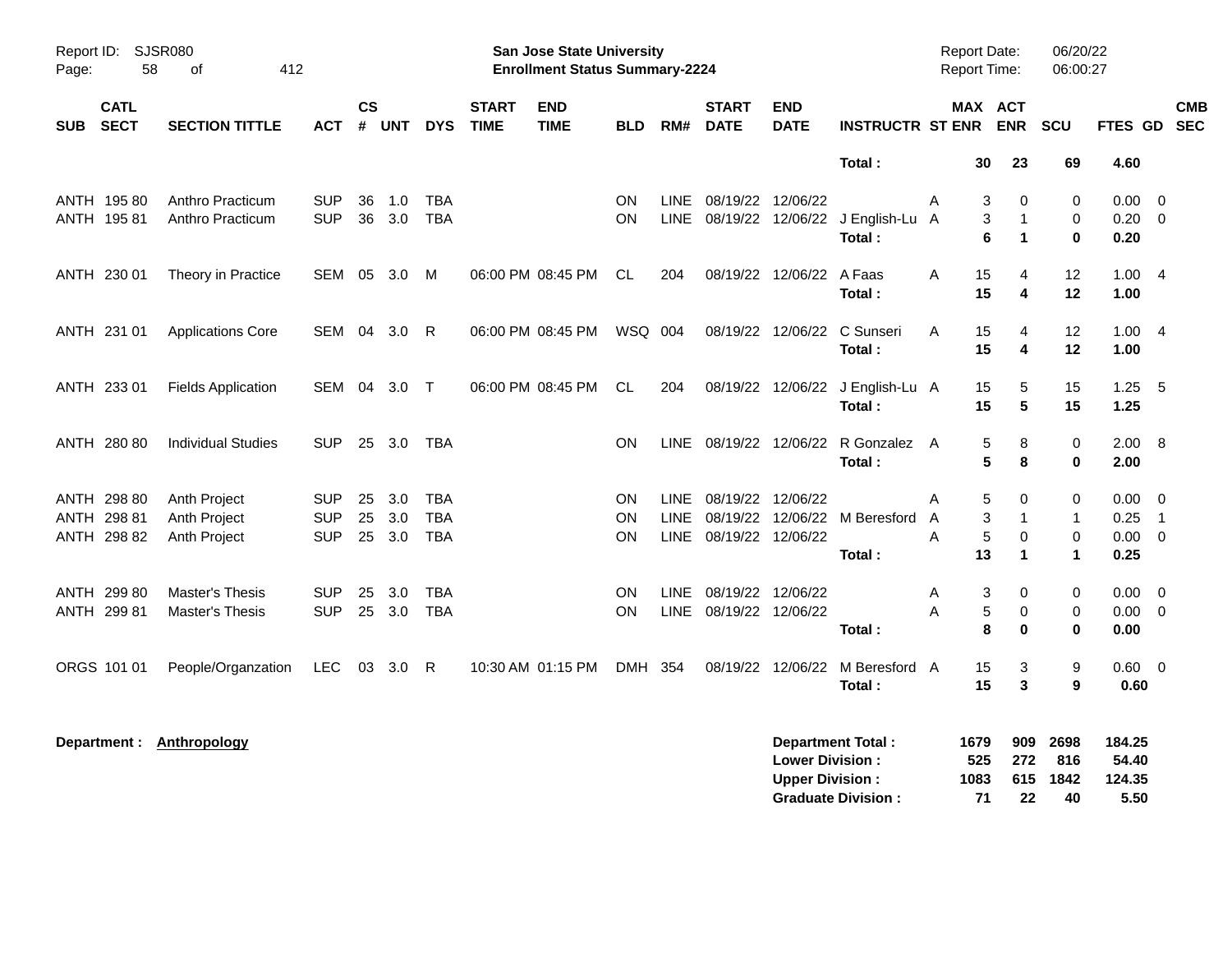| Report ID:<br>Page: | <b>SJSR080</b><br>59       | 412<br>οf                                                             |                |                 |                |            |                             | San Jose State University<br><b>Enrollment Status Summary-2224</b> |            |             |                             |                                 |                                  | <b>Report Date:</b><br><b>Report Time:</b> |                       | 06/20/22<br>06:00:27 |               |                         |                          |
|---------------------|----------------------------|-----------------------------------------------------------------------|----------------|-----------------|----------------|------------|-----------------------------|--------------------------------------------------------------------|------------|-------------|-----------------------------|---------------------------------|----------------------------------|--------------------------------------------|-----------------------|----------------------|---------------|-------------------------|--------------------------|
| <b>SUB</b>          | <b>CATL</b><br><b>SECT</b> | <b>SECTION TITTLE</b>                                                 | <b>ACT</b>     | $\mathsf{cs}$   | # UNT          | <b>DYS</b> | <b>START</b><br><b>TIME</b> | <b>END</b><br><b>TIME</b>                                          | <b>BLD</b> | RM#         | <b>START</b><br><b>DATE</b> | <b>END</b><br><b>DATE</b>       | <b>INSTRUCTR ST ENR</b>          |                                            | MAX ACT<br><b>ENR</b> | <b>SCU</b>           | FTES GD       |                         | <b>CMB</b><br><b>SEC</b> |
| College             | Department :               | <b>Social Sciences, College of</b><br><b>African American Studies</b> |                |                 |                |            |                             |                                                                    |            |             |                             |                                 |                                  |                                            |                       |                      |               |                         |                          |
| AFAM                | 2A 01                      | AfAm & Dev Am Hist                                                    | LEC.           | 02              | 3.0            | MW         | 09:00 AM 10:15 AM           |                                                                    | DMH        | -357        |                             |                                 | 08/19/22 12/06/22 F Ortega Gon A | 40                                         | 22                    | 66                   | 4.40          | - 0                     |                          |
| AFAM                | 2A 02                      | AfAm & Dev Am Hist                                                    | <b>LEC</b>     |                 | 02 3.0         | <b>TR</b>  |                             | 09:00 AM 10:15 AM                                                  | <b>DMH</b> | 234         |                             | 08/19/22 12/06/22 B Seals       |                                  | 40<br>A                                    | 15                    | 45                   | 3.00          | $\overline{0}$          |                          |
| AFAM                | 2A 03                      | AfAm & Dev Am Hist                                                    | <b>LEC</b>     |                 | 02 3.0         | MW         |                             | 10:30 AM 11:45 AM                                                  | <b>SH</b>  | 435         |                             | 08/19/22 12/06/22 M Fisher      |                                  | A<br>40                                    | $\mathbf 0$           | $\mathbf 0$          | 0.00          | $\overline{0}$          |                          |
| AFAM                | 2A 04                      | AfAm & Dev Am Hist                                                    | <b>LEC</b>     | 02              | 3.0            | <b>TR</b>  | 10:30 AM 11:45 AM           |                                                                    | <b>DMH</b> | 357         | 08/19/22 12/06/22           |                                 |                                  | 40<br>A                                    | 40                    | 120                  | 8.00          | $\overline{0}$          |                          |
| AFAM                | 2A 06                      | AfAm & Dev Am Hist                                                    | <b>LEC</b>     | 02              | 3.0            | <b>TR</b>  |                             | 12:00 PM 01:15 PM                                                  | DMH        | 357         | 08/19/22                    |                                 | 12/06/22 W Thompson A            | 40                                         | 40                    | 120                  | 8.00          | $\overline{0}$          |                          |
| AFAM                | 2A 07                      | AfAm & Dev Am Hist                                                    | <b>LEC</b>     | 02              | 3.0            | <b>MW</b>  |                             | 01:30 PM 02:45 PM                                                  | DMH        | 357         | 08/19/22 12/06/22           |                                 |                                  | 30<br>A                                    | 12                    | 36                   | 2.40          | $\overline{0}$          |                          |
| AFAM                | 2A 08                      | AfAm & Dev Am Hist                                                    | <b>LEC</b>     | 02              | 3.0            | MW         |                             | 03:00 PM 04:15 PM                                                  | DMH        | 357         | 08/19/22                    | 12/06/22                        |                                  | 40<br>A                                    | 7                     | 21                   | 1.40          | $\overline{0}$          |                          |
| AFAM                | 2A 60                      | AfAm & Dev Am Hist                                                    | <b>LEC</b>     | 02              | 3.0            | <b>MW</b>  |                             | 12:00 PM 01:15 PM                                                  | CL         | 224         | 08/19/22                    | 12/06/22 M Fisher               |                                  | 40<br>A                                    | 12                    | 36                   | 2.40          | - 0                     |                          |
|                     |                            |                                                                       |                |                 |                |            |                             |                                                                    |            |             |                             |                                 | Total:                           | 310                                        | 148                   | 444                  | 29.60         |                         |                          |
| AFAM                | 2B 80                      | AfAm & Dev Am Hist                                                    | LEC            |                 | $02 \quad 3.0$ | TBA        |                             |                                                                    | <b>ON</b>  |             | LINE 08/19/22 12/06/22      |                                 | E Watkins                        | 75<br>A                                    | 57                    | 171                  | 11.40         | - 0                     |                          |
|                     |                            |                                                                       |                |                 |                |            |                             |                                                                    |            |             |                             |                                 | Total:                           | 75                                         | 57                    | 171                  | 11.40         |                         |                          |
| AFAM                | 22 01                      | Humanities Af Am Cul LEC                                              |                | 02              | 3.0            | MW         |                             | 09:00 AM 10:15 AM                                                  | <b>DMH</b> | 234         |                             |                                 | 08/19/22 12/06/22 C Kennedy      | 35<br>A                                    | 8                     | 24                   | 1.60          | - 0                     |                          |
| AFAM                | 22 02                      | Humanities Af Am Cul LEC                                              |                |                 | 02 3.0         | MW         | 10:30 AM 11:45 AM           |                                                                    | CL         | 310         |                             |                                 | 08/19/22 12/06/22 S Moultry      | 35<br>A                                    | $\overline{4}$        | 12                   | 0.80          | $\overline{\mathbf{0}}$ |                          |
| AFAM                | 22 03                      | Humanities Af Am Cul LEC                                              |                | 02              | 3.0            | <b>TR</b>  |                             | 10:30 AM 11:45 AM                                                  | <b>SH</b>  | 413         |                             |                                 | 08/19/22 12/06/22 C Kennedy      | 35<br>A                                    | $\overline{7}$        | 21                   | 1.40          | $\overline{0}$          |                          |
| AFAM                | 22 04                      | Humanities Af Am Cul LEC                                              |                | 02              | 3.0            | MW         |                             | 01:30 PM 02:45 PM                                                  | <b>DMH</b> | 234         |                             |                                 | 08/19/22 12/06/22 C Kennedy      | 35<br>A                                    | 13                    | 39                   | 2.60          | $\overline{0}$          |                          |
| AFAM                | 22 05                      | Humanities Af Am Cul LEC                                              |                | 02              | 3.0            | <b>TR</b>  |                             | 12:00 PM 01:15 PM                                                  | <b>DMH</b> | 234         |                             |                                 | 08/19/22 12/06/22 C Kennedy      | 35<br>A                                    | 14                    | 42                   | 2.80          | 0                       |                          |
| AFAM                | 22 80                      | Humanities Af Am Cul LEC                                              |                | 02              | 3.0            | <b>TBA</b> |                             |                                                                    | <b>ON</b>  | <b>LINE</b> |                             | 08/19/22 12/06/22 L Gaines      |                                  | 35<br>A                                    | 35                    | 105                  | 7.00          | $\overline{0}$          |                          |
| AFAM                | 22 81                      | Humanities Af Am Cul LEC                                              |                | 02 <sub>o</sub> | 3.0            | <b>TBA</b> |                             |                                                                    | <b>ON</b>  | <b>LINE</b> |                             | 08/19/22 12/06/22 M Tran        |                                  | 35<br>A                                    | 35                    | 105                  | 7.00          | $\overline{0}$          |                          |
| AFAM                | 22 82                      | Humanities Af Am Cul LEC                                              |                | 02              | 3.0            | <b>TBA</b> |                             |                                                                    | <b>ON</b>  | <b>LINE</b> |                             | 08/19/22 12/06/22               | M Tran                           | 35<br>A                                    | 35                    | 105                  | 7.00          | $\overline{0}$          |                          |
| AFAM 22 83          |                            | Humanities Af Am Cul LEC                                              |                |                 | $02 \quad 3.0$ | <b>TBA</b> |                             |                                                                    | ON         |             |                             | LINE 08/19/22 12/06/22 L Tinson | Total:                           | 35<br>A<br>315                             | 35<br>186             | 105<br>558           | 7.00<br>37.20 | $\overline{0}$          |                          |
|                     |                            |                                                                       |                |                 |                |            |                             |                                                                    |            |             |                             |                                 |                                  |                                            |                       |                      |               |                         |                          |
| AFAM                | 40 01                      | African Origins                                                       | <b>LEC</b>     |                 | 3.0            |            |                             |                                                                    |            |             |                             |                                 |                                  | Х<br>0                                     | 0                     | 0                    | 0.00          | $\overline{0}$          |                          |
| AFAM 4080           |                            | African Origins                                                       | <b>LEC</b>     | 02              | 3.0            | TBA        |                             |                                                                    | <b>ON</b>  |             |                             |                                 | LINE 08/19/22 12/06/22 E Watkins | A<br>25<br>25                              | 0<br>$\bf{0}$         | 0                    | 0.00          | $\overline{\mathbf{0}}$ |                          |
|                     |                            |                                                                       |                |                 |                |            |                             |                                                                    |            |             |                             |                                 | Total:                           |                                            |                       | 0                    | 0.00          |                         |                          |
|                     |                            | AFAM 100W 01 Writing Workshop                                         | SEM 04 3.0     |                 |                | MW         |                             | 10:30 AM_11:45 AM                                                  | SH         | 311         |                             |                                 | 08/19/22 12/06/22 C Kennedy      | 25<br>A                                    | 3                     | 9                    | 0.60          | $\overline{\mathbf{0}}$ |                          |
|                     |                            | AFAM 100W 80 Writing Workshop                                         | SEM            |                 | 3.0            |            |                             |                                                                    |            |             |                             |                                 |                                  |                                            | $0\qquad 0$           | 0                    | $0.00 \t 0$   |                         |                          |
|                     |                            |                                                                       |                |                 |                |            |                             |                                                                    |            |             |                             |                                 | Total:                           | 25                                         | 3                     | 9                    | 0.60          |                         |                          |
|                     |                            | AFAM 120 80 Soci Black Comm                                           | LEC 02 3.0 TBA |                 |                |            |                             |                                                                    | ON.        |             |                             |                                 | LINE 08/19/22 12/06/22 J Watkins | A<br>25                                    | 17                    | 51                   | $3.45$ 1      |                         |                          |
|                     |                            |                                                                       |                |                 |                |            |                             |                                                                    |            |             |                             |                                 | Total:                           | 25                                         | 17                    | 51                   | 3.45          |                         |                          |
|                     | AFAM 134 01                | <b>Black Civil Rights</b>                                             |                |                 |                |            |                             | LEC 02 3.0 MW 10:30 AM 11:45 AM DMH 234 08/19/22 12/06/22 T Boyce  |            |             |                             |                                 |                                  | 35<br>A                                    | 25                    | 75                   | $5.00 \t 0$   |                         |                          |
|                     |                            |                                                                       |                |                 |                |            |                             |                                                                    |            |             |                             |                                 | Total :                          | $35\phantom{a}$                            | 25                    | 75                   | 5.00          |                         |                          |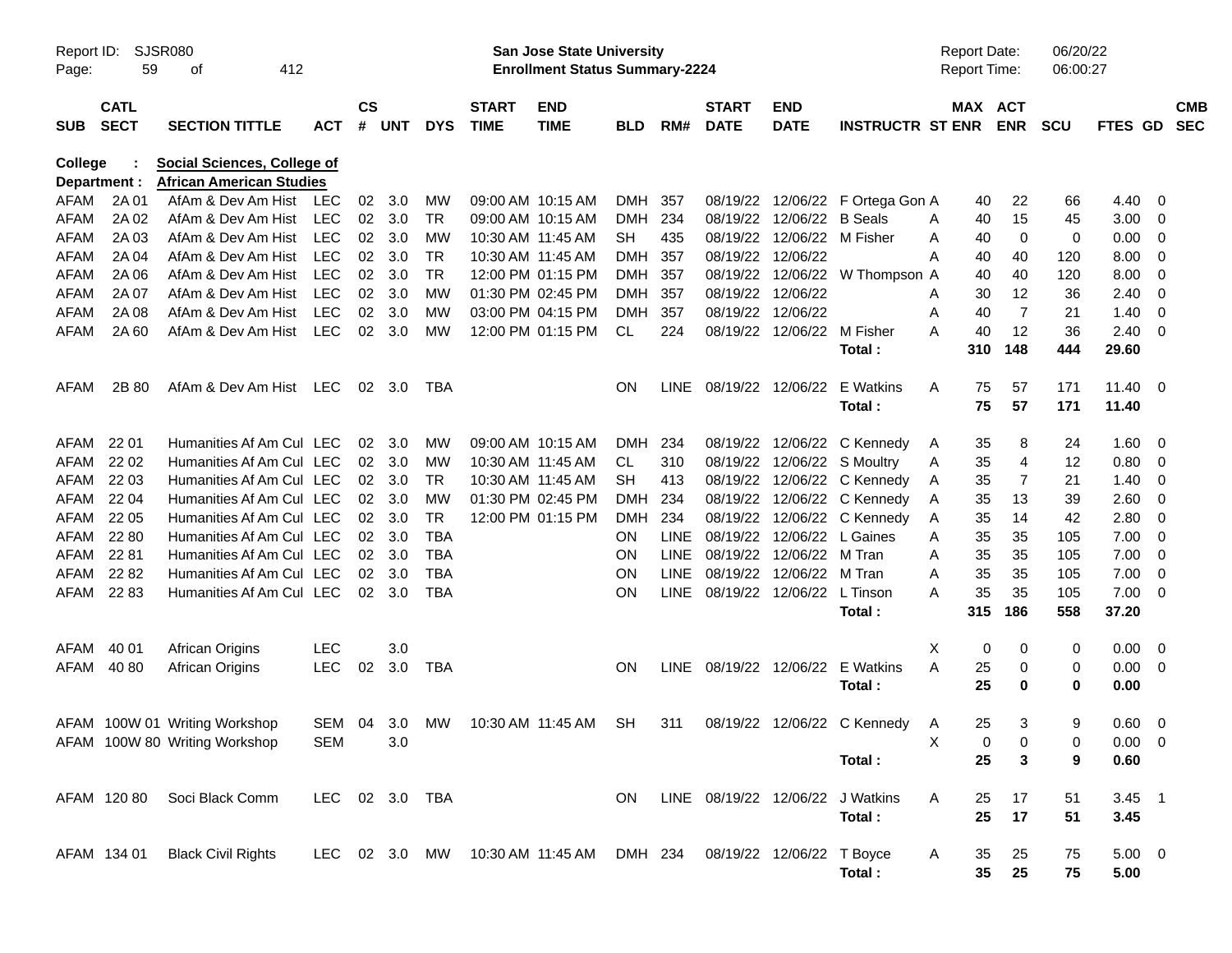| Page:       | <b>SJSR080</b><br>Report ID:<br>412<br>60<br>оf |                                          |                    |                |            |                        |                             | <b>San Jose State University</b><br><b>Enrollment Status Summary-2224</b> |                   |            |                             |                                                  |                                                       | <b>Report Date:</b><br><b>Report Time:</b> |                        | 06/20/22<br>06:00:27        |                                 |                          |
|-------------|-------------------------------------------------|------------------------------------------|--------------------|----------------|------------|------------------------|-----------------------------|---------------------------------------------------------------------------|-------------------|------------|-----------------------------|--------------------------------------------------|-------------------------------------------------------|--------------------------------------------|------------------------|-----------------------------|---------------------------------|--------------------------|
| <b>SUB</b>  | <b>CATL</b><br><b>SECT</b>                      | <b>SECTION TITTLE</b>                    | <b>ACT</b>         | <b>CS</b><br># | <b>UNT</b> | <b>DYS</b>             | <b>START</b><br><b>TIME</b> | <b>END</b><br><b>TIME</b>                                                 | <b>BLD</b>        | RM#        | <b>START</b><br><b>DATE</b> | <b>END</b><br><b>DATE</b>                        | <b>INSTRUCTR ST ENR</b>                               |                                            | MAX ACT<br><b>ENR</b>  | <b>SCU</b>                  | FTES GD                         | <b>CMB</b><br><b>SEC</b> |
| <b>ENVS</b> | AFAM 151 01<br>151 01                           | Race Class Environ<br>Race Class Environ | LEC.<br><b>LEC</b> | 02<br>02       | 3.0<br>3.0 | <b>TR</b><br><b>TR</b> |                             | 01:30 PM 02:45 PM<br>01:30 PM 02:45 PM                                    | <b>DMH</b><br>DMH | 357<br>357 | 08/19/22<br>08/19/22        | 12/06/22<br>12/06/22                             | W Thompson A<br>W Thompson A<br>Total:                | 25<br>0<br>25                              | 12<br>12<br>24         | 36<br>36<br>72              | 2.45<br>2.45<br>4.90            | 1 C<br>1 C               |
| AFAM        | 155A 01                                         | Blk Athl 1850-1999                       | LEC.               |                | 3.0        |                        |                             |                                                                           |                   |            |                             |                                                  | Total:                                                | X<br>0<br>$\mathbf 0$                      | 0<br>$\mathbf 0$       | $\mathbf{0}$<br>$\mathbf 0$ | $0.00 \t 0$<br>0.00             |                          |
|             | AFAM 162 01                                     | Hip-Hop Aesthetics                       | LEC.               | 05             | 3.0        | TR                     |                             | 03:00 PM 04:15 PM                                                         | DMH               | 164        | 08/19/22                    | 12/06/22                                         | <b>B</b> Seals<br>Total:                              | 35<br>A<br>35                              | 35<br>35               | 105<br>105                  | $7.00 \t 0$<br>7.00             |                          |
|             | AFAM 185 01                                     | <b>AFAM Special Topics</b>               | LEC                | 02             | 3.0        | MW                     |                             | 03:00 PM 04:15 PM                                                         | DMH               | 162        | 08/19/22                    | 12/06/22                                         | M Fisher<br>Total :                                   | 25<br>A<br>25                              | 3<br>3                 | 9<br>9                      | $0.60 \t 0$<br>0.60             |                          |
|             | Department :                                    | <b>African American Studies</b>          |                    |                |            |                        |                             |                                                                           |                   |            |                             | <b>Lower Division:</b><br><b>Upper Division:</b> | <b>Department Total:</b><br><b>Graduate Division:</b> | 895<br>725<br>170<br>0                     | 498<br>391<br>107<br>0 | 1494<br>1173<br>321<br>0    | 99.75<br>78.20<br>21.55<br>0.00 |                          |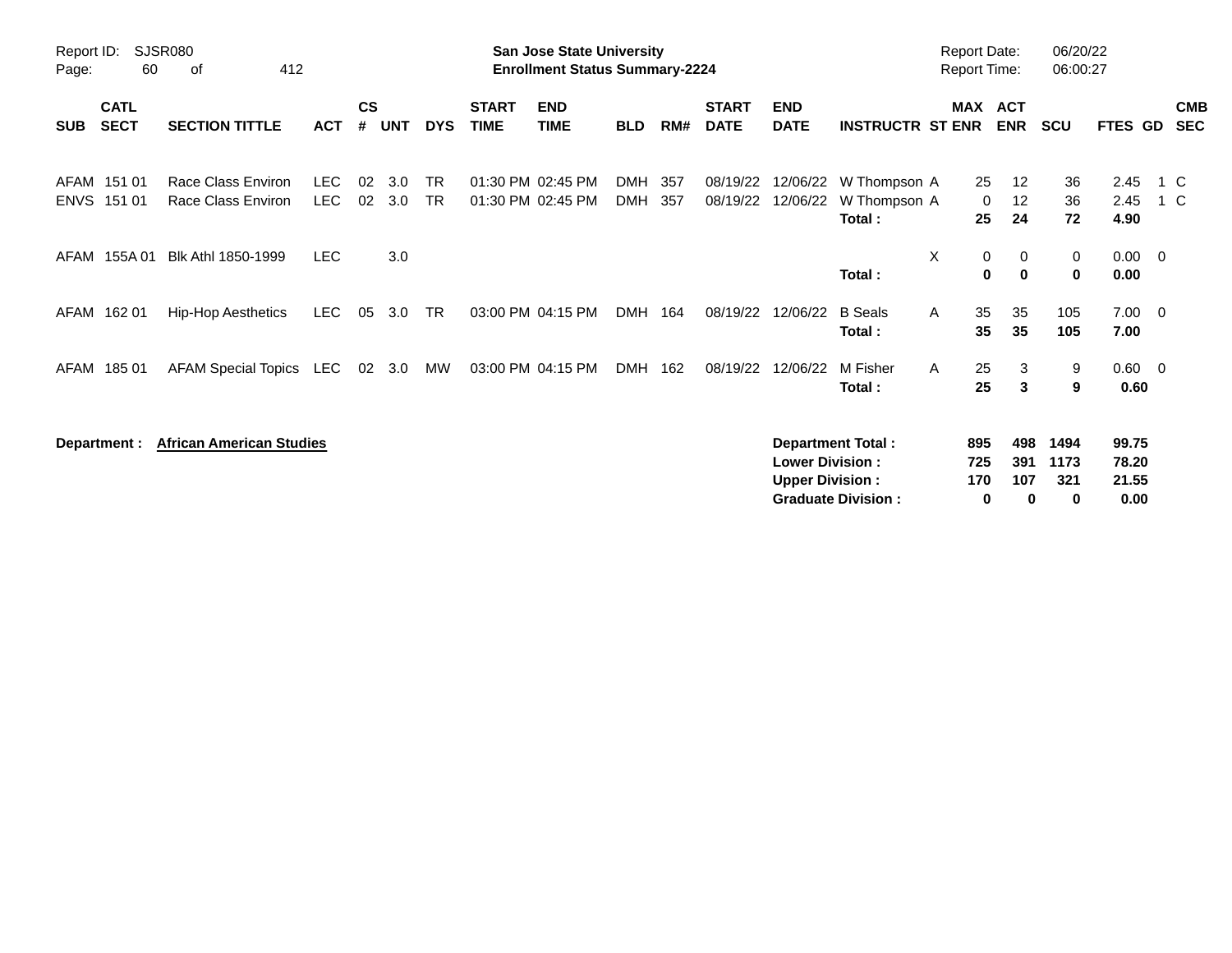| Report ID:<br>Page: | SJSR080<br>61              |                                                 |              |                    |            |            | <b>San Jose State University</b><br><b>Enrollment Status Summary-2224</b> |                           |            |             |                                |                             | <b>Report Date:</b><br><b>Report Time:</b> |                  | 06/20/22<br>06:00:27          |            |             |                          |
|---------------------|----------------------------|-------------------------------------------------|--------------|--------------------|------------|------------|---------------------------------------------------------------------------|---------------------------|------------|-------------|--------------------------------|-----------------------------|--------------------------------------------|------------------|-------------------------------|------------|-------------|--------------------------|
| <b>SUB</b>          | <b>CATL</b><br><b>SECT</b> | <b>SECTION TITTLE</b>                           | <b>ACT</b>   | $\mathsf{cs}$<br># | <b>UNT</b> | <b>DYS</b> | <b>START</b><br><b>TIME</b>                                               | <b>END</b><br><b>TIME</b> | <b>BLD</b> | RM#         | <b>START</b><br><b>DATE</b>    | <b>END</b><br><b>DATE</b>   | <b>INSTRUCTR ST ENR</b>                    |                  | MAX ACT<br><b>ENR</b>         | <b>SCU</b> | FTES GD     | <b>CMB</b><br><b>SEC</b> |
| College             | Department :               | Social Sciences, College of<br><b>Economics</b> |              |                    |            |            |                                                                           |                           |            |             |                                |                             |                                            |                  |                               |            |             |                          |
|                     | ECON 1A01                  | Prin of Econ                                    | <b>LEC</b>   | 02                 | 3.0        | F          |                                                                           | 10:00 AM 12:45 PM         | <b>BBC</b> | 204         |                                | 08/19/22 12/06/22 N Malek   |                                            | A<br>80          | 9                             | 27         | 1.80        | - 0                      |
| <b>ECON</b>         | 1A 02                      | Prin of Econ                                    | <b>LEC</b>   |                    | 02 3.0     | F          |                                                                           | 10:00 AM 12:45 PM         | <b>SH</b>  | 100         |                                | 08/19/22 12/06/22 G Hanle   |                                            | A<br>80          | 3                             | 9          | 0.60        | $\overline{0}$           |
| <b>ECON</b>         | 1A 03                      | Prin of Econ                                    | <b>LEC</b>   | 02                 | 3.0        | MW         |                                                                           | 09:00 AM 10:15 AM         | <b>DMH</b> | 161         |                                | 08/19/22 12/06/22 D Crooks  |                                            | 35<br>Α          | 8                             | 24         | 1.60        | - 0                      |
| <b>ECON</b>         | 1A 04                      | Prin of Econ                                    | <b>LEC</b>   | 02                 | 3.0        | <b>MW</b>  | 10:30 AM 11:45 AM                                                         |                           | <b>DMH</b> | 161         |                                | 08/19/22 12/06/22 D Crooks  |                                            | 35<br>A          | 16                            | 48         | 3.20        | - 0                      |
| <b>ECON</b>         | 1A 05                      | Prin of Econ                                    | <b>LEC</b>   |                    | 02 3.0     | <b>MW</b>  |                                                                           | 01:30 PM 02:45 PM         | DMH 165    |             |                                | 08/19/22 12/06/22 D Crooks  |                                            | 35<br>A          | 25                            | 75         | 5.00        | - 0                      |
| <b>ECON</b>         | 1A 06                      | Prin of Econ                                    | <b>LEC</b>   |                    | 3.0        |            |                                                                           |                           |            |             |                                |                             |                                            | X<br>0           | $\mathbf 0$                   | 0          | 0.00        | 0                        |
| <b>ECON</b>         | 1A 07                      | Prin of Econ                                    | <b>LEC</b>   |                    | 3.0        |            |                                                                           |                           |            |             |                                |                             |                                            | X<br>0           | $\mathbf 0$                   | 0          | 0.00        | - 0                      |
| <b>ECON</b>         | 1A 09                      | Prin of Econ                                    | <b>LEC</b>   | 02                 | 3.0        | МW         |                                                                           | 03:00 PM 04:15 PM         | <b>DMH</b> | 166         |                                | 08/19/22 12/06/22 M Aziz    |                                            | Α<br>35          | 11                            | 33         | 2.20        | 0                        |
| <b>ECON</b>         | 1A 10                      | Prin of Econ                                    | <b>LEC</b>   |                    | 02 3.0     | <b>MW</b>  |                                                                           | 04:30 PM 05:45 PM         | <b>DMH</b> | 166         |                                | 08/19/22 12/06/22 M Aziz    |                                            | 35<br>A          | 5                             | 15         | 1.00        | - 0                      |
| <b>ECON</b>         | 1A 11                      | Prin of Econ                                    | <b>LEC</b>   | 02                 | 3.0        | <b>TBA</b> |                                                                           |                           | <b>ON</b>  | <b>LINE</b> | 08/19/22 12/06/22 N Norton     |                             |                                            | Α<br>80          | 42                            | 126        | 8.40        | 0                        |
| <b>ECON</b>         | 1A 60                      | Prin of Econ                                    | <b>LEC</b>   |                    | 02 3.0     | <b>MW</b>  |                                                                           | 01:30 PM 02:45 PM         | DMH 166    |             |                                | 08/19/22 12/06/22 M Aziz    |                                            | 41<br>A          | 40                            | 120        | 8.00        | - 0                      |
|                     |                            |                                                 |              |                    |            |            |                                                                           |                           |            |             |                                |                             | Total:                                     | 456              | 159                           | 477        | 31.80       |                          |
| <b>ECON</b>         | 1B 01                      | Prin of Econ                                    | <b>LEC</b>   | 02                 | 3.0        | MW         |                                                                           | 09:00 AM 10:15 AM         | WSQ 207    |             | 08/19/22                       | 12/06/22 J O'Brien          |                                            | A<br>80          | 30                            | 90         | 6.00        | - 0                      |
| <b>ECON</b>         | 1B 02                      | Prin of Econ                                    | <b>LEC</b>   | 02                 | 3.0        | MW         | 10:30 AM 11:45 AM                                                         |                           | DMH 165    |             |                                | 08/19/22 12/06/22 J O'Brien |                                            | 35<br>Α          | 35                            | 105        | 7.00        | - 0                      |
| <b>ECON</b>         | 1B 03                      | Prin of Econ                                    | <b>LEC</b>   |                    | 02 3.0     | <b>MW</b>  | 10:30 AM 11:45 AM                                                         |                           |            |             |                                | 08/19/22 12/06/22 J O'Brien |                                            | 35<br>A          | 26                            | 78         | 5.20        | - 0                      |
| <b>ECON</b>         | 1B 04                      | Prin of Econ                                    | <b>LEC</b>   |                    | 3.0        |            |                                                                           |                           |            |             |                                |                             |                                            | Х<br>0           | $\mathbf 0$                   | 0          | 0.00        | - 0                      |
| <b>ECON</b>         | 1B 05                      | Prin of Econ                                    | <b>LEC</b>   | 02                 | 3.0        | МW         |                                                                           | 07:30 AM 08:45 AM         | DMH 165    |             |                                | 08/19/22 12/06/22 G Lang    |                                            | 35<br>Α          | $\mathbf{1}$                  | 3          | 0.20        | - 0                      |
| <b>ECON</b>         | 1B 06                      | Prin of Econ                                    | <b>LEC</b>   |                    | 02 3.0     | MW         |                                                                           | 09:00 AM 10:15 AM         | DMH 165    |             |                                | 08/19/22 12/06/22 G Lang    |                                            | 35<br>A          | 0                             | 0          | 0.00        | - 0                      |
| <b>ECON</b>         | 1B 09                      | Prin of Econ                                    | <b>LEC</b>   |                    | 3.0        |            |                                                                           |                           |            |             |                                |                             |                                            | X<br>0           | 0                             | 0          | 0.00        | 0                        |
| <b>ECON</b>         | 1B 10                      | Prin of Econ                                    | <b>LEC</b>   | 02                 | 3.0        | TR         |                                                                           | 01:30 PM 02:45 PM         | <b>BBC</b> | 004         |                                |                             | 08/19/22 12/06/22 F Fakhruddin A           | 80               | 5                             | 15         | 1.00        | 0                        |
| <b>ECON</b>         | 1B 12                      | Prin of Econ                                    | <b>LEC</b>   | 02                 | 3.0        | <b>TBA</b> |                                                                           |                           | ON.        | LINE        | 08/19/22 12/06/22 N Norton     |                             |                                            | 35<br>A          | 34                            | 102        | 6.80        | - 0                      |
| <b>ECON</b>         | 1B 13                      | Prin of Econ                                    | <b>LEC</b>   |                    | 02 3.0     | <b>TBA</b> |                                                                           |                           | <b>ON</b>  |             | LINE 08/19/22 12/06/22 M Orang |                             |                                            | 35<br>A          | 17                            | 51         | 3.40        | - 0                      |
| <b>ECON</b>         | 1B 14                      | Prin of Econ                                    | <b>LEC</b>   | 02                 | 3.0        | <b>TBA</b> |                                                                           |                           | <b>ON</b>  | <b>LINE</b> | 08/19/22 12/06/22 M Orang      |                             |                                            | 35<br>A          | 3                             | 9          | 0.60        | 0                        |
| <b>ECON</b>         | 1B 60                      | Prin of Econ                                    | <b>LEC</b>   |                    | 02 3.0     | <b>MW</b>  |                                                                           | 12:00 PM 01:15 PM         | DMH        | 166         |                                | 08/19/22 12/06/22 G Lang    |                                            | 41<br>A          | 40                            | 120        | 8.00        | - 0                      |
|                     |                            |                                                 |              |                    |            |            |                                                                           |                           |            |             |                                |                             | Total:                                     | 446              | 191                           | 573        | 38.20       |                          |
|                     |                            | ECON 100W 01 Wrtg Wsh/Econ Reps SEM 04 4.0      |              |                    |            | <b>MW</b>  | 10:30 AM 11:45 AM                                                         |                           | <b>DMH</b> | 348         | 08/19/22                       | 12/06/22                    | D Clarke                                   | 25<br>A          | 19                            | 76         | 5.07        | $\overline{\phantom{0}}$ |
|                     |                            | ECON 100W 02 Wrtg Wsh/Econ Reps SEM 04 4.0      |              |                    |            | MW         |                                                                           | 01:30 PM 02:45 PM         | DMH 348    |             |                                | 08/19/22 12/06/22 D Clarke  |                                            | 25<br>A          | 10                            | 40         | 2.67        | - 0                      |
|                     |                            | ECON 100W 04 Wrtg Wsh/Econ Reps SEM             |              |                    | 4.0        |            |                                                                           |                           |            |             |                                |                             |                                            | X                | $\overline{0}$<br>$\mathbf 0$ | 0          | $0.00 \t 0$ |                          |
|                     |                            | ECON 100W 05 Wrtg Wsh/Econ Reps SEM             |              |                    | 4.0        |            |                                                                           |                           |            |             |                                |                             |                                            | Χ<br>0           | 0                             | 0          | 0.00        | $\overline{\mathbf{0}}$  |
|                     |                            | ECON 100W 06 Wrtg Wsh/Econ Reps SEM 04          |              |                    | 4.0        | MW         |                                                                           | 12:00 PM 01:15 PM         |            |             |                                |                             | 08/19/22 12/06/22 T Seshadri               | Α<br>25          | 5                             | 20         | 1.33        | $\overline{\phantom{0}}$ |
|                     |                            |                                                 |              |                    |            |            |                                                                           |                           |            |             |                                |                             | Total:                                     | 75               | 34                            | 136        | 9.07        |                          |
|                     | ECON 101 01                | Micr-Econ Analysis                              | SEM 05       |                    | 4.0        | МW         |                                                                           | 12:00 PM 01:15 PM         | DMH 161    |             |                                | 08/19/22 12/06/22 P Ukil    |                                            | 35<br>A          | 33                            | 132        | 8.80 0      |                          |
|                     | ECON 101 02                | Micr-Econ Analysis                              | <b>SEM</b>   |                    | 4.0        |            |                                                                           |                           |            |             |                                |                             |                                            | Χ<br>$\mathbf 0$ | $\mathbf 0$                   | 0          | $0.00 \t 0$ |                          |
|                     | ECON 101 03                | Micr-Econ Analysis                              | SEM 05 4.0 T |                    |            |            |                                                                           | 06:30 PM 09:15 PM         | DMH 165    |             |                                | 08/19/22 12/06/22 N Malek   |                                            | Α<br>35          | 9                             | 36         | $2.47$ 1    |                          |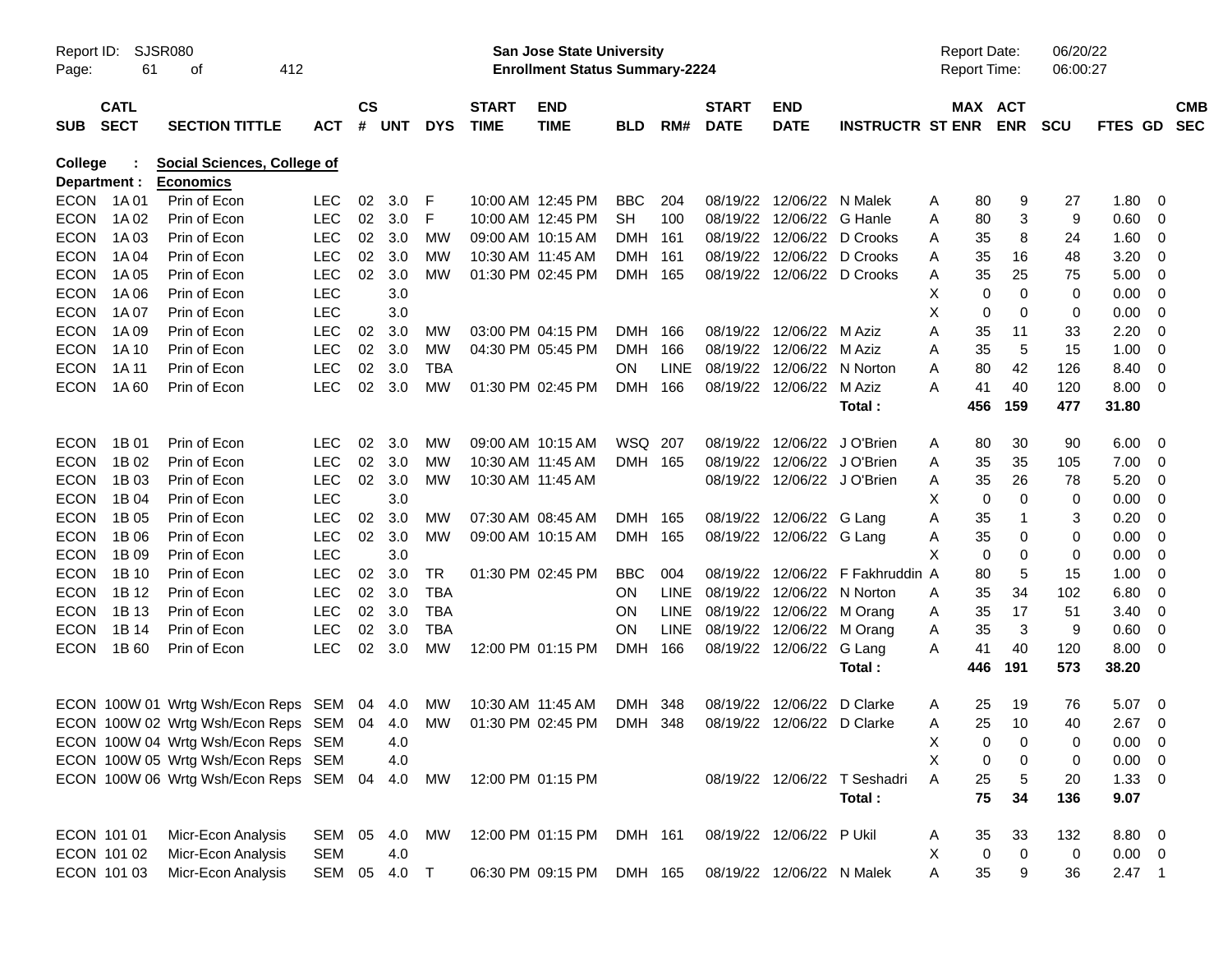| Page:      | SJSR080<br>Report ID:<br>62<br>412<br>οf |                                                                                                                                     |                                                      |                |                          |                 |                             | San Jose State University<br><b>Enrollment Status Summary-2224</b> |                    |     |                             |                                        |                                                                                | <b>Report Date:</b><br>Report Time: |                                  | 06/20/22<br>06:00:27 |                                        |                                                                  |
|------------|------------------------------------------|-------------------------------------------------------------------------------------------------------------------------------------|------------------------------------------------------|----------------|--------------------------|-----------------|-----------------------------|--------------------------------------------------------------------|--------------------|-----|-----------------------------|----------------------------------------|--------------------------------------------------------------------------------|-------------------------------------|----------------------------------|----------------------|----------------------------------------|------------------------------------------------------------------|
| <b>SUB</b> | <b>CATL</b><br><b>SECT</b>               | <b>SECTION TITTLE</b>                                                                                                               | <b>ACT</b>                                           | <b>CS</b><br># | <b>UNT</b>               | <b>DYS</b>      | <b>START</b><br><b>TIME</b> | <b>END</b><br><b>TIME</b>                                          | <b>BLD</b>         | RM# | <b>START</b><br><b>DATE</b> | <b>END</b><br><b>DATE</b>              | <b>INSTRUCTR ST ENR</b>                                                        |                                     | MAX ACT<br><b>ENR</b>            | <b>SCU</b>           |                                        | <b>CMB</b><br>FTES GD SEC                                        |
|            |                                          |                                                                                                                                     |                                                      |                |                          |                 |                             |                                                                    |                    |     |                             |                                        | Total:                                                                         |                                     | 70<br>42                         | 168                  | 11.27                                  |                                                                  |
|            | ECON 102 01<br>ECON 102 02               | Macr-Econ Analysis<br>Macr-Econ Analysis                                                                                            | <b>SEM</b><br><b>SEM</b>                             | 05<br>05       | 4.0<br>4.0               | MW<br><b>TR</b> |                             | 03:00 PM 04:15 PM<br>10:30 AM 11:45 AM                             | DMH 165<br>DMH 165 |     |                             | 08/19/22 12/06/22<br>08/19/22 12/06/22 | J Rietz<br>M Brady<br>Total:                                                   | A<br>35<br>35<br>A<br>70            | 25<br>18<br>43                   | 100<br>72<br>172     | 6.73<br>4.80 0<br>11.53                | - 1                                                              |
|            | ECON 103A01                              | Intro to Econometric<br>ECON 103A 02 Intro to Econometric<br>ECON 103A 03 Intro to Econometric<br>ECON 103A 04 Intro to Econometric | <b>LEC</b><br><b>LEC</b><br><b>LEC</b><br><b>LEC</b> | 02<br>02<br>02 | 4.0<br>4.0<br>4.0<br>4.0 | TR<br>TR<br>MW  |                             | 09:00 AM 10:15 AM<br>12:00 PM 01:15 PM<br>03:00 PM 04:15 PM        | DMH 161<br>DMH 161 |     | DMH 226B 08/19/22 12/06/22  |                                        | 08/19/22 12/06/22 S Mukherjee A<br>08/19/22 12/06/22 S Mukherjee A             | 25<br>25<br>X.<br>25<br>A           | 8<br>18<br>$\mathbf 0$<br>0<br>3 | 32<br>72<br>0<br>12  | 2.20<br>4.80<br>0.00<br>0.80           | - 1<br>- 0<br>$\overline{\mathbf{0}}$<br>$\overline{\mathbf{0}}$ |
|            | ECON 103B 01                             | Econometric Methods LEC<br>ECON 103B 02 Econometric Methods LEC                                                                     |                                                      | 02             | 4.0<br>02 4.0            | TR<br><b>TR</b> |                             | 04:30 PM 05:45 PM<br>04:30 PM 05:45 PM                             | DMH<br>DMH 227     | 227 |                             | 08/19/22 12/06/22                      | Total:<br>P Lombardi<br>08/19/22 12/06/22 S Mukherjee A<br>Total:              | 75<br>25<br>A<br>25<br>50           | 29<br>15<br>$\overline{1}$<br>16 | 116<br>60<br>4<br>64 | 7.80<br>4.00<br>$0.27 \quad 0$<br>4.27 | $\overline{\phantom{0}}$                                         |
|            | ECON 104 02<br>ECON 104 03               | Math Meth for Econ<br>Math Meth for Econ                                                                                            | <b>SEM</b><br><b>SEM</b>                             | 05             | 4.0<br>4.0               | TR              |                             | 04:30 PM 05:45 PM                                                  |                    |     |                             |                                        | 08/19/22 12/06/22 A Hajikhamen A<br>Total:                                     | Χ<br>35<br>35                       | 0<br>0<br>16<br>16               | 0<br>64<br>64        | 0.00<br>$4.27 \t 0$<br>4.27            | $\overline{\phantom{0}}$                                         |
|            | ECON 106 01                              | Managerial Econ                                                                                                                     | SEM                                                  | 05             | 4.0                      | TR              |                             | 10:30 AM 11:45 AM                                                  | DMH 161            |     | 08/19/22 12/06/22           |                                        | Total:                                                                         | 35<br>A<br>35                       | 35<br>35                         | 140<br>140           | $9.33 \quad 0$<br>9.33                 |                                                                  |
| HIST       | ECON 113B 01<br>113B 01                  | <b>Econ Hist Europe</b><br>Econ Hist Europe                                                                                         | <b>SEM</b><br><b>SEM</b>                             | 05<br>05       | 4.0<br>4.0               | TR<br><b>TR</b> |                             | 01:30 PM 02:45 PM<br>01:30 PM 02:45 PM                             | DMH 165<br>DMH 165 |     |                             | 08/19/22 12/06/22<br>08/19/22 12/06/22 | M Brady<br>M Brady<br>Total:                                                   | 35<br>A<br>Α<br>35                  | 10<br>3<br>0<br>13               | 40<br>12<br>52       | 2.67<br>0.80<br>3.47                   | $0\,$ C<br>$0\,C$                                                |
|            | ECON 121 01                              | Indus Organization                                                                                                                  | <b>SEM</b>                                           |                | 05 4.0                   | TR              |                             | 10:30 AM 11:45 AM                                                  | DMH 166            |     |                             | 08/19/22 12/06/22                      | F Fakhruddin A<br>Total:                                                       | 35<br>35                            | 3<br>3                           | 12<br>12             | $0.80 \quad 0$<br>0.80                 |                                                                  |
|            | ECON 132 01                              | <b>Public Finance</b>                                                                                                               | <b>SEM</b>                                           |                | 05 4.0                   | <b>MW</b>       |                             | 03:00 PM 04:15 PM                                                  | DMH 348            |     |                             | 08/19/22 12/06/22 P Ukil               | Total:                                                                         | 35<br>A                             | 34<br>35 34                      | 136<br>136           | $9.07 \quad 0$<br>9.07                 |                                                                  |
|            | ECON 133 01                              | <b>Public Choice</b>                                                                                                                | SEM 05 4.0 M                                         |                |                          |                 |                             | 01:30 PM 04:15 PM                                                  | DMH 161            |     |                             | 08/19/22 12/06/22                      | T Means<br>Total:                                                              | 35<br>A<br>35                       | $\overline{c}$<br>$\mathbf{2}$   | 8<br>8               | $0.53 \t 0$<br>0.53                    |                                                                  |
|            | ECON 136 01<br>ECON 136 02               | Internatl Econ<br>Internatl Econ                                                                                                    | SEM<br>SEM                                           |                | 05 4.0<br>05 4.0         | TR<br>TR        |                             | 12:00 PM 01:15 PM<br>03:00 PM 04:15 PM                             | DMH 165<br>DMH 165 |     |                             |                                        | 08/19/22 12/06/22 J Pogodzinsk A<br>08/19/22 12/06/22 J Pogodzinsk A<br>Total: | 35<br>35<br>70                      | 20<br>9<br>29                    | 80<br>36<br>116      | 5.33 0<br>$2.40 \t 0$<br>7.73          |                                                                  |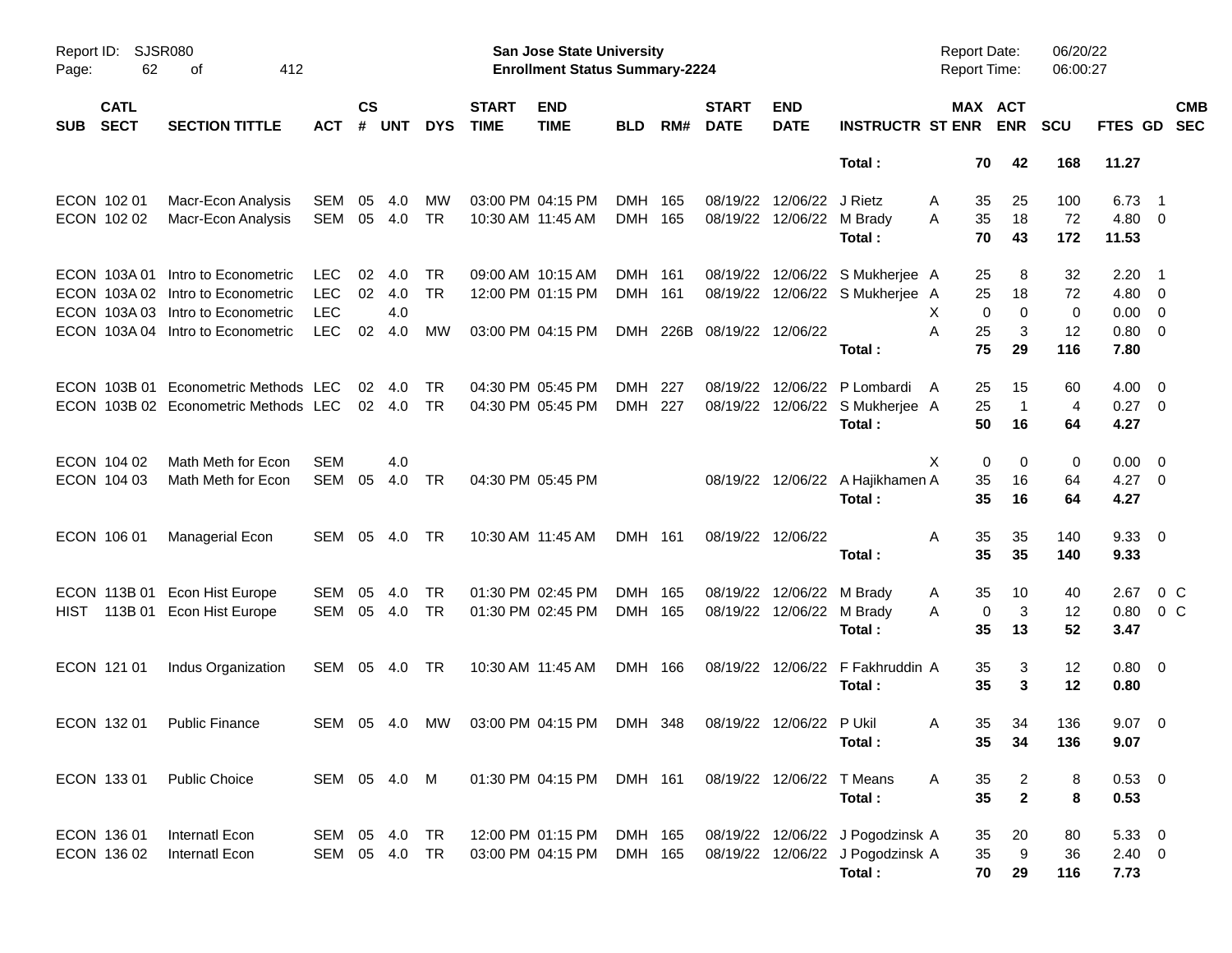| Page:      | SJSR080<br>Report ID:<br>412<br>63<br>οf                                |                                                                                                                      |                                                                    |                            |                                 |                                                           |                             | San Jose State University<br><b>Enrollment Status Summary-2224</b> |                                    |                                                   |                                                          |                                              |                                                                 | <b>Report Date:</b><br>Report Time: |                                                       | 06/20/22<br>06:00:27       |                                                     |                                                                               |                          |
|------------|-------------------------------------------------------------------------|----------------------------------------------------------------------------------------------------------------------|--------------------------------------------------------------------|----------------------------|---------------------------------|-----------------------------------------------------------|-----------------------------|--------------------------------------------------------------------|------------------------------------|---------------------------------------------------|----------------------------------------------------------|----------------------------------------------|-----------------------------------------------------------------|-------------------------------------|-------------------------------------------------------|----------------------------|-----------------------------------------------------|-------------------------------------------------------------------------------|--------------------------|
| <b>SUB</b> | <b>CATL</b><br><b>SECT</b>                                              | <b>SECTION TITTLE</b>                                                                                                | <b>ACT</b>                                                         | $\mathsf{cs}$<br>#         | <b>UNT</b>                      | <b>DYS</b>                                                | <b>START</b><br><b>TIME</b> | <b>END</b><br><b>TIME</b>                                          | <b>BLD</b>                         | RM#                                               | <b>START</b><br><b>DATE</b>                              | <b>END</b><br><b>DATE</b>                    | <b>INSTRUCTR ST ENR</b>                                         |                                     | MAX ACT<br><b>ENR</b>                                 | <b>SCU</b>                 | FTES GD                                             |                                                                               | <b>CMB</b><br><b>SEC</b> |
|            |                                                                         | ECON 137A 01 Fund Corp Finance                                                                                       | SEM                                                                | 05                         | 4.0                             | MW                                                        |                             | 09:00 AM 10:15 AM                                                  | DMH 166                            |                                                   | 08/19/22                                                 | 12/06/22                                     | N Nguyen<br>Total:                                              | Α<br>35<br>35                       | 35<br>35                                              | 140<br>140                 | $9.40$ 1<br>9.40                                    |                                                                               |                          |
|            | ECON 137B 01                                                            | <b>Topic Corp Finance</b>                                                                                            | SEM                                                                | 05                         | 4.0                             | MW                                                        |                             | 10:30 AM 11:45 AM                                                  | DMH 166                            |                                                   | 08/19/22                                                 | 12/06/22                                     | N Nguyen<br>Total:                                              | Α<br>35<br>35                       | 11<br>11                                              | 44<br>44                   | $3.00$ 1<br>3.00                                    |                                                                               |                          |
|            | ECON 138 01                                                             | <b>Bus Econ Forecastg</b>                                                                                            | SEM                                                                |                            | 05 4.0                          | W                                                         |                             | 06:00 PM 08:45 PM                                                  | DMH 166                            |                                                   | 08/19/22                                                 | 12/06/22                                     | R Liu<br>Total:                                                 | 35<br>Α<br>35                       | 17<br>17                                              | 68<br>68                   | 4.87 5<br>4.87                                      |                                                                               |                          |
|            | ECON 139 01                                                             | Prin of Invest                                                                                                       | SEM                                                                | 05                         | 4.0                             | MW                                                        |                             | 07:30 AM 08:45 AM                                                  | DMH 166                            |                                                   | 08/19/22                                                 | 12/06/22                                     | N Nguyen<br>Total:                                              | 35<br>Α<br>35                       | 30<br>30                                              | 120<br>120                 | $8.00 \t 0$<br>8.00                                 |                                                                               |                          |
|            | ECON 141 01                                                             | Law and Economics                                                                                                    | SEM                                                                |                            | 05 4.0                          | M                                                         |                             | 06:00 PM 08:45 PM                                                  | DMH 165                            |                                                   | 08/19/22                                                 | 12/06/22                                     | D Deyo<br>Total:                                                | Α<br>25<br>25                       | 2<br>$\mathbf{2}$                                     | 8<br>8                     | $0.60$ 1<br>0.60                                    |                                                                               |                          |
|            | ECON 166 01                                                             | Urban Economics                                                                                                      | SEM                                                                | 05                         | 4.0                             | TBA                                                       |                             |                                                                    |                                    |                                                   | 08/19/22                                                 | 12/06/22                                     | J Pogodzinsk A<br>Total:                                        | 35<br>35                            | 34<br>34                                              | 136<br>136                 | $9.07$ 0<br>9.07                                    |                                                                               |                          |
|            | ECON 180 01<br>ECON 180 02<br>ECON 180 03<br>ECON 180 04<br>ECON 180 05 | <b>Indiv Studies</b><br><b>Indiv Studies</b><br><b>Indiv Studies</b><br><b>Indiv Studies</b><br><b>Indiv Studies</b> | <b>SUP</b><br><b>SUP</b><br><b>SUP</b><br><b>SUP</b><br><b>SUP</b> | 36<br>36<br>36<br>36<br>36 | 1.0<br>2.0<br>3.0<br>4.0<br>1.0 | <b>TBA</b><br><b>TBA</b><br><b>TBA</b><br><b>TBA</b><br>W |                             | 12:00 PM 01:15 PM                                                  | <b>ON</b><br>ON<br>ON<br><b>ON</b> | <b>LINE</b><br><b>LINE</b><br><b>LINE</b><br>LINE | 08/19/22<br>08/19/22<br>08/19/22<br>08/19/22<br>08/19/22 | 12/06/22<br>12/06/22<br>12/06/22<br>12/06/22 | 12/06/22 M Holian<br>Total:                                     | Α<br>Α<br>A<br>Α<br>25<br>A<br>45   | 5<br>0<br>5<br>0<br>5<br>0<br>5<br>0<br>0<br>$\bf{0}$ | 0<br>0<br>0<br>0<br>0<br>0 | $0.00 \t 0$<br>0.00<br>0.00<br>0.00<br>0.00<br>0.00 | $\overline{\mathbf{0}}$<br>$\overline{0}$<br>$\overline{0}$<br>$\overline{0}$ |                          |
|            | ECON 185 01<br>ECON 185 02<br>ECON 185 03<br>ECON 185 04                | Applied Econ Intern<br>Applied Econ Intern<br>Applied Econ Intern<br>Applied Econ Intern                             | <b>SUP</b><br><b>SUP</b><br><b>SUP</b><br><b>SUP</b>               | 36<br>36<br>36<br>36       | 1.0<br>2.0<br>3.0<br>4.0        | <b>TBA</b><br><b>TBA</b><br><b>TBA</b><br><b>TBA</b>      |                             |                                                                    |                                    |                                                   | 08/19/22<br>08/19/22<br>08/19/22<br>08/19/22             | 12/06/22<br>12/06/22<br>12/06/22             | M Holian<br>M Holian<br>M Holian<br>12/06/22 M Holian<br>Total: | Α<br>Α<br>Α<br>Α<br>20              | 5<br>0<br>5<br>0<br>5<br>0<br>5<br>0<br>$\bf{0}$      | 0<br>0<br>0<br>0<br>0      | $0.00 \t 0$<br>0.00<br>0.00<br>0.00<br>0.00         | $\overline{\phantom{0}}$<br>$\overline{0}$<br>$\overline{0}$                  |                          |
|            | ECON 190 02                                                             | Hist Econ Thought                                                                                                    |                                                                    |                            |                                 |                                                           |                             | SEM 05 4.0 TR  09:00 AM 10:15 AM  DMH 165                          |                                    |                                                   |                                                          | 08/19/22 12/06/22 M Brady                    | Total:                                                          | 25<br>A<br>25                       | 19<br>19                                              | 76<br>76                   | $5.13 \quad 1$<br>5.13                              |                                                                               |                          |
|            | ECON 191 02<br>ECON 191 03                                              | Nobel Prize Econ<br>Nobel Prize Econ                                                                                 | <b>LEC</b><br><b>LEC</b>                                           |                            | 4.0<br>02 4.0                   | MW                                                        |                             | 12:00 PM 01:15 PM                                                  |                                    |                                                   |                                                          |                                              | 08/19/22 12/06/22 T Seshadri<br>Total:                          | X<br>Α<br>25<br>25                  | 0<br>0<br>9<br>9                                      | 0<br>36<br>36              | $0.00 \t 0$<br>$2.40 \ 0$<br>2.40                   |                                                                               |                          |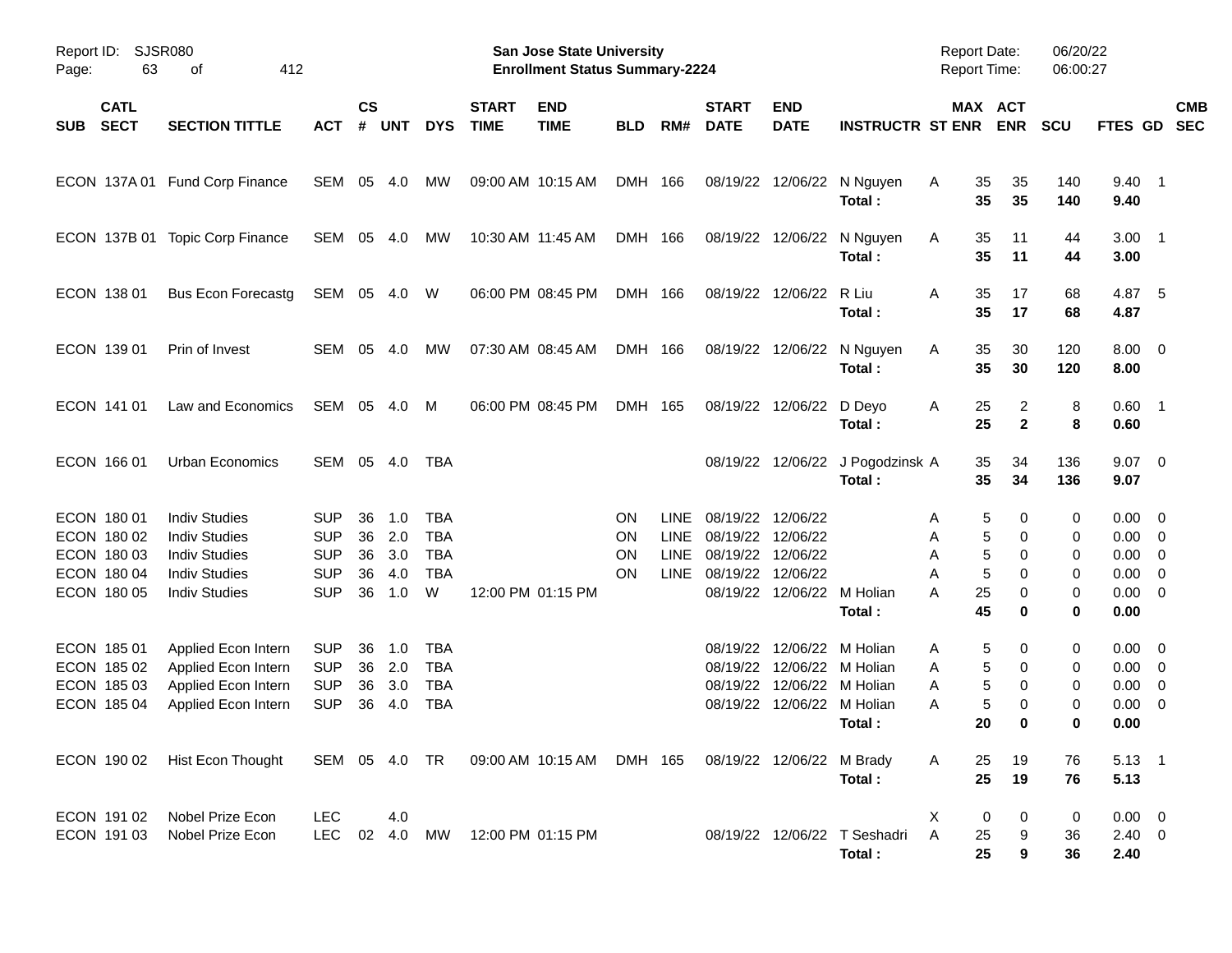| Page:      | <b>SJSR080</b><br>Report ID:<br>412<br>64<br>0f |                                                  |                          |                    |            |            |                             | <b>San Jose State University</b><br><b>Enrollment Status Summary-2224</b> |                 |                            |                             |                           |                                  | <b>Report Date:</b><br><b>Report Time:</b> |                                         | 06/20/22<br>06:00:27 |                                |                          |
|------------|-------------------------------------------------|--------------------------------------------------|--------------------------|--------------------|------------|------------|-----------------------------|---------------------------------------------------------------------------|-----------------|----------------------------|-----------------------------|---------------------------|----------------------------------|--------------------------------------------|-----------------------------------------|----------------------|--------------------------------|--------------------------|
| <b>SUB</b> | <b>CATL</b><br><b>SECT</b>                      | <b>SECTION TITTLE</b>                            | <b>ACT</b>               | $\mathsf{cs}$<br># | <b>UNT</b> | <b>DYS</b> | <b>START</b><br><b>TIME</b> | <b>END</b><br><b>TIME</b>                                                 | <b>BLD</b>      | RM#                        | <b>START</b><br><b>DATE</b> | <b>END</b><br><b>DATE</b> | <b>INSTRUCTR ST ENR</b>          |                                            | <b>MAX ACT</b><br><b>ENR</b>            | <b>SCU</b>           | FTES GD                        | <b>CMB</b><br><b>SEC</b> |
|            | ECON 197 01                                     | <b>Experimental Econ</b>                         | LEC.                     | 02                 | 4.0        | МW         |                             | 12:00 PM 01:15 PM                                                         | DMH 165         |                            | 08/19/22                    | 12/06/22                  | J Rietz<br>Total:                | A<br>35<br>35                              | 4<br>4                                  | 16<br>16             | $1.07 \t 0$<br>1.07            |                          |
|            | ECON 201 01                                     | Sem Micro-Econ Ana                               | SEM                      | 05                 | 3.0        | - R        |                             | 06:00 PM 08:45 PM                                                         | DMH 165         |                            | 08/19/22                    | 12/06/22                  | A Hajikhamen A<br>Total:         | 35<br>35                                   | 7<br>$\overline{7}$                     | 21<br>21             | $1.75$ 7<br>1.75               |                          |
|            | ECON 202 01                                     | <b>Macro Analysis</b>                            | SEM                      | 05                 | 3.0        | W          |                             | 06:00 PM 08:45 PM                                                         | DMH 165         |                            | 08/19/22                    | 12/06/22                  | J Rietz<br>Total:                | 35<br>A<br>35                              | 8<br>8                                  | 24<br>24             | 2.00 8<br>2.00                 |                          |
|            | ECON 203A 01                                    | Econ Res Meth                                    | <b>SEM</b>               | 05                 | 3.0        | $\top$     |                             | 06:00 PM 08:45 PM                                                         | DMH 166         |                            | 08/19/22                    | 12/06/22                  | P Lombardi<br>Total:             | 35<br>A<br>35                              | 8<br>8                                  | 24<br>24             | $2.00\quad 8$<br>2.00          |                          |
|            | ECON 232 01                                     | Sem Pub Finance                                  | <b>SEM</b>               | 05                 | 3.0        | MW         |                             | 04:30 PM 05:45 PM                                                         | DMH 348         |                            | 08/19/22                    | 12/06/22                  | P Ukil<br>Total:                 | 35<br>Α<br>35                              | 8<br>8                                  | 24<br>24             | 2.00 8<br>2.00                 |                          |
|            | ECON 241 01                                     | Sem Law and Econ                                 | SEM                      | 05                 | 3.0        | M          |                             | 06:00 PM 08:45 PM                                                         | DMH 165         |                            | 08/19/22                    | 12/06/22                  | D Deyo<br>Total:                 | 10<br>A<br>10                              | $\overline{2}$<br>$\overline{2}$        | 6<br>6               | $0.50$ 2<br>0.50               |                          |
|            |                                                 | ECON 298E 01 Comp Exam<br>ECON 298E 02 Comp Exam | <b>SUP</b><br><b>SUP</b> | 25<br>25           | 1.0<br>1.0 | - F<br>-F  |                             | 09:00 AM 11:45 AM<br>12:00 PM 02:45 PM                                    | ON<br><b>ON</b> | <b>LINE</b><br><b>LINE</b> | 08/19/22<br>08/19/22        | 12/06/22<br>12/06/22      | S Mukherjee A<br>R Liu<br>Total: | A                                          | 4<br>4<br>$\overline{2}$<br>2<br>6<br>6 | 4<br>2<br>6          | $0.33 + 4$<br>$0.17$ 2<br>0.50 |                          |

**Department : Economics** 

| Department Total:         | 2028 |     | 846 2983 | 201.42 |
|---------------------------|------|-----|----------|--------|
| <b>Lower Division :</b>   | 902  |     | 350 1050 | 70.00  |
| <b>Upper Division:</b>    | 970  | 457 | 1828     | 122.67 |
| <b>Graduate Division:</b> | 156  | 39  | 105      | 8.75   |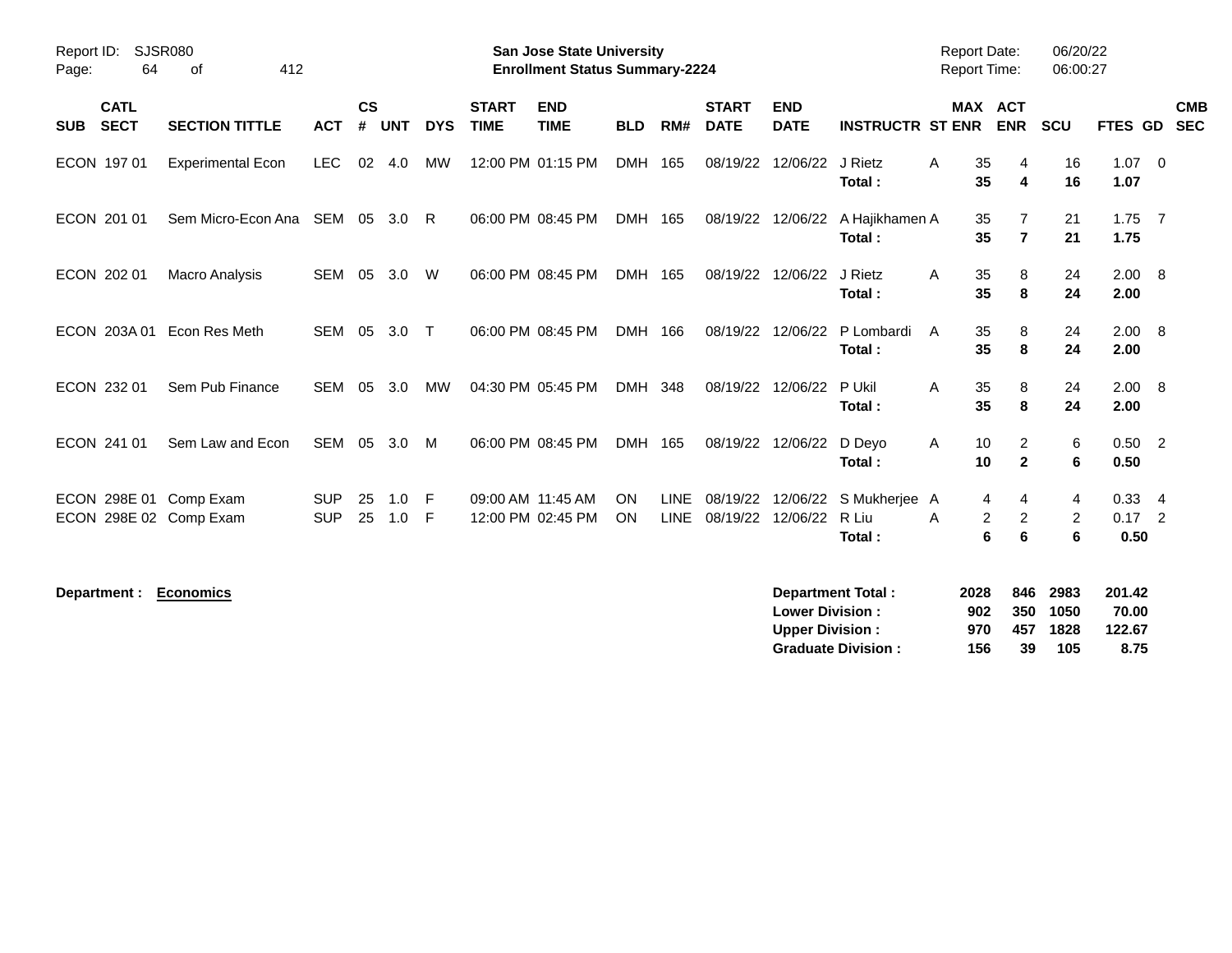| Report ID:<br>Page:     | SJSR080<br>65              | 412<br>оf                                                          |                  |                |            |            |                             | San Jose State University<br><b>Enrollment Status Summary-2224</b> |                |             |                             |                            |                                       | <b>Report Date:</b><br><b>Report Time:</b> |                       | 06/20/22<br>06:00:27 |               |                          |                          |
|-------------------------|----------------------------|--------------------------------------------------------------------|------------------|----------------|------------|------------|-----------------------------|--------------------------------------------------------------------|----------------|-------------|-----------------------------|----------------------------|---------------------------------------|--------------------------------------------|-----------------------|----------------------|---------------|--------------------------|--------------------------|
| <b>SUB</b>              | <b>CATL</b><br><b>SECT</b> | <b>SECTION TITTLE</b>                                              | <b>ACT</b>       | <b>CS</b><br># | <b>UNT</b> | <b>DYS</b> | <b>START</b><br><b>TIME</b> | <b>END</b><br><b>TIME</b>                                          | <b>BLD</b>     | RM#         | <b>START</b><br><b>DATE</b> | <b>END</b><br><b>DATE</b>  | <b>INSTRUCTR ST ENR</b>               |                                            | MAX ACT<br><b>ENR</b> | <b>SCU</b>           | FTES GD       |                          | <b>CMB</b><br><b>SEC</b> |
| College<br>Department : |                            | <b>Social Sciences, College of</b><br><b>Environmental Studies</b> |                  |                |            |            |                             |                                                                    |                |             |                             |                            |                                       |                                            |                       |                      |               |                          |                          |
| <b>ENVS</b>             | 1 0 1                      | Intro Envir Issues                                                 | <b>LEC</b>       |                | 3.0        |            |                             |                                                                    |                |             |                             |                            |                                       | Χ                                          | 0<br>0                | 0                    | 0.00          | - 0                      |                          |
| <b>ENVS</b>             | 1 0 2                      | Intro Envir Issues                                                 | <b>LEC</b>       | 01             | 3.0        | TR         |                             | 09:00 AM 10:15 AM                                                  | <b>DMH</b>     | 164         |                             | 08/19/22 12/06/22 C Siegel |                                       | Α                                          | 25<br>25              | 75                   | 5.00          | - 0                      |                          |
| <b>ENVS</b>             | 1 0 3                      | Intro Envir Issues                                                 | <b>LEC</b>       | 01             | 3.0        | <b>TR</b>  | 10:30 AM 11:45 AM           |                                                                    | <b>DMH</b>     | 164         |                             | 08/19/22 12/06/22 C Siegel |                                       | A                                          | 25<br>24              | 72                   | 4.80          | $\overline{\mathbf{0}}$  |                          |
| <b>ENVS</b>             | 1 04                       | Intro Envir Issues                                                 | <b>LEC</b>       | 01             | 3.0        | <b>MW</b>  |                             | 03:00 PM 04:15 PM                                                  | CL.            | 303B        | 08/19/22 12/06/22           |                            | P Iver                                | Α                                          | 25<br>25              | 75                   | 5.00          | $\overline{\mathbf{0}}$  |                          |
| <b>ENVS</b>             | 180                        | Intro Envir Issues                                                 | <b>LEC</b>       | 01             | 3.0        | MW         | 10:30 AM 11:45 AM           |                                                                    | ON             | <b>LINE</b> |                             |                            | 08/19/22 12/06/22 S Redondo           | A                                          | 25<br>25              | 75                   | 5.00          | $\overline{\mathbf{0}}$  |                          |
| <b>ENVS</b>             | 181                        | Intro Envir Issues                                                 | <b>LEC</b>       | 01             | 3.0        | <b>TR</b>  |                             | 01:30 PM 02:45 PM                                                  | <b>ON</b>      | LINE        | 08/19/22 12/06/22 C Siegel  |                            |                                       | A                                          | $\overline{2}$<br>25  | 6                    | 0.40          | - 0                      |                          |
|                         |                            |                                                                    |                  |                |            |            |                             |                                                                    |                |             |                             |                            | Total:                                | 125                                        | 101                   | 303                  | 20.20         |                          |                          |
| <b>ENVS</b>             | 10 01                      | Life Chang Planet                                                  | <b>LEC</b>       | 01             | 3.0        | <b>TR</b>  |                             | 12:00 PM 01:15 PM                                                  | <b>BBC</b>     | 203         |                             | 08/19/22 12/06/22          | R Desilva                             | Α                                          | 35<br>22              | 66                   | 4.40          | - 0                      |                          |
| <b>ENVS</b>             | 10 02                      | Life Chang Planet                                                  | <b>LEC</b>       | 01             | 3.0        | <b>TR</b>  |                             | 01:30 PM 02:45 PM                                                  | <b>BBC</b>     | 205         |                             |                            | 08/19/22 12/06/22 R Desilva           | Α                                          | 35<br>7               | 21                   | 1.40          | - 0                      |                          |
| <b>ENVS</b>             | 1080                       | Life Chang Planet                                                  | <b>LEC</b>       |                | 3.0        |            |                             |                                                                    |                |             |                             |                            |                                       | X                                          | 0<br>$\mathbf 0$      | 0                    | 0.00          | $\overline{\mathbf{0}}$  |                          |
| <b>ENVS</b>             | 1081                       | Life Chang Planet                                                  | <b>LEC</b>       | 01             | 3.0        | MW         |                             | 09:00 AM 10:15 AM                                                  | <b>ON</b>      |             |                             |                            | LINE 08/19/22 12/06/22 R Lazzeri-Ae A | 120                                        | 23                    | 69                   | 4.60          | $\overline{\mathbf{0}}$  |                          |
|                         |                            |                                                                    |                  |                |            |            |                             |                                                                    |                |             |                             |                            | Total:                                | 190                                        | 52                    | 156                  | 10.40         |                          |                          |
| <b>ENVS</b>             |                            | 100W 01 Env Res and Writ                                           | SEM              | 04             | 3.0        | MW         | 10:30 AM 11:45 AM           |                                                                    | <b>HGH</b>     | 217         |                             | 08/19/22 12/06/22          | A Petersen                            | A                                          | 22<br>7               | 21                   | 1.40          | - 0                      |                          |
|                         |                            | ENVS 100W 02 Env Res and Writ                                      | SEM              | 04             | 3.0        | MW         |                             | 12:00 PM 01:15 PM                                                  | <b>HGH 217</b> |             |                             |                            | 08/19/22 12/06/22 A Petersen          | A                                          | 22<br>13              | 39                   | 2.65          | $\overline{\phantom{1}}$ |                          |
|                         |                            |                                                                    |                  |                |            |            |                             |                                                                    |                |             |                             |                            | Total:                                |                                            | 44<br>20              | 60                   | 4.05          |                          |                          |
|                         | ENVS 107 01                | Env Econ & Policy                                                  | <b>LEC</b>       |                | 3.0        |            |                             |                                                                    |                |             |                             |                            |                                       | Χ                                          | 0<br>0                | 0                    | 0.00          | - 0                      |                          |
|                         | ECON 107 01                | Env Econ & Policy                                                  | <b>LEC</b>       |                | 3.0        |            |                             |                                                                    |                |             |                             |                            |                                       | X                                          | 0<br>0                | 0                    | 0.00          | $\overline{\mathbf{0}}$  |                          |
|                         | ENVS 107 02                | Env Econ & Policy                                                  | <b>LEC</b>       |                | 3.0        |            |                             |                                                                    |                |             |                             |                            |                                       | X                                          | 0<br>0                | 0                    | 0.00          | $\overline{\mathbf{0}}$  |                          |
|                         | ECON 107 02                | Env Econ & Policy                                                  | <b>LEC</b>       |                | 3.0        |            |                             |                                                                    |                |             |                             |                            |                                       | X                                          | 0<br>0                | 0                    | 0.00          | $\mathbf 0$              |                          |
|                         | ENVS 107 03                | Env Econ & Policy                                                  | <b>LEC</b>       | 01             | 3.0        | <b>MW</b>  |                             | 12:00 PM 01:15 PM                                                  | <b>SH</b>      | 311         |                             | 08/19/22 12/06/22 C Su     |                                       | Α                                          | 30<br>8               | 24                   | 1.65          | 1 C                      |                          |
|                         | ECON 107 03                | Env Econ & Policy                                                  | <b>LEC</b>       | 01             | 3.0        | MW         |                             | 12:00 PM 01:15 PM                                                  | SH             | 311         |                             | 08/19/22 12/06/22 C Su     |                                       | Α                                          | 0<br>0                | 0                    | 0.00          | 0 <sup>o</sup>           |                          |
|                         | ENVS 107 04                | Env Econ & Policy                                                  | <b>LEC</b>       | 01             | 3.0        | MW         |                             | 01:30 PM 02:45 PM                                                  | SН             | 238         |                             | 08/19/22 12/06/22          | C Su                                  | Α                                          | 30<br>3               | 9                    | 0.60          | $0\,C$                   |                          |
|                         | ECON 107 04                | Env Econ & Policy                                                  | <b>LEC</b>       | 01             | 3.0        | MW         |                             | 01:30 PM 02:45 PM                                                  | <b>SH</b>      | 238         |                             | 08/19/22 12/06/22 C Su     |                                       | Α                                          | 0<br>0                | 0                    | 0.00          | 0 <sup>o</sup>           |                          |
|                         |                            |                                                                    |                  |                |            |            |                             |                                                                    |                |             |                             |                            | Total:                                |                                            | 60<br>11              | 33                   | 2.25          |                          |                          |
|                         | ENVS 110 10                | <b>Resource Analysis</b>                                           | LAB              |                | 16  0.0    | TR         |                             | 09:00 AM 10:15 AM                                                  | WSQ 113        |             |                             |                            | 08/19/22 12/06/22 R Lazzeri-Ae A      |                                            | 20<br>6               | 6                    | 0.00          | $\overline{\mathbf{0}}$  |                          |
|                         | ENVS 110 11                | Resource Analysis                                                  | LAB  16  0.0  TR |                |            |            |                             | 10:30 AM 11:45 AM   WSQ 113                                        |                |             |                             |                            | 08/19/22 12/06/22 R Lazzeri-Ae A      |                                            | 20 10                 | 10                   | $0.00$ 1      |                          |                          |
|                         | ENVS 110 80                | Resource Analysis                                                  | LEC 02 4.0       |                |            | MW         |                             | 01:30 PM 02:45 PM                                                  | ON             |             |                             |                            | LINE 08/19/22 12/06/22 R Lazzeri-Ae A |                                            | 40<br>16              | 48                   | 4.33 1        |                          |                          |
|                         |                            |                                                                    |                  |                |            |            |                             |                                                                    |                |             |                             |                            | Total:                                |                                            | 80<br>32              | 64                   | 4.33          |                          |                          |
|                         | ENVS 116 01                | Solar Energy Analysi LEC 02 3.0 TR                                 |                  |                |            |            |                             | 12:00 PM 01:15 PM                                                  | DMH 164        |             |                             |                            | 08/19/22 12/06/22 D Mulvaney A        |                                            | 35<br>4               | 12                   | $0.80 \t 0 C$ |                          |                          |
|                         | DSIT 116 01                | Solar Energy Analysi LEC 02 3.0 TR                                 |                  |                |            |            |                             | 12:00 PM 01:15 PM                                                  | DMH 164        |             |                             |                            | 08/19/22 12/06/22 D Mulvaney A        |                                            | 0<br>0                | 0                    | $0.00 \t 0 C$ |                          |                          |
|                         |                            |                                                                    |                  |                |            |            |                             |                                                                    |                |             |                             |                            | Total:                                |                                            | 35<br>4               | 12                   | 0.80          |                          |                          |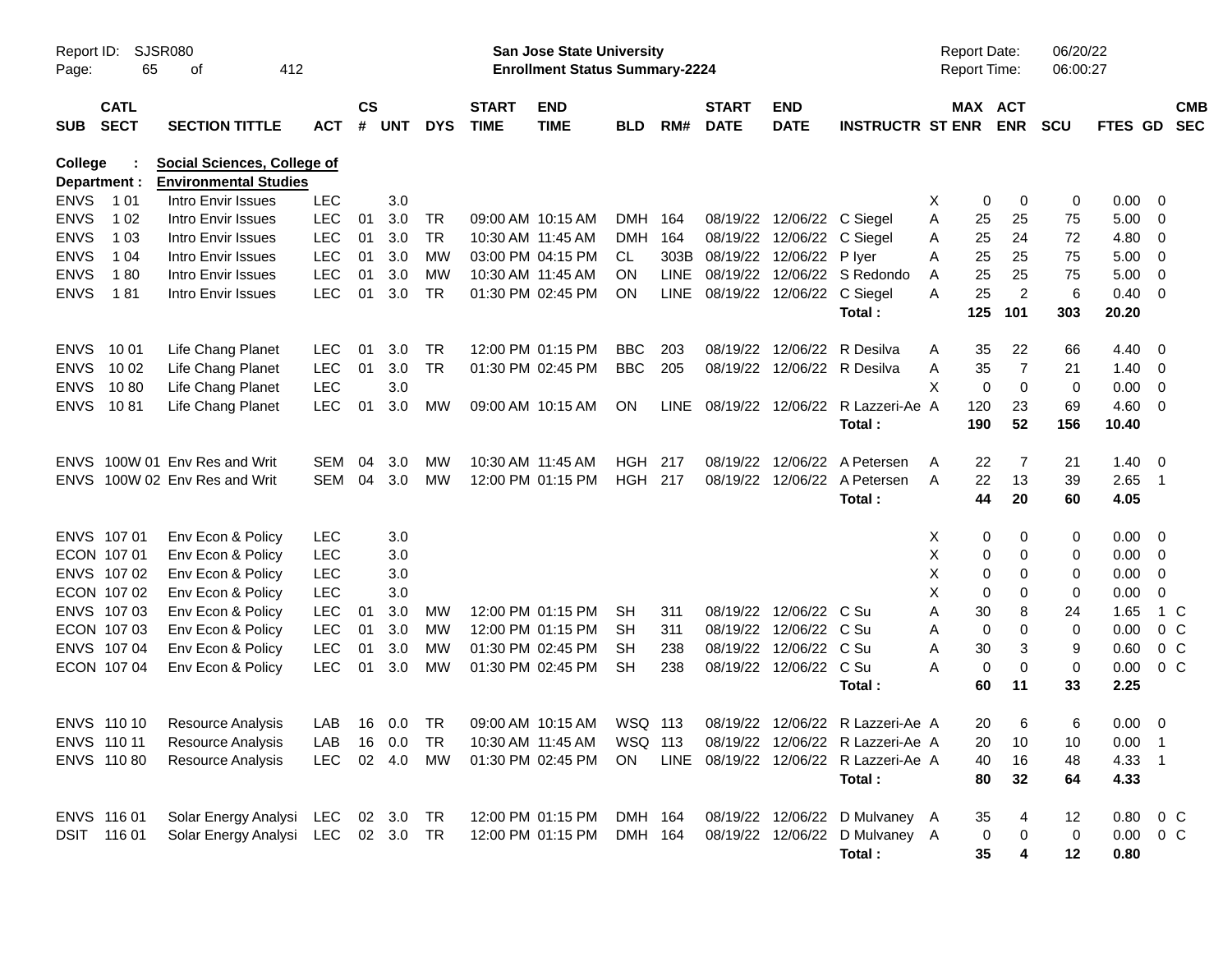| Report ID:<br>Page: | 66                         | SJSR080<br>412<br>οf                 |                          |                    |            |                        |                             | <b>San Jose State University</b><br><b>Enrollment Status Summary-2224</b> |                          |             |                             |                           |                                                | <b>Report Date:</b><br><b>Report Time:</b> |                       | 06/20/22<br>06:00:27 |                        |                          |                          |
|---------------------|----------------------------|--------------------------------------|--------------------------|--------------------|------------|------------------------|-----------------------------|---------------------------------------------------------------------------|--------------------------|-------------|-----------------------------|---------------------------|------------------------------------------------|--------------------------------------------|-----------------------|----------------------|------------------------|--------------------------|--------------------------|
| <b>SUB</b>          | <b>CATL</b><br><b>SECT</b> | <b>SECTION TITTLE</b>                | <b>ACT</b>               | $\mathsf{cs}$<br># | <b>UNT</b> | <b>DYS</b>             | <b>START</b><br><b>TIME</b> | <b>END</b><br><b>TIME</b>                                                 | <b>BLD</b>               | RM#         | <b>START</b><br><b>DATE</b> | <b>END</b><br><b>DATE</b> | <b>INSTRUCTR ST ENR</b>                        |                                            | MAX ACT<br><b>ENR</b> | <b>SCU</b>           | FTES GD                |                          | <b>CMB</b><br><b>SEC</b> |
|                     | ENVS 117 01                | Human Ecology                        | SEM                      | 05                 | 3.0        | <b>TR</b>              |                             | 01:30 PM 02:45 PM                                                         | <b>SH</b>                | 315         | 08/19/22                    | 12/06/22                  |                                                | 20<br>Α                                    | 20                    | 60                   | 4.05                   | $\overline{\phantom{1}}$ |                          |
|                     | ENVS 117 02                | Human Ecology                        | SEM                      | 05                 | 3.0        | <b>TR</b>              |                             | 03:00 PM 04:15 PM                                                         | <b>SH</b>                | 348         | 08/19/22                    | 12/06/22                  | Total:                                         | 20<br>A<br>40                              | $\overline{2}$<br>22  | 6<br>66              | $0.40 \quad 0$<br>4.45 |                          |                          |
|                     |                            |                                      |                          |                    |            |                        |                             |                                                                           |                          |             |                             |                           |                                                |                                            |                       |                      |                        |                          |                          |
|                     | ENVS 11901<br>ENGR 119 01  | Energy & Environ                     | <b>LEC</b><br><b>LEC</b> | 02<br>02           | 3.0<br>3.0 | <b>TR</b><br><b>TR</b> |                             | 01:30 PM 02:45 PM<br>01:30 PM 02:45 PM                                    | <b>DMH</b><br><b>DMH</b> | 164<br>164  | 08/19/22<br>08/19/22        |                           | 12/06/22 D Mulvaney A<br>12/06/22 D Mulvaney A | 35                                         | 17<br>$\overline{2}$  | 51                   | 3.40<br>0.40           | $0\,$ C<br>$0\,C$        |                          |
|                     | ENVS 119 02                | Energy & Environ<br>Energy & Environ | <b>LEC</b>               | 02                 | 3.0        | МW                     |                             | 09:00 AM 10:15 AM                                                         | <b>DMH</b>               | 164         | 08/19/22                    | 12/06/22                  | <b>B</b> Delaveau                              | 0                                          |                       | 6<br>15              | 1.00                   | 0 <sup>o</sup>           |                          |
|                     | ENGR 119 02                | Energy & Environ                     | <b>LEC</b>               | 02                 | 3.0        | MW                     |                             | 09:00 AM 10:15 AM                                                         | <b>DMH</b>               | 164         | 08/19/22                    | 12/06/22                  | <b>B</b> Delaveau                              | 35<br>A<br>0<br>A                          | 5<br>3                | 9                    | 0.60                   | $0\,C$                   |                          |
|                     | ENVS 119 03                | Energy & Environ                     | <b>LEC</b>               | 02                 | 3.0        | MW                     |                             | 12:00 PM 01:15 PM                                                         | <b>DMH</b>               | 164         | 08/19/22                    |                           | 12/06/22 B Delaveau                            | 35<br>A                                    | 6                     | 18                   | 1.20                   | 0 <sup>o</sup>           |                          |
|                     | ENGR 119 03                | Energy & Environ                     | <b>LEC</b>               | 02                 | 3.0        | МW                     |                             | 12:00 PM 01:15 PM                                                         | DMH 164                  |             | 08/19/22                    |                           | 12/06/22 B Delaveau                            | 0<br>A                                     | $\mathbf 1$           | 3                    | 0.20                   | $0\,C$                   |                          |
|                     |                            |                                      |                          |                    |            |                        |                             |                                                                           |                          |             |                             |                           | Total:                                         | 105                                        | 34                    | 102                  | 6.80                   |                          |                          |
|                     |                            |                                      |                          |                    |            |                        |                             |                                                                           |                          |             |                             |                           |                                                |                                            |                       |                      |                        |                          |                          |
|                     | ENVS 124 01                | Intro Env Law                        | <b>LEC</b>               | 01                 | 3.0        | МW                     |                             | 10:30 AM 11:45 AM                                                         | <b>DMH</b>               | 164         | 08/19/22                    | 12/06/22                  | A Stasiewicz A                                 | 30                                         | 26                    | 78                   | 5.20                   | $0\,$ C                  |                          |
|                     | POLS 124 01                | Intro Env Law                        | <b>LEC</b>               | 01                 | 3.0        | MW                     |                             | 10:30 AM 11:45 AM                                                         | <b>DMH</b>               | 164         | 08/19/22                    | 12/06/22                  | A Stasiewicz A                                 | 0                                          | 4                     | 12                   | 0.80                   | $0\,C$                   |                          |
|                     | ENVS 124 02                | Intro Env Law                        | <b>LEC</b>               | 01                 | 3.0        | МW                     |                             | 01:30 PM 02:45 PM                                                         | <b>DMH</b>               | 164         | 08/19/22                    | 12/06/22                  | A Stasiewicz A                                 | 30                                         | 20                    | 60                   | 4.05                   | 1 C                      |                          |
|                     | POLS 124 02                | Intro Env Law                        | <b>LEC</b>               | 01                 | 3.0        | МW                     |                             | 01:30 PM 02:45 PM                                                         | DMH 164                  |             | 08/19/22                    |                           | 12/06/22 A Stasiewicz A                        | 0                                          | 3                     | 9                    | 0.60                   | 0 <sup>o</sup>           |                          |
|                     |                            |                                      |                          |                    |            |                        |                             |                                                                           |                          |             |                             |                           | Total:                                         | 60                                         | 53                    | 159                  | 10.65                  |                          |                          |
|                     | ENVS 129 80                | Water Policy in the                  | <b>LEC</b>               | 02                 | 3.0        | <b>TR</b>              |                             | 03:00 PM 04:15 PM                                                         | <b>ON</b>                | <b>LINE</b> | 08/19/22                    | 12/06/22                  | P Ferraro                                      | 30<br>A                                    | 14                    | 42                   | $2.85$ 1               |                          |                          |
|                     |                            |                                      |                          |                    |            |                        |                             |                                                                           |                          |             |                             |                           | Total:                                         | 30                                         | 14                    | 42                   | 2.85                   |                          |                          |
|                     | ENVS 137 01                | Green Build Des Issu                 | <b>LEC</b>               |                    | 3.0        |                        |                             |                                                                           |                          |             |                             |                           |                                                | X<br>0                                     | 0                     | 0                    | 0.00                   | $\overline{\phantom{0}}$ |                          |
|                     | ENVS 137 02                | Green Build Des Issu LEC             |                          | 02                 | 3.0        | M                      |                             | 03:00 PM 05:45 PM                                                         | <b>BBC</b>               | 122         |                             | 08/19/22 12/06/22         | B Delaveau                                     | A<br>30                                    | 6                     | 18                   | 1.25                   | $\overline{\phantom{1}}$ |                          |
|                     |                            |                                      |                          |                    |            |                        |                             |                                                                           |                          |             |                             |                           | Total:                                         | 30                                         | 6                     | 18                   | 1.25                   |                          |                          |
|                     | ENVS 150 01                | Intro Env Thought                    | SEM                      | 05                 | 3.0        | <b>TR</b>              |                             | 09:00 AM 10:15 AM                                                         | <b>HGH</b>               | 217         | 08/19/22                    | 12/06/22                  | S Redondo                                      | A<br>20                                    | 2                     | 6                    | $0.40 \ 0$             |                          |                          |
|                     | ENVS 150 03                | Intro Env Thought                    | SEM                      | 05                 | 3.0        | <b>TR</b>              |                             | 10:30 AM 11:45 AM                                                         | CL.                      | 243         | 08/19/22                    | 12/06/22                  | S Redondo                                      | 20<br>A                                    | $\overline{7}$        | 21                   | 1.40                   | $\overline{\mathbf{0}}$  |                          |
|                     | ENVS 150 80                | Intro Env Thought                    | SEM                      | 05                 | 3.0        | <b>TBA</b>             |                             |                                                                           | <b>ON</b>                | <b>LINE</b> | 08/19/22                    |                           | 12/06/22 W Russell                             | 20<br>A                                    | 20                    | 60                   | $4.00 \ 0$             |                          |                          |
|                     |                            |                                      |                          |                    |            |                        |                             |                                                                           |                          |             |                             |                           | Total:                                         | 60                                         | 29                    | 87                   | 5.80                   |                          |                          |
|                     | ENVS 152 80                | <b>Global Environment</b>            | <b>LEC</b>               |                    | 02 3.0     | <b>TBA</b>             |                             |                                                                           | <b>ON</b>                | <b>LINE</b> | 08/19/22                    |                           | 12/06/22 B Olszewski A                         | 35                                         | 12                    | 36                   | 2.45                   | 1 C                      |                          |
|                     | PKG 152 80                 | <b>Global Environment</b>            | LEC 02 3.0               |                    |            | <b>TBA</b>             |                             |                                                                           | ON                       |             |                             |                           | LINE 08/19/22 12/06/22 B Olszewski A           |                                            | $\mathbf 0$<br>6      | 18                   | 1.20 0 C               |                          |                          |
|                     | ENVS 15281                 | <b>Global Environment</b>            | LEC                      |                    | 02 3.0     | TBA                    |                             |                                                                           | ON.                      |             |                             |                           | LINE 08/19/22 12/06/22 B Olszewski A           | 35                                         | 2                     | 6                    | $0.40 \quad 0 \quad C$ |                          |                          |
|                     | PKG 15281                  | <b>Global Environment</b>            | LEC                      |                    | 02 3.0     | TBA                    |                             |                                                                           | ON                       |             |                             |                           | LINE 08/19/22 12/06/22 B Olszewski A           | 0                                          | 0                     | 0                    | $0.00 \t 0 C$          |                          |                          |
|                     | ENVS 152 82                | <b>Global Environment</b>            | LEC                      |                    | 02 3.0     | TBA                    |                             |                                                                           | ON                       |             |                             |                           | LINE 08/19/22 12/06/22 M Santos RocA           | 35                                         | 10                    | 30                   | 2.05 1 C               |                          |                          |
|                     | PKG 15282                  | <b>Global Environment</b>            | LEC 02 3.0 TBA           |                    |            |                        |                             |                                                                           | ON.                      |             |                             |                           | LINE 08/19/22 12/06/22 M Santos RocA           | 0                                          | 6                     | 18                   | $1.20 \t 0 C$          |                          |                          |
|                     |                            |                                      |                          |                    |            |                        |                             |                                                                           |                          |             |                             |                           | Total:                                         | 105                                        | 36                    | 108                  | 7.30                   |                          |                          |
|                     | ENVS 154 01                | Sustainable Agricult LEC 03 4.0 R    |                          |                    |            |                        |                             |                                                                           |                          |             |                             |                           |                                                |                                            | 25 10                 | 30                   | $2.67$ 0               |                          |                          |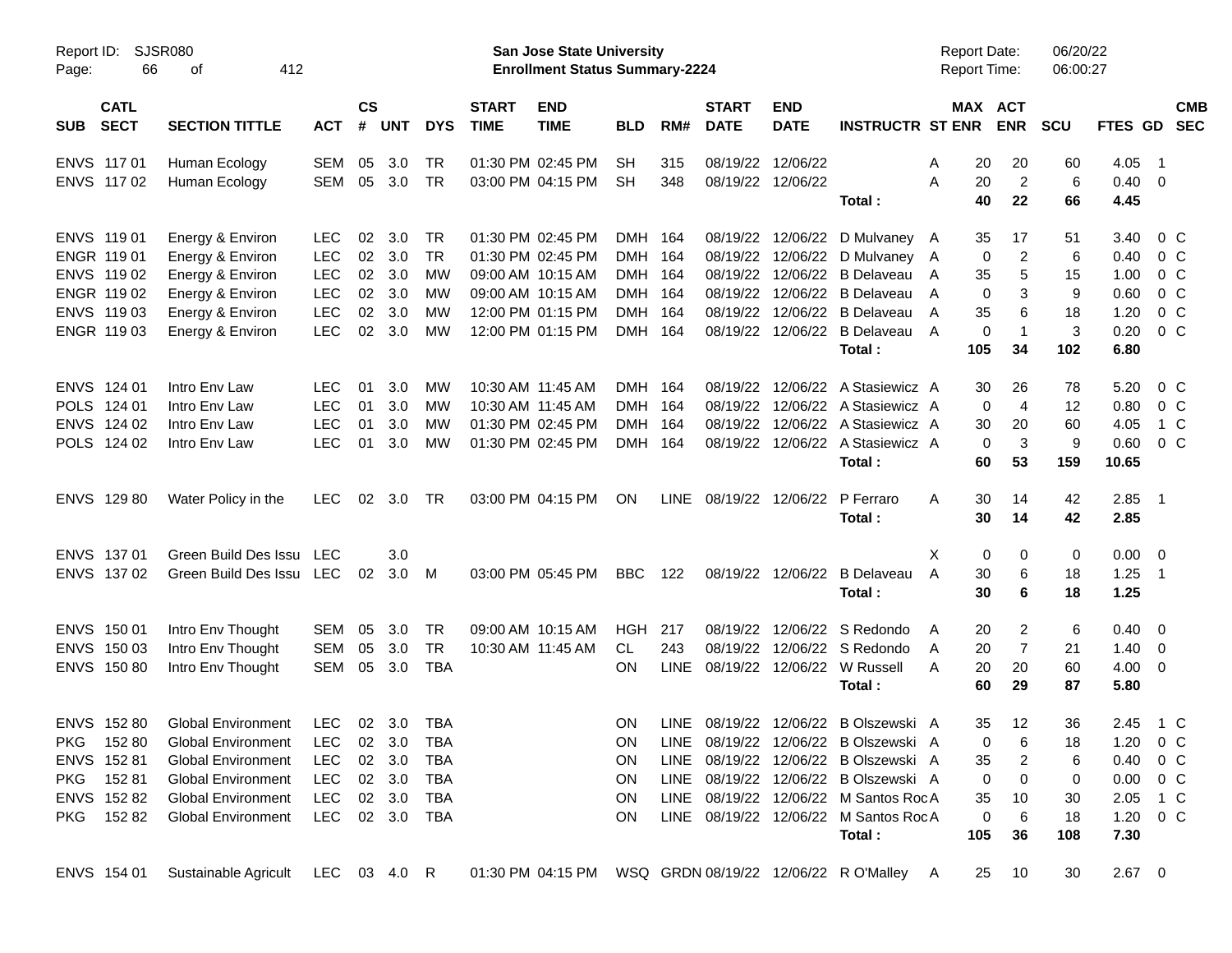| Report ID:<br>Page:                                      | 67                                                                                              | <b>SJSR080</b><br>412<br>оf                                                                                                                                          |                                                                                                              |                                              |                                                      |                                                                                                |                             | San Jose State University<br><b>Enrollment Status Summary-2224</b>               |                                                                                                    |                     |                             |                                                             |                                                                                                                                                                                                                                                                                    | <b>Report Date:</b><br>Report Time:         |                                                                                                                                        | 06/20/22<br>06:00:27                                         |                                                                      |                                                                                  |  |
|----------------------------------------------------------|-------------------------------------------------------------------------------------------------|----------------------------------------------------------------------------------------------------------------------------------------------------------------------|--------------------------------------------------------------------------------------------------------------|----------------------------------------------|------------------------------------------------------|------------------------------------------------------------------------------------------------|-----------------------------|----------------------------------------------------------------------------------|----------------------------------------------------------------------------------------------------|---------------------|-----------------------------|-------------------------------------------------------------|------------------------------------------------------------------------------------------------------------------------------------------------------------------------------------------------------------------------------------------------------------------------------------|---------------------------------------------|----------------------------------------------------------------------------------------------------------------------------------------|--------------------------------------------------------------|----------------------------------------------------------------------|----------------------------------------------------------------------------------|--|
| <b>SUB</b>                                               | <b>CATL</b><br><b>SECT</b>                                                                      | <b>SECTION TITTLE</b>                                                                                                                                                | <b>ACT</b>                                                                                                   | <b>CS</b><br>#                               | <b>UNT</b>                                           | <b>DYS</b>                                                                                     | <b>START</b><br><b>TIME</b> | <b>END</b><br><b>TIME</b>                                                        | BLD                                                                                                | RM#                 | <b>START</b><br><b>DATE</b> | <b>END</b><br><b>DATE</b>                                   | <b>INSTRUCTR ST ENR</b>                                                                                                                                                                                                                                                            |                                             | MAX ACT<br><b>ENR</b>                                                                                                                  | <b>SCU</b>                                                   | FTES GD                                                              | <b>CMB</b><br><b>SEC</b>                                                         |  |
|                                                          | ENVS 154 10                                                                                     | Sustainable Agricult                                                                                                                                                 | <b>ACT</b>                                                                                                   | 07                                           | 0.0                                                  | R                                                                                              |                             | 04:30 PM 06:30 PM                                                                |                                                                                                    |                     |                             | WSQ GRDN 08/19/22 12/06/22                                  | R O'Malley<br>Total:                                                                                                                                                                                                                                                               | A                                           | 25<br>10<br>50<br>20                                                                                                                   | 10<br>40                                                     | $0.00 \t 0$<br>2.67                                                  |                                                                                  |  |
| <b>ENVS</b>                                              | 158 01<br>ENVS 158 80                                                                           | <b>Environmental Educat LEC</b><br>Environmental Educat LEC                                                                                                          |                                                                                                              | 02                                           | 3.0<br>02 3.0                                        | <b>TR</b><br>МW                                                                                |                             | 12:00 PM 01:15 PM<br>09:00 AM 10:15 AM                                           | <b>BBC</b><br><b>ON</b>                                                                            | 128<br><b>LINE</b>  |                             | 08/19/22 12/06/22<br>08/19/22 12/06/22                      | R Lazzeri-Ae A<br>R Foran<br>Total:                                                                                                                                                                                                                                                | А                                           | 28<br>30<br>35<br>35<br>65<br>63                                                                                                       | 84<br>105<br>189                                             | 5.60<br>$7.00 \t 0$<br>12.60                                         | $\overline{\mathbf{0}}$                                                          |  |
| <b>ENVS</b>                                              | 166 10<br>ENVS 166 80                                                                           | Nature Photography<br>Nature Photography                                                                                                                             | <b>ACT</b><br><b>LEC</b>                                                                                     | 13<br>02                                     | 0.0<br>4.0                                           | TBA<br>W                                                                                       |                             | 09:00 AM 10:45 AM                                                                | <b>OFF</b><br><b>ON</b>                                                                            |                     |                             | CAMP 08/19/22 12/06/22<br>LINE 08/19/22 12/06/22 G Klee     | G Klee<br>Total:                                                                                                                                                                                                                                                                   | A<br>A                                      | 25<br>7<br>$\overline{7}$<br>25<br>50<br>14                                                                                            | 14<br>14<br>28                                               | 0.00<br>$1.87 \ 0$<br>1.87                                           | $\overline{\mathbf{0}}$                                                          |  |
|                                                          | ENVS 173 01<br>ENVS 173 10                                                                      | <b>Forest Ecol</b><br><b>Forest Ecol</b>                                                                                                                             | <b>LEC</b><br><b>ACT</b>                                                                                     | 02<br>07                                     | 4.0<br>0.0                                           | F<br><b>TBA</b>                                                                                |                             | 10:30 AM 01:15 PM                                                                | <b>OFF</b><br><b>OFF</b>                                                                           |                     | CAMP 08/19/22 12/06/22      | CAMP 08/19/22 12/06/22                                      | W Russell<br>Total:                                                                                                                                                                                                                                                                | A<br>A                                      | 25<br>25<br>25<br>25<br>50<br>50                                                                                                       | 75<br>25<br>100                                              | 6.73<br>0.00<br>6.73                                                 | $\overline{1}$<br>$\overline{\phantom{1}}$                                       |  |
| <b>ENVS</b><br><b>ENVS</b>                               | 181 01<br>181 02<br>ENVS 181 03                                                                 | <b>Envir Res Center</b><br><b>Envir Res Center</b><br><b>Envir Res Center</b>                                                                                        | <b>SUP</b><br><b>SUP</b><br><b>SUP</b>                                                                       | 25<br>25<br>25                               | 1.0<br>2.0<br>3.0                                    | MW<br>MW<br>МW                                                                                 |                             | 03:00 PM 04:15 PM<br>03:00 PM 04:15 PM<br>03:00 PM 04:15 PM                      | <b>WSQ 115</b><br><b>WSQ 115</b><br>WSQ 115                                                        |                     |                             | 08/19/22 12/06/22<br>08/19/22 12/06/22<br>08/19/22 12/06/22 | Total:                                                                                                                                                                                                                                                                             | A<br>Α<br>А                                 | 10<br>10<br>$\mathbf 1$<br>10<br>0<br>30<br>$\mathbf{2}$                                                                               | 0<br>0<br>0<br>0                                             | 0.07<br>0.13<br>0.00<br>0.20                                         | $\overline{\phantom{0}}$<br>$\overline{\phantom{0}}$<br>$\overline{\phantom{0}}$ |  |
| <b>ENVS</b><br><b>URBP</b><br><b>ENVS</b><br><b>ENVS</b> | ENVS 185 01<br>URBP 185 01<br>185 02<br>18502<br>185 10<br>URBP 185 10<br>185 11<br>URBP 185 11 | Envir Impact Anal<br>Envir Impact Anal<br>Envir Impact Anal<br>Envir Impact Anal<br>Envir Impact Anal<br>Envir Impact Anal<br>Envir Impact Anal<br>Envir Impact Anal | <b>LEC</b><br><b>LEC</b><br><b>LEC</b><br><b>LEC</b><br><b>ACT</b><br><b>ACT</b><br><b>ACT</b><br><b>ACT</b> | 02<br>02<br>02<br>02<br>13<br>13<br>13<br>13 | 4.0<br>4.0<br>4.0<br>4.0<br>0.0<br>0.0<br>0.0<br>0.0 | M<br>M<br>$\mathsf{T}$<br>$\mathsf{T}$<br><b>TBA</b><br><b>TBA</b><br><b>TBA</b><br><b>TBA</b> |                             | 04:30 PM 07:15 PM<br>04:30 PM 07:15 PM<br>04:30 PM 07:15 PM<br>04:30 PM 07:15 PM | DMH 164<br><b>DMH</b><br><b>HGH</b><br>HGH<br><b>OFF</b><br><b>OFF</b><br><b>OFF</b><br><b>OFF</b> | - 164<br>217<br>217 |                             |                                                             | 08/19/22 12/06/22 A Marquez<br>08/19/22 12/06/22 A Marquez<br>08/19/22 12/06/22 A Marquez<br>08/19/22 12/06/22 A Marquez<br>CAMP 08/19/22 12/06/22 A Marquez<br>CAMP 08/19/22 12/06/22 A Marquez<br>CAMP 08/19/22 12/06/22 A Marquez<br>CAMP 08/19/22 12/06/22 A Marquez<br>Total: | A<br>A<br>A<br>A<br>A<br>A<br>Α<br>A<br>100 | 25<br>15<br>$\overline{1}$<br>0<br>25<br>12<br>0<br>$\mathbf 0$<br>25<br>15<br>$\mathbf{1}$<br>0<br>12<br>25<br>$\mathbf 0$<br>0<br>56 | 45<br>3<br>36<br>0<br>15<br>$\overline{1}$<br>12<br>0<br>112 | 4.20<br>0.33<br>3.27<br>0.00<br>0.00<br>0.00<br>0.00<br>0.00<br>7.80 | $3\,C$<br>1 C<br>1 C<br>0 <sup>o</sup><br>3 C<br>1 C<br>1 C<br>0 <sup>o</sup>    |  |
|                                                          | ENVS 187 01<br>ENVS 187 10                                                                      | <b>Environ Restor</b><br><b>Environ Restor</b>                                                                                                                       | <b>LEC</b><br>ACT 13 0.0 T                                                                                   |                                              | $02 \quad 4.0$                                       | <b>TR</b>                                                                                      |                             | 01:30 PM 02:45 PM                                                                | CL.                                                                                                |                     |                             | 303A 08/19/22 12/06/22 M Klock                              | Total:                                                                                                                                                                                                                                                                             | A<br>A                                      | 25<br>17<br>25 17<br>50<br>34                                                                                                          | 51<br>17<br>68                                               | 4.80<br>0.004<br>4.80                                                | - 4                                                                              |  |
|                                                          | ENVS 193 01<br>ENVS 193 02<br>ENVS 193 03<br>ENVS 193 04<br>ENVS 193 05                         | Supr Proj & Res<br>Supr Proj & Res<br>Supr Proj & Res<br>Supr Proj & Res<br>Supr Proj & Res                                                                          | <b>SUP</b><br><b>SUP</b><br><b>SUP</b><br><b>SUP</b><br><b>SUP</b>                                           |                                              | 36 1.0<br>36 2.0<br>36 3.0<br>36 4.0<br>36 5.0       | <b>TBA</b><br><b>TBA</b><br><b>TBA</b><br><b>TBA</b><br><b>TBA</b>                             |                             |                                                                                  | WSQ 115<br>WSQ 115<br>WSQ 115<br>WSQ 115<br>WSQ 115                                                |                     |                             |                                                             | 08/19/22 12/06/22 B Olszewski A<br>08/19/22 12/06/22 B Olszewski A<br>08/19/22 12/06/22 B Olszewski A<br>08/19/22 12/06/22 B Olszewski A<br>08/19/22 12/06/22 B Olszewski A                                                                                                        |                                             | 10<br>2<br>10<br>$\mathbf{1}$<br>10<br>10<br>0<br>10<br>0                                                                              | 0<br>0<br>0<br>0<br>0                                        | $0.13 \ 0$<br>$0.13 \ 0$<br>$0.20 \ 0$<br>$0.00 \t 0$<br>$0.00 \t 0$ |                                                                                  |  |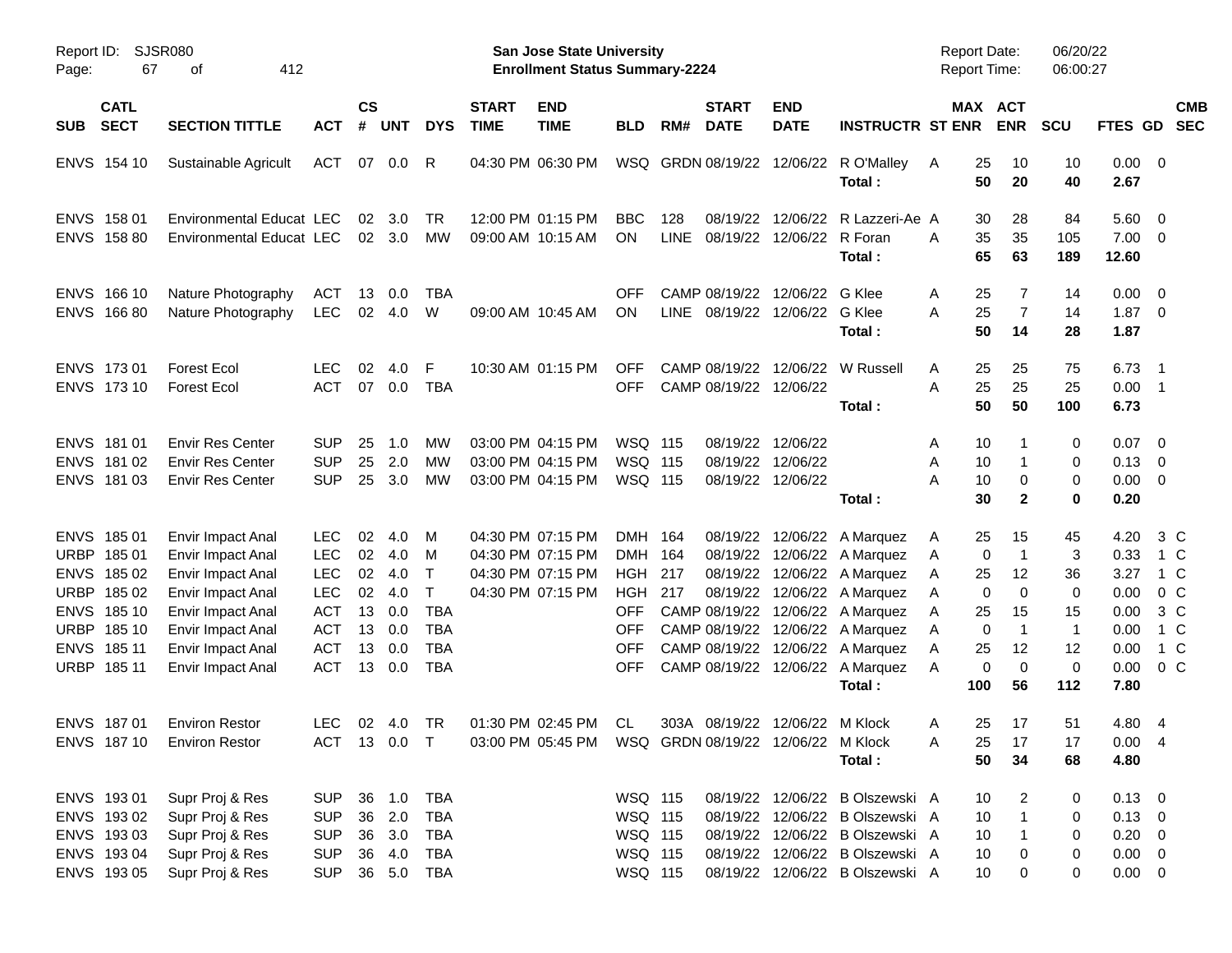| Report ID:<br>Page: | 68                                                                | <b>SJSR080</b><br>412<br>οf |                |    |            |            |                             | San Jose State University<br><b>Enrollment Status Summary-2224</b> |            |             |                             |                            |                                   | <b>Report Date:</b><br>Report Time: |                                | 06/20/22<br>06:00:27 |                |                            |            |
|---------------------|-------------------------------------------------------------------|-----------------------------|----------------|----|------------|------------|-----------------------------|--------------------------------------------------------------------|------------|-------------|-----------------------------|----------------------------|-----------------------------------|-------------------------------------|--------------------------------|----------------------|----------------|----------------------------|------------|
| <b>SUB</b>          | <b>CATL</b><br><b>SECT</b><br><b>SECTION TITTLE</b><br><b>ACT</b> |                             |                |    | <b>UNT</b> | <b>DYS</b> | <b>START</b><br><b>TIME</b> | <b>END</b><br><b>TIME</b>                                          | <b>BLD</b> | RM#         | <b>START</b><br><b>DATE</b> | <b>END</b><br><b>DATE</b>  | <b>INSTRUCTR ST ENR</b>           |                                     | MAX ACT<br><b>ENR</b>          | <b>SCU</b>           | FTES GD SEC    |                            | <b>CMB</b> |
| ENVS 193 06         |                                                                   | Supr Proj & Res             | <b>SUP</b>     | 36 | 6.0        | TBA        |                             |                                                                    | WSQ 115    |             | 08/19/22                    | 12/06/22                   | B Olszewski A                     | 10                                  | 0                              | 0                    | 0.00           | $\overline{\mathbf{0}}$    |            |
|                     |                                                                   |                             |                |    |            |            |                             |                                                                    |            |             |                             |                            | Total:                            | 60                                  | 4                              | 0                    | 0.47           |                            |            |
| ENVS 194 80         |                                                                   | Environment Intern          | <b>SUP</b>     | 36 | 1.0        | <b>TBA</b> |                             |                                                                    | ON         | LINE.       | 08/19/22                    |                            | 12/06/22 D Mulvaney A             | 10                                  | 2                              | 0                    | 0.13           | - 0                        |            |
| ENVS 194 81         |                                                                   | Environment Intern          | <b>SUP</b>     | 36 | 2.0        | <b>TBA</b> |                             |                                                                    | ON         | <b>LINE</b> | 08/19/22                    |                            | 12/06/22 D Mulvaney A             | 10                                  | -1                             | 0                    | 0.13           | $\overline{0}$             |            |
| ENVS 194 82         |                                                                   | <b>Environment Intern</b>   | <b>SUP</b>     | 36 | 3.0        | <b>TBA</b> |                             |                                                                    | ON         | <b>LINE</b> | 08/19/22                    |                            | 12/06/22 D Mulvaney A             | 10                                  | 3                              | 0                    | 0.60           | $\mathbf 0$                |            |
| ENVS 194 83         |                                                                   | <b>Environment Intern</b>   | <b>SUP</b>     | 36 | 4.0        | <b>TBA</b> |                             |                                                                    | ON         | <b>LINE</b> | 08/19/22                    |                            | 12/06/22 D Mulvaney A             | 10                                  | 0                              | 0                    | 0.00           | $\overline{0}$             |            |
| ENVS 194 84         |                                                                   | <b>Environment Intern</b>   | <b>SUP</b>     | 36 | 5.0        | <b>TBA</b> |                             |                                                                    | ON         | <b>LINE</b> |                             |                            | 08/19/22 12/06/22 D Mulvaney A    | 10                                  | 2                              | 0                    | 0.67           | $\overline{\mathbf{0}}$    |            |
| ENVS 194 85         |                                                                   | <b>Environment Intern</b>   | <b>SUP</b>     | 36 | 6.0        | <b>TBA</b> |                             |                                                                    | ΟN         | LINE        |                             |                            | 08/19/22 12/06/22 D Mulvaney A    | 10                                  | 0                              | 0                    | 0.00           | $\overline{0}$             |            |
|                     |                                                                   |                             |                |    |            |            |                             |                                                                    |            |             |                             |                            | Total:                            | 60                                  | 8                              | 0                    | 1.53           |                            |            |
| ENVS 198 01         |                                                                   | Sr Sem                      | <b>SEM</b>     |    | 4.0        |            |                             |                                                                    |            |             |                             |                            |                                   | X<br>0                              | 0                              | 0                    | 0.00           | - 0                        |            |
| ENVS 198 02         |                                                                   | Sr Sem                      | SEM            | 05 | 4.0        | W          |                             | 01:30 PM 04:15 PM                                                  | CL         |             | 303A 08/19/22               |                            | 12/06/22 K Cushing                | Α<br>20                             | 20                             | 80                   | 5.33           | $\overline{0}$             |            |
| ENVS 198 03         |                                                                   | Sr Sem                      | SEM            | 05 | 4.0        | <b>TR</b>  |                             | 12:00 PM 01:15 PM                                                  |            |             | WSQ GRDN 08/19/22           | 12/06/22 M Klock           |                                   | 20<br>Α                             | 12                             | 48                   | 3.20           | $\mathbf{0}$               |            |
| ENVS 198 80         |                                                                   | Sr Sem                      | <b>SEM</b>     |    | 4.0        |            |                             |                                                                    |            |             |                             |                            |                                   | X<br>0                              | $\mathbf 0$                    | 0                    | 0.00           | $\overline{0}$             |            |
|                     |                                                                   |                             |                |    |            |            |                             |                                                                    |            |             |                             |                            | Total:                            | 40                                  | 32                             | 128                  | 8.53           |                            |            |
| ENVS 210 01         |                                                                   | <b>Environ Topics</b>       | <b>SUP</b>     | 25 | 1.0        | МW         |                             | 12:00 PM 01:15 PM                                                  |            |             | WSQ GRDN 08/19/22 12/06/22  |                            | R O'Malley                        | 10<br>A                             | 0                              | 0                    | 0.00           | $\overline{\mathbf{0}}$    |            |
| ENVS 210 02         |                                                                   | <b>Environ Topics</b>       | <b>SUP</b>     | 25 | 2.0        | МW         |                             | 12:00 PM 01:15 PM                                                  |            |             | WSQ GRDN 08/19/22           | 12/06/22                   | R O'Malley                        | 10<br>A                             | 0                              | 0                    | 0.00           | $\overline{0}$             |            |
| ENVS 210 03         |                                                                   | <b>Environ Topics</b>       | <b>SUP</b>     | 25 | 3.0        | МW         |                             | 12:00 PM 01:15 PM                                                  |            |             |                             | WSQ GRDN 08/19/22 12/06/22 | R O'Malley                        | 10<br>A                             | 0                              | 0                    | 0.00           | $\overline{0}$             |            |
|                     |                                                                   |                             |                |    |            |            |                             |                                                                    |            |             |                             |                            | Total:                            | 30                                  | 0                              | 0                    | 0.00           |                            |            |
| ENVS 250 01         |                                                                   | <b>Environ Thought</b>      | SEM 05         |    | 3.0        | M          |                             | 10:30 AM 01:15 PM                                                  | WSQ 111    |             |                             | 08/19/22 12/06/22          | W Russell                         | 15<br>A                             | 6                              | 18                   | 1.50           | - 6                        |            |
|                     |                                                                   |                             |                |    |            |            |                             |                                                                    |            |             |                             |                            | Total:                            | 15                                  | 6                              | 18                   | 1.50           |                            |            |
| ENVS 270 01         |                                                                   | <b>Field Studies Watr</b>   | SEM            | 05 | 4.0        | W          |                             | 09:00 AM 11:45 AM                                                  | WSQ 111    |             | 08/19/22                    | 12/06/22                   | C Rampini                         | 20<br>A                             | 8                              | 24                   | 2.27           | $\overline{\phantom{0}}^2$ |            |
| ENVS 270 10         |                                                                   | <b>Field Studies Watr</b>   | <b>ACT</b>     | 08 | 0.0        | W          |                             | 12:30 PM 03:15 PM                                                  | <b>OFF</b> |             | CAMP 08/19/22               | 12/06/22                   |                                   | 20<br>A                             | 8                              | 8                    | 0.00           | $\overline{2}$             |            |
|                     |                                                                   |                             |                |    |            |            |                             |                                                                    |            |             |                             |                            | Total:                            | 40                                  | 16                             | 32                   | 2.27           |                            |            |
| ENVS 285 80         |                                                                   | Grad Internship             | <b>SUP</b>     | 25 | - 3.0      | TBA        |                             |                                                                    | ON         |             | LINE 08/19/22 12/06/22      |                            |                                   | Α                                   | 5<br>0                         | 0                    | 0.00           | $\overline{\mathbf{0}}$    |            |
|                     |                                                                   |                             |                |    |            |            |                             |                                                                    |            |             |                             |                            | Total:                            |                                     | 5<br>0                         | 0                    | 0.00           |                            |            |
| ENVS 295 80         |                                                                   | Grad Teach Asst             | SUP 25 3.0 TBA |    |            |            |                             |                                                                    | <b>ON</b>  |             |                             |                            | LINE 08/19/22 12/06/22 R O'Malley | A                                   | 5<br>0                         | 0                    | $0.00 \t 0$    |                            |            |
|                     |                                                                   |                             |                |    |            |            |                             |                                                                    |            |             |                             |                            | Total:                            |                                     | 5<br>$\bf{0}$                  | 0                    | 0.00           |                            |            |
| ENVS 299 80         |                                                                   | MS Thesis/Project           | <b>SUP</b>     | 25 | 1.0        | <b>TBA</b> |                             |                                                                    | ON         |             |                             |                            | LINE 08/19/22 12/06/22 R O'Malley | $\mathsf{A}$                        | 3<br>0                         | 0                    | $0.00 \t 0$    |                            |            |
| ENVS 299 81         |                                                                   | MS Thesis/Project           | <b>SUP</b>     | 25 | 2.0        | <b>TBA</b> |                             |                                                                    | ON         |             |                             |                            | LINE 08/19/22 12/06/22 R O'Malley | A                                   | $\ensuremath{\mathsf{3}}$<br>0 | 0                    | $0.00 \quad 0$ |                            |            |
| ENVS 299 82         |                                                                   | MS Thesis/Project           | <b>SUP</b>     | 25 | 3.0        | TBA        |                             |                                                                    | <b>ON</b>  |             |                             |                            | LINE 08/19/22 12/06/22 R O'Malley | A                                   | 3<br>0                         | 0                    | $0.00 \t 0$    |                            |            |
| ENVS 299 83         |                                                                   | <b>MS Thesis/Project</b>    | <b>SUP</b>     |    | 25 4.0     | TBA        |                             |                                                                    | ON         |             |                             |                            | LINE 08/19/22 12/06/22 R O'Malley | A                                   | 3<br>0                         | 0                    | $0.00 \t 0$    |                            |            |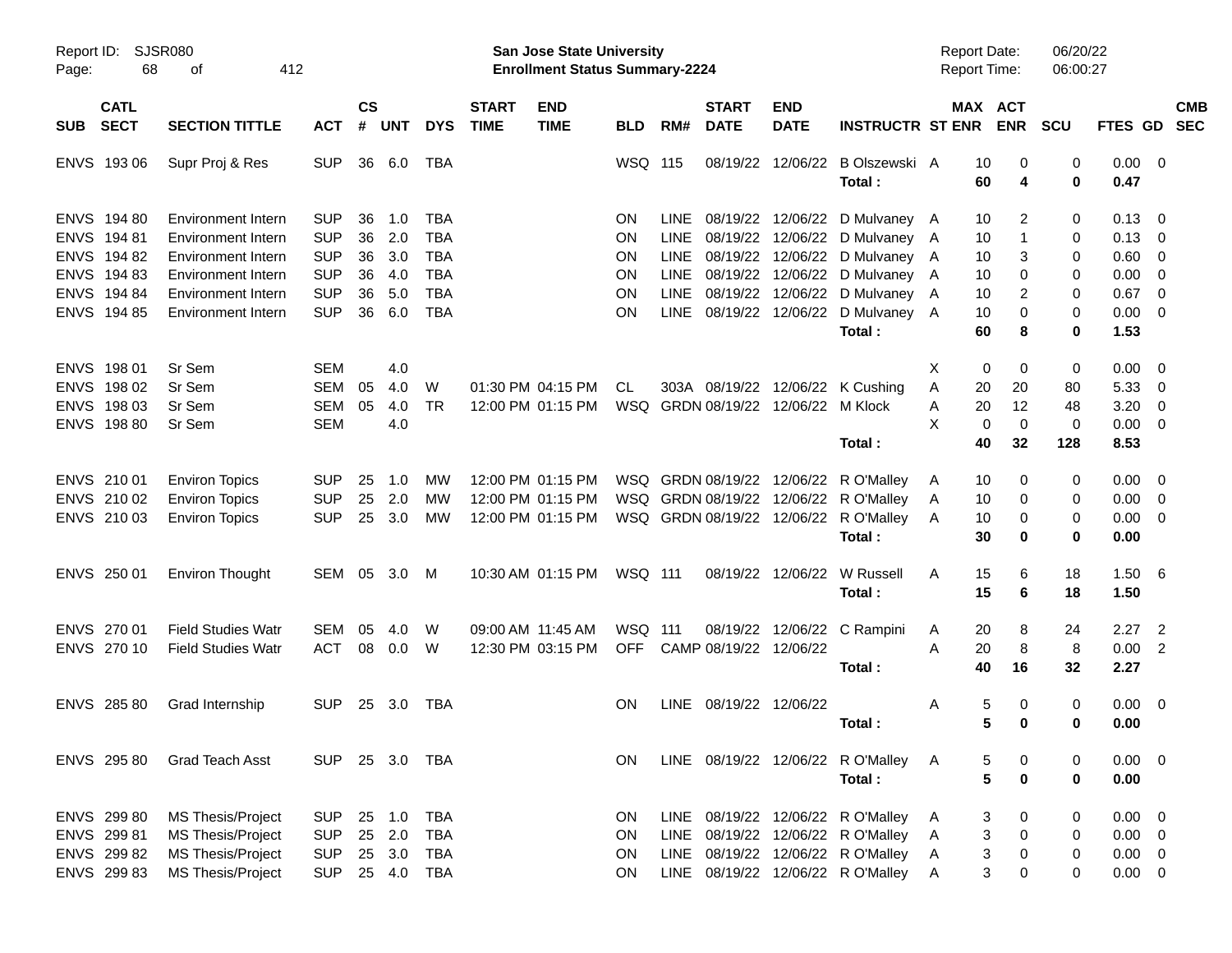| <b>SJSR080</b><br>Report ID:<br>69<br>Page: | 412                                                  |                          |                |            |                          | <b>San Jose State University</b><br><b>Enrollment Status Summary-2224</b> |                           |            |                     |                             |                                                  | <b>Report Date:</b><br>Report Time:                         |                            | 06/20/22<br>06:00:27    |                           |                                   |                            |
|---------------------------------------------|------------------------------------------------------|--------------------------|----------------|------------|--------------------------|---------------------------------------------------------------------------|---------------------------|------------|---------------------|-----------------------------|--------------------------------------------------|-------------------------------------------------------------|----------------------------|-------------------------|---------------------------|-----------------------------------|----------------------------|
| <b>CATL</b><br><b>SECT</b><br><b>SUB</b>    | <b>SECTION TITTLE</b>                                | <b>ACT</b>               | <b>CS</b><br># | <b>UNT</b> | <b>DYS</b>               | <b>START</b><br><b>TIME</b>                                               | <b>END</b><br><b>TIME</b> | <b>BLD</b> | RM#                 | <b>START</b><br><b>DATE</b> | <b>END</b><br><b>DATE</b>                        | <b>INSTRUCTR ST ENR</b>                                     | <b>MAX ACT</b>             | <b>ENR</b>              | <b>SCU</b>                | <b>FTES GD</b>                    | <b>CMB</b><br><b>SEC</b>   |
| ENVS 299 84<br>ENVS 299 85                  | MS Thesis/Project<br><b>MS Thesis/Project</b>        | <b>SUP</b><br><b>SUP</b> | 25<br>25       | 5.0<br>6.0 | <b>TBA</b><br><b>TBA</b> |                                                                           |                           | ON<br>ON   | LINE<br><b>LINE</b> | 08/19/22<br>08/19/22        |                                                  | 12/06/22 R O'Malley<br>12/06/22 R O'Malley<br>Total:        | 3<br>A<br>3<br>Α<br>18     | 0<br>1                  | 0<br>0<br>$\bf{0}$        | $0.00 \t 0$<br>0.50<br>0.50       | $\overline{\phantom{0}}$ 1 |
| 1A 80<br><b>GLST</b>                        | Intro to Global Stud                                 | <b>LEC</b>               | 03             | 3.0        | MW                       |                                                                           | 09:00 AM 10:15 AM         | ON         | LINE                | 08/19/22                    | 12/06/22                                         | S Ou<br>Total:                                              | 35<br>Α<br>35              | $\overline{7}$          | 21<br>21                  | 1.40<br>1.40                      | $\overline{0}$             |
| 1B 80<br><b>GLST</b>                        | Intro to Global Stud                                 | LEC                      | 03             | 3.0        | TR                       |                                                                           | 04:30 PM 05:45 PM         | ON         |                     | LINE 08/19/22 12/06/22      |                                                  | M Santos RocA<br>Total:                                     | 120<br>120                 | 23<br>23                | 69<br>69                  | $4.60 \ 0$<br>4.60                |                            |
| GLST 143 01                                 | Gender, Power, Intnl                                 | LEC                      |                | 02 3.0     | MW                       |                                                                           | 04:30 PM 05:45 PM         | <b>DMH</b> |                     | 149A 08/19/22               | 12/06/22                                         | N Skinner<br>Total:                                         | A<br>30<br>30              | 9<br>9                  | 27<br>27                  | 1.80<br>1.80                      | $\overline{\mathbf{0}}$    |
| GLST 156 01                                 | TechofModern World                                   | <b>LEC</b>               |                | 02 3.0     | MW                       |                                                                           | 03:00 PM 04:15 PM         | DMH 164    |                     | 08/19/22                    | 12/06/22                                         | S Ou<br>Total:                                              | A<br>30<br>30              | 7<br>$\overline{7}$     | 21<br>21                  | $1.40 \quad 0$<br>1.40            |                            |
| GLST 162 01                                 | <b>Global Issues</b>                                 | <b>LEC</b>               | 04             | 3.0        | <b>TR</b>                |                                                                           | 04:30 PM 05:45 PM         | DMH 164    |                     | 08/19/22                    | 12/06/22                                         | <b>B</b> White<br>Total:                                    | 30<br>A<br>30              | 4<br>4                  | 12<br>12                  | $0.80 \quad 0$<br>0.80            |                            |
| GLST 18902<br>GLST 18903                    | <b>Global Experience</b><br><b>Global Experience</b> | <b>SUP</b><br><b>SUP</b> | 48<br>48       | 2.0<br>3.0 | <b>TBA</b><br><b>TBA</b> |                                                                           |                           |            |                     | 08/19/22                    |                                                  | 12/06/22 K Cushing<br>08/19/22 12/06/22 K Cushing<br>Total: | 3<br>A<br>3<br>Α<br>6      | 0<br>$\mathbf 1$<br>1   | 0<br>0<br>0               | $0.00 \t 0$<br>0.20<br>0.20       | $\overline{\mathbf{0}}$    |
| Department :                                | <b>Environmental Studies</b>                         |                          |                |            |                          |                                                                           |                           |            |                     |                             | <b>Lower Division:</b><br><b>Upper Division:</b> | <b>Department Total:</b><br><b>Graduate Division:</b>       | 1883<br>470<br>1300<br>113 | 771<br>183<br>565<br>23 | 2075<br>549<br>1476<br>50 | 142.80<br>36.60<br>101.93<br>4.27 |                            |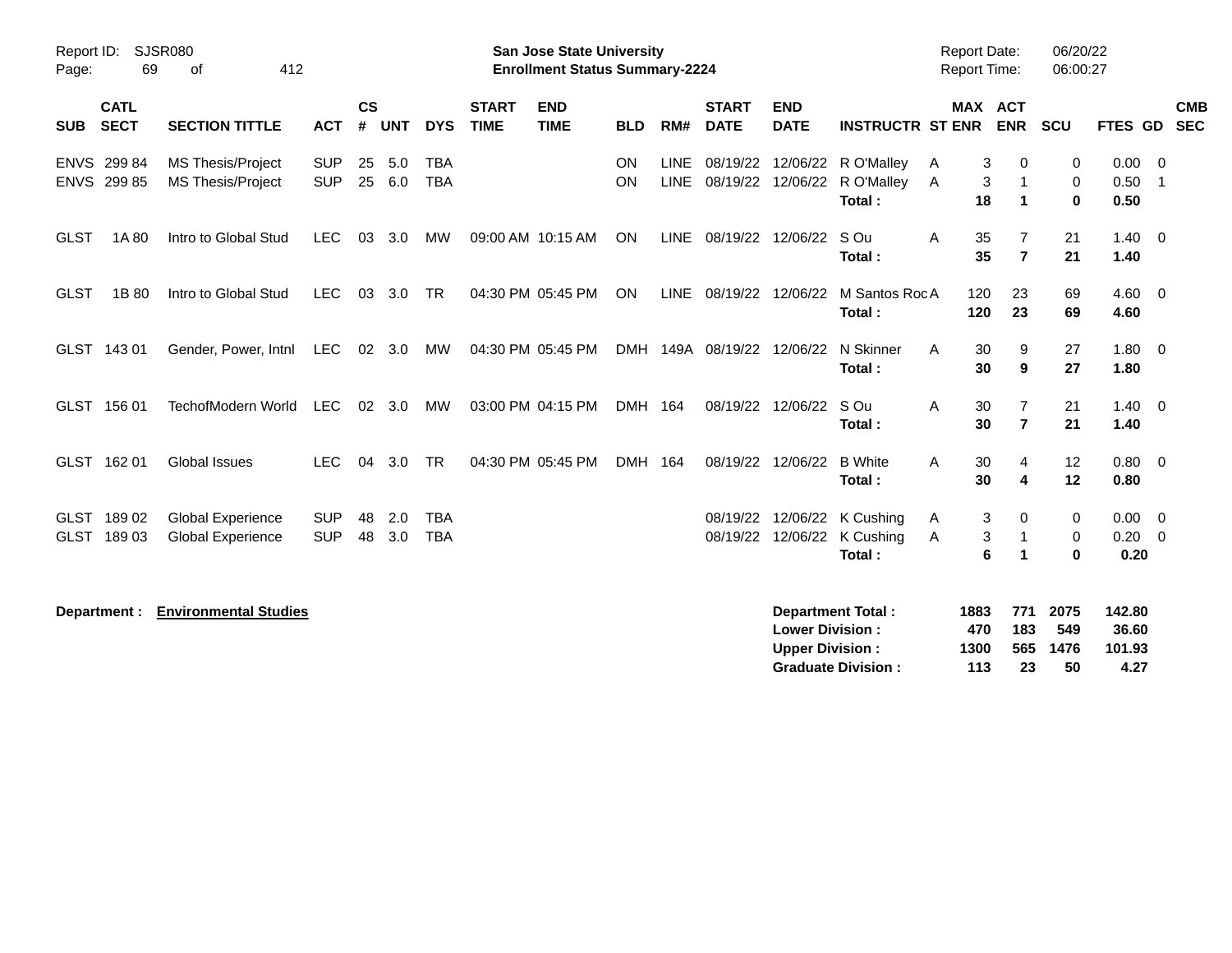| Report ID:<br>Page: | 70                         | <b>SJSR080</b><br>412<br>оf                          |               |               |           |            |                             | <b>San Jose State University</b><br><b>Enrollment Status Summary-2224</b> |                |             |                                     |                             |                                           |   | <b>Report Date:</b><br>Report Time: |                              | 06/20/22<br>06:00:27 |                     |                          |                          |
|---------------------|----------------------------|------------------------------------------------------|---------------|---------------|-----------|------------|-----------------------------|---------------------------------------------------------------------------|----------------|-------------|-------------------------------------|-----------------------------|-------------------------------------------|---|-------------------------------------|------------------------------|----------------------|---------------------|--------------------------|--------------------------|
| <b>SUB</b>          | <b>CATL</b><br><b>SECT</b> | <b>SECTION TITTLE</b>                                | <b>ACT</b>    | $\mathsf{cs}$ | # UNT     | <b>DYS</b> | <b>START</b><br><b>TIME</b> | <b>END</b><br><b>TIME</b>                                                 | <b>BLD</b>     | RM#         | <b>START</b><br><b>DATE</b>         | <b>END</b><br><b>DATE</b>   | <b>INSTRUCTR ST ENR</b>                   |   |                                     | <b>MAX ACT</b><br><b>ENR</b> | <b>SCU</b>           | FTES GD             |                          | <b>CMB</b><br><b>SEC</b> |
| College             | Department :               | <b>Social Sciences, College of</b><br><b>History</b> |               |               |           |            |                             |                                                                           |                |             |                                     |                             |                                           |   |                                     |                              |                      |                     |                          |                          |
| <b>HIST</b>         | 1A 01                      | World History to 150 LEC                             |               |               | 02 3.0 TR |            |                             | 01:30 PM 02:45 PM                                                         | DMH 163        |             |                                     | 08/19/22 12/06/22           | A Katsev<br>Total:                        | Α | 33<br>33                            | 23<br>23                     | 69<br>69             | 4.60<br>4.60        | $\overline{\mathbf{0}}$  |                          |
| <b>HIST</b>         | 10B 01                     | Western Civilizatn                                   | <b>LEC</b>    |               | 02 3.0    | <b>TR</b>  |                             | 01:30 PM 02:45 PM                                                         | DMH 167        |             |                                     | 08/19/22 12/06/22           | <b>R</b> Ciriviller<br>Total:             | A | 33<br>33                            | 6<br>6                       | 18<br>18             | 1.20<br>1.20        | $\overline{\mathbf{0}}$  |                          |
| <b>HIST</b>         | 15 01                      | Esntl US History                                     | <b>LEC</b>    | 01            | 3.0       | <b>TR</b>  |                             | 03:00 PM 04:15 PM                                                         | WSQ 207        |             | 08/19/22                            | 12/06/22                    | R Ciriviller                              | A | 100                                 | 100                          | 300                  | 20.00               | 0                        |                          |
| <b>HIST</b>         | 15 02                      | <b>Esntl US History</b>                              | <b>LEC</b>    | 01            | 3.0       | <b>TR</b>  |                             | 07:30 AM 08:45 AM                                                         | DMH 150        |             | 08/19/22                            | 12/06/22                    | <b>R</b> Ciriviller                       | A | 48                                  | 48                           | 144                  | 9.60                | 0                        |                          |
| <b>HIST</b>         | 15 04                      | <b>Esntl US History</b>                              | <b>LEC</b>    | 01            | 3.0       | <b>MW</b>  |                             | 10:30 AM 11:45 AM                                                         | WSQ 207        |             | 08/19/22                            | 12/06/22                    | R Buyco                                   | A | 100                                 | 100                          | 300                  | 20.00               | 0                        |                          |
| <b>HIST</b>         | 15 09                      | <b>Esntl US History</b>                              | <b>LEC</b>    | 01            | 3.0       | W          |                             | 09:00 AM 10:15 AM                                                         | ON             | <b>LINE</b> | 08/19/22                            | 12/06/22                    | U Meraz-Cern A                            |   | 100                                 | 100                          | 300                  | 20.00               | 0                        |                          |
| <b>HIST</b>         | 15 10                      | <b>Esntl US History</b>                              | <b>LEC</b>    | 01            | 3.0       | W          |                             | 03:00 PM 04:15 PM                                                         | DMH 150        |             | 08/19/22                            | 12/06/22                    | L Corona                                  | A | 48                                  | 48                           | 144                  | 9.60                | 0                        |                          |
| <b>HIST</b>         | 15 11                      | <b>Esntl US History</b>                              | <b>LEC</b>    | 01            | 3.0       | <b>TR</b>  |                             | 10:30 AM 11:45 AM                                                         | DMH 150        |             | 08/19/22                            | 12/06/22 R Buyco            |                                           | Α | 48                                  | 48                           | 144                  | 9.60                | 0                        |                          |
| <b>HIST</b>         | 1561                       | <b>Esntl US History</b>                              | <b>LEC</b>    | 01            | 3.0       | <b>MW</b>  |                             | 12:00 PM 01:15 PM                                                         | DMH 150        |             | 08/19/22                            | 12/06/22                    | R Buyco                                   | Α | 48                                  | 34                           | 102                  | 6.80                | 0                        |                          |
| <b>HIST</b>         | 15 62                      | <b>Esntl US History</b>                              | <b>LEC</b>    | 01            | 3.0       | <b>MW</b>  |                             | 01:30 PM 02:45 PM                                                         | DMH 150        |             | 08/19/22                            | 12/06/22                    | R Buyco                                   | Α | 48                                  | 0                            | 0                    | 0.00                | 0                        |                          |
| <b>HIST</b>         | 1563                       | <b>Esntl US History</b>                              | <b>LEC</b>    | 01            | 3.0       | <b>TR</b>  |                             | 12:00 PM 01:15 PM                                                         | DMH 150        |             | 08/19/22                            | 12/06/22                    | <b>B</b> Newsome                          | A | 48                                  | 0                            | 0                    | 0.00                | 0                        |                          |
| <b>HIST</b>         | 15 64                      | Esntl US History                                     | <b>LEC</b>    | 01            | 3.0       | <b>TR</b>  |                             | 09:00 AM 10:15 AM                                                         | DMH 150        |             | 08/19/22                            | 12/06/22                    | R Ciriviller                              | Α | 48                                  | 0                            | 0                    | 0.00                | 0                        |                          |
| <b>HIST</b>         | 15 65                      | Esntl US History                                     | <b>LEC</b>    | 01            | 3.0       | <b>TR</b>  |                             | 01:30 PM 02:45 PM                                                         | <b>DMH</b>     | 150         | 08/19/22                            | 12/06/22                    | U Meraz-Cern A                            |   | 48                                  | $\Omega$                     | 0                    | 0.00                | 0                        |                          |
| <b>HIST</b>         | 1580                       | Esntl US History                                     | <b>LEC</b>    | 01            | 3.0       | <b>TBA</b> |                             |                                                                           | <b>ON</b>      | <b>LINE</b> |                                     | 08/19/22 12/06/22           | L Corona                                  | Α | 100                                 | 100                          | 300                  | 20.00               | 0                        |                          |
|                     |                            |                                                      |               |               |           |            |                             |                                                                           |                |             |                                     |                             | Total:                                    |   | 784                                 | 578                          | 1734                 | 115.60              |                          |                          |
| <b>HIST</b>         | 20A 80                     | Hist of Amer Peopl                                   | <b>LEC</b>    |               | 02 3.0    | TBA        |                             |                                                                           | <b>ON</b>      |             | LINE 08/19/22 12/06/22              |                             | L Guardino<br>Total:                      | A | 28<br>28                            | 28<br>28                     | 84<br>84             | 5.60<br>5.60        | $\overline{\mathbf{0}}$  |                          |
| <b>HIST</b>         | 20B 80                     | Hist of Amer Peopl                                   | <b>LEC</b>    |               | 02 3.0    | TBA        |                             |                                                                           | <b>ON</b>      |             | LINE 08/19/22 12/06/22              |                             | L Guardino<br>Total:                      | A | 28<br>28                            | 28<br>28                     | 84<br>84             | 5.60<br>5.60        | $\overline{\phantom{0}}$ |                          |
| <b>HIST</b>         | 50 01                      | <b>Historical Process</b>                            | SEM           | 04            | 3.0       | W          |                             | 06:00 PM 08:45 PM                                                         | DMH 163        |             |                                     | 08/19/22 12/06/22           | E Narveson A<br>Total:                    |   | 25<br>25                            | 9<br>9                       | 27<br>27             | $1.80 \ 0$<br>1.80  |                          |                          |
| <b>HIST</b>         | 99 01                      | History Fundamentals SEM 05 3.0 M                    |               |               |           |            |                             | 10:30 AM 11:45 AM                                                         |                |             | DMH 167 08/19/22 12/06/22 K Chilton |                             |                                           | Α | 28                                  | 25                           | $\sqrt{5}$           | $5.00 \t 0$         |                          |                          |
| <b>HIST</b>         | 99 02                      | History Fundamentals SEM 05 3.0 T                    |               |               |           |            |                             | 01:30 PM 02:45 PM                                                         | <b>HGH 116</b> |             |                                     | 08/19/22 12/06/22 K Chilton |                                           | A | 28                                  | 4                            | 12                   | $0.80 \t 0$         |                          |                          |
|                     |                            |                                                      |               |               |           |            |                             |                                                                           |                |             |                                     |                             | Total:                                    |   | 56                                  | 29                           | 87                   | 5.80                |                          |                          |
|                     |                            | HIST 100W 01 History Writers' Wor                    | SEM 04 3.0 MW |               |           |            |                             | 03:00 PM 04:15 PM CL                                                      |                | 308         |                                     |                             | 08/19/22 12/06/22 G Tomlinson A<br>Total: |   | 25<br>25                            | 25<br>25                     | 75<br>75             | $5.00 \t 0$<br>5.00 |                          |                          |
|                     | HIST 102 01                | Historiography                                       | LEC 02 4.0 TR |               |           |            |                             | 10:30 AM 11:45 AM                                                         | DMH 163        |             |                                     | 08/19/22 12/06/22 A Katsev  |                                           | A | 25                                  | 26                           | 104                  | 7.07 2              |                          |                          |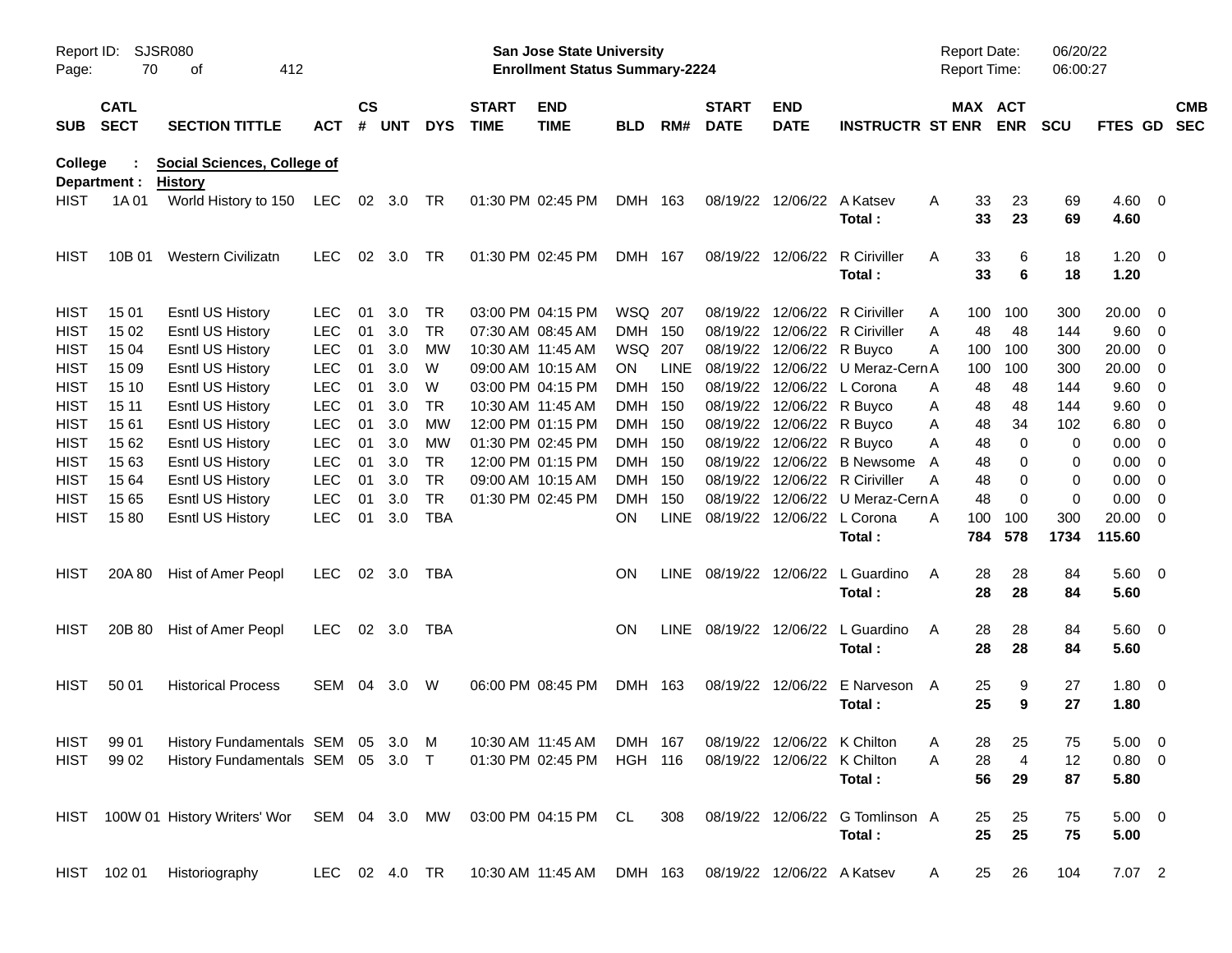| Report ID:<br>Page: | 71                         | SJSR080<br>412<br>оf           |            |                    |                |            |                             | San Jose State University<br><b>Enrollment Status Summary-2224</b> |            |      |                                  |                           |                                      | <b>Report Date:</b><br><b>Report Time:</b> |                                   | 06/20/22<br>06:00:27 |                     |                          |                          |
|---------------------|----------------------------|--------------------------------|------------|--------------------|----------------|------------|-----------------------------|--------------------------------------------------------------------|------------|------|----------------------------------|---------------------------|--------------------------------------|--------------------------------------------|-----------------------------------|----------------------|---------------------|--------------------------|--------------------------|
| <b>SUB</b>          | <b>CATL</b><br><b>SECT</b> | <b>SECTION TITTLE</b>          | <b>ACT</b> | $\mathsf{cs}$<br># | <b>UNT</b>     | <b>DYS</b> | <b>START</b><br><b>TIME</b> | <b>END</b><br><b>TIME</b>                                          | <b>BLD</b> | RM#  | <b>START</b><br><b>DATE</b>      | <b>END</b><br><b>DATE</b> | <b>INSTRUCTR ST ENR</b>              |                                            | MAX ACT<br><b>ENR</b>             | <b>SCU</b>           | FTES GD             |                          | <b>CMB</b><br><b>SEC</b> |
|                     |                            |                                |            |                    |                |            |                             |                                                                    |            |      |                                  |                           | Total:                               |                                            | 25<br>26                          | 104                  | 7.07                |                          |                          |
| HIST                | 110A 01                    | Hist Japan to 1750             | <b>LEC</b> | 02                 | 4.0            | TR         | 10:30 AM 11:45 AM           |                                                                    | DMH 167    |      | 08/19/22                         | 12/06/22                  | X Hou                                | A                                          | 25<br>18                          | 54                   | 4.80                | 0 C                      |                          |
| ASIA                | 110A 01                    | Hist Japan to 1750             | <b>LEC</b> |                    | 02 4.0         | TR         | 10:30 AM 11:45 AM           |                                                                    | DMH 167    |      | 08/19/22                         | 12/06/22 X Hou            | Total:                               | A                                          | $\overline{c}$<br>0<br>25<br>20   | 6<br>60              | 0.53<br>5.33        | 0 <sup>o</sup>           |                          |
| HIST                | 112 01                     | <b>Ancient West</b>            | <b>LEC</b> | 02                 | 4.0            | МW         | 10:30 AM 11:45 AM           |                                                                    | DMH 163    |      | 08/19/22                         | 12/06/22                  | I Pafford<br>Total:                  | Α                                          | 25<br>16<br>25<br>16              | 64<br>64             | 4.27<br>4.27        | $\overline{\phantom{0}}$ |                          |
| HIST                |                            | 121A 80 Med. Worlds, 4-11c     | <b>LEC</b> |                    | $02 \quad 4.0$ | TBA        |                             |                                                                    | <b>ON</b>  | LINE | 08/19/22                         | 12/06/22                  | K Olson<br>Total:                    | Α                                          | 25<br>25<br>25<br>25              | 100<br>100           | 6.67<br>6.67        | $\overline{\phantom{0}}$ |                          |
| HIST                | 126 80                     | Adv Topic Medieval             | <b>LEC</b> | 02                 | 4.0            | TBA        |                             |                                                                    | <b>ON</b>  | LINE | 08/19/22 12/06/22                |                           | K Olson<br>Total:                    | Α                                          | 25<br>25<br>25<br>25              | 100<br>100           | 6.73<br>6.73        | $\overline{\phantom{1}}$ |                          |
| HIST                | 130 01                     | Military History to            | <b>LEC</b> |                    | 4.0            |            |                             |                                                                    |            |      |                                  |                           | Total:                               | X                                          | 0<br>0<br>$\mathbf 0$<br>$\bf{0}$ | 0<br>0               | $0.00 \t 0$<br>0.00 |                          |                          |
| <b>HIST</b>         | 132 01                     | Adv Top World Hist             | <b>LEC</b> | 02                 | 4.0            | МW         |                             | 01:30 PM 02:45 PM                                                  | DMH 163    |      | 08/19/22                         | 12/06/22                  | D Kleinberg                          | A                                          | 25<br>8                           | 32                   | $2.13 \quad 0$      |                          |                          |
| <b>HIST</b>         | 132 02                     | Adv Top World Hist             | <b>LEC</b> | 02                 | 4.0            | <b>TR</b>  |                             | 12:00 PM 01:15 PM                                                  | <b>DMH</b> | 167  | 08/19/22                         | 12/06/22                  | X Hou                                | Α                                          | 8<br>25                           | 32                   | 2.13                | $\overline{\phantom{0}}$ |                          |
| <b>HIST</b>         | 132 03                     | Adv Top World Hist             | <b>LEC</b> | 02                 | 4.0            | <b>MW</b>  |                             | 09:00 AM 10:15 AM                                                  | DMH 167    |      | 08/19/22                         |                           | 12/06/22 G Tomlinson A               |                                            | 25<br>13                          | 52                   | $3.47 \ 0$          |                          |                          |
|                     |                            |                                |            |                    |                |            |                             |                                                                    |            |      |                                  |                           | Total:                               |                                            | 75<br>29                          | 116                  | 7.73                |                          |                          |
| <b>HIST</b>         | 145 01                     | Eur & Wld Fr 1945              | <b>LEC</b> | 02                 | 4.0            | TR         | 09:00 AM 10:15 AM           |                                                                    | DMH 163    |      |                                  | 08/19/22 12/06/22         | A Katsev<br>Total:                   | A                                          | 25<br>16<br>25<br>16              | 64<br>64             | 4.40 2<br>4.40      |                          |                          |
| <b>HIST</b>         | 155 01                     | 20th Century World             | <b>LEC</b> |                    | 02 3.0         | TR         | 03:00 PM 04:15 PM           |                                                                    | DMH 163    |      |                                  | 08/19/22 12/06/22         | A Katsev                             | A                                          | 33<br>20                          | 60                   | 4.05                | $\overline{\phantom{1}}$ |                          |
|                     |                            |                                |            |                    |                |            |                             |                                                                    |            |      |                                  |                           | Total:                               |                                            | 33<br>20                          | 60                   | 4.05                |                          |                          |
| HIST                | 162 01                     | Colonial Latin Am              | <b>LEC</b> | 02                 | 4.0            | TR         | 01:30 PM 02:45 PM           |                                                                    | DMH 354    |      | 08/19/22                         | 12/06/22                  | A Garcia                             | A                                          | 25<br>17                          | 51                   | $4.53 \quad 0$      |                          |                          |
|                     |                            |                                |            |                    |                |            |                             |                                                                    |            |      |                                  |                           | Total:                               |                                            | 17<br>25                          | 51                   | 4.53                |                          |                          |
|                     |                            | HIST 170S 80 Topics Am History | LEC.       | 03                 | 3.0            | TBA        |                             |                                                                    | <b>ON</b>  |      | LINE 08/19/22 12/06/22 K Chilton |                           |                                      | A                                          | 33<br>33                          | 99                   | $6.60 \quad 0$      |                          |                          |
| <b>HIST</b>         |                            | 170S 81 Topics Am History      | <b>LEC</b> | 03                 | 3.0            | <b>TBA</b> |                             |                                                                    | ON         |      |                                  |                           | LINE 08/19/22 12/06/22 V Rodriguez A |                                            | 33<br>33                          | 99                   | $6.60$ 0            |                          |                          |
| <b>HIST</b>         |                            | 170S 82 Topics Am History      | <b>LEC</b> | 03                 | 3.0            | <b>TBA</b> |                             |                                                                    | ON         |      |                                  |                           | LINE 08/19/22 12/06/22 V Rodriguez A |                                            | 17<br>33                          | 51                   | $3.40 \ 0$          |                          |                          |
| HIST                |                            | 170S 83 Topics Am History      | <b>LEC</b> |                    | 03 3.0         | TBA        |                             |                                                                    | ON         |      |                                  |                           | LINE 08/19/22 12/06/22 V Rodriguez A |                                            | 9<br>33                           | 27                   | 1.80 0              |                          |                          |
|                     |                            |                                |            |                    |                |            |                             |                                                                    |            |      |                                  |                           | Total:                               | 132                                        | 92                                | 276                  | 18.40               |                          |                          |
|                     | HIST 181 01                | Adv Topics Am Hist             | <b>LEC</b> |                    | 4.0            |            |                             |                                                                    |            |      |                                  |                           |                                      | X                                          | 0<br>0                            | 0                    | $0.00 \t 0$         |                          |                          |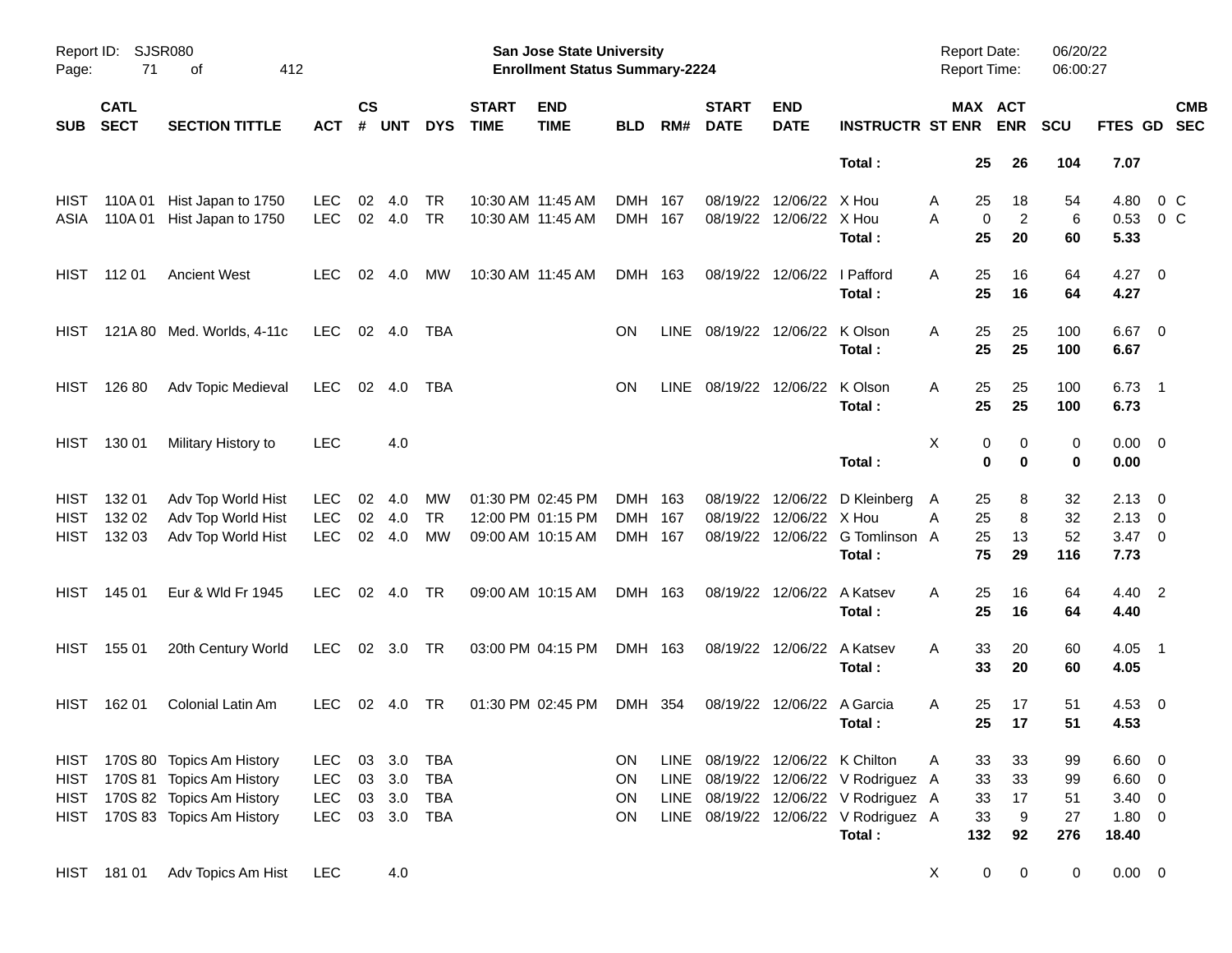| Report ID:<br>Page:       | 72                                                    | SJSR080<br>412<br>οf                                                                                                                 |                          |                      |                          |                  |                             | San Jose State University<br><b>Enrollment Status Summary-2224</b>               |                                           |                                                          |                                              |                                                                         |                                       | <b>Report Date:</b><br>Report Time: |                                      | 06/20/22<br>06:00:27  |                                      |                                               |
|---------------------------|-------------------------------------------------------|--------------------------------------------------------------------------------------------------------------------------------------|--------------------------|----------------------|--------------------------|------------------|-----------------------------|----------------------------------------------------------------------------------|-------------------------------------------|----------------------------------------------------------|----------------------------------------------|-------------------------------------------------------------------------|---------------------------------------|-------------------------------------|--------------------------------------|-----------------------|--------------------------------------|-----------------------------------------------|
| <b>SUB</b>                | <b>CATL</b><br><b>SECT</b>                            | <b>SECTION TITTLE</b>                                                                                                                | <b>ACT</b>               | $\mathsf{cs}$<br>#   | <b>UNT</b>               | <b>DYS</b>       | <b>START</b><br><b>TIME</b> | <b>END</b><br><b>TIME</b>                                                        | <b>BLD</b>                                | RM#                                                      | <b>START</b><br><b>DATE</b>                  | <b>END</b><br><b>DATE</b>                                               | <b>INSTRUCTR ST ENR</b>               |                                     | MAX ACT<br><b>ENR</b>                | <b>SCU</b>            | FTES GD                              | <b>CMB</b><br><b>SEC</b>                      |
| <b>HIST</b>               | 181 02                                                | Adv Topics Am Hist                                                                                                                   | <b>LEC</b>               | 02                   | 4.0                      | MW               |                             | 12:00 PM 01:15 PM                                                                | <b>DMH</b>                                | - 167                                                    | 08/19/22                                     | 12/06/22                                                                | L Hilde<br>Total:                     | Α<br>25<br>25                       | 25<br>25                             | 100<br>100            | $6.73$ 1<br>6.73                     |                                               |
| <b>HIST</b>               |                                                       | 189A 80 Ca Hist to 1900                                                                                                              | <b>LEC</b>               |                      | $02 \quad 4.0$           | <b>TBA</b>       |                             |                                                                                  | ON                                        | LINE                                                     | 08/19/22                                     | 12/06/22                                                                | G Gendzel<br>Total:                   | 22<br>A<br>22                       | 25<br>25                             | 100<br>100            | 6.80 2<br>6.80                       |                                               |
| HIST                      |                                                       | 210B 01 Colloq 19th C Am                                                                                                             | SEM                      | 05                   | 4.0                      | $\top$           |                             | 06:00 PM 08:45 PM                                                                | DMH 167                                   |                                                          | 08/19/22                                     | 12/06/22                                                                | K Chilton<br>Total:                   | A<br>20<br>20                       | 5<br>$5\phantom{.0}$                 | 20<br>20              | 1.67<br>1.67                         | - 5                                           |
| <b>HIST</b>               | 220 01                                                | Colloq World Hist                                                                                                                    | SEM 05                   |                      | 4.0                      | R                |                             | 06:00 PM 08:45 PM                                                                | DMH 167                                   |                                                          | 08/19/22                                     | 12/06/22                                                                | A Garcia<br>Total:                    | A<br>20<br>20                       | 8<br>8                               | 32<br>32              | $2.67$ 8<br>2.67                     |                                               |
| <b>HIST</b>               | 274 01                                                | <b>US Soc/Cul Seminar</b>                                                                                                            | SEM                      | 05                   | 4.0                      | W                |                             | 06:00 PM 08:45 PM                                                                | DMH 167                                   |                                                          | 08/19/22                                     | 12/06/22                                                                | L Hilde<br>Total:                     | A<br>20<br>20                       | 8<br>8                               | 32<br>32              | $2.67$ 8<br>2.67                     |                                               |
| <b>HIST</b>               | 298 01                                                | <b>Spec Studies</b>                                                                                                                  | <b>SUP</b>               | 25                   | 2.0                      | M                |                             | 06:00 PM 08:45 PM                                                                | ON                                        | <b>LINE</b>                                              | 08/19/22                                     | 12/06/22                                                                | L Hilde<br>Total:                     | A<br>20<br>20                       | 6<br>6                               | 0<br>0                | 1.00 6<br>1.00                       |                                               |
| <b>HIST</b><br><b>HUM</b> | <b>JWSS 111 01</b><br>111 01<br>111 01<br>RELS 111 01 | <b>JWSS Special Topics LEC</b><br><b>JWSS Special Topics LEC</b><br><b>JWSS Special Topics LEC</b><br><b>JWSS Special Topics LEC</b> |                          | 04<br>04<br>04<br>04 | 3.0<br>3.0<br>3.0<br>3.0 | W<br>W<br>W<br>W |                             | 10:30 AM 01:15 PM<br>10:30 AM 01:15 PM<br>10:30 AM 01:15 PM<br>10:30 AM 01:15 PM | <b>ON</b><br><b>ON</b><br>OΝ<br><b>ON</b> | <b>LINE</b><br><b>LINE</b><br><b>LINE</b><br><b>LINE</b> | 08/19/22<br>08/19/22<br>08/19/22<br>08/19/22 | 12/06/22 A Balint<br>12/06/22 A Balint<br>12/06/22<br>12/06/22 A Balint | A Balint<br>Total:                    | 25<br>A<br>A<br>A<br>A<br>25        | 0<br>0<br>3<br>0<br>0<br>0<br>0<br>3 | 0<br>9<br>0<br>0<br>9 | 0.00<br>0.60<br>0.00<br>0.00<br>0.60 | $0\,$ C<br>$0\,C$<br>0 <sup>o</sup><br>$0\,C$ |
|                           | SOCS 137 80                                           | CA Hist Soc Sci Pers LEC                                                                                                             |                          |                      | 02 3.0                   | TBA              |                             |                                                                                  | OΝ                                        | LINE                                                     | 08/19/22                                     | 12/06/22                                                                | W Rouse<br>Total:                     | 30<br>A<br>30                       | 35<br>35                             | 105<br>105            | $7.00 \t 0$<br>7.00                  |                                               |
|                           | SOCS 138 01<br>SOCS 138 02                            | <b>US Hist Teachers</b><br><b>US Hist Teachers</b>                                                                                   | <b>LEC</b><br><b>LEC</b> | 02<br>02             | 3.0<br>3.0               | Т<br>W           |                             | 04:30 PM 07:15 PM<br>04:30 PM 07:15 PM                                           | <b>DMH</b><br><b>DMH</b>                  | 150<br>150                                               | 08/19/22<br>08/19/22                         | 12/06/22<br>12/06/22                                                    | Total:                                | 30<br>A<br>A<br>30<br>60            | 30<br>22<br>52                       | 90<br>66<br>156       | 6.00<br>$4.40 \quad 0$<br>10.40      | $\overline{\phantom{0}}$                      |
|                           |                                                       | SOCS 139 01 World History for Te LEC 03 3.0 R 04:30 PM 07:15 PM DMH 163 08/19/22 12/06/22 J Narveson                                 |                          |                      |                          |                  |                             |                                                                                  |                                           |                                                          |                                              |                                                                         | Total:                                | $\overline{A}$<br>30                | 30 30<br>30                          | 90<br>90              | $6.00 \t 0$<br>6.00                  |                                               |
|                           | SOCS 195 01                                           | Social Science Teach SEM 05 3.0 TR 12:00 PM 01:15 PM DMH 163                                                                         |                          |                      |                          |                  |                             |                                                                                  |                                           |                                                          |                                              | 08/19/22 12/06/22 W Rouse                                               | Total:                                | 30<br>A<br>30                       | 17<br>17                             | 51<br>51              | $3.40 \ 0$<br>3.40                   |                                               |
|                           |                                                       | SSED 184Y 01 Stdt Tchg II                                                                                                            | SUP 25 4.0 R             |                      |                          |                  |                             | 04:30 PM 06:30 PM                                                                |                                           |                                                          |                                              |                                                                         | 08/19/22 12/06/22 W Thowdis<br>Total: | 30<br>A<br>30                       | 1                                    | 0<br>0                | $0.33$ 1<br>0.33                     |                                               |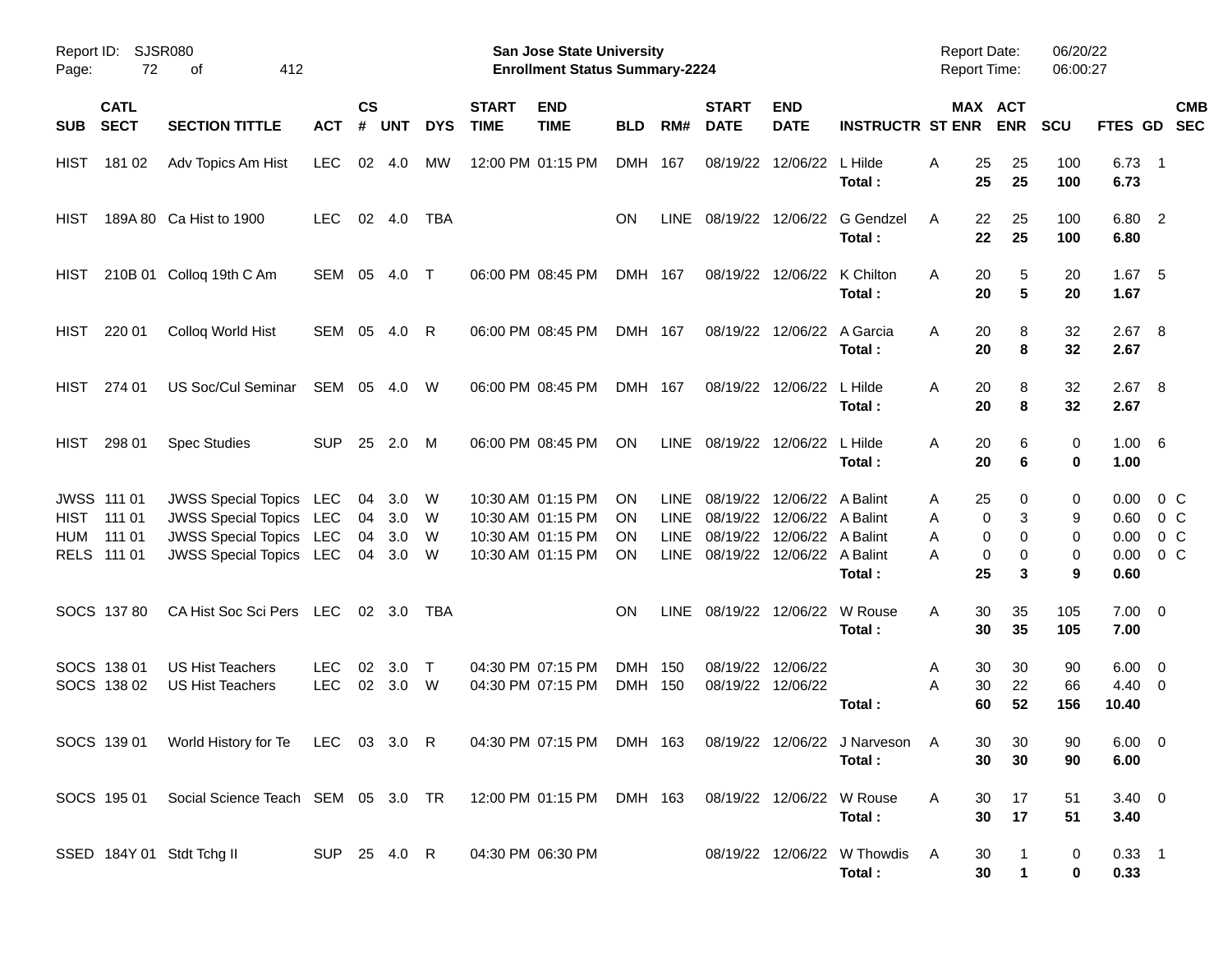| Report ID:<br>Page: | 73                         | <b>SJSR080</b><br>412<br>of |                                                                                                           |                |            |            |                             | <b>San Jose State University</b><br><b>Enrollment Status Summary-2224</b> |            |      |                             |                           |                           |                          | <b>Report Date:</b><br><b>Report Time:</b> |                                    | 06/20/22<br>06:00:27 |                     |                          |
|---------------------|----------------------------|-----------------------------|-----------------------------------------------------------------------------------------------------------|----------------|------------|------------|-----------------------------|---------------------------------------------------------------------------|------------|------|-----------------------------|---------------------------|---------------------------|--------------------------|--------------------------------------------|------------------------------------|----------------------|---------------------|--------------------------|
| <b>SUB</b>          | <b>CATL</b><br><b>SECT</b> | <b>SECTION TITTLE</b>       | <b>ACT</b>                                                                                                | <b>CS</b><br># | <b>UNT</b> | <b>DYS</b> | <b>START</b><br><b>TIME</b> | <b>END</b><br><b>TIME</b>                                                 | <b>BLD</b> | RM#  | <b>START</b><br><b>DATE</b> | <b>END</b><br><b>DATE</b> | <b>INSTRUCTR ST ENR</b>   |                          | MAX                                        | <b>ACT</b><br><b>ENR</b>           | <b>SCU</b>           | FTES GD             | <b>CMB</b><br><b>SEC</b> |
| SSED                | 184Z 80                    | Stdt Tchg III               | <b>SUP</b>                                                                                                | 25             | 4.0        | TBA        |                             |                                                                           | ON         | LINE | 08/19/22                    | 12/06/22                  | W Thowdis<br>Total:       | A                        | 30<br>30                                   | 2<br>$\mathbf{2}$                  | 0<br>0               | 0.60<br>0.60        |                          |
| SSED                | 378 01                     | Soc Sci Methods             | <b>SEM</b>                                                                                                | 05             | 3.0        | $\top$     |                             | 04:30 PM 07:15 PM                                                         | <b>DMH</b> | 163  | 08/19/22                    | 12/06/22                  | J Narveson<br>Total:      | A                        | 28<br>28                                   | 5<br>5                             | 15<br>15             | $1.00 \t 0$<br>1.00 |                          |
|                     | Department :               | History                     | <b>Department Total:</b><br><b>Lower Division:</b><br><b>Upper Division:</b><br><b>Graduate Division:</b> |                |            |            |                             |                                                                           |            |      |                             |                           | 1817<br>987<br>722<br>108 | 1234<br>701<br>501<br>32 | 3883<br>2103<br>1681<br>99                 | 265.25<br>140.20<br>116.05<br>9.00 |                      |                     |                          |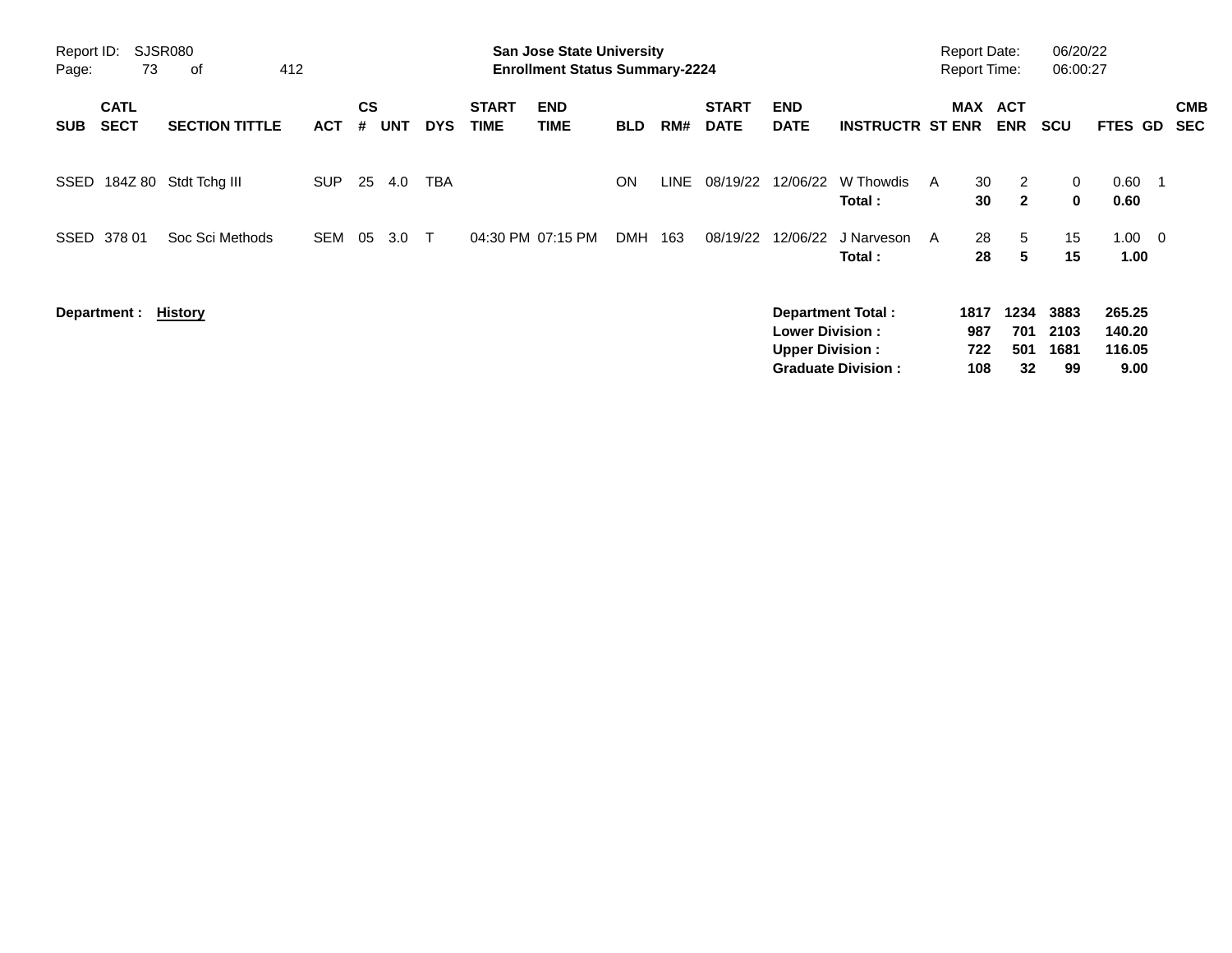| Report ID:<br>Page: | SJSR080<br>74                                                                                           | 412                       |            |    |                             |              | San Jose State University<br><b>Enrollment Status Summary-2224</b> |                           |            |             |                             |                               |                         | <b>Report Date:</b><br>Report Time: |             | 06/20/22<br>06:00:27  |           |                |                          |                          |
|---------------------|---------------------------------------------------------------------------------------------------------|---------------------------|------------|----|-----------------------------|--------------|--------------------------------------------------------------------|---------------------------|------------|-------------|-----------------------------|-------------------------------|-------------------------|-------------------------------------|-------------|-----------------------|-----------|----------------|--------------------------|--------------------------|
| <b>SUB</b>          | <b>CATL</b><br><b>SECT</b><br><b>SECTION TITTLE</b><br><b>ACT</b><br><b>Social Sciences, College of</b> |                           |            |    | $\mathsf{cs}$<br><b>UNT</b> | <b>DYS</b>   | <b>START</b><br><b>TIME</b>                                        | <b>END</b><br><b>TIME</b> | <b>BLD</b> | RM#         | <b>START</b><br><b>DATE</b> | <b>END</b><br><b>DATE</b>     | <b>INSTRUCTR ST ENR</b> |                                     |             | MAX ACT<br><b>ENR</b> | SCU       | <b>FTES GD</b> |                          | <b>CMB</b><br><b>SEC</b> |
| College             | Department :                                                                                            | <b>Justice Studies</b>    |            |    |                             |              |                                                                    |                           |            |             |                             |                               |                         |                                     |             |                       |           |                |                          |                          |
| FS                  | 11 03                                                                                                   | Survey For Sci            | <b>LEC</b> | 02 | 3.0                         | W            |                                                                    | 03:00 PM 04:15 PM         | CL         | 117         | 08/19/22                    | 12/06/22                      | M Barash                | A                                   | 45          | 12                    | 36        | 2.40           | - 0                      |                          |
| <b>FS</b>           | 11 60                                                                                                   | Survey For Sci            | <b>LEC</b> | 02 | 3.0                         | м            |                                                                    | 12:00 PM 02:45 PM         | MН         | 520         | 08/19/22                    | 12/06/22                      | J Warren                | Α                                   | 45          | $\mathbf 0$           | 0         | 0.00           | $\overline{0}$           |                          |
| <b>FS</b>           | 11 61                                                                                                   | Survey For Sci            | <b>LEC</b> | 02 | 3.0                         | <b>TR</b>    |                                                                    | 12:00 PM 01:15 PM         | MН         | 523         | 08/19/22                    |                               | 12/06/22 J Garrido      | A                                   | 45          | 0                     | 0         | 0.00           | $\overline{0}$           |                          |
| <b>FS</b>           | 11 62                                                                                                   | Survey For Sci            | <b>LEC</b> | 02 | 3.0                         | <b>TR</b>    |                                                                    | 03:00 PM 04:15 PM         | <b>BBC</b> | 326         |                             | 08/19/22 12/06/22             |                         | A                                   | 45          | 0                     | 0         | 0.00           | $\overline{0}$           |                          |
| <b>FS</b>           | 11 80                                                                                                   | Survey For Sci            | <b>LEC</b> | 02 | 3.0                         | <b>TBA</b>   |                                                                    |                           | <b>ON</b>  | <b>LINE</b> |                             | 08/19/22 12/06/22 M Juno      |                         | А                                   | 40          | 29                    | 87        | 5.80           | $\overline{0}$           |                          |
|                     |                                                                                                         |                           |            |    |                             |              |                                                                    |                           |            |             |                             |                               | Total:                  |                                     | 220         | 41                    | 123       | 8.20           |                          |                          |
| <b>FS</b>           | 12 01                                                                                                   | Intro Dig Invstgtn        | <b>LEC</b> | 02 | 3.0                         | MW           |                                                                    | 01:30 PM 02:45 PM         | CL         | 226         | 08/19/22                    | 12/06/22                      | T Arnold                | A                                   | 45          | 16                    | 48        | 3.20           | $\overline{\mathbf{0}}$  |                          |
|                     |                                                                                                         |                           |            |    |                             |              |                                                                    |                           |            |             |                             |                               | Total:                  |                                     | 45          | 16                    | 48        | 3.20           |                          |                          |
| FS                  |                                                                                                         | 100W 01 Writing Workshop  | <b>LEC</b> |    | 3.0                         |              |                                                                    |                           |            |             |                             |                               |                         | Χ                                   | 0           | 0                     | 0         | 0.00           | $\overline{\mathbf{0}}$  |                          |
| <b>FS</b>           |                                                                                                         | 100W 02 Writing Workshop  | <b>LEC</b> | 02 | 3.0                         | MW           |                                                                    | 04:30 PM 05:45 PM         | <b>BBC</b> | 221         |                             | 08/19/22 12/06/22             | S Peek                  | A                                   | 27          | 20                    | 60        | 4.00           | $\overline{0}$           |                          |
|                     |                                                                                                         |                           |            |    |                             |              |                                                                    |                           |            |             |                             |                               | Total:                  |                                     | 27          | 20                    | 60        | 4.00           |                          |                          |
| FS                  | 161 01                                                                                                  | Crime Scene Invest        | <b>LEC</b> |    | 3.0                         |              |                                                                    |                           |            |             |                             |                               |                         | X                                   | 0           | 0                     | 0         | 0.00           | $\overline{\mathbf{0}}$  |                          |
| <b>FS</b>           | 161 02                                                                                                  | <b>Crime Scene Invest</b> | <b>LEC</b> |    | 3.0                         |              |                                                                    |                           |            |             |                             |                               |                         | X                                   | 0           | $\mathbf 0$           | 0         | 0.00           | $\overline{\mathbf{0}}$  |                          |
| FS                  | 161 11                                                                                                  | <b>Crime Scene Invest</b> | <b>ACT</b> | 07 | 0.0                         | W            |                                                                    | 09:00 AM 11:00 AM         | НB         | 207         |                             | 08/19/22 12/06/22 M Juno      |                         | Α                                   | 24          | 24                    | 24        | 0.00           | $\overline{0}$           |                          |
| <b>FS</b>           | 161 22                                                                                                  | Crime Scene Invest        | <b>ACT</b> | 07 | 0.0                         | R            |                                                                    | 09:00 AM 11:00 AM         | HВ         | 207         |                             | 08/19/22 12/06/22             | M Juno                  | Α                                   | 24          | 24                    | 24        | 0.00           | $\overline{0}$           |                          |
| <b>FS</b>           | 16181                                                                                                   | <b>Crime Scene Invest</b> | <b>LEC</b> | 02 | 3.0                         | м            |                                                                    | 09:00 AM 11:00 AM         | ON.        | <b>LINE</b> | 08/19/22                    | 12/06/22                      | M Juno                  | Α                                   | 24          | 24                    | 48        | 4.80           | $\overline{0}$           |                          |
| <b>FS</b>           | 16182                                                                                                   | Crime Scene Invest        | <b>LEC</b> | 02 | 3.0                         | $\top$       |                                                                    | 09:00 AM 11:00 AM         | <b>ON</b>  |             |                             | LINE 08/19/22 12/06/22 M Juno |                         | А                                   | 24          | 24                    | 48        | 4.80           | $\overline{\mathbf{0}}$  |                          |
|                     |                                                                                                         |                           |            |    |                             |              |                                                                    |                           |            |             |                             |                               | Total :                 |                                     | 96          | 96                    | 144       | 9.60           |                          |                          |
| FS                  | 162 01                                                                                                  | <b>FS Applications</b>    | <b>LEC</b> | 02 | 3.0                         | M            |                                                                    | 03:00 PM 05:00 PM         | DMH 167    |             |                             | 08/19/22 12/06/22             | E Kwong                 | A                                   | 24          | 24                    | 48        | 4.80           | $\overline{\phantom{0}}$ |                          |
| <b>FS</b>           | 162 02                                                                                                  | <b>FS Applications</b>    | <b>LEC</b> |    | 3.0                         |              |                                                                    |                           |            |             |                             |                               |                         | X                                   | $\mathbf 0$ | $\mathbf 0$           | 0         | 0.00           | $\overline{\mathbf{0}}$  |                          |
| <b>FS</b>           | 162 04                                                                                                  | <b>FS Applications</b>    | <b>LEC</b> | 02 | 3.0                         | м            |                                                                    | 06:00 PM 08:00 PM         | CL         |             |                             | 303B 08/19/22 12/06/22 R Vega |                         | A                                   | 24          | 25                    | 50        | 5.00           | $\overline{0}$           |                          |
| <b>FS</b>           | 162 11                                                                                                  | <b>FS Applications</b>    | <b>ACT</b> |    | 0.0                         |              |                                                                    |                           |            |             |                             |                               |                         | Χ                                   | $\mathbf 0$ | $\mathbf 0$           | 0         | 0.00           | $\overline{0}$           |                          |
| FS                  | 162 12                                                                                                  | <b>FS Applications</b>    | <b>ACT</b> |    | 0.0                         |              |                                                                    |                           |            |             |                             |                               |                         | X                                   | $\mathbf 0$ | 0                     | 0         | 0.00           | $\overline{0}$           |                          |
| FS                  | 162 13                                                                                                  | <b>FS Applications</b>    | ACT        | 07 | 0.0                         | W            |                                                                    | 03:00 PM 05:00 PM         | НB         | 207         | 08/19/22                    | 12/06/22                      | E Kwong                 | Α                                   | 24          | 24                    | 24        | 0.00           | $\overline{0}$           |                          |
| <b>FS</b>           | 162 14                                                                                                  | <b>FS Applications</b>    | <b>ACT</b> | 07 | 0.0                         | W            |                                                                    | 06:00 PM 08:00 PM         | CL         | 303B        |                             | 08/19/22 12/06/22 R Vega      |                         | Α                                   | 24          | 25                    | 25        | 0.00           | $\overline{0}$           |                          |
|                     |                                                                                                         |                           |            |    |                             |              |                                                                    |                           |            |             |                             |                               | Total :                 |                                     | 96          | 98                    | 147       | 9.80           |                          |                          |
| <b>FS</b>           | 163 11                                                                                                  | Fingerprint Sci           | <b>LEC</b> |    | 3.0                         |              |                                                                    |                           |            |             |                             |                               |                         | X                                   | $\pmb{0}$   | $\overline{0}$        | 0         | $0.00 \t 0$    |                          |                          |
| <b>FS</b>           | 163 12                                                                                                  | Fingerprint Sci           | <b>ACT</b> | 07 | 0.0                         | $\mathsf{R}$ |                                                                    | 12:00 PM 01:45 PM HB      |            | 207         |                             | 08/19/22 12/06/22 M Juno      |                         | A                                   | 24          | 18                    | 18        | $0.00 \t 0$    |                          |                          |
| <b>FS</b>           | 16380                                                                                                   | Fingerprint Sci           | ACT        |    | 0.0                         |              |                                                                    |                           |            |             |                             |                               |                         | X                                   | $\mathbf 0$ | $\mathsf 0$           | $\pmb{0}$ | $0.00 \t 0$    |                          |                          |
| <b>FS</b>           | 16381                                                                                                   | Fingerprint Sci           | <b>LEC</b> | 02 | 3.0                         | $\top$       |                                                                    | 12:00 PM 01:45 PM         | ON         |             |                             | LINE 08/19/22 12/06/22 M Juno |                         | A                                   | 24          | 18                    | 36        | $3.60 \ 0$     |                          |                          |
|                     |                                                                                                         |                           |            |    |                             |              |                                                                    |                           |            |             |                             |                               | Total:                  |                                     | 48          | 36                    | 54        | 3.60           |                          |                          |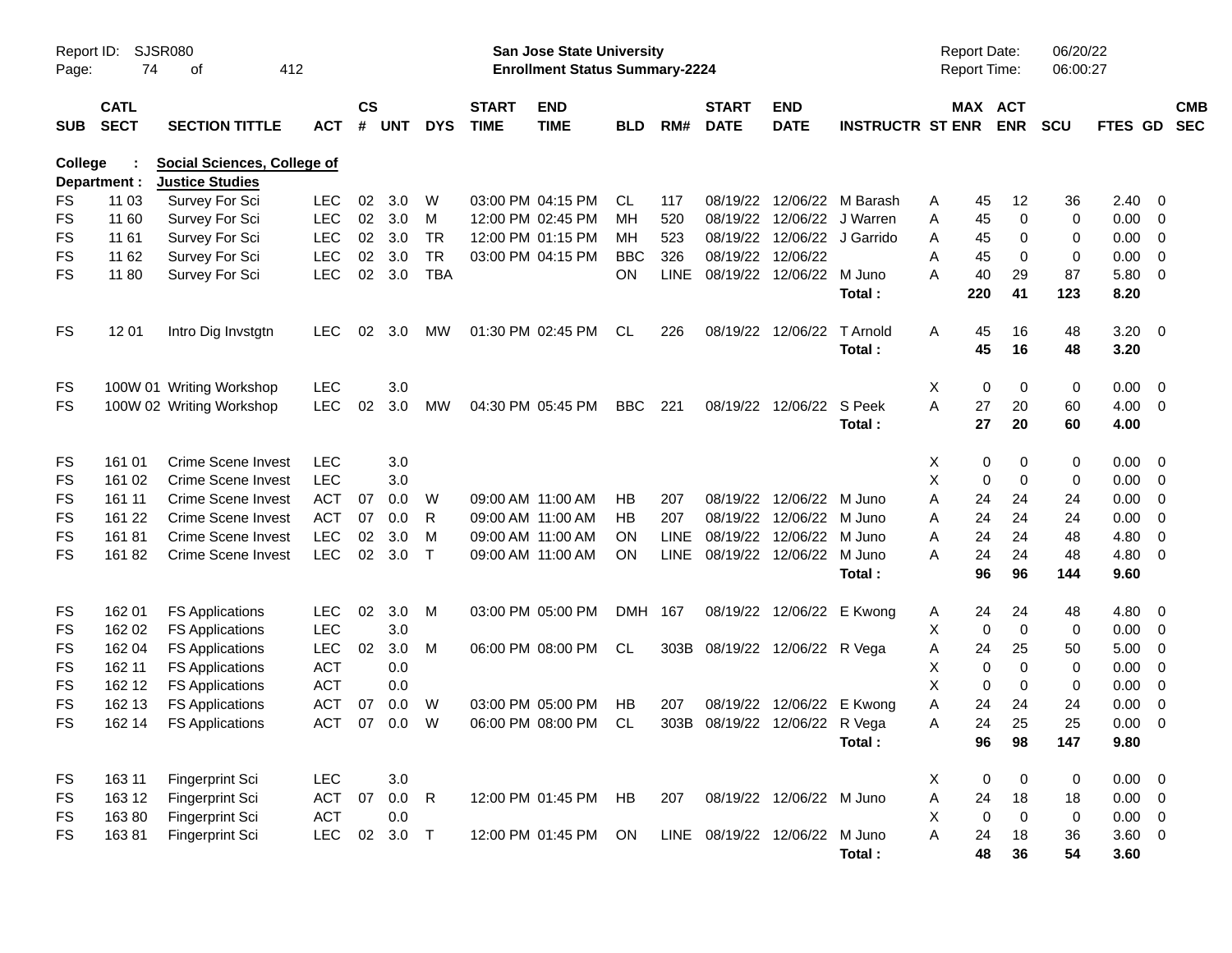| Report ID:<br>Page: | 75                         | SJSR080<br>412<br>оf     |                |                   |            |            |                             | <b>San Jose State University</b><br><b>Enrollment Status Summary-2224</b> |            |             |                             |                                 |                              | <b>Report Date:</b><br><b>Report Time:</b> |                | 06/20/22<br>06:00:27 |                |                          |                          |
|---------------------|----------------------------|--------------------------|----------------|-------------------|------------|------------|-----------------------------|---------------------------------------------------------------------------|------------|-------------|-----------------------------|---------------------------------|------------------------------|--------------------------------------------|----------------|----------------------|----------------|--------------------------|--------------------------|
| <b>SUB</b>          | <b>CATL</b><br><b>SECT</b> | <b>SECTION TITTLE</b>    | <b>ACT</b>     | <b>CS</b><br>$\#$ | <b>UNT</b> | <b>DYS</b> | <b>START</b><br><b>TIME</b> | <b>END</b><br><b>TIME</b>                                                 | <b>BLD</b> | RM#         | <b>START</b><br><b>DATE</b> | <b>END</b><br><b>DATE</b>       | <b>INSTRUCTR ST ENR</b>      | MAX ACT                                    | <b>ENR</b>     | <b>SCU</b>           | FTES GD        |                          | <b>CMB</b><br><b>SEC</b> |
| FS                  | 164 01                     | Crim Scene Ev Phot       | SEM            | 05                | 3.0        | М          |                             | 12:00 PM 01:50 PM                                                         | <b>SH</b>  | 315         | 08/19/22                    | 12/06/22                        | E Kwong                      | 24<br>A                                    | 7              | 14                   | 1.40           | - 0                      |                          |
| <b>FS</b>           | 164 11                     | Crim Scene Ev Phot       | ACT            |                   | 07 0.0     | W          |                             | 12:00 PM 01:50 PM                                                         | HB         | 207         | 08/19/22                    | 12/06/22                        | E Kwong                      | 24<br>A                                    | $\overline{7}$ | $\overline{7}$       | 0.00           | - 0                      |                          |
|                     |                            |                          |                |                   |            |            |                             |                                                                           |            |             |                             |                                 | Total:                       | 48                                         | 14             | 21                   | 1.40           |                          |                          |
| FS                  | 166 01                     | Forensic Chem            | <b>SEM</b>     |                   | 0.0        |            |                             |                                                                           |            |             |                             |                                 |                              | Х<br>0                                     | 0              | 0                    | 0.00           | $\overline{\mathbf{0}}$  |                          |
| FS                  | 166 02                     | Forensic Chem            | <b>LEC</b>     | 02                | 3.0        | $\top$     |                             | 03:00 PM 05:00 PM                                                         | MH         | 322         | 08/19/22                    | 12/06/22 S Peek                 |                              | A<br>24                                    | 6              | 12                   | 1.20           | $\overline{0}$           |                          |
| <b>FS</b>           | 166 12                     | Forensic Chem            | <b>ACT</b>     | 07                | 0.0        | R          |                             | 03:00 PM 05:00 PM                                                         | HB         | 207         | 08/19/22                    | 12/06/22 S Peek                 |                              | 24<br>Α                                    | 6              | 6                    | 0.00           | $\overline{\mathbf{0}}$  |                          |
|                     |                            |                          |                |                   |            |            |                             |                                                                           |            |             |                             |                                 | Total:                       | 48                                         | 12             | 18                   | 1.20           |                          |                          |
| FS                  | 169 01                     | <b>FS Senior Seminar</b> | SEM            | 05                | 3.0        | M          |                             | 03:00 PM 05:45 PM                                                         | CL         | 243         |                             | 08/19/22 12/06/22               | M Barash                     | Α<br>28                                    | 7              | 21                   | 1.40           | $\overline{\mathbf{0}}$  |                          |
|                     |                            |                          |                |                   |            |            |                             |                                                                           |            |             |                             |                                 | Total:                       | 28                                         | $\overline{7}$ | 21                   | 1.40           |                          |                          |
| FS                  | 17080                      | For Sci Hum Rights       | <b>LEC</b>     |                   | 05 3.0     | W          |                             | 12:00 PM 02:45 PM                                                         | <b>ON</b>  | LINE        | 08/19/22                    | 12/06/22                        | J Warren                     | A<br>40                                    | 3              | 9                    | $0.60 \quad 0$ |                          |                          |
|                     |                            |                          |                |                   |            |            |                             |                                                                           |            |             |                             |                                 | Total:                       | 40                                         | 3              | 9                    | 0.60           |                          |                          |
| JS                  | 10 60                      | Intro Just Stud          | <b>LEC</b>     | 01                | 3.0        | MW         |                             | 09:00 AM 10:15 AM                                                         | MH         | 520         | 08/19/22                    | 12/06/22                        | V Montelongo A               | 45                                         | 45             | 135                  | 9.00           | $\overline{\mathbf{0}}$  |                          |
| JS                  | 1061                       | Intro Just Stud          | <b>LEC</b>     | 01                | 3.0        | MW         |                             | 12:00 PM 01:15 PM                                                         | SН         | 435         | 08/19/22                    | 12/06/22                        |                              | 45<br>Α                                    | 45             | 135                  | 9.00           | $\overline{0}$           |                          |
| JS                  | 10 62                      | Intro Just Stud          | <b>LEC</b>     | 01                | 3.0        | <b>TR</b>  |                             | 03:00 PM 04:15 PM                                                         | <b>SH</b>  | 435         | 08/19/22                    | 12/06/22                        |                              | A<br>45                                    | 29             | 87                   | 5.80           | $\mathbf 0$              |                          |
| JS                  | 1080                       | Intro Just Stud          | <b>LEC</b>     | 01                | 3.0        | <b>TBA</b> |                             |                                                                           | <b>ON</b>  | <b>LINE</b> | 08/19/22                    | 12/06/22                        | G Woods                      | A<br>40                                    | 19             | 57                   | 3.80           | 0                        |                          |
|                     |                            |                          |                |                   |            |            |                             |                                                                           |            |             |                             |                                 | Total:                       | 175                                        | 138            | 414                  | 27.60          |                          |                          |
| JS                  | 12 60                      | Intro to Leg Studie      | <b>LEC</b>     | 02                | 3.0        | <b>TR</b>  |                             | 10:30 AM 11:45 AM                                                         | MH         | 520         | 08/19/22                    | 12/06/22                        | G Woods                      | 45<br>A                                    | 0              | 0                    | 0.00           | $\overline{\mathbf{0}}$  |                          |
| JS                  | 1280                       | Intro to Leg Studie      | <b>LEC</b>     |                   | 02 3.0     | TBA        |                             |                                                                           | <b>ON</b>  | <b>LINE</b> | 08/19/22                    | 12/06/22                        | A Perera                     | A<br>40                                    | 15             | 45                   | 3.00           | $\overline{\phantom{0}}$ |                          |
|                     |                            |                          |                |                   |            |            |                             |                                                                           |            |             |                             |                                 | Total:                       | 85                                         | 15             | 45                   | 3.00           |                          |                          |
| JS                  | 15 01                      | Intro Stat Justice       | <b>LEC</b>     | 02                | 3.0        | F          |                             | 10:30 AM 01:15 PM                                                         | MH         | 322         | 08/19/22                    | 12/06/22                        | M Vallerga                   | 30<br>A                                    | 9              | 27                   | 1.80           | $\overline{\mathbf{0}}$  |                          |
| JS                  | 1580                       | Intro Stat Justice       | <b>LEC</b>     |                   | 02 3.0     | TBA        |                             |                                                                           | <b>ON</b>  | <b>LINE</b> | 08/19/22                    | 12/06/22                        | Y Yuan                       | A<br>26                                    | 10             | 30                   | 2.00           | $\overline{\phantom{0}}$ |                          |
|                     |                            |                          |                |                   |            |            |                             |                                                                           |            |             |                             |                                 | Total:                       | 56                                         | 19             | 57                   | 3.80           |                          |                          |
| JS                  | 25 60                      | Intro HR & Justice       | <b>LEC</b>     | 02                | 3.0        | MW         |                             | 01:30 PM 02:45 PM                                                         | МH         | 523         | 08/19/22                    | 12/06/22 K Lynch                |                              | 45<br>A                                    | 29             | 87                   | 5.80           | $\overline{\mathbf{0}}$  |                          |
| <b>JS</b>           | 25 61                      | Intro HR & Justice       | <b>LEC</b>     | 02                | 3.0        | R          |                             | 03:00 PM 05:45 PM                                                         | MH         | 523         | 08/19/22                    | 12/06/22                        |                              | 45<br>Α                                    | 44             | 132                  | 8.80           | $\overline{0}$           |                          |
| JS                  | 25 62                      | Intro HR & Justice       | LEC            |                   | 02 3.0     |            | MW 03:00 PM 04:15 PM        |                                                                           | <b>CL</b>  | 238         |                             | 08/19/22 12/06/22 K Lynch       |                              | 45<br>A                                    | 45             | 135                  | $9.00 \t 0$    |                          |                          |
| JS                  | 25 80                      | Intro HR & Justice       | LEC 02 3.0 TBA |                   |            |            |                             |                                                                           | <b>ON</b>  |             |                             | LINE 08/19/22 12/06/22 E Kinney |                              | 40<br>A                                    | 25             | 75                   | $5.00 \t 0$    |                          |                          |
|                     |                            |                          |                |                   |            |            |                             |                                                                           |            |             |                             |                                 | Total:                       | 175                                        | 143            | 429                  | 28.60          |                          |                          |
| JS                  |                            | 100W 01 Writing Workshop | SEM 04         |                   | 3.0        | МW         |                             | 12:00 PM 01:15 PM                                                         | <b>SH</b>  | 346         |                             |                                 | 08/19/22 12/06/22 S Morewitz | A<br>27                                    | 27             | 81                   | $5.40 \quad 0$ |                          |                          |
| JS                  |                            | 100W 02 Writing Workshop | SEM            | 04                | 3.0        | TR         |                             | 09:00 AM 10:15 AM                                                         | CL         | 243         | 08/19/22                    |                                 | 12/06/22 G Woods             | 27<br>Α                                    | 12             | 36                   | $2.40 \quad 0$ |                          |                          |
| JS                  |                            | 100W 03 Writing Workshop | SEM 04         |                   | 3.0        | МW         |                             | 04:30 PM 05:45 PM                                                         | DMH 356    |             |                             | 08/19/22 12/06/22 S Rivera      |                              | 27<br>A                                    | 16             | 48                   | $3.20 \ 0$     |                          |                          |
| JS                  |                            | 100W 04 Writing Workshop | <b>SEM</b>     |                   | 3.0        |            |                             |                                                                           |            |             |                             |                                 |                              | X<br>0                                     | 0              | 0                    | $0.00 \t 0$    |                          |                          |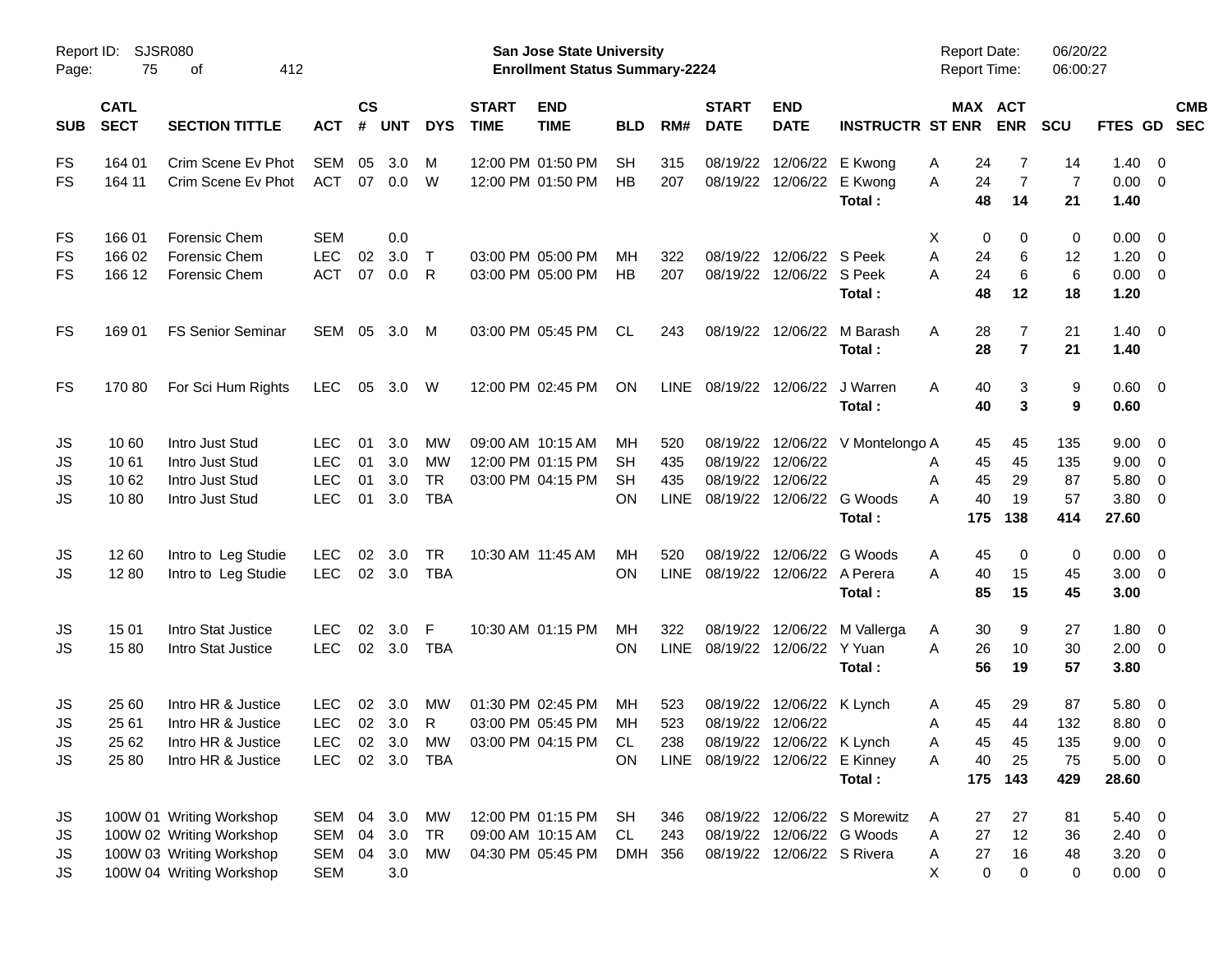| Page:      | SJSR080<br>Report ID:<br>76<br>412<br>оf |                                                  |                          |                    |            |                 |                             | <b>San Jose State University</b><br><b>Enrollment Status Summary-2224</b> |                 |             |                                    |                           |                                          |        | <b>Report Date:</b><br><b>Report Time:</b> |            | 06/20/22<br>06:00:27 |               |                                  |            |
|------------|------------------------------------------|--------------------------------------------------|--------------------------|--------------------|------------|-----------------|-----------------------------|---------------------------------------------------------------------------|-----------------|-------------|------------------------------------|---------------------------|------------------------------------------|--------|--------------------------------------------|------------|----------------------|---------------|----------------------------------|------------|
| <b>SUB</b> | <b>CATL</b><br><b>SECT</b>               | <b>SECTION TITTLE</b>                            | <b>ACT</b>               | $\mathsf{cs}$<br># | <b>UNT</b> | <b>DYS</b>      | <b>START</b><br><b>TIME</b> | <b>END</b><br><b>TIME</b>                                                 | BLD             | RM#         | <b>START</b><br><b>DATE</b>        | <b>END</b><br><b>DATE</b> | <b>INSTRUCTR ST ENR</b>                  |        | MAX ACT                                    | <b>ENR</b> | <b>SCU</b>           | FTES GD SEC   |                                  | <b>CMB</b> |
| JS         |                                          | 100W 80 Writing Workshop                         | <b>SEM</b>               | 04                 | 3.0        | <b>TBA</b>      |                             |                                                                           | ON              | LINE        | 08/19/22 12/06/22                  |                           |                                          | Α      | 24                                         | 24         | 72                   | 4.80          | - 0                              |            |
| JS         |                                          | 100W 81 Writing Workshop                         | <b>SEM</b>               | 04                 | 3.0        | <b>TR</b>       |                             | 01:30 PM 02:45 PM                                                         | <b>ON</b>       | LINE        |                                    |                           | 08/19/22 12/06/22 H Peterson             | A      | 24                                         | 24         | 72                   | 4.80          | $\mathbf 0$                      |            |
| JS         |                                          | 100W 82 Writing Workshop                         | <b>SEM</b>               | 04                 | 3.0        | <b>TBA</b>      |                             |                                                                           | ON              | LINE        | 08/19/22 12/06/22                  |                           | Total:                                   | A      | 24<br>153                                  | 24<br>127  | 72<br>381            | 4.80<br>25.40 | $\overline{0}$                   |            |
|            |                                          |                                                  |                          |                    |            |                 |                             |                                                                           |                 |             |                                    |                           |                                          |        |                                            |            |                      |               |                                  |            |
| JS         | 101 01<br>101 02                         | <b>Critical Issues</b><br><b>Critical Issues</b> | <b>LEC</b><br><b>LEC</b> | 02<br>02           | 3.0<br>3.0 | MW<br><b>TR</b> |                             | 01:30 PM 02:45 PM<br>07:30 AM 08:45 AM                                    | <b>SH</b><br>MН | 346<br>520  |                                    | 08/19/22 12/06/22         | 08/19/22 12/06/22 S Morewitz<br>D Kameda | A<br>A | 45<br>45                                   | 15<br>10   | 45<br>30             | 3.00<br>2.00  | $\overline{0}$<br>$\overline{0}$ |            |
| JS<br>JS   | 101 80                                   | <b>Critical Issues</b>                           | <b>LEC</b>               |                    | 02 3.0     | <b>TBA</b>      |                             |                                                                           | <b>ON</b>       | LINE        |                                    |                           | 08/19/22 12/06/22 L Pedroni              | Α      | 40                                         | 40         | 120                  | 8.00          | $\overline{0}$                   |            |
|            |                                          |                                                  |                          |                    |            |                 |                             |                                                                           |                 |             |                                    |                           | Total:                                   |        | 130                                        | 65         | 195                  | 13.00         |                                  |            |
| JS         | 102 01                                   | Police and Society                               | <b>LEC</b>               | 02                 | 3.0        | R               |                             | 05:30 PM 08:15 PM                                                         | MН              | 520         |                                    | 08/19/22 12/06/22         | M Hartunian A                            |        | 45                                         | 23         | 69                   | 4.60          | $\overline{0}$                   |            |
| JS         | 102 80                                   | Police and Society                               | <b>LEC</b>               | 02                 | 3.0        | <b>TBA</b>      |                             |                                                                           | <b>ON</b>       | <b>LINE</b> |                                    | 08/19/22 12/06/22         | G Woods                                  | A      | 40                                         | 40         | 120                  | 8.00          | $\overline{0}$                   |            |
|            |                                          |                                                  |                          |                    |            |                 |                             |                                                                           |                 |             |                                    |                           | Total:                                   |        | 85                                         | 63         | 189                  | 12.60         |                                  |            |
| JS         | 103 01                                   | <b>Courts and Society</b>                        | <b>LEC</b>               | 02                 | 3.0        | TR              | 10:30 AM 11:45 AM           |                                                                           | MН              | 523         |                                    | 08/19/22 12/06/22         | M Stevenson A                            |        | 45                                         | 10         | 30                   | 2.00          | $\overline{0}$                   |            |
| JS         | 10380                                    | <b>Courts and Society</b>                        | <b>LEC</b>               |                    | 02 3.0     | <b>TBA</b>      |                             |                                                                           | ON              | <b>LINE</b> |                                    |                           | 08/19/22 12/06/22 H Peterson             | A      | 40                                         | 40         | 120                  | 8.00          | $\overline{\mathbf{0}}$          |            |
|            |                                          |                                                  |                          |                    |            |                 |                             |                                                                           |                 |             |                                    |                           | Total:                                   |        | 85                                         | 50         | 150                  | 10.00         |                                  |            |
| JS         | 104 01                                   | Penal Pol & Inst                                 | LEC.                     |                    | 02 3.0     | TR              |                             | 09:00 AM 10:15 AM                                                         | MН              | 520         |                                    | 08/19/22 12/06/22         | D Kameda                                 | A      | 45                                         | 8          | 24                   | 1.60          | $\overline{\mathbf{0}}$          |            |
|            |                                          |                                                  |                          |                    |            |                 |                             |                                                                           |                 |             |                                    |                           | Total:                                   |        | 45                                         | 8          | 24                   | 1.60          |                                  |            |
| JS         | 10780                                    | Justice Mgmt                                     | <b>LEC</b>               |                    | 02 3.0     | TBA             |                             |                                                                           | <b>ON</b>       | LINE        |                                    | 08/19/22 12/06/22         | N Birthelmer A                           |        | 40                                         | 26         | 78                   | 5.20          | $\overline{\mathbf{0}}$          |            |
|            |                                          |                                                  |                          |                    |            |                 |                             |                                                                           |                 |             |                                    |                           | Total:                                   |        | 40                                         | 26         | 78                   | 5.20          |                                  |            |
| JS         | 114 01                                   | Research Method JS                               | LEC                      |                    | 02 3.0     | МW              |                             | 03:00 PM 04:15 PM                                                         | <b>HGH 122</b>  |             |                                    |                           | 08/19/22 12/06/22 S Ghatak               | A      | 30                                         | 30         | 90                   | 6.00          | $\overline{0}$                   |            |
| JS         | 114 02                                   | Research Method JS                               | <b>LEC</b>               |                    | 02 3.0     | <b>TR</b>       |                             | 09:00 AM 10:15 AM                                                         | <b>DMH</b>      | 167         | 08/19/22 12/06/22                  |                           |                                          | A      | 30                                         | 20         | 60                   | 4.00          | $\overline{0}$                   |            |
| JS         | 114 80                                   | Research Method JS                               | <b>LEC</b>               | 02                 | 3.0        | <b>TBA</b>      |                             |                                                                           | <b>ON</b>       | <b>LINE</b> |                                    |                           | 08/19/22 12/06/22 D Kameda               | A      | 26                                         | 26         | 78                   | 5.20          | $\overline{0}$                   |            |
| JS         | 11481                                    | Research Method JS                               | LEC                      |                    | 02 3.0     | <b>TBA</b>      |                             |                                                                           | ON              | <b>LINE</b> |                                    | 08/19/22 12/06/22 Y Yuan  |                                          | A      | 26                                         | 26         | 78                   | 5.20          | $\overline{0}$                   |            |
|            |                                          |                                                  |                          |                    |            |                 |                             |                                                                           |                 |             |                                    |                           | Total:                                   |        | 112                                        | 102        | 306                  | 20.40         |                                  |            |
| JS         | 117 01                                   | <b>QuaL Resrch Mds</b>                           | LEC.                     |                    | 02 3.0     | МW              |                             | 09:00 AM 10:15 AM                                                         | MН              | 322         | 08/19/22 12/06/22                  |                           |                                          | A      | 30                                         | 21         | 63                   | 4.20          | $\overline{\mathbf{0}}$          |            |
| <b>JS</b>  | 11780                                    | QuaL Resrch Mds                                  | LEC 02 3.0 TBA           |                    |            |                 |                             |                                                                           |                 |             | ON LINE 08/19/22 12/06/22 A Martin |                           |                                          | Α      |                                            | 30 30      | 90                   | $6.00 \t 0$   |                                  |            |
|            |                                          |                                                  |                          |                    |            |                 |                             |                                                                           |                 |             |                                    |                           | Total:                                   |        | 60                                         | 51         | 153                  | 10.20         |                                  |            |
| JS         | 121 01                                   | Media and Justice                                | <b>LEC</b>               |                    | 3.0        |                 |                             |                                                                           |                 |             |                                    |                           |                                          | X      | 0                                          | 0          | 0                    | $0.00 \t 0$   |                                  |            |
| JS         | 121 02                                   | Media and Justice                                | <b>LEC</b>               |                    | 02 3.0     | MW              |                             | 12:00 PM 01:15 PM                                                         | BBC 022         |             |                                    | 08/19/22 12/06/22 K Lynch |                                          | A      | 45                                         | 11         | 33                   | $2.20 \t 0$   |                                  |            |
| JS         | 121 80                                   | Media and Justice                                | LEC                      |                    |            | 02 3.0 TBA      |                             |                                                                           | <b>ON</b>       |             | LINE 08/19/22 12/06/22 S Kil       |                           |                                          | A      | 40                                         | 37         | 111                  | $7.40 \t 0$   |                                  |            |
|            |                                          |                                                  |                          |                    |            |                 |                             |                                                                           |                 |             |                                    |                           | Total:                                   |        | 85                                         | 48         | 144                  | 9.60          |                                  |            |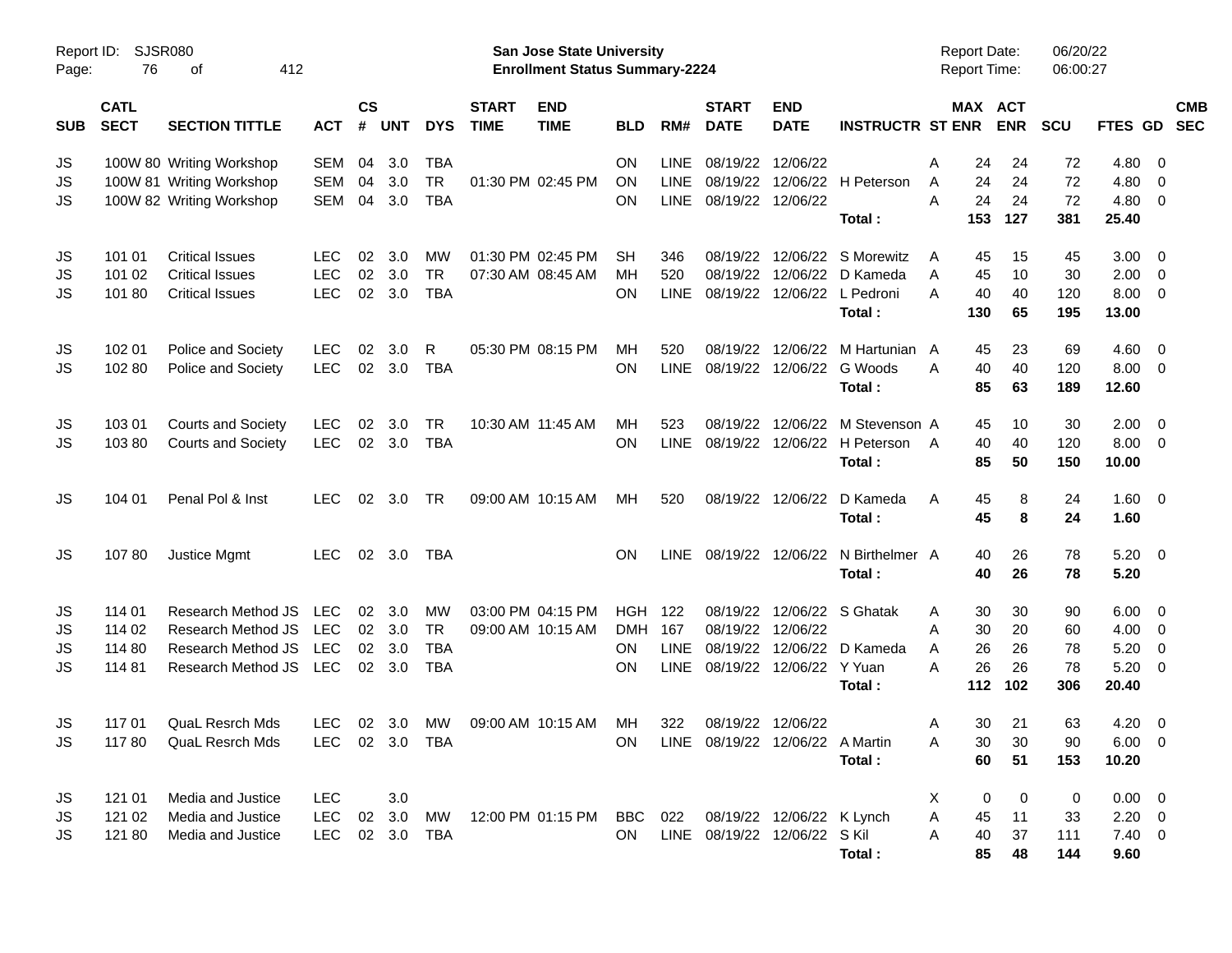| Report ID:<br>Page:        | 77                                            | SJSR080<br>412<br>оf                                                                                       |                                                             |                |                                          |                                                          |                             | San Jose State University<br><b>Enrollment Status Summary-2224</b> |                             |                                     |                             |                            |                                                                                                                                                              | Report Date:<br><b>Report Time:</b>                        |                                   | 06/20/22<br>06:00:27                |                                                      |                                                                                                           |  |
|----------------------------|-----------------------------------------------|------------------------------------------------------------------------------------------------------------|-------------------------------------------------------------|----------------|------------------------------------------|----------------------------------------------------------|-----------------------------|--------------------------------------------------------------------|-----------------------------|-------------------------------------|-----------------------------|----------------------------|--------------------------------------------------------------------------------------------------------------------------------------------------------------|------------------------------------------------------------|-----------------------------------|-------------------------------------|------------------------------------------------------|-----------------------------------------------------------------------------------------------------------|--|
| <b>SUB</b>                 | <b>CATL</b><br><b>SECT</b>                    | <b>SECTION TITTLE</b>                                                                                      | <b>ACT</b>                                                  | <b>CS</b><br># | <b>UNT</b>                               | <b>DYS</b>                                               | <b>START</b><br><b>TIME</b> | <b>END</b><br><b>TIME</b>                                          | <b>BLD</b>                  | RM#                                 | <b>START</b><br><b>DATE</b> | <b>END</b><br><b>DATE</b>  | <b>INSTRUCTR ST ENR</b>                                                                                                                                      | MAX ACT                                                    | <b>ENR</b>                        | <b>SCU</b>                          | FTES GD SEC                                          | <b>CMB</b>                                                                                                |  |
| JS                         | 122 80                                        | Drugs & Society                                                                                            | <b>LEC</b>                                                  | 01             | 3.0                                      | TBA                                                      |                             |                                                                    | <b>ON</b>                   | LINE                                |                             | 08/19/22 12/06/22 S Rivera | Total:                                                                                                                                                       | 45<br>A<br>45                                              | 45<br>45                          | 135<br>135                          | $9.00 \t 0$<br>9.00                                  |                                                                                                           |  |
| JS                         | 123 80                                        | Terrorism & Security                                                                                       | LEC                                                         |                | 02 3.0                                   | TBA                                                      |                             |                                                                    | ON                          | LINE                                | 08/19/22 12/06/22 S Ghatak  |                            | Total:                                                                                                                                                       | 45<br>A<br>45                                              | 45<br>45                          | 135<br>135                          | $9.00 \t 0$<br>9.00                                  |                                                                                                           |  |
| JS                         | 127 01                                        | Imm and Justice                                                                                            | <b>LEC</b>                                                  | 02             | 3.0                                      | МW                                                       |                             | 12:00 PM 01:15 PM                                                  | DMH 234                     |                                     |                             | 08/19/22 12/06/22          | E Tejada<br>Total:                                                                                                                                           | 45<br>A<br>45                                              | 6<br>6                            | 18<br>18                            | 1.20<br>1.20                                         | $\overline{\mathbf{0}}$                                                                                   |  |
| JS                         | 128 80                                        | Punishment, Cult an LEC 02 3.0                                                                             |                                                             |                |                                          | TBA                                                      |                             |                                                                    | <b>ON</b>                   |                                     |                             |                            | LINE 08/19/22 12/06/22 D Sargent<br>Total:                                                                                                                   | 40<br>A<br>40                                              | 24<br>24                          | 72<br>72                            | $4.80\ 0$<br>4.80                                    |                                                                                                           |  |
| JS<br>JS                   | 129 01<br>129 02                              | Intl Crime & Dev<br>Intl Crime & Dev                                                                       | <b>LEC</b><br><b>LEC</b>                                    | 02             | 3.0<br>3.0                               | MW                                                       |                             | 09:00 AM 10:15 AM                                                  | CL.                         | 302                                 | 08/19/22 12/06/22           |                            | Total:                                                                                                                                                       | X.<br>0<br>A<br>45<br>45                                   | 0<br>8<br>8                       | 0<br>24<br>24                       | 0.00<br>1.60 0<br>1.60                               | $\overline{\mathbf{0}}$                                                                                   |  |
| JS<br>JS                   | 130 01<br>130 80                              | Sex & Justice<br>Sex & Justice                                                                             | <b>LEC</b><br><b>LEC</b>                                    | 02             | 3.0<br>02 3.0                            | MW<br><b>TBA</b>                                         |                             | 10:30 AM 11:45 AM                                                  | MН<br>ON                    | 520<br><b>LINE</b>                  | 08/19/22                    |                            | 12/06/22 G Howard<br>08/19/22 12/06/22 G Howard<br>Total:                                                                                                    | 45<br>A<br>40<br>Α<br>85                                   | 29<br>44<br>73                    | 87<br>132<br>219                    | 5.80<br>8.80 0<br>14.60                              | $\overline{\mathbf{0}}$                                                                                   |  |
| JS                         | 131 01                                        | Intervntn/Mediatn                                                                                          | LEC.                                                        |                | $02 \quad 3.0$                           | MW                                                       |                             | 07:30 AM 08:45 AM                                                  | MН                          | 523                                 |                             |                            | 08/19/22 12/06/22 V Montelongo A<br>Total:                                                                                                                   | 45<br>45                                                   | 3<br>3                            | 9<br>9                              | $0.60 \quad 0$<br>0.60                               |                                                                                                           |  |
| JS<br>JS<br>JS<br>JS<br>JS | 132 01<br>132 02<br>132 03<br>132 80<br>13281 | Race Gender Ineqlt<br>Race Gender Ineqlt<br>Race Gender Ineqlt<br>Race Gender Ineqlt<br>Race Gender Ineqlt | <b>LEC</b><br><b>LEC</b><br>LEC<br><b>LEC</b><br><b>LEC</b> | 02<br>02       | 3.0<br>02 3.0<br>02 3.0<br>3.0<br>02 3.0 | МW<br><b>TR</b><br><b>TR</b><br><b>TBA</b><br><b>TBA</b> |                             | 01:30 PM 02:45 PM<br>07:30 AM 08:45 AM<br>12:00 PM 01:15 PM        | HGH<br>MН<br>SH<br>ΟN<br>ON | - 122<br>523<br>346<br>LINE<br>LINE | 08/19/22                    |                            | 12/06/22 J Halushka<br>08/19/22 12/06/22 H Peterson<br>08/19/22 12/06/22 J DiSalvo<br>08/19/22 12/06/22 D Kameda<br>08/19/22 12/06/22 S Caligiuri-<br>Total: | 40<br>A<br>A<br>40<br>A<br>45<br>40<br>Α<br>40<br>Α<br>205 | 40<br>10<br>18<br>38<br>22<br>128 | 120<br>30<br>54<br>114<br>66<br>384 | 8.00<br>$2.00 \t 0$<br>3.60<br>7.60<br>4.40<br>25.60 | $\overline{\mathbf{0}}$<br>$\overline{\phantom{0}}$<br>$\overline{\mathbf{0}}$<br>$\overline{\mathbf{0}}$ |  |
| JS                         | 136 01                                        | Fam & Comm Violence LEC 02 3.0<br>JS 136 80 Fam & Comm Violence LEC 02 3.0 TBA                             |                                                             |                |                                          | W                                                        |                             | 12:00 PM 02:45 PM                                                  | MН                          | 520                                 | ON LINE 08/19/22 12/06/22   |                            | 08/19/22 12/06/22 S Martinek<br><b>A</b><br>Total :                                                                                                          | 45<br>A                                                    | 23<br>40 40<br>85 63              | 69<br>120<br>189                    | $4.60$ 0<br>$8.00 \t 0$<br>12.60                     |                                                                                                           |  |
| JS<br>JS                   |                                               | 140 01 RCP<br>140 02 RCP                                                                                   |                                                             |                |                                          |                                                          |                             | LEC 02 3.0 TR  01:30 PM  02:45 PM  SH  434  08/19/22  12/06/22     |                             |                                     |                             |                            | LEC 02 3.0 TR  01:30 PM  02:45 PM  SH  434  08/19/22  12/06/22  M  Stevenson A<br>Total:                                                                     | <b>A</b>                                                   | 20 20<br>$20 \qquad 2$<br>40 22   | 60<br>6<br>66                       | 4.10 2<br>$0.40 \quad 0$<br>4.50                     |                                                                                                           |  |
| JS                         |                                               | 142 01 RCP ASCI                                                                                            |                                                             |                |                                          |                                                          |                             | SUP 36 3.0 TR 03:00 PM 04:15 PM                                    |                             |                                     |                             |                            | 08/19/22 12/06/22 M Stevenson A                                                                                                                              |                                                            | 10 7                              | $\overline{0}$                      | $1.40 \ 0$                                           |                                                                                                           |  |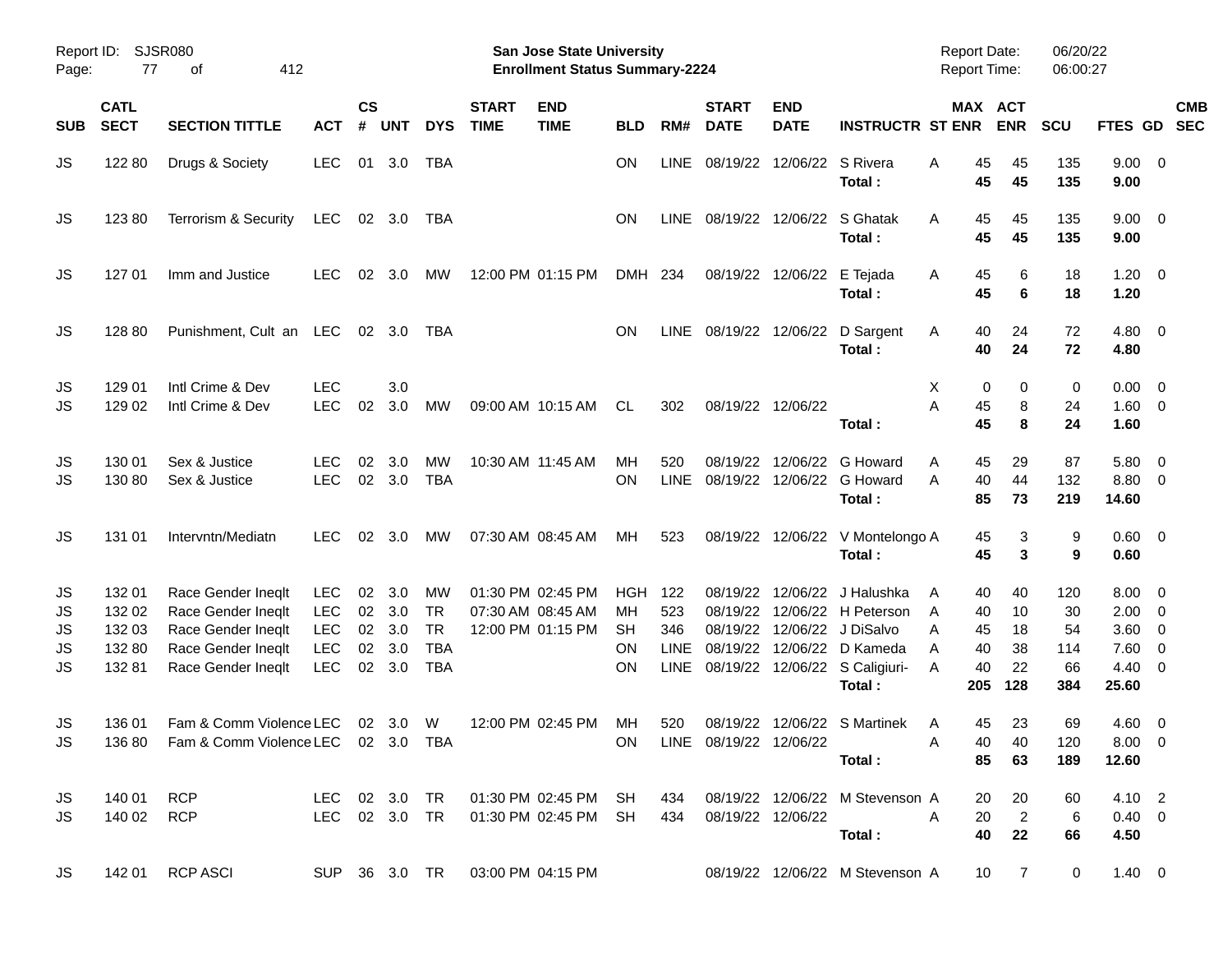| Page:                | Report ID: SJSR080<br>78            | 412<br>οf                                                                                         |                                                      |                      |                          |                                    |                             | <b>San Jose State University</b><br><b>Enrollment Status Summary-2224</b> |                       |                            |                                        |                                                  |                                                                                | Report Date:<br><b>Report Time:</b>             |                            | 06/20/22<br>06:00:27         |                                                                     |                          |
|----------------------|-------------------------------------|---------------------------------------------------------------------------------------------------|------------------------------------------------------|----------------------|--------------------------|------------------------------------|-----------------------------|---------------------------------------------------------------------------|-----------------------|----------------------------|----------------------------------------|--------------------------------------------------|--------------------------------------------------------------------------------|-------------------------------------------------|----------------------------|------------------------------|---------------------------------------------------------------------|--------------------------|
| <b>SUB</b>           | <b>CATL</b><br><b>SECT</b>          | <b>SECTION TITTLE</b>                                                                             | <b>ACT</b>                                           | <b>CS</b><br>#       | <b>UNT</b>               | <b>DYS</b>                         | <b>START</b><br><b>TIME</b> | <b>END</b><br><b>TIME</b>                                                 | <b>BLD</b>            | RM#                        | <b>START</b><br><b>DATE</b>            | <b>END</b><br><b>DATE</b>                        | <b>INSTRUCTR ST ENR</b>                                                        |                                                 | MAX ACT<br><b>ENR</b>      | <b>SCU</b>                   | <b>FTES GD</b>                                                      | <b>CMB</b><br><b>SEC</b> |
|                      |                                     |                                                                                                   |                                                      |                      |                          |                                    |                             |                                                                           |                       |                            |                                        |                                                  | Total:                                                                         | 10                                              | 7                          | 0                            | 1.40                                                                |                          |
| JS                   | 143 01                              | Evidence & Proced                                                                                 | <b>LEC</b>                                           | 02                   | 3.0                      | TR                                 |                             | 09:00 AM 10:15 AM                                                         | МH                    | 523                        |                                        | 08/19/22 12/06/22                                | H Peterson<br>Total:                                                           | 45<br>A<br>45                                   | 23<br>23                   | 69<br>69                     | $4.60$ 0<br>4.60                                                    |                          |
| JS                   | 144 01                              | <b>Criminal Law</b>                                                                               | <b>LEC</b>                                           | 02                   | 3.0                      | TR                                 |                             | 12:00 PM 01:15 PM                                                         | МH                    | 520                        |                                        | 08/19/22 12/06/22                                | H Peterson<br>Total:                                                           | 45<br>A<br>45                                   | 15<br>15                   | 45<br>45                     | $3.00 \ 0$<br>3.00                                                  |                          |
| JS<br>JS             | 145 01<br>145 80                    | <b>White Collar Crime</b><br><b>White Collar Crime</b>                                            | <b>LEC</b><br><b>LEC</b>                             | 02                   | 3.0<br>02 3.0            | TR<br><b>TBA</b>                   |                             | 01:30 PM 02:45 PM                                                         | МH<br>ΟN              | 520<br>LINE                | 08/19/22<br>08/19/22 12/06/22 K Lynch  | 12/06/22                                         | G Woods<br>Total:                                                              | 45<br>A<br>40<br>A<br>85                        | 12<br>40<br>52             | 36<br>120<br>156             | $2.40 \ 0$<br>$8.00 \t 0$<br>10.40                                  |                          |
| JS<br>JS             | 150 01<br>15080                     | Gender and Crime<br>Gender and Crime                                                              | <b>LEC</b><br><b>LEC</b>                             | 02                   | 3.0<br>02 3.0            | <b>TR</b><br><b>TBA</b>            |                             | 10:30 AM 11:45 AM                                                         | <b>SH</b><br>ON       | 434<br><b>LINE</b>         | 08/19/22<br>08/19/22 12/06/22          | 12/06/22                                         | N Birthelmer A<br>Total:                                                       | 45<br>40<br>A<br>85                             | 9<br>40<br>49              | 27<br>120<br>147             | $1.80 \ 0$<br>$8.00 \t 0$<br>9.80                                   |                          |
| JS<br>JS<br>JS<br>JS | 151 01<br>151 02<br>151 80<br>15181 | Crim Theory<br>Crim Theory<br><b>Crim Theory</b><br><b>Crim Theory</b>                            | <b>LEC</b><br><b>LEC</b><br><b>LEC</b><br><b>LEC</b> | 02<br>02<br>02<br>02 | 3.0<br>3.0<br>3.0<br>3.0 | MW<br><b>TR</b><br>R<br><b>TBA</b> | 07:30 AM 08:45 AM           | 01:30 PM 02:45 PM<br>04:30 PM 07:15 PM                                    | MН<br>MН<br>ΟN<br>ΟN  | 520<br>523<br>LINE<br>LINE | 08/19/22 12/06/22<br>08/19/22          | 08/19/22 12/06/22 Y Yuan<br>12/06/22 Y Baba      | 08/19/22 12/06/22 N Birthelmer<br>Total:                                       | 45<br>A<br>45<br>A<br>40<br>A<br>40<br>A<br>170 | 11<br>21<br>25<br>37<br>94 | 33<br>63<br>75<br>111<br>282 | $2.20 \t 0$<br>$4.20 \ 0$<br>$5.00 \t 0$<br>$7.40 \quad 0$<br>18.80 |                          |
| JS<br>JS<br>JS       | 152 01<br>152 02<br>152 80          | Juv Delinquency<br>Juv Delinquency<br>Juv Delinquency                                             | <b>LEC</b><br><b>LEC</b><br><b>LEC</b>               | 02<br>02<br>02       | 3.0<br>3.0<br>3.0        | MW<br><b>MW</b><br><b>TBA</b>      |                             | 03:00 PM 04:15 PM<br>12:00 PM 01:15 PM                                    | SH<br><b>SH</b><br>ΟN | 435<br>434<br><b>LINE</b>  | 08/19/22<br>08/19/22 12/06/22 S Rivera | 12/06/22 S Rivera<br>08/19/22 12/06/22 J Tolbert | Total:                                                                         | 45<br>Α<br>45<br>A<br>40<br>А<br>130            | 18<br>12<br>40<br>70       | 54<br>36<br>120<br>210       | $3.60 \ 0$<br>$2.40 \ 0$<br>$8.00 \t 0$<br>14.00                    |                          |
| JS                   | 153 01                              | Crime/Life course                                                                                 | <b>LEC</b>                                           | 02 <sub>o</sub>      | 3.0                      | <b>MW</b>                          |                             | 03:00 PM 04:15 PM                                                         | DMH 234               |                            |                                        |                                                  | 08/19/22 12/06/22 S Morewitz<br>Total:                                         | 45<br>A<br>45                                   | 7<br>$\overline{7}$        | 21<br>21                     | $1.40 \ 0$<br>1.40                                                  |                          |
| JS<br><b>JS</b>      | 155 01                              | Victimology<br>155 80 Victimology                                                                 | <b>LEC</b><br>LEC 02 3.0 TBA                         |                      | $02 \quad 3.0$           | W                                  |                             | 03:00 PM 05:45 PM                                                         | МH                    | 523                        |                                        |                                                  | 08/19/22 12/06/22 S Martinek<br>ON LINE 08/19/22 12/06/22 S Martinek<br>Total: | 45<br>A<br><sup>A</sup><br>85                   | 11<br>40<br>40<br>51       | 33<br>120<br>153             | $2.20 \t 0$<br>$8.00 \t 0$<br>10.20                                 |                          |
| JS                   |                                     | 156 80 Gngs, Crim & Just LEC 02 3.0 TBA                                                           |                                                      |                      |                          |                                    |                             |                                                                           | ON.                   |                            |                                        |                                                  | LINE 08/19/22 12/06/22 M Schlegel A<br>Total:                                  | 45<br>45                                        | 45<br>45                   | 135<br>135                   | $9.00 \t 0$<br>9.00                                                 |                          |
| JS                   |                                     | 157 01 Deviance & Justice LEC 02 3.0 TR 03:00 PM 04:15 PM MH 520 08/19/22 12/06/22 N Birthelmer A |                                                      |                      |                          |                                    |                             |                                                                           |                       |                            |                                        |                                                  | Total:                                                                         | 45<br>45                                        | 10<br>10                   | 30<br>30                     | $2.00 \t 0$<br>2.00                                                 |                          |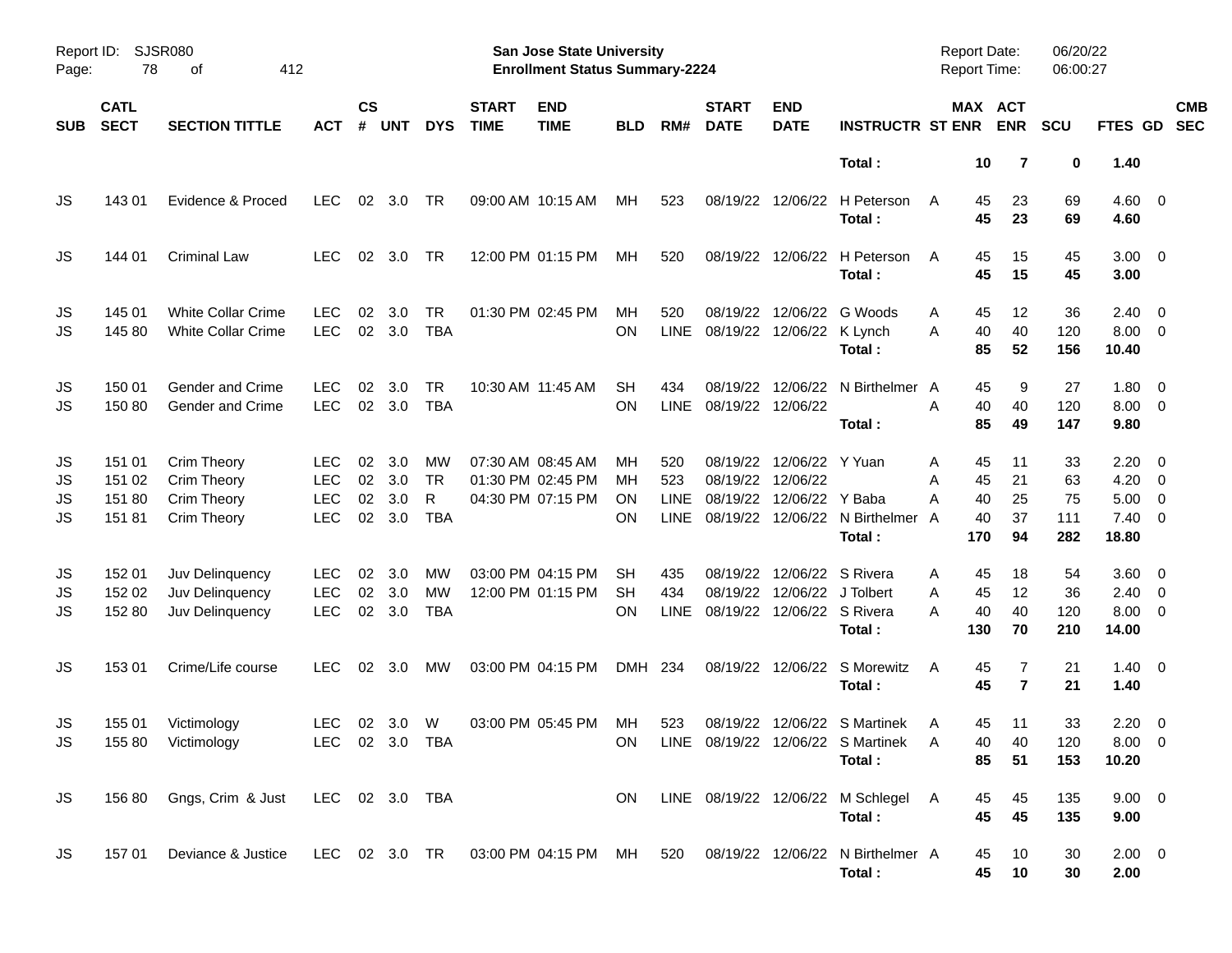| Report ID:<br>Page:                           | 79                                                          | <b>SJSR080</b><br>412<br>оf                                                                                                              |                                                                                                |                                  |                                                  |                                                                                         |                             | <b>San Jose State University</b><br><b>Enrollment Status Summary-2224</b> |                                        |                                                                  |                                                                                 |                                                          |                                                                                                       | <b>Report Date:</b><br>Report Time:                                                |                                 | 06/20/22<br>06:00:27            |                                                                          |                                                                                                             |            |
|-----------------------------------------------|-------------------------------------------------------------|------------------------------------------------------------------------------------------------------------------------------------------|------------------------------------------------------------------------------------------------|----------------------------------|--------------------------------------------------|-----------------------------------------------------------------------------------------|-----------------------------|---------------------------------------------------------------------------|----------------------------------------|------------------------------------------------------------------|---------------------------------------------------------------------------------|----------------------------------------------------------|-------------------------------------------------------------------------------------------------------|------------------------------------------------------------------------------------|---------------------------------|---------------------------------|--------------------------------------------------------------------------|-------------------------------------------------------------------------------------------------------------|------------|
| <b>SUB</b>                                    | <b>CATL</b><br><b>SECT</b>                                  | <b>SECTION TITTLE</b>                                                                                                                    | <b>ACT</b>                                                                                     | $\mathsf{cs}$<br>#               | <b>UNT</b>                                       | <b>DYS</b>                                                                              | <b>START</b><br><b>TIME</b> | <b>END</b><br><b>TIME</b>                                                 | <b>BLD</b>                             | RM#                                                              | <b>START</b><br><b>DATE</b>                                                     | <b>END</b><br><b>DATE</b>                                | <b>INSTRUCTR ST ENR</b>                                                                               | MAX ACT                                                                            | <b>ENR</b>                      | <b>SCU</b>                      | FTES GD SEC                                                              |                                                                                                             | <b>CMB</b> |
| JS                                            | 158 80                                                      | <b>Prison Community</b>                                                                                                                  | <b>LEC</b>                                                                                     |                                  | 02 3.0                                           | TBA                                                                                     |                             |                                                                           | <b>ON</b>                              | LINE                                                             |                                                                                 | 08/19/22 12/06/22 B Miller                               | Total:                                                                                                | 40<br>A<br>40                                                                      | 19<br>19                        | 57<br>57                        | $3.80 \ 0$<br>3.80                                                       |                                                                                                             |            |
| JS                                            | 161 01                                                      | Intro Cybercrime                                                                                                                         | <b>LEC</b>                                                                                     |                                  | 01 3.0                                           | MW                                                                                      |                             | 10:30 AM 11:45 AM                                                         | DMH 150                                |                                                                  |                                                                                 | 08/19/22 12/06/22                                        | Total:                                                                                                | 45<br>A<br>45                                                                      | 25<br>25                        | 75<br>75                        | $5.00 \quad 0$<br>5.00                                                   |                                                                                                             |            |
| JS<br>JS<br>JS<br>JS                          | 171 01<br>171 02<br>17180<br>17181                          | HR and Justice<br>HR and Justice<br>HR and Justice<br>HR and Justice                                                                     | <b>LEC</b><br><b>LEC</b><br><b>LEC</b><br><b>LEC</b>                                           | 02<br>02<br>02                   | 3.0<br>3.0<br>3.0<br>02 3.0                      | MW<br><b>TR</b><br><b>TBA</b><br><b>TBA</b>                                             |                             | 10:30 AM 11:45 AM<br>03:00 PM 04:15 PM                                    | МH<br>CL.<br>ON<br>ON                  | 523<br>226<br><b>LINE</b><br><b>LINE</b>                         | 08/19/22<br>08/19/22<br>08/19/22                                                | 08/19/22 12/06/22 E Tejada<br>12/06/22<br>12/06/22 S Kil | 12/06/22 R Abusaad<br>Total:                                                                          | 45<br>A<br>45<br>Α<br>Α<br>40<br>40<br>A<br>170                                    | 12<br>11<br>39<br>41<br>103     | 36<br>33<br>117<br>123<br>309   | 2.40<br>2.20<br>7.80<br>8.20<br>20.60                                    | $\overline{\mathbf{0}}$<br>$\overline{\mathbf{0}}$<br>$\overline{0}$<br>$\overline{\mathbf{0}}$             |            |
| JS<br>JS                                      | 172 01<br>17280                                             | Human Trafficking<br>Human Trafficking                                                                                                   | LEC<br><b>LEC</b>                                                                              | 02                               | 3.0<br>3.0                                       | TR                                                                                      |                             | 12:00 PM 01:15 PM                                                         | DMH 353                                |                                                                  |                                                                                 |                                                          | 08/19/22 12/06/22 N Birthelmer A<br>Total:                                                            | 45<br>X<br>0<br>45                                                                 | 32<br>0<br>32                   | 96<br>0<br>96                   | 6.40<br>$0.00 \t 0$<br>6.40                                              | $\overline{\mathbf{0}}$                                                                                     |            |
| JS                                            | 179 01                                                      | <b>HR Pract and Sem</b>                                                                                                                  | <b>LEC</b>                                                                                     |                                  | $02 \quad 3.0$                                   | M                                                                                       |                             | 03:00 PM 05:45 PM                                                         | МH                                     | 523                                                              |                                                                                 | 08/19/22 12/06/22                                        | Total:                                                                                                | 45<br>Α<br>45                                                                      | 6<br>6                          | 18<br>18                        | $1.20 \t 0$<br>1.20                                                      |                                                                                                             |            |
| JS<br>JS<br>JS                                | 18080<br>18081<br>18082                                     | <b>Indiv Studies</b><br><b>Indiv Studies</b><br><b>Indiv Studies</b>                                                                     | <b>SUP</b><br><b>SUP</b><br><b>SUP</b>                                                         | 36<br>36<br>36                   | 1.0<br>2.0<br>3.0                                | <b>TBA</b><br><b>TBA</b><br><b>TBA</b>                                                  |                             |                                                                           | ON<br>ON<br>ON                         | <b>LINE</b><br><b>LINE</b>                                       | 08/19/22<br>08/19/22                                                            |                                                          | 12/06/22 C Vera Sanch A<br>12/06/22 C Vera Sanch A<br>LINE 08/19/22 12/06/22 C Vera Sanch A<br>Total: | 10<br>10<br>10<br>30                                                               | 0<br>0<br>3<br>3                | 0<br>0<br>0<br>0                | $0.00 \quad 0$<br>$0.00 \t 0$<br>$0.60 \t 0$<br>0.60                     |                                                                                                             |            |
| JS<br>JS<br>JS<br>JS<br>JS<br>JS<br><b>JS</b> | 18180<br>18181<br>18182<br>18183<br>18184<br>18185<br>18186 | Internship in JS<br>Internship in JS<br>Internship in JS<br>Internship in JS<br>Internship in JS<br>Internship in JS<br>Internship in JS | <b>SUP</b><br><b>SUP</b><br><b>SUP</b><br><b>SUP</b><br><b>SUP</b><br><b>SUP</b><br><b>SUP</b> | 36<br>36<br>36<br>36<br>36<br>36 | 3.0<br>3.0<br>3.0<br>3.0<br>3.0<br>3.0<br>36 6.0 | TBA<br><b>TBA</b><br><b>TBA</b><br><b>TBA</b><br><b>TBA</b><br><b>TBA</b><br><b>TBA</b> |                             |                                                                           | ON<br>ON<br>ON<br>ON<br>ON<br>ON<br>ON | LINE<br><b>LINE</b><br><b>LINE</b><br><b>LINE</b><br><b>LINE</b> | 08/19/22 12/06/22<br>08/19/22<br>08/19/22<br>08/19/22<br>LINE 08/19/22 12/06/22 | 12/06/22<br>12/06/22 S Kil<br>08/19/22 12/06/22 J Warren | 12/06/22 E Adams<br>G Howard<br>LINE 08/19/22 12/06/22 A De Giorgi                                    | 10<br>Α<br>10<br>Α<br>10<br>Α<br>Α<br>10<br>10<br>Α<br>10<br>Α<br>$\,$ 5 $\,$<br>Α | 0<br>3<br>3<br>3<br>4<br>0<br>0 | 0<br>0<br>0<br>0<br>0<br>0<br>0 | 0.00<br>0.60<br>0.60<br>0.60<br>0.80<br>0.00<br>$0.00 \t 0$              | $\overline{\phantom{0}}$<br>$\overline{\mathbf{0}}$<br>$\overline{0}$<br>$\overline{0}$<br>$\mathbf 0$<br>0 |            |
| JS<br>JS<br>JS<br>JS<br>JS                    | 18187<br>18188<br>18189<br>181 90<br>181 91                 | Internship in JS<br>Internship in JS<br>Internship in JS<br>Internship in JS<br>Internship in JS                                         | <b>SUP</b><br><b>SUP</b><br><b>SUP</b><br><b>SUP</b><br><b>SUP</b>                             | 36<br>36<br>36<br>36<br>36       | 6.0<br>6.0<br>6.0<br>6.0<br>6.0                  | <b>TBA</b><br><b>TBA</b><br><b>TBA</b><br><b>TBA</b><br><b>TBA</b>                      |                             |                                                                           | ON<br>ON<br>ON<br>ON<br>ON             | LINE                                                             | LINE 08/19/22 12/06/22 E Adams<br>LINE 08/19/22 12/06/22 S Kil                  | 08/19/22 12/06/22 J Warren                               | LINE 08/19/22 12/06/22 G Howard<br>LINE 08/19/22 12/06/22 A De Giorgi<br>Total:                       | 5<br>Α<br>5<br>Α<br>5<br>Α<br>5<br>Α<br>5<br>A<br>90                               | 0<br>0<br>0<br>0<br>0<br>13     | 0<br>0<br>0<br>0<br>0<br>0      | 0.00<br>$0.00 \t 0$<br>$0.00 \t 0$<br>$0.00 \t 0$<br>$0.00 \t 0$<br>2.60 | $\overline{\mathbf{0}}$                                                                                     |            |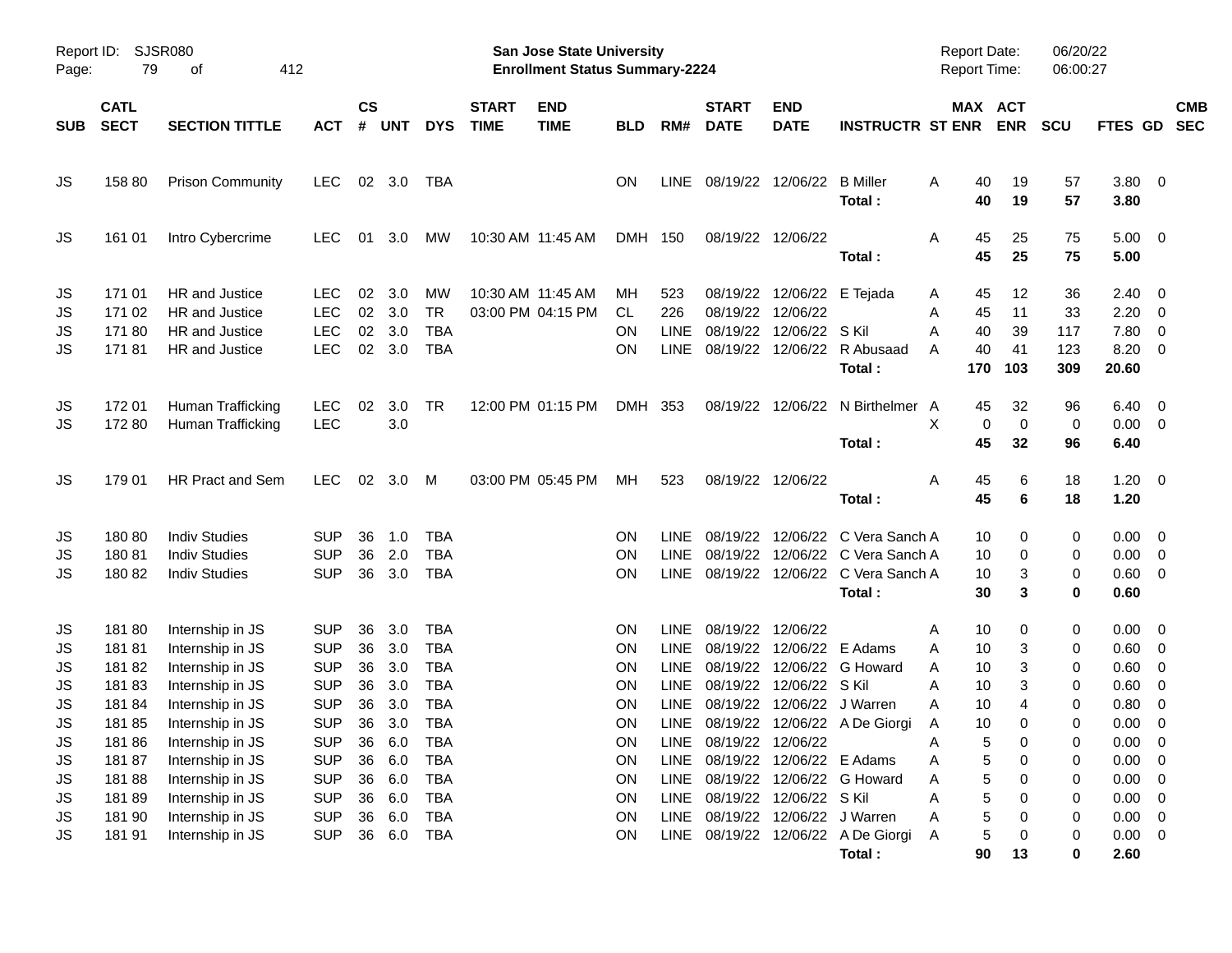| Report ID:<br>Page: | 80                         | SJSR080<br>412<br>οf            |              |                    |            |              |                             | San Jose State University<br><b>Enrollment Status Summary-2224</b> |            |             |                             |                           |                          | <b>Report Date:</b><br><b>Report Time:</b> |                       | 06/20/22<br>06:00:27 |              |                |                          |
|---------------------|----------------------------|---------------------------------|--------------|--------------------|------------|--------------|-----------------------------|--------------------------------------------------------------------|------------|-------------|-----------------------------|---------------------------|--------------------------|--------------------------------------------|-----------------------|----------------------|--------------|----------------|--------------------------|
| <b>SUB</b>          | <b>CATL</b><br><b>SECT</b> | <b>SECTION TITTLE</b>           | <b>ACT</b>   | $\mathsf{cs}$<br># | <b>UNT</b> | <b>DYS</b>   | <b>START</b><br><b>TIME</b> | <b>END</b><br><b>TIME</b>                                          | <b>BLD</b> | RM#         | <b>START</b><br><b>DATE</b> | <b>END</b><br><b>DATE</b> | <b>INSTRUCTR ST ENR</b>  |                                            | MAX ACT<br><b>ENR</b> | <b>SCU</b>           | FTES GD      |                | <b>CMB</b><br><b>SEC</b> |
| JS                  | 184 80                     | Directed Reading                | <b>SUP</b>   | 36                 | 1.0        | <b>TBA</b>   |                             |                                                                    | ON         | <b>LINE</b> | 08/19/22                    | 12/06/22                  | C Vera Sanch A           | 10                                         | $\overline{c}$        | 0                    | 0.13         | 0              |                          |
| JS                  | 18481                      | Directed Reading                | <b>SUP</b>   | 36                 | 2.0        | <b>TBA</b>   |                             |                                                                    | ON         | LINE        | 08/19/22                    | 12/06/22                  | C Vera Sanch A           | 10                                         | 0                     | 0                    | 0.00         | 0              |                          |
| JS                  | 184 82                     | Directed Reading                | <b>SUP</b>   | 36                 | 3.0        | <b>TBA</b>   |                             |                                                                    | ON         | <b>LINE</b> | 08/19/22                    | 12/06/22                  | C Vera Sanch A<br>Total: | 10<br>30                                   | 0<br>$\mathbf{2}$     | 0<br>0               | 0.00<br>0.13 | 0              |                          |
| JS                  |                            | 185D 01 Special Topics: L/T/    | <b>LEC</b>   | 03                 | 3.0        | MW           |                             | 09:00 AM 10:15 AM                                                  | <b>SH</b>  | 435         |                             | 08/19/22 12/06/22         | E Tejada                 | Α<br>45                                    | 9                     | 27                   | 1.80         | 0              |                          |
| JS                  |                            | 185D 80 Special Topics: L/T/    | <b>LEC</b>   |                    | 3.0        |              |                             |                                                                    |            |             |                             |                           |                          | X<br>0                                     | $\pmb{0}$             | 0                    | 0.00         | 0              |                          |
|                     |                            |                                 |              |                    |            |              |                             |                                                                    |            |             |                             |                           | Total:                   | 45                                         | 9                     | 27                   | 1.80         |                |                          |
| JS                  | 18901                      | Sen Sem Cont Prob               | <b>SEM</b>   | 05                 | 3.0        | <b>MW</b>    | 10:30 AM 11:45 AM           |                                                                    | IS.        | 215         | 08/19/22                    | 12/06/22                  | K Lynch                  | 24<br>A                                    | 14                    | 42                   | 2.80         | 0              |                          |
| JS                  | 18902                      | Sen Sem Cont Prob               | <b>SEM</b>   | 05                 | 3.0        | <b>TR</b>    |                             | 10:30 AM 11:45 AM                                                  | DH         | 243         | 08/19/22                    | 12/06/22                  | D Kameda                 | 24<br>Α                                    | 11                    | 33                   | 2.20         | 0              |                          |
| JS                  | 18980                      | Sen Sem Cont Prob               | <b>SEM</b>   | 05                 | 3.0        | <b>TBA</b>   |                             |                                                                    | <b>ON</b>  | <b>LINE</b> | 08/19/22                    | 12/06/22                  | J Halushka               | A<br>20                                    | 18                    | 54                   | 3.60         | 0              |                          |
|                     |                            |                                 |              |                    |            |              |                             |                                                                    |            |             |                             |                           | Total:                   | 68                                         | 43                    | 129                  | 8.60         |                |                          |
| JS                  | 201 01                     | Just-Soc-Theory                 | SEM 05 3.0   |                    |            | $\mathsf{R}$ |                             | 04:30 PM 07:15 PM                                                  | МH         | 526         |                             | 08/19/22 12/06/22         |                          | A<br>14                                    | 14                    | 42                   | 3.40 12      |                |                          |
|                     |                            |                                 |              |                    |            |              |                             |                                                                    |            |             |                             |                           | Total:                   | 14                                         | 14                    | 42                   | 3.40         |                |                          |
| <b>JS</b>           | 202 01                     | Surv-Res-Methods                | SEM          |                    | 05 3.0     | W            |                             | 04:30 PM 07:15 PM                                                  | МH         | 526         |                             | 08/19/22 12/06/22         | S Ghatak                 | A<br>14                                    | 12                    | 36                   | 3.00 12      |                |                          |
|                     |                            |                                 |              |                    |            |              |                             |                                                                    |            |             |                             |                           | Total:                   | 14                                         | 12                    | 36                   | 3.00         |                |                          |
| JS                  | 204 01                     | Jus-Org-Eth-Change              | SEM 05 3.0 T |                    |            |              |                             | 04:30 PM 07:15 PM                                                  | МH         | 526         | 08/19/22                    | 12/06/22                  | E Kinney                 | A<br>14                                    | 14                    | 42                   | 3.50 14      |                |                          |
|                     |                            |                                 |              |                    |            |              |                             |                                                                    |            |             |                             |                           | Total:                   | 14                                         | 14                    | 42                   | 3.50         |                |                          |
| JS                  | 206 01                     | Sem Juv Justice                 | <b>SEM</b>   |                    | 3.0        |              |                             |                                                                    |            |             |                             |                           |                          | X<br>0                                     | $\pmb{0}$             | 0                    | $0.00 \t 0$  |                |                          |
|                     |                            |                                 |              |                    |            |              |                             |                                                                    |            |             |                             |                           | Total:                   | 0                                          | 0                     | 0                    | 0.00         |                |                          |
| JS                  | 207 01                     | Sem Qual Rsc                    | <b>SEM</b>   | 05                 | 3.0        | M            |                             | 04:30 PM 07:15 PM                                                  | MН         | 526         | 08/19/22                    | 12/06/22                  | C Vera Sanch A           | 14                                         | 14                    | 42                   | 3.50 14      |                |                          |
| JS                  | 207 02                     | Sem Qual Rsc                    | <b>SEM</b>   | 05                 | 3.0        | Т            |                             | 04:30 PM 07:15 PM                                                  | MН         | 233         |                             | 08/19/22 12/06/22         |                          | Α<br>14                                    | 8                     | 24                   | 2.00         | $_{8}$         |                          |
|                     |                            |                                 |              |                    |            |              |                             |                                                                    |            |             |                             |                           | Total:                   | 28                                         | 22                    | 66                   | 5.50         |                |                          |
| JS                  | 265 80                     | Compa Crim Jus Sys SEM          |              |                    | 3.0        |              |                             |                                                                    |            |             |                             |                           |                          | X<br>0                                     | 0                     | 0                    | 0.00         | $\overline{0}$ |                          |
|                     |                            |                                 |              |                    |            |              |                             |                                                                    |            |             |                             |                           | Total:                   |                                            | 0<br>$\mathbf 0$      | <sup>0</sup>         | 0.00         |                |                          |
| JS                  |                            | 266 80 Ap Re Meth and Stati SEM |              |                    | 3.0        |              |                             |                                                                    |            |             |                             |                           |                          | X<br>0                                     | 0                     | 0                    | $0.00 \t 0$  |                |                          |
|                     |                            |                                 |              |                    |            |              |                             |                                                                    |            |             |                             |                           | Total:                   | 0                                          | $\pmb{0}$             | 0                    | $0.00\,$     |                |                          |
| JS                  | 27180                      | inter human rights              | <b>SEM</b>   |                    | 3.0        |              |                             |                                                                    |            |             |                             |                           |                          | X<br>0                                     | 0                     | 0                    | $0.00 \t 0$  |                |                          |
|                     |                            |                                 |              |                    |            |              |                             |                                                                    |            |             |                             |                           | Total:                   | 0                                          | $\pmb{0}$             | 0                    | $0.00\,$     |                |                          |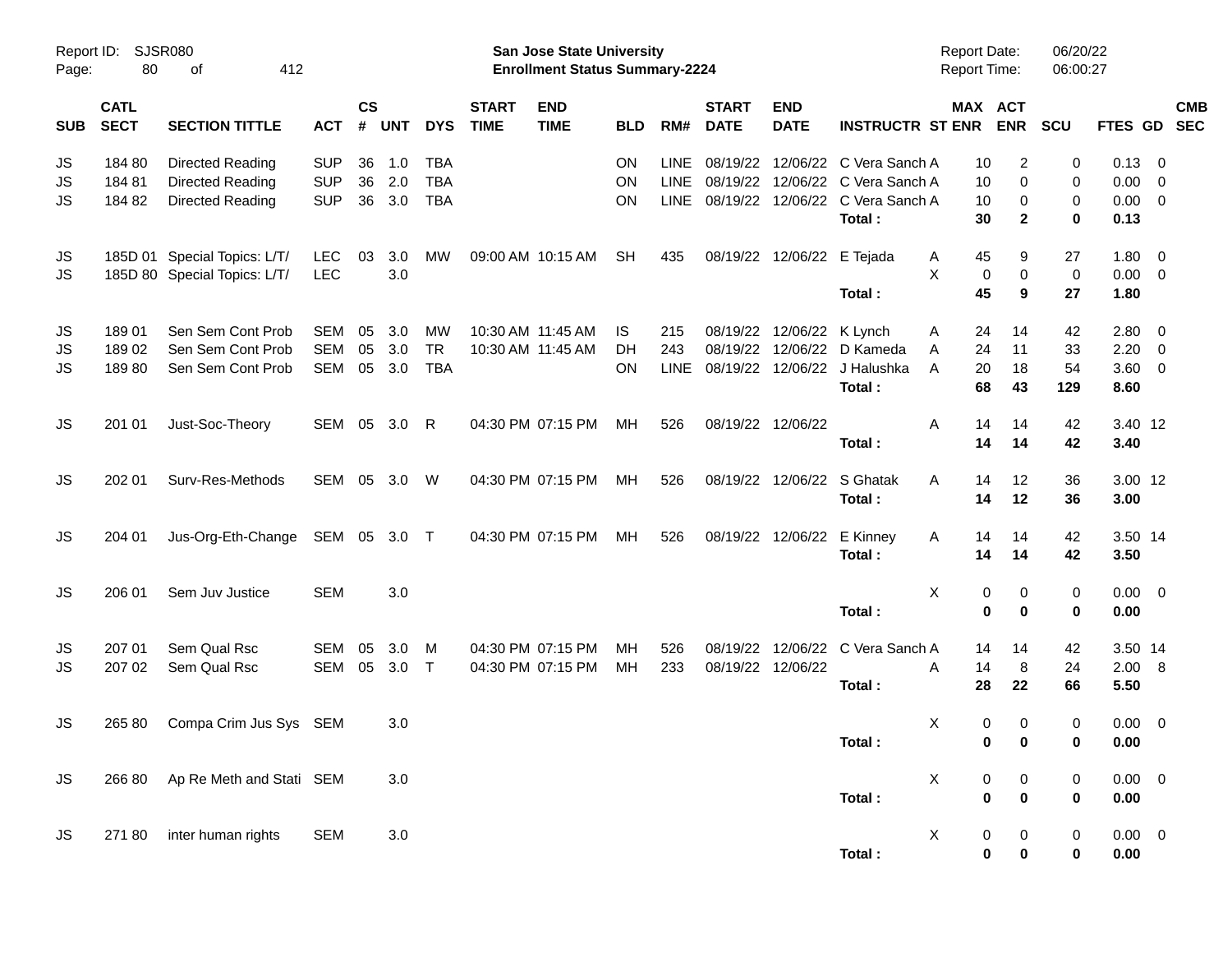| Report ID:<br>Page: | 81                         | SJSR080<br>412<br>of                                                 |                                        |                    |                   |                                        |                             | <b>San Jose State University</b><br><b>Enrollment Status Summary-2224</b> |                              |                                           |                                  |                                  |                         | <b>Report Date:</b><br><b>Report Time:</b> |                                            | 06/20/22<br>06:00:27    |                                     |                                                    |
|---------------------|----------------------------|----------------------------------------------------------------------|----------------------------------------|--------------------|-------------------|----------------------------------------|-----------------------------|---------------------------------------------------------------------------|------------------------------|-------------------------------------------|----------------------------------|----------------------------------|-------------------------|--------------------------------------------|--------------------------------------------|-------------------------|-------------------------------------|----------------------------------------------------|
| <b>SUB</b>          | <b>CATL</b><br><b>SECT</b> | <b>SECTION TITTLE</b>                                                | <b>ACT</b>                             | $\mathsf{cs}$<br># | <b>UNT</b>        | <b>DYS</b>                             | <b>START</b><br><b>TIME</b> | <b>END</b><br><b>TIME</b>                                                 | <b>BLD</b>                   | RM#                                       | <b>START</b><br><b>DATE</b>      | <b>END</b><br><b>DATE</b>        | <b>INSTRUCTR ST ENR</b> | MAX                                        | <b>ACT</b><br><b>ENR</b>                   | <b>SCU</b>              | <b>FTES GD</b>                      | <b>CMB</b><br><b>SEC</b>                           |
| JS                  | 27280                      | Police in Global Con                                                 | SEM                                    |                    | 3.0               |                                        |                             |                                                                           |                              |                                           |                                  |                                  | Total:                  | X                                          | 0<br>0<br>$\mathbf 0$<br>$\mathbf 0$       | 0<br>$\bf{0}$           | $0.00 \t 0$<br>0.00                 |                                                    |
| JS.                 | 28180                      | <b>Justice Practicum</b>                                             | <b>SUP</b>                             | 25                 | 3.0               | <b>TBA</b>                             |                             |                                                                           | <b>ON</b>                    | <b>LINE</b>                               | 08/19/22                         | 12/06/22                         | A De Giorgi A<br>Total: |                                            | 5<br>-1<br>5<br>$\blacktriangleleft$       | 0<br>0                  | 0.25<br>0.25                        | $\overline{\phantom{0}}$ 1                         |
| JS.<br>JS.          | 297 01<br>297 80           | Prgm Eval Proj<br>Prgm Eval Proj                                     | <b>SUP</b><br><b>SUP</b>               | 25                 | 3.0<br>3.0        | R.                                     |                             | 04:30 PM 07:15 PM                                                         |                              |                                           | 08/19/22                         | 12/06/22                         | E Adams<br>Total:       | 10<br>A<br>X<br>10                         | 6<br>$\mathbf 0$<br>0<br>6                 | 0<br>0<br>0             | $1.50\ 6$<br>0.00<br>1.50           | - 0                                                |
| JS<br>JS<br>JS      | 298 80<br>298 81<br>298 82 | <b>Special Study</b><br><b>Special Study</b><br><b>Special Study</b> | <b>SUP</b><br><b>SUP</b><br><b>SUP</b> | 25<br>25<br>25     | 1.0<br>2.0<br>3.0 | <b>TBA</b><br><b>TBA</b><br><b>TBA</b> |                             |                                                                           | <b>ON</b><br><b>ON</b><br>ON | <b>LINE</b><br><b>LINE</b><br><b>LINE</b> | 08/19/22<br>08/19/22<br>08/19/22 | 12/06/22<br>12/06/22<br>12/06/22 | Total:                  | A<br>Α<br>A<br>15                          | 5<br>0<br>5<br>0<br>5<br>0<br>$\mathbf{0}$ | 0<br>0<br>0<br>$\bf{0}$ | $0.00 \t 0$<br>0.00<br>0.00<br>0.00 | $\overline{\mathbf{0}}$<br>$\overline{\mathbf{0}}$ |
| JS.                 | 29982                      | <b>Masters Thesis</b>                                                | <b>SUP</b>                             | 25                 | 3.0               | <b>TBA</b>                             |                             |                                                                           | <b>ON</b>                    | <b>LINE</b>                               | 08/19/22                         | 12/06/22                         | Total:                  | A                                          | 5<br>3<br>5<br>$\mathbf{3}$                | 0<br>0                  | $0.75$ 3<br>0.75                    |                                                    |

**Department : Justice Studies 450.73 Lower Division : 756 372 1116 74.40 Upper Division : 3304 1921 5304 358.43 Graduate Division : 105 72 186 17.90**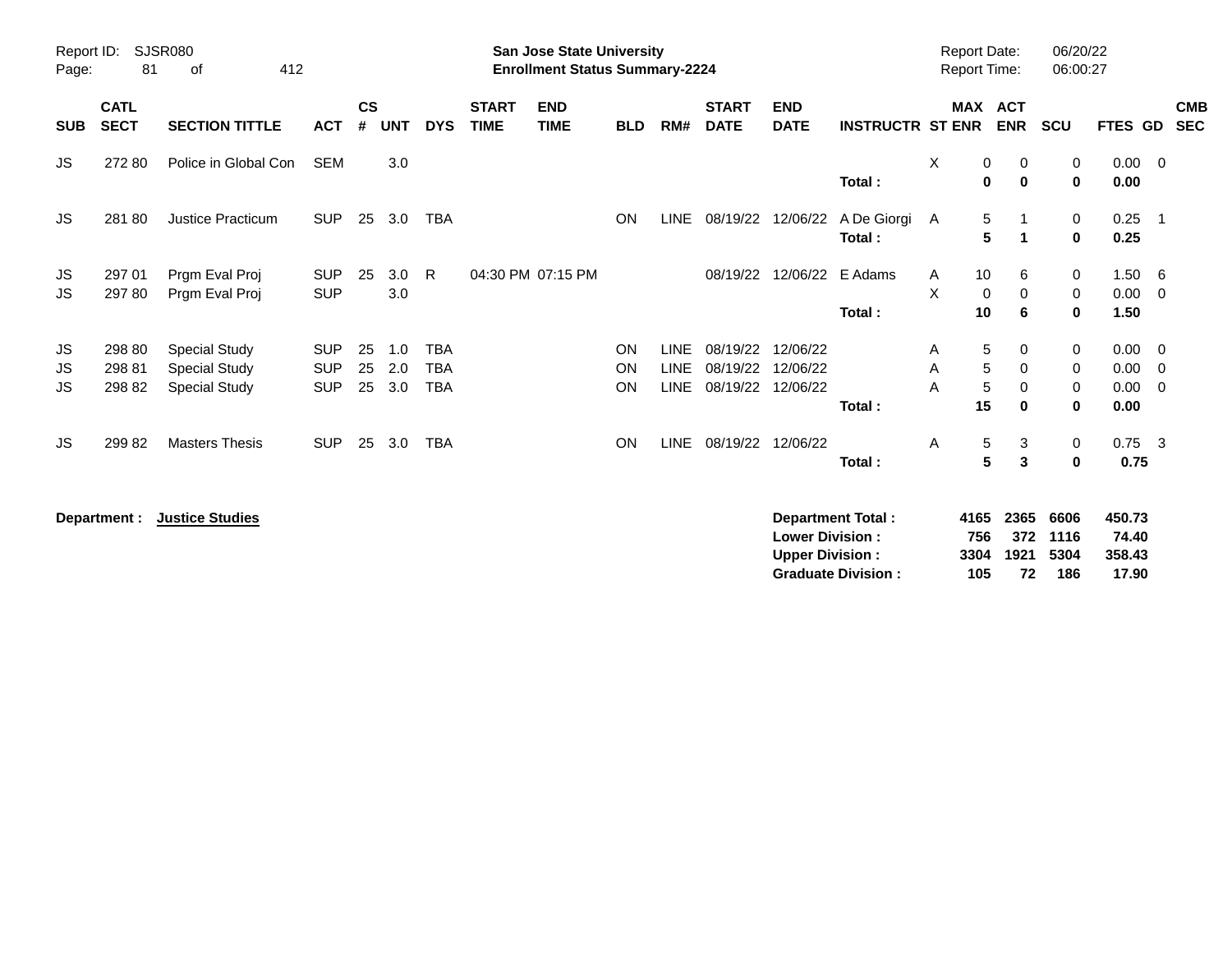| Report ID:<br>Page:            | 82                         | SJSR080<br>412<br>of                                                     |            |               |        |              |                             | San Jose State University<br><b>Enrollment Status Summary-2224</b> |                 |      |                             |                               |                                                |   |         | <b>Report Date:</b><br><b>Report Time:</b> | 06/20/22<br>06:00:27 |              |                          |                          |
|--------------------------------|----------------------------|--------------------------------------------------------------------------|------------|---------------|--------|--------------|-----------------------------|--------------------------------------------------------------------|-----------------|------|-----------------------------|-------------------------------|------------------------------------------------|---|---------|--------------------------------------------|----------------------|--------------|--------------------------|--------------------------|
| <b>SUB</b>                     | <b>CATL</b><br><b>SECT</b> | <b>SECTION TITTLE</b>                                                    | <b>ACT</b> | $\mathsf{cs}$ | # UNT  | <b>DYS</b>   | <b>START</b><br><b>TIME</b> | <b>END</b><br><b>TIME</b>                                          | <b>BLD</b>      | RM#  | <b>START</b><br><b>DATE</b> | <b>END</b><br><b>DATE</b>     | <b>INSTRUCTR ST ENR</b>                        |   |         | MAX ACT<br><b>ENR</b>                      | <b>SCU</b>           | FTES GD      |                          | <b>CMB</b><br><b>SEC</b> |
| <b>College</b><br>Department : |                            | <b>Social Sciences, College of</b><br><b>Chicana and Chicano Studies</b> |            |               |        |              |                             |                                                                    |                 |      |                             |                               |                                                |   |         |                                            |                      |              |                          |                          |
| <b>CCS</b>                     | 1 0 1                      | <b>Introduction CCS</b>                                                  | <b>LEC</b> | 02            | 3.0    | TR           | 10:30 AM 11:45 AM           |                                                                    | SН              | 435  |                             |                               | 08/19/22 12/06/22 A Espinosa                   | A | 35      | 35                                         | 105                  | 7.00         | 0                        |                          |
| CCS                            | 1 0 2                      | <b>Introduction CCS</b>                                                  | <b>LEC</b> | 02            | 3.0    | <b>TR</b>    |                             | 12:00 PM 01:15 PM                                                  | CL.             | 226  |                             | 08/19/22 12/06/22 A Loyola    |                                                | Α | 35      | 34                                         | 102                  | 6.80         | - 0                      |                          |
| CCS                            | 1 0 3                      | <b>Introduction CCS</b>                                                  | <b>LEC</b> | 02            | 3.0    | <b>TR</b>    |                             | 01:30 PM 02:45 PM                                                  | <b>DMH</b>      | 234  |                             | 08/19/22 12/06/22 M Alaniz    |                                                | Α | 35      | 32                                         | 96                   | 6.40         | - 0                      |                          |
| CCS                            | 180                        | <b>Introduction CCS</b>                                                  | <b>LEC</b> | 02            | 3.0    | <b>TBA</b>   |                             |                                                                    | ON.             | LINE |                             |                               | 08/19/22 12/06/22 J Gamboa                     | A | 35      | 35                                         | 105                  | 7.00         | 0                        |                          |
| CCS                            | 181                        | <b>Introduction CCS</b>                                                  | <b>LEC</b> | 02            | 3.0    | MW           | 01:30 PM 02:45 PM           |                                                                    | <b>ON</b>       |      |                             | LINE 08/19/22 12/06/22 C West |                                                | Α | 35      | 35                                         | 105                  | 7.00         | - 0                      |                          |
|                                |                            |                                                                          |            |               |        |              |                             |                                                                    |                 |      |                             |                               | Total:                                         |   | 175     | 171                                        | 513                  | 34.20        |                          |                          |
| <b>CCS</b>                     | 201                        | <b>Library Studies</b>                                                   | <b>LEC</b> | 02            | 1.0    | W            |                             | 12:00 PM 12:50 PM                                                  | CL              |      | 303A 08/19/22 12/06/22      |                               |                                                | Α | 25      | 7                                          | 7                    | 0.47         | $\overline{\phantom{0}}$ |                          |
|                                |                            |                                                                          |            |               |        |              |                             |                                                                    |                 |      |                             |                               | Total:                                         |   | 25      | $\overline{7}$                             | $\overline{7}$       | 0.47         |                          |                          |
| CCS                            | 701                        | <b>Folklorico Dance</b>                                                  | ACT        | 11            | 1.0    | <b>MW</b>    | 06:00 PM 06:50 PM           |                                                                    | <b>SPXE 178</b> |      |                             | 08/19/22 12/06/22             | M ColmenarezA                                  |   | 30      | 5                                          | 5                    | 0.33         | $0\,C$                   |                          |
| KIN                            | 701                        | <b>Folklorico Dance</b>                                                  | <b>ACT</b> | 11            | 1.0    | <b>MW</b>    | 06:00 PM 06:50 PM           |                                                                    | <b>SPXE 178</b> |      |                             |                               | 08/19/22 12/06/22 M ColmenarezA                |   | 0       | 25                                         | 25                   | 1.67         | 0 <sup>C</sup>           |                          |
| CCS                            | 780                        | <b>Folklorico Dance</b>                                                  | <b>ACT</b> | 11            | 1.0    | <b>MW</b>    | 07:00 PM 07:50 PM           |                                                                    | <b>ON</b>       |      |                             |                               | LINE 08/19/22 12/06/22 M ColmenarezA           |   | 30      | 4                                          | 4                    | 0.27         | 0 <sup>o</sup>           |                          |
| <b>KIN</b>                     | 780                        | <b>Folklorico Dance</b>                                                  | <b>ACT</b> | 11            | 1.0    | MW           |                             | 07:00 PM 07:50 PM                                                  | ON              |      |                             |                               | LINE 08/19/22 12/06/22 M ColmenarezA<br>Total: |   | 0<br>60 | 26<br>60                                   | 26<br>60             | 1.73<br>4.00 | 0 <sup>o</sup>           |                          |
| <b>CCS</b>                     | 10A 01                     | Mex Am US Hist/Gov LEC                                                   |            | 02            | 3.0    | МW           |                             | 09:00 AM 10:15 AM                                                  | CL              | 226  |                             |                               | 08/19/22 12/06/22 J Covarrubia A               |   | 40      | 40                                         | 120                  | 8.00         | - 0                      |                          |
| CCS                            | 10A 02                     | Mex Am US Hist/Gov LEC                                                   |            | 02            | 3.0    | MW           | 10:30 AM 11:45 AM           |                                                                    | CL              | 226  |                             |                               | 08/19/22 12/06/22 J Covarrubia A               |   | 40      | 40                                         | 120                  | 8.00         | - 0                      |                          |
| CCS                            | 10A03                      | Mex Am US Hist/Gov LEC                                                   |            | 02            | 3.0    | MW           |                             | 12:00 PM 01:15 PM                                                  | <b>DMH</b>      | 163  | 08/19/22 12/06/22           |                               |                                                | Α | 40      | 8                                          | 24                   | 1.60         | 0                        |                          |
| CCS                            | 10A 04                     | Mex Am US Hist/Gov LEC                                                   |            | 02            | 3.0    | <b>MW</b>    | 01:30 PM 02:45 PM           |                                                                    | <b>SH</b>       | 313  | 08/19/22 12/06/22           |                               |                                                | A | 40      | 10                                         | 30                   | 2.00         | 0                        |                          |
| CCS                            | 10A 05                     | Mex Am US Hist/Gov LEC                                                   |            | 02            | 3.0    | <b>TR</b>    |                             | 09:00 AM 10:15 AM                                                  | CL              | 226  |                             |                               | 08/19/22 12/06/22 U Meraz-Cern A               |   | 40      | 6                                          | 18                   | 1.20         | 0                        |                          |
| CCS                            | 10A 06                     | Mex Am US Hist/Gov LEC                                                   |            | 02            | 3.0    | <b>TR</b>    |                             | 09:00 AM 10:15 AM                                                  | CL.             | 226  |                             |                               | 08/19/22 12/06/22 J Mercado                    | A | 40      | $\overline{2}$                             | 6                    | 0.40         | 0                        |                          |
| CCS                            | 10A 07                     | Mex Am US Hist/Gov                                                       | <b>LEC</b> | 02            | 3.0    | <b>TR</b>    | 10:30 AM 11:45 AM           |                                                                    | CL.             | 226  |                             |                               | 08/19/22 12/06/22 U Meraz-Cern A               |   | 40      | 16                                         | 48                   | 3.20         | 0                        |                          |
| CCS                            | 10A 08                     | Mex Am US Hist/Gov                                                       | <b>LEC</b> | 02            | 3.0    | <b>TR</b>    | 10:30 AM 11:45 AM           |                                                                    | CL.             | 226  |                             |                               | 08/19/22 12/06/22 J Mercado                    | A | 40      | 3                                          | 9                    | 0.60         | 0                        |                          |
| CCS                            | 10A 09                     | Mex Am US Hist/Gov                                                       | <b>LEC</b> | 02            | 3.0    | <b>TR</b>    | 12:00 PM 01:15 PM           |                                                                    | <b>HGH</b>      | 122  |                             | 08/19/22 12/06/22 F Ponce     |                                                | Α | 40      | 40                                         | 120                  | 8.00         | 0                        |                          |
| CCS                            | 10A 10                     | Mex Am US Hist/Gov                                                       | <b>LEC</b> | 02            | 3.0    | $\mathsf{T}$ |                             | 01:30 PM 04:15 PM                                                  | <b>DMH</b>      | 227  |                             | 08/19/22 12/06/22 F Ponce     |                                                | A | 80      | 36                                         | 108                  | 7.20         | 0                        |                          |
| CCS                            | 10A 80                     | Mex Am US Hist/Gov                                                       | <b>LEC</b> | 02            | 3.0    | <b>TBA</b>   |                             |                                                                    | <b>ON</b>       | LINE |                             |                               | 08/19/22 12/06/22 J Covarrubia A               |   | 40      | 40                                         | 120                  | 8.00         | 0                        |                          |
| CCS                            | 10A81                      | Mex Am US Hist/Gov                                                       | LEC        | 02            | 3.0    | <b>TBA</b>   |                             |                                                                    | ON              |      | LINE 08/19/22 12/06/22      |                               |                                                | Α | 40      | 40                                         | 120                  | 8.00         | 0                        |                          |
|                                |                            |                                                                          |            |               |        |              |                             |                                                                    |                 |      |                             |                               | <b>Total :</b>                                 |   | 520     | 281                                        | 843                  | 56.20        |                          |                          |
| <b>CCS</b>                     | 25 01                      | <b>Changing Majority</b>                                                 | LEC.       | 02            | 3.0    | TR           |                             | 09:00 AM 10:15 AM                                                  | DMH 208         |      |                             |                               | 08/19/22 12/06/22 F Ortega Gon A               |   | 35      | 7                                          | 21                   | 1.40         | 0 <sup>C</sup>           |                          |
| AAS                            | 25 01                      | <b>Changing Majority</b>                                                 | LEC        | 02            | 3.0    | <b>TR</b>    |                             | 09:00 AM 10:15 AM                                                  | <b>DMH</b>      | 208  |                             |                               | 08/19/22 12/06/22 F Ortega Gon A               |   | 0       | 17                                         | 51                   | 3.40         | $0\quad C$               |                          |
| <b>AFAM</b>                    | 25 01                      | <b>Changing Majority</b>                                                 | <b>LEC</b> |               | 02 3.0 | <b>TR</b>    |                             | 09:00 AM 10:15 AM                                                  | DMH 208         |      |                             |                               | 08/19/22 12/06/22 F Ortega Gon A               |   | 0       | 9                                          | 27                   | 1.80         | $0\quad C$               |                          |
| <b>CCS</b>                     | 25 02                      | <b>Changing Majority</b>                                                 | LEC        |               | 02 3.0 | <b>MW</b>    |                             | 12:00 PM 01:15 PM                                                  | CL              | 226  |                             | 08/19/22 12/06/22 J Gomez     |                                                | Α | 35      | 11                                         | 33                   | 2.20         | $0\quad C$               |                          |
| AAS                            | 25 02                      | <b>Changing Majority</b>                                                 | LEC        | 02            | 3.0    | <b>MW</b>    |                             | 12:00 PM 01:15 PM                                                  | CL              | 226  |                             | 08/19/22 12/06/22 J Gomez     |                                                | Α | 0       | 15                                         | 45                   | 3.00         | $0\,C$                   |                          |
| <b>AFAM</b>                    | 25 02                      | <b>Changing Majority</b>                                                 | LEC        |               | 02 3.0 | <b>MW</b>    |                             | 12:00 PM 01:15 PM                                                  | CL              | 226  |                             | 08/19/22 12/06/22 J Gomez     |                                                | Α | 0       | $\boldsymbol{9}$                           | 27                   | 1.80         | $0\,C$                   |                          |
| <b>CCS</b>                     | 25 03                      | <b>Changing Majority</b>                                                 | <b>LEC</b> |               | 02 3.0 | MW           |                             | 01:30 PM 02:45 PM                                                  | <b>SH</b>       | 314  |                             | 08/19/22 12/06/22 J Gomez     |                                                | Α | 35      | 9                                          | 27                   | 1.80         | $0\,C$                   |                          |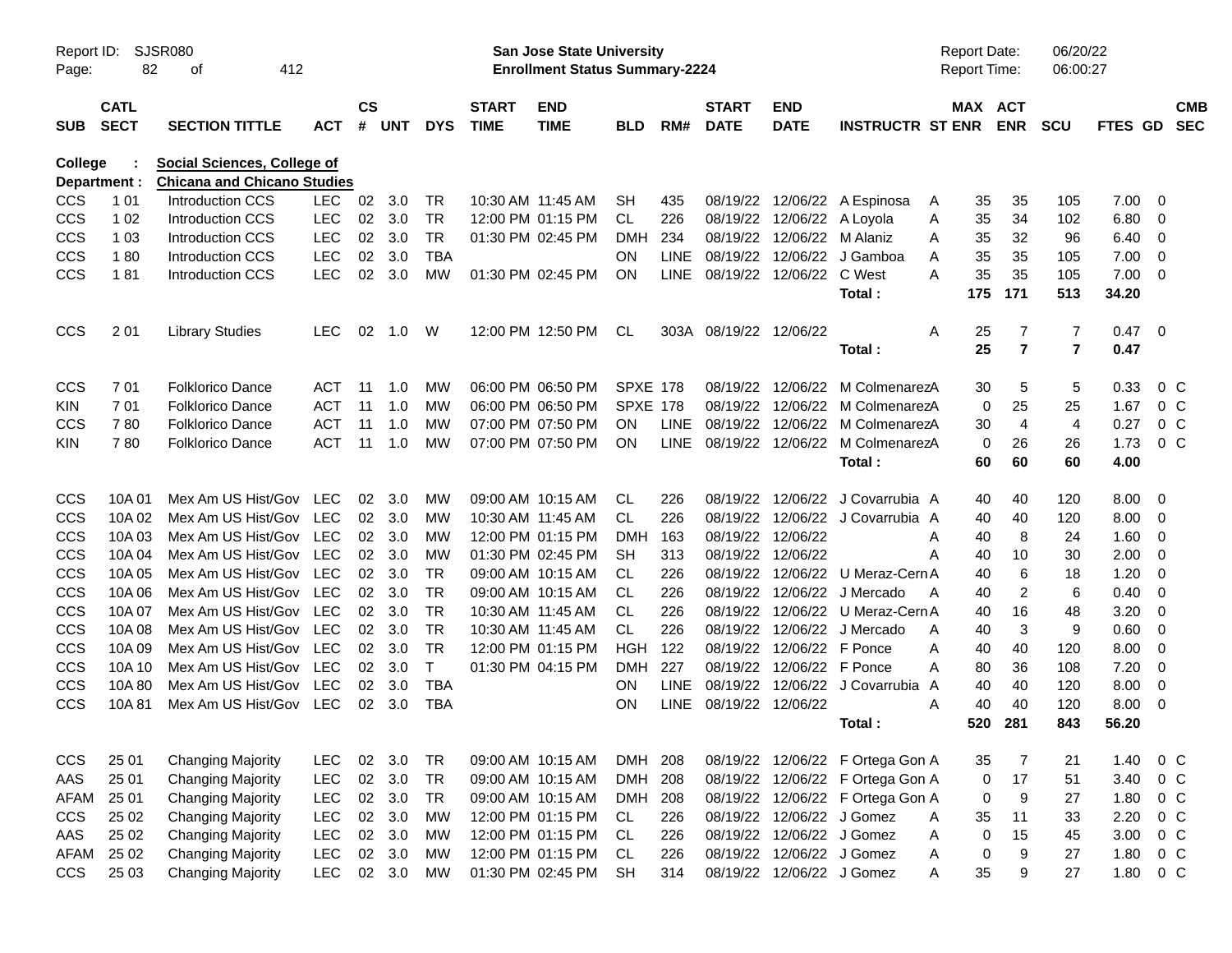| Report ID:<br>Page: | 83                         | SJSR080<br>412<br>οf     |               |                    |            |            |                             | <b>San Jose State University</b><br><b>Enrollment Status Summary-2224</b> |            |             |                             |                           |                                                            |                | <b>Report Date:</b><br>Report Time: |                       | 06/20/22<br>06:00:27 |             |                |                          |
|---------------------|----------------------------|--------------------------|---------------|--------------------|------------|------------|-----------------------------|---------------------------------------------------------------------------|------------|-------------|-----------------------------|---------------------------|------------------------------------------------------------|----------------|-------------------------------------|-----------------------|----------------------|-------------|----------------|--------------------------|
| <b>SUB</b>          | <b>CATL</b><br><b>SECT</b> | <b>SECTION TITTLE</b>    | <b>ACT</b>    | $\mathsf{cs}$<br># | <b>UNT</b> | <b>DYS</b> | <b>START</b><br><b>TIME</b> | <b>END</b><br><b>TIME</b>                                                 | <b>BLD</b> | RM#         | <b>START</b><br><b>DATE</b> | <b>END</b><br><b>DATE</b> | <b>INSTRUCTR ST ENR</b>                                    |                |                                     | MAX ACT<br><b>ENR</b> | <b>SCU</b>           | FTES GD     |                | <b>CMB</b><br><b>SEC</b> |
| AAS                 | 25 03                      | <b>Changing Majority</b> | <b>LEC</b>    | 02                 | 3.0        | <b>MW</b>  |                             | 01:30 PM 02:45 PM                                                         | <b>SH</b>  | 314         | 08/19/22                    | 12/06/22                  | J Gomez                                                    | A              | 0                                   | 20                    | 60                   | 4.00        | 0 <sup>o</sup> |                          |
| <b>AFAM</b>         | 25 03                      | <b>Changing Majority</b> | <b>LEC</b>    | 02                 | 3.0        | <b>MW</b>  |                             | 01:30 PM 02:45 PM                                                         | <b>SH</b>  | 314         | 08/19/22                    | 12/06/22                  | J Gomez                                                    | Α              | 0                                   | 6                     | 18                   | 1.20        | $0\,C$         |                          |
| <b>CCS</b>          | 25 04                      | <b>Changing Majority</b> | <b>LEC</b>    | 02                 | 3.0        | <b>TR</b>  |                             | 09:00 AM 10:15 AM                                                         | <b>DMH</b> | 357         | 08/19/22                    | 12/06/22                  | F Ponce                                                    | A              | 35                                  | 19                    | 57                   | 3.80        | $0\,C$         |                          |
| AAS                 | 25 04                      | <b>Changing Majority</b> | <b>LEC</b>    | 02                 | 3.0        | <b>TR</b>  |                             | 09:00 AM 10:15 AM                                                         | <b>DMH</b> | 357         | 08/19/22                    | 12/06/22                  | F Ponce                                                    | A              | $\mathbf 0$                         | 8                     | 24                   | 1.60        | $0\,C$         |                          |
| <b>AFAM</b>         | 25 04                      | <b>Changing Majority</b> | <b>LEC</b>    | 02                 | 3.0        | <b>TR</b>  |                             | 09:00 AM 10:15 AM                                                         | <b>DMH</b> | 357         | 08/19/22                    | 12/06/22 F Ponce          |                                                            | Α              | 0                                   | 1                     | 3                    | 0.20        | $0\,C$         |                          |
| <b>CCS</b>          | 25 05                      | <b>Changing Majority</b> | <b>LEC</b>    | 02                 | 3.0        | <b>TR</b>  | 10:30 AM 11:45 AM           |                                                                           | <b>DMH</b> | 227         | 08/19/22                    | 12/06/22 F Ponce          |                                                            | Α              | 35                                  | 14                    | 42                   | 2.80        | $0\,C$         |                          |
| AAS                 | 25 05                      | <b>Changing Majority</b> | <b>LEC</b>    | 02                 | 3.0        | <b>TR</b>  |                             | 10:30 AM 11:45 AM                                                         | <b>DMH</b> | 227         | 08/19/22                    | 12/06/22 F Ponce          |                                                            | Α              | $\mathbf 0$                         | 13                    | 39                   | 2.60        | $0\,C$         |                          |
| <b>AFAM</b>         | 25 05                      | <b>Changing Majority</b> | <b>LEC</b>    | 02                 | 3.0        | <b>TR</b>  |                             | 10:30 AM 11:45 AM                                                         | <b>DMH</b> | 227         | 08/19/22                    | 12/06/22 F Ponce          |                                                            | Α              | $\mathbf 0$                         | 8                     | 24                   | 1.60        | $0\,C$         |                          |
| <b>CCS</b>          | 25 06                      | <b>Changing Majority</b> | <b>LEC</b>    | 02                 | 3.0        | <b>TR</b>  |                             | 12:00 PM 01:15 PM                                                         | <b>DMH</b> | 227         | 08/19/22                    | 12/06/22                  |                                                            | Α              | 35                                  | 6                     | 18                   | 1.20        | $0\,C$         |                          |
| AAS                 | 25 06                      | <b>Changing Majority</b> | <b>LEC</b>    | 02                 | 3.0        | <b>TR</b>  |                             | 12:00 PM 01:15 PM                                                         | <b>DMH</b> | 227         | 08/19/22                    | 12/06/22                  |                                                            | Α              | $\mathbf 0$                         | 13                    | 39                   | 2.60        | $0\,C$         |                          |
| <b>AFAM</b>         | 25 06                      | <b>Changing Majority</b> | <b>LEC</b>    | 02                 | 3.0        | <b>TR</b>  |                             | 12:00 PM 01:15 PM                                                         | <b>DMH</b> | 227         | 08/19/22                    | 12/06/22                  |                                                            | Α              | 0                                   | 5                     | 15                   | 1.00        | $0\,C$         |                          |
| <b>CCS</b>          | 25 80                      | <b>Changing Majority</b> | <b>LEC</b>    | 02                 | 3.0        | <b>TBA</b> |                             |                                                                           | <b>ON</b>  | <b>LINE</b> | 08/19/22                    | 12/06/22                  | J Watkins                                                  | A              | 35                                  | 8                     | 24                   | 1.60        | $0\,C$         |                          |
| AAS                 | 25 80                      | <b>Changing Majority</b> | <b>LEC</b>    | 02                 | 3.0        | <b>TBA</b> |                             |                                                                           | <b>ON</b>  | <b>LINE</b> | 08/19/22                    | 12/06/22                  | J Watkins                                                  | Α              | $\mathbf 0$                         | 21                    | 63                   | 4.20        | $0\,C$         |                          |
| <b>AFAM</b>         | 25 80                      | <b>Changing Majority</b> | <b>LEC</b>    | 02                 | 3.0        | <b>TBA</b> |                             |                                                                           | ON         | <b>LINE</b> | 08/19/22                    | 12/06/22                  | J Watkins                                                  | A              | $\mathbf 0$                         | 6                     | 18                   | 1.20        | $0\,C$         |                          |
| <b>CCS</b>          | 25 81                      | <b>Changing Majority</b> | <b>LEC</b>    | 02                 | 3.0        | <b>TBA</b> |                             |                                                                           | ON         | <b>LINE</b> | 08/19/22                    | 12/06/22                  | L Gaines                                                   | Α              | 35                                  | 4                     | 12                   | 0.80        | $0\,C$         |                          |
| AAS                 | 25 81                      | <b>Changing Majority</b> | <b>LEC</b>    | 02                 | 3.0        | <b>TBA</b> |                             |                                                                           | ON         | <b>LINE</b> | 08/19/22                    | 12/06/22                  | L Gaines                                                   | Α              | $\mathbf 0$                         | 25                    | 75                   | 5.00        | $0\,C$         |                          |
| <b>AFAM</b>         | 2581                       | <b>Changing Majority</b> | <b>LEC</b>    | 02                 | 3.0        | <b>TBA</b> |                             |                                                                           | ON         | <b>LINE</b> | 08/19/22                    | 12/06/22                  | L Gaines                                                   | А              | 0                                   | 6                     | 18                   | 1.20        | $0\,C$         |                          |
|                     |                            |                          |               |                    |            |            |                             |                                                                           |            |             |                             |                           | Total:                                                     |                | 280                                 | 260                   | 780                  | 52.00       |                |                          |
| CCS                 | 30 01                      | Race and Ethnicity       | SEM           | 05                 | 3.0        | МW         |                             | 09:00 AM 10:15 AM                                                         | <b>HGH</b> | 116         | 08/19/22                    | 12/06/22                  |                                                            | Α              | 35                                  | 9                     | 27                   | 1.80        | 0              |                          |
| <b>CCS</b>          | 30 02                      | Race and Ethnicity       | <b>SEM</b>    | 05                 | 3.0        | <b>MW</b>  |                             | 12:00 PM 01:15 PM                                                         | <b>CL</b>  | 238         | 08/19/22                    | 12/06/22                  |                                                            | Α              | 35                                  | 11                    | 33                   | 2.20        | 0              |                          |
| <b>CCS</b>          | 30 03                      | Race and Ethnicity       | <b>SEM</b>    | 05                 | 3.0        | <b>TR</b>  |                             | 01:30 PM 02:45 PM                                                         | <b>SH</b>  | 435         | 08/19/22                    | 12/06/22                  | A Loyola                                                   | A              | 35                                  | 33                    | 99                   | 6.60        | 0              |                          |
| CCS                 | 30 04                      | Race and Ethnicity       | <b>SEM</b>    | 05                 | 3.0        | т          |                             | 03:00 PM 04:15 PM                                                         | <b>CL</b>  | 238         | 08/19/22                    | 12/06/22                  | J Curry-Rodr                                               | $\overline{A}$ | 35                                  | 4                     | 12                   | 0.80        | 0              |                          |
| <b>CCS</b>          | 30 80                      | Race and Ethnicity       | <b>SEM</b>    | 05                 | 3.0        | <b>TBA</b> |                             |                                                                           | <b>ON</b>  | <b>LINE</b> | 08/19/22                    | 12/06/22                  | <b>B</b> Seals                                             | Α              | 35                                  | 35                    | 105                  | 7.00        | $\overline{0}$ |                          |
|                     |                            |                          |               |                    |            |            |                             |                                                                           |            |             |                             |                           | Total:                                                     |                | 175                                 | 92                    | 276                  | 18.40       |                |                          |
| <b>CCS</b>          | 74 01                      | <b>Public Address</b>    | <b>SEM</b>    | 04                 | 3.0        | МW         |                             | 09:00 AM 10:15 AM                                                         | CL.        | 303B        | 08/19/22                    | 12/06/22                  | E Martinez                                                 | Α              | 25                                  | 4                     | 12                   | 0.80        | $\overline{0}$ |                          |
| <b>CCS</b>          | 74 02                      | <b>Public Address</b>    | <b>SEM</b>    | 04                 | 3.0        | <b>MW</b>  |                             | 10:30 AM 11:45 AM                                                         | CL         | 303B        | 08/19/22                    | 12/06/22                  | <b>E</b> Martinez                                          | A              | 25                                  | 9                     | 27                   | 1.80        | 0              |                          |
| <b>CCS</b>          | 74 03                      | <b>Public Address</b>    | <b>SEM</b>    | 04                 | 3.0        | МW         |                             | 12:00 PM 01:15 PM                                                         | <b>CL</b>  | 303B        | 08/19/22                    | 12/06/22                  | <b>E</b> Martinez                                          | Α              | 25                                  | 8                     | 24                   | 1.60        | 0              |                          |
| <b>CCS</b>          | 74 04                      | <b>Public Address</b>    | <b>SEM</b>    | 04                 | 3.0        | <b>TR</b>  |                             | 09:00 AM 10:15 AM                                                         | <b>CL</b>  | 303B        | 08/19/22                    | 12/06/22                  | <b>E</b> Martinez                                          | Α              | 25                                  | 9                     | 27                   | 1.80        | 0              |                          |
| <b>CCS</b>          | 74 05                      | <b>Public Address</b>    | <b>SEM</b>    | 04                 | 3.0        | <b>TR</b>  |                             | 10:30 AM 11:45 AM                                                         | <b>CL</b>  | 303B        | 08/19/22                    | 12/06/22                  | R Alvarez                                                  | Α              | 25                                  | 4                     | 12                   | 0.80        | 0              |                          |
| <b>CCS</b>          | 74 06                      | <b>Public Address</b>    | SEM 04        |                    | 3.0        | TR         |                             | 12:00 PM 01:15 PM CL                                                      |            |             |                             |                           | 303B 08/19/22 12/06/22 R Alvarez                           | Α              | 25                                  | 6                     | 18                   | $1.20 \t 0$ |                |                          |
| <b>CCS</b>          | 74 07                      | <b>Public Address</b>    | SEM 04 3.0    |                    |            | TR         |                             | 01:30 PM 02:45 PM                                                         | - CL       |             |                             |                           | 303B 08/19/22 12/06/22 C Herrera-Lo A                      |                | 25                                  | 0                     | 0                    | $0.00 \t 0$ |                |                          |
| <b>CCS</b>          | 74 08                      | <b>Public Address</b>    | SEM 04 3.0    |                    |            | TR         |                             | 03:00 PM 04:15 PM CL                                                      |            |             |                             |                           | 303B 08/19/22 12/06/22 C Herrera-Lo A                      |                | 25                                  | $\mathbf 1$           | 3                    | $0.20 \ 0$  |                |                          |
|                     |                            |                          |               |                    |            |            |                             |                                                                           |            |             |                             |                           | Total:                                                     |                | 200                                 | 41                    | 123                  | 8.20        |                |                          |
| <b>CCS</b>          | 105 01                     | Chicn: US/Mex Relt       | LEC 02 3.0 TR |                    |            |            |                             |                                                                           |            |             |                             |                           | 01:30 PM 02:45 PM HGH 217 08/19/22 12/06/22 G Mora-Torre A |                | 25                                  | 6                     | 18                   | $1.20 \t 0$ |                |                          |
|                     |                            |                          |               |                    |            |            |                             |                                                                           |            |             |                             |                           | Total:                                                     |                | 25                                  | 6                     | 18                   | 1.20        |                |                          |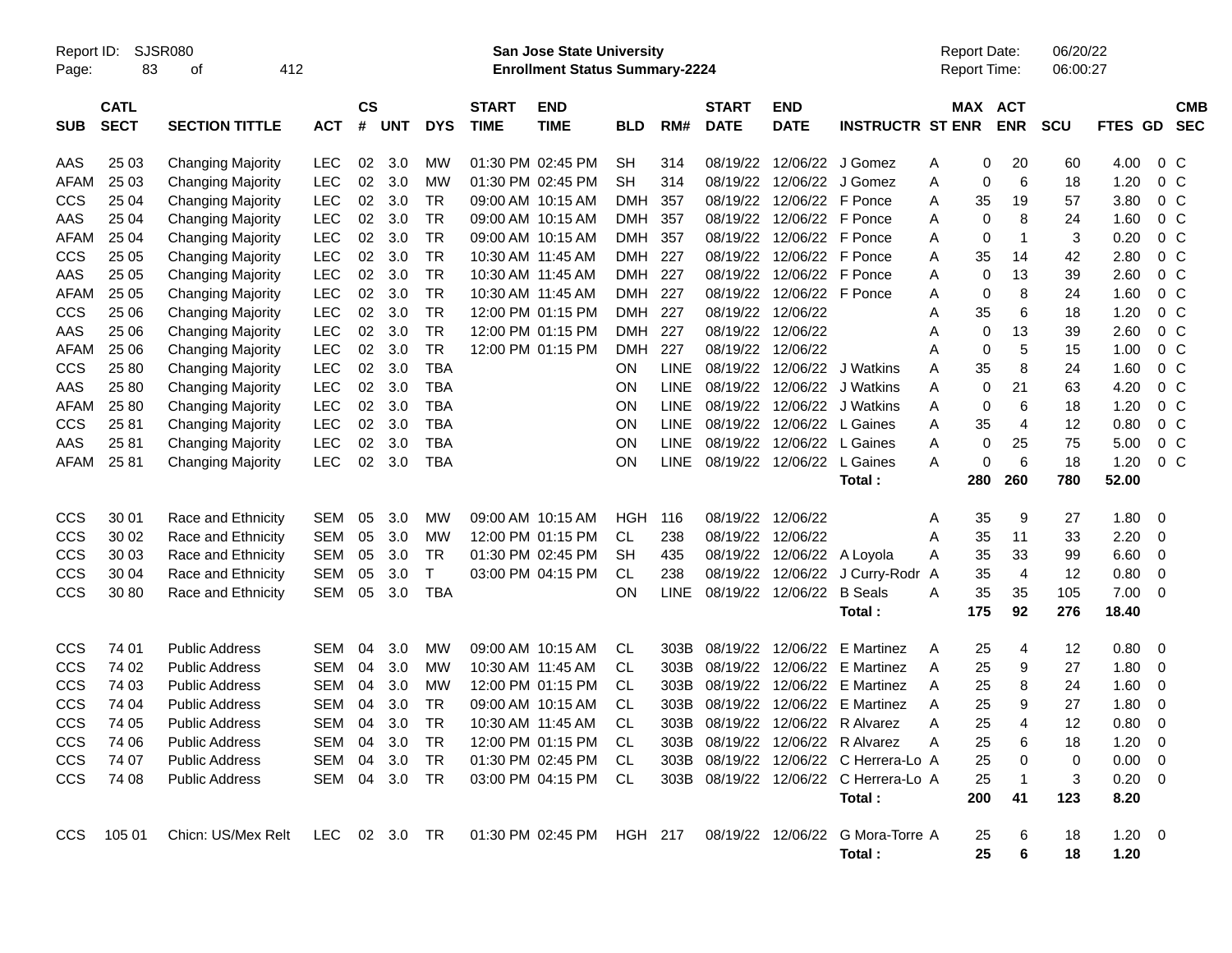| Page:                                  | Report ID: SJSR080<br>84   | 412<br>οf                                                            |                                        |                    |                   |                                       |                             | San Jose State University<br><b>Enrollment Status Summary-2224</b> |                              |             |                                  |                                      |                                                          | <b>Report Date:</b><br><b>Report Time:</b> |                       | 06/20/22<br>06:00:27  |                                                      |                          |            |
|----------------------------------------|----------------------------|----------------------------------------------------------------------|----------------------------------------|--------------------|-------------------|---------------------------------------|-----------------------------|--------------------------------------------------------------------|------------------------------|-------------|----------------------------------|--------------------------------------|----------------------------------------------------------|--------------------------------------------|-----------------------|-----------------------|------------------------------------------------------|--------------------------|------------|
| <b>SUB</b>                             | <b>CATL</b><br><b>SECT</b> | <b>SECTION TITTLE</b>                                                | ACT                                    | $\mathsf{cs}$<br># | <b>UNT</b>        | <b>DYS</b>                            | <b>START</b><br><b>TIME</b> | <b>END</b><br><b>TIME</b>                                          | <b>BLD</b>                   | RM#         | <b>START</b><br><b>DATE</b>      | <b>END</b><br><b>DATE</b>            | <b>INSTRUCTR ST ENR</b>                                  |                                            | MAX ACT<br><b>ENR</b> | <b>SCU</b>            | FTES GD SEC                                          |                          | <b>CMB</b> |
| <b>CCS</b>                             | 115 01                     | Chicana/o Families                                                   | <b>LEC</b>                             | 02                 | 3.0               | TR                                    |                             | 10:30 AM 11:45 AM                                                  | <b>HGH 217</b>               |             | 08/19/22                         | 12/06/22                             | M Cruz<br>Total:                                         | 30<br>A<br>30                              | 11<br>11              | 33<br>33              | $2.20 \t 0$<br>2.20                                  |                          |            |
| CCS<br><b>CCS</b><br><b>CCS</b>        | 130 01<br>130 02<br>130 03 | Chicna/o Amer Soc<br>Chicna/o Amer Soc<br>Chicna/o Amer Soc          | <b>LEC</b><br><b>LEC</b><br><b>LEC</b> | 02<br>02<br>02     | 3.0<br>3.0<br>3.0 | <b>TR</b><br>МW<br>MW                 |                             | 09:00 AM 10:15 AM<br>09:00 AM 10:15 AM<br>01:30 PM 02:45 PM        | DMH 160<br><b>DMH</b><br>CL. | 150<br>238  | 08/19/22                         | 12/06/22<br>08/19/22 12/06/22 C Vega | 08/19/22 12/06/22 J Barajas He A<br>Total:               | 40<br>40<br>Α<br>40<br>A<br>120            | 23<br>6<br>19<br>48   | 69<br>18<br>57<br>144 | $4.60 \quad 0$<br>$1.20 \t 0$<br>$3.80\ 0$<br>9.60   |                          |            |
| <b>CCS</b>                             | 135 01                     | Con Chicana/o Iss                                                    | <b>LEC</b>                             | 01                 | $3.0$ T           |                                       |                             | 03:00 PM 05:45 PM                                                  | DMH 354                      |             | 08/19/22                         | 12/06/22                             | M Pizarro<br>Total:                                      | 30<br>A<br>30                              | 26<br>26              | 78<br>78              | $5.20 \ 0$<br>5.20                                   |                          |            |
| <b>CCS</b>                             | 145 01                     | Chnx Folklr/Pop Cult LEC 02 3.0                                      |                                        |                    |                   | МW                                    |                             | 12:00 PM 01:15 PM                                                  | DMH 354                      |             |                                  | 08/19/22 12/06/22                    | S Azcona<br>Total:                                       | 30<br>A<br>30                              | 2<br>$\mathbf{2}$     | 6<br>6                | $0.40 \quad 0$<br>0.40                               |                          |            |
| <b>CCS</b>                             | 151 01                     | Theory in CCS                                                        | LEC.                                   | 02                 | 3.0               | TR                                    |                             | 12:00 PM 01:15 PM                                                  | CL.                          | 238         |                                  | 08/19/22 12/06/22                    | J Ramirez<br>Total:                                      | 25<br>A<br>25                              | 13<br>13              | 39<br>39              | 2.65<br>2.65                                         | $\overline{\phantom{0}}$ |            |
| <b>CCS</b><br><b>CCS</b>               | 160 01<br>160 80           | Gender and Sexuality LEC<br>Gender and Sexuality LEC                 |                                        |                    | 02 3.0<br>02 3.0  | $\top$<br>TBA                         |                             | 06:00 PM 08:45 PM                                                  | МH<br>OΝ                     | 523<br>LINE | 08/19/22                         | 12/06/22                             | M Martinez<br>08/19/22 12/06/22 R Alvarez<br>Total:      | 40<br>A<br>80<br>A<br>120                  | 7<br>51<br>58         | 21<br>153<br>174      | $1.40 \quad 0$<br>$10.20 \t 0$<br>11.60              |                          |            |
| <b>CCS</b>                             | 170 01                     | Chicana/Chicano Film LEC                                             |                                        |                    | 02 3.0 W          |                                       |                             | 03:00 PM 05:45 PM                                                  | DMH 354                      |             |                                  | 08/19/22 12/06/22                    | M Barrera<br>Total:                                      | 30<br>A<br>30                              | 10<br>10              | 30<br>30              | $2.00 \t 0$<br>2.00                                  |                          |            |
| <b>CCS</b><br><b>CCS</b><br><b>CCS</b> | 180 01<br>180 02<br>180 03 | <b>Indiv Studies</b><br><b>Indiv Studies</b><br><b>Indiv Studies</b> | <b>SUP</b><br><b>SUP</b><br><b>SUP</b> | 36<br>36<br>36     | 3.0<br>1.0<br>1.0 | <b>TBA</b><br><b>TBA</b><br><b>MW</b> |                             | 07:00 PM 08:00 PM                                                  |                              |             | 08/19/22<br>08/19/22<br>08/19/22 | 12/06/22<br>12/06/22                 | M Alaniz<br>M Alaniz<br>12/06/22 M ColmenarezA<br>Total: | 15<br>Α<br>15<br>A<br>11<br>41             | 0<br>0<br>0<br>0      | 0<br>0<br>0<br>0      | $0.00 \quad 0$<br>$0.00 \t 0$<br>$0.00 \t 0$<br>0.00 |                          |            |
| <b>CCS</b>                             | 200 01                     | Ideology & Ch Exp                                                    | SEM 05                                 |                    | 3.0               | R                                     |                             | 06:00 PM 08:45 PM                                                  | CL.                          | 238         | 08/19/22                         | 12/06/22                             | J Ramirez<br>Total:                                      | 15<br>A<br>15                              | 8<br>8                | 24<br>24              | $2.00 \ 8$<br>2.00                                   |                          |            |
|                                        |                            | CCS 205 01 Chicana/o History                                         |                                        |                    |                   | SEM 05 3.0 T                          |                             | 06:00 PM 08:45 PM HGH 221                                          |                              |             | 08/19/22 12/06/22                |                                      | Total:                                                   | 15<br>A<br>15                              | 7<br>$\overline{7}$   | 21<br>21              | $1.75$ 7<br>1.75                                     |                          |            |
|                                        |                            | CCS 210 01 Foundatns in Ch St SEM 05 3.0 S                           |                                        |                    |                   |                                       |                             | 10:30 AM 03:30 PM CL 238                                           |                              |             |                                  |                                      | 08/19/22 12/06/22 J Curry-Rodr A<br>Total:               | 15<br>15                                   | 8<br>8                | 24<br>24              | 2.00 8<br>2.00                                       |                          |            |
|                                        |                            | CCS 230 01 Policy Analysis                                           | SEM 05 3.0 M                           |                    |                   |                                       |                             | 06:00 PM 08:45 PM HGH 221 08/19/22 12/06/22 C Vega                 |                              |             |                                  |                                      |                                                          | 15<br>A                                    | $\overline{0}$        | $\mathbf 0$           | $0.00 \t 0$                                          |                          |            |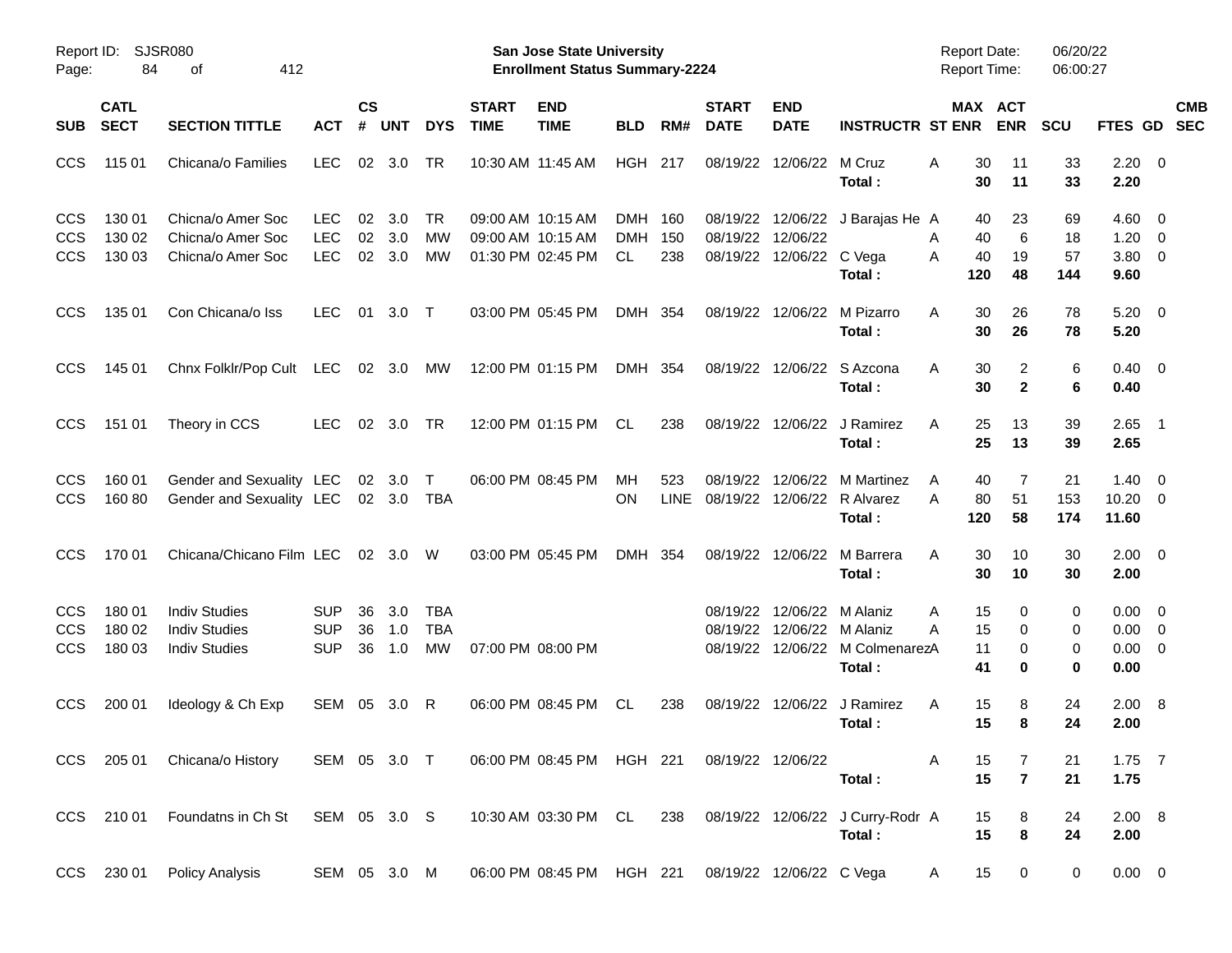| Report ID:<br>Page: | 85                         | <b>SJSR080</b><br>412<br>οf        |            |                    |            |            |                             | <b>San Jose State University</b><br><b>Enrollment Status Summary-2224</b> |            |     |                             |                                                  |                                                       |                     | <b>Report Date:</b><br><b>Report Time:</b> | 06/20/22<br>06:00:27      |                                   |     |                          |
|---------------------|----------------------------|------------------------------------|------------|--------------------|------------|------------|-----------------------------|---------------------------------------------------------------------------|------------|-----|-----------------------------|--------------------------------------------------|-------------------------------------------------------|---------------------|--------------------------------------------|---------------------------|-----------------------------------|-----|--------------------------|
| <b>SUB</b>          | <b>CATL</b><br><b>SECT</b> | <b>SECTION TITTLE</b>              | <b>ACT</b> | $\mathsf{cs}$<br># | <b>UNT</b> | <b>DYS</b> | <b>START</b><br><b>TIME</b> | <b>END</b><br><b>TIME</b>                                                 | <b>BLD</b> | RM# | <b>START</b><br><b>DATE</b> | <b>END</b><br><b>DATE</b>                        | <b>INSTRUCTR ST ENR</b>                               | MAX                 | <b>ACT</b><br><b>ENR</b>                   | <b>SCU</b>                | FTES GD                           |     | <b>CMB</b><br><b>SEC</b> |
|                     |                            |                                    |            |                    |            |            |                             |                                                                           |            |     |                             |                                                  | Total:                                                |                     | 15<br>$\mathbf 0$                          | 0                         | 0.00                              |     |                          |
| CCS                 | 240 01                     | Applied CS Seminar                 | SEM        | 05                 | 3.0        | W          |                             | 06:00 PM 08:45 PM                                                         | HGH        | 221 | 08/19/22                    | 12/06/22                                         | S Azcona<br>Total:                                    | A                   | 15<br>5<br>15<br>5                         | 15<br>15                  | 1.25<br>1.25                      | - 5 |                          |
| CCS                 | 298 01                     | <b>Special Studies</b>             | <b>SUP</b> | 25                 | 3.0        | <b>TBA</b> |                             |                                                                           |            |     | 08/19/22                    | 12/06/22                                         | S Azcona<br>Total:                                    | A                   | 5<br>3<br>5<br>3                           | 0<br>$\mathbf 0$          | $0.75$ 3<br>0.75                  |     |                          |
| <b>CCS</b>          | 299 01                     | <b>MA Thesis</b>                   | <b>SUP</b> | 25                 | 3.0        | <b>TBA</b> |                             |                                                                           |            |     | 08/19/22                    | 12/06/22                                         | S Azcona<br>Total:                                    | A                   | 5<br>$\overline{1}$<br>5<br>1              | 0<br>0                    | 0.25<br>0.25                      |     |                          |
|                     | Department :               | <b>Chicana and Chicano Studies</b> |            |                    |            |            |                             |                                                                           |            |     |                             | <b>Lower Division:</b><br><b>Upper Division:</b> | <b>Department Total:</b><br><b>Graduate Division:</b> | 1971<br>1435<br>466 | 1118<br>912<br>182<br>70<br>24             | 3208<br>2602<br>546<br>60 | 216.32<br>173.47<br>36.85<br>6.00 |     |                          |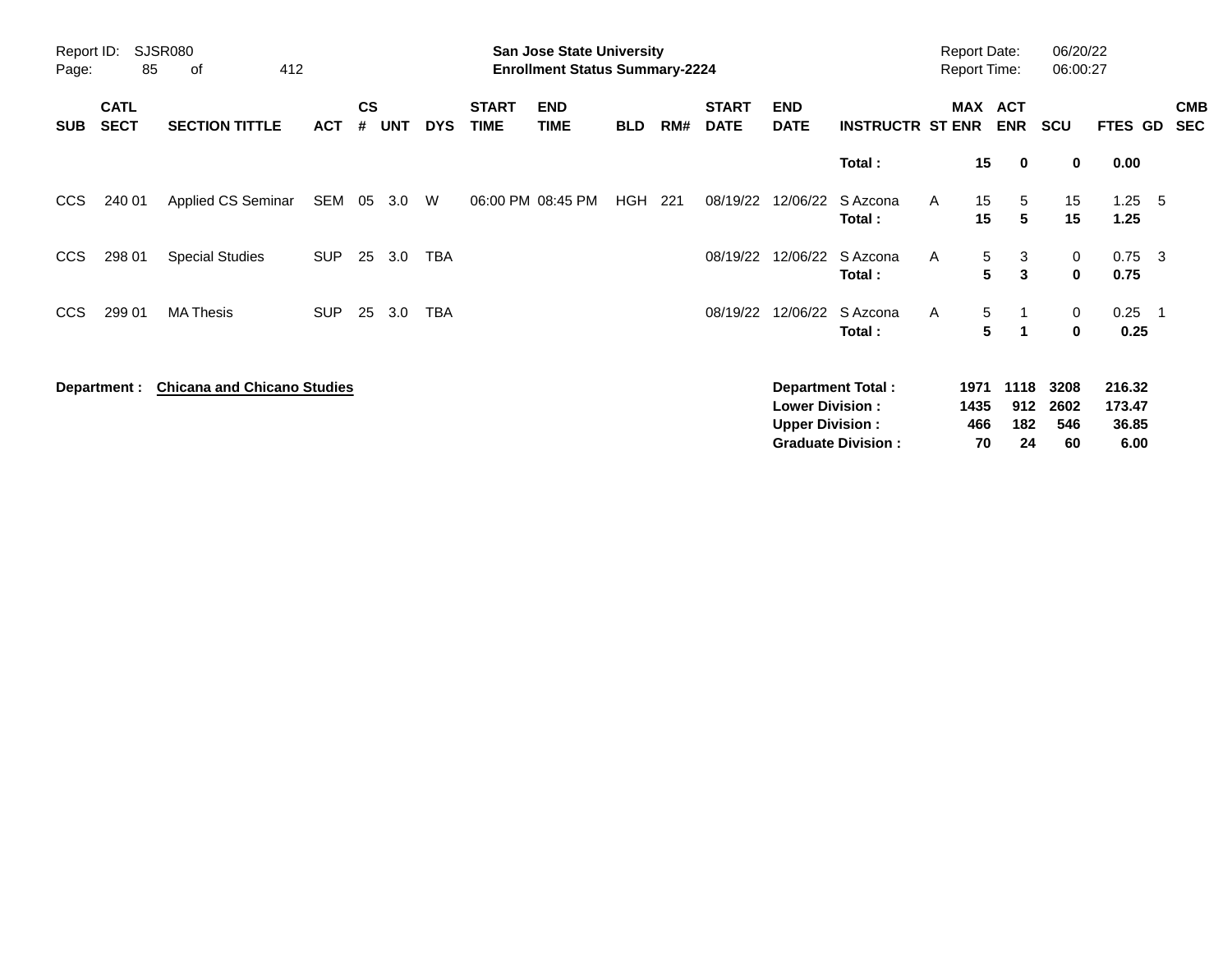| Report ID:<br>Page: | 86                         | SJSR080<br>412<br>οf                                           |                                  |                    |            |            |                             | San Jose State University<br><b>Enrollment Status Summary-2224</b> |                |            |                                    |                                        |                                                                                                                   | Report Date:<br><b>Report Time:</b>   |                                       | 06/20/22<br>06:00:27 |                               |                          |
|---------------------|----------------------------|----------------------------------------------------------------|----------------------------------|--------------------|------------|------------|-----------------------------|--------------------------------------------------------------------|----------------|------------|------------------------------------|----------------------------------------|-------------------------------------------------------------------------------------------------------------------|---------------------------------------|---------------------------------------|----------------------|-------------------------------|--------------------------|
|                     | <b>CATL</b><br>SUB SECT    | <b>SECTION TITTLE</b>                                          | <b>ACT</b>                       | $\mathsf{cs}$<br># | <b>UNT</b> | <b>DYS</b> | <b>START</b><br><b>TIME</b> | <b>END</b><br><b>TIME</b>                                          | <b>BLD</b>     | RM#        | <b>START</b><br><b>DATE</b>        | <b>END</b><br><b>DATE</b>              | <b>INSTRUCTR ST ENR</b>                                                                                           |                                       | MAX ACT<br><b>ENR</b>                 | <b>SCU</b>           | <b>FTES GD</b>                | <b>CMB</b><br><b>SEC</b> |
| College             | Department :               | <b>Social Sciences, College of</b><br><b>Political Science</b> |                                  |                    |            |            |                             |                                                                    |                |            |                                    |                                        |                                                                                                                   |                                       |                                       |                      |                               |                          |
|                     | PADM 210 01                | Intro Pub Admin                                                | SEM                              | 05                 | 3.0        | M          |                             | 06:00 PM 08:45 PM                                                  | CL             | 306        |                                    | 08/19/22 12/06/22                      | Total:                                                                                                            | 20<br>A<br>20                         | 10<br>10                              | 30<br>30             | 2.50 10<br>2.50               |                          |
|                     | PADM 212 01                | Admin Research                                                 | SEM 05                           |                    | 3.0        | $\top$     |                             | 06:00 PM 08:45 PM                                                  | CL             |            | 303A 08/19/22 12/06/22 X Chen      |                                        | Total:                                                                                                            | A<br>20<br>20                         | 11<br>11                              | 33<br>33             | 2.75 11<br>2.75               |                          |
|                     | PADM 213 01                | Pol Analysis & Eval                                            | SEM 05 3.0 W                     |                    |            |            |                             | 06:00 PM 08:45 PM                                                  | <b>DMH</b>     |            | 149A 08/19/22 12/06/22 X Chen      |                                        | Total:                                                                                                            | A<br>20<br>20                         | 13<br>13                              | 39<br>39             | 3.25 13<br>3.25               |                          |
|                     | PADM 214 01<br>URBP 214 01 | Intro to Public Mana<br>Intro to Public Mana                   | SEM<br>SEM 05                    | 05                 | 3.0<br>3.0 | R<br>R     |                             | 06:00 PM 08:45 PM<br>06:00 PM 08:45 PM                             | CL<br>CL       | 306<br>306 |                                    |                                        | 08/19/22 12/06/22 J Raygoza<br>08/19/22 12/06/22 J Raygoza<br>Total:                                              | A<br>20<br>Α<br>20                    | 5<br>0<br>0<br>5                      | 15<br>0<br>15        | 1.25<br>$0.00 \t 0 C$<br>1.25 | 5 C                      |
|                     | PADM 215 01                | <b>Public Pers Admin</b>                                       | SEM 05                           |                    | 3.0        | W          |                             | 06:00 PM 08:45 PM                                                  | <b>HGH 116</b> |            |                                    |                                        | 08/19/22 12/06/22 E Ramones<br>Total:                                                                             | A<br>20<br>20                         | 19<br>19                              | 57<br>57             | 4.75 19<br>4.75               |                          |
|                     | PADM 218 01                | <b>Public Budgeting</b>                                        | SEM 05                           |                    | 3.0        | M          |                             | 06:00 PM 08:45 PM                                                  | CL             |            | 303A 08/19/22 12/06/22             |                                        | Total:                                                                                                            | Α<br>20<br>20                         | 7<br>$\overline{7}$                   | 21<br>21             | $1.75$ 7<br>1.75              |                          |
|                     | PADM 219 01                | Pub Financial Adm                                              | SEM                              |                    | 3.0        |            |                             |                                                                    |                |            |                                    |                                        | Total:                                                                                                            | Χ                                     | 0<br>0<br>0<br>$\bf{0}$               | 0<br>$\bf{0}$        | $0.00 \t 0$<br>0.00           |                          |
|                     | PADM 281 01                | Pub Adm Internship                                             | <b>SUP</b>                       |                    | 25 3.0 R   |            |                             | 06:00 PM 08:45 PM                                                  |                |            |                                    |                                        | 08/19/22 12/06/22 M Currin-Per A<br>Total:                                                                        | 10<br>10                              | 12<br>12                              | 0<br>0               | 3.00 12<br>3.00               |                          |
|                     | PADM 295 01                | Topics Public Admn                                             | SEM 05 3.0 R                     |                    |            |            |                             | 06:00 PM 08:45 PM                                                  |                |            | DMH 149A 08/19/22 12/06/22 R Ovetz |                                        | Total:                                                                                                            | 20<br>A<br>20                         | 19<br>19                              | 57<br>57             | 4.75 19<br>4.75               |                          |
|                     | PADM 297 01                | <b>Advanced Seminar</b><br>PADM 297 02 Advanced Seminar        | SEM 05 3.0                       |                    |            | $\top$     |                             | 06:00 PM 08:45 PM                                                  | <b>HGH 116</b> |            |                                    |                                        | 08/19/22 12/06/22 K Mitchell<br>SEM 05 3.0 T  06:00 PM 08:45 PM CL  205  08/19/22  12/06/22  G Percival<br>Total: | 20<br>A<br>20<br>$\overline{A}$<br>40 | 14<br>17<br>31                        | 42<br>51<br>93       | 3.50 14<br>4.25 17<br>7.75    |                          |
|                     |                            | PADM 298 01 Special Problems                                   | SUP 25 3.0 TBA                   |                    |            |            |                             |                                                                    | ON.            |            |                                    |                                        | LINE 08/19/22 12/06/22 G Percival<br>Total:                                                                       | A                                     | 3<br>0<br>$\mathbf{3}$<br>$\mathbf 0$ | 0<br>0               | $0.00 \t 0$<br>0.00           |                          |
|                     | POLS 160<br>POLS 161       | Amer Govt<br>Amer Govt                                         | LEC 02 3.0 TBA<br>LEC 02 3.0 TBA |                    |            |            |                             |                                                                    |                |            |                                    | 08/19/22 12/06/22<br>08/19/22 12/06/22 |                                                                                                                   | 40<br>A<br>40<br>Α                    | 0<br>$\mathbf 0$                      | 0<br>0               | $0.00 \t 0$<br>$0.00 \t 0$    |                          |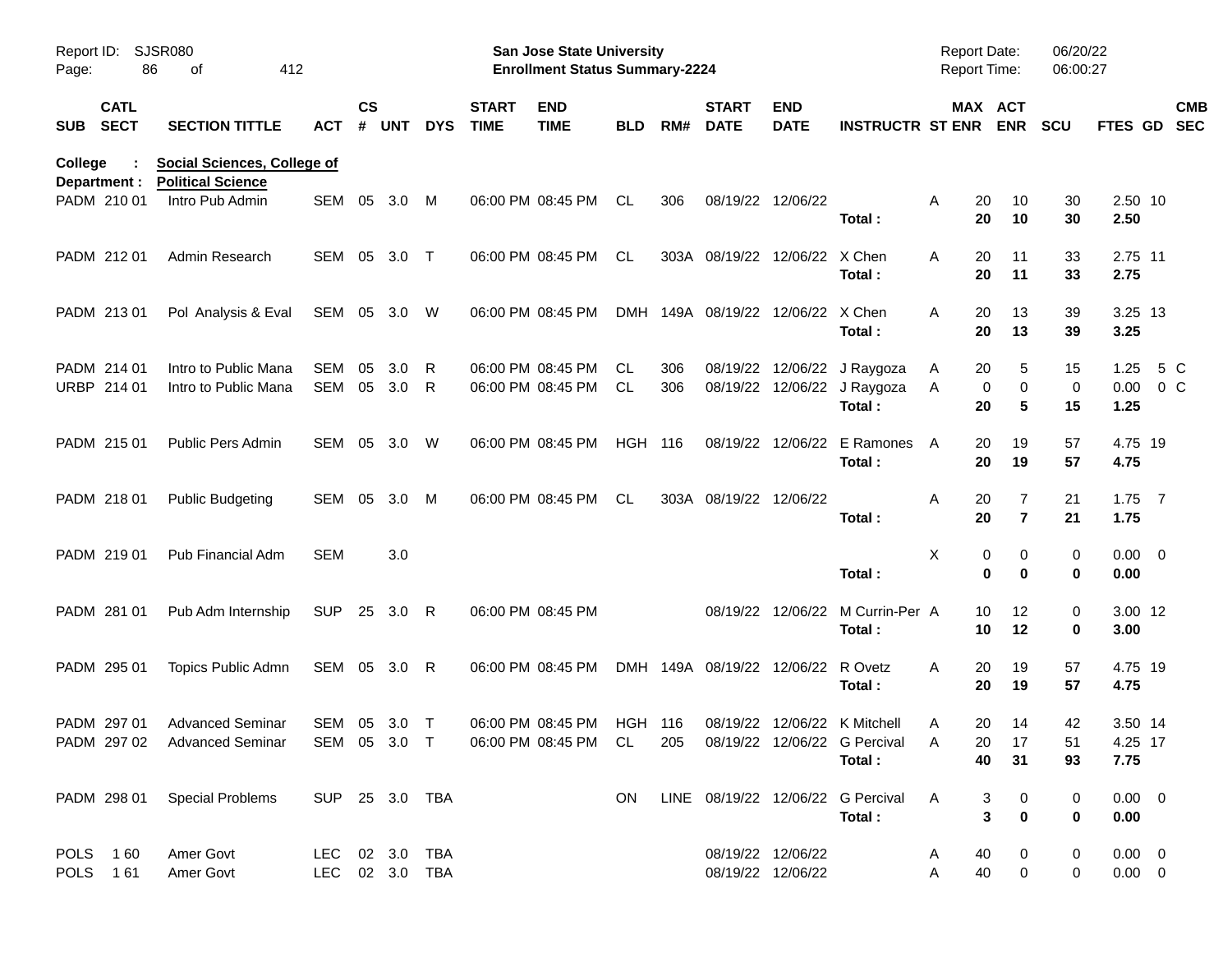| Report ID:<br>Page:                                                                    | 87                                                 | <b>SJSR080</b><br>412<br>οf                                                                                                                              |                          |                      |                                              |                                                     |                                        | San Jose State University<br><b>Enrollment Status Summary-2224</b>                                    |                                                                               |                                           |                                                                                    |                                                          |                                                                                                                             |                            | Report Date:<br><b>Report Time:</b> |                                           | 06/20/22<br>06:00:27                       |                                                 |                                                                                         |                          |
|----------------------------------------------------------------------------------------|----------------------------------------------------|----------------------------------------------------------------------------------------------------------------------------------------------------------|--------------------------|----------------------|----------------------------------------------|-----------------------------------------------------|----------------------------------------|-------------------------------------------------------------------------------------------------------|-------------------------------------------------------------------------------|-------------------------------------------|------------------------------------------------------------------------------------|----------------------------------------------------------|-----------------------------------------------------------------------------------------------------------------------------|----------------------------|-------------------------------------|-------------------------------------------|--------------------------------------------|-------------------------------------------------|-----------------------------------------------------------------------------------------|--------------------------|
| <b>SUB</b>                                                                             | <b>CATL</b><br><b>SECT</b>                         | <b>SECTION TITTLE</b>                                                                                                                                    | <b>ACT</b>               | $\mathsf{cs}$<br>#   | <b>UNT</b>                                   | <b>DYS</b>                                          | <b>START</b><br><b>TIME</b>            | <b>END</b><br><b>TIME</b>                                                                             | <b>BLD</b>                                                                    | RM#                                       | <b>START</b><br><b>DATE</b>                                                        | <b>END</b><br><b>DATE</b>                                | <b>INSTRUCTR ST ENR</b>                                                                                                     |                            | MAX ACT                             | <b>ENR</b>                                | <b>SCU</b>                                 | <b>FTES GD</b>                                  |                                                                                         | <b>CMB</b><br><b>SEC</b> |
|                                                                                        |                                                    |                                                                                                                                                          |                          |                      |                                              |                                                     |                                        |                                                                                                       |                                                                               |                                           |                                                                                    |                                                          | Total:                                                                                                                      |                            | 80                                  | 0                                         | 0                                          | 0.00                                            |                                                                                         |                          |
| <b>POLS</b><br><b>POLS</b>                                                             | 2 0 1<br>280                                       | Intro Comp Pol<br>Intro Comp Pol                                                                                                                         | <b>LEC</b><br><b>LEC</b> | 02                   | 3.0<br>02 3.0                                | TR<br><b>TBA</b>                                    |                                        | 03:00 PM 04:15 PM                                                                                     | HGH<br><b>ON</b>                                                              | 116                                       | 08/19/22<br>LINE 08/19/22 12/06/22                                                 | 12/06/22                                                 | S Bejar Lope A<br>J Abrams<br>Total:                                                                                        | A                          | 45<br>45<br>90                      | 7<br>23<br>30                             | 21<br>69<br>90                             | 1.40<br>4.60<br>6.00                            | $\overline{0}$<br>- 0                                                                   |                          |
| <b>POLS</b><br><b>POLS</b>                                                             | 301<br>399                                         | Intro Pol Thought<br>Intro Pol Thought                                                                                                                   | <b>LEC</b><br><b>LEC</b> | 03<br>03             | 3.0<br>3.0                                   | MW<br><b>TBA</b>                                    |                                        | 01:30 PM 02:45 PM                                                                                     | <b>DMH</b><br><b>ON</b>                                                       | 160                                       | 08/19/22<br>LINE 08/19/22 12/06/22                                                 | 12/06/22                                                 | S Benson<br>L Quill<br>Total:                                                                                               | A<br>A                     | 45<br>45<br>90                      | 12<br>32<br>44                            | 36<br>96<br>132                            | 2.40<br>6.40<br>8.80                            | - 0<br>$\overline{\mathbf{0}}$                                                          |                          |
| <b>POLS</b>                                                                            | 4 0 1                                              | Intro Intl Rel                                                                                                                                           | <b>LEC</b>               | 02                   | 3.0                                          | TR                                                  |                                        | 10:30 AM 11:45 AM                                                                                     | <b>BBC</b>                                                                    | 224                                       | 08/19/22 12/06/22                                                                  |                                                          | R Ovetz<br>Total:                                                                                                           | A                          | 45<br>45                            | 20<br>20                                  | 60<br>60                                   | 4.00<br>4.00                                    | $\overline{\mathbf{0}}$                                                                 |                          |
| <b>POLS</b><br><b>POLS</b><br><b>POLS</b><br><b>POLS</b><br><b>POLS</b><br><b>POLS</b> | 15 02<br>15 03<br>15 04<br>15 05<br>15 06<br>15 07 | US & CA Government LEC<br>US & CA Government LEC<br>US & CA Government LEC<br>US & CA Government LEC<br>US & CA Government LEC<br>US & CA Government LEC |                          | 03<br>03<br>03<br>03 | 3.0<br>03 3.0<br>03 3.0<br>3.0<br>3.0<br>3.0 | TR<br>МW<br>МW<br>МW<br>МW<br>M                     | 10:30 AM 11:45 AM                      | 01:30 PM 02:45 PM<br>12:00 PM 01:15 PM<br>03:00 PM 04:15 PM<br>12:00 PM 01:15 PM<br>06:00 PM 08:45 PM | WSQ 207<br><b>SH</b><br>WSQ 207<br><b>HGH 116</b><br><b>DMH</b><br><b>DMH</b> | 100<br>149A                               | 08/19/22<br>08/19/22<br>08/19/22<br>08/19/22<br>149A 08/19/22<br>08/19/22 12/06/22 | 12/06/22<br>12/06/22<br>12/06/22<br>12/06/22<br>12/06/22 | J Abrams<br>A Schendan<br>J Bergee<br>M Harris<br>A Schendan<br>J Bergee                                                    | A<br>A<br>A<br>A<br>A<br>A | 120<br>120<br>120<br>45<br>45<br>45 | 120<br>72<br>112<br>11<br>44<br>12        | 360<br>216<br>336<br>33<br>132<br>36       | 24.00<br>14.40<br>22.40<br>2.20<br>8.80<br>2.40 | - 0<br>- 0<br>$\overline{0}$<br>- 0<br>- 0<br>0                                         |                          |
| <b>POLS</b><br><b>POLS</b><br><b>POLS</b><br><b>POLS</b><br><b>POLS</b><br><b>POLS</b> | 15 08<br>15 09<br>15 10<br>15 11<br>15 12<br>15 13 | US & CA Government LEC<br>US & CA Government LEC<br>US & CA Government LEC<br>US & CA Government LEC<br>US & CA Government LEC<br>US & CA Government LEC |                          | 03<br>03<br>03<br>03 | 3.0<br>3.0<br>3.0<br>3.0<br>3.0<br>03 3.0    | TR<br>W<br>R<br>TR<br><b>TR</b>                     | 10:30 AM 11:45 AM<br>10:30 AM 11:45 AM | 03:00 PM 04:15 PM<br>01:30 PM 02:45 PM<br>03:00 PM 04:15 PM                                           | CL<br>DMH<br>CL<br><b>SH</b><br><b>DMH</b>                                    | 238<br>310<br>346<br>160                  | 08/19/22<br>08/19/22                                                               | 12/06/22<br>12/06/22                                     | 08/19/22 12/06/22 M Currin-Per A<br>149A 08/19/22 12/06/22 A Schendan<br>08/19/22 12/06/22 K Mitchell<br>R Ovetz<br>R Ovetz | X<br>A<br>A<br>A<br>A      | 45<br>0<br>45<br>45<br>45<br>45     | 32<br>$\mathbf 0$<br>45<br>18<br>14<br>10 | 96<br>$\mathbf 0$<br>135<br>54<br>42<br>30 | 6.40<br>0.00<br>9.00<br>3.60<br>2.80<br>2.00    | 0<br>$\overline{0}$<br>$\overline{0}$<br>$\mathbf{0}$<br>$\mathbf{0}$<br>$\overline{0}$ |                          |
| <b>POLS</b><br><b>POLS</b><br><b>POLS</b><br><b>POLS</b>                               | 15 60<br>1580<br>1581<br>15 99                     | US & CA Government LEC<br>US & CA Government LEC<br>US & CA Government LEC<br>US & CA Government LEC                                                     |                          | 03<br>03             | 03 3.0<br>3.0<br>3.0<br>03 3.0               | <b>TR</b><br><b>TBA</b><br><b>TBA</b><br><b>TBA</b> |                                        | 09:00 AM 10:15 AM                                                                                     | <b>SH</b><br><b>ON</b><br><b>ON</b><br><b>ON</b>                              | 100<br><b>LINE</b><br><b>LINE</b><br>LINE | 08/19/22<br>08/19/22 12/06/22                                                      | 08/19/22 12/06/22<br>12/06/22                            | D Crane<br>08/19/22 12/06/22 K Mitchell<br>R Ovetz<br>J Brent<br>Total:                                                     | A<br>A<br>A<br>A           | 120<br>45<br>45<br>45<br>975        | 0<br>45<br>45<br>36<br>616                | $\mathbf 0$<br>135<br>135<br>108<br>1848   | 0.00<br>9.00<br>9.00<br>7.20<br>123.20          | $\overline{0}$<br>$\mathbf{0}$<br>0<br>$\overline{0}$                                   |                          |
|                                                                                        | POLS 2002                                          | POLS 20 01 Controv Legal Iss<br>Controv Legal Iss                                                                                                        | LEC.                     |                      | 03 3.0 TR                                    |                                                     |                                        | LEC 03 3.0 M 12:00 PM 01:15 PM CL 303A 08/19/22 12/06/22 S Benson<br>09:00 AM 10:15 AM HGH 116        |                                                                               |                                           |                                                                                    |                                                          | 08/19/22 12/06/22 K Mitchell<br>Total:                                                                                      | $\mathsf{A}$<br>A          | 25<br>25<br>50                      | 25<br>17<br>42                            | 75<br>51<br>126                            | $5.00 \t 0$<br>$3.40 \ 0$<br>8.40               |                                                                                         |                          |
|                                                                                        |                                                    | POLS 100M 01 Political Inquiry<br>POLS 100M 02 Political Inquiry                                                                                         | LEC 02 4.0<br>LEC.       |                      | 02 4.0                                       | TR<br>MW                                            |                                        | 01:30 PM 02:45 PM<br>12:00 PM 01:15 PM                                                                |                                                                               |                                           | DMH 149A 08/19/22 12/06/22 S Pinnell                                               |                                                          | DMH 149A 08/19/22 12/06/22 K Mitchell<br>Total:                                                                             | A<br>A                     | 30<br>30<br>60                      | 23<br>16<br>39                            | 92<br>64<br>156                            | $6.13 \quad 0$<br>$4.27$ 0<br>10.40             |                                                                                         |                          |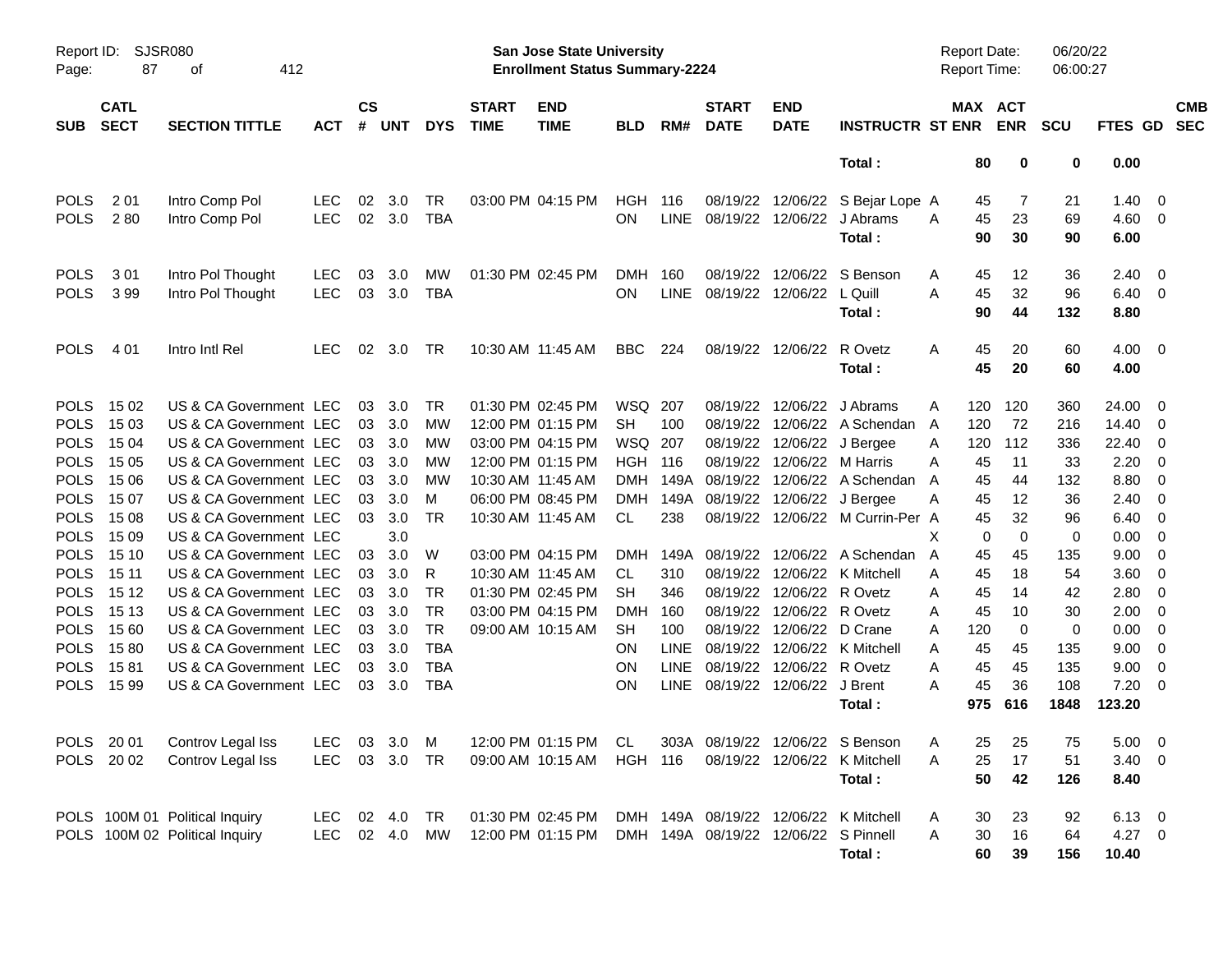| Page:      | Report ID: SJSR080<br>88   | 412<br>οf                                                      |                          |                    |               |                        |                             | <b>San Jose State University</b><br><b>Enrollment Status Summary-2224</b> |                                  |             |                             |                           |                                                                                         | <b>Report Date:</b><br><b>Report Time:</b> |                                                  | 06/20/22<br>06:00:27 |                               |                          |
|------------|----------------------------|----------------------------------------------------------------|--------------------------|--------------------|---------------|------------------------|-----------------------------|---------------------------------------------------------------------------|----------------------------------|-------------|-----------------------------|---------------------------|-----------------------------------------------------------------------------------------|--------------------------------------------|--------------------------------------------------|----------------------|-------------------------------|--------------------------|
| <b>SUB</b> | <b>CATL</b><br><b>SECT</b> | <b>SECTION TITTLE</b>                                          | <b>ACT</b>               | $\mathsf{cs}$<br># | <b>UNT</b>    | <b>DYS</b>             | <b>START</b><br><b>TIME</b> | <b>END</b><br><b>TIME</b>                                                 | <b>BLD</b>                       | RM#         | <b>START</b><br><b>DATE</b> | <b>END</b><br><b>DATE</b> | <b>INSTRUCTR ST ENR</b>                                                                 |                                            | MAX ACT<br><b>ENR</b>                            | <b>SCU</b>           | <b>FTES GD</b>                | <b>CMB</b><br><b>SEC</b> |
|            |                            | POLS 100W 01 Writing Workshop<br>POLS 100W 02 Writing Workshop | SEM<br>SEM               | 04<br>04           | 3.0<br>3.0    | МW<br><b>TR</b>        |                             | 10:30 AM 11:45 AM<br>10:30 AM 11:45 AM                                    | CL.<br><b>DMH</b>                | 303A<br>160 | 08/19/22<br>08/19/22        | 12/06/22                  | 12/06/22 S Benson<br>L Quill<br>Total:                                                  | A<br>A                                     | 25<br>18<br>25<br>13<br>50<br>31                 | 54<br>39<br>93       | 3.60 0<br>$2.60 \t 0$<br>6.20 |                          |
|            | POLS 101 01                | Teaching US Govt.                                              | <b>LEC</b>               | 03                 | 3.0           | M                      |                             | 06:00 PM 08:45 PM                                                         | DMH 208                          |             |                             | 08/19/22 12/06/22         | Total:                                                                                  | Α                                          | 35<br>17<br>35<br>17                             | 51<br>51             | $3.40 \quad 0$<br>3.40        |                          |
|            | POLS 103 01<br>URBP 103 01 | <b>Local Politics</b><br><b>Local Politics</b>                 | <b>LEC</b><br><b>LEC</b> | 02                 | 4.0<br>02 4.0 | <b>TR</b><br><b>TR</b> |                             | 10:30 AM 11:45 AM<br>10:30 AM 11:45 AM                                    | <b>HGH 116</b><br><b>HGH 116</b> |             | 08/19/22<br>08/19/22        | 12/06/22 K Yeager         | 12/06/22 K Yeager<br>Total:                                                             | A<br>A                                     | 25<br>35<br>$\overline{2}$<br>0<br>35<br>27      | 100<br>8<br>108      | 6.73<br>$0.53$ 0 C<br>7.27    | 1 C                      |
|            | POLS 105 01                | Congress                                                       | <b>LEC</b>               | 02                 | 4.0           | МW                     |                             | 01:30 PM 02:45 PM                                                         | <b>HGH 116</b>                   |             | 08/19/22                    | 12/06/22                  | M Harris<br>Total:                                                                      | Α                                          | 35<br>14<br>35<br>14                             | 56<br>56             | $3.73 \quad 0$<br>3.73        |                          |
|            | POLS 108 01                | Poli Participation                                             | <b>LEC</b>               | 02                 | 4.0           | <b>TR</b>              |                             | 03:00 PM 04:15 PM                                                         |                                  |             | DMH 149A 08/19/22 12/06/22  |                           | M Currin-Per A<br>Total:                                                                |                                            | 35<br>19<br>35<br>19                             | 76<br>76             | $5.07$ 0<br>5.07              |                          |
|            | POLS 109 01                | Women and Politics                                             | <b>LEC</b>               |                    | 02 4.0        | TR                     |                             | 12:00 PM 01:15 PM                                                         | <b>HGH 116</b>                   |             |                             | 08/19/22 12/06/22         | D Crane<br>Total:                                                                       | A                                          | 35<br>25<br>35<br>25                             | 100<br>100           | $6.67$ 0<br>6.67              |                          |
|            | POLS 114 01                | Intro Pub Admin                                                | <b>LEC</b>               |                    | 02 3.0        | R                      |                             | 01:30 PM 02:45 PM                                                         | <b>HGH 116</b>                   |             |                             | 08/19/22 12/06/22 X Chen  | Total:                                                                                  | A                                          | 35<br>17<br>35<br>17                             | 51<br>51             | $3.40 \quad 0$<br>3.40        |                          |
|            | POLS 120 80                | U S Law and Society LEC                                        |                          |                    | 02 3.0        | TBA                    |                             |                                                                           | <b>ON</b>                        | LINE        | 08/19/22 12/06/22           |                           | J Brent<br>Total:                                                                       | 40<br>A                                    | 34<br>40<br>34                                   | 102<br>102           | $6.80$ 0<br>6.80              |                          |
|            |                            | POLS 121B 01 Civil Liberties                                   | <b>LEC</b>               |                    | 02 4.0        | МW                     |                             | 09:00 AM 10:15 AM                                                         | DMH 160                          |             |                             | 08/19/22 12/06/22         | J Brent<br>Total :                                                                      | A                                          | 35<br>13<br>35<br>13                             | 52<br>52             | $3.47 \quad 0$<br>3.47        |                          |
|            | POLS 135 01<br>ENVS 135 01 | US Env Policy<br><b>US Env Policy</b>                          | <b>LEC</b><br><b>LEC</b> | 02                 | 3.0<br>02 3.0 | МW<br>МW               |                             | 12:00 PM 01:15 PM<br>12:00 PM 01:15 PM                                    | DMH 160<br>DMH 160               |             | 08/19/22<br>08/19/22        |                           | 12/06/22 G Percival<br>12/06/22 G Percival<br>Total:                                    | A<br>A                                     | 35<br>$12 \,$<br>5<br>0<br>35 <sub>o</sub><br>17 | 36<br>15<br>51       | 2.40<br>1.00<br>3.40          | 0 C<br>0 <sup>o</sup>    |
|            | POLS 146 01                | Latin American Pol                                             |                          |                    |               |                        |                             |                                                                           |                                  |             |                             |                           | LEC 02 4.0 T  01:30 PM 02:45 PM  DMH  160  08/19/22  12/06/22  S Bejar Lope A<br>Total: |                                            | 23<br>35<br>35 <sub>5</sub><br>23                | 92<br>92             | $6.13 \quad 0$<br>6.13        |                          |
|            | POLS 148 01                | <b>Political Culture</b>                                       |                          |                    |               |                        |                             | LEC 02 4.0 MW 10:30 AM 11:45 AM HGH 116                                   |                                  |             | 08/19/22 12/06/22 S Pinnell |                           | Total:                                                                                  | A                                          | 35<br>14<br>$35\phantom{a}$<br>14                | 56<br>56             | $3.73 \ 0$<br>3.73            |                          |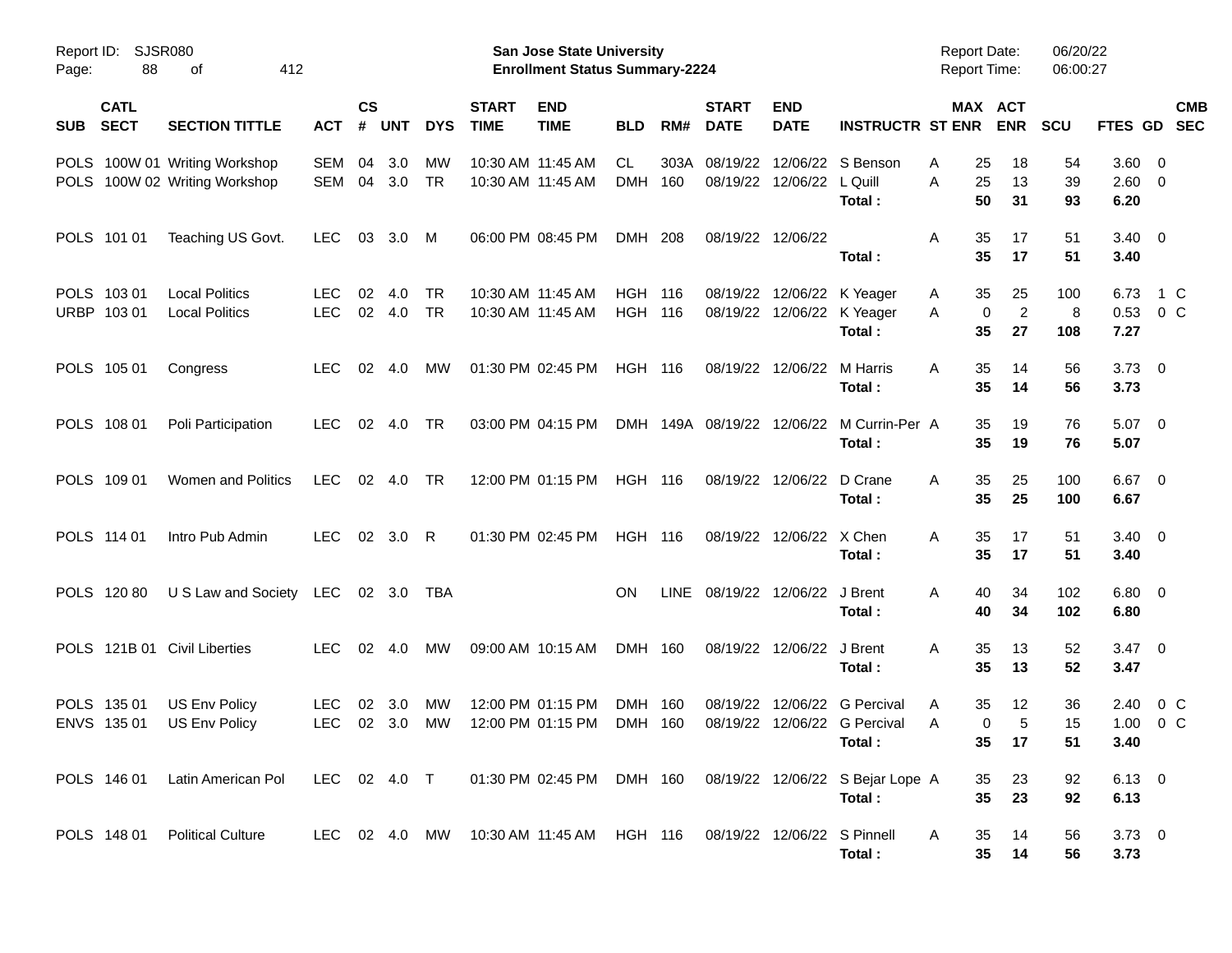| Report ID:<br>89<br>Page:                                | <b>SJSR080</b><br>412<br>οf                                                                                                                 |                                        |                      |                          |                                  |                             | <b>San Jose State University</b><br><b>Enrollment Status Summary-2224</b>        |                                     |            |                                     |                                                                                 |                                                                          | <b>Report Date:</b><br><b>Report Time:</b> |                                                                | 06/20/22<br>06:00:27               |                                                                                    |                           |
|----------------------------------------------------------|---------------------------------------------------------------------------------------------------------------------------------------------|----------------------------------------|----------------------|--------------------------|----------------------------------|-----------------------------|----------------------------------------------------------------------------------|-------------------------------------|------------|-------------------------------------|---------------------------------------------------------------------------------|--------------------------------------------------------------------------|--------------------------------------------|----------------------------------------------------------------|------------------------------------|------------------------------------------------------------------------------------|---------------------------|
| <b>CATL</b><br><b>SECT</b><br><b>SUB</b>                 | <b>SECTION TITTLE</b>                                                                                                                       | <b>ACT</b>                             | $\mathsf{cs}$<br>#   | <b>UNT</b>               | <b>DYS</b>                       | <b>START</b><br><b>TIME</b> | <b>END</b><br><b>TIME</b>                                                        | <b>BLD</b>                          | RM#        | <b>START</b><br><b>DATE</b>         | <b>END</b><br><b>DATE</b>                                                       | <b>INSTRUCTR ST ENR</b>                                                  |                                            | MAX ACT<br><b>ENR</b>                                          | <b>SCU</b>                         |                                                                                    | <b>CMB</b><br>FTES GD SEC |
| POLS 150 01                                              | War and Peace                                                                                                                               | <b>LEC</b>                             |                      | 02 3.0                   | TR                               |                             | 10:30 AM 11:45 AM                                                                |                                     |            |                                     |                                                                                 | DMH 149A 08/19/22 12/06/22 K Sasikumar A<br>Total:                       |                                            | 40<br>8<br>40<br>8                                             | 24<br>24                           | $1.60 \t 0$<br>1.60                                                                |                           |
|                                                          | POLS 152A 01 Int'l Organizations/                                                                                                           | <b>LEC</b>                             |                      | 02 4.0                   | МW                               | 01:30 PM 02:45 PM           |                                                                                  |                                     |            | DMH 149A 08/19/22 12/06/22 D Dudley |                                                                                 | Total:                                                                   | A                                          | 35<br>34<br>35<br>34                                           | 136<br>136                         | $9.07$ 0<br>9.07                                                                   |                           |
| POLS 157 01                                              | Intl Security                                                                                                                               | LEC.                                   |                      | 02 4.0                   | - F                              |                             | 09:30 AM 12:15 PM                                                                | <b>HGH 116</b>                      |            |                                     |                                                                                 | 08/19/22 12/06/22 K Sasikumar A<br>Total:                                |                                            | 35<br>20<br>35<br>20                                           | 80<br>80                           | 5.3300<br>5.33                                                                     |                           |
|                                                          | POLS 160A 01 Class Pol Thought                                                                                                              | <b>LEC</b>                             |                      | 03 3.0                   | МW                               | 10:30 AM 11:45 AM           |                                                                                  | DMH 160                             |            |                                     | 08/19/22 12/06/22 K Peter                                                       | Total:                                                                   | A                                          | 35<br>15<br>35<br>15                                           | 45<br>45                           | $3.00 \ 0$<br>3.00                                                                 |                           |
|                                                          | POLS 160C 01 Recent Pol Thought                                                                                                             | LEC                                    |                      | 03 3.0 R                 |                                  |                             | 12:00 PM 01:15 PM                                                                |                                     |            | DMH 149A 08/19/22 12/06/22 L Quill  |                                                                                 | Total:                                                                   | A                                          | 35<br>21<br>35<br>21                                           | 63<br>63                           | $4.20 \ 0$<br>4.20                                                                 |                           |
| POLS 181 01                                              | POLS 170V 01 Amer Pol Global<br>POLS 170V 02 Amer Pol Global<br>POLS 170V 03 Amer Pol Global<br>POLS 170V 04 Amer Pol Global<br>Internships | SEM<br>SEM<br>SEM<br>SEM<br>SEM 05 4.0 | 03<br>03<br>03<br>03 | 3.0<br>3.0<br>3.0<br>3.0 | TR<br>W<br>W<br>$\top$<br>$\top$ | 09:00 AM 10:15 AM           | 12:00 PM 01:15 PM<br>03:00 PM 04:15 PM<br>04:30 PM 05:45 PM<br>12:00 PM 01:15 PM | DMH<br><b>DMH</b><br><b>HGH 116</b> | 160<br>160 | 08/19/22<br>DMH 149A 08/19/22       | 12/06/22 S Pinnell<br>08/19/22 12/06/22 S Pinnell<br>08/19/22 12/06/22 J Abrams | 12/06/22 J Abrams<br>Total:<br>DMH 149A 08/19/22 12/06/22 M Currin-Per A | A<br>Α<br>A<br>A<br>160                    | 40<br>40<br>40<br>26<br>30<br>40<br>40<br>40<br>136<br>2<br>20 | 120<br>78<br>90<br>120<br>408<br>8 | $8.00 \quad 0$<br>$5.20 \ 0$<br>$6.00 \quad 0$<br>$8.00 \t 0$<br>27.20<br>$0.53$ 0 |                           |
|                                                          | POLS 181C 01 Internship Capstone                                                                                                            | SEM 05 4.0 T                           |                      |                          |                                  |                             | 12:00 PM 01:15 PM                                                                |                                     |            |                                     |                                                                                 | Total:<br>DMH 149A 08/19/22 12/06/22 M Currin-Per A<br>Total:            |                                            | $\mathbf{2}$<br>20<br>5<br>5<br>5<br>5                         | 8<br>20<br>20                      | 0.53<br>$1.33 \ 0$<br>1.33                                                         |                           |
| POLS 190 01<br>POLS 190 02                               | Senior Seminar<br>Senior Seminar                                                                                                            | SEM<br>SEM                             | 05<br>05             | 4.0<br>4.0               | MW<br>M                          | 09:00 AM 10:15 AM           | 04:30 PM 07:15 PM                                                                | CL.<br><b>HGH 116</b>               |            | 303A 08/19/22                       | 12/06/22 K Peter                                                                | 08/19/22 12/06/22 D Dudley<br>Total:                                     | A<br>A                                     | 17<br>15<br>15<br>9<br>30<br>26                                | 68<br>36<br>104                    | $4.53$ 0<br>$2.40 \ 0$<br>6.93                                                     |                           |
| POLS 190H 01 Honors Thesis<br>POLS 190H 02 Honors Thesis |                                                                                                                                             | SUP 25 1.0 TBA<br><b>SUP</b>           |                      |                          | 25 1.0 TBA                       |                             |                                                                                  |                                     |            |                                     | 08/19/22 12/06/22 K Peter<br>08/19/22 12/06/22 D Dudley                         | Total:                                                                   | A<br>A                                     | $5\qquad 0$<br>5<br>0<br>10<br>$\mathbf 0$                     | $\overline{0}$<br>0<br>0           | $0.00 \t 0$<br>$0.00 \t 0$<br>0.00                                                 |                           |
| Department :                                             | <b>Political Science</b>                                                                                                                    |                                        |                      |                          |                                  |                             |                                                                                  |                                     |            |                                     | <b>Lower Division:</b><br><b>Upper Division:</b>                                | Department Total :                                                       | 1330<br>905                                | 2428 1436 4533                                                 | 752 2256<br>557 1932               | 311.02<br>150.40<br>128.87                                                         |                           |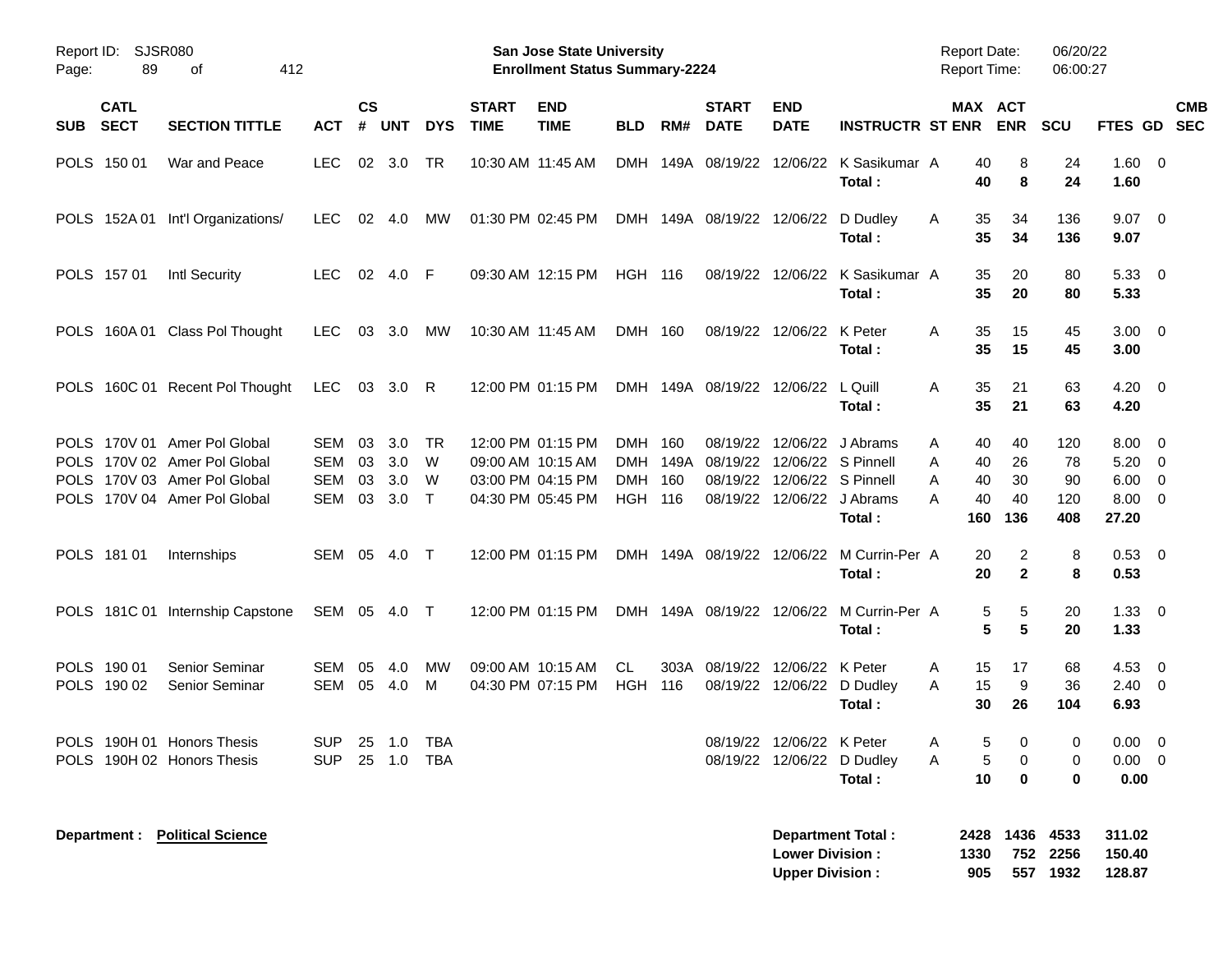| Report ID: SJSR080<br>Page: | 90                  | of                    | 412 |                 |            |                             | <b>San Jose State University</b><br><b>Enrollment Status Summary-2224</b> |            |     |                             |                           |                         | <b>Report Date:</b><br><b>Report Time:</b> |                | 06/20/22<br>06:00:27 |             |     |
|-----------------------------|---------------------|-----------------------|-----|-----------------|------------|-----------------------------|---------------------------------------------------------------------------|------------|-----|-----------------------------|---------------------------|-------------------------|--------------------------------------------|----------------|----------------------|-------------|-----|
| <b>SUB</b>                  | <b>CATL</b><br>SECT | <b>SECTION TITTLE</b> |     | CS<br>ACT # UNT | <b>DYS</b> | <b>START</b><br><b>TIME</b> | <b>END</b><br><b>TIME</b>                                                 | <b>BLD</b> | RM# | <b>START</b><br><b>DATE</b> | <b>END</b><br><b>DATE</b> | <b>INSTRUCTR ST ENR</b> |                                            | MAX ACT<br>ENR | <b>SCU</b>           | FTES GD SEC | СМВ |

**Graduate Division : 193 127 345 31.75**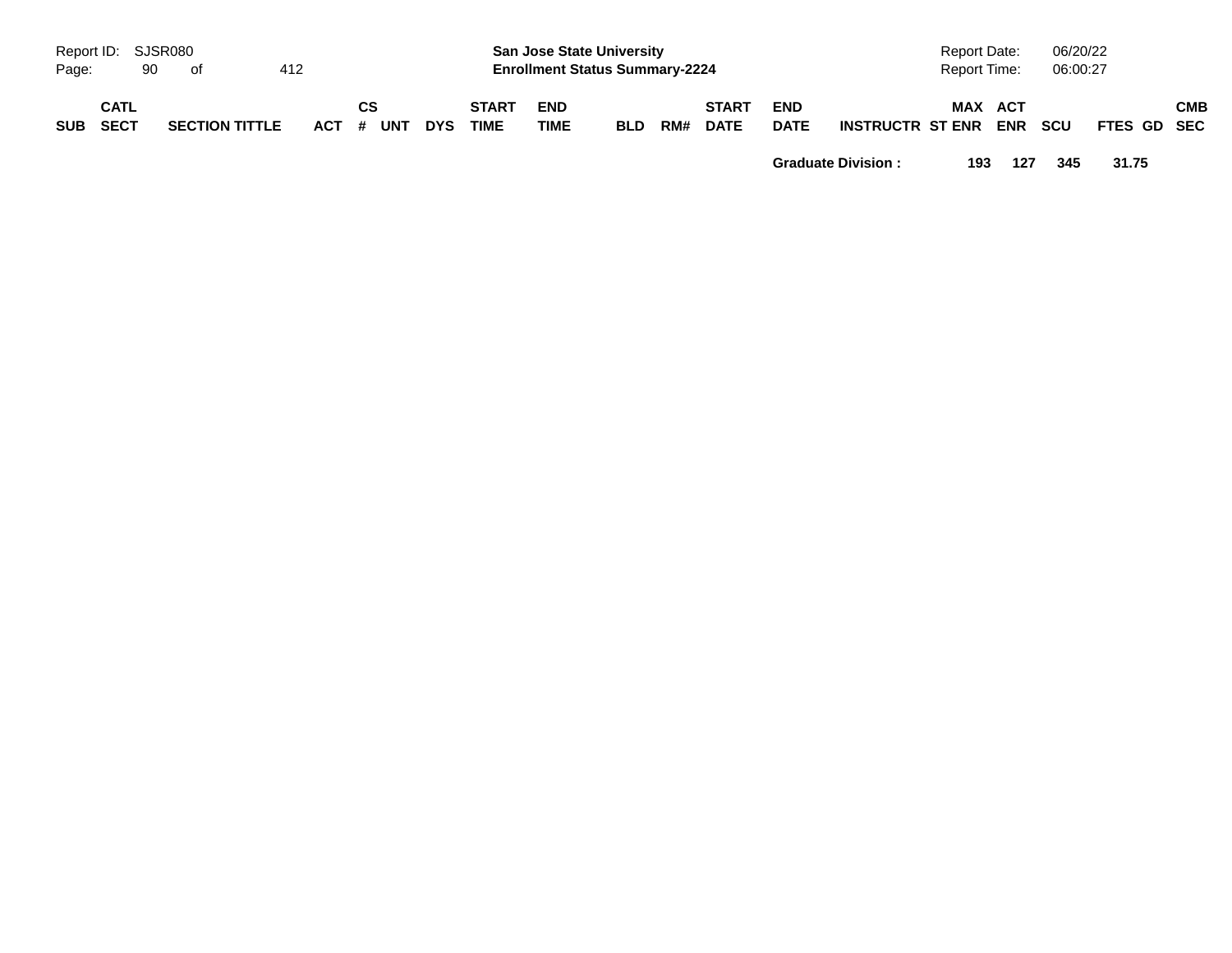| Report ID:<br>Page:     | SJSR080<br>91              | 412<br>οf                                        |               |               |        |            |                             | San Jose State University<br><b>Enrollment Status Summary-2224</b> |            |             |                                 |                             |                                       | <b>Report Date:</b><br><b>Report Time:</b> |     |                       | 06/20/22<br>06:00:27 |                |                |                          |
|-------------------------|----------------------------|--------------------------------------------------|---------------|---------------|--------|------------|-----------------------------|--------------------------------------------------------------------|------------|-------------|---------------------------------|-----------------------------|---------------------------------------|--------------------------------------------|-----|-----------------------|----------------------|----------------|----------------|--------------------------|
| <b>SUB</b>              | <b>CATL</b><br><b>SECT</b> | <b>SECTION TITTLE</b>                            | <b>ACT</b>    | $\mathsf{cs}$ | # UNT  | <b>DYS</b> | <b>START</b><br><b>TIME</b> | <b>END</b><br><b>TIME</b>                                          | <b>BLD</b> | RM#         | <b>START</b><br><b>DATE</b>     | <b>END</b><br><b>DATE</b>   | <b>INSTRUCTR ST ENR</b>               |                                            |     | MAX ACT<br><b>ENR</b> | <b>SCU</b>           | <b>FTES GD</b> |                | <b>CMB</b><br><b>SEC</b> |
| College<br>Department : |                            | Social Sciences, College of<br><b>Psychology</b> |               |               |        |            |                             |                                                                    |            |             |                                 |                             |                                       |                                            |     |                       |                      |                |                |                          |
| <b>PSYC</b>             | 1 0 1                      | Introductory Psychol                             | LEC           | 02            | 3.0    | мw         |                             | 09:00 AM 10:15 AM                                                  | <b>ON</b>  | <b>LINE</b> |                                 | 08/19/22 12/06/22 N Rattan  |                                       | Α                                          | 120 | 120                   | 360                  | 24.00          | 0              |                          |
| <b>PSYC</b>             | 1 0 2                      | <b>Introductory Psychol</b>                      | <b>LEC</b>    | 02            | 3.0    | MW         |                             | 09:00 AM 10:15 AM                                                  | <b>DMH</b> | 355         |                                 |                             | 08/19/22 12/06/22 R Schulte-Mi        | A                                          | 40  | 37                    | 111                  | 7.40           | $\overline{0}$ |                          |
| <b>PSYC</b>             | 160                        | Introductory Psychol                             | <b>LEC</b>    | 02            | 3.0    | TR         |                             | 01:30 PM 02:45 PM                                                  | WSQ        | 109         |                                 | 08/19/22 12/06/22           | <b>G</b> Feist                        | A                                          | 196 | 0                     | 0                    | 0.00           | 0              |                          |
| <b>PSYC</b>             | 180                        | <b>Introductory Psychol</b>                      | <b>LEC</b>    | 02            | 3.0    | <b>TBA</b> |                             |                                                                    | <b>ON</b>  |             | LINE 08/19/22 12/06/22          |                             | C Ma                                  | A                                          | 40  | 40                    | 120                  | 8.00           | 0              |                          |
|                         |                            |                                                  |               |               |        |            |                             |                                                                    |            |             |                                 |                             | Total:                                |                                            | 396 | 197                   | 591                  | 39.40          |                |                          |
| <b>PSYC</b>             | 2Q 80                      | Identity / Prejudice                             | SEM           | 05            | 3.0    | <b>MW</b>  |                             | 12:00 PM 01:15 PM                                                  | <b>ON</b>  |             | LINE 08/19/22 12/06/22          |                             | N Rattan                              | A                                          | 25  | 0                     | 0                    | 0.00           | - 0            |                          |
|                         |                            |                                                  |               |               |        |            |                             |                                                                    |            |             |                                 |                             | Total:                                |                                            | 25  | 0                     | 0                    | 0.00           |                |                          |
| <b>PSYC</b>             | 18 01                      | Intro to Res Meth                                | <b>LEC</b>    | 02            | 3.0    | МW         |                             | 09:00 AM 10:15 AM                                                  | DMH        | 359         |                                 | 08/19/22 12/06/22           | C Feria                               | A                                          | 25  | 25                    | 75                   | 5.00           | 0              |                          |
| <b>PSYC</b>             | 18 02                      | Intro to Res Meth                                | <b>LEC</b>    | 02            | 3.0    | MW         |                             | 10:30 AM 11:45 AM                                                  | DMH        | 359         |                                 | 08/19/22 12/06/22 C Feria   |                                       | Α                                          | 25  | 25                    | 75                   | 5.00           | $\overline{0}$ |                          |
| <b>PSYC</b>             | 18 03                      | Intro to Res Meth                                | <b>LEC</b>    | 02            | 3.0    | TR         |                             | 03:00 PM 04:15 PM                                                  | DMH        | 355         |                                 |                             | 08/19/22 12/06/22 M Nguyen            | A                                          | 25  | 25                    | 75                   | 5.00           | 0              |                          |
| <b>PSYC</b>             | 18 04                      | Intro to Res Meth                                | <b>LEC</b>    | 02            | 3.0    | TR         |                             | 04:30 PM 05:45 PM                                                  | <b>DMH</b> | 355         |                                 |                             | 08/19/22 12/06/22 M Nguyen            | A                                          | 25  | 25                    | 75                   | 5.00           | 0              |                          |
| <b>PSYC</b>             | 1880                       | Intro to Res Meth                                | <b>LEC</b>    | 02            | 3.0    | MW         |                             | 04:30 PM 05:45 PM                                                  | ON         | LINE        |                                 |                             | 08/19/22 12/06/22 M Nguyen            | Α                                          | 25  | 25                    | 75                   | 5.00           | 0              |                          |
|                         |                            |                                                  |               |               |        |            |                             |                                                                    |            |             |                                 |                             | Total:                                |                                            | 125 | 125                   | 375                  | 25.00          |                |                          |
| <b>PSYC</b>             | 30 01                      | Intro Psychbiology                               | <b>LEC</b>    | 02            | 3.0    | МW         |                             | 01:30 PM 02:45 PM                                                  | <b>DMH</b> | 356         |                                 | 08/19/22 12/06/22           | J Citron                              | A                                          | 40  | 40                    | 120                  | 8.00           | - 0            |                          |
| PSYC 30 02              |                            | Intro Psychbiology                               | <b>LEC</b>    | 02            | 3.0    | TR         |                             | 01:30 PM 02:45 PM                                                  | <b>SH</b>  | 100         |                                 |                             | 08/19/22 12/06/22 C Chancellor A      |                                            | 120 | 91                    | 273                  | 18.20          | $\mathbf 0$    |                          |
|                         |                            |                                                  |               |               |        |            |                             |                                                                    |            |             |                                 |                             | Total:                                |                                            | 160 | 131                   | 393                  | 26.20          |                |                          |
|                         |                            | PSYC 100W 01 Writing Workshop                    | SEM           | 04            | 3.0    | <b>MW</b>  |                             | 03:00 PM 04:15 PM                                                  | DMH 355    |             |                                 |                             | 08/19/22 12/06/22 M Dillinger         | A                                          | 25  | 25                    | 75                   | 5.00           | - 0            |                          |
|                         |                            | PSYC 100W 02 Writing Workshop                    | <b>SEM</b>    | 04            | 3.0    | MW         |                             | 04:30 PM 05:45 PM                                                  | DMH        | 355         |                                 |                             | 08/19/22 12/06/22 M Dillinger         | A                                          | 25  | 12                    | 36                   | 2.40           | $\mathbf 0$    |                          |
|                         |                            | PSYC 100W 03 Writing Workshop                    | <b>SEM</b>    | 04            | 3.0    | TR         |                             | 07:30 AM 08:45 AM                                                  | DMH        | 359         |                                 | 08/19/22 12/06/22 K Jeffery |                                       | A                                          | 25  | 25                    | 75                   | 5.00           | $\mathbf 0$    |                          |
|                         |                            | PSYC 100W 04 Writing Workshop                    | <b>SEM</b>    | 04            | 3.0    | TR         |                             | 09:00 AM 10:15 AM                                                  | DMH        | 359         |                                 | 08/19/22 12/06/22 K Jeffery |                                       | A                                          | 25  | 25                    | 75                   | 5.00           | 0              |                          |
|                         |                            | PSYC 100W 05 Writing Workshop                    | <b>SEM</b>    | 04            | 3.0    | TR         |                             | 12:00 PM 01:15 PM                                                  | CL         | 303A        |                                 |                             | 08/19/22 12/06/22 S Nadeau            | Α                                          | 25  | 25                    | 75                   | 5.00           | 0              |                          |
|                         |                            | PSYC 100W 07 Writing Workshop                    | <b>SEM</b>    | 04            | 3.0    | TR         |                             | 01:30 PM 02:45 PM                                                  | <b>DMH</b> | 359         |                                 | 08/19/22 12/06/22           | J Ventura                             | Α                                          | 25  | 25                    | 75                   | 5.00           | 0              |                          |
|                         |                            | PSYC 100W 80 Writing Workshop                    | SEM           | 04            | 3.0    | MW         |                             | 07:30 AM 08:45 AM                                                  | <b>ON</b>  | <b>LINE</b> |                                 | 08/19/22 12/06/22 L Cabral  |                                       | Α                                          | 25  | 25                    | 75                   | 5.00           | 0              |                          |
|                         |                            | PSYC 100W 81 Writing Workshop                    | <b>SEM</b>    | 04            | 3.0    | MW         |                             | 09:00 AM 10:15 AM                                                  | <b>ON</b>  | <b>LINE</b> |                                 | 08/19/22 12/06/22 L Cabral  |                                       | Α                                          | 25  | 25                    | 75                   | 5.00           | 0              |                          |
|                         |                            | PSYC 100W 82 Writing Workshop                    | SEM           | 04            | 3.0    | MW         |                             | 10:30 AM 11:45 AM                                                  | ON         |             | LINE 08/19/22 12/06/22 L Cabral |                             |                                       | Α                                          | 25  | 25                    | 75                   | 5.00           | 0              |                          |
|                         |                            | PSYC 100W 83 Writing Workshop                    | SEM 04 3.0 TR |               |        |            |                             | 12:00 PM 01:15 PM ON                                               |            |             | LINE 08/19/22 12/06/22 L Tinson |                             |                                       | Α                                          | 25  | 25                    | 75                   | $5.00 \t 0$    |                |                          |
|                         |                            |                                                  |               |               |        |            |                             |                                                                    |            |             |                                 |                             | Total:                                |                                            |     | 250 237               | 711                  | 47.40          |                |                          |
|                         | PSYC 102 01                | Psyc of Childhood                                | LEC.          |               | 01 3.0 | MW         |                             | 10:30 AM 11:45 AM                                                  | CL.        | 117         |                                 |                             | 08/19/22 12/06/22 R Schulte-Mi A      |                                            | 40  | 40                    | 120                  | $8.00 \t 0$    |                |                          |
|                         | PSYC 102 02                | Psyc of Childhood                                | <b>LEC</b>    | 01            | 3.0    | TR         |                             | 09:00 AM 10:15 AM                                                  | DMH        | 166         |                                 | 08/19/22 12/06/22 S Branca  |                                       | A                                          | 30  | 30                    | 90                   | $6.00 \t 0$    |                |                          |
|                         | PSYC 102 80                | Psyc of Childhood                                | <b>LEC</b>    |               | 01 3.0 | MW         |                             | 12:00 PM 01:15 PM                                                  | ON         |             |                                 |                             | LINE 08/19/22 12/06/22 R Schulte-Mi A |                                            | 40  | 40                    | 120                  | $8.00 \t 0$    |                |                          |
|                         |                            |                                                  |               |               |        |            |                             |                                                                    |            |             |                                 |                             | Total:                                |                                            |     | 110 110               | 330                  | 22.00          |                |                          |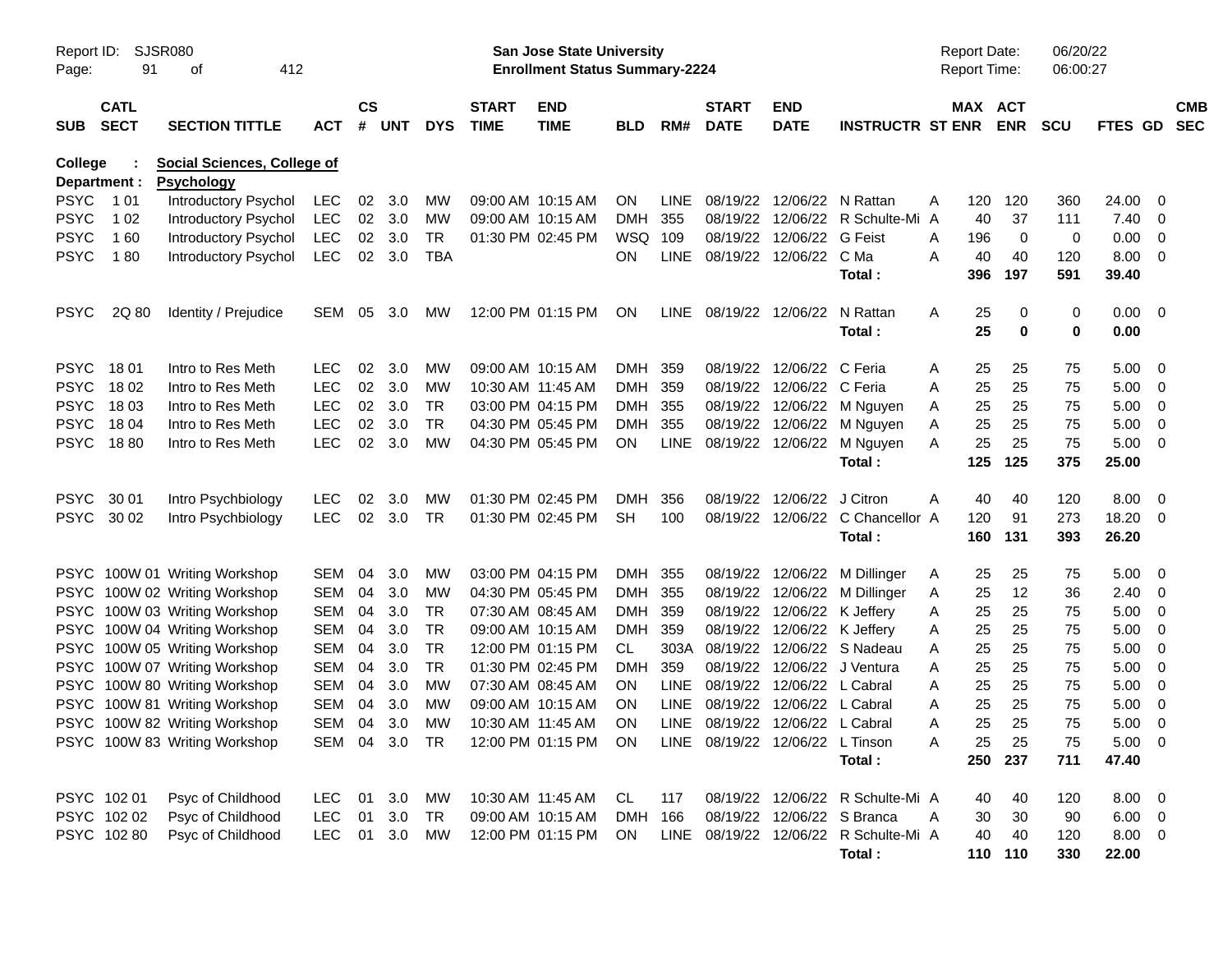| Report ID:<br>92<br>Page:                | SJSR080<br>412<br>οf  |            |                    |                  |            |                             | <b>San Jose State University</b><br><b>Enrollment Status Summary-2224</b> |            |             |                                   |                              |                              | <b>Report Date:</b><br><b>Report Time:</b> |                       | 06/20/22<br>06:00:27 |             |                          |
|------------------------------------------|-----------------------|------------|--------------------|------------------|------------|-----------------------------|---------------------------------------------------------------------------|------------|-------------|-----------------------------------|------------------------------|------------------------------|--------------------------------------------|-----------------------|----------------------|-------------|--------------------------|
| <b>CATL</b><br><b>SECT</b><br><b>SUB</b> | <b>SECTION TITTLE</b> | <b>ACT</b> | $\mathsf{cs}$<br># | <b>UNT</b>       | <b>DYS</b> | <b>START</b><br><b>TIME</b> | <b>END</b><br><b>TIME</b>                                                 | <b>BLD</b> | RM#         | <b>START</b><br><b>DATE</b>       | <b>END</b><br><b>DATE</b>    | <b>INSTRUCTR ST ENR</b>      |                                            | MAX ACT<br><b>ENR</b> | <b>SCU</b>           | FTES GD     | <b>CMB</b><br><b>SEC</b> |
| PSYC 10780                               | Psych of Women        | <b>LEC</b> | 02                 | 3.0              | <b>TR</b>  |                             | 01:30 PM 02:45 PM                                                         | ΟN         | <b>LINE</b> | 08/19/22                          | 12/06/22                     | L Tinson                     | Α                                          | 40<br>35              | 105                  | 7.00        | $0\,C$                   |
| WGSS 107 80                              | Psych of Women        | <b>LEC</b> | 02                 | 3.0              | <b>TR</b>  |                             | 01:30 PM 02:45 PM                                                         | ON         | LINE        | 08/19/22                          | 12/06/22                     | L Tinson                     | А                                          | 5<br>0                | 15                   | 1.00        | $0\,C$                   |
|                                          |                       |            |                    |                  |            |                             |                                                                           |            |             |                                   |                              | Total:                       |                                            | 40<br>40              | 120                  | 8.00        |                          |
| PSYC 110 01                              | Adult Psychopathol    | <b>LEC</b> | 01                 | 3.0 <sub>2</sub> | F          |                             | 09:30 AM 12:15 PM                                                         | <b>BBC</b> | 202         | 08/19/22                          | 12/06/22                     | S Del Chiaro A               | 119                                        | 13                    | 39                   | 2.60        | $\overline{\mathbf{0}}$  |
| PSYC 110 02                              | Adult Psychopathol    | <b>LEC</b> | 01                 | 3.0              | МW         |                             | 07:30 AM 08:45 AM                                                         | <b>DMH</b> | 356         | 08/19/22                          |                              | 12/06/22 S Del Chiaro A      |                                            | 26<br>40              | 78                   | 5.20        | $\overline{\mathbf{0}}$  |
| PSYC 110 03                              | Adult Psychopathol    | <b>LEC</b> | 01                 | 3.0              | МW         |                             | 09:00 AM 10:15 AM                                                         | <b>DMH</b> | 353         | 08/19/22                          |                              | 12/06/22 N Wagner            | Α                                          | 11<br>40              | 33                   | 2.20        | $\overline{\mathbf{0}}$  |
| PSYC 110 04                              | Adult Psychopathol    | <b>LEC</b> | 01                 | 3.0              | МW         |                             | 10:30 AM 11:45 AM                                                         | <b>DMH</b> | 353         |                                   |                              | 08/19/22 12/06/22 N Wagner   | Α                                          | 40<br>31              | 93                   | 6.20        | $\overline{\mathbf{0}}$  |
| PSYC 11080                               | Adult Psychopathol    | <b>LEC</b> | 01                 | 3.0              | <b>TBA</b> |                             |                                                                           | OΝ         | LINE        | 08/19/22                          |                              | 12/06/22 G Callaghan A       | 120                                        | 120                   | 360                  | 24.10       | 2                        |
| PSYC 11081                               | Adult Psychopathol    | <b>LEC</b> | 01                 | 3.0              | <b>TR</b>  |                             | 12:00 PM 01:15 PM                                                         | <b>ON</b>  | LINE        | 08/19/22                          | 12/06/22 A Lewis             |                              | Α                                          | 40<br>35              | 105                  | 7.00        | $\overline{\mathbf{0}}$  |
|                                          |                       |            |                    |                  |            |                             |                                                                           |            |             |                                   |                              | Total :                      | 399                                        | 236                   | 708                  | 47.30       |                          |
| PSYC 11201                               | Psy of Adolescence    | <b>LEC</b> | 01                 | 3.0              | МW         |                             | 09:00 AM 10:15 AM                                                         | <b>DMH</b> | 348         | 08/19/22                          | 12/06/22                     | S Torabian-B A               |                                            | 40<br>35              | 105                  | 7.00        | $\overline{\mathbf{0}}$  |
| PSYC 11280                               | Psy of Adolescence    | <b>LEC</b> | 01                 | 3.0              | МW         |                             | 01:30 PM 02:45 PM                                                         | <b>ON</b>  | LINE        | 08/19/22                          | 12/06/22                     | L Tinson                     | A                                          | 40<br>40              | 120                  | 8.00        | - 0                      |
| PSYC 11281                               | Psy of Adolescence    | <b>LEC</b> | 01                 | 3.0              | <b>TR</b>  |                             | 03:00 PM 04:15 PM                                                         | ON         | LINE        |                                   | 08/19/22 12/06/22            | L Tinson                     | А                                          | 40<br>40              | 120                  | 8.00        | $\overline{\mathbf{0}}$  |
|                                          |                       |            |                    |                  |            |                             |                                                                           |            |             |                                   |                              | Total :                      | 120                                        | 115                   | 345                  | 23.00       |                          |
| PSYC 114 80                              | Psych of Aging        | <b>LEC</b> | 01                 | 3.0              | <b>TBA</b> |                             |                                                                           | OΝ         | LINE        |                                   | 08/19/22 12/06/22            | S Branca                     | Α                                          | 40<br>39              | 117                  | 7.80        | $0\,C$                   |
| GERO 114 80                              | Psych of Aging        | <b>LEC</b> | 01                 | 3.0              | <b>TBA</b> |                             |                                                                           | OΝ         | LINE        |                                   | 08/19/22 12/06/22 S Branca   |                              | А                                          | $\overline{1}$<br>0   | 3                    | 0.20        | $0\,C$                   |
|                                          |                       |            |                    |                  |            |                             |                                                                           |            |             |                                   |                              | Total :                      |                                            | 40<br>40              | 120                  | 8.00        |                          |
| PSYC 117 01                              | Psych Tests & Meas    | <b>LEC</b> | 02                 | 3.0              | МW         |                             | 07:30 AM 08:45 AM                                                         | CL         | 224         | 08/19/22                          | 12/06/22                     | <b>B</b> Oliveira            | Α                                          | 40<br>8               | 24                   | 1.60        | $\overline{\mathbf{0}}$  |
| PSYC 11702                               | Psych Tests & Meas    | <b>LEC</b> | 02                 | 3.0              | МW         |                             | 09:00 AM 10:15 AM                                                         | CL         | 224         |                                   | 08/19/22 12/06/22            | <b>B</b> Oliveira            | Α                                          | 21<br>40              | 63                   | 4.20        | $\overline{\mathbf{0}}$  |
| PSYC 11703                               | Psych Tests & Meas    | <b>LEC</b> |                    | 3.0              |            |                             |                                                                           |            |             |                                   |                              |                              | X                                          | 0<br>0                | 0                    | 0.00        | $\overline{\mathbf{0}}$  |
| PSYC 117 04                              | Psych Tests & Meas    | <b>LEC</b> | 02                 | 3.0              | <b>TR</b>  |                             | 09:00 AM 10:15 AM                                                         | WSQ        | 207         |                                   | 08/19/22 12/06/22            | P Cravalho                   | A<br>120                                   | 77                    | 231                  | 15.40       | $\overline{\mathbf{0}}$  |
| PSYC 11780                               | Psych Tests & Meas    | <b>LEC</b> | 02                 | 3.0              | МW         |                             | 12:00 PM 01:15 PM                                                         | <b>ON</b>  | LINE        |                                   | 08/19/22 12/06/22 S Trafalis |                              | А                                          | 40<br>41              | 123                  | 8.20        | $\overline{\phantom{0}}$ |
|                                          |                       |            |                    |                  |            |                             |                                                                           |            |             |                                   |                              | Total :                      | 240                                        | 147                   | 441                  | 29.40       |                          |
| PSYC 118 10                              | Adv Res Methods       | <b>LEC</b> | 02                 | 3.0              | TR         |                             | 12:00 PM 12:50 PM                                                         | <b>DMH</b> | 356         | 08/19/22                          | 12/06/22                     | J Brady                      | Α                                          | 23<br>23              | 46                   | 4.60        | $\overline{\mathbf{0}}$  |
| PSYC 118 11                              | Adv Res Methods       | <b>ACT</b> | 07                 | 0.0              | R          |                             | 01:00 PM 03:00 PM                                                         | <b>DMH</b> | 339         | 08/19/22                          | 12/06/22                     | J Brady                      | Α                                          | 23<br>23              | 23                   | 0.00        | $\overline{\mathbf{0}}$  |
| PSYC 118 20                              | Adv Res Methods       | <b>LEC</b> | 02                 | 3.0              | МW         |                             | 09:00 AM 09:50 AM                                                         | <b>CL</b>  | 117         |                                   | 08/19/22 12/06/22 J Citron   |                              | Α                                          | 46<br>46              | 92                   | 9.20        | 0                        |
| PSYC 118 21                              | Adv Res Methods       | <b>ACT</b> |                    | 07 0.0           | M          |                             | 10:15 AM 12:15 PM                                                         | DMH 339    |             |                                   | 08/19/22 12/06/22 J Citron   |                              | Α                                          | 23<br>23              | 23                   | 0.00        | $\overline{\mathbf{0}}$  |
| PSYC 118 22                              | Adv Res Methods       | ACT        | 07                 | 0.0              | W          |                             | 10:15 AM 12:15 PM                                                         | DMH 339    |             |                                   | 08/19/22 12/06/22 J Citron   |                              | Α                                          | 23<br>23              | 23                   | 0.00        | $\overline{\phantom{0}}$ |
| PSYC 118 30                              | Adv Res Methods       | <b>LEC</b> | 02                 | 3.0              | МW         |                             | 03:00 PM 03:50 PM                                                         | <b>ON</b>  |             | LINE 08/19/22 12/06/22 S Trafalis |                              |                              | A                                          | 46<br>46              | 92                   | 9.20        | $\overline{\phantom{0}}$ |
| PSYC 11831                               | Adv Res Methods       | ACT        | 07                 | 0.0              | M          |                             | 04:15 PM 06:15 PM                                                         | <b>ON</b>  | LINE        |                                   |                              | 08/19/22 12/06/22 S Trafalis | Α                                          | 23<br>23              | 23                   | 0.00        | $\overline{\phantom{0}}$ |
| PSYC 11832                               | Adv Res Methods       | ACT        | 07                 | 0.0              | W          |                             | 04:15 PM 06:15 PM                                                         | <b>ON</b>  | LINE        |                                   |                              | 08/19/22 12/06/22 S Trafalis | Α                                          | 23<br>23              | 23                   | 0.00        | $\overline{\phantom{0}}$ |
| PSYC 118 40                              | Adv Res Methods       | <b>LEC</b> | 02                 | 3.0              | TR         |                             | 09:00 AM 09:50 AM                                                         | CL.        | 224         |                                   | 08/19/22 12/06/22 J Citron   |                              | Α                                          | 46<br>45              | 90                   | 9.00        | $\overline{\phantom{0}}$ |
| PSYC 11841                               | Adv Res Methods       | ACT        | 07                 | 0.0              | $\top$     |                             | 10:15 AM 12:15 PM                                                         | DMH 339    |             |                                   | 08/19/22 12/06/22 J Citron   |                              | Α                                          | 23<br>23              | 23                   | $0.00 \t 0$ |                          |
| PSYC 118 42                              | Adv Res Methods       | ACT        |                    | 07  0.0  R       |            |                             | 10:15 AM 12:15 PM                                                         | DMH 339    |             |                                   | 08/19/22 12/06/22 J Citron   |                              | A                                          | 23<br>22              | 22                   | $0.00 \t 0$ |                          |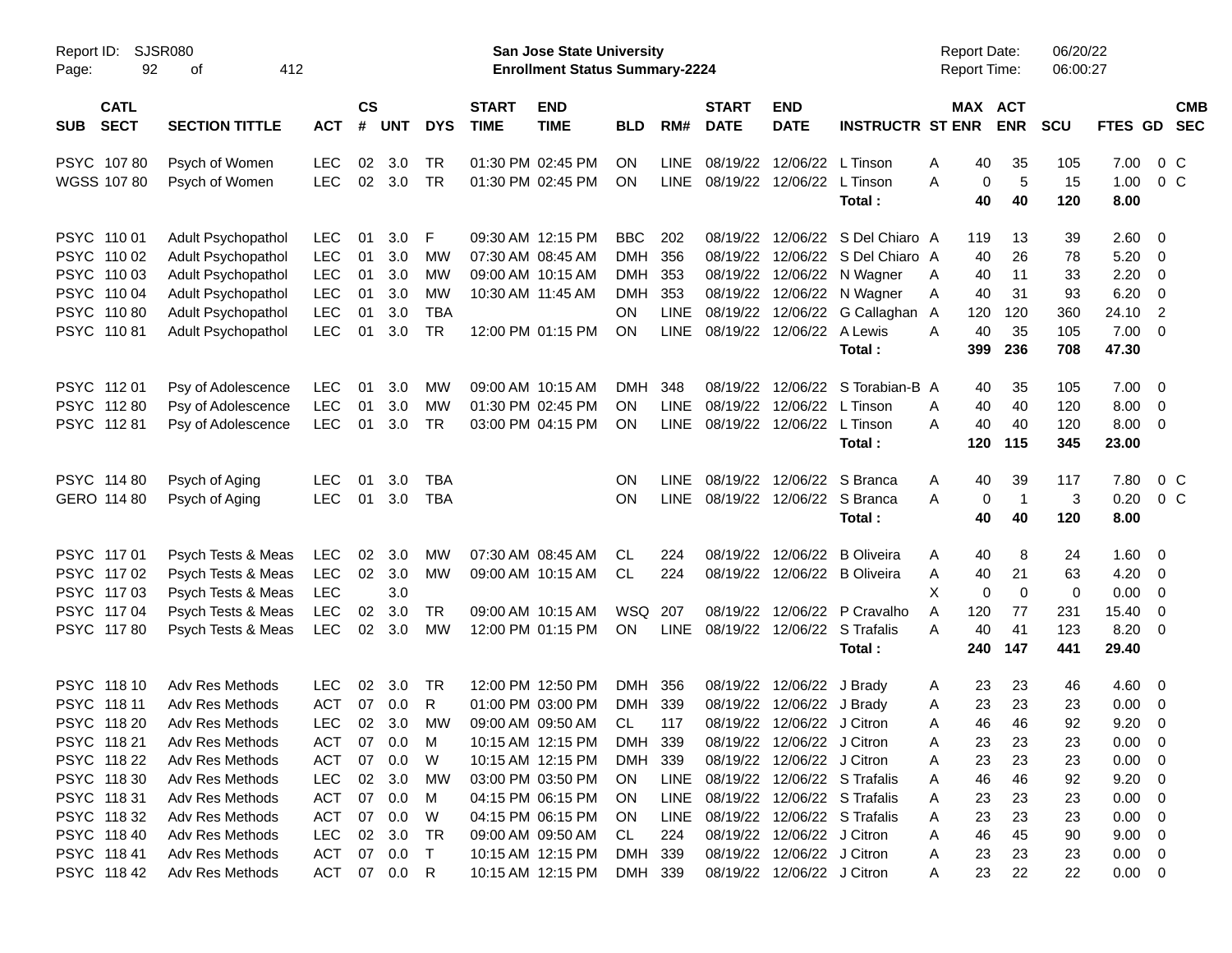| Report ID:<br>Page: | <b>SJSR080</b><br>93       |                                               |               |               |           |            | San Jose State University<br><b>Enrollment Status Summary-2224</b> |                           |            |             |                             |                                | <b>Report Date:</b><br><b>Report Time:</b>                 |         | 06/20/22<br>06:00:27  |                |             |                          |  |
|---------------------|----------------------------|-----------------------------------------------|---------------|---------------|-----------|------------|--------------------------------------------------------------------|---------------------------|------------|-------------|-----------------------------|--------------------------------|------------------------------------------------------------|---------|-----------------------|----------------|-------------|--------------------------|--|
| <b>SUB</b>          | <b>CATL</b><br><b>SECT</b> | <b>SECTION TITTLE</b>                         | <b>ACT</b>    | $\mathsf{cs}$ | # UNT     | <b>DYS</b> | <b>START</b><br><b>TIME</b>                                        | <b>END</b><br><b>TIME</b> | <b>BLD</b> | RM#         | <b>START</b><br><b>DATE</b> | <b>END</b><br><b>DATE</b>      | <b>INSTRUCTR ST ENR</b>                                    |         | MAX ACT<br><b>ENR</b> | <b>SCU</b>     | FTES GD SEC | <b>CMB</b>               |  |
|                     | PSYC 118 50                | Adv Res Methods                               | <b>LEC</b>    | 02            | 3.0       | TR         |                                                                    | 03:00 PM 03:50 PM         | ON.        | <b>LINE</b> |                             | 08/19/22 12/06/22 S Trafalis   |                                                            | 46<br>A | 46                    | 92             | $9.20 \ 0$  |                          |  |
|                     | PSYC 11851                 | Adv Res Methods                               | <b>ACT</b>    | 07            | 0.0       | $\top$     |                                                                    | 04:15 PM 06:15 PM         | ON.        |             |                             |                                | LINE 08/19/22 12/06/22 S Trafalis                          | 23<br>A | 23                    | 23             | $0.00 \t 0$ |                          |  |
|                     | PSYC 11852                 | Adv Res Methods                               | ACT           | 07            | 0.0       | R          |                                                                    | 04:15 PM 06:15 PM         | ON.        |             |                             |                                | LINE 08/19/22 12/06/22 S Trafalis                          | 23<br>A | 23                    | 23             | $0.00 \t 0$ |                          |  |
|                     |                            |                                               |               |               |           |            |                                                                    |                           |            |             |                             |                                | Total:                                                     | 414     | 412                   | 618            | 41.20       |                          |  |
|                     | PSYC 120 10                | Adv Res Meth & Des                            | <b>LEC</b>    | 02            | 4.0       | <b>MW</b>  |                                                                    | 03:00 PM 04:15 PM         | <b>ON</b>  | LINE        |                             |                                | 08/19/22 12/06/22 R Lundell-Cr A                           | 46      | 2                     | 6              | 0.53        | - 0                      |  |
|                     | PSYC 12011                 | Adv Res Meth & Des                            | ACT           | 07            | 0.0       | M          |                                                                    | 04:30 PM 06:30 PM         | ON.        |             |                             |                                | LINE 08/19/22 12/06/22 R Lundell-Cr A                      | 23      | 2                     | 2              | $0.00 \t 0$ |                          |  |
|                     | PSYC 12012                 | Adv Res Meth & Des                            | ACT           | 07            | 0.0       | W          |                                                                    | 04:30 PM 06:30 PM         | <b>ON</b>  | LINE        |                             |                                | 08/19/22 12/06/22 R Lundell-Cr A                           | 23      | 0                     | 0              | $0.00 \t 0$ |                          |  |
|                     | PSYC 120 20                | Adv Res Meth & Des                            | LEC           | 02            | 4.0       | <b>TR</b>  |                                                                    | 01:30 PM 02:45 PM         | <b>ON</b>  |             |                             |                                | LINE 08/19/22 12/06/22 G Savage                            | 46<br>A | 15                    | 45             | 4.00        | $\overline{\phantom{0}}$ |  |
|                     | PSYC 120 21                | Adv Res Meth & Des                            | ACT           | 07            | 0.0       | $\top$     |                                                                    | 03:00 PM 05:00 PM         | <b>ON</b>  |             |                             |                                | LINE 08/19/22 12/06/22 G Savage                            | 23<br>A | 13                    | 13             | 0.00        | $\overline{\phantom{0}}$ |  |
|                     | PSYC 120 22                | Adv Res Meth & Des                            | ACT           | 07            | 0.0       | R          |                                                                    | 03:00 PM 05:00 PM         | <b>ON</b>  |             |                             |                                | LINE 08/19/22 12/06/22 G Savage                            | 23<br>A | $\overline{2}$        | $\overline{2}$ | 0.00        | $\overline{\mathbf{0}}$  |  |
|                     | PSYC 120 30                | Adv Res Meth & Des                            | LEC           | 02            | 4.0       | MW         |                                                                    | 01:30 PM 02:45 PM         | <b>ON</b>  |             |                             |                                | LINE 08/19/22 12/06/22 G Savage                            | 46<br>A | 16                    | 48             | $4.27 \t 0$ |                          |  |
|                     | PSYC 12031                 | Adv Res Meth & Des                            | ACT           | 07            | 0.0       | M          |                                                                    | 03:00 PM 05:00 PM         | ON.        |             |                             |                                | LINE 08/19/22 12/06/22 G Savage                            | 23<br>A | 11                    | 11             | $0.00 \t 0$ |                          |  |
|                     | PSYC 120 32                | Adv Res Meth & Des                            | ACT           | 07            | 0.0       | W          |                                                                    | 03:00 PM 05:00 PM         | <b>ON</b>  |             |                             |                                | LINE 08/19/22 12/06/22 G Savage                            | 23<br>A | 5                     | 5              | $0.00 \t 0$ |                          |  |
|                     |                            |                                               |               |               |           |            |                                                                    |                           |            |             |                             |                                | Total:                                                     | 276     | 66                    | 132            | 8.80        |                          |  |
|                     |                            | PSYC 121A 10 Adv Res Meth Social/ SEM         |               | 05            | 2.0       | E          |                                                                    | 12:30 PM 01:20 PM         | DMH        | 355         |                             |                                | 08/19/22 12/06/22 S Trafalis                               | A       | 24<br>24              | 24             | $3.20 \ 0$  |                          |  |
|                     |                            | PSYC 121A 11 Adv Res Meth Social/ LAB         |               |               | 16  0.0   | -F         |                                                                    | 01:30 PM 04:15 PM         | DMH 339    |             |                             |                                | 08/19/22 12/06/22 S Trafalis                               | 24<br>A | 24                    | 24             | $0.00 \t 0$ |                          |  |
|                     |                            |                                               |               |               |           |            |                                                                    |                           |            |             |                             |                                | Total:                                                     | 48      | 48                    | 48             | 3.20        |                          |  |
|                     |                            | PSYC 121B 10 Adv R Met: Cog/Perc SEM 05       |               |               | $0.0$ T   |            |                                                                    | 01:00 PM 01:50 PM         | DMH 347    |             |                             | 08/19/22 12/06/22              | P Cravalho                                                 | A       | 24<br>24              | 24             | $0.00 \t 0$ |                          |  |
|                     |                            | PSYC 121B 11 Adv R Met: Cog/Perc LAB 16 2.0 T |               |               |           |            |                                                                    | 02:15 PM 05:15 PM         | DMH 339    |             |                             |                                | 08/19/22 12/06/22 P Cravalho                               | 24<br>A | 24                    | 24             | $3.20 \ 0$  |                          |  |
|                     |                            |                                               |               |               |           |            |                                                                    |                           |            |             |                             |                                | Total:                                                     | 48      | 48                    | 48             | 3.20        |                          |  |
|                     | PSYC 12680                 | Drugs + Brain & Beh                           | LEC           | 02            | 3.0       | <b>TBA</b> |                                                                    |                           | ON.        | LINE        |                             |                                | 08/19/22 12/06/22 S Snycerski A                            |         | 36<br>40              | 108            | 7.25        | 1 C                      |  |
| PH.                 | 126 80                     | Drugs + Brain & Beh LEC                       |               |               | 02 3.0    | <b>TBA</b> |                                                                    |                           | <b>ON</b>  |             |                             |                                | LINE 08/19/22 12/06/22 S Snycerski A                       |         | $\overline{4}$<br>0   | 12             | 0.80        | $0\,$ C                  |  |
|                     |                            |                                               |               |               |           |            |                                                                    |                           |            |             |                             |                                | Total:                                                     | 40      | 40                    | 120            | 8.05        |                          |  |
|                     | PSYC 129 01                | Neuroscience                                  | <b>LEC</b>    | 02            | 3.0       | MW         |                                                                    | 03:00 PM 04:15 PM         | DMH 356    |             |                             | 08/19/22 12/06/22 J Citron     |                                                            | 40<br>A | 34                    | 102            | 6.80        | $0\,C$                   |  |
|                     | BIOL 129 01                | Neuroscience                                  | <b>LEC</b>    | 02            | 3.0       | MW         |                                                                    | 03:00 PM 04:15 PM         | DMH 356    |             |                             | 08/19/22 12/06/22 J Citron     |                                                            | A       | 6<br>0                | 18             | 1.20        | 0 <sup>C</sup>           |  |
|                     | PSYC 129 02                | Neuroscience                                  | <b>LEC</b>    |               | 02 3.0    | TR         |                                                                    | 12:00 PM 01:15 PM         | DMH 355    |             |                             |                                | 08/19/22 12/06/22 C Chancellor A                           | 40      | 32                    | 96             | 6.45        | 1 C                      |  |
|                     |                            | BIOL 129 02 Neuroscience                      | LEC           |               | 02 3.0 TR |            |                                                                    |                           |            |             |                             |                                | 12:00 PM 01:15 PM DMH 355 08/19/22 12/06/22 C Chancellor A |         | 0<br>-4               | 12             |             | $0.80 \t 0 C$            |  |
|                     |                            |                                               |               |               |           |            |                                                                    |                           |            |             |                             |                                | Total:                                                     | 80      | 76                    | 228            | 15.25       |                          |  |
|                     | PSYC 135 02                | Cognition                                     | SEM 05 3.0 TR |               |           |            |                                                                    | 03:00 PM 04:15 PM         | CL.        | 117         |                             | 08/19/22 12/06/22 E Palmer     |                                                            | 40<br>A | 40                    | 120            | $8.00 \t 0$ |                          |  |
|                     | PSYC 135 03                | Cognition                                     | SEM 05        |               | 3.0       | TR         |                                                                    | 04:30 PM 05:45 PM         | WSQ 207    |             |                             |                                | 08/19/22 12/06/22 S Macramalla A                           | 120     | 38                    | 114            | 7.702       |                          |  |
|                     | PSYC 135 80                | Cognition                                     | SEM 05        |               | 3.0       | R          |                                                                    | 09:00 AM 10:15 AM         | ON.        |             |                             | LINE 08/19/22 12/06/22 C Tzeng |                                                            | 40<br>A | 40                    | 120            | $8.00 \t 0$ |                          |  |
|                     | PSYC 13581                 | Cognition                                     | SEM 05 3.0    |               |           | R.         |                                                                    | 10:30 AM 11:45 AM         | ON         |             |                             | LINE 08/19/22 12/06/22 C Tzeng |                                                            | 40<br>A | 40                    | 120            | $8.00 \t 0$ |                          |  |
|                     |                            |                                               |               |               |           |            |                                                                    |                           |            |             |                             |                                | Total:                                                     |         | 240 158               | 474            | 31.70       |                          |  |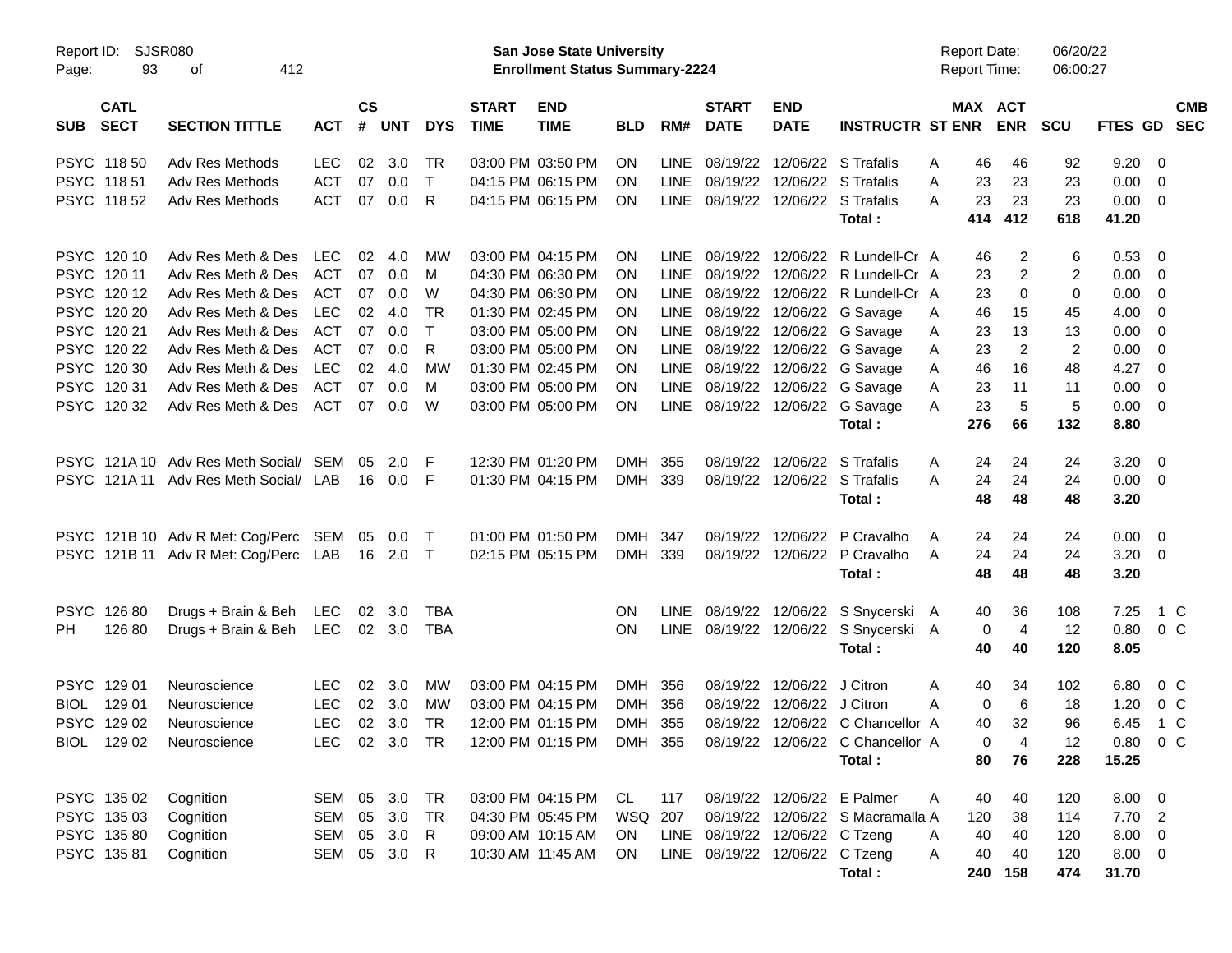| Report ID:<br>94<br>Page:                | <b>SJSR080</b><br>412<br>οf |            |                    |            |            |                             | San Jose State University<br><b>Enrollment Status Summary-2224</b> |            |             |                             |                           |                                             | <b>Report Date:</b><br><b>Report Time:</b> |                       | 06/20/22<br>06:00:27 |                     |                          |            |
|------------------------------------------|-----------------------------|------------|--------------------|------------|------------|-----------------------------|--------------------------------------------------------------------|------------|-------------|-----------------------------|---------------------------|---------------------------------------------|--------------------------------------------|-----------------------|----------------------|---------------------|--------------------------|------------|
| <b>CATL</b><br><b>SECT</b><br><b>SUB</b> | <b>SECTION TITTLE</b>       | <b>ACT</b> | $\mathsf{cs}$<br># | <b>UNT</b> | <b>DYS</b> | <b>START</b><br><b>TIME</b> | <b>END</b><br><b>TIME</b>                                          | <b>BLD</b> | RM#         | <b>START</b><br><b>DATE</b> | <b>END</b><br><b>DATE</b> | <b>INSTRUCTR ST ENR</b>                     |                                            | MAX ACT<br><b>ENR</b> | <b>SCU</b>           | FTES GD SEC         |                          | <b>CMB</b> |
| PSYC 139 01                              | Psy of Person               | <b>LEC</b> | 02                 | 3.0        | MW         |                             | 12:00 PM 01:15 PM                                                  | DMH 355    |             |                             |                           | 08/19/22 12/06/22 S Lundquist A             | 40                                         | 40                    | 120                  | 8.00                | $\overline{\phantom{0}}$ |            |
| PSYC 139 02                              | Psy of Person               | <b>LEC</b> | 02                 | 3.0        | <b>TR</b>  |                             | 10:30 AM 11:45 AM                                                  | <b>DMH</b> | 348         |                             | 08/19/22 12/06/22 G Feist |                                             | Α<br>40                                    | 40                    | 120                  | 8.00                | $\overline{\mathbf{0}}$  |            |
| PSYC 139 03                              | Psy of Person               | <b>LEC</b> | 02                 | 3.0        | <b>TR</b>  |                             | 03:00 PM 04:15 PM                                                  | <b>DMH</b> | 357         |                             |                           | 08/19/22 12/06/22 B Oliveira                | 40<br>Α                                    | 13                    | 39                   | 2.60                | $\overline{0}$           |            |
| PSYC 139 80                              | Psy of Person               | <b>LEC</b> | 02                 | 3.0        | <b>MW</b>  |                             | 03:00 PM 04:15 PM                                                  | ON         | <b>LINE</b> |                             |                           | 08/19/22 12/06/22 N Wagner<br>Total:        | Α<br>120<br>240                            | 108<br>201            | 324<br>603           | 21.60<br>40.20      | $\overline{\mathbf{0}}$  |            |
| PSYC 14201                               | Child Psychopathol          | <b>LEC</b> | 02                 | 3.0        | MW         |                             | 10:30 AM 11:45 AM                                                  | CL         | 224         |                             |                           | 08/19/22 12/06/22 S Torabian-B A            | 40                                         | 9                     | 27                   | 1.80                | $\overline{\mathbf{0}}$  |            |
| PSYC 142 02                              | Child Psychopathol          | <b>LEC</b> | 02                 | 3.0        | MW         |                             | 12:00 PM 01:15 PM                                                  | <b>DMH</b> | 356         |                             |                           | 08/19/22 12/06/22 S Torabian-B A            | 40                                         | 10                    | 30                   | 2.00                | $\overline{\phantom{0}}$ |            |
| PSYC 142 03                              | Child Psychopathol          | <b>LEC</b> | 02                 | 3.0        | <b>TR</b>  |                             | 07:30 AM 08:45 AM                                                  | <b>DMH</b> | 348         |                             | 08/19/22 12/06/22 L Papa  |                                             | Α<br>40                                    | 6                     | 18                   | 1.20                | $\overline{\mathbf{0}}$  |            |
| PSYC 142 04                              | Child Psychopathol          | <b>LEC</b> | 02                 | 3.0        | <b>TR</b>  |                             | 09:00 AM 10:15 AM                                                  | CL.        | 117         |                             |                           | 08/19/22 12/06/22 M Capriotti               | 40<br>A                                    | 34                    | 102                  | 6.80                | $\overline{\mathbf{0}}$  |            |
| PSYC 142 05                              | Child Psychopathol          | <b>LEC</b> | 02                 | 3.0        | <b>TR</b>  |                             | 01:30 PM 02:45 PM                                                  | DMH        | 355         |                             | 08/19/22 12/06/22 L Papa  | Total:                                      | Α<br>40<br>200                             | 26<br>85              | 78<br>255            | 5.25<br>17.05       | - 1                      |            |
| PSYC 150 01                              | Educ Psych                  | LEC.       | 02                 | 3.0        | TR         |                             | 10:30 AM 11:45 AM                                                  | DMH 356    |             |                             | 08/19/22 12/06/22         | P Cravalho<br>Total :                       | 40<br>A<br>40                              | 20<br>20              | 60<br>60             | $4.00 \ 0$<br>4.00  |                          |            |
| PSYC 15380                               | Psych in Courtroom          | LEC.       |                    | 02 3.0     | TBA        |                             |                                                                    | <b>ON</b>  |             |                             |                           | LINE 08/19/22 12/06/22 A Yaghoubi<br>Total: | 40<br>A<br>40                              | 40<br>40              | 120<br>120           | $8.00 \t 0$<br>8.00 |                          |            |
| PSYC 154 01                              | Social Psy                  | LEC.       | 02                 | 3.0        | MW         |                             | 10:30 AM 11:45 AM                                                  | DMH 355    |             |                             |                           | 08/19/22 12/06/22 J Ventura                 | 40<br>Α                                    | 37                    | 111                  | 7.40                | $\overline{\phantom{0}}$ |            |
| PSYC 154 02                              | Social Psy                  | <b>LEC</b> | 02                 | 3.0        | MW         |                             | 12:00 PM 01:15 PM                                                  | DMH 353    |             |                             |                           | 08/19/22 12/06/22 N Wagner                  | Α<br>40                                    | 5                     | 15                   | 1.00                | $\overline{\phantom{0}}$ |            |
| PSYC 154 03                              | Social Psy                  | <b>LEC</b> | 02                 | 3.0        | <b>MW</b>  |                             | 01:30 PM 02:45 PM                                                  | DMH 353    |             |                             |                           | 08/19/22 12/06/22 J Ventura                 | 40<br>Α                                    | 26                    | 78                   | 5.20                | $\overline{\mathbf{0}}$  |            |
| PSYC 154 04                              | Social Psy                  | <b>LEC</b> | 02                 | 3.0        | <b>TR</b>  |                             | 09:00 AM 10:15 AM                                                  | DMH        | 355         |                             |                           | 08/19/22 12/06/22 A Asuncion                | 40<br>Α                                    | $\overline{7}$        | 21                   | 1.40                | $\overline{\mathbf{0}}$  |            |
| PSYC 154 05                              | Social Psy                  | <b>LEC</b> | 02                 | 3.0        | <b>TR</b>  |                             | 10:30 AM 11:45 AM                                                  | <b>DMH</b> | 234         |                             |                           | 08/19/22 12/06/22 J Ventura                 | Α<br>40                                    | 19                    | 57                   | 3.80                | $\overline{\mathbf{0}}$  |            |
| PSYC 154 80                              | Social Psy                  | <b>LEC</b> |                    | 02 3.0     | <b>TBA</b> |                             |                                                                    | ON.        | LINE        |                             |                           | 08/19/22 12/06/22 A Asuncion<br>Total:      | 120<br>A<br>320                            | 85<br>179             | 255<br>537           | 17.10 2<br>35.90    |                          |            |
| PSYC 155 01                              | Human Learning              | LEC.       | 02                 | 3.0        | MW         |                             | 09:00 AM 10:15 AM                                                  | DMH        | 356         |                             |                           | 08/19/22 12/06/22 S Del Chiaro A            | 40                                         | 40                    | 120                  | 8.00                | $\overline{\phantom{0}}$ |            |
| PSYC 155 02                              | Human Learning              | <b>LEC</b> | 02                 | 3.0        | MW         |                             | 10:30 AM 11:45 AM                                                  | <b>DMH</b> | 356         | 08/19/22                    |                           | 12/06/22 S Del Chiaro A                     | 40                                         | 40                    | 120                  | 8.00                | $\overline{0}$           |            |
| PSYC 15580                               | Human Learning              | <b>LEC</b> | 02                 | 3.0        | <b>TBA</b> |                             |                                                                    | OΝ         | LINE        |                             |                           | 08/19/22 12/06/22 S Snycerski A             | 40                                         | 40                    | 120                  | 8.00                | $\overline{\mathbf{0}}$  |            |
|                                          |                             |            |                    |            |            |                             |                                                                    |            |             |                             |                           | Total:                                      |                                            | 120 120               | 360                  | 24.00               |                          |            |
| PSYC 158 01                              | Perception                  | LEC.       |                    | 02 3.0 TR  |            |                             | 09:00 AM 10:15 AM                                                  | DMH 353    |             |                             |                           | 08/19/22 12/06/22 S Macramalla A            | 40                                         | 32                    | 96                   | $6.40\quad 0$       |                          |            |
| PSYC 158 02                              | Perception                  | <b>LEC</b> |                    | 02 3.0     | <b>TR</b>  |                             | 10:30 AM 11:45 AM                                                  | CL.        | 117         |                             | 08/19/22 12/06/22 C Feria |                                             | 40<br>A                                    | 40                    | 120                  | $8.00 \t 0$         |                          |            |
| PSYC 158 03                              | Perception                  | <b>LEC</b> |                    | 02 3.0     | <b>TR</b>  |                             | 12:00 PM 01:15 PM                                                  | CL.        | 117         |                             | 08/19/22 12/06/22 C Feria |                                             | Α<br>40                                    | 40                    | 120                  | 8.10 2              |                          |            |
| PSYC 158 04                              | Perception                  | <b>LEC</b> |                    | 02 3.0 TR  |            |                             | 01:30 PM 02:45 PM                                                  | DMH 356    |             |                             |                           | 08/19/22 12/06/22 S Macramalla A            | 40                                         | 38                    | 114                  | 7.85 5              |                          |            |
|                                          |                             |            |                    |            |            |                             |                                                                    |            |             |                             |                           | Total:                                      |                                            | 160 150               | 450                  | 30.35               |                          |            |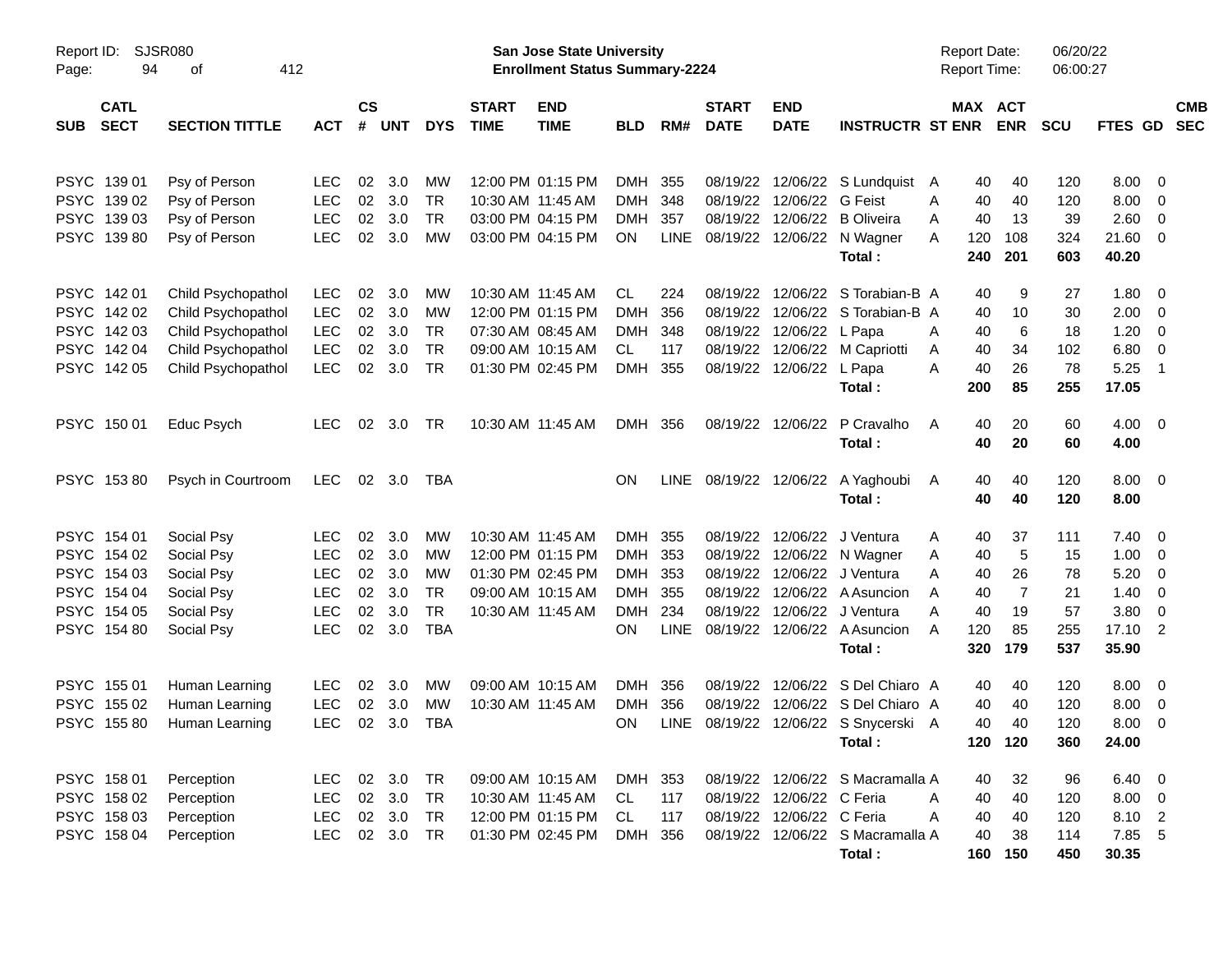| Report ID:<br>95<br>Page:                                                              | <b>SJSR080</b><br>412<br>оf                                                                                          |                                                                                  |                                  |                                        |                                                                           |                             | San Jose State University<br><b>Enrollment Status Summary-2224</b> |                                                        |                                             |                                                                                                                                                     |                                                            |                                                                             | <b>Report Date:</b><br><b>Report Time:</b> |                                                                                  | 06/20/22<br>06:00:27            |                                                                                                   |                                                                                        |
|----------------------------------------------------------------------------------------|----------------------------------------------------------------------------------------------------------------------|----------------------------------------------------------------------------------|----------------------------------|----------------------------------------|---------------------------------------------------------------------------|-----------------------------|--------------------------------------------------------------------|--------------------------------------------------------|---------------------------------------------|-----------------------------------------------------------------------------------------------------------------------------------------------------|------------------------------------------------------------|-----------------------------------------------------------------------------|--------------------------------------------|----------------------------------------------------------------------------------|---------------------------------|---------------------------------------------------------------------------------------------------|----------------------------------------------------------------------------------------|
| <b>CATL</b><br><b>SECT</b><br><b>SUB</b>                                               | <b>SECTION TITTLE</b>                                                                                                | <b>ACT</b>                                                                       | $\mathsf{cs}$<br>#               | <b>UNT</b>                             | <b>DYS</b>                                                                | <b>START</b><br><b>TIME</b> | <b>END</b><br><b>TIME</b>                                          | <b>BLD</b>                                             | RM#                                         | <b>START</b><br><b>DATE</b>                                                                                                                         | <b>END</b><br><b>DATE</b>                                  | <b>INSTRUCTR ST ENR</b>                                                     |                                            | MAX ACT<br><b>ENR</b>                                                            | <b>SCU</b>                      |                                                                                                   | <b>CMB</b><br>FTES GD SEC                                                              |
| PSYC 160 01                                                                            | <b>Clinical Psychology</b>                                                                                           | <b>LEC</b>                                                                       |                                  | 02 3.0                                 | TR                                                                        |                             | 03:00 PM 04:15 PM                                                  | DMH 348                                                |                                             |                                                                                                                                                     |                                                            | 08/19/22 12/06/22 S Nadeau<br>Total:                                        | A                                          | 40<br>25<br>40<br>25                                                             | 75<br>75                        | $5.00 \t 0$<br>5.00                                                                               |                                                                                        |
| PSYC 165 01<br>PSYC 165 02                                                             | Th & Me Counseling<br>Th & Me Counseling                                                                             | LEC<br><b>LEC</b>                                                                | 02                               | 3.0<br>02 3.0                          | MW<br><b>TR</b>                                                           |                             | 01:30 PM 02:45 PM<br>10:30 AM 11:45 AM                             | DMH 355<br>DMH 355                                     |                                             |                                                                                                                                                     |                                                            | 08/19/22 12/06/22 S Lundquist A<br>08/19/22 12/06/22 E Woodhead A<br>Total: |                                            | 40<br>40<br>40<br>20<br>80<br>60                                                 | 120<br>60<br>180                | 8.00<br>$4.00 \ 0$<br>12.00                                                                       | $\overline{\mathbf{0}}$                                                                |
| PSYC 170 01                                                                            | Indus Psy                                                                                                            | LEC.                                                                             | 02                               | 3.0 T                                  |                                                                           |                             | 04:30 PM 07:15 PM                                                  | DMH 357                                                |                                             |                                                                                                                                                     | 08/19/22 12/06/22                                          | G Scherini<br>Total:                                                        | A                                          | 40<br>18<br>40<br>18                                                             | 54<br>54                        | 3.60 0<br>3.60                                                                                    |                                                                                        |
| PSYC 173 01                                                                            | Human Factors                                                                                                        | <b>LEC</b>                                                                       | 02                               | 3.0                                    | TR                                                                        |                             | 04:30 PM 05:45 PM                                                  | DMH 356                                                |                                             |                                                                                                                                                     | 08/19/22 12/06/22                                          | D Schuster<br>Total:                                                        | A                                          | 40<br>24<br>40<br>24                                                             | 72<br>72                        | $4.80\ 0$<br>4.80                                                                                 |                                                                                        |
| PSYC 180 01<br>PSYC 180 02<br>PSYC 180 03<br>PSYC 180 04<br>PSYC 180 05                | <b>Indiv Studies</b><br><b>Indiv Studies</b><br><b>Indiv Studies</b><br><b>Indiv Studies</b><br><b>Indiv Studies</b> | <b>SUP</b><br><b>SUP</b><br><b>SUP</b><br><b>SUP</b><br><b>SUP</b>               | 36<br>36<br>36<br>36<br>36       | 1.0<br>1.0<br>2.0<br>2.0<br>3.0        | TBA<br><b>TBA</b><br><b>TBA</b><br><b>TBA</b><br><b>TBA</b>               |                             |                                                                    | ΟN<br>ON.<br>ON<br><b>ON</b><br><b>ON</b>              | <b>LINE</b><br>LINE<br>LINE<br>LINE<br>LINE | 08/19/22 12/06/22<br>08/19/22 12/06/22<br>08/19/22 12/06/22<br>08/19/22 12/06/22<br>08/19/22 12/06/22                                               |                                                            |                                                                             | A<br>A<br>A<br>A<br>A                      | 3<br>0<br>3<br>0<br>3<br>0<br>3<br>0<br>3<br>0                                   | 0<br>0<br>0<br>0<br>0           | 0.00<br>$0.00 \t 0$<br>0.00<br>0.00<br>0.00                                                       | - 0<br>$\overline{\phantom{0}}$<br>- 0<br>$\overline{\mathbf{0}}$                      |
| PSYC 180 06                                                                            | <b>Indiv Studies</b>                                                                                                 | <b>SUP</b>                                                                       | 36                               | 4.0                                    | <b>TBA</b>                                                                |                             |                                                                    | ON.                                                    |                                             | LINE 08/19/22 12/06/22                                                                                                                              |                                                            | Total:                                                                      | А                                          | 3<br>0<br>18<br>0                                                                | 0<br>0                          | 0.00 0<br>0.00                                                                                    |                                                                                        |
| PSYC 184 01<br>PSYC 184 02<br>PSYC 184 03<br>PSYC 184 04<br>PSYC 184 05<br>PSYC 184 06 | Directed Reading<br>Directed Reading<br>Directed Reading<br>Directed Reading<br>Directed Reading<br>Directed Reading | <b>SUP</b><br><b>SUP</b><br><b>SUP</b><br><b>SUP</b><br><b>SUP</b><br><b>SUP</b> | 36<br>36<br>36<br>36<br>36<br>36 | 1.0<br>1.0<br>2.0<br>2.0<br>3.0<br>4.0 | TBA<br><b>TBA</b><br><b>TBA</b><br><b>TBA</b><br><b>TBA</b><br><b>TBA</b> |                             |                                                                    | <b>ON</b><br>ON<br>ON<br><b>ON</b><br>ΟN<br>ΟN         | <b>LINE</b><br>LINE<br>LINE<br>LINE<br>LINE | 08/19/22 12/06/22<br>08/19/22 12/06/22<br>08/19/22 12/06/22<br>08/19/22 12/06/22<br>08/19/22 12/06/22<br>LINE 08/19/22 12/06/22                     |                                                            | Total:                                                                      | A<br>A<br>A<br>A<br>A<br>Α                 | 3<br>0<br>3<br>0<br>3<br>0<br>3<br>0<br>3<br>0<br>3<br>0<br>18<br>0              | 0<br>0<br>0<br>0<br>0<br>0<br>0 | 0.00<br>$0.00 \t 0$<br>0.00<br>0.00<br>0.00<br>0.00 0<br>0.00                                     | $\overline{\phantom{0}}$<br>- 0<br>$\overline{\mathbf{0}}$<br>$\overline{\phantom{0}}$ |
| PSYC 186 01<br>PSYC 186 02<br>PSYC 186 03<br>PSYC 186 04<br>PSYC 186 05<br>PSYC 186 06 | Psych Field Wk<br>Psych Field Wk<br>Psych Field Wk<br>Psych Field Wk<br>Psych Field Wk<br>Psych Field Wk             | <b>SUP</b><br><b>SUP</b><br><b>SUP</b><br><b>SUP</b><br><b>SUP</b>               | 36<br>36<br>36<br>36             | 1.0<br>1.0<br>2.0<br>3.0               | TBA<br><b>TBA</b><br>SUP 36 2.0 TBA<br>TBA<br><b>TBA</b><br>36  4.0  TBA  |                             |                                                                    | ON<br>ON.<br>ON<br><b>ON</b><br><b>ON</b><br><b>ON</b> | <b>LINE</b>                                 | 08/19/22 12/06/22<br>LINE 08/19/22 12/06/22<br>LINE 08/19/22 12/06/22<br>LINE 08/19/22 12/06/22<br>LINE 08/19/22 12/06/22<br>LINE 08/19/22 12/06/22 |                                                            | Total:                                                                      | A<br>A<br>A<br>Α<br>Α<br>A                 | 3<br>0<br>3<br>0<br>3 <sup>7</sup><br>0<br>3<br>0<br>3<br>0<br>3<br>0<br>18<br>0 | 0<br>0<br>0<br>0<br>0<br>0<br>0 | $0.00 \quad 0$<br>$0.00 \t 0$<br>$0.00 \t 0$<br>$0.00 \t 0$<br>$0.00 \t 0$<br>$0.00 \t 0$<br>0.00 |                                                                                        |
| PSYC 190 01<br>PSYC 190 02                                                             | Curr Iss Capstone<br>Curr Iss Capstone                                                                               | <b>LEC</b><br><b>LEC</b>                                                         |                                  | 04 3.0                                 | МW<br>04 3.0 MW                                                           |                             | 12:00 PM 01:15 PM<br>01:30 PM 02:45 PM                             | DMH 359<br>DMH 359                                     |                                             |                                                                                                                                                     | 08/19/22 12/06/22 A Caffrey<br>08/19/22 12/06/22 A Caffrey |                                                                             | A<br>A                                     | 25<br>25<br>25<br>22                                                             | 75<br>66                        | $5.00 \t 0$<br>4.40 0                                                                             |                                                                                        |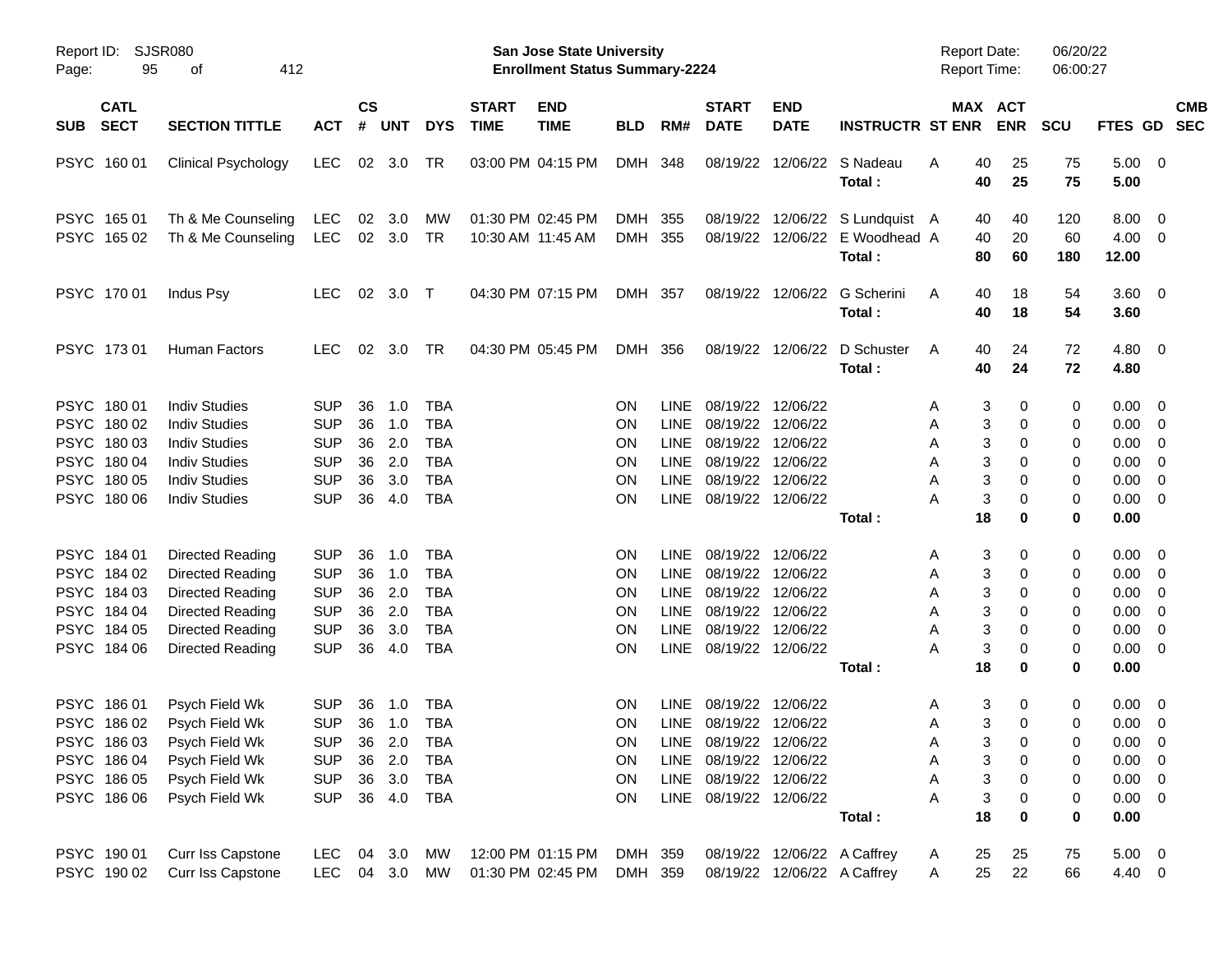| Report ID:<br>96<br>Page:                | <b>SJSR080</b><br>412<br>οf            |                   |                |            |            |                             | <b>San Jose State University</b><br><b>Enrollment Status Summary-2224</b> |                          |             |                             |                           |                                | <b>Report Date:</b><br><b>Report Time:</b> |          |                       | 06/20/22<br>06:00:27 |              |          |                          |
|------------------------------------------|----------------------------------------|-------------------|----------------|------------|------------|-----------------------------|---------------------------------------------------------------------------|--------------------------|-------------|-----------------------------|---------------------------|--------------------------------|--------------------------------------------|----------|-----------------------|----------------------|--------------|----------|--------------------------|
| <b>CATL</b><br><b>SECT</b><br><b>SUB</b> | <b>SECTION TITTLE</b>                  | <b>ACT</b>        | <b>CS</b><br># | <b>UNT</b> | <b>DYS</b> | <b>START</b><br><b>TIME</b> | <b>END</b><br><b>TIME</b>                                                 | <b>BLD</b>               | RM#         | <b>START</b><br><b>DATE</b> | <b>END</b><br><b>DATE</b> | <b>INSTRUCTR ST ENR</b>        |                                            |          | MAX ACT<br><b>ENR</b> | <b>SCU</b>           | FTES GD      |          | <b>CMB</b><br><b>SEC</b> |
| PSYC 190 03<br>PSYC 190 04               | Curr Iss Capstone<br>Curr Iss Capstone | LEC<br><b>LEC</b> | 04<br>04       | 3.0<br>3.0 | TR<br>TR   |                             | 09:00 AM 10:15 AM<br>10:30 AM 11:45 AM                                    | <b>DMH</b><br><b>DMH</b> | 348<br>359  | 08/19/22<br>08/19/22        | 12/06/22 G Feist          | 12/06/22 S Lundquist           | Α<br>A                                     | 25<br>25 | 5<br>22               | 15<br>66             | 1.00<br>4.40 | - 0<br>0 |                          |
| PSYC 190 05                              | Curr Iss Capstone                      | <b>LEC</b>        | 04             | 3.0        | <b>TR</b>  |                             | 12:00 PM 01:15 PM                                                         | <b>DMH</b>               | 359         | 08/19/22                    |                           | 12/06/22 S Lundquist           | A                                          | 25       | 14                    | 42                   | 2.80         | 0        |                          |
| PSYC 190 80                              | Curr Iss Capstone                      | <b>LEC</b>        | 04             | 3.0        | <b>MW</b>  |                             | 09:00 AM 10:15 AM                                                         | OΝ                       | <b>LINE</b> | 08/19/22                    | 12/06/22                  | C Ma                           | A                                          | 25       | 25                    | 75                   | 5.00         | 0        |                          |
| PSYC 19081                               | Curr Iss Capstone                      | <b>LEC</b>        | 04             | 3.0        | MW         |                             | 01:30 PM 02:45 PM                                                         | OΝ                       | <b>LINE</b> | 08/19/22                    |                           | 12/06/22 N Rattan              | A                                          | 25       | 25                    | 75                   | 5.00         | 0        |                          |
| PSYC 19082                               | Curr Iss Capstone                      | <b>LEC</b>        | 04             | 3.0        | T          |                             | 01:30 PM 02:45 PM                                                         | <b>ON</b>                | <b>LINE</b> | 08/19/22                    | 12/06/22 J Gregg          |                                | A                                          | 25       | 11                    | 33                   | 2.20         | 0        |                          |
| PSYC 19083                               | Curr Iss Capstone                      | <b>LEC</b>        | 04             | 3.0        | <b>TBA</b> |                             |                                                                           | ΟN                       | <b>LINE</b> | 08/19/22                    |                           | 12/06/22 L Huntsman            | $\overline{A}$                             | 25       | 25                    | 75                   | 5.00         | 0        |                          |
| PSYC 190 84                              | Curr Iss Capstone                      | <b>LEC</b>        | 04             | 3.0        | <b>TBA</b> |                             |                                                                           | ON                       | <b>LINE</b> | 08/19/22                    |                           | 12/06/22 L Huntsman A          |                                            | 25       | 17                    | 51                   | 3.40         | 0        |                          |
|                                          |                                        |                   |                |            |            |                             |                                                                           |                          |             |                             |                           | Total:                         |                                            | 250      | 191                   | 573                  | 38.20        |          |                          |
| PSYC 191 01                              | Psych of Prejudice                     | <b>LEC</b>        | 02             | 3.0        | TR         |                             | 12:00 PM 01:15 PM                                                         | <b>DMH</b>               | 348         | 08/19/22                    | 12/06/22                  | A Asuncion                     | A                                          | 40       | 27                    | 81                   | 5.40         | - 0      |                          |
| PSYC 191 02                              | Psych of Prejudice                     | <b>LEC</b>        | 02             | 3.0        | TR         |                             | 01:30 PM 02:45 PM                                                         | <b>DMH</b>               | 161         | 08/19/22                    | 12/06/22                  | S Lundquist                    | A                                          | 40       | 40                    | 120                  | 8.00         | 0        |                          |
| PSYC 19180                               | Psych of Prejudice                     | <b>LEC</b>        | 02             | 3.0        | <b>MW</b>  |                             | 10:30 AM 11:45 AM                                                         | OΝ                       | <b>LINE</b> | 08/19/22                    | 12/06/22 C Ma             |                                | A                                          | 40       | 40                    | 120                  | 8.00         | 0        |                          |
| PSYC 19181                               | <b>Psych of Prejudice</b>              | <b>LEC</b>        | 02             | 3.0        | <b>MW</b>  |                             | 03:00 PM 04:15 PM                                                         | <b>ON</b>                | LINE        | 08/19/22                    |                           | 12/06/22 N Rattan              | A                                          | 40       | 40                    | 120                  | 8.00         | 0        |                          |
|                                          |                                        |                   |                |            |            |                             |                                                                           |                          |             |                             |                           | Total :                        |                                            | 160      | 147                   | 441                  | 29.40        |          |                          |
| PSYC 199 01                              | Senior Hon Thesis                      | <b>SUP</b>        | 36             | 3.0        | <b>TBA</b> |                             |                                                                           | ΟN                       | <b>LINE</b> |                             | 08/19/22 12/06/22         |                                | Α                                          | 3        | 0                     | 0                    | 0.00         | - 0      |                          |
| PSYC 199 02                              | Senior Hon Thesis                      | <b>SUP</b>        | 36             | 3.0        | <b>TBA</b> |                             |                                                                           | ΟN                       | <b>LINE</b> | 08/19/22                    | 12/06/22                  |                                | Α                                          | 3        | 0                     | 0                    | 0.00         | 0        |                          |
| PSYC 199 03                              | Senior Hon Thesis                      | <b>SUP</b>        | 36             | 3.0        | <b>TBA</b> |                             |                                                                           | ΟN                       | <b>LINE</b> | 08/19/22                    | 12/06/22                  |                                | Α                                          | 3        | 0                     | 0                    | 0.00         | 0        |                          |
| PSYC 199 04                              | Senior Hon Thesis                      | <b>SUP</b>        | 36             | 3.0        | <b>TBA</b> |                             |                                                                           | ΟN                       | <b>LINE</b> | 08/19/22                    | 12/06/22                  |                                | Α                                          | 3        | 0                     | 0                    | 0.00         | 0        |                          |
| PSYC 199 05                              | Senior Hon Thesis                      | <b>SUP</b>        | 36             | 3.0        | <b>TBA</b> |                             |                                                                           | ΟN                       | <b>LINE</b> | 08/19/22                    | 12/06/22                  |                                | A                                          | 3        | 0                     | 0                    | 0.00         | 0        |                          |
| PSYC 199 06                              | Senior Hon Thesis                      | <b>SUP</b>        | 36             | 3.0        | <b>TBA</b> |                             |                                                                           | ON                       | <b>LINE</b> |                             | 08/19/22 12/06/22         |                                | Α                                          | 3        | 0                     | 0                    | 0.00         | 0        |                          |
|                                          |                                        |                   |                |            |            |                             |                                                                           |                          |             |                             |                           | Total:                         |                                            | 18       | 0                     | 0                    | 0.00         |          |                          |
| PSYC 203A01                              | <b>Clinical Assess I</b>               | SEM 05            |                | 3.0        | M          |                             | 09:00 AM 11:45 AM                                                         | DMH 308                  |             |                             | 08/19/22 12/06/22         | G Callaghan A                  |                                            | 15       | 14                    | 42                   | 3.50 14      |          |                          |
|                                          |                                        |                   |                |            |            |                             |                                                                           |                          |             |                             |                           | Total:                         |                                            | 15       | 14                    | 42                   | 3.50         |          |                          |
| PSYC 211 01                              | Child Psychopathol                     | SEM 05            |                | 3.0        | $\top$     |                             | 12:00 PM 02:45 PM                                                         | <b>HGH 221</b>           |             |                             | 08/19/22 12/06/22         | M Capriotti                    | A                                          | 15       | 14                    | 42                   | 3.50 14      |          |                          |
|                                          |                                        |                   |                |            |            |                             |                                                                           |                          |             |                             |                           | Total:                         |                                            | 15       | 14                    | 42                   | 3.50         |          |                          |
| PSYC 222 01                              | Gender Ethnic Iss                      | SEM 05            |                | - 3.0      | M          |                             | 12:00 PM 02:45 PM                                                         | DMH 308                  |             |                             | 08/19/22 12/06/22 E Klaw  |                                | A                                          | 15       | 14                    | 42                   | 3.50 14      |          |                          |
|                                          |                                        |                   |                |            |            |                             |                                                                           |                          |             |                             |                           | Total:                         |                                            | 15       | 14                    | 42                   | 3.50         |          |                          |
|                                          | PSYC 224A 01 Clin Psych Prac I         | SUP 25 3.0 TBA    |                |            |            |                             |                                                                           |                          |             |                             | 08/19/22 12/06/22 E Klaw  |                                | A                                          | 15       | 0                     | 0                    | $0.00 \t 0$  |          |                          |
|                                          |                                        |                   |                |            |            |                             |                                                                           |                          |             |                             |                           | Total:                         |                                            | 15       | $\mathbf 0$           | 0                    | 0.00         |          |                          |
|                                          |                                        |                   |                |            |            |                             |                                                                           |                          |             |                             |                           |                                |                                            |          |                       |                      |              |          |                          |
| PSYC 226 01                              | <b>Addictions &amp; Tmt</b>            | SEM 06 3.0 T      |                |            |            |                             | 12:00 PM_02:45 PM                                                         | DMH 308                  |             |                             |                           | 08/19/22 12/06/22 E Woodhead A |                                            | 15       | 11                    | 33                   | 2.75 11      |          |                          |
|                                          |                                        |                   |                |            |            |                             |                                                                           |                          |             |                             |                           | Total:                         |                                            | 15       | 11                    | 33                   | 2.75         |          |                          |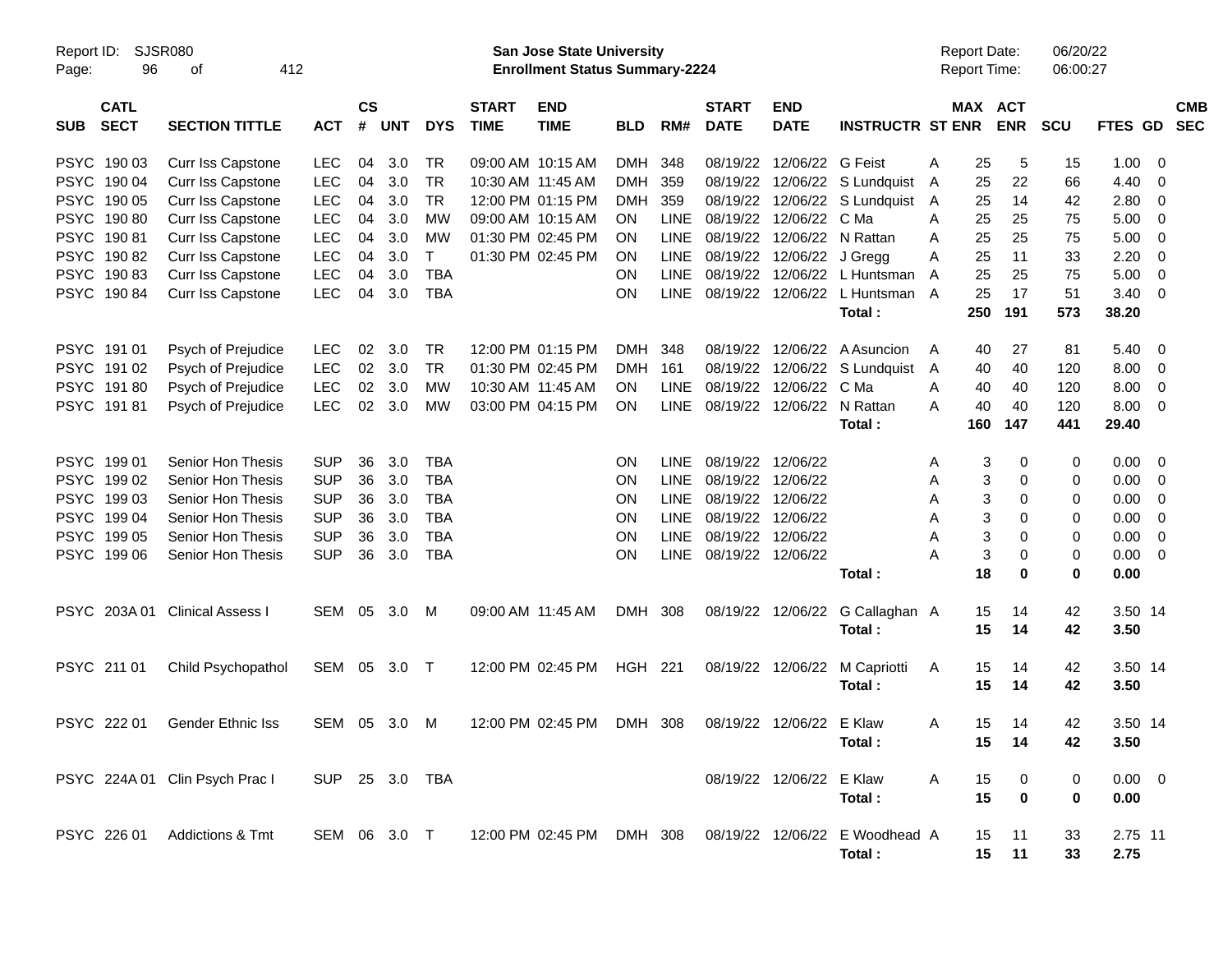| Report ID: SJSR080<br>97<br>Page:         | 412<br>οf                                                         |                                     |                    |            |                     |                             | San Jose State University<br><b>Enrollment Status Summary-2224</b> |                |     |                                                  |                           |                                        | <b>Report Date:</b><br>Report Time: |                                                    | 06/20/22<br>06:00:27 |                                           |                          |
|-------------------------------------------|-------------------------------------------------------------------|-------------------------------------|--------------------|------------|---------------------|-----------------------------|--------------------------------------------------------------------|----------------|-----|--------------------------------------------------|---------------------------|----------------------------------------|-------------------------------------|----------------------------------------------------|----------------------|-------------------------------------------|--------------------------|
| <b>CATL</b><br><b>SECT</b><br><b>SUB</b>  | <b>SECTION TITTLE</b>                                             | <b>ACT</b>                          | $\mathsf{cs}$<br># | <b>UNT</b> | <b>DYS</b>          | <b>START</b><br><b>TIME</b> | <b>END</b><br><b>TIME</b>                                          | <b>BLD</b>     | RM# | <b>START</b><br><b>DATE</b>                      | <b>END</b><br><b>DATE</b> | <b>INSTRUCTR ST ENR</b>                |                                     | MAX ACT<br><b>ENR</b>                              | <b>SCU</b>           | FTES GD                                   | <b>CMB</b><br><b>SEC</b> |
| PSYC 228 01                               | Prof Eth Psyglsts                                                 | SEM 05                              |                    | 3.0        | $\top$              |                             | 09:00 AM 11:45 AM                                                  | HGH            | 221 | 08/19/22                                         | 12/06/22 J Gregg          | Total:                                 | 15<br>A<br>15                       | 14<br>14                                           | 42<br>42             | 3.50 14<br>3.50                           |                          |
| PSYC 235 01                               | Sem Cognitive Psy                                                 | SEM                                 | 05                 | 3.0        | TR                  |                             | 01:30 PM 02:45 PM                                                  | CL.            | 117 |                                                  | 08/19/22 12/06/22         | E Palmer<br>Total:                     | 15<br>Α<br>15                       | 19<br>19                                           | 57<br>57             | 4.75 19<br>4.75                           |                          |
| PSYC 237 01                               | Psyc of Language                                                  | SEM 05                              |                    | 3.0        | TR                  |                             | 03:00 PM 04:15 PM                                                  | <b>HGH 221</b> |     |                                                  | 08/19/22 12/06/22 C Tzeng | Total:                                 | 15<br>A<br>15                       | 10<br>10                                           | 30<br>30             | 2.50 10<br>2.50                           |                          |
| PSYC 240 01                               | App Psychometrics                                                 | SEM                                 | 05                 | 3.0        | MW                  |                             | 03:00 PM 04:15 PM                                                  | DMH 359        |     |                                                  |                           | 08/19/22 12/06/22 H Tokunaga<br>Total: | 15<br>A<br>15                       | 9<br>9                                             | 27<br>27             | 2.25<br>2.25                              | - 9                      |
| PSYC 243 01                               | Field Wk in Psych                                                 | SEM 06                              |                    | 3.0        | TBA                 |                             |                                                                    |                |     |                                                  | 08/19/22 12/06/22         | S Nadeau<br>Total:                     | 15<br>A<br>15                       | 11<br>11                                           | 11<br>11             | 2.75 11<br>2.75                           |                          |
| PSYC 249 01                               | I/O Psy Field Work                                                | <b>SUP</b>                          | 25                 | $3.0$ T    |                     |                             | 06:15 PM 09:00 PM                                                  | DMH 308        |     |                                                  | 08/19/22 12/06/22         | M Hosoda<br>Total:                     | 15<br>A<br>15                       | 3<br>3                                             | 0<br>0               | 0.75<br>0.75                              | $\overline{\mathbf{3}}$  |
| PSYC 258 01                               | Methods Psychother                                                | SEM 06 3.0 R                        |                    |            |                     |                             | 09:00 AM 11:45 AM                                                  | DMH 347        |     |                                                  | 08/19/22 12/06/22 J Gregg | Total:                                 | 15<br>Α<br>15                       | 14<br>14                                           | 42<br>42             | 3.50 14<br>3.50                           |                          |
| PSYC 260 01                               | <b>Crisis Counseling</b>                                          | SEM 06                              |                    | 3.0        | $\top$              |                             | 09:00 AM 11:45 AM                                                  | DMH 308        |     |                                                  | 08/19/22 12/06/22 L Papa  | Total:                                 | 15<br>Α<br>15                       | 12<br>12                                           | 36<br>36             | 3.00 12<br>3.00                           |                          |
| PSYC 270 01                               | Sem Ind/Org Psych                                                 | SEM 05                              |                    | 3.0        | MW                  |                             | 04:30 PM 05:45 PM                                                  | DMH 308        |     |                                                  | 08/19/22 12/06/22         | M Hosoda<br>Total:                     | 15<br>A<br>15                       | 9<br>9                                             | 27<br>27             | 2.25<br>2.25                              | - 9                      |
| PSYC 272 01                               | Training & Develop                                                | SEM 05                              |                    | 3.0 T      |                     |                             | 03:00 PM 05:45 PM                                                  | DMH 161        |     |                                                  | 08/19/22 12/06/22 J Brady | Total:                                 | 25<br>A<br>25                       | 12<br>12                                           | 36<br>36             | 3.00 12<br>3.00                           |                          |
| PSYC 273 01                               | Sem Human Factors                                                 | SEM 05                              |                    | 3.0 T      |                     |                             | 03:00 PM 05:45 PM                                                  | DMH 353        |     |                                                  | 08/19/22 12/06/22 A Andre | Total:                                 | 35<br>A                             | 35<br>35 <sub>5</sub><br>35                        | 105<br>105           | 8.75 35<br>8.75                           |                          |
|                                           | PSYC 280 01 General Seminar                                       |                                     |                    |            |                     |                             | SEM 05 3.0 TR 09:00 AM 10:15 AM DMH 356 08/19/22 12/06/22 E Palmer |                |     |                                                  |                           | Total:                                 | 15<br>A<br>15                       | 15<br>15                                           | 45<br>45             | 3.75 15<br>3.75                           |                          |
| PSYC 298 01<br>PSYC 298 02<br>PSYC 298 03 | <b>Special Prob</b><br><b>Special Prob</b><br><b>Special Prob</b> | SUP 25 1.0 TBA<br>SUP<br><b>SUP</b> |                    | 25 1.0     | TBA<br>25  2.0  TBA |                             |                                                                    | ON.<br>ON.     |     | LINE 08/19/22 12/06/22<br>LINE 08/19/22 12/06/22 | 08/19/22 12/06/22         |                                        | A<br>Α<br>Α                         | 3<br>0<br>$\ensuremath{\mathsf{3}}$<br>0<br>3<br>0 | 0<br>0<br>0          | $0.00 \t 0$<br>$0.00 \t 0$<br>$0.00 \t 0$ |                          |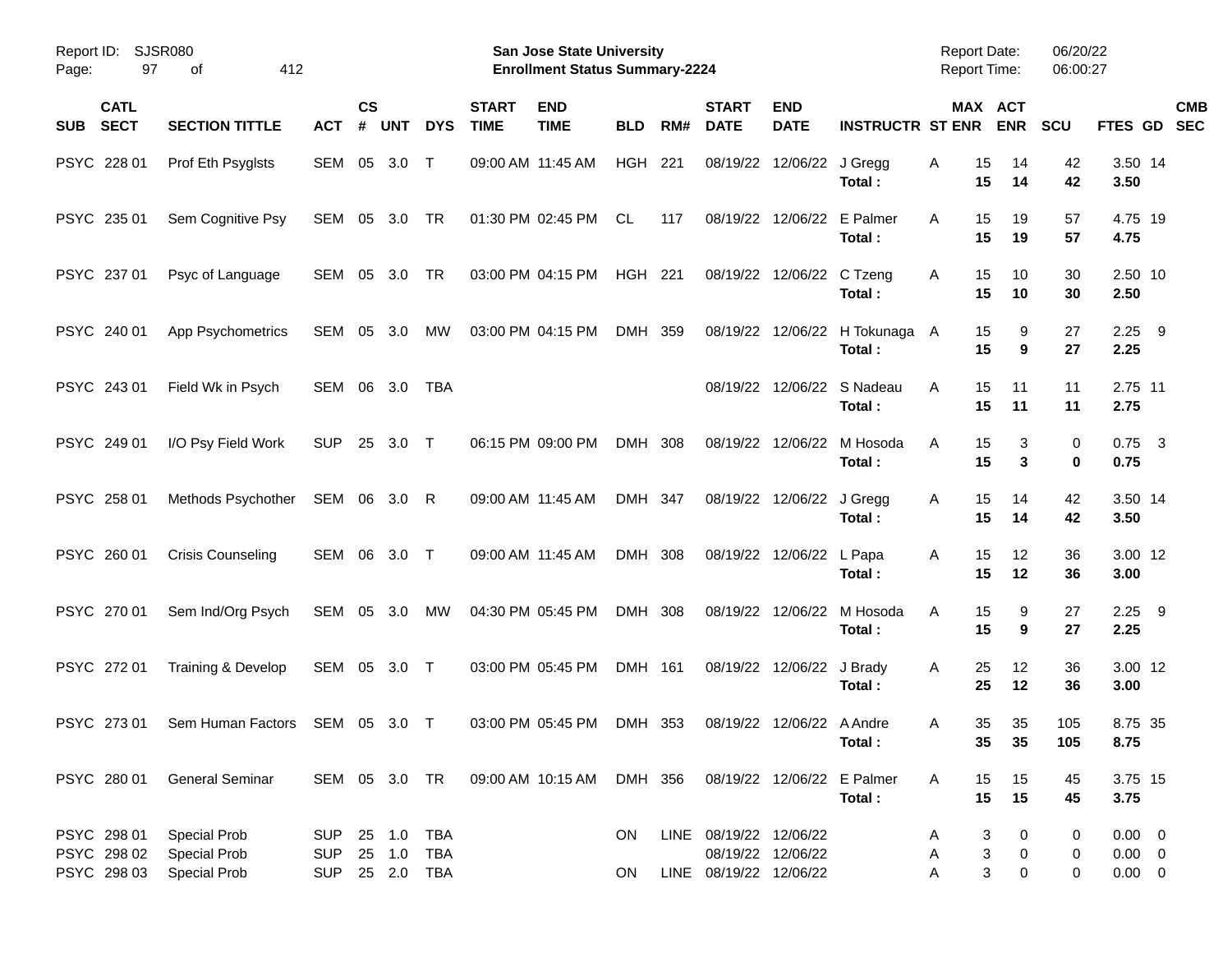| Report ID:<br>Page: | SJSR080<br>98              | οf                    | 412        |                 |            |            |                             | San Jose State University<br><b>Enrollment Status Summary-2224</b> |            |             |                             |                           |                         | <b>Report Date:</b><br><b>Report Time:</b> |                       | 06/20/22<br>06:00:27 |                |                |                          |
|---------------------|----------------------------|-----------------------|------------|-----------------|------------|------------|-----------------------------|--------------------------------------------------------------------|------------|-------------|-----------------------------|---------------------------|-------------------------|--------------------------------------------|-----------------------|----------------------|----------------|----------------|--------------------------|
| <b>SUB</b>          | <b>CATL</b><br><b>SECT</b> | <b>SECTION TITTLE</b> | АСТ        | CS<br>#         | <b>UNT</b> | <b>DYS</b> | <b>START</b><br><b>TIME</b> | <b>END</b><br><b>TIME</b>                                          | BLD        | RM#         | <b>START</b><br><b>DATE</b> | <b>END</b><br><b>DATE</b> | <b>INSTRUCTR ST ENR</b> |                                            | MAX ACT<br><b>ENR</b> | <b>SCU</b>           | <b>FTES GD</b> |                | <b>CMB</b><br><b>SEC</b> |
| PSYC                | 298 04                     | <b>Special Prob</b>   | <b>SUP</b> | 25              | 2.0        | TBA        |                             |                                                                    | ΟN         | <b>LINE</b> | 08/19/22                    | 12/06/22                  |                         | A                                          | 3<br>0                | 0                    | 0.00           | 0              |                          |
|                     | PSYC 298 05                | <b>Special Prob</b>   | <b>SUP</b> | 25              | 3.0        | <b>TBA</b> |                             |                                                                    | ΟN         | <b>LINE</b> | 08/19/22 12/06/22           |                           |                         | A                                          | $\boldsymbol{0}$<br>3 | $\mathbf 0$          | 0.00           | $\overline{0}$ |                          |
| PSYC                | 298 06                     | <b>Special Prob</b>   | <b>SUP</b> | 25              | 4.0        | <b>TBA</b> |                             |                                                                    | ON         | <b>LINE</b> | 08/19/22 12/06/22           |                           |                         | A                                          | 3<br>0                | 0                    | 0.00           | $\mathbf 0$    |                          |
|                     | PSYC 298 07                | <b>Special Prob</b>   | <b>SUP</b> | 25              | 5.0        | <b>TBA</b> |                             |                                                                    | ΟN         | <b>LINE</b> | 08/19/22                    | 12/06/22                  |                         | A                                          | 3<br>$\mathbf 0$      | $\mathbf 0$          | 0.00           | $\overline{0}$ |                          |
| PSYC                | 298 08                     | <b>Special Prob</b>   | <b>SUP</b> | 25              | 6.0        | <b>TBA</b> |                             |                                                                    | ON         | <b>LINE</b> | 08/19/22                    | 12/06/22                  |                         | A                                          | 3<br>0                | 0                    | 0.00           | $\mathbf 0$    |                          |
|                     | PSYC 298 09                | Special Prob          | <b>SUP</b> | 25              | 1.0        | <b>TBA</b> |                             |                                                                    |            |             |                             | 08/19/22 12/06/22         | J Gregg                 | A<br>15                                    | $\mathbf 0$           | 0                    | 0.00           | $\Omega$       |                          |
|                     |                            |                       |            |                 |            |            |                             |                                                                    |            |             |                             |                           | Total:                  | 39                                         | $\mathbf 0$           | 0                    | 0.00           |                |                          |
|                     | PSYC 299 01                | <b>Masters Thesis</b> | <b>SUP</b> | 25              | 1.0        | <b>TBA</b> |                             |                                                                    | ON         | <b>LINE</b> | 08/19/22 12/06/22           |                           |                         | A                                          | 3<br>$\mathbf 0$      | 0                    | 0.00           | 0              |                          |
| PSYC                | 299 02                     | <b>Masters Thesis</b> | <b>SUP</b> | 25              | 1.0        | <b>TBA</b> |                             |                                                                    | ON         | <b>LINE</b> | 08/19/22                    | 12/06/22                  |                         | A                                          | $\mathbf 0$<br>3      | $\mathbf 0$          | 0.00           | $\mathbf 0$    |                          |
| <b>PSYC</b>         | 299 03                     | <b>Masters Thesis</b> | <b>SUP</b> | 25              | 2.0        | <b>TBA</b> |                             |                                                                    | ΟN         | <b>LINE</b> | 08/19/22                    | 12/06/22                  |                         | A                                          | 3<br>$\mathbf 0$      | 0                    | 0.00           | 0              |                          |
| <b>PSYC</b>         | 299 04                     | <b>Masters Thesis</b> | <b>SUP</b> | 25              | 2.0        | <b>TBA</b> |                             |                                                                    | ON         | <b>LINE</b> | 08/19/22                    | 12/06/22                  |                         | А                                          | 3<br>$\mathbf 0$      | $\mathbf 0$          | 0.00           | $\mathbf 0$    |                          |
|                     | PSYC 29905                 | <b>Masters Thesis</b> | <b>SUP</b> | 25              | 3.0        | <b>TBA</b> |                             |                                                                    | ON         | <b>LINE</b> | 08/19/22                    | 12/06/22                  |                         | А                                          | 3<br>$\mathbf 0$      | $\mathbf 0$          | 0.00           | $\mathbf 0$    |                          |
| PSYC                | 299 06                     | <b>Masters Thesis</b> | <b>SUP</b> | 25              | 3.0        | TBA        |                             |                                                                    | ΟN         | LINE        | 08/19/22 12/06/22           |                           |                         | Α                                          | 3<br>$\mathbf 0$      | $\mathbf 0$          | 0.00           | 0              |                          |
| <b>PSYC</b>         | 299 07                     | <b>Masters Thesis</b> | <b>SUP</b> | 25              | 4.0        | <b>TBA</b> |                             |                                                                    | ΟN         | <b>LINE</b> | 08/19/22 12/06/22           |                           |                         | A                                          | 3<br>$\mathbf 0$      | 0                    | 0.00           | $\mathbf 0$    |                          |
| <b>PSYC</b>         | 299 08                     | <b>Masters Thesis</b> | <b>SUP</b> | 25              | 4.0        | <b>TBA</b> |                             |                                                                    | ON         | <b>LINE</b> | 08/19/22                    | 12/06/22                  |                         | А                                          | 3<br>$\mathbf 0$      | $\mathbf 0$          | 0.00           | $\mathbf 0$    |                          |
|                     | PSYC 299 09                | <b>Masters Thesis</b> | <b>SUP</b> | 25              | 5.0        | <b>TBA</b> |                             |                                                                    | ON         | <b>LINE</b> | 08/19/22 12/06/22           |                           |                         | A                                          | 3<br>$\mathbf 0$      | $\mathbf 0$          | 0.00           | $\mathbf 0$    |                          |
|                     | PSYC 299 10                | <b>Masters Thesis</b> | <b>SUP</b> | 25              | 5.0        | <b>TBA</b> |                             |                                                                    | ΟN         | <b>LINE</b> | 08/19/22 12/06/22           |                           |                         | A                                          | 3<br>0                | 0                    | 0.00           | $\mathbf 0$    |                          |
| PSYC                | 299 11                     | <b>Masters Thesis</b> | <b>SUP</b> | 25              | 6.0        | <b>TBA</b> |                             |                                                                    | ΟN         | <b>LINE</b> |                             | 08/19/22 12/06/22         | J Brady                 | A                                          | 3<br>$\mathbf 0$      | $\mathbf 0$          | 0.00           | $\overline{0}$ |                          |
|                     | PSYC 299 12                | <b>Masters Thesis</b> | <b>SUP</b> | 25              | 6.0        | <b>TBA</b> |                             |                                                                    | ON         | <b>LINE</b> | 08/19/22 12/06/22           |                           |                         | А                                          | 3<br>$\mathbf 0$      | 0                    | 0.00           | $\mathbf 0$    |                          |
|                     |                            |                       |            |                 |            |            |                             |                                                                    |            |             |                             |                           | Total:                  | 36                                         | $\bf{0}$              | $\mathbf 0$          | 0.00           |                |                          |
| <b>STAT</b>         | 95 01                      | <b>Elem Stat</b>      | LEC        | 02              | 3.0        | <b>TR</b>  |                             | 10:30 AM 11:45 AM                                                  | <b>DMH</b> | 353         | 08/19/22                    | 12/06/22                  | S Macramalla A          | 40                                         | 24                    | 72                   | 4.80           | $\mathbf 0$    |                          |
| <b>STAT</b>         | 95 02                      | Elem Stat             | <b>LEC</b> | 02              | 3.0        | F          |                             | 09:30 AM 12:15 PM                                                  | <b>WSQ</b> | 207         | 08/19/22                    | 12/06/22                  | L Huntsman A            | 120                                        | 119                   | 357                  | 23.80          | $\mathbf 0$    |                          |
| <b>STAT</b>         | 95 60                      | Elem Stat             | <b>LEC</b> | 02              | 3.0        | MW         |                             | 01:30 PM 02:45 PM                                                  | WSQ        | 207         | 08/19/22                    | 12/06/22                  | H Tokunaga              | 120<br>A                                   | 34                    | 102                  | 6.80           | 0              |                          |
| <b>STAT</b>         | 9580                       | Elem Stat             | <b>LEC</b> | 02              | 3.0        | T          |                             | 05:30 PM 06:45 PM                                                  | <b>ON</b>  | <b>LINE</b> | 08/19/22                    | 12/06/22                  | R Tiwana                | A<br>40                                    | $\overline{7}$        | 21                   | 1.40           | $\mathbf 0$    |                          |
| STAT                | 9581                       | Elem Stat             | <b>LEC</b> | 02              | 3.0        | $\top$     |                             | 07:00 PM 08:15 PM                                                  | ON         | <b>LINE</b> | 08/19/22                    | 12/06/22                  | R Tiwana                | A<br>40                                    | $\overline{4}$        | 12                   | 0.80           | $\mathbf 0$    |                          |
| <b>STAT</b>         | 95 82                      | Elem Stat             | <b>LEC</b> | 02 <sub>2</sub> | 3.0        | <b>TBA</b> |                             |                                                                    | ΟN         | LINE        |                             | 08/19/22 12/06/22         | N Bathurst              | A<br>120                                   | 62                    | 186                  | 12.40          | 0              |                          |
|                     |                            |                       |            |                 |            |            |                             |                                                                    |            |             |                             |                           | Total:                  | 480                                        | 250                   | 750                  | 50.00          |                |                          |
| STAT                | 115 01                     | Interm Stat           | <b>LEC</b> | 02              | 3.0        | МW         |                             | 12:00 PM 01:15 PM                                                  | CL         | 117         | 08/19/22                    | 12/06/22                  | M Hosoda                | 40<br>A                                    | 35                    | 105                  | 7.10           | $\overline{2}$ |                          |
| STAT                | 11580                      | Interm Stat           | LEC        | 02              | 3.0        | TR         |                             | 09:00 AM 10:15 AM                                                  | ON         | <b>LINE</b> | 08/19/22 12/06/22           |                           | G Savage                | A<br>40                                    | 40                    | 120                  | 8.00           | $\overline{0}$ |                          |
|                     |                            |                       |            |                 |            |            |                             |                                                                    |            |             |                             |                           | Total:                  | 80                                         | 75                    | 225                  | 15.10          |                |                          |
| STAT                | 245 01                     | <b>Adv Statistics</b> | SEM        | 05              | 3.0        | TR         |                             | 10:30 AM 11:45 AM                                                  | WSQ 113    |             | 08/19/22                    | 12/06/22                  | D Schuster              | A<br>15                                    | 15                    | 45                   | 3.75 15        |                |                          |
|                     |                            |                       |            |                 |            |            |                             |                                                                    |            |             |                             |                           | <b>Total:</b>           | 15                                         | 15                    | 45                   | 3.75           |                |                          |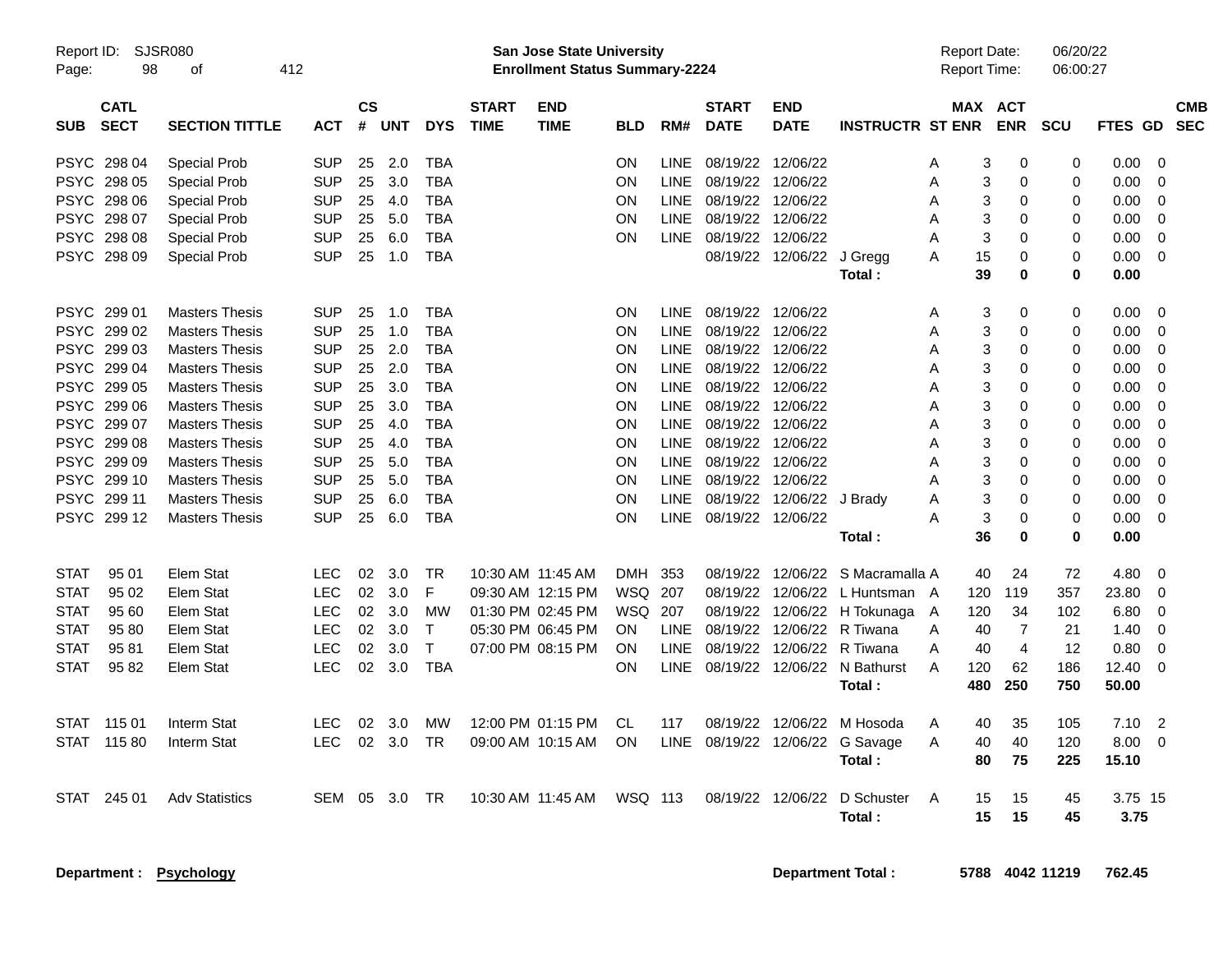| Report ID: SJSR080 |                            |    |                       |     |         |    |     |            |                             | <b>San Jose State University</b>      |            |     |                             |                           |                                                                               | <b>Report Date:</b> |                    | 06/20/22            |                           |            |
|--------------------|----------------------------|----|-----------------------|-----|---------|----|-----|------------|-----------------------------|---------------------------------------|------------|-----|-----------------------------|---------------------------|-------------------------------------------------------------------------------|---------------------|--------------------|---------------------|---------------------------|------------|
| Page:              |                            | 99 | of                    | 412 |         |    |     |            |                             | <b>Enrollment Status Summary-2224</b> |            |     |                             |                           |                                                                               | <b>Report Time:</b> |                    | 06:00:27            |                           |            |
| <b>SUB</b>         | <b>CATL</b><br><b>SECT</b> |    | <b>SECTION TITTLE</b> |     | $ACT$ # | СS | UNT | <b>DYS</b> | <b>START</b><br><b>TIME</b> | <b>END</b><br><b>TIME</b>             | <b>BLD</b> | RM# | <b>START</b><br><b>DATE</b> | <b>END</b><br><b>DATE</b> | <b>INSTRUCTR ST ENR</b>                                                       | <b>MAX ACT</b>      | <b>ENR</b>         | scu                 | FTES GD SEC               | <b>CMB</b> |
|                    |                            |    |                       |     |         |    |     |            |                             |                                       |            |     |                             |                           | <b>Lower Division:</b><br><b>Upper Division:</b><br><b>Graduate Division:</b> | 1186<br>4227<br>375 | 703<br>3108<br>231 | 2109<br>8448<br>662 | 140.60<br>564.10<br>57.75 |            |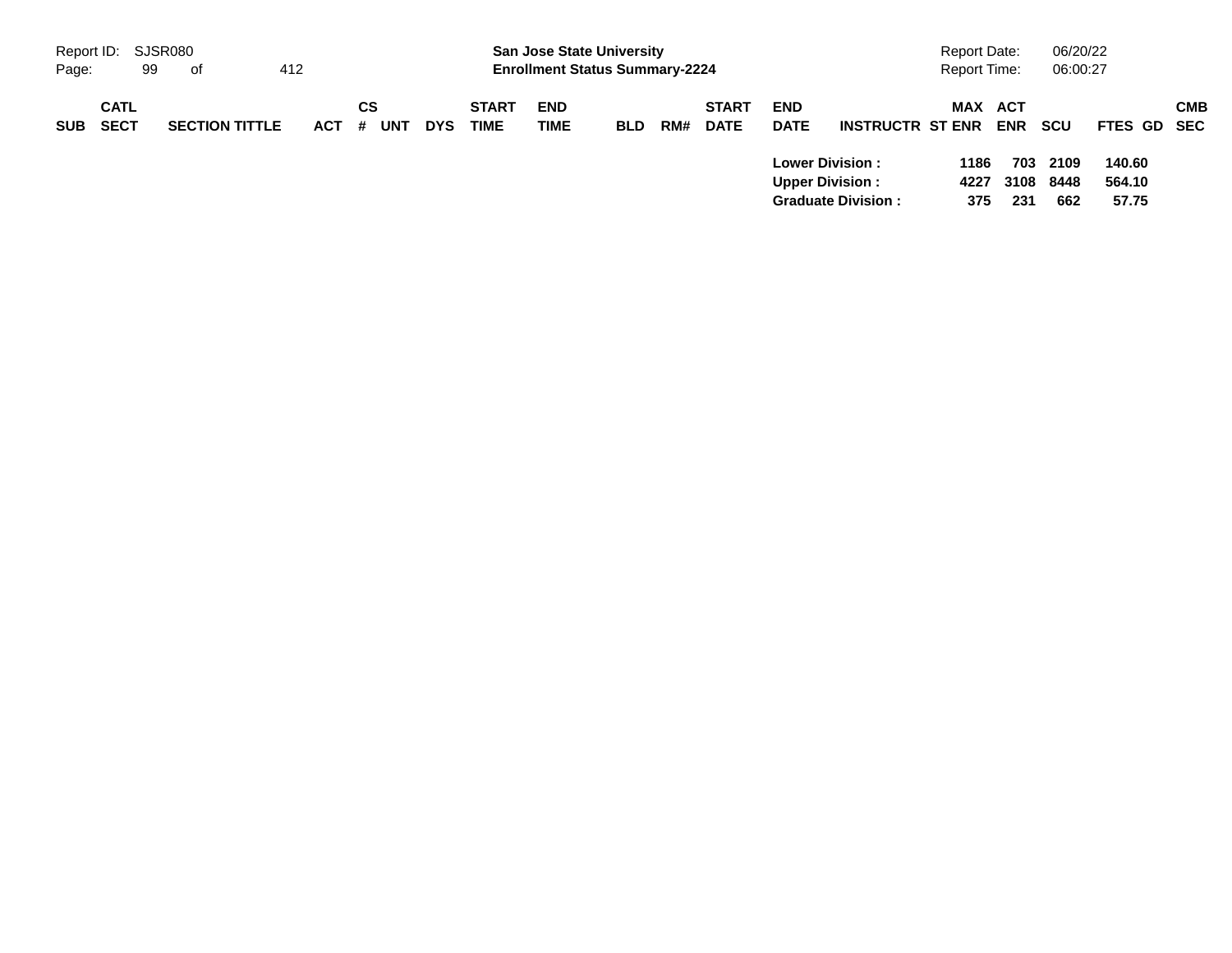| Report ID:<br>Page: | 100                        | <b>SJSR080</b><br>412<br>οf                     |            |           |        |              |                             | <b>San Jose State University</b><br><b>Enrollment Status Summary-2224</b> |            |             |                             |                           |                         | <b>Report Date:</b><br><b>Report Time:</b> |                |            | 06/20/22<br>06:00:27 |               |                |                          |
|---------------------|----------------------------|-------------------------------------------------|------------|-----------|--------|--------------|-----------------------------|---------------------------------------------------------------------------|------------|-------------|-----------------------------|---------------------------|-------------------------|--------------------------------------------|----------------|------------|----------------------|---------------|----------------|--------------------------|
| <b>SUB</b>          | <b>CATL</b><br><b>SECT</b> | <b>SECTION TITTLE</b>                           | <b>ACT</b> | <b>CS</b> | # UNT  | <b>DYS</b>   | <b>START</b><br><b>TIME</b> | <b>END</b><br><b>TIME</b>                                                 | <b>BLD</b> | RM#         | <b>START</b><br><b>DATE</b> | <b>END</b><br><b>DATE</b> | <b>INSTRUCTR ST ENR</b> |                                            | <b>MAX ACT</b> | <b>ENR</b> | <b>SCU</b>           | FTES GD       |                | <b>CMB</b><br><b>SEC</b> |
| College             | Department :               | <b>Social Sciences, College of</b><br>Sociology |            |           |        |              |                             |                                                                           |            |             |                             |                           |                         |                                            |                |            |                      |               |                |                          |
| AAS                 | 1 0 1                      | Intro Asn Am Studies                            | LEC        | 02        | 3.0    | МW           |                             | 09:00 AM 10:15 AM                                                         | DMH        | 358         | 08/19/22                    | 12/06/22                  | J Rondilla              | A                                          | 35             | 35         | 105                  | 7.00          | -0             |                          |
| AAS                 | 1 0 2                      | Intro Asn Am Studies                            | LEC        | 02        | 3.0    | <b>MW</b>    |                             | 12:00 PM 01:15 PM                                                         | <b>DMH</b> | 358         | 08/19/22                    |                           | 12/06/22 J Rondilla     | A                                          | 35             | 34         | 102                  | 6.80          | -0             |                          |
| AAS                 | 1 0 3                      | Intro Asn Am Studies                            | <b>LEC</b> | 02        | 3.0    | <b>MW</b>    |                             | 01:30 PM 02:45 PM                                                         | DMH        | 358         | 08/19/22                    |                           | 12/06/22 J Rondilla     | A                                          | 35             | 35         | 105                  | 7.00          | -0             |                          |
| AAS                 | 1 04                       | Intro Asn Am Studies                            | <b>LEC</b> | 02        | 3.0    | <b>TR</b>    |                             | 09:00 AM 10:15 AM                                                         | DMH 358    |             | 08/19/22                    | 12/06/22 S Nojan          |                         | A                                          | 35             | 35         | 105                  | 7.00          | -0             |                          |
| AAS                 | 1 0 5                      | Intro Asn Am Studies                            | <b>LEC</b> | 02        | 3.0    | <b>TR</b>    |                             | 10:30 AM 11:45 AM                                                         | DMH 358    |             | 08/19/22                    | 12/06/22 S Nojan          |                         | A                                          | 35             | 35         | 105                  | 7.00          | $\overline{0}$ |                          |
| AAS                 | 1 0 6                      | Intro Asn Am Studies                            | <b>LEC</b> | 02        | 3.0    | <b>TR</b>    |                             | 12:00 PM 01:15 PM                                                         | DMH 358    |             | 08/19/22                    | 12/06/22                  | T Nguyen                | A                                          | 35             | 33         | 99                   | 6.60          | $\overline{0}$ |                          |
| AAS                 | 1 0 7                      | Intro Asn Am Studies                            | <b>LEC</b> | 02        | 3.0    | <b>TR</b>    |                             | 01:30 PM 02:45 PM                                                         | DMH        | 358         | 08/19/22                    | 12/06/22                  | T Nguyen                | Α                                          | 35             | 35         | 105                  | 7.00          | -0             |                          |
| AAS                 | 1 0 8                      | Intro Asn Am Studies                            | <b>LEC</b> | 02        | 3.0    | <b>TR</b>    |                             | 04:30 PM 05:45 PM                                                         | DMH        | 358         | 08/19/22                    | 12/06/22                  | T Nguyen                | A                                          | 35             | 31         | 93                   | 6.20          | -0             |                          |
| AAS                 | 1 0 9                      | Intro Asn Am Studies                            | <b>LEC</b> | 02        | 3.0    | W            |                             | 06:00 PM 08:45 PM                                                         | <b>DMH</b> | 358         | 08/19/22                    | 12/06/22                  | M Simon-ReynA           |                                            | 35             | 31         | 93                   | 6.20          | $\overline{0}$ |                          |
| AAS                 | 180                        | Intro Asn Am Studies                            | <b>LEC</b> |           | 02 3.0 | <b>TBA</b>   |                             |                                                                           | ON         | <b>LINE</b> | 08/19/22                    | 12/06/22                  | C Ayson Plan A          |                                            | 35             | 35         | 105                  | 7.00          | $\Omega$       |                          |
|                     |                            |                                                 |            |           |        |              |                             |                                                                           |            |             |                             |                           | Total:                  |                                            | 350            | 339        | 1017                 | 67.80         |                |                          |
| AAS                 | 33A01                      | <b>AAS History I</b>                            | <b>LEC</b> | 01        | 3.0    | <b>MW</b>    |                             | 09:00 AM 10:15 AM                                                         | CL.        | 234         | 08/19/22                    | 12/06/22                  | H Do                    | A                                          | 40             | 15         | 45                   | 3.00          | - 0            |                          |
| AAS                 | 33A 02                     | <b>AAS History I</b>                            | <b>LEC</b> | 01        | 3.0    | <b>MW</b>    |                             | 10:30 AM 11:45 AM                                                         | <b>CL</b>  | 234         | 08/19/22                    | 12/06/22                  | H Do                    | A                                          | 40             | 27         | 81                   | 5.40          | -0             |                          |
| AAS                 | 33A03                      | <b>AAS History I</b>                            | <b>LEC</b> | 01        | 3.0    | <b>MW</b>    |                             | 03:00 PM 04:15 PM                                                         | CL.        | 234         | 08/19/22                    | 12/06/22                  | S Choi                  | A                                          | 40             | 40         | 120                  | 8.00          | -0             |                          |
| AAS                 | 33A 04                     | <b>AAS History I</b>                            | <b>LEC</b> | 01        | 3.0    | <b>MW</b>    |                             | 04:30 PM 05:45 PM                                                         | <b>CL</b>  | 234         | 08/19/22                    | 12/06/22                  | S Choi                  | A                                          | 40             | 40         | 120                  | 8.00          | -0             |                          |
| AAS                 | 33A 05                     | <b>AAS History I</b>                            | <b>LEC</b> | 01        | 3.0    | <b>TR</b>    |                             | 09:00 AM 10:15 AM                                                         | <b>CL</b>  | 234         | 08/19/22                    | 12/06/22                  | H Do                    | A                                          | 40             | 23         | 69                   | 4.60          | -0             |                          |
| AAS                 | 33A 06                     | <b>AAS History I</b>                            | <b>LEC</b> | 01        | 3.0    | <b>TR</b>    |                             | 01:30 PM 02:45 PM                                                         | <b>CL</b>  | 234         | 08/19/22                    | 12/06/22                  | A Berney                | A                                          | 40             | 40         | 120                  | 8.00          | -0             |                          |
| AAS                 | 33A 07                     | <b>AAS History I</b>                            | <b>LEC</b> | 01        | 3.0    | <b>TR</b>    |                             | 03:00 PM 04:15 PM                                                         | CL         | 234         | 08/19/22                    | 12/06/22                  | A Berney                | Α                                          | 40             | 40         | 120                  | 8.00          | -0             |                          |
| AAS                 | 33A 80                     | <b>AAS History I</b>                            | <b>LEC</b> | 01        | 3.0    | Т            |                             | 10:30 AM 11:45 AM                                                         | ΟN         | <b>LINE</b> | 08/19/22                    | 12/06/22                  | S Choi                  | A                                          | 40             | 40         | 120                  | 8.00          | -0             |                          |
| AAS                 | 33A81                      | <b>AAS History I</b>                            | <b>LEC</b> | 01        | 3.0    | <b>TBA</b>   |                             |                                                                           | ΟN         | <b>LINE</b> | 08/19/22                    | 12/06/22                  | H Do                    | A                                          | 40             | 40         | 120                  | 8.00          | -0             |                          |
| AAS                 | 33A 82                     | <b>AAS History I</b>                            | <b>LEC</b> | 01        | 3.0    | <b>TBA</b>   |                             |                                                                           | ΟN         | <b>LINE</b> | 08/19/22                    | 12/06/22                  | D Tu                    | A                                          | 40             | 40         | 120                  | 8.00          | -0             |                          |
| AAS                 | 33A 83                     | AAS History I                                   | <b>LEC</b> | 01        | 3.0    | <b>TBA</b>   |                             |                                                                           | ON         | LINE        | 08/19/22                    | 12/06/22                  | D Tu<br>Total:          | A                                          | 40<br>440      | 40<br>385  | 120<br>1155          | 8.00<br>77.00 | $\overline{0}$ |                          |
| AAS                 | 33B 01                     | <b>AAS History II</b>                           | LEC        | 01        | 3.0    | МW           |                             | 01:30 PM 02:45 PM                                                         | CL.        | 234         | 08/19/22                    | 12/06/22                  | S Choi                  | A                                          | 40             | 40         | 120                  | 8.00          | - 0            |                          |
| AAS                 | 33B 80                     | <b>AAS History II</b>                           | <b>LEC</b> | 01        | 3.0    | $\mathsf{T}$ |                             | 09:00 AM 10:15 AM                                                         | ON         | <b>LINE</b> | 08/19/22                    | 12/06/22                  | S Choi                  | A                                          | 40             | 40         | 120                  | 8.00          | - 0            |                          |
|                     |                            |                                                 |            |           |        |              |                             |                                                                           |            |             |                             |                           | Total :                 |                                            | 80             | 80         | 240                  | 16.00         |                |                          |
| AAS                 | 170 01                     | Spec Topics As Am                               |            |           |        |              |                             | LEC 02 3.0 MW 01:30 PM 02:45 PM DMH 231 08/19/22 12/06/22                 |            |             |                             |                           | Y Kwan                  | Α                                          | 35             | 15         | 45                   | 3.05          | $\overline{1}$ |                          |
|                     |                            |                                                 |            |           |        |              |                             |                                                                           |            |             |                             |                           | Total:                  |                                            | 35             | 15         | 45                   | 3.05          |                |                          |
| AAS                 | 180 11                     | <b>Individual Studies</b>                       | <b>SUP</b> |           | 36 1.0 | <b>TBA</b>   |                             |                                                                           | ON.        |             | LINE 08/19/22 12/06/22      |                           |                         | A                                          | 3              | 0          | 0                    | $0.00 \t 0$   |                |                          |
| AAS                 | 180 12                     | <b>Individual Studies</b>                       | <b>SUP</b> | 36        | 1.0    | <b>TBA</b>   |                             |                                                                           | ON         |             | LINE 08/19/22 12/06/22      |                           |                         | Α                                          | 3              | $\,0\,$    | 0                    | $0.00 \t 0$   |                |                          |
| AAS                 | 180 21                     | <b>Individual Studies</b>                       | <b>SUP</b> | 36        | 2.0    | TBA          |                             |                                                                           | ON         |             | LINE 08/19/22 12/06/22      |                           |                         | Α                                          | 3              | 0          | 0                    | $0.00 \t 0$   |                |                          |
| AAS                 | 180 31                     | <b>Individual Studies</b>                       | <b>SUP</b> |           | 36 3.0 | TBA          |                             |                                                                           | <b>ON</b>  |             | LINE 08/19/22 12/06/22      |                           |                         | A                                          | 3              | 0          | 0                    | $0.00 \t 0$   |                |                          |
| AAS                 | 180 32                     | <b>Individual Studies</b>                       | <b>SUP</b> |           |        | 36 3.0 TBA   |                             |                                                                           | ON.        |             | LINE 08/19/22 12/06/22      |                           |                         | Α                                          | 3              | $\pmb{0}$  | 0                    | $0.00 \t 0$   |                |                          |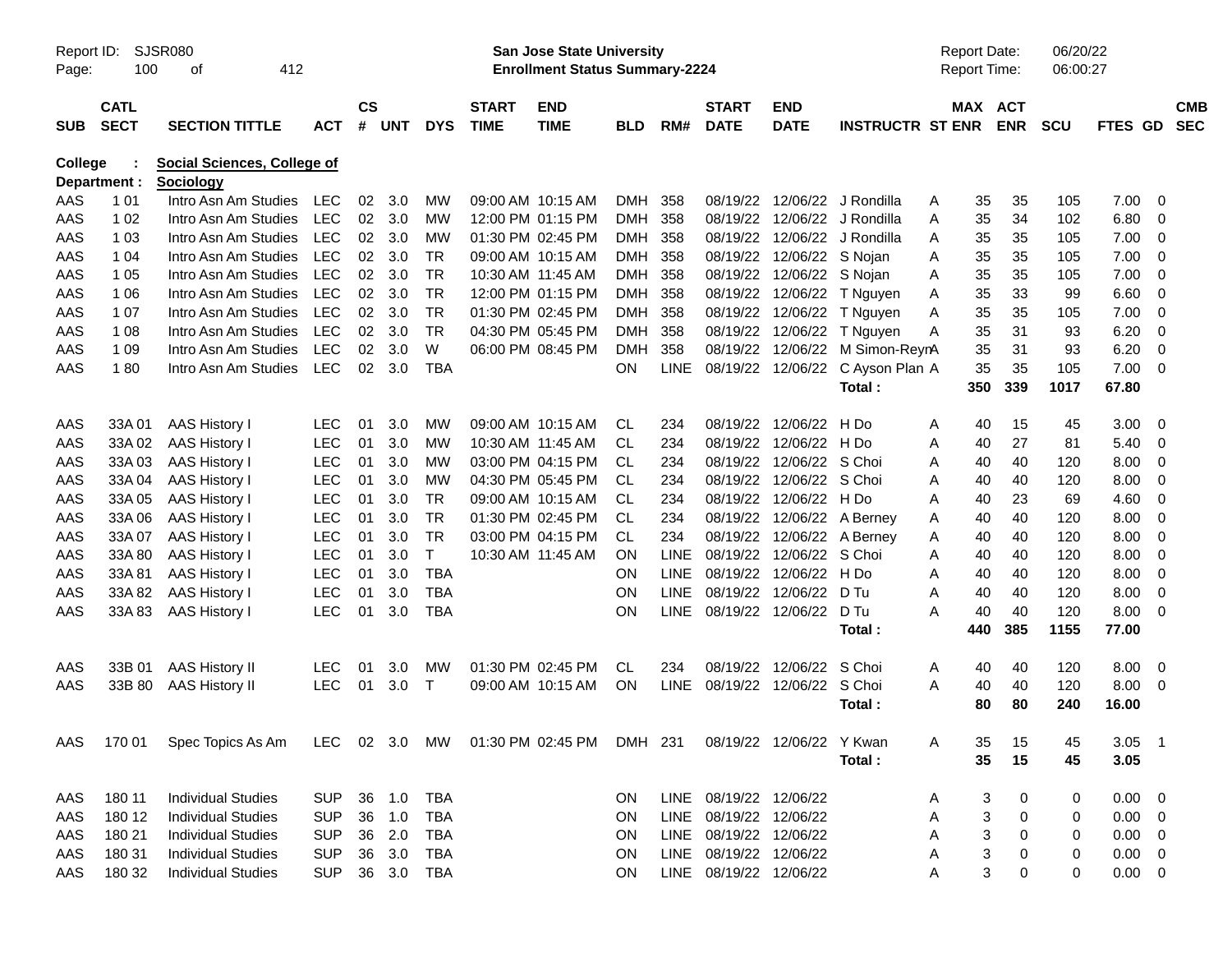| Report ID:<br>Page: | SJSR080<br>101             | οf                        | 412        |                    |            |                |                             | San Jose State University<br><b>Enrollment Status Summary-2224</b> |            |             |                             |                                |                                   | <b>Report Date:</b><br><b>Report Time:</b> |                       | 06/20/22<br>06:00:27 |                |                          |                          |
|---------------------|----------------------------|---------------------------|------------|--------------------|------------|----------------|-----------------------------|--------------------------------------------------------------------|------------|-------------|-----------------------------|--------------------------------|-----------------------------------|--------------------------------------------|-----------------------|----------------------|----------------|--------------------------|--------------------------|
| <b>SUB</b>          | <b>CATL</b><br><b>SECT</b> | <b>SECTION TITTLE</b>     | <b>ACT</b> | $\mathsf{cs}$<br># | <b>UNT</b> | <b>DYS</b>     | <b>START</b><br><b>TIME</b> | <b>END</b><br><b>TIME</b>                                          | BLD        | RM#         | <b>START</b><br><b>DATE</b> | <b>END</b><br><b>DATE</b>      | <b>INSTRUCTR ST ENR</b>           |                                            | MAX ACT<br><b>ENR</b> | <b>SCU</b>           | FTES GD        |                          | <b>CMB</b><br><b>SEC</b> |
| AAS                 | 180 41                     | <b>Individual Studies</b> | <b>SUP</b> | 36                 | 4.0        | TBA            |                             |                                                                    | ON.        | <b>LINE</b> |                             | 08/19/22 12/06/22              | Total:                            | Α<br>18                                    | 3<br>0<br>$\bf{0}$    | 0<br>$\bf{0}$        | 0.00<br>0.00   | $\overline{\phantom{0}}$ |                          |
| SOCI                | 1 0 1                      | Intro to Sociology        | <b>LEC</b> | 01                 | 3.0        | МW             |                             | 01:30 PM 02:45 PM                                                  | CL         | 324         |                             | 08/19/22 12/06/22              |                                   | 40<br>Α                                    | 20                    | 60                   | 4.00           | - 0                      |                          |
| SOCI                | 1 0 2                      | Intro to Sociology        | <b>LEC</b> | 01                 | 3.0        | <b>TR</b>      |                             | 09:00 AM 10:15 AM                                                  | HGH        | 122         |                             | 08/19/22 12/06/22              | M Pasion                          | 40<br>A                                    | 36                    | 108                  | 7.20           | $\overline{\mathbf{0}}$  |                          |
| SOCI                | 160                        | Intro to Sociology        | <b>LEC</b> | 01                 | 3.0        | <b>MW</b>      |                             | 10:30 AM 11:45 AM                                                  | SH         | 313         |                             |                                | 08/19/22 12/06/22 M Pasion        | 40<br>A                                    | $\mathbf 0$           | 0                    | 0.00           | $\overline{\mathbf{0}}$  |                          |
| SOCI                | 161                        | Intro to Sociology        | <b>LEC</b> | 01                 | 3.0        | <b>TR</b>      |                             | 12:00 PM 01:15 PM                                                  | CL.        | 234         |                             | 08/19/22 12/06/22 D Brook      |                                   | Α<br>40                                    | 0                     | 0                    | 0.00           | $\overline{\mathbf{0}}$  |                          |
| SOCI                | 180                        | Intro to Sociology        | <b>LEC</b> | 01                 | 3.0        | <b>TBA</b>     |                             |                                                                    | OΝ         | <b>LINE</b> |                             |                                | 08/19/22 12/06/22 M Pasion        | 40<br>A                                    | 40                    | 120                  | 8.00           | - 0                      |                          |
|                     |                            |                           |            |                    |            |                |                             |                                                                    |            |             |                             |                                | Total:                            | 200                                        | 96                    | 288                  | 19.20          |                          |                          |
| SOCI                | 15 02                      | Stat Ap in Soc Sci        | <b>LEC</b> | 03                 | 3.0        | M              |                             | 06:00 PM 08:45 PM                                                  | <b>DMH</b> | 231         | 08/19/22                    | 12/06/22                       | J Bautista                        | Α                                          | 30<br>2               | 6                    | 0.40           | $0\,$ C                  |                          |
| <b>SOCS</b>         | 15 02                      | Stat Ap in Soc Sci        | <b>LEC</b> | 03                 | 3.0        | M              |                             | 06:00 PM 08:45 PM                                                  | <b>DMH</b> | 231         |                             |                                | 08/19/22 12/06/22 J Bautista      | Α                                          | 0                     | 3                    | 0.20           | $0\,C$                   |                          |
| SOCI                | 15 60                      | Stat Ap in Soc Sci        | <b>LEC</b> |                    | 3.0        |                |                             |                                                                    |            |             |                             |                                |                                   | Х                                          | 0<br>0                | 0                    | 0.00           | 0                        |                          |
| <b>SOCS</b>         | 15 60                      | Stat Ap in Soc Sci        | <b>LEC</b> |                    | 3.0        |                |                             |                                                                    |            |             |                             |                                |                                   | X                                          | 0<br>0                | 0                    | 0.00           | 0                        |                          |
| SOCI                | 1580                       | Stat Ap in Soc Sci        | <b>LEC</b> | 03                 | 3.0        | TBA            |                             |                                                                    | ΟN         | <b>LINE</b> |                             |                                | 08/19/22 12/06/22 J DeHaan        | 30<br>Α                                    | 6                     | 18                   | 1.20           | $0\,C$                   |                          |
|                     | SOCS 1580                  | Stat Ap in Soc Sci        | <b>LEC</b> | 03                 | 3.0        | <b>TBA</b>     |                             |                                                                    | ΟN         | <b>LINE</b> |                             |                                | 08/19/22 12/06/22 J DeHaan        | А                                          | 0<br>4                | 12                   | 0.80           | $0\,C$                   |                          |
|                     |                            |                           |            |                    |            |                |                             |                                                                    |            |             |                             |                                | Total:                            | 60                                         | 13                    | 39                   | 2.60           |                          |                          |
| SOCI                | 80 60                      | Social Problems           | <b>LEC</b> | 01                 | 3.0        | <b>TR</b>      |                             | 10:30 AM 11:45 AM                                                  | HGH        | 122         |                             | 08/19/22 12/06/22              | M Pasion                          | 40<br>Α                                    | 0                     | 0                    | 0.00           | - 0                      |                          |
| SOCI                | 80 80                      | Social Problems           | <b>LEC</b> | 01                 | 3.0        | <b>TBA</b>     |                             |                                                                    | ΟN         | <b>LINE</b> |                             |                                | 08/19/22 12/06/22 M Pasion        | 40<br>А                                    | 40                    | 120                  | 8.00           | $\overline{\phantom{0}}$ |                          |
|                     |                            |                           |            |                    |            |                |                             |                                                                    |            |             |                             |                                | Total:                            | 80                                         | 40                    | 120                  | 8.00           |                          |                          |
| <b>SOCI</b>         |                            | 100W 01 Writing Workshop  | <b>SEM</b> | 04                 | 3.0        | MW             |                             | 09:00 AM 10:15 AM                                                  | DMH 162    |             |                             | 08/19/22 12/06/22 K Jeffery    |                                   | 25<br>A                                    | 25                    | 75                   | 5.00           | - 0                      |                          |
| SOCI                |                            | 100W 02 Writing Workshop  | <b>SEM</b> | 04                 | 3.0        | MW             |                             | 12:00 PM 01:15 PM                                                  | <b>DMH</b> | 162         |                             | 08/19/22 12/06/22 K Jeffery    |                                   | 25<br>Α                                    | 25                    | 75                   | 5.00           | $\overline{\mathbf{0}}$  |                          |
| SOCI                |                            | 100W 03 Writing Workshop  | <b>SEM</b> | 04                 | 3.0        | <b>TR</b>      |                             | 09:00 AM 10:15 AM                                                  | <b>DMH</b> | 162         |                             | 08/19/22 12/06/22              | L Roberts                         | 25<br>A                                    | 9                     | 27                   | 1.80           | $\overline{\mathbf{0}}$  |                          |
| SOCI                |                            | 100W 04 Writing Workshop  | <b>SEM</b> | 04                 | 3.0        | <b>TR</b>      |                             | 03:00 PM 04:15 PM                                                  | <b>DMH</b> | 162         |                             | 08/19/22 12/06/22 D Brook      |                                   | 25<br>Α                                    | 25                    | 75                   | 5.00           | $\overline{\mathbf{0}}$  |                          |
| SOCI                |                            | 100W 80 Writing Workshop  | <b>SEM</b> | 04                 | 3.0        | <b>TBA</b>     |                             |                                                                    | ON         | LINE        |                             | 08/19/22 12/06/22 K Jeffery    |                                   | 25<br>A                                    | 25                    | 75                   | 5.00           | - 0                      |                          |
|                     |                            |                           |            |                    |            |                |                             |                                                                    |            |             |                             |                                | Total:                            | 125                                        | 109                   | 327                  | 21.80          |                          |                          |
| SOCI                | 101 01                     | Social Theory             | <b>LEC</b> | 02                 | 3.0        | MW.            |                             | 03:00 PM 04:15 PM                                                  | <b>DMH</b> |             |                             |                                | 226A 08/19/22 12/06/22 W Armaline | A                                          | 29<br>30              | 87                   | 5.80           | $\overline{\mathbf{0}}$  |                          |
|                     | SOCI 101 02                | Social Theory             | <b>LEC</b> | 02                 | 3.0        | <b>TR</b>      |                             | 01:30 PM 02:45 PM                                                  | <b>DMH</b> |             | 226A 08/19/22 12/06/22      |                                |                                   | 30<br>Α                                    | 19                    | 57                   | 3.80           | 0                        |                          |
|                     | SOCI 101 80                | Social Theory             | <b>LEC</b> |                    |            | 02 3.0 TBA     |                             |                                                                    | ON         |             |                             | LINE 08/19/22 12/06/22 M Rokni |                                   | A                                          | 30 <sub>o</sub><br>30 | 90                   | $6.00 \t 0$    |                          |                          |
|                     | SOCI 10181                 | Social Theory             |            |                    |            | LEC 02 3.0 TBA |                             |                                                                    | ON.        |             |                             | LINE 08/19/22 12/06/22 M Rokni |                                   | 30<br>A                                    | 30                    | 90                   | $6.05$ 1       |                          |                          |
|                     |                            |                           |            |                    |            |                |                             |                                                                    |            |             |                             |                                | Total:                            | 120                                        | 108                   | 324                  | 21.65          |                          |                          |
|                     | SOCI 104 01                | Quantit Res Meth          | LEC        |                    |            | 02 3.0 MW      |                             | 12:00 PM 01:15 PM DMH 226A 08/19/22 12/06/22 E Sweet               |            |             |                             |                                |                                   | 30<br>A                                    | 30                    | 90                   | $6.00 \quad 0$ |                          |                          |
|                     | SOCI 104 02                | Quantit Res Meth          | LEC        |                    | 02 3.0     | TR.            |                             | 12:00 PM 01:15 PM                                                  | DMH 162    |             |                             | 08/19/22 12/06/22 M Thiele     |                                   | 30<br>A                                    | 27                    | 81                   | $5.40 \quad 0$ |                          |                          |
|                     | SOCI 104 03                | Quantit Res Meth          | LEC        |                    | 02 3.0     | $\top$         |                             | 06:00 PM 08:45 PM                                                  | DMH 162    |             |                             |                                | 08/19/22 12/06/22 J Ruijgrok N    | 30<br>A                                    | 4                     | 12                   | $0.80 \ 0$     |                          |                          |
|                     | SOCI 104 80                | Quantit Res Meth          |            |                    |            | LEC 02 3.0 TBA |                             |                                                                    | <b>ON</b>  |             |                             |                                | LINE 08/19/22 12/06/22 J DeHaan   | A                                          | 30<br>30              | 90                   | $6.00 \t 0$    |                          |                          |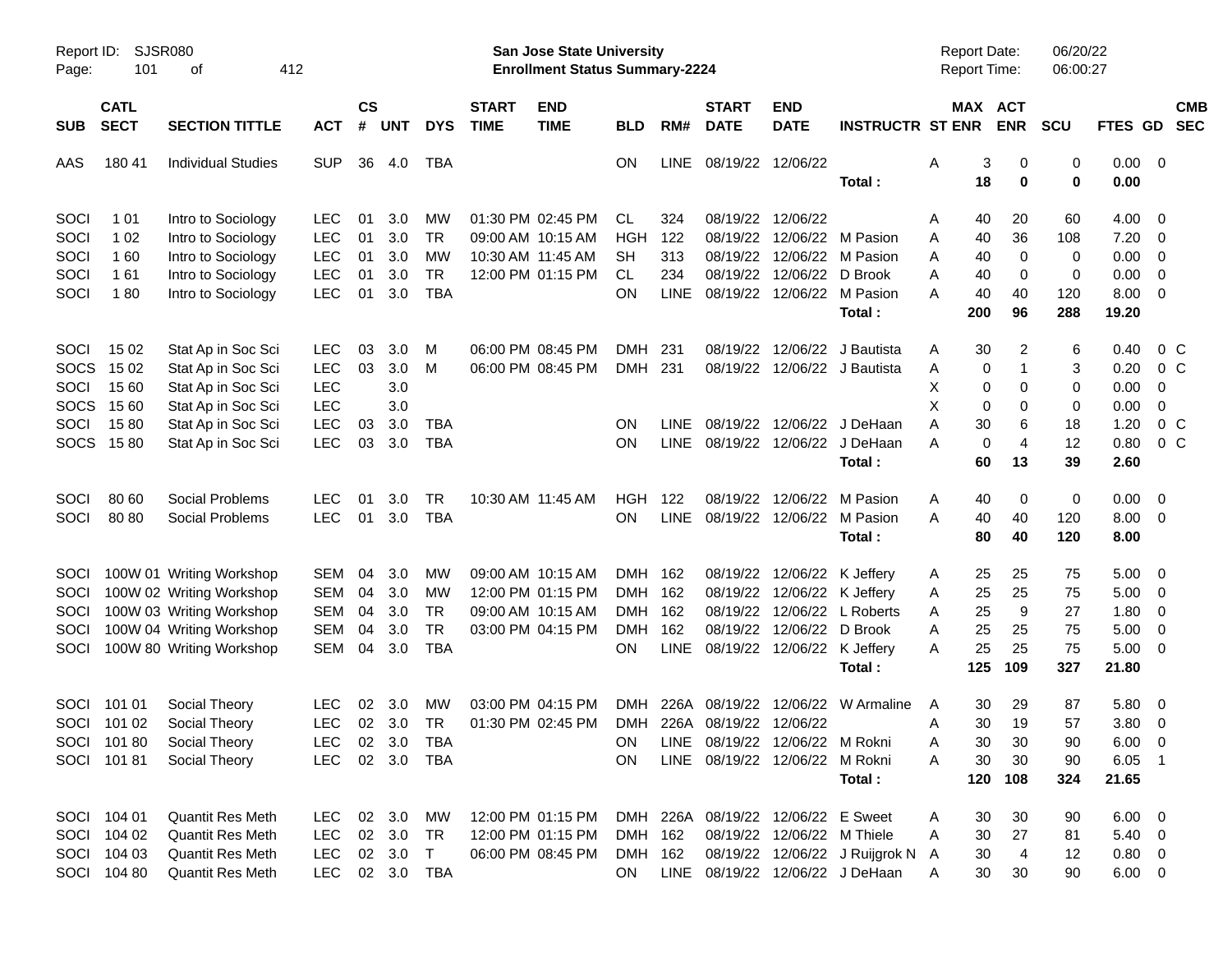| Report ID:<br>Page: | 102                           | SJSR080<br>412<br>οf                                                                             |                                        |                |                   |                                |                             | San Jose State University<br><b>Enrollment Status Summary-2224</b>   |                          |                     |                                           |                            |                                                                 | <b>Report Date:</b><br><b>Report Time:</b> |                       | 06/20/22<br>06:00:27    |                                               |                          |
|---------------------|-------------------------------|--------------------------------------------------------------------------------------------------|----------------------------------------|----------------|-------------------|--------------------------------|-----------------------------|----------------------------------------------------------------------|--------------------------|---------------------|-------------------------------------------|----------------------------|-----------------------------------------------------------------|--------------------------------------------|-----------------------|-------------------------|-----------------------------------------------|--------------------------|
| <b>SUB</b>          | <b>CATL</b><br><b>SECT</b>    | <b>SECTION TITTLE</b>                                                                            | АСТ                                    | <b>CS</b><br># | <b>UNT</b>        | <b>DYS</b>                     | <b>START</b><br><b>TIME</b> | <b>END</b><br><b>TIME</b>                                            | <b>BLD</b>               | RM#                 | <b>START</b><br><b>DATE</b>               | <b>END</b><br><b>DATE</b>  | <b>INSTRUCTR ST ENR</b>                                         |                                            | MAX ACT<br><b>ENR</b> | <b>SCU</b>              | <b>FTES GD</b>                                | <b>CMB</b><br><b>SEC</b> |
|                     |                               |                                                                                                  |                                        |                |                   |                                |                             |                                                                      |                          |                     |                                           |                            | Total:                                                          | 120                                        | 91                    | 273                     | 18.20                                         |                          |
| SOCI<br>SOCI        | 105 01<br>105 02              | Qual Research Meth<br><b>Qual Research Meth</b>                                                  | <b>LEC</b><br><b>LEC</b>               | 02             | 3.0<br>02 3.0     | МW<br><b>MW</b>                |                             | 09:00 AM 10:15 AM<br>01:30 PM 02:45 PM                               | <b>DMH</b><br><b>DMH</b> | 226A                | 08/19/22<br>226A 08/19/22                 | 12/06/22<br>12/06/22       | N Boero<br>N Boero                                              | 30<br>Α<br>30<br>A                         | 13<br>20              | 39<br>60                | $2.60 \quad 0$<br>$4.00 \ 0$                  |                          |
| SOCI<br><b>SOCI</b> | 105 03<br>105 80              | Qual Research Meth<br><b>Qual Research Meth</b>                                                  | <b>LEC</b><br>LEC                      | 02             | 3.0<br>02 3.0     | <b>TR</b><br><b>TBA</b>        |                             | 10:30 AM 11:45 AM                                                    | <b>DMH</b><br>OΝ         |                     | 226A 08/19/22                             |                            | 12/06/22 Y Wiggins<br>LINE 08/19/22 12/06/22 J DeHaan<br>Total: | 30<br>A<br>30<br>A<br>120                  | 30<br>30<br>93        | 90<br>90<br>279         | $6.00 \t 0$<br>$6.00 \t 0$<br>18.60           |                          |
| SOCI                | SOCI 116 01<br>116 02         | <b>Global Society</b><br><b>Global Society</b>                                                   | LEC.<br><b>LEC</b>                     | 01             | 3.0<br>3.0        | TR                             |                             | 10:30 AM 11:45 AM                                                    | CL                       | 234                 | 08/19/22                                  | 12/06/22 D Brook           |                                                                 | 35<br>A<br>X<br>0                          | 35<br>$\mathbf 0$     | 105<br>$\mathbf 0$      | $7.00 \t 0$<br>$0.00 \t 0$                    |                          |
| SOCI<br>SOCI        | 116 03<br>11680<br>SOCI 11681 | <b>Global Society</b><br><b>Global Society</b><br><b>Global Society</b>                          | <b>LEC</b><br><b>LEC</b><br><b>LEC</b> | 01<br>01<br>01 | 3.0<br>3.0<br>3.0 | MW<br><b>TBA</b><br><b>TBA</b> |                             | 01:30 PM 02:45 PM                                                    | <b>DMH</b><br>OΝ<br>OΝ   | 162<br>LINE<br>LINE | 08/19/22<br>08/19/22<br>08/19/22 12/06/22 | 12/06/22                   | 12/06/22 L Roberts<br>Total:                                    | 33<br>A<br>35<br>Α<br>35<br>Α<br>138       | 13<br>35<br>35<br>118 | 39<br>105<br>105<br>354 | 2.60 0<br>$7.00 \t 0$<br>$7.00 \t 0$<br>23.60 |                          |
| SOCI                | 11801<br>SOCI 118 80          | Soci of Hum Rights<br>Soci of Hum Rights                                                         | <b>LEC</b><br><b>LEC</b>               | 02             | 3.0<br>3.0        | TBA                            |                             |                                                                      | <b>ON</b>                |                     | LINE 08/19/22 12/06/22 M Rokni            |                            |                                                                 | X<br>0<br>Α<br>35                          | $\mathbf 0$<br>35     | 0<br>105                | $0.00 \t 0$<br>$7.05$ 1                       |                          |
|                     |                               |                                                                                                  |                                        |                |                   |                                |                             |                                                                      |                          |                     |                                           |                            | Total :                                                         | 35                                         | 35                    | 105                     | 7.05                                          |                          |
|                     | SOCI 140 01                   | Soci of Media                                                                                    | <b>LEC</b>                             |                | 02 3.0            | TR                             |                             | 04:30 PM 05:45 PM                                                    | DMH 231                  |                     |                                           | 08/19/22 12/06/22 A Berney | Total:                                                          | 35<br>A<br>35                              | 28<br>28              | 84<br>84                | $5.65$ 1<br>5.65                              |                          |
|                     | SOCI 141 01                   | <b>Envr Soci</b>                                                                                 | LEC.                                   |                | 02 3.0            | TR                             |                             | 10:30 AM 11:45 AM                                                    | DMH 231                  |                     |                                           | 08/19/22 12/06/22          | M Thiele<br>Total:                                              | 35<br>A<br>35                              | 14<br>14              | 42<br>42                | $2.80 \t 0$<br>2.80                           |                          |
|                     | SOCI 151 01                   | Violence in Family                                                                               | LEC.                                   |                | 02 3.0 TR         |                                |                             | 01:30 PM 02:45 PM                                                    | DMH 231                  |                     |                                           |                            | 08/19/22 12/06/22 S de Bourbon A<br>Total:                      | 35<br>35                                   | 35<br>35              | 105<br>105              | $7.00 \t 0$<br>7.00                           |                          |
|                     | SOCI 154 01                   | Non Conform Behav                                                                                | LEC.                                   |                | 02 3.0            | MW                             |                             | 04:30 PM 05:45 PM                                                    | DMH 231                  |                     |                                           |                            | 08/19/22 12/06/22 S Morewitz<br>Total:                          | 35<br>A<br>35                              | 9<br>9                | 27<br>27                | $1.80 \ 0$<br>1.80                            |                          |
|                     |                               | SOCI 157 80 Soc of Youth Sport LEC 02 3.0 M 09:00 AM 10:15 AM ON LINE 08/19/22 12/06/22 A Healey |                                        |                |                   |                                |                             |                                                                      |                          |                     |                                           |                            | Total :                                                         | A<br>35                                    | 35<br>24<br>24        | $72\,$<br>72            | 4.80 0<br>4.80                                |                          |
|                     |                               | SOCI 161 01 City Life                                                                            |                                        |                |                   |                                |                             | LEC 02 3.0 MW 04:30 PM 05:45 PM DMH 226A 08/19/22 12/06/22 L Roberts |                          |                     |                                           |                            | Total:                                                          | A<br>35<br>35                              | 11<br>11              | 33<br>33                | $2.20 \t 0$<br>2.20                           |                          |
|                     |                               | SOCI 162 01 Race/Ethnic Rels                                                                     |                                        |                |                   |                                |                             | LEC 02 3.0 MW 03:00 PM 04:15 PM DMH 231                              |                          |                     | 08/19/22 12/06/22 C Cox                   |                            | Total :                                                         | A<br>35<br>35 <sub>5</sub>                 | 35<br>35              | 105<br>105              | $7.00 \t 0$<br>7.00                           |                          |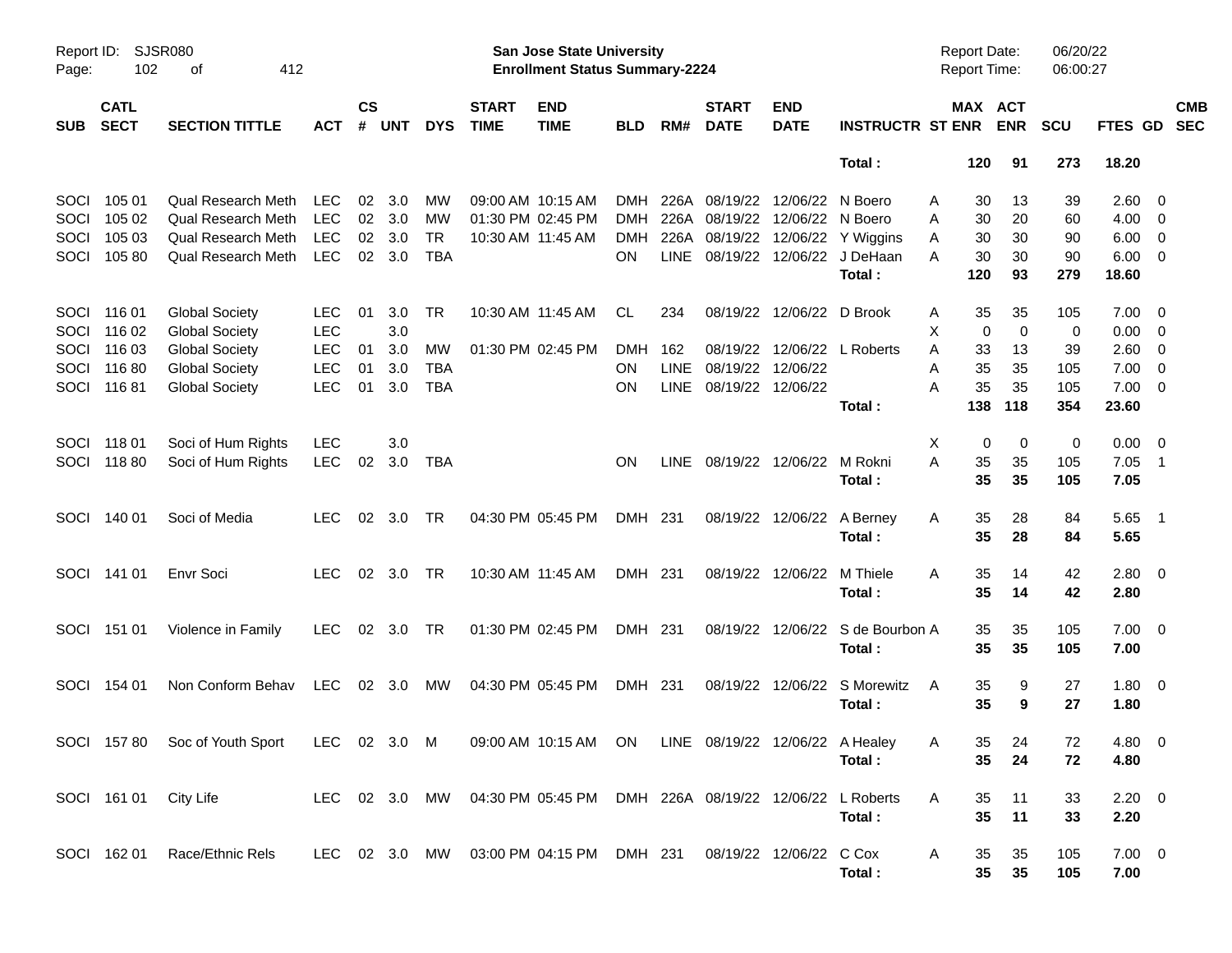| Report ID:<br>Page: | 103                        | SJSR080<br>412<br>οf                                                                                                      |                          |                    |                |                          |                             | <b>San Jose State University</b><br><b>Enrollment Status Summary-2224</b>                                                            |                        |             |                                             |                                 |                                                     | <b>Report Date:</b><br><b>Report Time:</b> |                                        | 06/20/22<br>06:00:27 |                                       |                          |
|---------------------|----------------------------|---------------------------------------------------------------------------------------------------------------------------|--------------------------|--------------------|----------------|--------------------------|-----------------------------|--------------------------------------------------------------------------------------------------------------------------------------|------------------------|-------------|---------------------------------------------|---------------------------------|-----------------------------------------------------|--------------------------------------------|----------------------------------------|----------------------|---------------------------------------|--------------------------|
| <b>SUB</b>          | <b>CATL</b><br><b>SECT</b> | <b>SECTION TITTLE</b>                                                                                                     | АСТ                      | $\mathsf{cs}$<br># | <b>UNT</b>     | <b>DYS</b>               | <b>START</b><br><b>TIME</b> | <b>END</b><br><b>TIME</b>                                                                                                            | <b>BLD</b>             | RM#         | <b>START</b><br><b>DATE</b>                 | <b>END</b><br><b>DATE</b>       | <b>INSTRUCTR ST ENR</b>                             |                                            | MAX ACT<br><b>ENR</b>                  | <b>SCU</b>           | FTES GD                               | <b>CMB</b><br><b>SEC</b> |
|                     | SOCI 163 01                | Social Change                                                                                                             | <b>LEC</b>               |                    | 02 3.0         | МW                       |                             | 12:00 PM 01:15 PM                                                                                                                    | DMH 231                |             |                                             | 08/19/22 12/06/22 M Rokni       | Total:                                              | 35<br>A<br>35                              | 13<br>13                               | 39<br>39             | 2.60 0<br>2.60                        |                          |
|                     | SOCI 164 01                | Social Action                                                                                                             | LEC.                     |                    | 02 3.0         | TR                       |                             | 12:00 PM 01:15 PM                                                                                                                    |                        |             |                                             |                                 | DMH 226A 08/19/22 12/06/22 S Myers-Lipt A<br>Total: | 35<br>35                                   | 12<br>12                               | 36<br>36             | $2.40 \ 0$<br>2.40                    |                          |
|                     | SOCI 166 80<br>GERO 166 80 | <b>Medical Sociology</b><br><b>Medical Sociology</b>                                                                      | LEC<br><b>LEC</b>        | 02                 | 3.0<br>02 3.0  | <b>TBA</b><br><b>TBA</b> |                             |                                                                                                                                      | <b>ON</b><br><b>ON</b> | <b>LINE</b> | 08/19/22 12/06/22<br>LINE 08/19/22 12/06/22 |                                 | Total:                                              | 35<br>A<br>A<br>35                         | 33<br>$\overline{c}$<br>0<br>35        | 99<br>6<br>105       | 6.60<br>0.40<br>7.00                  | $0\,C$<br>0 C            |
|                     | SOCI 169 01                | Polit Sociology                                                                                                           | LEC.                     |                    | $02 \quad 3.0$ | МW                       |                             | 10:30 AM 11:45 AM                                                                                                                    | DMH 231                |             |                                             | 08/19/22 12/06/22 M Rokni       | Total:                                              | 35<br>A<br>35                              | 4<br>4                                 | 12<br>12             | $0.80 \ 0$<br>0.80                    |                          |
|                     | SOCI 170 01<br>SOCI 170 80 | Soci of Family<br>Soci of Family                                                                                          | <b>LEC</b><br><b>LEC</b> | 02                 | 3.0<br>3.0     | - M                      |                             | 12:00 PM 01:15 PM                                                                                                                    | ON                     |             |                                             | LINE 08/19/22 12/06/22 A Healey | Total:                                              | X<br>0<br>35<br>Α<br>35                    | 0<br>35<br>35                          | 0<br>105<br>105      | $0.00 \quad 0$<br>$7.00 \t 0$<br>7.00 |                          |
|                     | SOCI 171 80                | Person and Society                                                                                                        | LEC                      |                    | 02 3.0         | TBA                      |                             |                                                                                                                                      | ON.                    |             |                                             |                                 | LINE 08/19/22 12/06/22 T Dehaan<br>Total:           | 35<br>A<br>35                              | 35<br>35                               | 105<br>105           | $7.00 \t 0$<br>7.00                   |                          |
|                     | SOCI 172 01                | <b>LGBT Studies</b>                                                                                                       | <b>LEC</b>               |                    | 02 3.0 T       |                          |                             | 06:00 PM 08:45 PM                                                                                                                    | DMH 231                |             |                                             |                                 | 08/19/22 12/06/22 S de Bourbon A<br>Total:          | 35<br>35                                   | 21<br>21                               | 63<br>63             | $4.20 \ 0$<br>4.20                    |                          |
|                     | SOCI 173 01                | Socialization                                                                                                             | <b>LEC</b>               |                    | 02 3.0         | TR                       |                             | 03:00 PM 04:15 PM                                                                                                                    |                        |             | DMH 226A 08/19/22 12/06/22                  |                                 | Total :                                             | Α<br>35<br>35                              | 15<br>15                               | 45<br>45             | $3.00 \ 0$<br>3.00                    |                          |
|                     | SOCI 174 80                | Sexualities                                                                                                               | <b>LEC</b>               |                    | 02 3.0         | TBA                      |                             |                                                                                                                                      | ON.                    |             |                                             |                                 | LINE 08/19/22 12/06/22 T Dehaan<br>Total:           | 35<br>A<br>35                              | 35<br>35                               | 105<br>105           | $7.00 \t 0$<br>7.00                   |                          |
|                     | SOCI 175 01                | Soc of Mas & Fem<br>WGSS 175 01 Soc of Mas & Fem LEC 02 3.0 TR 03:00 PM 04:15 PM DMH 231 08/19/22 12/06/22 S de Bourbon A | LEC.                     |                    | 02 3.0         | TR                       |                             | 03:00 PM 04:15 PM                                                                                                                    | DMH 231                |             |                                             |                                 | 08/19/22 12/06/22 S de Bourbon A<br>Total :         | 35<br>35                                   | 25<br>$\mathbf 0$<br>29                | 75<br>12<br>87       | 5.00 0 C<br>0.85 1 C<br>5.85          |                          |
|                     |                            | SOCI 176 80 Sociology of Everyda LEC 02 3.0 TBA                                                                           |                          |                    |                |                          |                             |                                                                                                                                      | ON                     |             |                                             |                                 | LINE 08/19/22 12/06/22 T Dehaan<br>Total:           | A<br>35<br>35                              | 35<br>35                               | 105<br>105           | $7.00 \t 0$<br>7.00                   |                          |
|                     | SOCI 177 01<br>SOCS 177 01 | Soci Education<br>Soci Education                                                                                          |                          |                    |                | LEC 02 3.0 TR            |                             | LEC 02 3.0 TR  01:30 PM  02:45 PM  HGH  122  08/19/22  12/06/22  Y  Wiggins<br>01:30 PM 02:45 PM HGH 122 08/19/22 12/06/22 Y Wiggins |                        |             |                                             |                                 |                                                     | 35<br>A<br>A                               | 28<br>$\overline{0}$<br>$\overline{7}$ | 84<br>21             | 5.60 0 C<br>1.40 0 C                  |                          |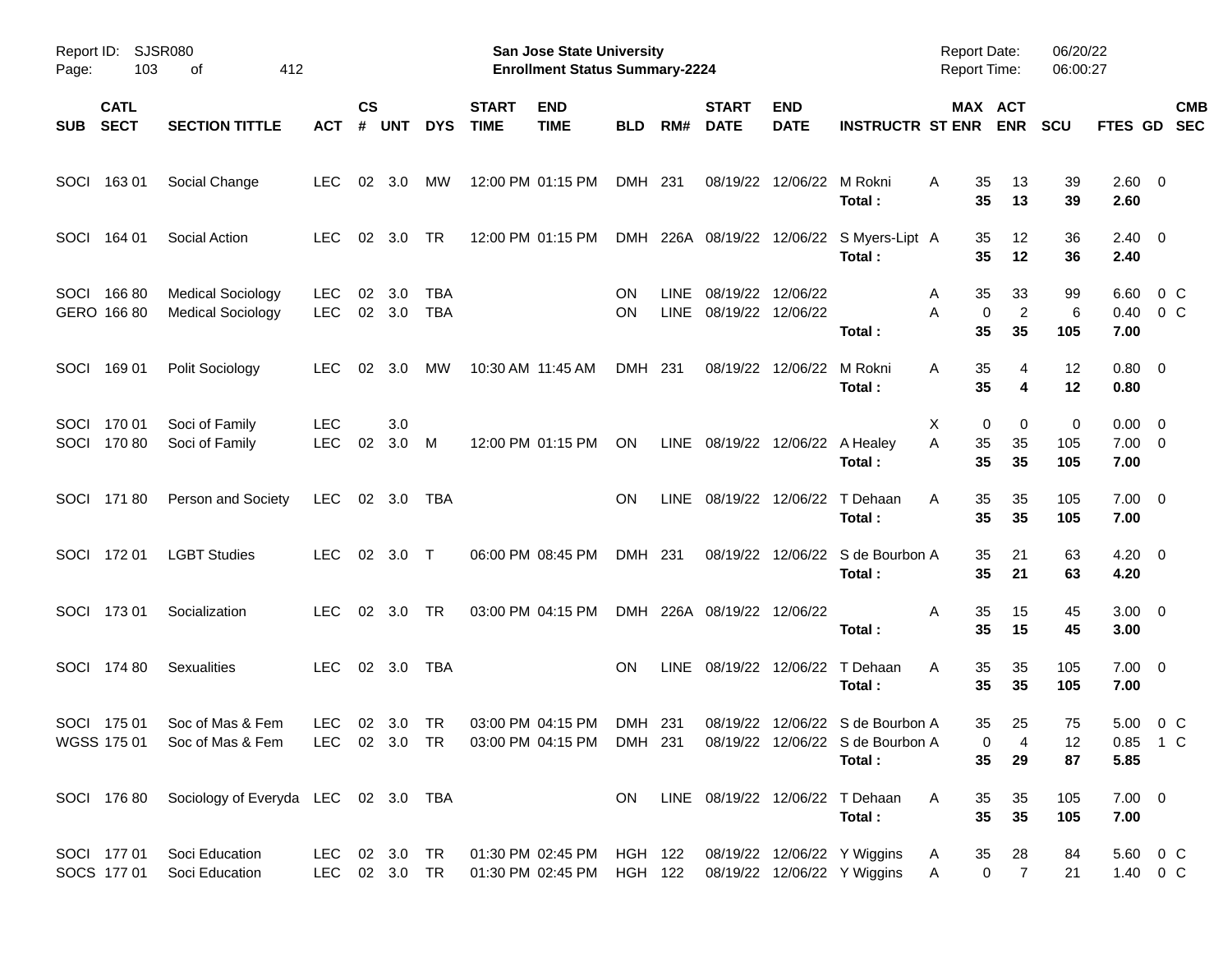| Report ID:<br>Page: | <b>SJSR080</b><br>104      | 412<br>οf                                                       |                          |                |            |                          |                             | <b>San Jose State University</b><br><b>Enrollment Status Summary-2224</b> |                 |                     |                                        |                           |                                      | <b>Report Date:</b><br>Report Time: |                         |            | 06/20/22<br>06:00:27 |              |                         |                          |
|---------------------|----------------------------|-----------------------------------------------------------------|--------------------------|----------------|------------|--------------------------|-----------------------------|---------------------------------------------------------------------------|-----------------|---------------------|----------------------------------------|---------------------------|--------------------------------------|-------------------------------------|-------------------------|------------|----------------------|--------------|-------------------------|--------------------------|
| <b>SUB</b>          | <b>CATL</b><br><b>SECT</b> | <b>SECTION TITTLE</b>                                           | <b>ACT</b>               | <b>CS</b><br># | UNT        | <b>DYS</b>               | <b>START</b><br><b>TIME</b> | <b>END</b><br><b>TIME</b>                                                 | <b>BLD</b>      | RM#                 | <b>START</b><br><b>DATE</b>            | <b>END</b><br><b>DATE</b> | <b>INSTRUCTR ST ENR</b>              |                                     | MAX ACT                 | <b>ENR</b> | <b>SCU</b>           | FTES GD      |                         | <b>CMB</b><br><b>SEC</b> |
|                     |                            |                                                                 |                          |                |            |                          |                             |                                                                           |                 |                     |                                        |                           | Total:                               |                                     | 35                      | 35         | 105                  | 7.00         |                         |                          |
| SOCI                | 178 01                     | Sociology of Childho                                            | <b>LEC</b>               |                | 02 3.0     | МW                       | 10:30 AM 11:45 AM           |                                                                           | <b>DMH</b>      |                     | 226A 08/19/22 12/06/22                 |                           | E Sweet<br>Total:                    | Α                                   | 35<br>35                | 35<br>35   | 105<br>105           | 7.00<br>7.00 | $\overline{\mathbf{0}}$ |                          |
| SOCI                | 17980                      | Soci. Higher Ed.                                                | <b>LEC</b>               | 02             | 3.0        | M                        | 10:30 AM 11:45 AM           |                                                                           | <b>ON</b>       | LINE                |                                        | 08/19/22 12/06/22         | M Thiele<br>Total:                   | A                                   | 35<br>35                | 12<br>12   | 36<br>36             | 2.40<br>2.40 | - 0                     |                          |
| SOCI                | 180 11                     | <b>Indiv Studies</b>                                            | <b>SUP</b>               | 36             | 1.0        | <b>TBA</b>               |                             |                                                                           | <b>ON</b>       | <b>LINE</b>         | 08/19/22 12/06/22                      |                           |                                      | A                                   | 5                       | 0          | 0                    | 0.00         | $\overline{0}$          |                          |
| SOCI                | 180 12                     | <b>Indiv Studies</b>                                            | <b>SUP</b>               | 36             | 1.0        | <b>TBA</b>               |                             |                                                                           | <b>ON</b>       | <b>LINE</b>         | 08/19/22 12/06/22                      |                           |                                      | Α                                   | 5                       | 0          | 0                    | 0.00         | $\overline{0}$          |                          |
| SOCI                | 180 13                     | <b>Indiv Studies</b>                                            | <b>SUP</b>               | 36             | 1.0        | <b>TBA</b>               |                             |                                                                           | ON              | <b>LINE</b>         | 08/19/22 12/06/22                      |                           |                                      | Α                                   | 5                       | 0          | 0                    | 0.00         | 0                       |                          |
| SOCI                | 180 21                     | <b>Indiv Studies</b>                                            | <b>SUP</b>               | 36             | 2.0        | <b>TBA</b>               |                             |                                                                           | <b>ON</b>       | LINE                | 08/19/22 12/06/22                      |                           |                                      | Α                                   | 5                       | 0          | 0                    | 0.00         | 0                       |                          |
| SOCI                | 180 31                     | <b>Indiv Studies</b>                                            | <b>SUP</b>               | 36             | 3.0        | <b>TBA</b>               |                             |                                                                           | <b>ON</b>       | LINE                | 08/19/22 12/06/22                      |                           |                                      | Α                                   | 5                       | 0          | 0                    | 0.00         | 0                       |                          |
| SOCI<br>SOCI        | 180 32<br>180 33           | <b>Indiv Studies</b><br><b>Indiv Studies</b>                    | <b>SUP</b><br><b>SUP</b> | 36<br>36       | 3.0<br>3.0 | <b>TBA</b><br><b>TBA</b> |                             |                                                                           | <b>ON</b>       | <b>LINE</b><br>LINE | 08/19/22 12/06/22<br>08/19/22 12/06/22 |                           |                                      | Α                                   | 5<br>5                  | 0<br>0     | 0                    | 0.00<br>0.00 | 0<br>0                  |                          |
| SOCI                | 18041                      | <b>Indiv Studies</b>                                            | <b>SUP</b>               | 36             | 4.0        | <b>TBA</b>               |                             |                                                                           | <b>ON</b><br>ON | <b>LINE</b>         | 08/19/22 12/06/22                      |                           |                                      | Α<br>А                              | 5                       | 0          | 0<br>0               | 0.00         | 0                       |                          |
|                     |                            |                                                                 |                          |                |            |                          |                             |                                                                           |                 |                     |                                        |                           | Total:                               |                                     | 40                      | 0          | 0                    | 0.00         |                         |                          |
|                     |                            |                                                                 |                          |                |            |                          |                             |                                                                           |                 |                     |                                        |                           |                                      |                                     |                         |            |                      |              |                         |                          |
| SOCI                | 181 11                     | Service Internship                                              | <b>SUP</b>               | 36             | 1.0        | <b>TBA</b>               |                             |                                                                           | ON              | <b>LINE</b>         | 08/19/22 12/06/22                      |                           |                                      | A                                   | 2                       | 0          | 0                    | 0.00         | $\overline{\mathbf{0}}$ |                          |
| SOCI                | 181 12                     | Service Internship                                              | <b>SUP</b>               | 36             | 1.0        | <b>TBA</b>               |                             |                                                                           | <b>ON</b>       | <b>LINE</b>         | 08/19/22 12/06/22                      |                           |                                      | Α                                   | 1                       | 0          | 0                    | 0.00         | $\overline{0}$          |                          |
| SOCI                | 181 21                     | Service Internship                                              | <b>SUP</b>               | 36             | 2.0        | <b>TBA</b>               |                             |                                                                           | ΟN              | <b>LINE</b>         | 08/19/22 12/06/22                      |                           |                                      | Α                                   | $\overline{\mathbf{c}}$ | 0          | 0                    | 0.00         | 0                       |                          |
| SOCI                | 181 31                     | Service Internship                                              | <b>SUP</b>               | 36             | 3.0        | <b>TBA</b>               |                             |                                                                           | <b>ON</b>       | LINE                | 08/19/22 12/06/22                      |                           |                                      | Α                                   | 2                       | 0          | 0                    | 0.00         | 0                       |                          |
| SOCI                | 181 32                     | Service Internship                                              | <b>SUP</b>               | 36             | 3.0        | <b>TBA</b>               |                             |                                                                           | ON              | LINE                | 08/19/22 12/06/22                      |                           |                                      | Α                                   | 2                       | 0          | 0                    | 0.00         | 0                       |                          |
| SOCI                | 181 33                     | Service Internship                                              | <b>SUP</b>               | 36             | 3.0        | <b>TBA</b>               |                             |                                                                           | <b>ON</b>       | <b>LINE</b>         | 08/19/22 12/06/22                      |                           |                                      | Α                                   | 2                       | 0          | 0                    | 0.00         | 0                       |                          |
| SOCI                | 181 34                     | Service Internship                                              | <b>SUP</b>               | 36             | 3.0        | <b>TBA</b>               |                             |                                                                           | <b>ON</b>       | LINE                | 08/19/22 12/06/22                      |                           |                                      | Α                                   | 2                       | 0          | 0                    | 0.00         | 0                       |                          |
| SOCI                | 181 35                     | Service Internship                                              | <b>SUP</b>               | 36             | 3.0        | <b>TBA</b>               |                             |                                                                           | <b>ON</b>       | LINE                | 08/19/22 12/06/22                      |                           |                                      | Α                                   | 2                       | 0          | 0                    | 0.00         | 0                       |                          |
| SOCI                | 181 41                     | Service Internship                                              | <b>SUP</b>               | 36             | 4.0        | <b>TBA</b>               |                             |                                                                           | <b>ON</b>       | LINE                | 08/19/22 12/06/22                      |                           |                                      | Α                                   | 3                       | 0          | 0                    | 0.00         | 0                       |                          |
| SOCI                | 181 61                     | Service Internship                                              | <b>SUP</b>               | 36             | 6.0        | <b>TBA</b>               |                             |                                                                           | ON              | <b>LINE</b>         | 08/19/22 12/06/22                      |                           | Total:                               | А                                   | 2<br>20                 | 0<br>0     | 0<br>0               | 0.00<br>0.00 | 0                       |                          |
|                     |                            |                                                                 |                          |                |            |                          |                             |                                                                           |                 |                     |                                        |                           |                                      |                                     |                         |            |                      |              |                         |                          |
|                     |                            | SOCI 181B 01 Sociology Capstone                                 | <b>LEC</b>               | 02             | 3.0        | МW                       |                             | 12:00 PM 01:15 PM                                                         | CL              | 234                 |                                        | 08/19/22 12/06/22 C Cox   |                                      | A                                   | 30                      | 17         | 51                   | 3.40         | $\overline{\mathbf{0}}$ |                          |
|                     |                            | SOCI 181B 02 Sociology Capstone LEC 02 3.0 MW 04:30 PM 05:45 PM |                          |                |            |                          |                             |                                                                           |                 |                     |                                        |                           | DMH 162 08/19/22 12/06/22 W Armaline | Α                                   | 30 12                   |            | 36                   | $2.40 \ 0$   |                         |                          |
|                     |                            | SOCI 181B 80 Sociology Capstone                                 | LEC.                     |                | 02 3.0     | TBA                      |                             |                                                                           | ON.             |                     |                                        |                           | LINE 08/19/22 12/06/22 F DuCros      | Α                                   | 30                      | 23         | 69                   | $4.60 \ 0$   |                         |                          |
|                     |                            | SOCI 181B 81 Sociology Capstone                                 | <b>LEC</b>               |                |            | 02 3.0 TBA               |                             |                                                                           | <b>ON</b>       |                     |                                        |                           | LINE 08/19/22 12/06/22 F DuCros      | Α                                   | 30                      | 6          | 18                   | $1.20 \t 0$  |                         |                          |
|                     |                            |                                                                 |                          |                |            |                          |                             |                                                                           |                 |                     |                                        |                           | Total:                               | 120                                 |                         | 58         | 174                  | 11.60        |                         |                          |
|                     |                            | SOCI 199H 31 Sen Hon Project                                    | <b>SUP</b>               |                | 36 3.0     | TBA                      |                             |                                                                           | <b>ON</b>       |                     | LINE 08/19/22 12/06/22                 |                           |                                      | A                                   | 6                       |            | 0                    | $0.00 \t 0$  |                         |                          |
|                     |                            | SOCI 199H 32 Sen Hon Project                                    | <b>SUP</b>               |                | 36 3.0     | <b>TBA</b>               |                             |                                                                           | <b>ON</b>       |                     | LINE 08/19/22 12/06/22                 |                           |                                      | A                                   | $\overline{\mathbf{c}}$ | 0          | 0                    | $0.00 \t 0$  |                         |                          |
|                     |                            | SOCI 199H 33 Sen Hon Project                                    | <b>SUP</b>               |                |            | 36 3.0 TBA               |                             |                                                                           | <b>ON</b>       |                     | LINE 08/19/22 12/06/22                 |                           |                                      | Α                                   | $\overline{c}$          | 0          | 0                    | $0.00 \t 0$  |                         |                          |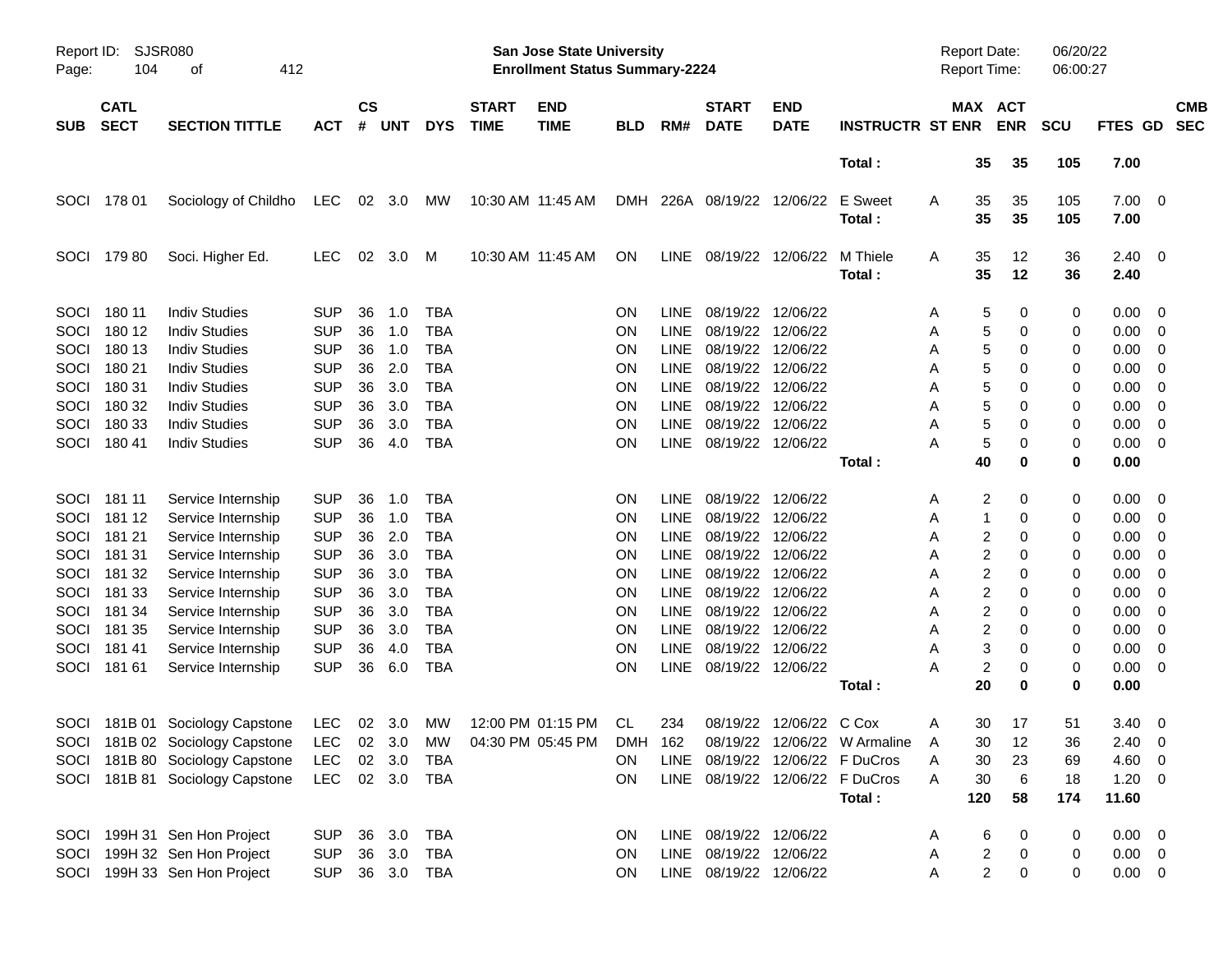| Report ID:<br>Page: | 105                        | SJSR080<br>412<br>οf                                       |            |                    |                |            |                             | <b>San Jose State University</b><br><b>Enrollment Status Summary-2224</b> |            |             |                             |                           |                              | <b>Report Date:</b><br>Report Time: |                       | 06/20/22<br>06:00:27 |               |        |                          |
|---------------------|----------------------------|------------------------------------------------------------|------------|--------------------|----------------|------------|-----------------------------|---------------------------------------------------------------------------|------------|-------------|-----------------------------|---------------------------|------------------------------|-------------------------------------|-----------------------|----------------------|---------------|--------|--------------------------|
| <b>SUB</b>          | <b>CATL</b><br><b>SECT</b> | <b>SECTION TITTLE</b>                                      | <b>ACT</b> | $\mathsf{cs}$<br># | <b>UNT</b>     | <b>DYS</b> | <b>START</b><br><b>TIME</b> | <b>END</b><br><b>TIME</b>                                                 | <b>BLD</b> | RM#         | <b>START</b><br><b>DATE</b> | <b>END</b><br><b>DATE</b> | <b>INSTRUCTR ST ENR</b>      |                                     | MAX ACT<br><b>ENR</b> | <b>SCU</b>           | FTES GD       |        | <b>CMB</b><br><b>SEC</b> |
|                     |                            |                                                            |            |                    |                |            |                             |                                                                           |            |             |                             |                           | Total:                       | 10                                  | 0                     | 0                    | 0.00          |        |                          |
| SOCI                | 281 01                     | Internship in Soc                                          | <b>SUP</b> | 25                 | 1.0            | <b>TBA</b> |                             |                                                                           | ON         | <b>LINE</b> | 08/19/22                    | 12/06/22                  |                              | 0<br>A                              | 0                     | 0                    | 0.00          | - 0    |                          |
| SOCI                | 281 11                     | Internship in Soc                                          | <b>SUP</b> | 25                 | 1.0            | <b>TBA</b> |                             |                                                                           | ON         | <b>LINE</b> | 08/19/22                    | 12/06/22                  |                              | Α                                   | 2<br>0                | 0                    | 0.00          | 0      |                          |
| SOCI                | 281 12                     | Internship in Soc                                          | <b>SUP</b> | 25                 | 1.0            | <b>TBA</b> |                             |                                                                           | ON         | <b>LINE</b> | 08/19/22                    | 12/06/22                  |                              | A                                   | 3<br>0                | 0                    | 0.00          | 0      |                          |
| SOCI                | 281 21                     | Internship in Soc                                          | <b>SUP</b> | 25                 | 2.0            | <b>TBA</b> |                             |                                                                           | ON         | <b>LINE</b> | 08/19/22                    | 12/06/22                  |                              | A                                   | 2<br>0                | 0                    | 0.00          | 0      |                          |
| SOCI                | 281 31                     | Internship in Soc                                          | <b>SUP</b> | 25                 | 3.0            | <b>TBA</b> |                             |                                                                           | ON         | <b>LINE</b> | 08/19/22                    | 12/06/22                  |                              | 10<br>Α                             | 0                     | 0                    | 0.00          | 0      |                          |
| SOCI                | 281 32                     | Internship in Soc                                          | <b>SUP</b> | 25                 | 3.0            | <b>TBA</b> |                             |                                                                           | ON         | <b>LINE</b> | 08/19/22                    | 12/06/22                  |                              | Α                                   | 3<br>0                | 0                    | 0.00          | 0      |                          |
| SOCI                | 281 33                     | Internship in Soc                                          | <b>SUP</b> | 25                 | 3.0            | <b>TBA</b> |                             |                                                                           | ON         | <b>LINE</b> | 08/19/22                    | 12/06/22                  |                              | Α                                   | 2<br>0                | 0                    | 0.00          | 0      |                          |
| SOCI                | 281 34                     | Internship in Soc                                          | <b>SUP</b> | 25                 | 3.0            | <b>TBA</b> |                             |                                                                           | ON         | <b>LINE</b> | 08/19/22                    | 12/06/22                  |                              | Α                                   | 3<br>0                | 0                    | 0.00          | 0      |                          |
| SOCI                | 281 35                     | Internship in Soc                                          | <b>SUP</b> | 25                 | 3.0            | <b>TBA</b> |                             |                                                                           | <b>ON</b>  | LINE        | 08/19/22                    | 12/06/22                  |                              | Α                                   | 0                     | 0                    | 0.00          | 0      |                          |
| SOCI                | 281 61                     | Internship in Soc                                          | <b>SUP</b> | 25                 | 6.0            | <b>TBA</b> |                             |                                                                           | <b>ON</b>  | LINE        | 08/19/22                    | 12/06/22                  |                              | 1<br>A                              | 0                     | 0                    | 0.00          | 0      |                          |
|                     |                            |                                                            |            |                    |                |            |                             |                                                                           |            |             |                             |                           | Total:                       | 27                                  | 0                     | 0                    | 0.00          |        |                          |
| SOCI                | 298 31                     | <b>Special Studies</b>                                     | <b>SUP</b> | 25                 | 3.0            | <b>TBA</b> |                             |                                                                           | ON         | <b>LINE</b> | 08/19/22                    | 12/06/22                  |                              | A                                   | 2<br>0                | 0                    | 0.00          | - 0    |                          |
| SOCI                | 298 32                     | <b>Special Studies</b>                                     | <b>SUP</b> | 25                 | 3.0            | <b>TBA</b> |                             |                                                                           | ON         | <b>LINE</b> | 08/19/22                    | 12/06/22                  |                              | Α                                   | 2<br>0                | 0                    | 0.00          | 0      |                          |
| SOCI                | 298 33                     | <b>Special Studies</b>                                     | <b>SUP</b> | 25                 | 3.0            | <b>TBA</b> |                             |                                                                           | ON         | <b>LINE</b> | 08/19/22                    | 12/06/22                  |                              | A                                   | 3<br>0                | 0                    | 0.00          | 0      |                          |
| SOCI                | 298 34                     | <b>Special Studies</b>                                     | <b>SUP</b> | 25                 | 3.0            | <b>TBA</b> |                             |                                                                           | ON         | <b>LINE</b> | 08/19/22                    | 12/06/22                  |                              | Α                                   | 3<br>0                | 0                    | 0.00          | 0      |                          |
| SOCI                | 298 35                     | <b>Special Studies</b>                                     | <b>SUP</b> | 25                 | 3.0            | <b>TBA</b> |                             |                                                                           | <b>ON</b>  | LINE        | 08/19/22                    | 12/06/22                  |                              | A                                   | 3<br>0                | 0                    | 0.00          | 0      |                          |
|                     |                            |                                                            |            |                    |                |            |                             |                                                                           |            |             |                             |                           | Total:                       | 13                                  | 0                     | 0                    | 0.00          |        |                          |
| SOCI                | 299 11                     | <b>Masters Thesis</b>                                      | <b>SUP</b> | 25                 | 1.0            | <b>TBA</b> |                             |                                                                           | ON         | <b>LINE</b> | 08/19/22                    | 12/06/22                  |                              | A                                   | 2<br>0                | 0                    | 0.00          | - 0    |                          |
| SOCI                | 299 12                     | <b>Masters Thesis</b>                                      | <b>SUP</b> | 25                 | 1.0            | <b>TBA</b> |                             |                                                                           | ON         | <b>LINE</b> | 08/19/22                    | 12/06/22                  |                              | A                                   | 2<br>0                | 0                    | 0.00          | 0      |                          |
| SOCI                | 299 13                     | <b>Masters Thesis</b>                                      | <b>SUP</b> | 25                 | 1.0            | <b>TBA</b> |                             |                                                                           | ON         | <b>LINE</b> | 08/19/22                    | 12/06/22                  |                              | Α                                   | 2<br>0                | 0                    | 0.00          | 0      |                          |
| SOCI                | 299 31                     | <b>Masters Thesis</b>                                      | <b>SUP</b> | 25                 | 3.0            | <b>TBA</b> |                             |                                                                           | ON         | <b>LINE</b> | 08/19/22                    | 12/06/22                  |                              | Α                                   | 2<br>0                | 0                    | 0.00          | 0      |                          |
| SOCI                | 299 32                     | <b>Masters Thesis</b>                                      | <b>SUP</b> | 25                 | 3.0            | <b>TBA</b> |                             |                                                                           | ON         | LINE        | 08/19/22                    | 12/06/22                  |                              | Α                                   | 2<br>0                | 0                    | 0.00          | 0      |                          |
| SOCI                | 299 33                     | <b>Masters Thesis</b>                                      | <b>SUP</b> | 25                 | 3.0            | <b>TBA</b> |                             |                                                                           | ON         | LINE        | 08/19/22                    | 12/06/22                  |                              | A                                   | 2<br>0                | 0                    | 0.00          | 0      |                          |
| SOCI                | 299 61                     | <b>Masters Thesis</b>                                      | <b>SUP</b> | 25                 | 6.0            | <b>TBA</b> |                             |                                                                           | ON         | LINE        | 08/19/22                    | 12/06/22                  |                              | A                                   | 2<br>0                | 0                    | 0.00          | 0      |                          |
|                     |                            |                                                            |            |                    |                |            |                             |                                                                           |            |             |                             |                           | Total:                       | 14                                  | 0                     | 0                    | 0.00          |        |                          |
|                     | WGSS 1001                  | Women, Gender & Sex LEC                                    |            |                    | 02 3.0         | MW         |                             | 10:30 AM 11:45 AM                                                         | HGH 122    |             | 08/19/22                    |                           | 12/06/22 A Castillo          | 35<br>A                             | 12                    | 36                   | 2.40          | - 0    |                          |
|                     | WGSS 1002                  | Women, Gender & Sex LEC 02 3.0 TR 04:30 PM 05:45 PM CL 234 |            |                    |                |            |                             |                                                                           |            |             |                             |                           | 08/19/22 12/06/22 A Castillo | 35<br>A                             | 9                     | 27                   | 1.80 0        |        |                          |
|                     |                            |                                                            |            |                    |                |            |                             |                                                                           |            |             |                             |                           | Total:                       | 70                                  | 21                    | 63                   | 4.20          |        |                          |
|                     | WGSS 2001                  | Wom of Color in U.S. LEC                                   |            |                    | $02 \quad 3.0$ | MW         |                             | 09:00 AM 10:15 AM                                                         | HGH 122    |             |                             |                           | 08/19/22 12/06/22 S Gallardo | 35<br>A                             | 7                     | 21                   | $1.40 \t 0 C$ |        |                          |
| AAS                 | 20 01                      | Wom of Color in U.S. LEC                                   |            |                    | 02 3.0         | MW         |                             | 09:00 AM 10:15 AM                                                         | HGH 122    |             |                             |                           | 08/19/22 12/06/22 S Gallardo | 0<br>A                              | 8                     | 24                   | $1.60 \t 0 C$ |        |                          |
|                     | WGSS 2002                  | Wom of Color in U.S. LEC                                   |            |                    | 02 3.0         | TR         |                             | 10:30 AM 11:45 AM                                                         | DMH 162    |             |                             |                           | 08/19/22 12/06/22 S Gallardo | 33<br>A                             | 9                     | 27                   | 1.80 0 C      |        |                          |
| AAS                 | 20 02                      | Wom of Color in U.S. LEC 02 3.0                            |            |                    |                | TR         |                             | 10:30 AM 11:45 AM                                                         | DMH 162    |             |                             |                           | 08/19/22 12/06/22 S Gallardo | A<br>0                              | 13                    | 39                   | 2.60          | $0\,C$ |                          |
|                     |                            |                                                            |            |                    |                |            |                             |                                                                           |            |             |                             |                           | Total:                       | 68                                  | 37                    | 111                  | 7.40          |        |                          |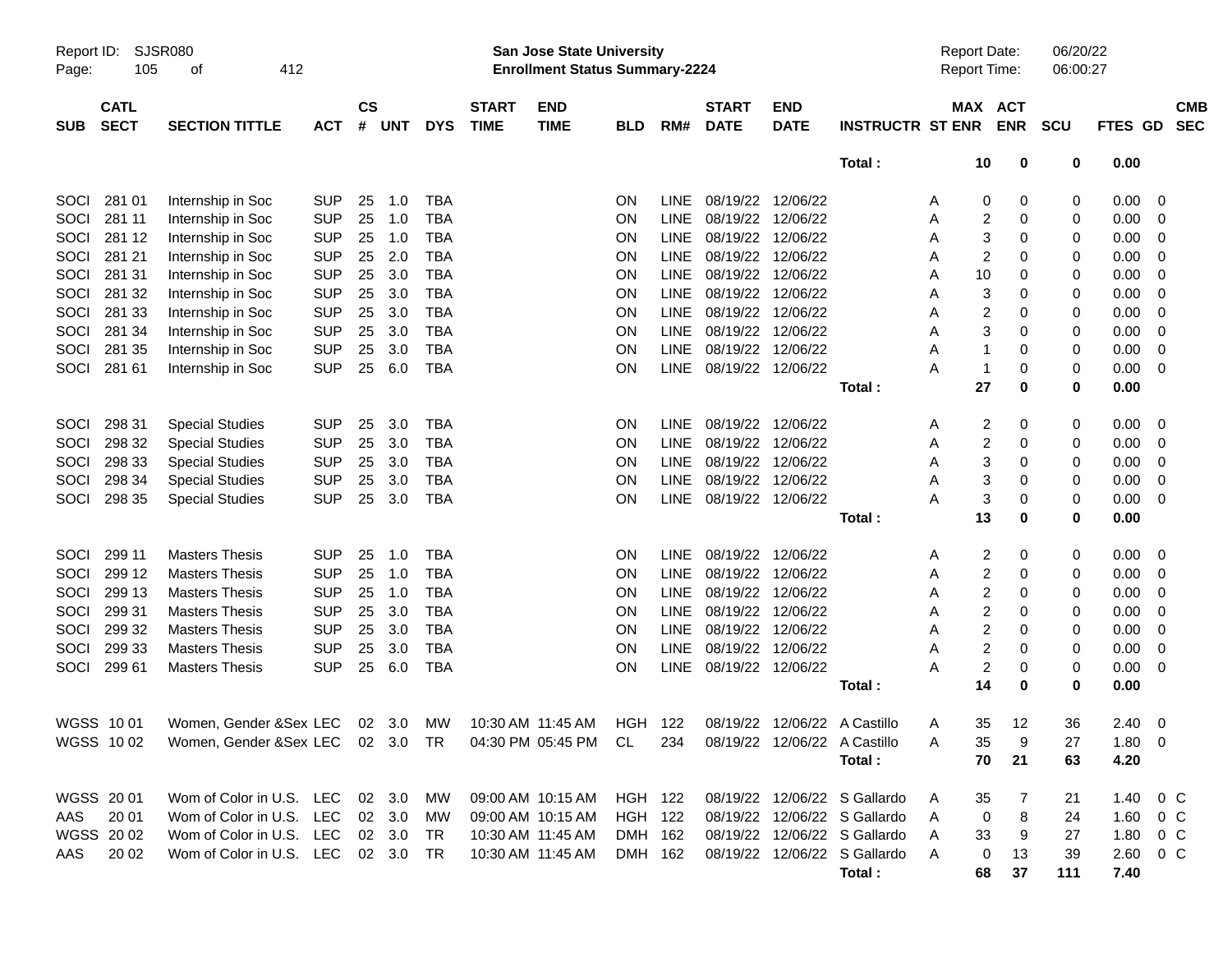| Report ID:<br>Page: | 106                        | SJSR080<br>412<br>οf                                   |                    |                    |            |                           |                             | San Jose State University<br><b>Enrollment Status Summary-2224</b> |                          |             |                             |                                                  |                                                       |        |                            | <b>Report Date:</b><br><b>Report Time:</b> | 06/20/22<br>06:00:27      |                                    |                                                     |                          |
|---------------------|----------------------------|--------------------------------------------------------|--------------------|--------------------|------------|---------------------------|-----------------------------|--------------------------------------------------------------------|--------------------------|-------------|-----------------------------|--------------------------------------------------|-------------------------------------------------------|--------|----------------------------|--------------------------------------------|---------------------------|------------------------------------|-----------------------------------------------------|--------------------------|
| <b>SUB</b>          | <b>CATL</b><br><b>SECT</b> | <b>SECTION TITTLE</b>                                  | <b>ACT</b>         | $\mathsf{cs}$<br># | <b>UNT</b> | <b>DYS</b>                | <b>START</b><br><b>TIME</b> | <b>END</b><br><b>TIME</b>                                          | <b>BLD</b>               | RM#         | <b>START</b><br><b>DATE</b> | <b>END</b><br><b>DATE</b>                        | <b>INSTRUCTR ST ENR</b>                               |        | MAX                        | <b>ACT</b><br><b>ENR</b>                   | <b>SCU</b>                | <b>FTES GD</b>                     |                                                     | <b>CMB</b><br><b>SEC</b> |
|                     | WGSS 101 01<br>WGSS 101 02 | <b>Sex Power Politics</b><br><b>Sex Power Politics</b> | LEC.<br><b>LEC</b> | 02<br>02           | 3.0<br>3.0 | <b>TR</b><br>$\mathsf{T}$ |                             | 01:30 PM 02:45 PM<br>06:00 PM 08:45 PM                             | <b>DMH</b><br><b>DMH</b> | 162<br>226A | 08/19/22<br>08/19/22        | 12/06/22<br>12/06/22                             | A Castillo<br>Total:                                  | A<br>A | 33<br>35<br>68             | 14<br>5<br>19                              | 42<br>15<br>57            | 2.80<br>1.00<br>3.80               | $\overline{\phantom{0}}$<br>$\overline{\mathbf{0}}$ |                          |
|                     | WGSS 102 01<br>WGSS 102 02 | Global Women<br>Global Women                           | LEC.<br><b>LEC</b> | 02<br>02           | 3.0<br>3.0 | <b>TR</b><br><b>MW</b>    |                             | 09:00 AM 10:15 AM<br>10:30 AM 11:45 AM                             | <b>DMH</b><br><b>DMH</b> | 226A<br>162 | 08/19/22<br>08/19/22        | 12/06/22<br>12/06/22                             | S Gallardo<br>S Gallardo<br>Total:                    | A<br>A | 35<br>33<br>68             | 15<br>16<br>31                             | 45<br>48<br>93            | 3.00<br>3.20<br>6.20               | $\overline{\phantom{0}}$<br>- 0                     |                          |
|                     | WGSS 169 80                | Sexuality Body                                         | <b>LEC</b>         | 02                 | 3.0        | TBA                       |                             |                                                                    | <b>ON</b>                | <b>LINE</b> | 08/19/22                    | 12/06/22                                         | A Castillo<br>Total:                                  | A      | 35<br>35                   | 15<br>15                                   | 45<br>45                  | $3.00 \ 0$<br>3.00                 |                                                     |                          |
|                     | Department :               | <b>Sociology</b>                                       |                    |                    |            |                           |                             |                                                                    |                          |             |                             | <b>Lower Division:</b><br><b>Upper Division:</b> | <b>Department Total:</b><br><b>Graduate Division:</b> |        | 3209<br>1348<br>1807<br>54 | 2210<br>1011<br>1199<br>0                  | 6630<br>3033<br>3597<br>0 | 442.25<br>202.20<br>240.05<br>0.00 |                                                     |                          |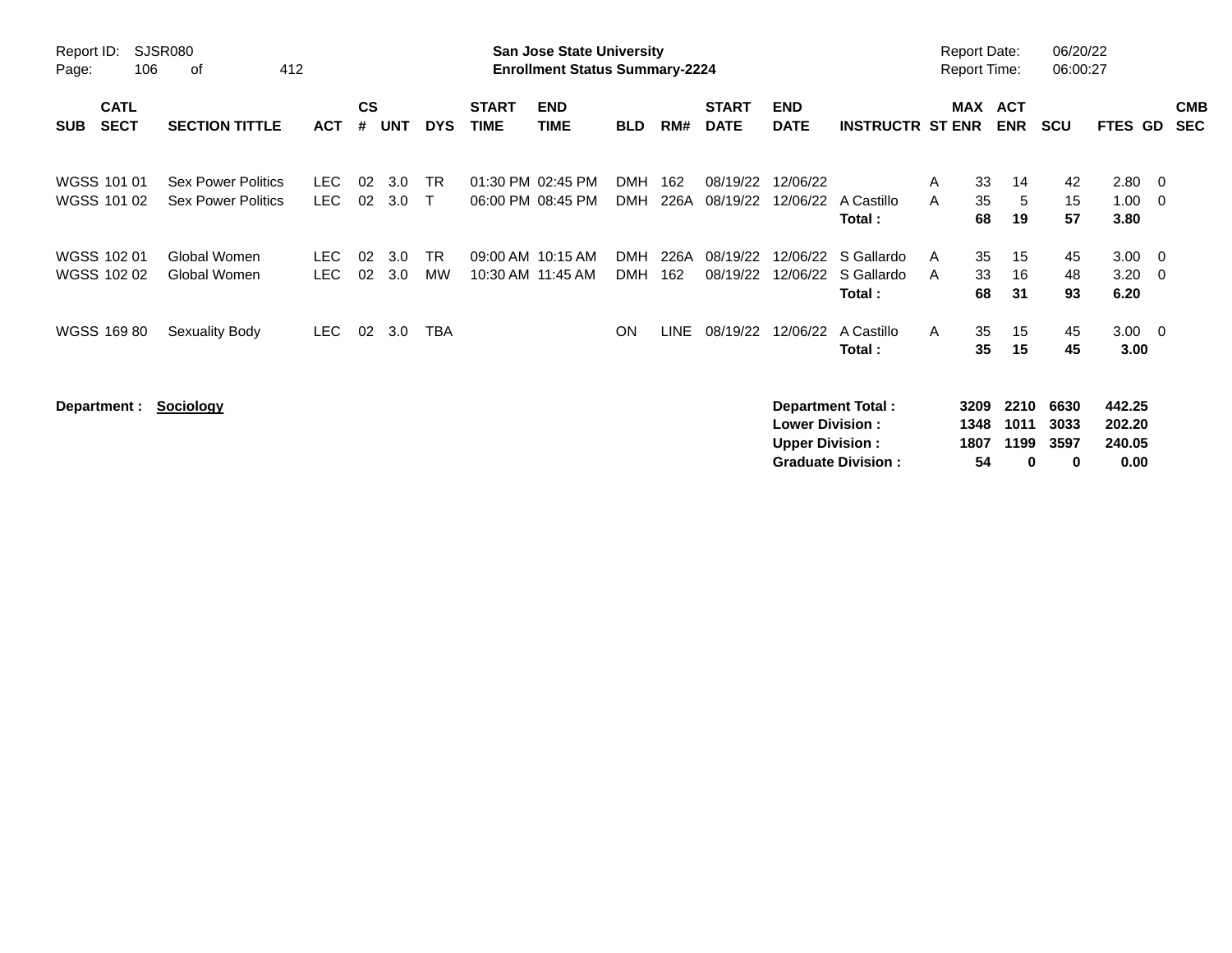| Report ID:<br>Page: | 107                        | <b>SJSR080</b><br>412<br>οf  |            |           |       |            |                             | <b>San Jose State University</b><br><b>Enrollment Status Summary-2224</b> |            |             |                             |                           |                         |   | <b>Report Date:</b><br>Report Time: |             | 06/20/22<br>06:00:27 |         |             |                          |
|---------------------|----------------------------|------------------------------|------------|-----------|-------|------------|-----------------------------|---------------------------------------------------------------------------|------------|-------------|-----------------------------|---------------------------|-------------------------|---|-------------------------------------|-------------|----------------------|---------|-------------|--------------------------|
| <b>SUB</b>          | <b>CATL</b><br><b>SECT</b> | <b>SECTION TITTLE</b>        | <b>ACT</b> | <b>CS</b> | # UNT | <b>DYS</b> | <b>START</b><br><b>TIME</b> | <b>END</b><br><b>TIME</b>                                                 | <b>BLD</b> | RM#         | <b>START</b><br><b>DATE</b> | <b>END</b><br><b>DATE</b> | <b>INSTRUCTR ST ENR</b> |   | MAX ACT<br><b>ENR</b>               | <b>SCU</b>  |                      | FTES GD |             | <b>CMB</b><br><b>SEC</b> |
| College             |                            | Social Sciences, College of  |            |           |       |            |                             |                                                                           |            |             |                             |                           |                         |   |                                     |             |                      |         |             |                          |
|                     | Department :               | <b>Communication Studies</b> |            |           |       |            |                             |                                                                           |            |             |                             |                           |                         |   |                                     |             |                      |         |             |                          |
|                     | COMM 1001                  | Comm and Relations           | LEC        | 01        | 3.0   | м          |                             | 09:00 AM 11:45 AM                                                         | <b>BBC</b> | 223         | 08/19/22                    | 12/06/22                  | P Bair                  | A | 30                                  | 6           | 18                   | 1.20    | 0           |                          |
|                     | COMM 10 02                 | <b>Comm and Relations</b>    | <b>LEC</b> | 01        | 3.0   | м          |                             | 12:00 PM 02:45 PM                                                         | <b>BBC</b> | 223         | 08/19/22                    | 12/06/22                  | P Bair                  | Α | 30                                  | 5           | 15                   | 1.00    | 0           |                          |
|                     | COMM 1003                  | <b>Comm and Relations</b>    | <b>LEC</b> | 01        | 3.0   | М          |                             | 03:00 PM 05:45 PM                                                         | <b>BBC</b> | 223         | 08/19/22                    | 12/06/22                  | P Bair                  | A | 30                                  | 11          | 33                   | 2.20    | 0           |                          |
|                     | COMM 1080                  | Comm and Relations           | <b>LEC</b> | 01        | 3.0   | <b>TR</b>  |                             | 09:00 AM 10:15 AM                                                         | ON         | <b>LINE</b> | 08/19/22                    | 12/06/22                  | P Daley- Har A          |   | 40                                  | 19          | 57                   | 3.80    | 0           |                          |
|                     |                            |                              |            |           |       |            |                             |                                                                           |            |             |                             |                           | Total :                 |   | 130                                 | 41          | 123                  | 8.20    |             |                          |
|                     | COMM 20 02                 | <b>Public Speaking</b>       | <b>LEC</b> | 04        | 3.0   | м          |                             | 03:00 PM 04:15 PM                                                         | HGH        | 225         | 08/19/22                    | 12/06/22                  | A Buxi                  | A | 25                                  | 25          | 75                   | 5.00    | 0           |                          |
|                     | COMM 20 06                 | <b>Public Speaking</b>       | <b>LEC</b> | 04        | 3.0   | MW         |                             | 07:30 AM 08:45 AM                                                         | <b>HGH</b> | 118         | 08/19/22                    | 12/06/22                  | Z Hasan                 | A | 27                                  | 21          | 63                   | 4.20    | 0           |                          |
|                     | COMM 20 07                 | <b>Public Speaking</b>       | <b>LEC</b> | 04        | 3.0   | $\top$     |                             | 06:00 PM 08:45 PM                                                         | <b>HGH</b> | 219         | 08/19/22                    | 12/06/22                  |                         | Α | 27                                  | 0           | 0                    | 0.00    | 0           |                          |
|                     | COMM 2008                  | <b>Public Speaking</b>       | <b>LEC</b> | 04        | 3.0   | М          |                             | 06:00 PM 08:45 PM                                                         | <b>HGH</b> | 223         | 08/19/22                    | 12/06/22                  | D Pozzi                 | A | 27                                  | 18          | 54                   | 3.60    | 0           |                          |
|                     | COMM 20 10                 | <b>Public Speaking</b>       | LEC        | 04        | 3.0   | MW         |                             | 01:30 PM 02:45 PM                                                         | <b>CL</b>  | 318         | 08/19/22                    | 12/06/22                  |                         | A | 25                                  | 23          | 69                   | 4.60    | 0           |                          |
|                     | COMM 2012                  | <b>Public Speaking</b>       | LEC        | 04        | 3.0   | MW         |                             | 03:00 PM 04:15 PM                                                         | <b>CL</b>  | 318         | 08/19/22                    | 12/06/22                  |                         | A | 25                                  | 24          | 72                   | 4.80    | 0           |                          |
|                     | COMM 2013                  | <b>Public Speaking</b>       | LEC        | 04        | 3.0   | <b>TR</b>  |                             | 07:30 AM 08:45 AM                                                         | <b>BBC</b> | 223         | 08/19/22                    | 12/06/22                  | A Ivengar               | Α | 27                                  | 25          | 75                   | 5.00    | 0           |                          |
|                     | COMM 2014                  | <b>Public Speaking</b>       | LEC        | 04        | 3.0   | <b>TR</b>  |                             | 07:30 AM 08:45 AM                                                         | <b>CL</b>  | 318         | 08/19/22                    | 12/06/22                  | K Raiff                 | A | 25                                  | 24          | 72                   | 4.80    | 0           |                          |
|                     | COMM 20 19                 | <b>Public Speaking</b>       | LEC        | 04        | 3.0   | <b>TR</b>  |                             | 07:30 AM 08:45 AM                                                         | <b>HGH</b> | 223         | 08/19/22                    | 12/06/22                  | K Yee                   | A | 27                                  | 20          | 60                   | 4.00    | 0           |                          |
|                     | COMM 20 26                 | <b>Public Speaking</b>       | LEC        | 04        | 3.0   | <b>TR</b>  |                             | 12:00 PM 01:15 PM                                                         | <b>BBC</b> | 223         | 08/19/22                    | 12/06/22                  |                         | Α | 27                                  | 27          | 81                   | 5.40    | 0           |                          |
|                     | COMM 20 32                 | <b>Public Speaking</b>       | LEC        | 04        | 3.0   | $\top$     |                             | 06:00 PM 08:45 PM                                                         | <b>CL</b>  | 318         | 08/19/22                    | 12/06/22 Z Nisa           |                         | A | 25                                  | 16          | 48                   | 3.20    | 0           |                          |
|                     | COMM 20 33                 | <b>Public Speaking</b>       | LEC        | 04        | 3.0   | <b>TR</b>  |                             | 01:30 PM 02:45 PM                                                         | <b>BBC</b> | 223         | 08/19/22                    | 12/06/22                  |                         | A | 27                                  | 26          | 78                   | 5.20    | 0           |                          |
|                     | COMM 20 34                 | <b>Public Speaking</b>       | <b>LEC</b> | 04        | 3.0   | <b>TR</b>  |                             | 12:00 PM 01:15 PM                                                         | <b>HGH</b> | 223         | 08/19/22                    | 12/06/22                  |                         | Α | 27                                  | 25          | 75                   | 5.00    | $\mathbf 0$ |                          |
|                     | COMM 20 36                 | <b>Public Speaking</b>       | <b>LEC</b> | 04        | 3.0   | <b>TR</b>  |                             | 04:30 PM 05:45 PM                                                         | <b>CL</b>  | 318         | 08/19/22                    | 12/06/22                  | J Capurso               | Α | 25                                  | 25          | 75                   | 5.00    | $\mathbf 0$ |                          |
|                     | COMM 20 39                 | <b>Public Speaking</b>       | <b>LEC</b> | 04        | 3.0   | R          |                             | 06:00 PM 08:45 PM                                                         | <b>HGH</b> | 219         | 08/19/22                    | 12/06/22                  |                         | A | 27                                  | 0           | 0                    | 0.00    | 0           |                          |
|                     | COMM 20 40                 | <b>Public Speaking</b>       | <b>LEC</b> | 04        | 3.0   | W          |                             | 06:00 PM 08:45 PM                                                         | <b>HGH</b> | 229         | 08/19/22                    | 12/06/22                  |                         | Α | 27                                  | 0           | 0                    | 0.00    | 0           |                          |
|                     | COMM 2041                  | <b>Public Speaking</b>       | <b>LEC</b> | 04        | 3.0   | W          |                             | 09:00 AM 10:45 AM                                                         | <b>CL</b>  | 318         | 08/19/22                    | 12/06/22                  | L Walsh                 | Α | 25                                  | 0           | 0                    | 0.00    | 0           |                          |
|                     | COMM 20 44                 | <b>Public Speaking</b>       | <b>LEC</b> | 04        | 3.0   | W          |                             | 04:30 PM 07:15 PM                                                         | <b>HGH</b> | 231         | 08/19/22                    | 12/06/22                  |                         |   | 27                                  | $\mathbf 0$ | 0                    | 0.00    | 0           |                          |
|                     | COMM 20 45                 | <b>Public Speaking</b>       | <b>LEC</b> | 04        | 3.0   | F          |                             | 09:30 AM 12:15 PM                                                         | <b>CL</b>  | 318         | 08/19/22                    | 12/06/22                  | R Pashtunyar A          |   | 25                                  | 22          | 66                   | 4.40    | 0           |                          |
|                     | COMM 20 46                 | <b>Public Speaking</b>       | <b>LEC</b> | 04        | 3.0   | F          |                             | 10:30 AM 01:15 PM                                                         | <b>HGH</b> | 219         | 08/19/22                    | 12/06/22                  |                         | A | 27                                  | $\mathbf 0$ | 0                    | 0.00    | 0           |                          |
|                     | COMM 20 47                 | <b>Public Speaking</b>       | <b>LEC</b> | 04        | 3.0   | R          |                             | 06:00 PM 08:45 PM                                                         | <b>HGH</b> | 229         | 08/19/22                    | 12/06/22                  |                         | Α | 27                                  | 0           | 0                    | 0.00    | 0           |                          |
|                     | COMM 2048                  | <b>Public Speaking</b>       | <b>LEC</b> | 04        | 3.0   | F          |                             | 12:30 PM 03:15 PM                                                         | СL         | 318         | 08/19/22                    | 12/06/22                  | R Pashtunyar A          |   | 25                                  | 20          | 60                   | 4.00    | 0           |                          |
|                     | COMM 20 49                 | <b>Public Speaking</b>       | LEC        | 04        | 3.0   | F          |                             | 01:30 PM 04:15 PM                                                         | HGH 219    |             | 08/19/22 12/06/22           |                           |                         | A | 27                                  | $\Omega$    | 0                    | 0.00    | 0           |                          |
|                     | COMM 20 50                 | <b>Public Speaking</b>       | LEC        | 04        | 3.0   | R          |                             | 06:00 PM 08:45 PM                                                         | HGH 231    |             |                             | 08/19/22 12/06/22         |                         | A | 27                                  | 0           | 0                    | 0.00    | 0           |                          |
|                     | COMM 20 52                 | <b>Public Speaking</b>       | <b>LEC</b> | 04        | 3.0   | <b>MW</b>  |                             | 07:30 AM 08:45 AM                                                         | HGH 231    |             |                             | 08/19/22 12/06/22         |                         | Α | 27                                  | 0           | 0                    | 0.00    | 0           |                          |
|                     | COMM 20 53                 | <b>Public Speaking</b>       | <b>LEC</b> | 04        | 3.0   | F          |                             | 07:30 AM 10:15 AM                                                         | HGH 219    |             |                             | 08/19/22 12/06/22         |                         | Α | 27                                  | 0           | 0                    | 0.00    | 0           |                          |
|                     | COMM 20 54                 | <b>Public Speaking</b>       | LEC        | 04        | 3.0   | F          |                             | 07:30 AM 10:15 AM                                                         | HGH 231    |             |                             | 08/19/22 12/06/22         |                         | Α | 27                                  | 0           | 0                    | 0.00    | 0           |                          |
|                     | COMM 20 55                 | <b>Public Speaking</b>       | LEC        | 04        | 3.0   | F          |                             | 10:30 AM 01:15 PM                                                         | HGH 231    |             |                             | 08/19/22 12/06/22         |                         | Α | 27                                  | 0           | 0                    | 0.00    | 0           |                          |
|                     | COMM 20 56                 | <b>Public Speaking</b>       | LEC        | 04        | 3.0   | F          |                             | 01:30 PM 04:15 PM                                                         | HGH 231    |             |                             | 08/19/22 12/06/22         |                         | Α | 27                                  | 0           | 0                    | 0.00    | 0           |                          |
|                     | COMM 20 57                 | <b>Public Speaking</b>       | LEC        | 04        | 3.0   | F          |                             | 04:30 PM 07:15 PM                                                         | HGH 219    |             |                             | 08/19/22 12/06/22         |                         | A | 27                                  | 0           | 0                    | 0.00    | 0           |                          |
|                     | COMM 20 58                 | <b>Public Speaking</b>       | LEC        | 04        | 3.0   | F          |                             | 04:30 PM 07:15 PM                                                         | HGH 231    |             |                             | 08/19/22 12/06/22         |                         | A | 27                                  | 0           | 0                    | 0.00    | $\mathbf 0$ |                          |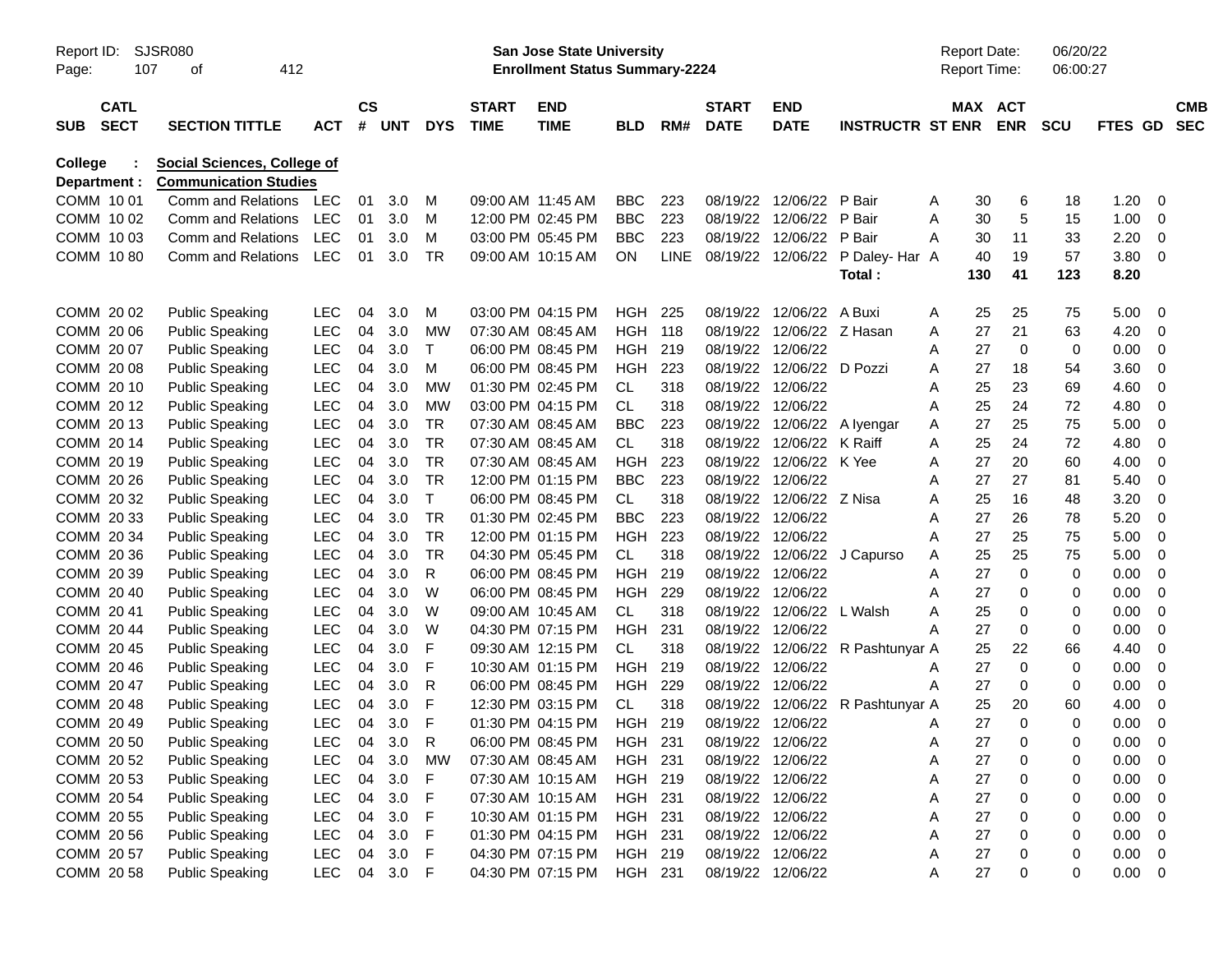Report ID: SJSR080 **San Jose State University** Report Date: 06/20/22

Page: 108 of 412 **Enrollment Status Summary-2224** Report Time: 06:00:27

|            | <b>CATL</b> |                        |            | <b>CS</b> |            |            | <b>START</b>      | <b>END</b>        |            |             | <b>START</b>      | <b>END</b>       |                         |                | <b>MAX ACT</b> |             |             |         | <b>CMB</b>  |
|------------|-------------|------------------------|------------|-----------|------------|------------|-------------------|-------------------|------------|-------------|-------------------|------------------|-------------------------|----------------|----------------|-------------|-------------|---------|-------------|
| <b>SUB</b> | <b>SECT</b> | <b>SECTION TITTLE</b>  | <b>ACT</b> | #         | <b>UNT</b> | <b>DYS</b> | <b>TIME</b>       | <b>TIME</b>       | <b>BLD</b> | RM#         | <b>DATE</b>       | <b>DATE</b>      | <b>INSTRUCTR ST ENR</b> |                |                | <b>ENR</b>  | <b>SCU</b>  | FTES GD | <b>SEC</b>  |
|            |             |                        |            |           |            |            |                   |                   |            |             |                   |                  |                         |                |                |             |             |         |             |
|            | COMM 20 59  | <b>Public Speaking</b> | LEC        | 04        | 3.0        | Т          |                   | 06:00 PM 08:45 PM | HGH        | 231         | 08/19/22          | 12/06/22         |                         | A              | 27             | 0           | 0           | 0.00    | 0           |
|            | COMM 2060   | <b>Public Speaking</b> | <b>LEC</b> | 04        | 3.0        | <b>TR</b>  |                   | 09:00 AM 10:15 AM | <b>CL</b>  | 318         | 08/19/22          | 12/06/22         | K Raiff                 | A              | 25             | 20          | 60          | 4.00    | 0           |
|            | COMM 2061   | <b>Public Speaking</b> | <b>LEC</b> | 04        | 3.0        | <b>TR</b>  |                   | 10:30 AM 11:45 AM | <b>BBC</b> | 223         | 08/19/22          | 12/06/22         | A Iyengar               | A              | 27             | 21          | 63          | 4.20    | $\mathbf 0$ |
|            | COMM 2062   | <b>Public Speaking</b> | <b>LEC</b> | 04        | 3.0        | M          |                   | 12:00 PM 02:45 PM | <b>HGH</b> | 229         | 08/19/22          | 12/06/22         | A Buxi                  | A              | 27             | $\mathbf 0$ | $\mathbf 0$ | 0.00    | $\mathbf 0$ |
|            | COMM 20 63  | <b>Public Speaking</b> | <b>LEC</b> | 04        | 3.0        | W          |                   | 03:00 PM 05:45 PM | <b>HGH</b> | 223         | 08/19/22          | 12/06/22         | L Walsh                 | A              | 27             | 20          | 60          | 4.00    | 0           |
|            | COMM 2064   | <b>Public Speaking</b> | <b>LEC</b> | 04        | 3.0        | М          |                   | 10:30 AM 01:15 PM | CL.        | 318         | 08/19/22          | 12/06/22         | P Antonellis            | A              | 25             | $\Omega$    | 0           | 0.00    | $\Omega$    |
|            | COMM 20 65  | Public Speaking        | <b>LEC</b> | 04        | 3.0        | TR         |                   | 03:00 PM 04:15 PM | CL         | 318         | 08/19/22          | 12/06/22         | J Capurso               | A              | 25             | $\mathbf 0$ | 0           | 0.00    | $\mathbf 0$ |
|            | COMM 2066   | <b>Public Speaking</b> | LEC        | 04        | 3.0        | <b>TR</b>  |                   | 09:00 AM 10:15 AM | <b>BBC</b> | 223         | 08/19/22          |                  | 12/06/22 A Ivengar      | A              | 27             | 26          | 78          | 5.20    | 0           |
|            | COMM 2067   | <b>Public Speaking</b> | <b>LEC</b> | 04        | 3.0        | <b>TR</b>  |                   | 10:30 AM 11:45 AM | <b>CL</b>  | 318         | 08/19/22          | 12/06/22 K Raiff |                         | A              | 25             | $\mathbf 0$ | 0           | 0.00    | $\mathbf 0$ |
|            | COMM 2069   | <b>Public Speaking</b> | <b>LEC</b> | 04        | 3.0        | <b>MW</b>  |                   | 07:30 AM 08:45 AM | <b>HGH</b> | 219         | 08/19/22          | 12/06/22         | E Harris                | A              | 27             | $\mathbf 0$ | 0           | 0.00    | $\mathbf 0$ |
|            | COMM 2070   | <b>Public Speaking</b> | LEC        | 04        | 3.0        | M          |                   | 09:00 AM 10:15 AM | <b>HGH</b> | 219         | 08/19/22          | 12/06/22         | E Harris                | Α              | 27             | 0           | 0           | 0.00    | $\mathbf 0$ |
|            | COMM 2071   | <b>Public Speaking</b> | <b>LEC</b> | 04        | 3.0        | <b>MW</b>  |                   | 09:00 AM 10:15 AM | <b>HGH</b> | 231         | 08/19/22          | 12/06/22         |                         | Α              | 27             | $\mathbf 0$ | 0           | 0.00    | $\mathbf 0$ |
|            | COMM 2072   | <b>Public Speaking</b> | <b>LEC</b> | 04        | 3.0        | <b>MW</b>  |                   | 03:00 PM 04:15 PM | <b>HGH</b> | 219         | 08/19/22          | 12/06/22         |                         | A              | 27             | 0           | 0           | 0.00    | 0           |
|            | COMM 2073   | <b>Public Speaking</b> | <b>LEC</b> | 04        | 3.0        | TR         |                   | 09:00 AM 10:15 AM | HGH        | 229         | 08/19/22          | 12/06/22         | M McKnight              | A              | 27             | 0           | 0           | 0.00    | $\Omega$    |
|            | COMM 2074   | Public Speaking        | <b>LEC</b> | 04        | 3.0        | TR         |                   | 09:00 AM 10:15 AM | HGH        | 231         | 08/19/22          | 12/06/22         | K Ward                  | Α              | 27             | 0           | 0           | 0.00    | $\Omega$    |
|            | COMM 2075   | <b>Public Speaking</b> | <b>LEC</b> | 04        | 3.0        | <b>TR</b>  |                   | 09:00 AM 10:15 AM | <b>HGH</b> | 219         | 08/19/22          | 12/06/22         | K Yee                   | A              | 27             | 0           | 0           | 0.00    | $\mathbf 0$ |
|            | COMM 2076   | <b>Public Speaking</b> | <b>LEC</b> | 04        | 3.0        | <b>TR</b>  |                   | 10:30 AM 11:45 AM | <b>HGH</b> | 219         | 08/19/22          | 12/06/22         | T Lim                   | A              | 27             | $\mathbf 0$ | 0           | 0.00    | $\mathbf 0$ |
|            | COMM 2077   | <b>Public Speaking</b> | <b>LEC</b> | 04        | 3.0        | <b>TR</b>  |                   | 12:00 PM 01:15 PM | <b>HGH</b> | 219         | 08/19/22          | 12/06/22         | T Lim                   | A              | 27             | 0           | 0           | 0.00    | $\mathbf 0$ |
|            | COMM 2078   | <b>Public Speaking</b> | <b>LEC</b> | 04        | 3.0        | TR         |                   | 07:30 AM 08:45 AM | <b>HGH</b> | 231         | 08/19/22          | 12/06/22         | S McGaffey              | A              | 27             | 0           | 0           | 0.00    | $\mathbf 0$ |
|            | COMM 2079   | <b>Public Speaking</b> | <b>LEC</b> | 04        | 3.0        | TR         |                   | 12:00 PM 01:15 PM | <b>HGH</b> | 231         | 08/19/22          | 12/06/22 K Yee   |                         | A              | 27             | $\Omega$    | 0           | 0.00    | $\Omega$    |
|            | COMM 2080   | <b>Public Speaking</b> | <b>LEC</b> | 04        | 3.0        | <b>TR</b>  |                   | 09:00 AM 10:15 AM | <b>ON</b>  | LINE        | 08/19/22          | 12/06/22         | S McGaffey              | A              | 27             | 0           | 0           | 0.00    | $\Omega$    |
|            | COMM 2081   | <b>Public Speaking</b> | <b>LEC</b> | 04        | 3.0        | TR         | 10:30 AM 11:45 AM |                   | <b>ON</b>  | LINE        | 08/19/22          | 12/06/22         | P Daley- Har A          |                | 27             | $\mathbf 0$ | 0           | 0.00    | $\mathbf 0$ |
|            | COMM 2082   | <b>Public Speaking</b> | <b>LEC</b> | 04        | 3.0        | <b>TR</b>  |                   | 12:00 PM 01:15 PM | <b>ON</b>  | <b>LINE</b> | 08/19/22          | 12/06/22         | K Johnson               | A              | 27             | 0           | 0           | 0.00    | $\mathbf 0$ |
|            | COMM 2083   | <b>Public Speaking</b> | <b>LEC</b> | 04        | 3.0        | W          |                   | 10:30 AM 11:45 AM | <b>ON</b>  | <b>LINE</b> | 08/19/22          | 12/06/22         | P Antonellis            | A              | 27             | 0           | 0           | 0.00    | 0           |
|            | COMM 2084   | <b>Public Speaking</b> | LEC        | 04        | 3.0        | <b>TBA</b> |                   |                   | <b>ON</b>  | LINE        | 08/19/22          | 12/06/22 C Burks |                         | A              | 27             | 0           | 0           | 0.00    | $\mathbf 0$ |
|            | COMM 2085   | <b>Public Speaking</b> | <b>LEC</b> | 04        | 3.0        | <b>TBA</b> |                   |                   | <b>ON</b>  | LINE        | 08/19/22          | 12/06/22 C Burks |                         | A              | 27             | $\mathbf 0$ | 0           | 0.00    | $\mathbf 0$ |
|            | COMM 20 86  | <b>Public Speaking</b> | <b>LEC</b> | 04        | 3.0        | <b>TBA</b> |                   |                   | <b>ON</b>  | LINE        | 08/19/22          | 12/06/22         |                         | A              | 27             | 0           | 0           | 0.00    | $\mathbf 0$ |
|            | COMM 20 87  | <b>Public Speaking</b> | LEC        | 04        | 3.0        | <b>TBA</b> |                   |                   | <b>ON</b>  | <b>LINE</b> | 08/19/22 12/06/22 |                  | D Mejia Sali            | A              | 27             | $\mathbf 0$ | 0           | 0.00    | $\Omega$    |
|            | COMM 2088   | Public Speaking        | <b>LEC</b> | 04        | 3.0        | <b>TBA</b> |                   |                   | <b>ON</b>  | LINE        | 08/19/22          | 12/06/22         | D Mejia Sali            | $\overline{A}$ | 27             | 0           | 0           | 0.00    | $\Omega$    |
|            | COMM 2089   | <b>Public Speaking</b> | <b>LEC</b> | 04        | 3.0        | TBA        |                   |                   | ON         | LINE        | 08/19/22          | 12/06/22         | D Ramos                 | A              | 27             | 0           | 0           | 0.00    | $\mathbf 0$ |
|            | COMM 20 90  | <b>Public Speaking</b> | <b>LEC</b> | 04        | 3.0        | <b>TR</b>  |                   | 10:30 AM 11:45 AM | <b>ON</b>  | LINE.       | 08/19/22          | 12/06/22         | K Johnson               | A              | 27             | $\Omega$    | 0           | 0.00    | $\mathbf 0$ |
|            | COMM 20 91  | <b>Public Speaking</b> | <b>LEC</b> | 04        | 3.0        | <b>TR</b>  |                   | 01:30 PM 02:45 PM | <b>ON</b>  | LINE        | 08/19/22          | 12/06/22         | K Johnson               | A              | 27             | $\mathbf 0$ | 0           | 0.00    | $\mathbf 0$ |
|            | COMM 20 92  | <b>Public Speaking</b> | <b>LEC</b> | 04        | 3.0        | TR         |                   | 12:00 PM 01:15 PM | <b>ON</b>  | <b>LINE</b> | 08/19/22          | 12/06/22         | P Daley- Har A          |                | 27             | $\mathbf 0$ | 0           | 0.00    | 0           |
|            | COMM 20 93  | <b>Public Speaking</b> | <b>LEC</b> | 04        | 3.0        | <b>TR</b>  |                   | 01:30 PM 02:45 PM | <b>HGH</b> | 231         | 08/19/22          | 12/06/22         |                         | A              | 27             | $\mathbf 0$ | 0           | 0.00    | $\mathbf 0$ |
|            | COMM 20 94  | <b>Public Speaking</b> | <b>LEC</b> | 04        | 3.0        | R          |                   | 12:00 PM 01:15 PM | <b>HGH</b> | 229         | 08/19/22          | 12/06/22         | K Ward                  | A              | 27             | 0           | 0           | 0.00    | 0           |
|            | COMM 20 95  | <b>Public Speaking</b> | LEC        | 04        | 3.0        | R          |                   | 01:30 PM 02:45 PM | <b>HGH</b> | 229         | 08/19/22          | 12/06/22         | K Ward                  | A              | 27             | 0           | 0           | 0.00    | 0           |
|            | COMM 20 96  | <b>Public Speaking</b> | LEC        | 04        | 3.0        | W          |                   | 01:30 PM 02:45 PM | HGH        | 231         | 08/19/22          | 12/06/22         | L Walsh                 | A              | 27             | $\Omega$    | 0           | 0.00    | $\Omega$    |
|            |             |                        |            |           |            |            |                   |                   |            |             |                   |                  | Total :                 |                | 1810           | 428         | 1284        | 85.60   |             |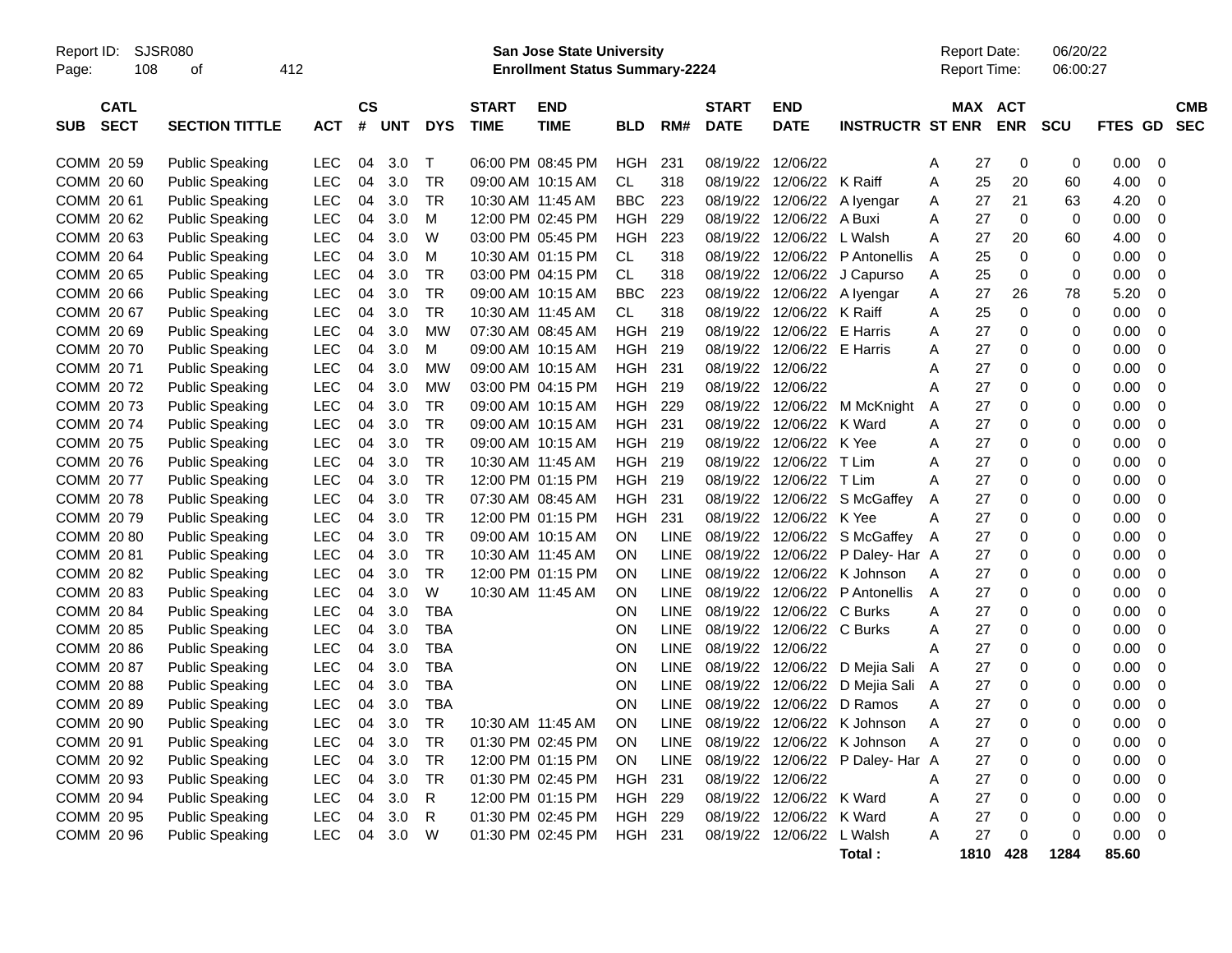| Report ID:<br>109<br>Page:               | SJSR080<br>412<br>оf                          |            |                |                |                |                             | <b>San Jose State University</b><br><b>Enrollment Status Summary-2224</b> |            |             |                             |                              |                                        | <b>Report Date:</b><br><b>Report Time:</b> |                       | 06/20/22<br>06:00:27 |                |                          |                          |
|------------------------------------------|-----------------------------------------------|------------|----------------|----------------|----------------|-----------------------------|---------------------------------------------------------------------------|------------|-------------|-----------------------------|------------------------------|----------------------------------------|--------------------------------------------|-----------------------|----------------------|----------------|--------------------------|--------------------------|
| <b>CATL</b><br><b>SECT</b><br><b>SUB</b> | <b>SECTION TITTLE</b>                         | <b>ACT</b> | <b>CS</b><br># | <b>UNT</b>     | <b>DYS</b>     | <b>START</b><br><b>TIME</b> | <b>END</b><br><b>TIME</b>                                                 | <b>BLD</b> | RM#         | <b>START</b><br><b>DATE</b> | <b>END</b><br><b>DATE</b>    | <b>INSTRUCTR ST ENR</b>                |                                            | MAX ACT<br><b>ENR</b> | <b>SCU</b>           | FTES GD        |                          | <b>CMB</b><br><b>SEC</b> |
|                                          |                                               |            |                |                |                |                             |                                                                           |            |             |                             |                              |                                        |                                            |                       |                      |                |                          |                          |
| COMM 20N 01                              | Pub Sp Nonn Spks                              | <b>LEC</b> | 02             | 3.0            | MW             |                             | 10:30 AM 11:45 AM                                                         | <b>HGH</b> | 225         | 08/19/22                    | 12/06/22                     | X Tan                                  | 27<br>Α                                    | 13                    | 39                   | 2.60 0         |                          |                          |
| COMM 20N 02                              | Pub Sp Nonn Spks                              | <b>LEC</b> | 02             | 3.0            | МW             |                             | 10:30 AM 11:45 AM                                                         | <b>HGH</b> | 219         | 08/19/22                    | 12/06/22                     | E Harris                               | Α<br>27                                    | 2                     | 6                    | $0.40 \quad 0$ |                          |                          |
|                                          |                                               |            |                |                |                |                             |                                                                           |            |             |                             |                              | Total:                                 | 54                                         | 15                    | 45                   | 3.00           |                          |                          |
| COMM 21 80                               | Performing Culture a                          | LEC        | 04             | 3.0            | TR             |                             | 10:30 AM 11:45 AM                                                         | ON         | LINE        | 08/19/22                    |                              | 12/06/22 S McGaffey                    | 27<br>A                                    | 14                    | 42                   | $2.80 \t 0$    |                          |                          |
|                                          |                                               |            |                |                |                |                             |                                                                           |            |             |                             |                              | Total:                                 | 27                                         | 14                    | 42                   | 2.80           |                          |                          |
| COMM 40 01                               | Argmnt/Advocacy                               | SEM        | 04             | 3.0            | MW             |                             | 12:00 PM 01:15 PM                                                         | <b>HGH</b> | 219         | 08/19/22                    | 12/06/22                     | E Harris                               | 27<br>Α                                    | 10                    | 30                   | 2.00           | $\overline{\mathbf{0}}$  |                          |
| COMM 40 02                               | Argmnt/Advocacy                               | SEM        | 04             | 3.0            | МW             |                             | 01:30 PM 02:45 PM                                                         | <b>HGH</b> | 219         | 08/19/22                    | 12/06/22 E Harris            |                                        | 27<br>A                                    | 4                     | 12                   | 0.80           | $\overline{\phantom{0}}$ |                          |
| COMM 40 03                               | Argmnt/Advocacy                               | <b>SEM</b> | 04             | 3.0            | <b>TR</b>      |                             | 01:30 PM 02:45 PM                                                         | <b>HGH</b> | 219         | 08/19/22                    | 12/06/22                     | T Lim                                  | 27<br>A                                    | 15                    | 45                   | 3.00           | $\overline{0}$           |                          |
| COMM 40 80                               | Argmnt/Advocacy                               | SEM        | 04             | 3.0            | <b>TR</b>      |                             | 01:30 PM 02:45 PM                                                         | <b>ON</b>  | LINE        | 08/19/22                    |                              | 12/06/22 P Daley- Har A                | 27                                         | 27                    | 81                   | 5.40           | $\overline{\phantom{0}}$ |                          |
|                                          |                                               |            |                |                |                |                             |                                                                           |            |             |                             |                              | Total:                                 | 108                                        | 56                    | 168                  | 11.20          |                          |                          |
| COMM 41 01                               | Crit Dec Making                               | SEM        | 04             | 3.0            | <b>TR</b>      |                             | 07:30 AM 08:45 AM                                                         | <b>HGH</b> | 225         | 08/19/22                    | 12/06/22                     |                                        | Α<br>27                                    | 9                     | 27                   | 1.80           | $\overline{\mathbf{0}}$  |                          |
| COMM 41 68                               | Crit Dec Making                               | SEM        | 04             | 3.0            | <b>TR</b>      |                             | 09:00 AM 10:15 AM                                                         | <b>HGH</b> | 225         | 08/19/22                    | 12/06/22                     |                                        | 27<br>Α                                    | 21                    | 63                   | 4.20           | $\overline{\mathbf{0}}$  |                          |
| COMM 41 80                               | Crit Dec Making                               | <b>SEM</b> | 04             | 3.0            | <b>TR</b>      |                             | 03:00 PM 04:15 PM                                                         | <b>ON</b>  | LINE        | 08/19/22                    |                              | 12/06/22 P Daley- Har A                | 27                                         | 27                    | 81                   | 5.40           | $\overline{\mathbf{0}}$  |                          |
| COMM 41 81                               | Crit Dec Making                               | SEM        | 04             | 3.0            | <b>TBA</b>     |                             |                                                                           | ON         | <b>LINE</b> | 08/19/22                    | 12/06/22                     | K Ward                                 | 27<br>A                                    | 27                    | 81                   | 5.40           | $\overline{\mathbf{0}}$  |                          |
|                                          |                                               |            |                |                |                |                             |                                                                           |            |             |                             |                              | Total:                                 | 108                                        | 84                    | 252                  | 16.80          |                          |                          |
| COMM 45 01                               | Media and Culture                             | <b>LEC</b> | 04             | 3.0            | <b>TR</b>      |                             | 10:30 AM 11:45 AM                                                         | <b>HGH</b> | 225         | 08/19/22                    | 12/06/22                     |                                        | 27<br>A                                    | 16                    | 48                   | 3.20           | $\overline{\mathbf{0}}$  |                          |
| COMM 45 60                               | Media and Culture                             | <b>LEC</b> | 04             | 3.0            | <b>TR</b>      |                             | 12:00 PM 01:15 PM                                                         | <b>HGH</b> | 225         | 08/19/22                    | 12/06/22                     |                                        | 27<br>Α                                    | 15                    | 45                   | 3.00           | $\overline{\mathbf{0}}$  |                          |
| COMM 45 80                               | Media and Culture                             | <b>LEC</b> | 04             | 3.0            | <b>TBA</b>     |                             |                                                                           | ON         | LINE        | 08/19/22                    | 12/06/22                     | G Firenzi                              | 27<br>A                                    | 27                    | 81                   | 5.40           | $\overline{\mathbf{0}}$  |                          |
| COMM 45 81                               | Media and Culture                             | <b>LEC</b> | 04             | 3.0            | <b>TBA</b>     |                             |                                                                           | ON         | <b>LINE</b> | 08/19/22                    |                              | 12/06/22 K Werking                     | 27<br>A                                    | 27                    | 81                   | $5.40 \ 0$     |                          |                          |
|                                          |                                               |            |                |                |                |                             |                                                                           |            |             |                             |                              | Total:                                 | 108                                        | 85                    | 255                  | 17.00          |                          |                          |
| COMM 74 01                               | <b>Fund Intrcult Comm</b>                     | <b>LEC</b> | 04             | 3.0            | МW             |                             | 07:30 AM 08:45 AM                                                         | <b>BBC</b> | 223         | 08/19/22                    | 12/06/22                     | D Ramos                                | 22<br>A                                    | -1                    | 3                    | 0.20           | $\overline{\phantom{0}}$ |                          |
| COMM 74 02                               | <b>Fund Intrcult Comm</b>                     | <b>LEC</b> | 04             | 3.0            | R              |                             | 10:30 AM 11:45 AM                                                         | <b>HGH</b> | 229         | 08/19/22                    | 12/06/22                     | K Ward                                 | 22<br>A                                    | 5                     | 15                   | $1.00 \t 0$    |                          |                          |
|                                          |                                               |            |                |                |                |                             |                                                                           |            |             |                             |                              | Total:                                 | 44                                         | 6                     | 18                   | 1.20           |                          |                          |
| COMM 80 80                               | <b>Communication WrkshpACT</b>                |            | 15             | - 1.0          | TBA            |                             |                                                                           | ON         | LINE        | 08/19/22                    |                              | 12/06/22 R Cnudde                      | 25<br>A                                    | 25                    | 25                   | 1.67           | $\overline{\phantom{0}}$ |                          |
| COMM 80 81                               | <b>Communication WrkshpACT</b>                |            |                | $15 \quad 1.0$ | <b>TBA</b>     |                             |                                                                           | ON         | LINE        | 08/19/22                    |                              | 12/06/22 R Cnudde                      | 25<br>Α                                    | 8                     | 8                    | 0.53           | $\overline{\phantom{0}}$ |                          |
|                                          | COMM 80 82 Communication WrkshpACT 15 1.0 TBA |            |                |                |                |                             |                                                                           | ON         |             |                             |                              | LINE 08/19/22 12/06/22 S McGaffey A    | 25                                         | 11                    | 11                   | $0.73 \ 0$     |                          |                          |
|                                          | COMM 80 83 Communication WrkshpACT 15 1.0 TBA |            |                |                |                |                             |                                                                           |            |             |                             |                              | ON LINE 08/19/22 12/06/22 S McGaffey A | 25                                         | 4                     | 4                    | $0.27 \quad 0$ |                          |                          |
|                                          |                                               |            |                |                |                |                             |                                                                           |            |             |                             |                              | Total:                                 | 100                                        | 48                    | 48                   | 3.20           |                          |                          |
|                                          | COMM 91A 80 Foren Act Debate                  |            |                |                | SUP 36 1.0 TBA |                             |                                                                           | ON .       |             |                             | LINE 08/19/22 12/06/22 T Lim |                                        | A                                          | 5<br>0                | 0                    | $0.00 \t 0$    |                          |                          |
|                                          |                                               |            |                |                |                |                             |                                                                           |            |             |                             |                              | Total:                                 |                                            | 5<br>$\mathbf 0$      | 0                    | 0.00           |                          |                          |
|                                          | COMM 91J 80 Judge Training                    |            |                |                | ACT 12 1.0 TBA |                             |                                                                           |            |             |                             |                              | ON LINE 08/19/22 12/06/22 S Laczko     | A<br>80                                    | 4                     | 4                    | $0.27 \t 0$    |                          |                          |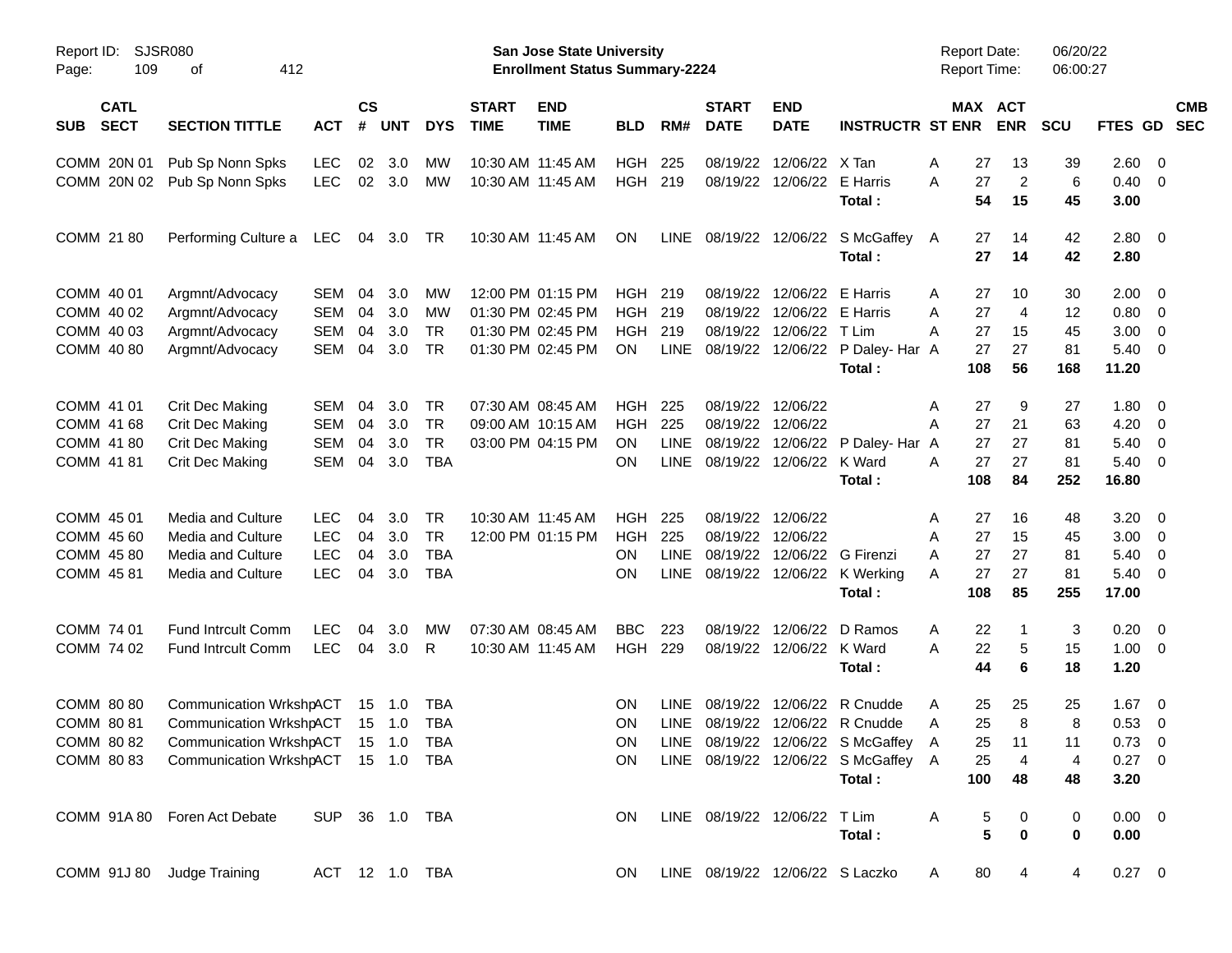| Report ID:<br>110<br>Page:               | <b>SJSR080</b><br>412<br>οf                                    |                          |                    |            |                |                             | <b>San Jose State University</b><br><b>Enrollment Status Summary-2224</b> |                  |             |                              |                                                          |                                   |        | <b>Report Date:</b><br><b>Report Time:</b> |                              | 06/20/22<br>06:00:27 |                        |                         |                          |
|------------------------------------------|----------------------------------------------------------------|--------------------------|--------------------|------------|----------------|-----------------------------|---------------------------------------------------------------------------|------------------|-------------|------------------------------|----------------------------------------------------------|-----------------------------------|--------|--------------------------------------------|------------------------------|----------------------|------------------------|-------------------------|--------------------------|
| <b>CATL</b><br><b>SECT</b><br><b>SUB</b> | <b>SECTION TITTLE</b>                                          | <b>ACT</b>               | $\mathsf{cs}$<br># | <b>UNT</b> | <b>DYS</b>     | <b>START</b><br><b>TIME</b> | <b>END</b><br><b>TIME</b>                                                 | <b>BLD</b>       | RM#         | <b>START</b><br><b>DATE</b>  | <b>END</b><br><b>DATE</b>                                | <b>INSTRUCTR ST ENR</b>           |        | MAX ACT                                    | <b>ENR</b>                   | <b>SCU</b>           | <b>FTES GD</b>         |                         | <b>CMB</b><br><b>SEC</b> |
| COMM 91J 81                              | Judge Training                                                 | ACT                      |                    | 12 1.0     | TBA            |                             |                                                                           | ON               | LINE        |                              | 08/19/22 12/06/22                                        | K Yee<br>Total:                   | Α      | 45<br>125                                  | $\overline{\mathbf{c}}$<br>6 | $\overline{c}$<br>6  | $0.13 \quad 0$<br>0.40 |                         |                          |
|                                          | COMM 100W 01 Writing Workshop                                  | <b>SEM</b>               | 04                 | 3.0        | <b>TR</b>      |                             | 12:00 PM 01:15 PM                                                         | <b>CL</b>        | 318         |                              | 08/19/22 12/06/22 J Biagini                              |                                   | A      | 25                                         | 25                           | 75                   | 5.00                   | $\overline{\mathbf{0}}$ |                          |
|                                          | COMM 100W 02 Writing Workshop<br>COMM 100W 03 Writing Workshop | <b>SEM</b><br><b>SEM</b> | 04<br>04           | 3.0<br>3.0 | <b>TR</b><br>W |                             | 01:30 PM 02:45 PM<br>04:30 PM 07:15 PM                                    | <b>CL</b><br>HGH | 318<br>219  |                              | 08/19/22 12/06/22 J Biagini<br>08/19/22 12/06/22 D Galan |                                   | Α<br>A | 25<br>25                                   | 25<br>11                     | 75<br>33             | 5.00<br>2.20           | 0<br>- 0                |                          |
|                                          | COMM 100W 04 Writing Workshop                                  | <b>SEM</b>               | 04                 | 3.0        | W              |                             | 09:00 AM 11:45 AM                                                         | <b>BBC</b>       | 223         |                              |                                                          | 08/19/22 12/06/22 J Lacrampe      | A      | 25                                         | 25                           | 75                   | 5.00                   | - 0                     |                          |
|                                          | COMM 100W 05 Writing Workshop                                  | <b>SEM</b>               | 04                 | 3.0        | W              |                             | 12:00 PM 02:45 PM                                                         | <b>BBC</b>       | 223         |                              |                                                          | 08/19/22 12/06/22 J Lacrampe      | A      | 25                                         | 24                           | 72                   | 4.80                   | 0                       |                          |
|                                          | COMM 100W 06 Writing Workshop                                  | <b>SEM</b>               | 04                 | 3.0        | W              |                             | 03:00 PM 05:45 PM                                                         | <b>BBC</b>       | 223         |                              |                                                          | 08/19/22 12/06/22 J Lacrampe      | A      | 25                                         | 13                           | 39                   | 2.60                   | 0                       |                          |
|                                          | COMM 100W 07 Writing Workshop                                  | <b>SEM</b>               | 04                 | 3.0        | W              |                             | 09:00 AM 10:15 AM                                                         | HGH              | 229         |                              |                                                          | 08/19/22 12/06/22 M McKnight A    |        | 25                                         | $\overline{7}$               | 21                   | 1.40                   | 0                       |                          |
|                                          | COMM 100W 08 Writing Workshop                                  | <b>SEM</b>               | 04                 | 3.0        | M              |                             | 01:30 PM 04:15 PM                                                         | HGH              | 231         |                              |                                                          | 08/19/22 12/06/22 R Pashtunyar A  |        | 25                                         | 11                           | 33                   | 2.20                   | 0                       |                          |
|                                          | COMM 100W 09 Writing Workshop                                  | <b>SEM</b>               | 04                 | 3.0        | M              |                             | 04:30 PM 07:15 PM                                                         | HGH              | 231         |                              |                                                          | 08/19/22 12/06/22 R Pashtunyar A  |        | 25                                         | 12                           | 36                   | 2.40                   | 0                       |                          |
|                                          | COMM 100W 10 Writing Workshop                                  | <b>SEM</b>               | 04                 | 3.0        | МW             |                             | 09:00 AM 10:15 AM                                                         | <b>HGH</b>       | 223         |                              | 08/19/22 12/06/22 M Peck                                 |                                   | A      | 25                                         | 22                           | 66                   | 4.40                   | 0                       |                          |
|                                          | COMM 100W 11 Writing Workshop                                  | <b>SEM</b>               | 04                 | 3.0        | R              |                             | 04:30 PM 05:45 PM                                                         | <b>BBC</b>       | 223         |                              | 08/19/22 12/06/22 L Rogers                               |                                   | A      | 25                                         | 9                            | 27                   | 1.80                   | 0                       |                          |
|                                          | COMM 100W 12 Writing Workshop                                  | <b>SEM</b>               | 04                 | 3.0        | т              |                             | 04:30 PM 05:45 PM                                                         | <b>BBC</b>       | 223         |                              | 08/19/22 12/06/22 L Rogers                               |                                   | Α      | 25                                         | 19                           | 57                   | 3.80                   | 0                       |                          |
|                                          | COMM 100W 13 Writing Workshop                                  | <b>SEM</b>               | 04                 | 3.0        | <b>TR</b>      |                             | 03:00 PM 04:15 PM                                                         | <b>BBC</b>       | 223         |                              | 08/19/22 12/06/22 L Rogers                               |                                   | Α      | 25                                         | 25                           | 75                   | 5.00                   | - 0                     |                          |
|                                          | COMM 100W 14 Writing Workshop                                  | <b>SEM</b>               | 04                 | 3.0        | <b>TR</b>      |                             | 01:30 PM 02:45 PM                                                         | <b>HGH</b>       | 225         |                              | 08/19/22 12/06/22 J Ulate                                |                                   | A      | 25                                         | 11                           | 33                   | 2.20                   | 0                       |                          |
|                                          | COMM 100W 80 Writing Workshop                                  | <b>SEM</b>               | 04                 | 3.0        | <b>TBA</b>     |                             |                                                                           | <b>ON</b>        | LINE        |                              |                                                          | 08/19/22 12/06/22 K Cannava       | A      | 25                                         | 25                           | 75                   | 5.00                   | - 0                     |                          |
|                                          | COMM 100W 81 Writing Workshop                                  | <b>SEM</b>               | 04                 | 3.0        | <b>TBA</b>     |                             |                                                                           | <b>ON</b>        | <b>LINE</b> |                              |                                                          | 08/19/22 12/06/22 K Cannava       | A      | 25                                         | 25                           | 75                   | 5.00                   | - 0                     |                          |
|                                          | COMM 100W 82 Writing Workshop                                  | SEM                      | 04                 | 3.0        | <b>TBA</b>     |                             |                                                                           | ON               | <b>LINE</b> |                              | 08/19/22 12/06/22 D Galan                                |                                   | Α      | 25                                         | 25                           | 75                   | 5.00                   | - 0                     |                          |
|                                          | COMM 100W 83 Writing Workshop                                  | <b>SEM</b>               | 04                 | 3.0        | <b>TBA</b>     |                             |                                                                           | ON               | <b>LINE</b> |                              |                                                          | 08/19/22 12/06/22 E McMurray A    |        | 25                                         | 25                           | 75                   | 5.00                   | - 0                     |                          |
|                                          | COMM 100W 84 Writing Workshop                                  | SEM                      | 04                 | 3.0        | <b>TBA</b>     |                             |                                                                           | ON               | LINE        |                              | 08/19/22 12/06/22                                        | E McMurray A                      |        | 25                                         | 25                           | 75                   | 5.00                   | - 0                     |                          |
|                                          |                                                                |                          |                    |            |                |                             |                                                                           |                  |             |                              |                                                          | Total:                            |        | 475                                        | 364                          | 1092                 | 72.80                  |                         |                          |
|                                          | COMM 101C 80 Theorizing Comm                                   | <b>LEC</b>               | 03                 | 4.0        | <b>TBA</b>     |                             |                                                                           | <b>ON</b>        | <b>LINE</b> |                              | 08/19/22 12/06/22                                        | B Brockmann A                     |        | 25                                         | 25                           | 100                  | 6.67                   | $\overline{\mathbf{0}}$ |                          |
|                                          | COMM 101C 81 Theorizing Comm                                   | <b>LEC</b>               | 03                 | 4.0        | <b>TBA</b>     |                             |                                                                           | ON               | <b>LINE</b> | 08/19/22                     | 12/06/22                                                 | B Brockmann A                     |        | 25                                         | 19                           | 76                   | 5.07                   | $\overline{\mathbf{0}}$ |                          |
|                                          | COMM 101C 82 Theorizing Comm                                   | LEC                      | 03                 | 4.0        | <b>TBA</b>     |                             |                                                                           | ON               | <b>LINE</b> |                              | 08/19/22 12/06/22                                        | B Brockmann A                     |        | 25                                         | 3                            | 12                   | 0.80                   | 0                       |                          |
|                                          | COMM 101C 83 Theorizing Comm                                   | LEC                      | 03                 | 4.0        | <b>TBA</b>     |                             |                                                                           | ON               | <b>LINE</b> |                              | 08/19/22 12/06/22                                        | J Morrison                        | A      | 25                                         | 15                           | 60                   | 4.00                   | 0                       |                          |
|                                          | COMM 101C 84 Theorizing Comm                                   | LEC                      | 03                 | 4.0        | <b>TBA</b>     |                             |                                                                           | ON               | <b>LINE</b> |                              | 08/19/22 12/06/22                                        | J Morrison                        | A      | 25                                         | $\overline{2}$               | 8                    | 0.53                   | 0                       |                          |
|                                          | COMM 101C 85 Theorizing Comm                                   | <b>LEC</b>               | 03                 | 4.0        | <b>TBA</b>     |                             |                                                                           | ON               | <b>LINE</b> | 08/19/22                     | 12/06/22                                                 | M Sunseri                         | Α      | 25                                         | 13                           | 52                   | 3.47                   | 0                       |                          |
|                                          | COMM 101C 86 Theorizing Comm                                   | LEC                      | 03                 | 4.0        | <b>TBA</b>     |                             |                                                                           | <b>ON</b>        | LINE        |                              |                                                          | 08/19/22 12/06/22 M Sunseri       | A      | 25                                         | 3                            | 12                   | 0.80                   | - 0                     |                          |
|                                          | COMM 101C 87 Theorizing Comm                                   | LEC 03 4.0 M             |                    |            |                |                             | 12:00 PM 01:15 PM ON                                                      |                  |             |                              |                                                          | LINE 08/19/22 12/06/22 K Williams | A      | 25                                         |                              | 28                   | $1.87 \t 0$            |                         |                          |
|                                          |                                                                |                          |                    |            |                |                             |                                                                           |                  |             |                              |                                                          | Total:                            |        | 200                                        | 87                           | 348                  | 23.20                  |                         |                          |
|                                          | COMM 105P 80 Comm Self & Soc                                   | SEM 03 4.0 TBA           |                    |            |                |                             |                                                                           | ON.              |             | LINE 08/19/22 12/06/22       |                                                          | D Pozzi                           | A      | 25                                         | 25                           | 100                  | 6.67 0                 |                         |                          |
|                                          |                                                                |                          |                    |            |                |                             |                                                                           |                  |             |                              |                                                          | Total:                            |        | 25                                         | 25                           | 100                  | 6.67                   |                         |                          |
|                                          | COMM 110F 80 Interpersonal Comm                                | SEM 03 4.0 M             |                    |            |                |                             | 01:30 PM 02:45 PM                                                         | <b>ON</b>        |             | LINE 08/19/22 12/06/22 X Tan |                                                          |                                   | A      | 25                                         | 25                           | 100                  | 6.67 0                 |                         |                          |
|                                          | COMM 110F 81 Interpersonal Comm                                | SEM 03 4.0 M             |                    |            |                |                             | 03:00 PM 04:15 PM                                                         | ON               |             | LINE 08/19/22 12/06/22 X Tan |                                                          |                                   | A      | 25                                         | 25                           | 100                  | 6.67 0                 |                         |                          |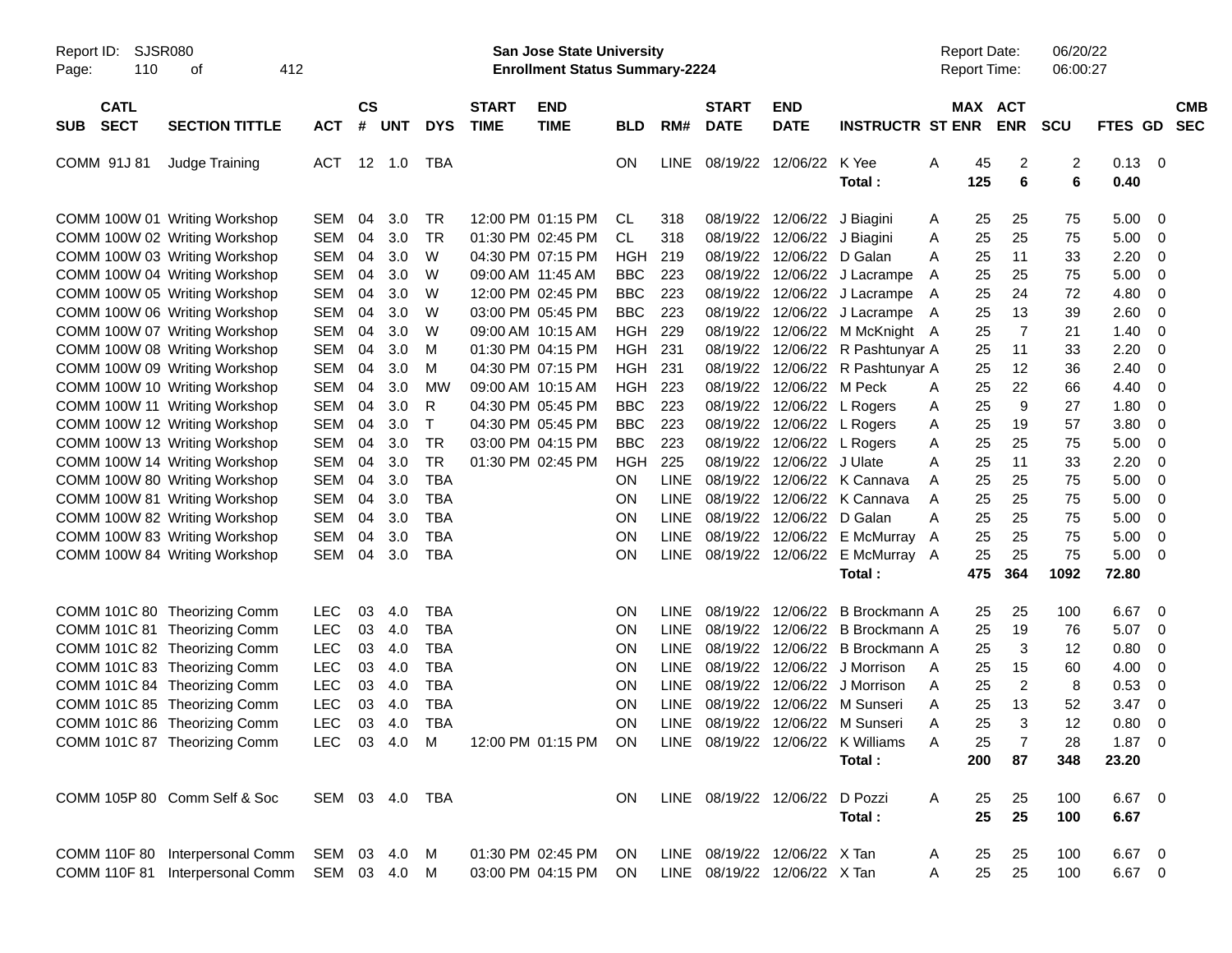| Report ID: SJSR080<br>111<br>Page: | 412<br>οf                                                                                       |               |                    |            |            |                             | <b>San Jose State University</b><br><b>Enrollment Status Summary-2224</b> |                    |             |                                  |                            |                                                 | <b>Report Date:</b><br><b>Report Time:</b> |                                | 06/20/22<br>06:00:27 |                                   |            |
|------------------------------------|-------------------------------------------------------------------------------------------------|---------------|--------------------|------------|------------|-----------------------------|---------------------------------------------------------------------------|--------------------|-------------|----------------------------------|----------------------------|-------------------------------------------------|--------------------------------------------|--------------------------------|----------------------|-----------------------------------|------------|
| <b>CATL</b><br><b>SECT</b><br>SUB  | <b>SECTION TITTLE</b>                                                                           | <b>ACT</b>    | $\mathsf{cs}$<br># | <b>UNT</b> | <b>DYS</b> | <b>START</b><br><b>TIME</b> | <b>END</b><br><b>TIME</b>                                                 | <b>BLD</b>         | RM#         | <b>START</b><br><b>DATE</b>      | <b>END</b><br><b>DATE</b>  | <b>INSTRUCTR ST ENR</b>                         |                                            | MAX ACT<br><b>ENR</b>          | <b>SCU</b>           | FTES GD SEC                       | <b>CMB</b> |
|                                    | COMM 110F 82 Interpersonal Comm                                                                 | SEM 03 4.0    |                    |            | TBA        |                             |                                                                           | ON                 | <b>LINE</b> |                                  |                            | 08/19/22 12/06/22 K Werking<br>Total:           | 25<br>A<br>75                              | 25<br>75                       | 100<br>300           | $6.67$ 0<br>20.00                 |            |
| COMM 111P 01 Interviewing          |                                                                                                 | <b>LEC</b>    | 03                 | 4.0        | <b>TR</b>  | 10:30 AM 11:45 AM           |                                                                           | <b>HGH 231</b>     |             |                                  | 08/19/22 12/06/22          | J Ulate<br>Total:                               | 25<br>A<br>25                              | 13<br>13                       | 52<br>52             | $3.47 \quad 0$<br>3.47            |            |
|                                    | COMM 112P 80 Communicate at Work LEC                                                            |               |                    | 02 4.0     | TBA        |                             |                                                                           | <b>ON</b>          |             | LINE 08/19/22 12/06/22 G Firenzi |                            | Total:                                          | 25<br>A<br>25                              | 25<br>25                       | 100<br>100           | $6.67$ 0<br>6.67                  |            |
|                                    | COMM 113P 80 Games Everyday Life LEC 03 4.0                                                     |               |                    |            | TBA        |                             |                                                                           | <b>ON</b>          |             |                                  |                            | LINE 08/19/22 12/06/22 S Coopman A<br>Total:    | 25<br>25                                   | 25<br>25                       | 100<br>100           | $6.67$ 0<br>6.67                  |            |
|                                    | COMM 114P 80 Bus & Prof Spking                                                                  | LEC.          |                    | 03 4.0     | M          | 10:30 AM 11:45 AM           |                                                                           | ON                 |             | LINE 08/19/22 12/06/22           |                            | K Williams<br>Total:                            | 25<br>A<br>25                              | 25<br>25                       | 100<br>100           | $6.67$ 0<br>6.67                  |            |
|                                    | COMM 115P 80 Comm and Conflict                                                                  | <b>LEC</b>    | 03                 | 4.0        | <b>TBA</b> |                             |                                                                           | ON                 |             | LINE 08/19/22 12/06/22           |                            | C Perez<br>Total:                               | 25<br>A<br>25                              | 25<br>25                       | 100<br>100           | $6.73$ 1<br>6.73                  |            |
| COMM 116P 80 Mediation             |                                                                                                 | <b>LEC</b>    |                    | 4.0        |            |                             |                                                                           |                    |             |                                  |                            | Total:                                          | X                                          | 0<br>0<br>$\bf{0}$<br>$\bf{0}$ | 0<br>0               | $0.00 \t 0$<br>0.00               |            |
| COMM 117F 80 Play & Games          |                                                                                                 | LEC.          |                    | 03 4.0     | <b>TBA</b> |                             |                                                                           | <b>ON</b>          |             |                                  |                            | LINE 08/19/22 12/06/22 S Coopman A<br>Total:    | 25<br>25                                   | 25<br>25                       | 100<br>100           | $6.67$ 0<br>6.67                  |            |
|                                    | COMM 120P 80 Pers & Pres Skills                                                                 | <b>LEC</b>    |                    | 03 4.0     | <b>TBA</b> |                             |                                                                           | <b>ON</b>          |             |                                  |                            | LINE 08/19/22 12/06/22 N Coburn-Pal A<br>Total: | 25<br>25                                   | 16<br>16                       | 64<br>64             | $4.27 \t 0$<br>4.27               |            |
| COMM 121P 01 Perf as Practice      |                                                                                                 | <b>LEC</b>    |                    | 03 4.0     | МW         | 12:00 PM 01:15 PM           |                                                                           | HGH 231            |             |                                  | 08/19/22 12/06/22 L Hatton | Total:                                          | A<br>25<br>25                              | 17<br>17                       | 68<br>68             | $4.53$ 0<br>4.53                  |            |
| COMM 123I 01                       | Performance Ethno                                                                               | SEM 03 4.0    |                    |            | MW         |                             | 12:00 PM 01:15 PM                                                         | HGH 225            |             |                                  |                            | 08/19/22 12/06/22 R Simpson<br>Total:           | 25<br>A                                    | 17<br>25 17                    | 68<br>68             | 4.60 1<br>4.60                    |            |
|                                    | COMM 124P 01 Comm Training & Dev LEC 03 4.0 TR<br>COMM 124P 02 Comm Training & Dev LEC 03 4.0 M |               |                    |            |            |                             | 01:30 PM 02:45 PM<br>04:30 PM 07:15 PM                                    | HGH 223<br>HGH 219 |             |                                  | 08/19/22 12/06/22 L Gomez  | 08/19/22 12/06/22 K Williams<br>Total:          | 25<br>A<br>25<br>A<br>50                   | 5<br>$\,8\,$<br>13             | 20<br>32<br>52       | $1.33 \ 0$<br>$2.13 \t 0$<br>3.47 |            |
| COMM 125P 01 Ensemble Perf         |                                                                                                 | LEC 02 4.0 MW |                    |            |            |                             | 01:30 PM_02:45 PM                                                         | HGH 225            |             |                                  |                            | 08/19/22 12/06/22 R Simpson<br>Total:           | 25<br>A<br>25                              | 0<br>$\bf{0}$                  | 0<br>0               | $0.00 \t 0$<br>0.00               |            |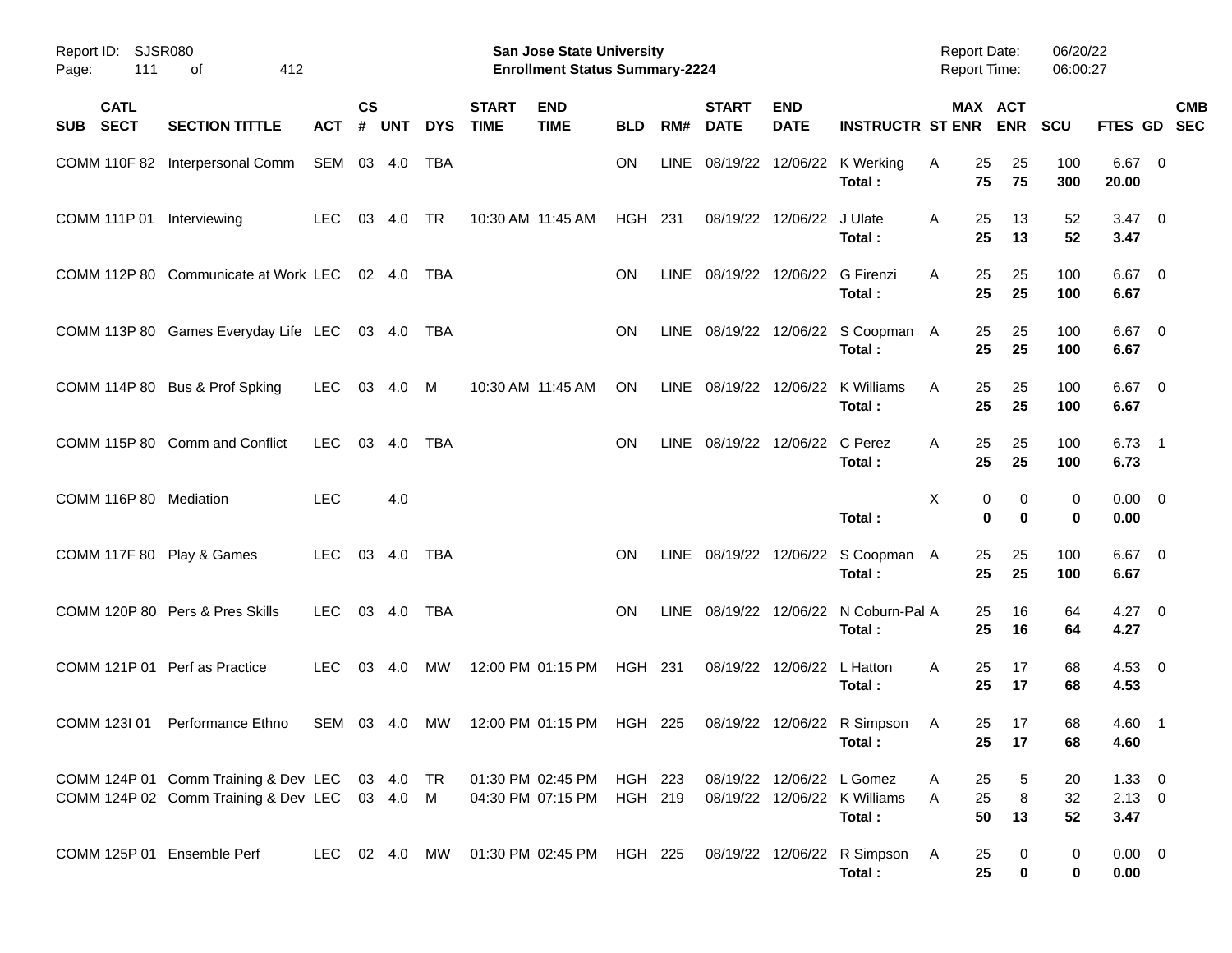| Report ID: SJSR080<br>112<br>Page:                                      | 412<br>οf                                                |                                  |                |                      |                                |                             | <b>San Jose State University</b><br><b>Enrollment Status Summary-2224</b> |                               |             |                                                       |                             |                                                                                        | <b>Report Date:</b><br><b>Report Time:</b> |                                | 06/20/22<br>06:00:27    |                                             |                          |            |
|-------------------------------------------------------------------------|----------------------------------------------------------|----------------------------------|----------------|----------------------|--------------------------------|-----------------------------|---------------------------------------------------------------------------|-------------------------------|-------------|-------------------------------------------------------|-----------------------------|----------------------------------------------------------------------------------------|--------------------------------------------|--------------------------------|-------------------------|---------------------------------------------|--------------------------|------------|
| <b>CATL</b><br><b>SECT</b><br><b>SUB</b>                                | <b>SECTION TITTLE</b>                                    | <b>ACT</b>                       | <b>CS</b><br># | <b>UNT</b>           | <b>DYS</b>                     | <b>START</b><br><b>TIME</b> | <b>END</b><br><b>TIME</b>                                                 | <b>BLD</b>                    | RM#         | <b>START</b><br><b>DATE</b>                           | <b>END</b><br><b>DATE</b>   | <b>INSTRUCTR ST ENR</b>                                                                |                                            | MAX ACT<br><b>ENR</b>          | <b>SCU</b>              | FTES GD SEC                                 |                          | <b>CMB</b> |
|                                                                         | COMM 126F 01 Race & Performance LEC                      |                                  |                | 03 4.0               | МW                             |                             | 10:30 AM 11:45 AM                                                         | HGH 231                       |             |                                                       |                             | 08/19/22 12/06/22 R Simpson<br>Total:                                                  | 25<br>A<br>25                              | 6<br>6                         | 24<br>24                | $1.60 \t 0$<br>1.60                         |                          |            |
| COMM 130F 01 Activism/Action                                            |                                                          | <b>LEC</b>                       | 03             | 4.0                  | W                              |                             | 03:00 PM 04:15 PM                                                         | <b>HGH 231</b>                |             |                                                       | 08/19/22 12/06/22           | L Hatton<br>Total:                                                                     | 25<br>A<br>25                              | 21<br>21                       | 84<br>84                | $5.60 \quad 0$<br>5.60                      |                          |            |
|                                                                         | COMM 131P 80 New/You Media<br>COMM 131P 81 New/You Media | <b>LEC</b><br><b>LEC</b>         | 04<br>04       | 4.0<br>4.0           | <b>TBA</b><br><b>TBA</b>       |                             |                                                                           | ON<br><b>ON</b>               | <b>LINE</b> |                                                       |                             | 08/19/22 12/06/22 K Momary<br>LINE 08/19/22 12/06/22 K Momary<br>Total:                | 25<br>A<br>25<br>Α<br>50                   | 24<br>$\overline{2}$<br>26     | 96<br>8<br>104          | $6.40 \quad 0$<br>0.53 0<br>6.93            |                          |            |
|                                                                         | COMM 133F 80 Ethical Prob Comm                           | <b>LEC</b>                       |                | 4.0                  |                                |                             |                                                                           |                               |             |                                                       |                             | Total:                                                                                 | X                                          | 0<br>0<br>$\bf{0}$<br>$\bf{0}$ | 0<br>0                  | $0.00 \t 0$<br>0.00                         |                          |            |
|                                                                         | COMM 140P 01 Argument & Debate                           | <b>LEC</b>                       |                | 4.0                  |                                |                             |                                                                           |                               |             |                                                       |                             | Total:                                                                                 | X                                          | 0<br>0<br>$\bf{0}$<br>$\bf{0}$ | 0<br>0                  | $0.00 \t 0$<br>0.00                         |                          |            |
| COMM 144F 01 Org Comm<br>COMM 144F 80 Org Comm<br>COMM 144F 81 Org Comm |                                                          | LEC.<br><b>LEC</b><br><b>LEC</b> | 03<br>03       | 4.0<br>4.0<br>03 4.0 | TR<br><b>TBA</b><br><b>TBA</b> |                             | 04:30 PM 05:45 PM                                                         | <b>HGH</b><br><b>ON</b><br>OΝ | 219<br>LINE | 08/19/22<br>08/19/22<br>LINE 08/19/22 12/06/22 J Loos | 12/06/22<br>12/06/22 J Loos | L Gomez<br>Total:                                                                      | 25<br>A<br>25<br>A<br>25<br>A<br>75        | 11<br>25<br>25<br>61           | 44<br>100<br>100<br>244 | $2.93 \quad 0$<br>6.73<br>$6.67$ 0<br>16.33 | $\overline{\phantom{1}}$ |            |
| COMM 145I 80<br>COMM 145181                                             | <b>Rhet Criticism</b><br><b>Rhet Criticism</b>           | <b>LEC</b><br><b>LEC</b>         | 03             | 4.0<br>03 4.0        | <b>TBA</b><br><b>TBA</b>       |                             |                                                                           | ON<br><b>ON</b>               | LINE        | 08/19/22<br>LINE 08/19/22 12/06/22 G Firenzi          | 12/06/22 G Firenzi          | Total:                                                                                 | 25<br>A<br>25<br>A<br>50                   | 25<br>25<br>50                 | 100<br>100<br>200       | $6.67$ 0<br>$6.67$ 0<br>13.33               |                          |            |
| COMM 150I 01                                                            | Org Com Inquiry                                          | <b>LEC</b>                       |                | 03 4.0               | TR                             |                             | 04:30 PM 05:45 PM                                                         | <b>HGH 225</b>                |             |                                                       | 08/19/22 12/06/22           | J Ulate<br>Total:                                                                      | 25<br>A<br>25                              | 13<br>13                       | 52<br>52                | $3.47 \quad 0$<br>3.47                      |                          |            |
| COMM 151101                                                             | New Media/Methods                                        | LEC.                             |                | 04 4.0               | M                              |                             | 06:00 PM 08:45 PM                                                         | HGH 225                       |             |                                                       | 08/19/22 12/06/22           | M Holopainen A<br>Total:                                                               | 25<br>25                                   | 25<br>25                       | 100<br>100              | $6.67$ 0<br>6.67                            |                          |            |
| COMM 152l 81                                                            | COMM 1521 80 Comm in Wrld Cultr<br>Comm in Wrld Cultr    | LEC 03 4.0 TBA<br>LEC 03 4.0 TR  |                |                      |                                |                             | 04:30 PM 05:45 PM ON                                                      | ON.                           |             |                                                       |                             | LINE 08/19/22 12/06/22 R Halualani A<br>LINE 08/19/22 12/06/22 A Rahmani ShA<br>Total: | 25<br>25<br>50                             | 25<br>25<br>50                 | 100<br>100<br>200       | $6.73$ 1<br>$6.67$ 0<br>13.40               |                          |            |
|                                                                         | COMM 154I 01 Comm Ethnography LEC 02 4.0 M               |                                  |                |                      |                                |                             | 09:00 AM_11:45 AM  HGH 229                                                |                               |             |                                                       | 08/19/22 12/06/22 T Hart    | Total:                                                                                 | A<br>25<br>25                              | 7<br>$\overline{7}$            | 28<br>28                | $1.87$ 0<br>1.87                            |                          |            |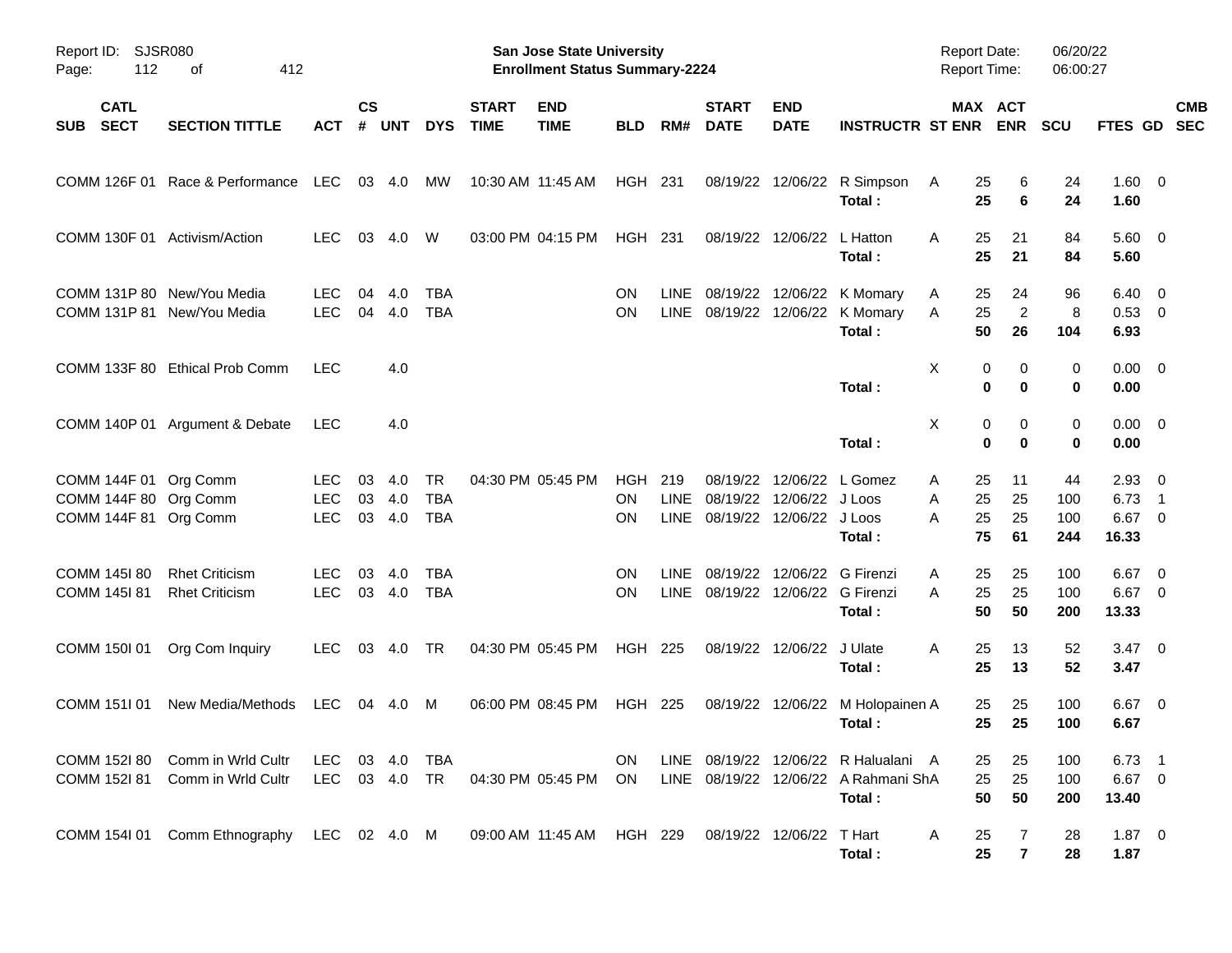| Report ID:<br>113<br>Page:               | <b>SJSR080</b><br>412<br>оf                     |            |                             |            |            |                             | San Jose State University<br><b>Enrollment Status Summary-2224</b> |                |             |                              |                            |                                       |        | <b>Report Date:</b><br><b>Report Time:</b> |                      | 06/20/22<br>06:00:27 |                        |                          |            |
|------------------------------------------|-------------------------------------------------|------------|-----------------------------|------------|------------|-----------------------------|--------------------------------------------------------------------|----------------|-------------|------------------------------|----------------------------|---------------------------------------|--------|--------------------------------------------|----------------------|----------------------|------------------------|--------------------------|------------|
| <b>CATL</b><br><b>SECT</b><br><b>SUB</b> | <b>SECTION TITTLE</b>                           | <b>ACT</b> | $\mathsf{cs}$<br>$\pmb{\#}$ | <b>UNT</b> | <b>DYS</b> | <b>START</b><br><b>TIME</b> | <b>END</b><br><b>TIME</b>                                          | <b>BLD</b>     | RM#         | <b>START</b><br><b>DATE</b>  | <b>END</b><br><b>DATE</b>  | <b>INSTRUCTR ST ENR</b>               |        | MAX ACT                                    | <b>ENR</b>           | <b>SCU</b>           | FTES GD SEC            |                          | <b>CMB</b> |
| COMM 155101                              | <b>Quantitative Comm</b>                        | <b>LEC</b> | 03                          | 4.0        | <b>TR</b>  |                             | 03:00 PM 04:15 PM                                                  | HGH            | 219         | 08/19/22                     |                            | 12/06/22 L Gomez                      | A      | 25                                         | 0                    | 0                    | 0.00                   | - 0                      |            |
| COMM 155I 80                             | <b>Quantitative Comm</b>                        | <b>LEC</b> |                             | 03 4.0     | <b>TBA</b> |                             |                                                                    | <b>ON</b>      |             | LINE 08/19/22 12/06/22 G Gao |                            | Total:                                | A      | 25<br>50                                   | 9<br>9               | 36<br>36             | $2.40 \quad 0$<br>2.40 |                          |            |
| COMM 156I 01                             | Observe/Interview                               | <b>LEC</b> | 03                          | 4.0        | <b>TR</b>  |                             | 10:30 AM 11:45 AM                                                  | HGH            | 223         | 08/19/22                     |                            | 12/06/22 M Haverfield A               |        | 25                                         | 25                   | 100                  | 6.73                   | $\overline{\phantom{1}}$ |            |
| COMM 156I 80                             | Observe/Interview                               | <b>LEC</b> | 03                          | 4.0        | <b>TBA</b> |                             |                                                                    | ΟN             | <b>LINE</b> | 08/19/22                     |                            | 12/06/22 K Cannava                    | A      | 25                                         | 25                   | 100                  | 6.67                   | - 0                      |            |
| <b>COMM 156I 81</b>                      | Observe/Interview                               | <b>LEC</b> | 03                          | 4.0        | <b>TBA</b> |                             |                                                                    | ΟN             | LINE        |                              |                            | 08/19/22 12/06/22 K Cannava<br>Total: | A      | 25<br>75                                   | 25<br>75             | 100<br>300           | 6.67<br>20.07          | - 0                      |            |
|                                          | COMM 157SL 01 Comm Action & Serv                | <b>LEC</b> | 02                          | 3.0        | W          |                             | 03:00 PM 05:45 PM                                                  | <b>HGH 225</b> |             |                              | 08/19/22 12/06/22          |                                       |        | 25                                         | 11                   | 33                   | 2.20                   | $0\,$ C                  |            |
| НA                                       | 157SL 01 Comm Action & Serv                     | <b>LEC</b> | 02                          | 3.0        | W          |                             | 03:00 PM 05:45 PM                                                  | <b>HGH 225</b> |             | 08/19/22                     | 12/06/22                   |                                       | A<br>Α | 0                                          | 0                    | 0                    | 0.00                   | 0 <sup>C</sup>           |            |
| SCI                                      | 157SL 01 Comm Action & Serv                     | <b>LEC</b> | 02                          | 3.0        | W          |                             | 03:00 PM 05:45 PM                                                  | <b>HGH 225</b> |             | 08/19/22                     | 12/06/22                   |                                       | A      | 0                                          | 0                    | 0                    | 0.00                   | 0 <sup>C</sup>           |            |
|                                          | ENGR 157SL 01 Comm Action & Serv                | <b>LEC</b> | 02                          | 3.0        | W          |                             | 03:00 PM 05:45 PM                                                  | <b>HGH 225</b> |             |                              | 08/19/22 12/06/22          |                                       | A      | 0                                          | 0                    | 0                    | 0.00                   | $0\,$ C                  |            |
|                                          | EDUC 157SL 01 Comm Action & Serv                | <b>LEC</b> | 02                          | 3.0        | W          |                             | 03:00 PM 05:45 PM                                                  | <b>HGH</b>     | 225         | 08/19/22                     | 12/06/22                   |                                       | A      | 0                                          | 0                    | 0                    | 0.00                   | 0 <sup>C</sup>           |            |
|                                          | COMM 157SL 02 Comm Action & Serv                | <b>LEC</b> | 02                          | 3.0        | M          |                             | 03:00 PM 05:45 PM                                                  | <b>BBC</b>     | 202         | 08/19/22                     | 12/06/22                   | L Hatton                              | A      | 25                                         | 23                   | 69                   | 4.60                   | 0 <sup>C</sup>           |            |
| НA                                       | 157SL 02 Comm Action & Serv                     | <b>LEC</b> | 02                          | 3.0        | M          |                             | 03:00 PM 05:45 PM                                                  | <b>BBC</b>     | 202         | 08/19/22                     | 12/06/22                   | L Hatton                              | A      | 0                                          | 0                    | 0                    | 0.00                   | $0\,C$                   |            |
| SCI                                      | 157SL 02 Comm Action & Serv                     | <b>LEC</b> | 02                          | 3.0        | M          |                             | 03:00 PM 05:45 PM                                                  | <b>BBC</b>     | 202         | 08/19/22                     |                            | 12/06/22 L Hatton                     | A      | 0                                          | 0                    | 0                    | 0.00                   | 0 <sup>C</sup>           |            |
|                                          | ENGR 157SL 02 Comm Action & Serv                | <b>LEC</b> | 02                          | 3.0        | M          |                             | 03:00 PM 05:45 PM                                                  | <b>BBC</b>     | 202         | 08/19/22                     |                            | 12/06/22 L Hatton                     | A      | 0                                          | 0                    | 0                    | 0.00                   | 0 <sup>C</sup>           |            |
|                                          | EDUC 157SL 02 Comm Action & Serv                | <b>LEC</b> | 02                          | 3.0        | M          |                             | 03:00 PM 05:45 PM                                                  | <b>BBC</b>     | 202         | 08/19/22                     |                            | 12/06/22 L Hatton                     | A      | 0                                          | 2                    | 6                    | 0.40                   | $0\,C$                   |            |
|                                          | COMM 157SL 03 Comm Action & Serv                | <b>LEC</b> | 02                          | 3.0        | M          |                             | 03:00 PM 05:45 PM                                                  | <b>BBC</b>     | 202         | 08/19/22                     | 12/06/22                   | L Hatton                              | A      | 25                                         | 12                   | 36                   | 2.40                   | 0 <sup>C</sup>           |            |
| НA                                       | 157SL 03 Comm Action & Serv                     | <b>LEC</b> | 02                          | 3.0        | M          |                             | 03:00 PM 05:45 PM                                                  | <b>BBC</b>     | 202         | 08/19/22                     | 12/06/22                   | L Hatton                              | A      | 0                                          | 0                    | 0                    | 0.00                   | 0 <sup>C</sup>           |            |
| SCI                                      | 157SL 03 Comm Action & Serv                     | <b>LEC</b> | 02                          | 3.0        | M          |                             | 03:00 PM 05:45 PM                                                  | <b>BBC</b>     | 202         | 08/19/22                     | 12/06/22                   | L Hatton                              | A      | 0                                          | 1                    | 3                    | 0.20                   | 0 <sup>C</sup>           |            |
|                                          | ENGR 157SL 03 Comm Action & Serv                | <b>LEC</b> | 02                          | 3.0        | M          |                             | 03:00 PM 05:45 PM                                                  | <b>BBC</b>     | 202         | 08/19/22                     | 12/06/22                   | L Hatton                              | A      | 0                                          | 0                    | 0                    | 0.00                   | 0 <sup>C</sup>           |            |
|                                          | EDUC 157SL 03 Comm Action & Serv                | LEC        | 02                          | 3.0        | M          |                             | 03:00 PM 05:45 PM                                                  | <b>BBC</b>     | 202         |                              | 08/19/22 12/06/22 L Hatton | Total:                                | A      | 0<br>75                                    | $\overline{1}$<br>50 | 3<br>150             | 0.20<br>10.00          | 0 <sup>C</sup>           |            |
|                                          |                                                 |            |                             |            |            |                             |                                                                    |                |             |                              |                            |                                       |        |                                            |                      |                      |                        |                          |            |
|                                          | COMM 160F 80 Lang, Meaning, Cul                 | LEC        |                             | 4.0        |            |                             |                                                                    |                |             |                              |                            |                                       | Χ      | 0                                          | 0                    | 0                    | $0.00 \ 0$             |                          |            |
|                                          |                                                 |            |                             |            |            |                             |                                                                    |                |             |                              |                            | Total:                                |        | 0                                          | 0                    | 0                    | 0.00                   |                          |            |
|                                          | COMM 161F 80 Comm & Culture                     | LEC        |                             | 4.0        |            |                             |                                                                    |                |             |                              |                            |                                       | Χ      | 0                                          | 0                    | 0                    | $0.00 \t 0$            |                          |            |
|                                          |                                                 |            |                             |            |            |                             |                                                                    |                |             |                              |                            | Total:                                |        | 0                                          | $\bf{0}$             | 0                    | 0.00                   |                          |            |
|                                          | COMM 164F 80 Comm & Global Orgs LEC 03 4.0 TBA  |            |                             |            |            |                             |                                                                    | ON.            |             |                              |                            | LINE 08/19/22 12/06/22 N Coburn-Pal A |        | 25                                         | 9                    | 36                   | $2.40 \quad 0$         |                          |            |
|                                          |                                                 |            |                             |            |            |                             |                                                                    |                |             |                              |                            | Total:                                |        | 25                                         | $\boldsymbol{9}$     | 36                   | 2.40                   |                          |            |
|                                          | COMM 168A 01 Global Climate Chang LEC           |            |                             | 01 6.0     | TR         |                             | 10:30 AM 01:15 PM                                                  | WSQ 207        |             |                              |                            | 08/19/22 12/06/22 C Rampini           | A      | 40                                         | 13                   | 78                   | 5.20 0 C               |                          |            |
|                                          | METR 168A 01 Global Climate Chang LEC           |            | 01                          | 6.0        | TR         |                             | 10:30 AM 01:15 PM                                                  | WSQ 207        |             |                              |                            | 08/19/22 12/06/22 C Rampini           | Α      | 0                                          | 0                    | 0                    | $0.00 \t 0 C$          |                          |            |
|                                          | ENVS 168A 01 Global Climate Chang LEC           |            |                             | 01 6.0     | TR         |                             | 10:30 AM 01:15 PM                                                  | WSQ 207        |             |                              |                            | 08/19/22 12/06/22 C Rampini           | Α      | 0                                          | 8                    | 48                   | 3.20 0 C               |                          |            |
|                                          | GEOL 168A 01 Global Climate Chang LEC 01 6.0 TR |            |                             |            |            |                             | 10:30 AM 01:15 PM                                                  | WSQ 207        |             |                              |                            | 08/19/22 12/06/22 C Rampini           | A      | 0                                          | 1                    | 6                    | 0.40 0 C               |                          |            |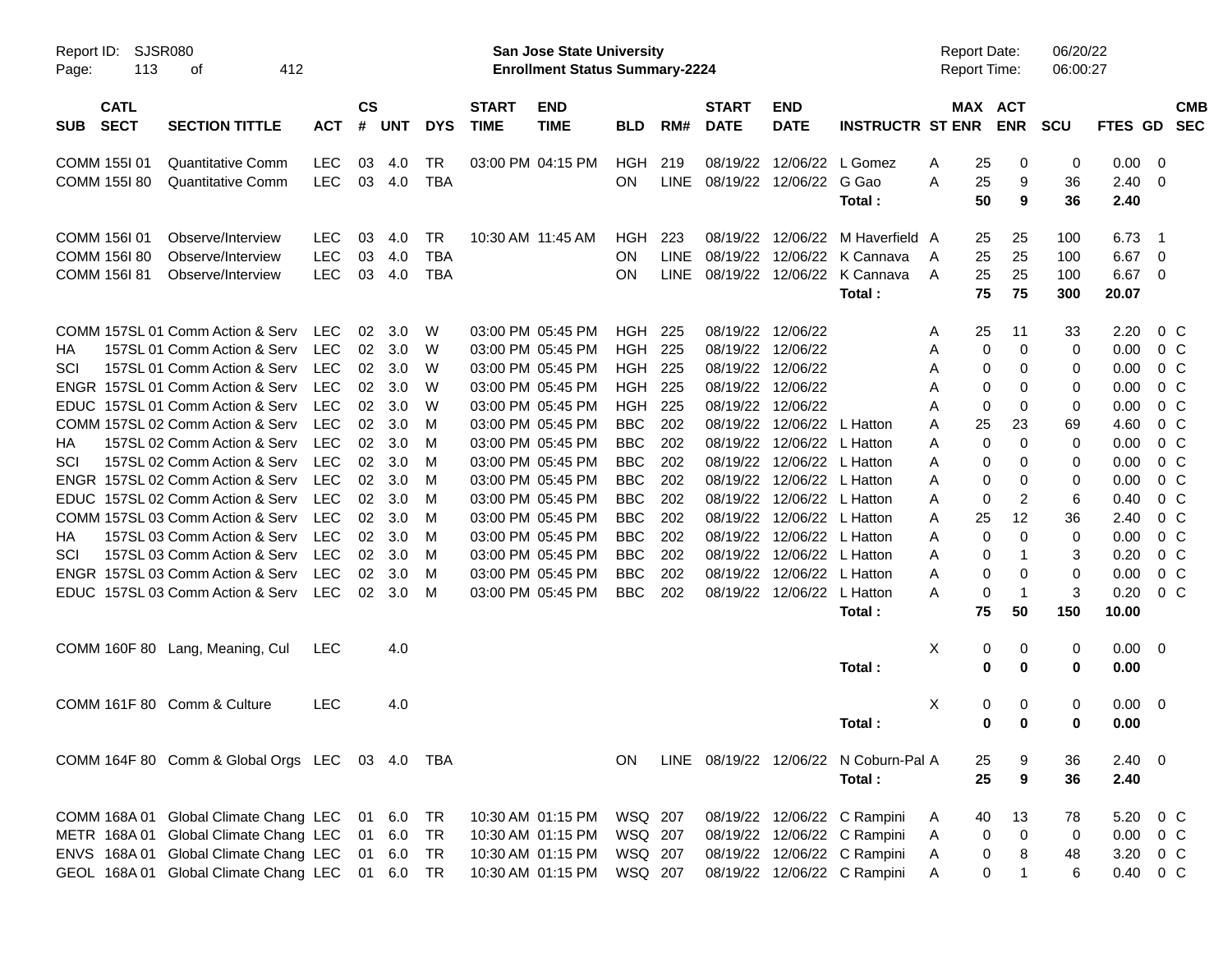| Report ID: SJSR080<br>114<br>Page: | 412<br>οf                                                         |               |                    |               |            |                             | <b>San Jose State University</b><br><b>Enrollment Status Summary-2224</b> |                    |             |                             |                            |                                  | <b>Report Date:</b> | Report Time:               | 06/20/22<br>06:00:27 |                |                    |            |
|------------------------------------|-------------------------------------------------------------------|---------------|--------------------|---------------|------------|-----------------------------|---------------------------------------------------------------------------|--------------------|-------------|-----------------------------|----------------------------|----------------------------------|---------------------|----------------------------|----------------------|----------------|--------------------|------------|
| <b>CATL</b><br><b>SECT</b><br>SUB  | <b>SECTION TITTLE</b>                                             | <b>ACT</b>    | $\mathsf{cs}$<br># | <b>UNT</b>    | <b>DYS</b> | <b>START</b><br><b>TIME</b> | <b>END</b><br><b>TIME</b>                                                 | <b>BLD</b>         | RM#         | <b>START</b><br><b>DATE</b> | <b>END</b><br><b>DATE</b>  | <b>INSTRUCTR ST ENR ENR</b>      |                     | MAX ACT                    | <b>SCU</b>           | FTES GD SEC    |                    | <b>CMB</b> |
| 168A 01<br>HUM                     | Global Climate Chang LEC<br>COMM 168A 02 Global Climate Chang LEC |               | 01                 | 01 6.0<br>6.0 | TR<br>TR   |                             | 10:30 AM 01:15 PM<br>10:30 AM 01:15 PM                                    | WSQ 207<br>WSQ 207 |             | 08/19/22<br>08/19/22        | 12/06/22                   | 12/06/22 C Rampini               | A<br>Α              | 0<br>40<br>7               | 6<br>42              | 0.40<br>2.80   | $0\,$ C<br>$0\,$ C |            |
|                                    | METR 168A 02 Global Climate Chang LEC                             |               | 01                 | 6.0           | TR         |                             | 10:30 AM 01:15 PM                                                         | WSQ 207            |             | 08/19/22                    | 12/06/22                   |                                  | Α                   | 0<br>0                     | $\mathbf 0$          | 0.00           | $0\,$ C            |            |
|                                    | ENVS 168A 02 Global Climate Chang LEC                             |               | 01                 | 6.0           | TR         |                             | 10:30 AM 01:15 PM                                                         | WSQ 207            |             | 08/19/22                    | 12/06/22                   |                                  | Α                   | 3<br>0                     | 18                   | 1.20           | $0\,$ C            |            |
|                                    | GEOL 168A 02 Global Climate Chang LEC                             |               | 01                 | 6.0           | <b>TR</b>  |                             | 10:30 AM 01:15 PM                                                         | WSQ 207            |             |                             | 08/19/22 12/06/22          |                                  | Α                   | 0<br>0                     | 0                    | 0.00           | $0\,$ C            |            |
| HUM                                | 168A 02 Global Climate Chang LEC                                  |               | 01                 | 6.0           | TR         |                             | 10:30 AM 01:15 PM                                                         | WSQ 207            |             | 08/19/22                    | 12/06/22                   |                                  | Α                   | 2<br>0                     | 12                   | 0.80           | $0\,$ C            |            |
|                                    | COMM 168A 03 Global Climate Chang LEC                             |               | 01                 | 6.0           | TR         |                             | 10:30 AM 01:15 PM                                                         | WSQ 207            |             | 08/19/22                    | 12/06/22                   |                                  | Α                   | 3<br>40                    | 18                   | 1.20           | $0\,$ C            |            |
|                                    | METR 168A 03 Global Climate Chang LEC                             |               | 01                 | 6.0           | <b>TR</b>  |                             | 10:30 AM 01:15 PM                                                         | WSQ 207            |             |                             | 08/19/22 12/06/22          |                                  | Α                   | $\Omega$<br>0              | 0                    | 0.00           | $0\,$ C            |            |
|                                    | ENVS 168A 03 Global Climate Chang LEC                             |               | 01                 | 6.0           | TR         |                             | 10:30 AM 01:15 PM                                                         | WSQ 207            |             |                             | 08/19/22 12/06/22          |                                  | Α                   | 0                          | 6                    | 0.40           | $0\,$ C            |            |
|                                    | GEOL 168A 03 Global Climate Chang LEC                             |               | 01                 | 6.0           | TR         |                             | 10:30 AM 01:15 PM                                                         | WSQ 207            |             | 08/19/22                    | 12/06/22                   |                                  | A                   | 0<br>0                     | 0                    | 0.00           | $0\,$ C            |            |
| HUM                                | 168A 03 Global Climate Chang LEC                                  |               | 01                 | 6.0           | <b>TR</b>  |                             | 10:30 AM 01:15 PM                                                         | WSQ 207            |             |                             | 08/19/22 12/06/22          |                                  | Α                   | $\mathbf 0$<br>$\mathbf 0$ | 0                    | 0.00           | $0\,C$             |            |
|                                    |                                                                   |               |                    |               |            |                             |                                                                           |                    |             |                             |                            | Total:                           | 120                 | 39                         | 234                  | 15.60          |                    |            |
|                                    |                                                                   |               |                    |               |            |                             |                                                                           |                    |             |                             |                            |                                  |                     |                            |                      |                |                    |            |
| COMM 169I 01                       | Media Respns Crit                                                 | <b>LEC</b>    |                    | 4.0           |            |                             |                                                                           |                    |             |                             |                            |                                  | Χ                   | 0<br>0                     | 0                    | $0.00 \t 0$    |                    |            |
|                                    |                                                                   |               |                    |               |            |                             |                                                                           |                    |             |                             |                            | Total:                           |                     | 0<br>0                     | $\mathbf 0$          | 0.00           |                    |            |
|                                    |                                                                   |               |                    |               |            |                             |                                                                           |                    |             |                             |                            |                                  |                     |                            |                      |                |                    |            |
| COMM 170F 80 Persuasion            |                                                                   | LEC.          |                    | 03 4.0        | TBA        |                             |                                                                           | <b>ON</b>          | LINE        |                             |                            | 08/19/22 12/06/22 N Coburn-Pal A |                     | 25<br>10                   | 40                   | $2.67$ 0       |                    |            |
|                                    |                                                                   |               |                    |               |            |                             |                                                                           |                    |             |                             |                            | Total:                           |                     | 25<br>10                   | 40                   | 2.67           |                    |            |
|                                    |                                                                   |               |                    |               |            |                             |                                                                           |                    |             |                             |                            |                                  |                     |                            |                      |                |                    |            |
|                                    | COMM 172F 80 Multicultural Comm                                   | <b>LEC</b>    |                    | 4.0           |            |                             |                                                                           |                    |             |                             |                            |                                  | Χ                   | 0<br>0                     | 0                    | $0.00 \t 0$    |                    |            |
|                                    |                                                                   |               |                    |               |            |                             |                                                                           |                    |             |                             |                            | Total:                           |                     | $\bf{0}$<br>$\mathbf 0$    | $\mathbf 0$          | 0.00           |                    |            |
|                                    |                                                                   |               |                    |               |            |                             |                                                                           |                    |             |                             |                            |                                  |                     |                            |                      |                |                    |            |
|                                    | COMM 173F 80 Comm & Global UndersLEC                              |               |                    | 03 4.0        | TBA        |                             |                                                                           | <b>ON</b>          | LINE        | 08/19/22 12/06/22           |                            | G Gao                            | A                   | 25<br>10                   | 40                   | $2.73$ 1       |                    |            |
|                                    |                                                                   |               |                    |               |            |                             |                                                                           |                    |             |                             |                            | Total:                           |                     | 25<br>10                   | 40                   | 2.73           |                    |            |
| COMM 174 80                        | Intercult & Inequal                                               | <b>LEC</b>    | 04                 | 3.0           | TBA        |                             |                                                                           | <b>ON</b>          | LINE.       |                             | 08/19/22 12/06/22 F Gidney |                                  | A                   | 9<br>40                    | 27                   | $1.80 \t 0$    |                    |            |
| COMM 174 81                        | Intercult & Inequal                                               | <b>LEC</b>    | 04                 | 3.0           | TBA        |                             |                                                                           | ON                 | <b>LINE</b> |                             |                            | 08/19/22 12/06/22 R Halualani    | A                   | 35<br>40                   | 105                  | 7.204          |                    |            |
|                                    |                                                                   |               |                    |               |            |                             |                                                                           |                    |             |                             |                            | Total:                           |                     | 44<br>80                   | 132                  | 9.00           |                    |            |
|                                    |                                                                   |               |                    |               |            |                             |                                                                           |                    |             |                             |                            |                                  |                     |                            |                      |                |                    |            |
|                                    | COMM 175F 80 Nonverbal Comm                                       | <b>LEC</b>    |                    | 03 4.0        | TBA        |                             |                                                                           | <b>ON</b>          | LINE        | 08/19/22 12/06/22           |                            | G Gao                            | A                   | 25<br>13                   | 52                   | $3.47 \quad 0$ |                    |            |
|                                    |                                                                   |               |                    |               |            |                             |                                                                           |                    |             |                             |                            | Total :                          |                     | 25<br>13                   | 52                   | 3.47           |                    |            |
|                                    |                                                                   |               |                    |               |            |                             |                                                                           |                    |             |                             |                            |                                  |                     |                            |                      |                |                    |            |
|                                    | COMM 176P 01 Comm & Gender                                        | LEC 03 4.0 MW |                    |               |            |                             | 10:30 AM  11:45 AM                                                        | HGH 223            |             |                             | 08/19/22 12/06/22 M Peck   |                                  | Α                   | 26<br>15                   | 60                   | $4.00 \ 0$     |                    |            |
|                                    |                                                                   |               |                    |               |            |                             |                                                                           |                    |             |                             |                            | Total:                           |                     | 26<br>15                   | 60                   | 4.00           |                    |            |
|                                    |                                                                   |               |                    |               |            |                             |                                                                           |                    |             |                             |                            |                                  |                     |                            |                      |                |                    |            |
| COMM 179 80                        | Media & Resistance                                                | <b>LEC</b>    |                    | 3.0           |            |                             |                                                                           |                    |             |                             |                            |                                  | X                   | 0<br>0                     | 0                    | $0.00 \quad 0$ |                    |            |
| COMM 179 81                        | Media & Resistance                                                | <b>LEC</b>    |                    | 3.0           |            |                             |                                                                           |                    |             |                             |                            |                                  | X                   | 0<br>0                     | 0                    | $0.00 \t 0$    |                    |            |
|                                    |                                                                   |               |                    |               |            |                             |                                                                           |                    |             |                             |                            | Total:                           |                     | 0<br>0                     | 0                    | 0.00           |                    |            |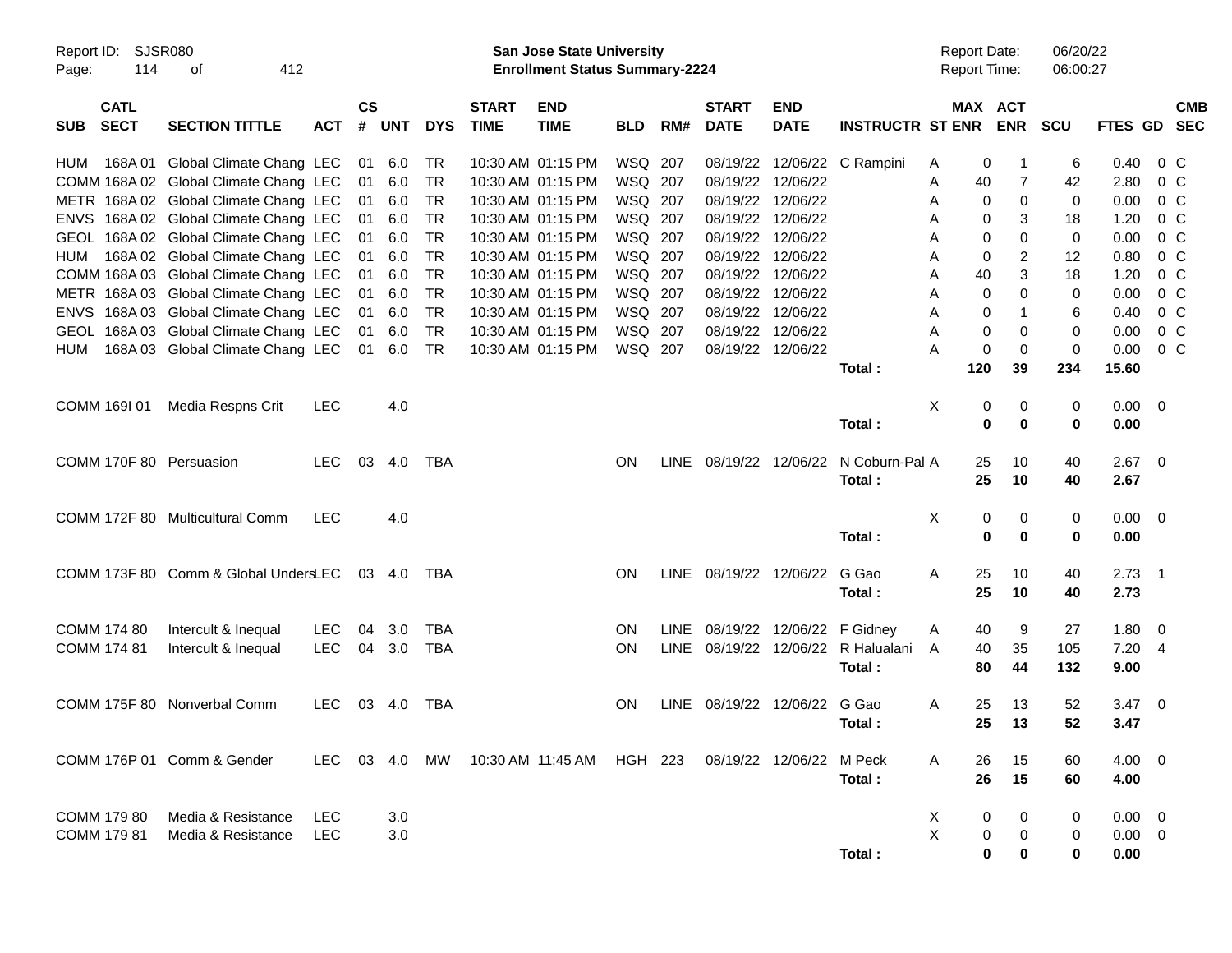| Report ID: SJSR080<br>115<br>Page: | 412<br>οf                       |            |               |            |            |              | San Jose State University<br><b>Enrollment Status Summary-2224</b> |            |             |                        |                                 |                                       | <b>Report Date:</b><br><b>Report Time:</b> |                     | 06/20/22<br>06:00:27 |              |                          |
|------------------------------------|---------------------------------|------------|---------------|------------|------------|--------------|--------------------------------------------------------------------|------------|-------------|------------------------|---------------------------------|---------------------------------------|--------------------------------------------|---------------------|----------------------|--------------|--------------------------|
| <b>CATL</b>                        |                                 |            | $\mathsf{cs}$ |            |            | <b>START</b> | <b>END</b>                                                         |            |             | <b>START</b>           | <b>END</b>                      |                                       |                                            | MAX ACT             |                      |              | <b>CMB</b>               |
| <b>SECT</b><br><b>SUB</b>          | <b>SECTION TITTLE</b>           | <b>ACT</b> | #             | <b>UNT</b> | <b>DYS</b> | <b>TIME</b>  | <b>TIME</b>                                                        | <b>BLD</b> | RM#         | <b>DATE</b>            | <b>DATE</b>                     | <b>INSTRUCTR ST ENR</b>               |                                            | <b>ENR</b>          | <b>SCU</b>           | FTES GD      | <b>SEC</b>               |
|                                    | COMM 182P 01 Comm in Class Rm   | <b>LEC</b> | 03            | 4.0        | <b>MW</b>  |              | 09:00 AM 10:15 AM                                                  | HGH        | 225         | 08/19/22               | 12/06/22                        | M Sunseri<br>Total:                   | 25<br>A<br>25                              | 12<br>12            | 48<br>48             | 3.20<br>3.20 | $\overline{\mathbf{0}}$  |
| COMM 190 80                        | Act Proj in Speech              | <b>SUP</b> | 36            | 1.0        | <b>TBA</b> |              |                                                                    | ON         | LINE.       | 08/19/22               | 12/06/22 C Perez                |                                       | A                                          | 5<br>0              | 0                    | 0.00         | 0                        |
| COMM 190 81                        | Act Proj in Speech              | <b>SUP</b> | 36            | 2.0        | <b>TBA</b> |              |                                                                    | ON         | LINE        |                        | 08/19/22 12/06/22 C Perez       |                                       | A                                          | 5<br>$\mathbf{1}$   | 0                    | 0.13         | 0                        |
| COMM 190 82                        | Act Proj in Speech              | <b>SUP</b> | 36            | 3.0        | <b>TBA</b> |              |                                                                    | ON         | <b>LINE</b> |                        | 08/19/22 12/06/22 C Perez       |                                       | A                                          | 5<br>0              | 0                    | 0.00         | 0                        |
| COMM 190 83                        | Act Proj in Speech              | <b>SUP</b> | 36            | 4.0        | <b>TBA</b> |              |                                                                    | ON         | <b>LINE</b> |                        | 08/19/22 12/06/22 C Perez       |                                       | A                                          | 5<br>$\mathbf 1$    | 0                    | 0.27         | 0                        |
| COMM 190 84                        | Act Proj in Speech              | <b>SUP</b> | 36            | 5.0        | <b>TBA</b> |              |                                                                    | ON         | <b>LINE</b> |                        | 08/19/22 12/06/22 C Perez       |                                       | A                                          | 5<br>0              | 0                    | 0.00         | $\mathbf 0$              |
| COMM 190 85                        | Act Proj in Speech              | <b>SUP</b> | 36            | 6.0        | <b>TBA</b> |              |                                                                    | ON         |             |                        | LINE 08/19/22 12/06/22 C Perez  |                                       | Α                                          | 5<br>$\mathbf{1}$   | 0                    | 0.40         | 0                        |
|                                    |                                 |            |               |            |            |              |                                                                    |            |             |                        |                                 | Total:                                | 30                                         | 3                   | 0                    | 0.80         |                          |
|                                    | COMM 191A 80 Foren Act Debate   | <b>SUP</b> | 36            | 1.0        | TBA        |              |                                                                    | <b>ON</b>  |             |                        | LINE 08/19/22 12/06/22 S Laczko |                                       | 40<br>A                                    | 4                   | 0                    | 0.27         | $\overline{0}$           |
|                                    | COMM 191A 81 Foren Act Debate   | <b>SUP</b> |               | 1.0        |            |              |                                                                    |            |             |                        |                                 |                                       | X                                          | 0<br>0              | 0                    | 0.00         | $\overline{0}$           |
|                                    |                                 |            |               |            |            |              |                                                                    |            |             |                        |                                 | Total:                                | 40                                         | 4                   | 0                    | 0.27         |                          |
|                                    | COMM 191B 01 Ind Evnts Plat Spk | <b>SUP</b> |               | 1.0        |            |              |                                                                    |            |             |                        |                                 |                                       | Χ                                          | 0<br>0              | 0                    | 0.00         | $\overline{0}$           |
|                                    | COMM 191B 80 Ind Evnts Plat Spk | <b>SUP</b> | 36            | 1.0        | TBA        |              |                                                                    | <b>ON</b>  |             | LINE 08/19/22 12/06/22 |                                 | K Yee                                 | A<br>45                                    | 0                   | 0                    | 0.00         | $\overline{\mathbf{0}}$  |
|                                    |                                 |            |               |            |            |              |                                                                    |            |             |                        |                                 | Total:                                | 45                                         | 0                   | 0                    | 0.00         |                          |
|                                    | COMM 191C 80 Ind Evnts Oral Int | <b>SUP</b> |               | 36 1.0     | TBA        |              |                                                                    | <b>ON</b>  |             | LINE 08/19/22 12/06/22 |                                 | T Lim                                 | 30<br>A                                    | 4                   | 0                    | 0.27         | $\overline{0}$           |
|                                    |                                 |            |               |            |            |              |                                                                    |            |             |                        |                                 | Total:                                | 30                                         | 4                   | 0                    | 0.27         |                          |
|                                    | COMM 191J 80 Speech Judging     | <b>SUP</b> |               | 36 1.0     | TBA        |              |                                                                    | <b>ON</b>  |             | LINE 08/19/22 12/06/22 |                                 | T Lim                                 | Α<br>45                                    | 7                   | 0                    | 0.47         | $\overline{0}$           |
|                                    |                                 |            |               |            |            |              |                                                                    |            |             |                        |                                 | Total:                                | 45                                         | $\overline{7}$      | 0                    | 0.47         |                          |
| COMM 198 80                        | Comm Applied Activit SUP        |            | 36            | 1.0        | <b>TBA</b> |              |                                                                    | ON         | LINE.       | 08/19/22               | 12/06/22                        | R Cnudde                              | 20<br>A                                    | 15                  | 15                   | 1.00         | 0                        |
| COMM 198 81                        | Comm Applied Activit            | <b>SUP</b> | 36            | 2.0        | <b>TBA</b> |              |                                                                    | <b>ON</b>  | LINE        | 08/19/22               | 12/06/22                        | R Cnudde                              | A                                          | $\overline{c}$<br>5 | 2                    | 0.27         | 0                        |
| COMM 198 82                        | Comm Applied Activit            | <b>SUP</b> | 36            | 2.0        | <b>TBA</b> |              |                                                                    | ON         | <b>LINE</b> |                        |                                 | 08/19/22 12/06/22 M Holopainen A      | 10                                         | $\mathbf 1$         | 1                    | 0.13         | 0                        |
| COMM 198 83                        | Comm Applied Activit            | <b>SUP</b> | 36            | 1.0        | <b>TBA</b> |              |                                                                    | ON         | <b>LINE</b> |                        | 08/19/22 12/06/22 S Laczko      |                                       | 15<br>A                                    | 6                   | 6                    | 0.40         | 0                        |
| COMM 198 84                        | Comm Applied Activit            | <b>SUP</b> | 36            | 2.0        | <b>TBA</b> |              |                                                                    | ON         | <b>LINE</b> |                        | 08/19/22 12/06/22 S Laczko      |                                       | 15<br>A                                    | 2                   | 2                    | 0.27         | 0                        |
| COMM 198 85                        | Comm Applied Activit SUP        |            |               | 36 1.0     | <b>TBA</b> |              |                                                                    | <b>ON</b>  | <b>LINE</b> |                        |                                 | 08/19/22 12/06/22 S McGaffey          | 10<br>A                                    | $\mathbf 0$         | 0                    | 0.00         | $\mathbf 0$              |
| COMM 198 86                        | Comm Applied Activit SUP 36 1.0 |            |               |            | <b>TBA</b> |              |                                                                    | ON         |             |                        | LINE 08/19/22 12/06/22 M Peck   |                                       | Α                                          | 10<br>8             | 8                    | 0.53         | $\overline{0}$           |
| COMM 198 87                        | <b>Comm Applied Activit</b>     | SUP        | 36            | 2.0        | TBA        |              |                                                                    | ON         |             |                        | LINE 08/19/22 12/06/22 M Peck   |                                       | Α                                          | 5<br>3              | 3                    | 0.43         | $\overline{1}$           |
| COMM 198 88                        | Comm Applied Activit            | <b>SUP</b> | 36            | 1.0        | <b>TBA</b> |              |                                                                    | ON         |             |                        | LINE 08/19/22 12/06/22 C Perez  |                                       | Α                                          | 5<br>1              | 1                    | 0.07         | $\mathbf 0$              |
| COMM 198 89                        | Comm Applied Activit            | <b>SUP</b> | 36            | 2.0        | <b>TBA</b> |              |                                                                    | ON         |             |                        | LINE 08/19/22 12/06/22 C Perez  |                                       | 10<br>Α                                    | 9                   | 9                    | 1.20         | 0                        |
| COMM 198 90                        | Comm Applied Activit            | <b>SUP</b> | 36            | 1.0        | <b>TBA</b> |              |                                                                    | ON         |             |                        |                                 | LINE 08/19/22 12/06/22 M Holopainen A | 10                                         |                     | 1                    | 0.07         | $\mathbf 0$              |
| COMM 198 91                        | Comm Applied Activit            | <b>SUP</b> | 36            | 1.0        | <b>TBA</b> |              |                                                                    | ON         |             |                        |                                 | LINE 08/19/22 12/06/22 M Holopainen A | 10                                         | 3                   | 3                    | 0.20         | $\mathbf 0$              |
| COMM 198 92                        | Comm Applied Activit            | <b>SUP</b> | 36            | 1.0        | <b>TBA</b> |              |                                                                    | ON         |             |                        |                                 | LINE 08/19/22 12/06/22 M Holopainen A | 10                                         | 0                   | 0                    | 0.00         | 0                        |
| COMM 198 93                        | Comm Applied Activit            | <b>SUP</b> |               | 36 1.0     | TBA        |              |                                                                    | ON         |             |                        |                                 | LINE 08/19/22 12/06/22 M Holopainen A | 10                                         | 2                   | 2                    | 0.13         | $\overline{\phantom{0}}$ |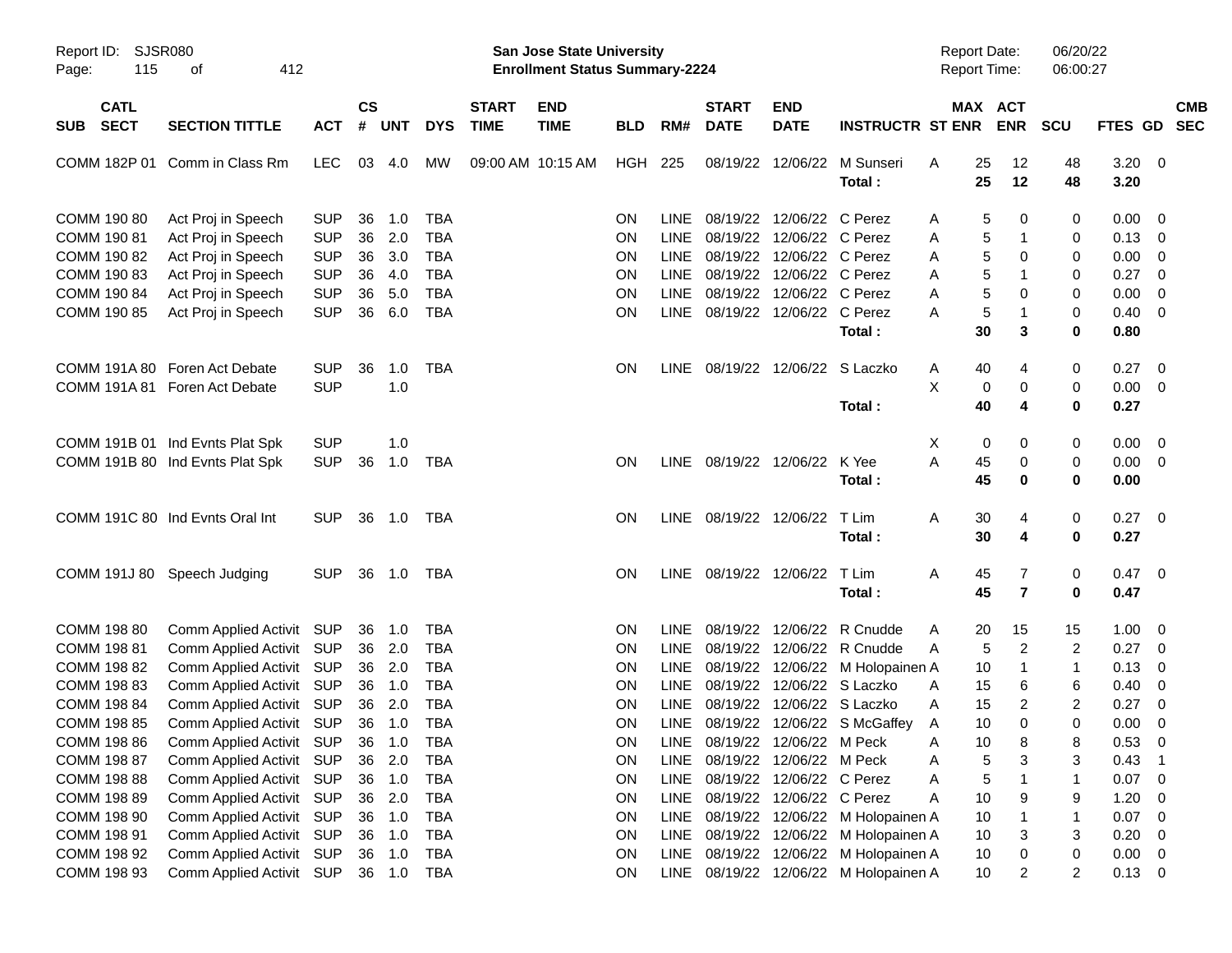| Report ID:<br>116<br>Page:               | SJSR080<br>412<br>оf                         |              |                    |            |            |                             | <b>San Jose State University</b><br><b>Enrollment Status Summary-2224</b> |            |      |                               |                           |                                  | <b>Report Date:</b><br><b>Report Time:</b> |                |                       | 06/20/22<br>06:00:27 |                |                          |            |
|------------------------------------------|----------------------------------------------|--------------|--------------------|------------|------------|-----------------------------|---------------------------------------------------------------------------|------------|------|-------------------------------|---------------------------|----------------------------------|--------------------------------------------|----------------|-----------------------|----------------------|----------------|--------------------------|------------|
| <b>CATL</b><br><b>SECT</b><br><b>SUB</b> | <b>SECTION TITTLE</b>                        | <b>ACT</b>   | $\mathsf{cs}$<br># | <b>UNT</b> | <b>DYS</b> | <b>START</b><br><b>TIME</b> | <b>END</b><br><b>TIME</b>                                                 | <b>BLD</b> | RM#  | <b>START</b><br><b>DATE</b>   | <b>END</b><br><b>DATE</b> | <b>INSTRUCTR ST ENR</b>          |                                            |                | MAX ACT<br><b>ENR</b> | <b>SCU</b>           | FTES GD SEC    |                          | <b>CMB</b> |
|                                          |                                              |              |                    |            |            |                             |                                                                           |            |      |                               |                           | Total:                           |                                            | 145            | 53                    | 53                   | 4.70           |                          |            |
| COMM 199C 01 Senior Seminar              |                                              | <b>LEC</b>   | 03                 | 4.0        | MW         |                             | 07:30 AM 08:45 AM                                                         | HGH        | 229  |                               | 08/19/22 12/06/22         |                                  | A                                          | 25             | 0                     | 0                    | $0.00 \quad 0$ |                          |            |
| COMM 199C 80 Senior Seminar              |                                              | <b>LEC</b>   | 03                 | 4.0        | <b>TBA</b> |                             |                                                                           | <b>ON</b>  | LINE |                               |                           | 08/19/22 12/06/22 B Brockmann A  |                                            | 25             | 25                    | 100                  | 6.67 0         |                          |            |
| COMM 199C 81 Senior Seminar              |                                              | <b>LEC</b>   | 03                 | 4.0        | <b>TBA</b> |                             |                                                                           | <b>ON</b>  | LINE |                               |                           | 08/19/22 12/06/22 S Coopman A    |                                            | 25             | 16                    | 64                   | 4.27 0         |                          |            |
| COMM 199C 82 Senior Seminar              |                                              | <b>LEC</b>   | 03                 | 4.0        | <b>TBA</b> |                             |                                                                           | ON         | LINE |                               | 08/19/22 12/06/22 C Perez |                                  | A                                          | 25             | 24                    | 96                   | $6.40\ 0$      |                          |            |
| COMM 199C 83 Senior Seminar              |                                              | <b>LEC</b>   | 03                 | 4.0        | <b>TBA</b> |                             |                                                                           | ON         | LINE |                               | 08/19/22 12/06/22 C Perez |                                  | A                                          | 25             | 6                     | 24                   | 1.60           | $\overline{\phantom{0}}$ |            |
| COMM 199C 84 Senior Seminar              |                                              | <b>LEC</b>   | 03                 | 4.0        | <b>TBA</b> |                             |                                                                           | ON         | LINE |                               |                           | 08/19/22 12/06/22 K Werking      | A                                          | 25             | 23                    | 92                   | 6.13           | $\overline{\phantom{0}}$ |            |
| COMM 199C 85 Senior Seminar              |                                              | <b>LEC</b>   | 03                 | 4.0        | <b>TBA</b> |                             |                                                                           | ON         |      |                               |                           | LINE 08/19/22 12/06/22 K Werking | A                                          | 25             | 5                     | 20                   | 1.33           | $\overline{\phantom{0}}$ |            |
|                                          |                                              |              |                    |            |            |                             |                                                                           |            |      |                               |                           | Total:                           |                                            | 175            | 99                    | 396                  | 26.40          |                          |            |
|                                          | COMM 200R 01 Grad Study in Comm SEM 05 4.0 R |              |                    |            |            |                             | 06:00 PM 08:45 PM                                                         | HGH 225    |      |                               | 08/19/22 12/06/22         | L Gomez                          | A                                          | 15             | 12                    | 48                   | 3.87 10        |                          |            |
|                                          |                                              |              |                    |            |            |                             |                                                                           |            |      |                               |                           | Total:                           |                                            | 15             | 12                    | 48                   | 3.87           |                          |            |
| COMM 201 01                              | Comm Methodologies SEM 05 3.0 T              |              |                    |            |            |                             | 06:00 PM 08:45 PM                                                         | HGH 229    |      |                               | 08/19/22 12/06/22         | M Haverfield A                   |                                            | 15             | 11                    | 33                   | 2.75 11        |                          |            |
|                                          |                                              |              |                    |            |            |                             |                                                                           |            |      |                               |                           | Total:                           |                                            | 15             | 11                    | 33                   | 2.75           |                          |            |
|                                          | COMM 210R 01 Sem Interpers Comm SEM          |              |                    | 4.0        |            |                             |                                                                           |            |      |                               |                           |                                  | X                                          | 0              | 0                     | 0                    | $0.00 \quad 0$ |                          |            |
|                                          |                                              |              |                    |            |            |                             |                                                                           |            |      |                               |                           | Total:                           |                                            | $\mathbf 0$    | $\bf{0}$              | 0                    | 0.00           |                          |            |
|                                          | COMM 255R 01 Sem Comm Theory                 | SEM 05 4.0 T |                    |            |            |                             | 03:00 PM 05:45 PM                                                         | CL         |      | 303A 08/19/22 12/06/22        |                           | J Morrison                       | A                                          | 15             |                       | 4                    | $0.33$ 1       |                          |            |
|                                          |                                              |              |                    |            |            |                             |                                                                           |            |      |                               |                           | Total:                           |                                            | 15             | $\mathbf 1$           | 4                    | 0.33           |                          |            |
|                                          | COMM 269R 01 Sem Cont Commun                 | <b>SEM</b>   |                    | 4.0        |            |                             |                                                                           |            |      |                               |                           |                                  | Χ                                          | 0              | 0                     | 0                    | $0.00 \quad 0$ |                          |            |
|                                          |                                              |              |                    |            |            |                             |                                                                           |            |      |                               |                           | Total:                           |                                            | $\bf{0}$       | $\bf{0}$              | 0                    | 0.00           |                          |            |
|                                          | COMM 274R 01 Sem Intercult Comm              | SEM          |                    | 4.0        |            |                             |                                                                           |            |      |                               |                           |                                  | Χ                                          | 0              | 0                     | 0                    | $0.00 \quad 0$ |                          |            |
|                                          |                                              |              |                    |            |            |                             |                                                                           |            |      |                               |                           | Total:                           |                                            | $\bf{0}$       | $\bf{0}$              | 0                    | 0.00           |                          |            |
| COMM 280 01                              | Independent Study                            | <b>SUP</b>   |                    | 1.0        |            |                             |                                                                           |            |      |                               |                           |                                  | X                                          | 0              | 0                     | 0                    | $0.00 \quad 0$ |                          |            |
| COMM 280 02                              | Independent Study                            | <b>SUP</b>   |                    | 2.0        |            |                             |                                                                           |            |      |                               |                           |                                  | X                                          | $\pmb{0}$      | $\mathbf 0$           | 0                    | $0.00 \t 0$    |                          |            |
|                                          | COMM 280 03 Independent Study                | <b>SUP</b>   |                    | 3.0        |            |                             |                                                                           |            |      |                               |                           |                                  | $\mathsf X$                                | $\overline{0}$ | $\mathbf 0$           | 0                    | $0.00 \t 0$    |                          |            |
| COMM 280 04                              | Independent Study                            | <b>SUP</b>   |                    | 1.0        |            |                             |                                                                           |            |      |                               |                           |                                  | X                                          | 0              | 0                     | 0                    | $0.00 \t 0$    |                          |            |
|                                          |                                              |              |                    |            |            |                             |                                                                           |            |      |                               |                           | Total:                           |                                            | $\bf{0}$       | $\bf{0}$              | $\bf{0}$             | 0.00           |                          |            |
| COMM 285A 80 TA Practicum I              |                                              | <b>SUP</b>   |                    | 25 2.0     | TBA        |                             |                                                                           | <b>ON</b>  |      | LINE 08/19/22 12/06/22 T Hart |                           |                                  | A                                          | 10             | 4                     | 8                    | 0.674          |                          |            |
| COMM 285A 81 TA Practicum I              |                                              | <b>SUP</b>   |                    | 25 2.0     | TBA        |                             |                                                                           | ON         |      | LINE 08/19/22 12/06/22 T Hart |                           |                                  | Α                                          | 10             | 0                     | 0                    | $0.00 \t 0$    |                          |            |
|                                          |                                              |              |                    |            |            |                             |                                                                           |            |      |                               |                           | Total:                           |                                            | 20             | 4                     | 8                    | 0.67           |                          |            |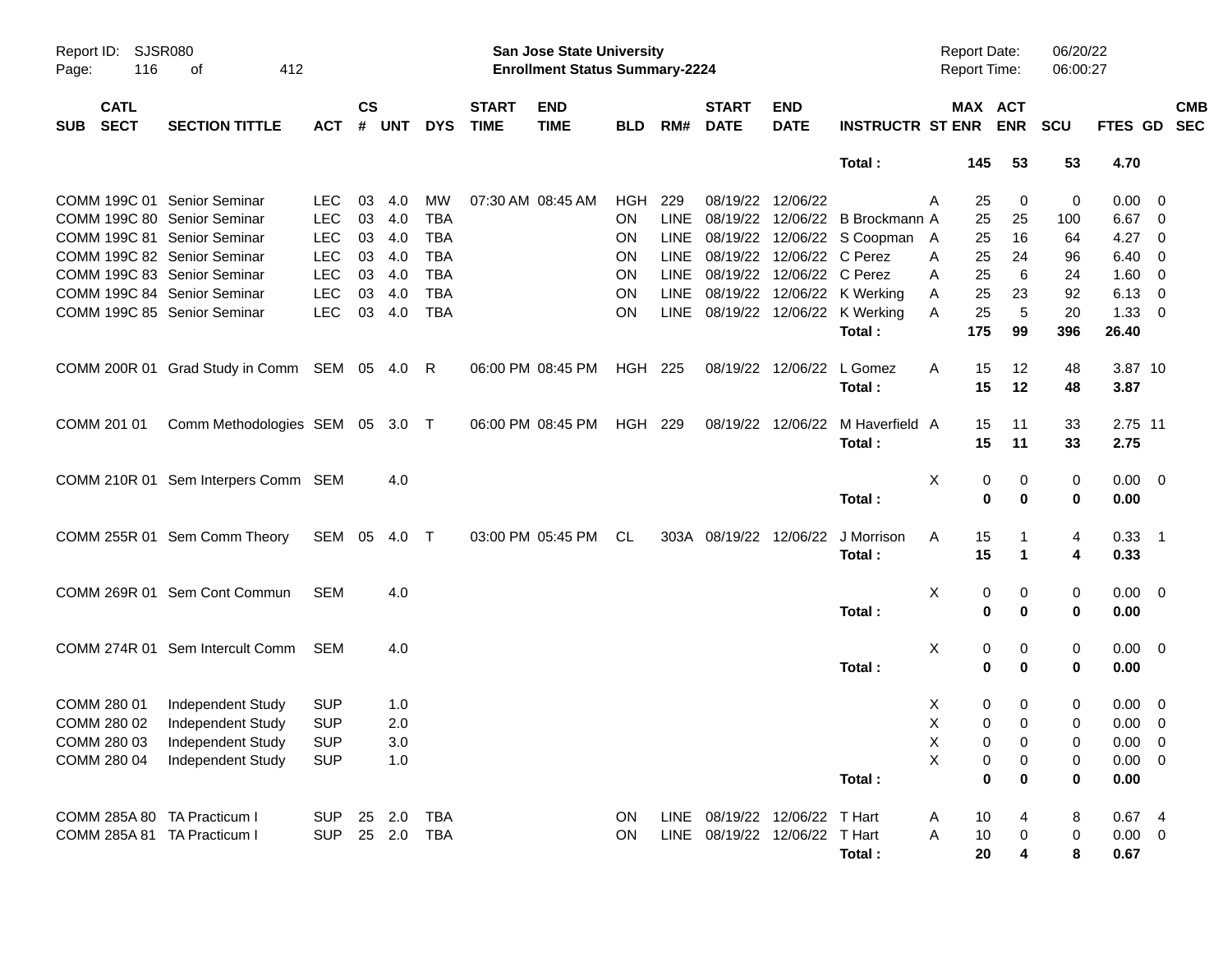| Report ID:<br>117<br>Page:                               | <b>SJSR080</b><br>412<br>οf                                                                          |                                                      |                      |                          |                                                      |                             | <b>San Jose State University</b><br><b>Enrollment Status Summary-2224</b> |                      |                                                          |                                              |                                                                      |                          | <b>Report Date:</b><br>Report Time:             |                                                       | 06/20/22<br>06:00:27            |                                      |                                                                      |
|----------------------------------------------------------|------------------------------------------------------------------------------------------------------|------------------------------------------------------|----------------------|--------------------------|------------------------------------------------------|-----------------------------|---------------------------------------------------------------------------|----------------------|----------------------------------------------------------|----------------------------------------------|----------------------------------------------------------------------|--------------------------|-------------------------------------------------|-------------------------------------------------------|---------------------------------|--------------------------------------|----------------------------------------------------------------------|
| <b>CATL</b><br><b>SECT</b><br><b>SUB</b>                 | <b>SECTION TITTLE</b>                                                                                | <b>ACT</b>                                           | <b>CS</b><br>#       | <b>UNT</b>               | <b>DYS</b>                                           | <b>START</b><br><b>TIME</b> | <b>END</b><br><b>TIME</b>                                                 | <b>BLD</b>           | RM#                                                      | <b>START</b><br><b>DATE</b>                  | <b>END</b><br><b>DATE</b>                                            | <b>INSTRUCTR ST ENR</b>  |                                                 | <b>MAX ACT</b><br><b>ENR</b>                          | SCU                             | <b>FTES GD</b>                       | <b>CMB</b><br><b>SEC</b>                                             |
| COMM 285B 80 TA Practicum II                             |                                                                                                      | <b>SUP</b>                                           | 25                   | 1.0                      | <b>TBA</b>                                           |                             |                                                                           | <b>ON</b>            | <b>LINE</b>                                              | 08/19/22                                     | 12/06/22                                                             | T Hart<br>Total:         | Α                                               | 5<br>$\Omega$<br>5<br>$\bf{0}$                        | $\mathbf 0$<br>$\mathbf 0$      | 0.00<br>0.00                         | $\overline{0}$                                                       |
| COMM 291 80<br>COMM 291 81<br>COMM 291 82<br>COMM 291 83 | Grad Internship<br>Grad Internship<br>Grad Internship<br>Grad Internship                             | <b>SUP</b><br><b>SUP</b><br><b>SUP</b><br><b>SUP</b> | 25<br>25<br>25<br>25 | 1.0<br>2.0<br>3.0<br>4.0 | <b>TBA</b><br><b>TBA</b><br><b>TBA</b><br><b>TBA</b> |                             |                                                                           | ON<br>ON<br>ON<br>ON | <b>LINE</b><br><b>LINE</b><br><b>LINE</b><br><b>LINE</b> | 08/19/22<br>08/19/22<br>08/19/22<br>08/19/22 | 12/06/22<br>12/06/22 C Perez<br>12/06/22 C Perez<br>12/06/22 C Perez | C Perez<br>Total:        | 5<br>Α<br>A<br>5<br>A<br>$\mathbf 5$<br>A<br>20 | 0<br>5<br>$\Omega$<br>0<br>$\mathbf 0$<br>$\bf{0}$    | 0<br>0<br>0<br>0<br>$\mathbf 0$ | 0.00<br>0.00<br>0.00<br>0.00<br>0.00 | $\overline{0}$<br>$\overline{0}$<br>$\overline{0}$<br>$\overline{0}$ |
|                                                          | COMM 295R 01 Top in Comm Studie                                                                      | LEC                                                  | 03                   | 4.0                      | M                                                    |                             | 06:00 PM 08:45 PM                                                         | <b>HGH</b>           | 229                                                      | 08/19/22                                     | 12/06/22                                                             | R Halualani<br>Total:    | 15<br>A<br>15                                   | 13<br>13                                              | 52<br>52                        | 4.33 13<br>4.33                      |                                                                      |
| COMM 297 80                                              | Adv Writing Workshop SEM                                                                             |                                                      | 05                   | 4.0                      | - R                                                  |                             | 06:00 PM 08:45 PM                                                         | <b>ON</b>            | <b>LINE</b>                                              | 08/19/22                                     | 12/06/22                                                             | K Cole<br>Total:         | 15<br>A<br>15                                   | 12<br>12                                              | 48<br>48                        | 4.00 12<br>4.00                      |                                                                      |
| COMM 298 80                                              | Master's Project                                                                                     | <b>SUP</b>                                           | 25                   | 4.0                      | <b>TBA</b>                                           |                             |                                                                           | ON                   | <b>LINE</b>                                              | 08/19/22                                     | 12/06/22                                                             | M Haverfield A<br>Total: | 5                                               | 5<br>0<br>$\bf{0}$                                    | 0<br>$\mathbf 0$                | $0.00 \t 0$<br>0.00                  |                                                                      |
| COMM 299 01<br>COMM 299 02<br>COMM 299 03<br>COMM 299 04 | <b>Master's Thesis</b><br><b>Master's Thesis</b><br><b>Master's Thesis</b><br><b>Master's Thesis</b> | <b>SUP</b><br><b>SUP</b><br><b>SUP</b><br><b>SUP</b> | 25                   | 1.0<br>2.0<br>3.0<br>4.0 | <b>TBA</b>                                           |                             |                                                                           | ON                   | <b>LINE</b>                                              | 08/19/22                                     |                                                                      | 12/06/22 M Haverfield    | Χ<br>X<br>$\overline{A}$<br>X<br>$\Omega$       | 0<br>0<br>$\Omega$<br>0<br>$\overline{c}$<br>$\Omega$ | 0<br>0<br>0<br>$\Omega$         | 0.00<br>0.00<br>0.25<br>0.00         | $\overline{0}$<br>$\overline{0}$<br>-1<br>$\overline{0}$             |
| COMM 299 05<br>COMM 299 06                               | <b>Master's Thesis</b><br><b>Master's Thesis</b>                                                     | <b>SUP</b><br><b>SUP</b>                             | 25                   | 5.0<br>6.0               | <b>TBA</b>                                           |                             |                                                                           | <b>ON</b>            | <b>LINE</b>                                              | 08/19/22                                     | 12/06/22                                                             | M Haverfield<br>Total:   | X<br>0<br>A<br>$\overline{7}$                   | $\Omega$<br>5<br>$\mathbf 0$                          | 0<br>0<br>0                     | 0.00<br>0.00<br>0.25                 | $\overline{0}$<br>$\overline{0}$                                     |

**Department : Communication Studies Department Total : 5237 2304 7691 519.63 Lower Division : 2619 783 2241 149.40 Upper Division : 2501 1479 5305 357.90 Graduate Division : 117 42 145 12.33**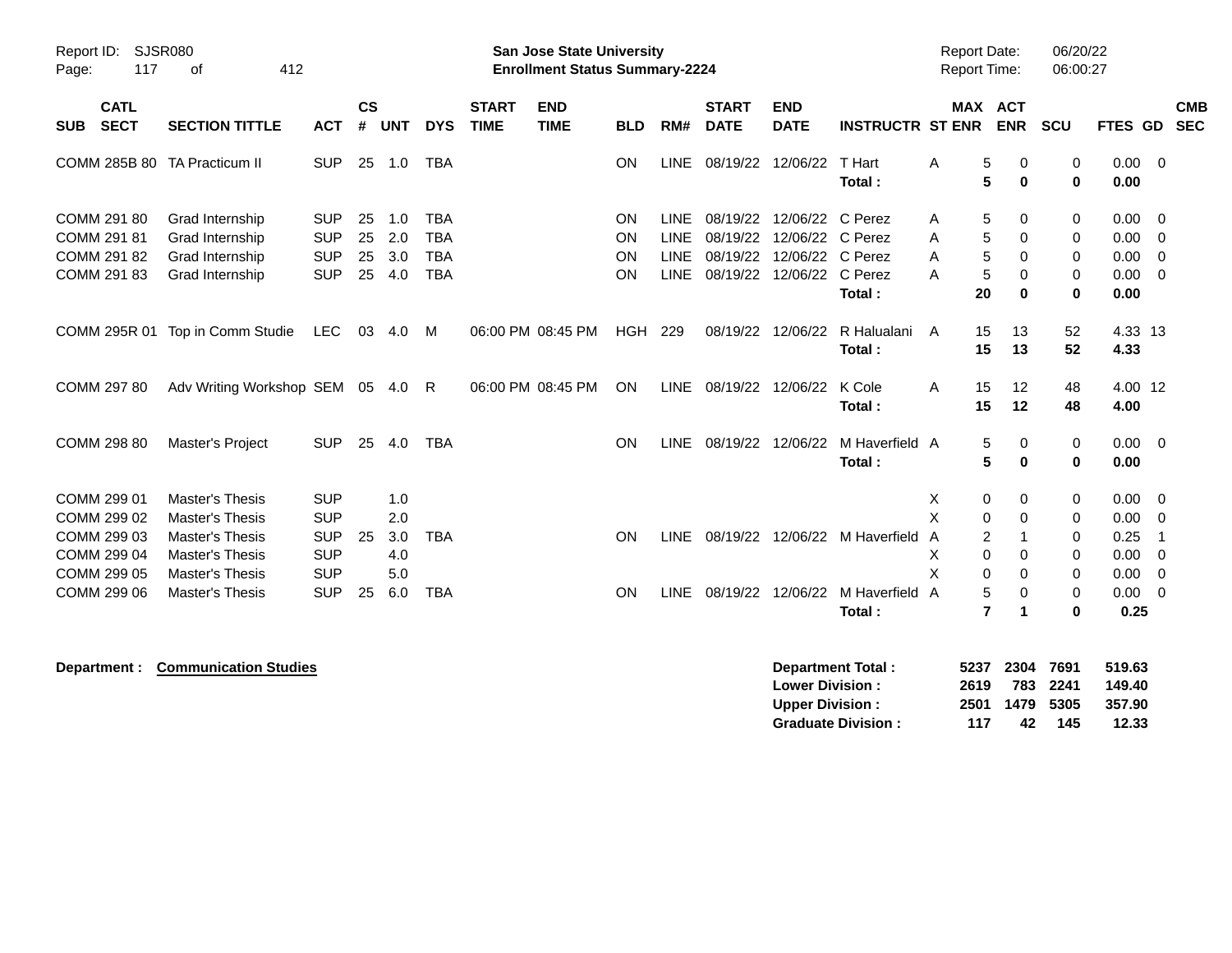| Report ID:<br>Page: | 118                        | SJSR080<br>412<br>οf                           |                |                    |                  |            |                             | <b>San Jose State University</b><br><b>Enrollment Status Summary-2224</b> |            |     |                                 |                            |                                      | <b>Report Date:</b><br><b>Report Time:</b> |                       | 06/20/22<br>06:00:27 |                     |                           |
|---------------------|----------------------------|------------------------------------------------|----------------|--------------------|------------------|------------|-----------------------------|---------------------------------------------------------------------------|------------|-----|---------------------------------|----------------------------|--------------------------------------|--------------------------------------------|-----------------------|----------------------|---------------------|---------------------------|
| <b>SUB</b>          | <b>CATL</b><br><b>SECT</b> | <b>SECTION TITTLE</b>                          | АСТ            | $\mathsf{cs}$<br># | <b>UNT</b>       | <b>DYS</b> | <b>START</b><br><b>TIME</b> | <b>END</b><br><b>TIME</b>                                                 | <b>BLD</b> | RM# | <b>START</b><br><b>DATE</b>     | <b>END</b><br><b>DATE</b>  | <b>INSTRUCTR ST ENR</b>              |                                            | MAX ACT<br><b>ENR</b> | <b>SCU</b>           |                     | <b>CMB</b><br>FTES GD SEC |
| College             |                            | <b>Social Sciences, College of</b>             |                |                    |                  |            |                             |                                                                           |            |     |                                 |                            |                                      |                                            |                       |                      |                     |                           |
|                     | Department :               | <b>Urban &amp; Regional Planning</b>           |                |                    |                  |            |                             |                                                                           |            |     |                                 |                            |                                      |                                            |                       |                      |                     |                           |
| GEOG 101            |                            | Physical Geography                             | LEC            | 02                 | 3.0              | TR         |                             | 10:30 AM 11:45 AM                                                         | CL.        | 224 |                                 | 08/19/22 12/06/22 J Hasty  |                                      | 30<br>A                                    | 4                     | 12                   | 0.80                | $\overline{\mathbf{0}}$   |
| <b>GEOG</b>         | 1 0 2                      | Physical Geography                             | LEC            |                    | 02 3.0<br>02 3.0 | <b>TR</b>  |                             | 12:00 PM 01:15 PM                                                         | CL         | 224 |                                 | 08/19/22 12/06/22 J Hasty  | LINE 08/19/22 12/06/22 G Pereira     | 30<br>A                                    | 8                     | 24<br>90             | $1.60 \t 0$         |                           |
| GEOG 180            |                            | <b>Physical Geography</b>                      | LEC            |                    |                  | <b>TBA</b> |                             |                                                                           | <b>ON</b>  |     |                                 |                            | Total:                               | 30<br>A<br>90                              | 30<br>42              | 126                  | $6.00 \t 0$<br>8.40 |                           |
|                     | GEOG 1080                  | <b>Cultural Geography</b>                      | LEC            |                    | 02 3.0           | TBA        |                             |                                                                           | ON.        |     |                                 |                            | LINE 08/19/22 12/06/22 G Pereira     | A<br>30                                    | 30                    | 90                   | $6.00 \quad 0$      |                           |
|                     |                            |                                                |                |                    |                  |            |                             |                                                                           |            |     |                                 |                            | Total:                               | 30                                         | 30                    | 90                   | 6.00                |                           |
|                     | GEOG 1280                  | World Regional Geog LEC 01                     |                |                    | 3.0              | TBA        |                             |                                                                           | <b>ON</b>  |     | LINE 08/19/22 12/06/22          |                            | G Pereira                            | A<br>30                                    | 28                    | 84                   | 5.60                | $\overline{\mathbf{0}}$   |
|                     | GEOG 1281                  | World Regional Geog LEC 01 3.0                 |                |                    |                  | TBA        |                             |                                                                           | <b>ON</b>  |     | LINE 08/19/22 12/06/22 E Pena   |                            |                                      | 30<br>A                                    | 23                    | 69                   | 4.65                | $\overline{\phantom{0}}$  |
|                     |                            |                                                |                |                    |                  |            |                             |                                                                           |            |     |                                 |                            | Total:                               | 60                                         | 51                    | 153                  | 10.25               |                           |
|                     |                            | GEOG 100W 01 Writing Workshop                  | SEM            | 05                 | 3.0              | TR         |                             | 06:00 PM 07:15 PM                                                         | ON.        |     | LINE 08/19/22                   | 12/06/22                   | N Skinner                            | 25<br>A                                    | 6                     | 18                   | 1.20                | 0 <sup>o</sup>            |
|                     |                            | GLST 100W 01 Writing Workshop                  | SEM 05         |                    | 3.0              | <b>TR</b>  |                             | 06:00 PM 07:15 PM                                                         | ON         |     |                                 |                            | LINE 08/19/22 12/06/22 N Skinner     | A                                          | 0<br>11               | 33                   | 2.20                | $0\,C$                    |
|                     |                            |                                                |                |                    |                  |            |                             |                                                                           |            |     |                                 |                            | Total:                               | 25                                         | 17                    | 51                   | 3.40                |                           |
|                     | GEOG 105 01                | Urban Geog                                     | LEC.           |                    | 02 3.0           | TR         |                             | 02:15 PM 03:30 PM                                                         | CL         | 224 |                                 |                            | 08/19/22 12/06/22 C Rivasplata A     | 30                                         | 5                     | 15                   | $1.00 \t 0$         |                           |
|                     |                            |                                                |                |                    |                  |            |                             |                                                                           |            |     |                                 |                            | Total:                               | 30                                         | 5                     | 15                   | 1.00                |                           |
|                     | GEOG 10780                 | Mapping the World                              | LEC            |                    | 02 3.0           | TBA        |                             |                                                                           | <b>ON</b>  |     | LINE 08/19/22 12/06/22          |                            | B Yang                               | 30<br>A                                    | 29                    | 87                   | 5.90 2              |                           |
|                     |                            |                                                |                |                    |                  |            |                             |                                                                           |            |     |                                 |                            | Total:                               | 30                                         | 29                    | 87                   | 5.90                |                           |
|                     | GEOG 112 01                | Cultures/Globalizatn                           | <b>LEC</b>     |                    | $02 \quad 3.0$   | МW         |                             | 10:30 AM 11:45 AM                                                         | CL.        | 243 |                                 | 08/19/22 12/06/22 M Kelley |                                      | 30<br>A                                    | 24                    | 72                   | 4.80                | $\overline{\phantom{0}}$  |
|                     | GEOG 112 02                | Cultures/Globalizatn                           | LEC            |                    | 02 3.0           | MW         |                             | 12:00 PM 01:15 PM                                                         | CL         | 243 |                                 | 08/19/22 12/06/22 M Kelley |                                      | 30<br>A                                    | 23                    | 69                   | $4.60 \ 0$          |                           |
|                     | GEOG 112 03                | Cultures/Globalizatn                           | <b>LEC</b>     | 02                 | 3.0              | м          |                             | 03:00 PM 05:30 PM                                                         | HGH        | 217 |                                 | 08/19/22 12/06/22 E Pena   |                                      | Α<br>30                                    | 19                    | 57                   | 3.80                | $\overline{\mathbf{0}}$   |
|                     | GEOG 112 80                | Cultures/Globalizatn                           | LEC            | 02                 | 3.0              | TBA        |                             |                                                                           | <b>ON</b>  |     | LINE 08/19/22 12/06/22 M Kelley |                            |                                      | 30<br>Α                                    | 30                    | 90                   | 6.00                | $\overline{\mathbf{0}}$   |
|                     |                            |                                                |                |                    |                  |            |                             |                                                                           |            |     |                                 |                            | Total:                               | 120                                        | 96                    | 288                  | 19.20               |                           |
|                     | GEOG 121 80                | Pop & Global Change LEC 02 3.0                 |                |                    |                  | TBA        |                             |                                                                           | ON.        |     |                                 |                            | LINE 08/19/22 12/06/22 G Pereira     | 30<br>A                                    | 7                     | 21                   | 1.40                | $0\,$ C                   |
|                     |                            | ENVS 121 80 Pop & Global Change LEC 02 3.0 TBA |                |                    |                  |            |                             |                                                                           |            |     |                                 |                            | ON LINE 08/19/22 12/06/22 G Pereira  | A                                          | $0$ 10                | $30\,$               |                     | 2.00 0 C                  |
|                     |                            |                                                |                |                    |                  |            |                             |                                                                           |            |     |                                 |                            | Total:                               | 30                                         | 17                    | 51                   | 3.40                |                           |
|                     |                            | GEOG 140 80 The United States                  | LEC 02 3.0 TBA |                    |                  |            |                             |                                                                           | ON.        |     |                                 |                            | LINE 08/19/22 12/06/22 K Rohrmeier A | 30                                         | 8                     | 24                   | $1.60 \t 0$         |                           |
|                     |                            |                                                |                |                    |                  |            |                             |                                                                           |            |     |                                 |                            | Total:                               | 30                                         | $\bf 8$               | 24                   | 1.60                |                           |
|                     | GEOG 170 10                | Intro to GIS                                   | LEC 02 4.0 W   |                    |                  |            |                             | 04:30 PM 07:00 PM WSQ 208                                                 |            |     |                                 |                            | 08/19/22 12/06/22 A Zandiatash A     | 20                                         | 16                    | 48                   | 4.67 6              |                           |
|                     | GEOG 170 11                | Intro to GIS                                   | LAB 15 0.0 W   |                    |                  |            |                             | 07:15 PM 08:10 PM                                                         | WSQ 208    |     |                                 |                            | 08/19/22 12/06/22 A Zandiatash A     | 20                                         | 16                    | 16                   | $0.00\ 6$           |                           |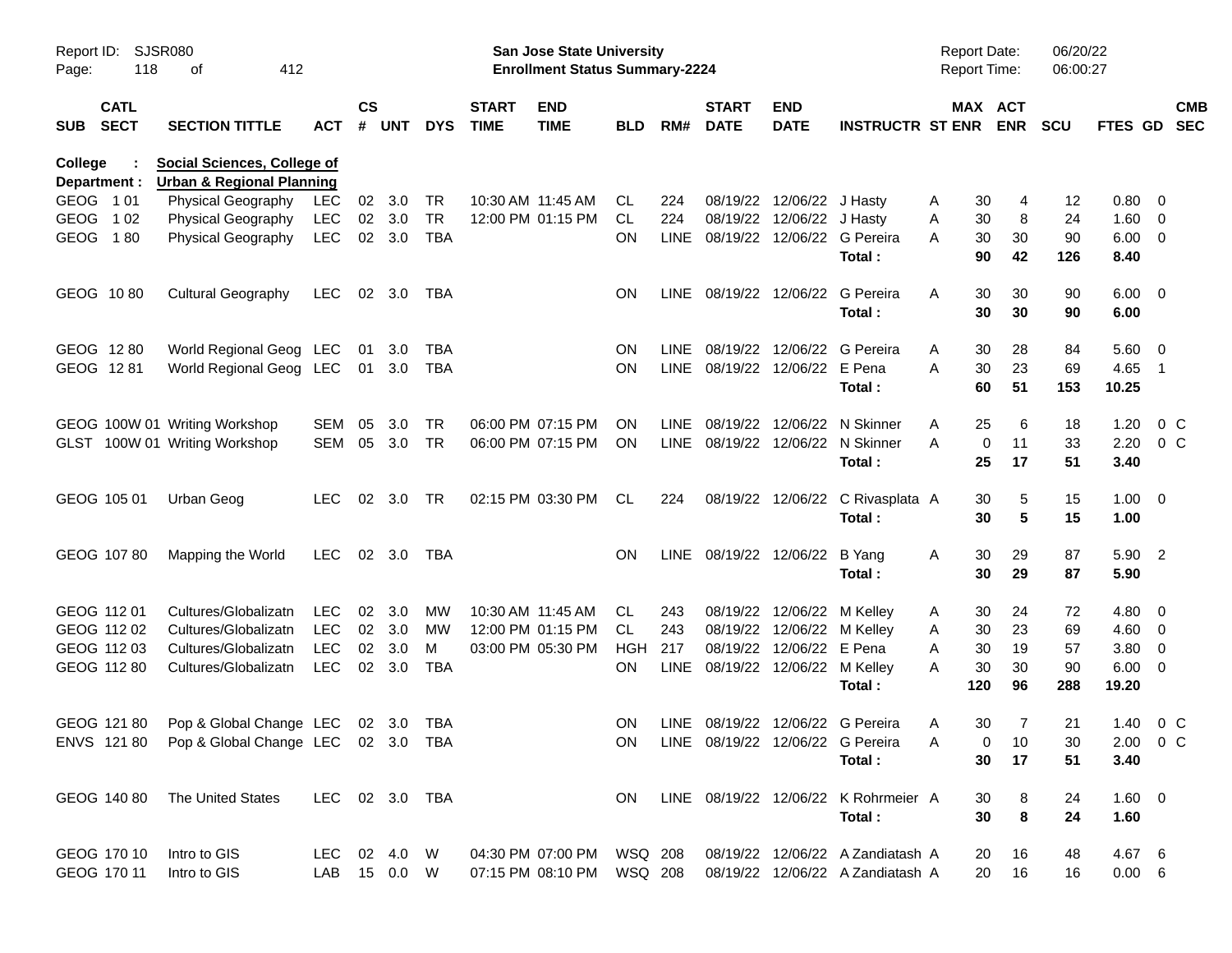| Report ID:<br>Page: | 119                                       | SJSR080<br>412<br>оf                                                             |                                        |                    |                   |                                 |                             | San Jose State University<br><b>Enrollment Status Summary-2224</b> |                                     |                              |                               |                                                 |                                                                                                        | <b>Report Date:</b><br><b>Report Time:</b> |                                                | 06/20/22<br>06:00:27 |                                            |                                                      |
|---------------------|-------------------------------------------|----------------------------------------------------------------------------------|----------------------------------------|--------------------|-------------------|---------------------------------|-----------------------------|--------------------------------------------------------------------|-------------------------------------|------------------------------|-------------------------------|-------------------------------------------------|--------------------------------------------------------------------------------------------------------|--------------------------------------------|------------------------------------------------|----------------------|--------------------------------------------|------------------------------------------------------|
| <b>SUB</b>          | <b>CATL</b><br><b>SECT</b>                | <b>SECTION TITTLE</b>                                                            | <b>ACT</b>                             | $\mathsf{cs}$<br># | <b>UNT</b>        | <b>DYS</b>                      | <b>START</b><br><b>TIME</b> | <b>END</b><br><b>TIME</b>                                          | <b>BLD</b>                          | RM#                          | <b>START</b><br><b>DATE</b>   | <b>END</b><br><b>DATE</b>                       | <b>INSTRUCTR ST ENR</b>                                                                                | MAX ACT                                    | <b>ENR</b>                                     | <b>SCU</b>           | FTES GD                                    | <b>CMB</b><br><b>SEC</b>                             |
|                     |                                           |                                                                                  |                                        |                    |                   |                                 |                             |                                                                    |                                     |                              |                               |                                                 | Total:                                                                                                 | 40                                         | 32                                             | 64                   | 4.67                                       |                                                      |
|                     | GEOG 298 01<br>GEOG 298 02                | <b>Special Study</b><br><b>Special Study</b>                                     | <b>SUP</b><br><b>SUP</b>               | 25<br>25           | 3.0<br>4.0        | TBA<br><b>TBA</b>               |                             |                                                                    | <b>ON</b><br><b>ON</b>              | LINE.<br><b>LINE</b>         | 08/19/22                      | 12/06/22                                        | L RamasubramA<br>08/19/22 12/06/22 L RamasubramA<br>Total:                                             | 15<br>$\overline{1}$<br>16                 | 4<br>0<br>4                                    | 0<br>0<br>0          | 1.004<br>$0.00 \t 0$<br>1.00               |                                                      |
|                     | GEOG 299 01<br>GEOG 299 02<br>GEOG 299 03 | <b>MA Thesis/Project</b><br><b>MA Thesis/Project</b><br><b>MA Thesis/Project</b> | <b>SUP</b><br><b>SUP</b><br><b>SUP</b> | 25<br>25<br>25     | 3.0<br>6.0<br>1.0 | TBA<br><b>TBA</b><br><b>TBA</b> |                             |                                                                    | <b>ON</b><br><b>ON</b><br><b>ON</b> | LINE.<br><b>LINE</b><br>LINE | 08/19/22                      |                                                 | 12/06/22 L RamasubramA<br>08/19/22 12/06/22 L Ramasubrama<br>08/19/22 12/06/22 L RamasubramA<br>Total: | 2<br>2<br>15<br>19                         | 1<br>0<br>-1<br>$\mathbf{2}$                   | 0<br>0<br>0<br>0     | 0.25<br>$0.00 \t 0$<br>0.08<br>0.33        | $\overline{\phantom{1}}$<br>$\overline{\phantom{1}}$ |
|                     | URBP 101 01                               | The City                                                                         | LEC.                                   | 02                 | 3.0               | TR                              |                             | 02:15 PM 03:30 PM                                                  | CL                                  | 224                          |                               |                                                 | 08/19/22 12/06/22 C Rivasplata A<br>Total:                                                             | 30<br>30                                   | 12<br>12                                       | 36<br>36             | $2.40 \quad 0$<br>2.40                     |                                                      |
|                     | URBP 136 01<br>ENVS 136 01                | Intro Land Use Plan<br>Intro Land Use Plan                                       | SEM<br><b>SEM</b>                      | 05<br>05           | 4.0<br>4.0        | M<br>M                          |                             | 01:30 PM 04:15 PM<br>01:30 PM 04:15 PM                             | CL<br>CL                            | 224<br>224                   | 08/19/22                      | 12/06/22                                        | K Rohrmeier A<br>08/19/22 12/06/22 K Rohrmeier A<br>Total:                                             | 30<br>0<br>30                              | 6<br>3<br>9                                    | 24<br>12<br>36       | 1.60<br>0.80<br>2.40                       | 0 <sup>o</sup><br>$0\,C$                             |
|                     | URBP 200 01<br>URBP 200 80                | Urb Plan Seminar<br>Urb Plan Seminar                                             | <b>SEM</b><br>SEM                      | 05<br>05           | 4.0<br>4.0        | W<br>M                          |                             | 04:30 PM 07:15 PM<br>07:30 PM 10:15 PM                             | WSQ 113<br>ON                       | LINE                         | 08/19/22<br>08/19/22 12/06/22 | 12/06/22                                        | L RamasubramA<br>Total:                                                                                | 15<br>12<br>A<br>27                        | 6<br>$\overline{7}$<br>13                      | 24<br>28<br>52       | $2.00\quad 6$<br>$2.33 \quad 7$<br>4.33    |                                                      |
|                     | URBP 204 01<br>URBP 204 02<br>URBP 204 80 | <b>Quant Methods</b><br><b>Quant Methods</b><br><b>Quant Methods</b>             | <b>SEM</b><br><b>SEM</b><br><b>SEM</b> | 05<br>05<br>05     | 4.0<br>4.0<br>4.0 | М<br>TBA<br><b>TBA</b>          |                             | 04:30 PM 07:15 PM                                                  | WSQ 113<br>ON<br>OΝ                 | <b>LINE</b><br>LINE          | 08/19/22<br>08/19/22          | 12/06/22 T Lester<br>08/19/22 12/06/22 T Lester | 12/06/22 S Mathur<br>Total:                                                                            | 15<br>Α<br>15<br>Α<br>15<br>А<br>45        | 2<br>$\mathbf 0$<br>11<br>13                   | 8<br>0<br>44<br>52   | $0.67$ 2<br>$0.00 \t 0$<br>3.67 11<br>4.33 |                                                      |
|                     | URBP 205 01                               | Private Dev & Urbp                                                               | SEM 05 3.0 T                           |                    |                   |                                 |                             | 04:30 PM 07:00 PM                                                  | WSQ 113                             |                              |                               | 08/19/22 12/06/22                               | K Snider<br>Total:                                                                                     | 12<br>A<br>12                              | 11<br>11                                       | 33<br>33             | 2.75 11<br>2.75                            |                                                      |
|                     | URBP 206 01                               | <b>Real Estate Finance</b>                                                       | SEM 05 3.0                             |                    |                   | -R                              |                             | 07:30 PM 10:00 PM                                                  | WSQ 113                             |                              |                               | 08/19/22 12/06/22 D Shiver                      | Total:                                                                                                 | 15<br>Α                                    | 14<br>15 14                                    | 42<br>42             | 3.50 14<br>3.50                            |                                                      |
|                     | URBP 223 01                               | Housing Econ & Pol SEM 05 4.0 W                                                  |                                        |                    |                   |                                 |                             | 04:30 PM 07:15 PM CL                                               |                                     | 243                          |                               | 08/19/22 12/06/22 T Lester                      | Total:                                                                                                 | 15<br>A<br>15                              | 5<br>$5\phantom{.0}$                           | 20<br>20             | 1.67 5<br>1.67                             |                                                      |
|                     | URBP 225 01<br>URBP 225 02                | Land Use PIng Law<br>Land Use Plng Law                                           | SEM 05 4.0 W<br>SEM 05 4.0 R           |                    |                   |                                 |                             | 07:30 PM 10:15 PM<br>04:30 PM 07:15 PM                             | DMH 347<br>CL                       | 243                          |                               | 08/19/22 12/06/22 J Hare                        | 08/19/22 12/06/22 C Cheleden<br>Total:                                                                 | 12<br>A<br>Α<br>12<br>24                   | $\overline{2}$<br>$\mathbf{1}$<br>$\mathbf{3}$ | 8<br>4<br>12         | $0.67$ 2<br>$0.33$ 1<br>1.00               |                                                      |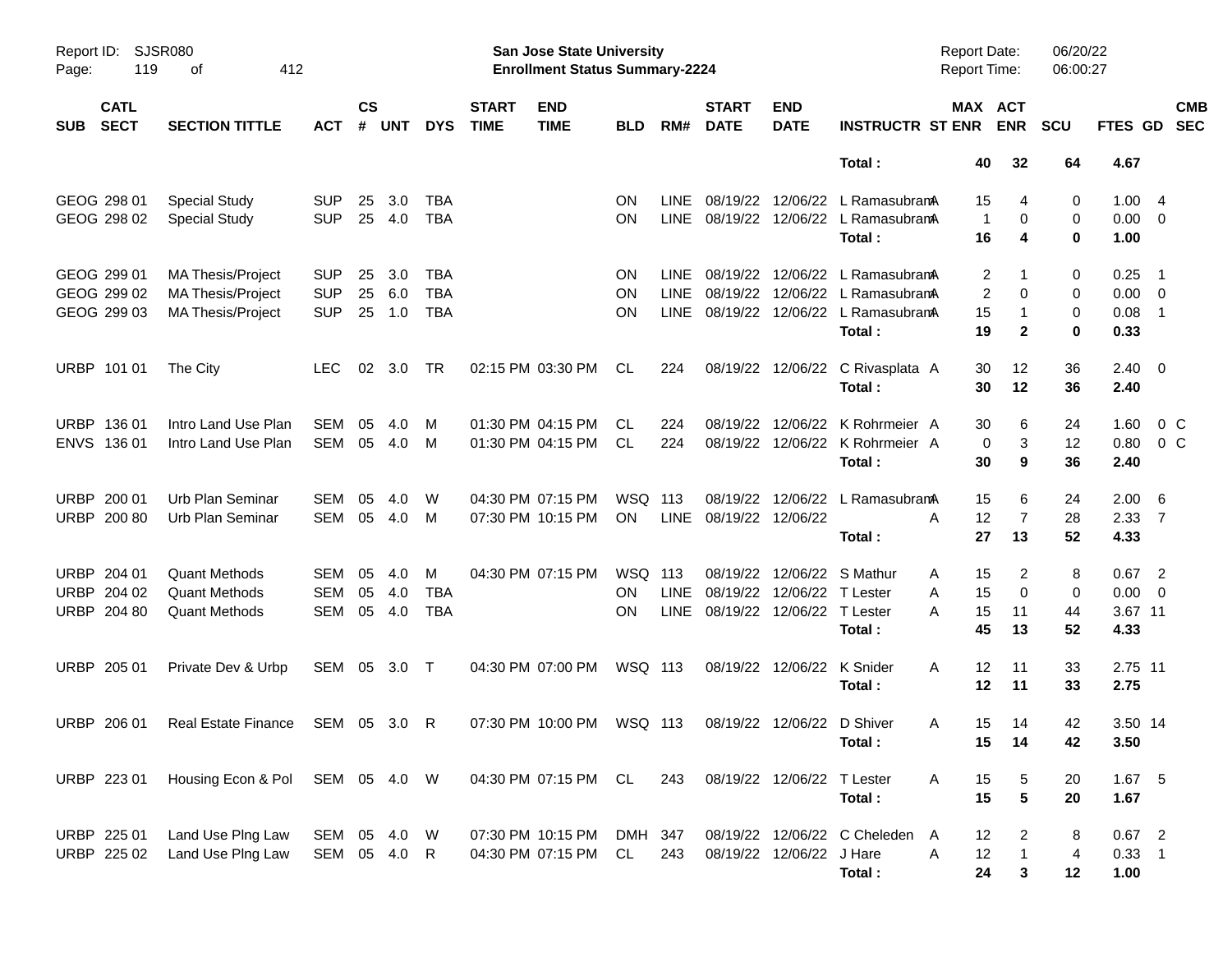| Report ID:<br>Page: | 120                        | <b>SJSR080</b><br>412<br>οf                                  |                              |                    |              |             |                             | <b>San Jose State University</b><br><b>Enrollment Status Summary-2224</b> |                             |     |                                    |                                               |                                                                                   | <b>Report Date:</b><br><b>Report Time:</b> |                         | 06/20/22<br>06:00:27 |                                 |                            |
|---------------------|----------------------------|--------------------------------------------------------------|------------------------------|--------------------|--------------|-------------|-----------------------------|---------------------------------------------------------------------------|-----------------------------|-----|------------------------------------|-----------------------------------------------|-----------------------------------------------------------------------------------|--------------------------------------------|-------------------------|----------------------|---------------------------------|----------------------------|
| <b>SUB</b>          | <b>CATL</b><br><b>SECT</b> | <b>SECTION TITTLE</b>                                        | <b>ACT</b>                   | $\mathsf{cs}$<br># | <b>UNT</b>   | <b>DYS</b>  | <b>START</b><br><b>TIME</b> | <b>END</b><br><b>TIME</b>                                                 | <b>BLD</b>                  | RM# | <b>START</b><br><b>DATE</b>        | <b>END</b><br><b>DATE</b>                     | <b>INSTRUCTR ST ENR</b>                                                           |                                            | MAX ACT<br><b>ENR</b>   | <b>SCU</b>           | FTES GD                         | <b>CMB</b><br><b>SEC</b>   |
|                     | URBP 226 80                | Reg Transport Plan                                           | SEM 05 4.0                   |                    |              | W           |                             | 07:30 PM 10:15 PM                                                         | ON                          |     |                                    | LINE 08/19/22 12/06/22 R Lee                  | Total :                                                                           | A<br>15<br>15                              | 15<br>15                | 60<br>60             | 5.00 15<br>5.00                 |                            |
|                     | URBP 231 01                | Urb Design in Plan                                           | SEM 05                       |                    | 4.0          | $\top$      |                             | 04:30 PM 07:15 PM                                                         | WSQ 208                     |     |                                    |                                               | 08/19/22 12/06/22 G Douglas<br>Total:                                             | 12<br>A<br>12                              | 12<br>12                | 48<br>48             | 4.00 12<br>4.00                 |                            |
|                     | URBP 234 80                | Field Study Sem                                              | SEM 05 1.0                   |                    |              | TBA         |                             |                                                                           | <b>ON</b>                   |     |                                    |                                               | LINE 08/19/22 12/06/22 A Agrawal<br>Total:                                        | A                                          | 5<br>0<br>5<br>$\bf{0}$ | 0<br>0               | $0.00 \t 0$<br>0.00             |                            |
|                     | URBP 236 01<br>URBP 236 80 | Urb Plan Pol Analysi<br>Urb Plan Pol Analysi                 | SEM<br>SEM 05                | 05                 | 4.0<br>- 4.0 | $\top$<br>R |                             | 04:30 PM 07:15 PM<br>07:30 PM 10:15 PM                                    | <b>WSQ 111</b><br><b>ON</b> |     | 08/19/22<br>LINE 08/19/22 12/06/22 |                                               | 12/06/22 S Alexander<br>Total:                                                    | 12<br>A<br>A<br>15<br>27                   | 12<br>5<br>17           | 48<br>20<br>68       | 4.00 12<br>$1.67$ 5<br>5.67     |                            |
|                     | URBP 241 01                | Plan Sustain City                                            | SEM 05                       |                    | 2.0          | R           |                             | 04:30 PM 06:15 PM                                                         | WSQ 113                     |     |                                    |                                               | 08/19/22 12/06/22 C Rivasplata A<br>Total:                                        | 12<br>12                                   | 12<br>12                | 24<br>24             | 2.00 12<br>2.00                 |                            |
|                     | URBP 248 02<br>DSGN 248 02 | Tech in Urb Plan<br>Tech in Urb Plan                         | <b>SEM</b><br>SEM            | 05<br>05           | 3.0<br>3.0   | M<br>M      |                             | 04:30 PM 07:15 PM<br>04:30 PM 07:15 PM                                    | <b>WSQ 208</b><br>WSQ 208   |     | 08/19/22                           | 12/06/22 S Shazi<br>08/19/22 12/06/22 S Shazi | Total:                                                                            | 15<br>A<br>Α<br>15                         | 10<br>0<br>0<br>10      | 10<br>0<br>10        | 2.50                            | 2.50 10 C<br>$0.00 \t 0 C$ |
|                     | URBP 255 01                | Urb & Reg Growth MgmSEM 05 4.0 M                             |                              |                    |              |             |                             | 07:30 PM 10:15 PM                                                         | DMH 347                     |     |                                    | 08/19/22 12/06/22 S Mathur                    | Total:                                                                            | A<br>12<br>12                              | 5<br>5                  | 20<br>20             | $1.67$ 5<br>1.67                |                            |
|                     | URBP 260 80                | <b>Envtl Planning Topic</b>                                  | SEM 05 4.0                   |                    |              | M           |                             | 07:30 PM 10:15 PM                                                         | ON                          |     |                                    |                                               | LINE 08/19/22 12/06/22 G Brownlow A<br>Total:                                     | 15<br>15                                   | 6<br>6                  | 24<br>24             | $2.00\quad 6$<br>2.00           |                            |
|                     |                            | URBP 275G 80 GIS Overview<br>URBP 275G 81 GIS Overview       | SEM<br><b>SEM</b>            | 05                 | 1.0<br>1.0   | <b>TBA</b>  |                             |                                                                           | <b>ON</b>                   |     |                                    |                                               | LINE 08/19/22 12/06/22 L RamasubranA<br>Total:                                    | 15<br>X<br>15                              | 9<br>0<br>0<br>9        | 9<br>0<br>9          | $0.75$ 9<br>$0.00 \t 0$<br>0.75 |                            |
|                     |                            | URBP 295 01 Capstone Studio                                  |                              |                    |              |             |                             |                                                                           |                             |     |                                    |                                               | SEM 05 6.0 R  01:30 PM 07:00 PM  WSQ 111  08/19/22  12/06/22  G Douglas<br>Total: | A<br>15                                    | 15 14<br>14             | 84<br>84             | 7.00 14<br>7.00                 |                            |
|                     |                            | URBP 297P 80 Plan Rpt Prelim                                 | SEM 05 1.0 TBA               |                    |              |             |                             |                                                                           | ON.                         |     |                                    |                                               | LINE 08/19/22 12/06/22 G Brownlow A<br>Total:                                     | 15<br>15                                   | 4<br>4                  | 4<br>4               | $0.33 + 4$<br>0.33              |                            |
|                     |                            | URBP 298A 01 Planning Report<br>URBP 298A 02 Planning Report | <b>SUP</b><br>SUP 25 3.0 TBA |                    |              | 25 3.0 TBA  |                             |                                                                           | ON.<br>ON.                  |     |                                    | LINE 08/19/22 12/06/22 T Lester               | LINE 08/19/22 12/06/22 G Douglas                                                  | 10<br>A<br>10<br>A                         | 9<br>$\overline{7}$     | 0<br>0               | $2.25$ 9<br>$1.75$ 7            |                            |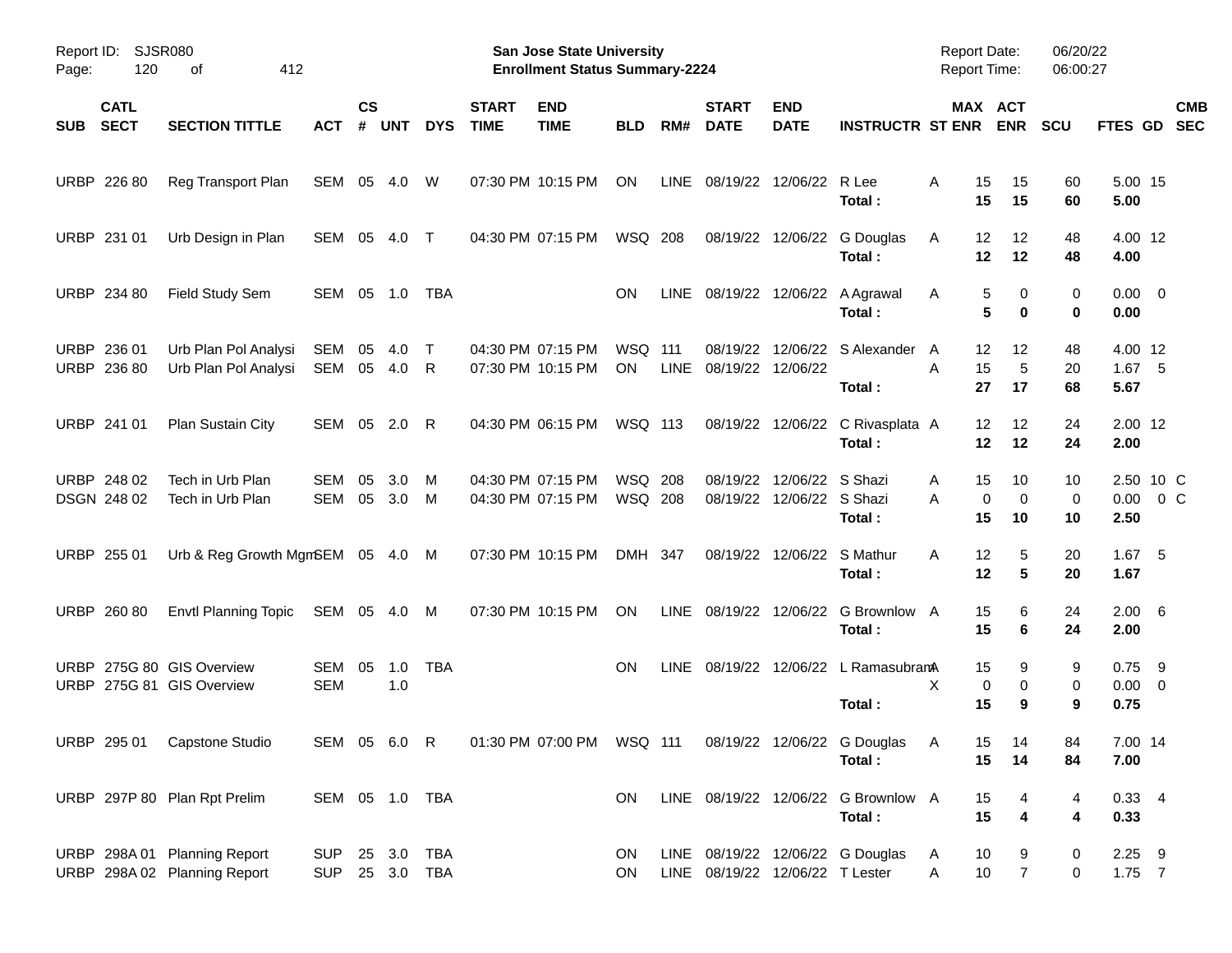| Report ID:<br>Page: | 121                        | SJSR080<br>οf                        | 412        |         |            |            |                             | <b>San Jose State University</b><br><b>Enrollment Status Summary-2224</b> |            |      |                             |                           |                           |   | <b>Report Date:</b><br><b>Report Time:</b> |                          | 06/20/22<br>06:00:27 |         |     |                          |
|---------------------|----------------------------|--------------------------------------|------------|---------|------------|------------|-----------------------------|---------------------------------------------------------------------------|------------|------|-----------------------------|---------------------------|---------------------------|---|--------------------------------------------|--------------------------|----------------------|---------|-----|--------------------------|
| <b>SUB</b>          | <b>CATL</b><br><b>SECT</b> | <b>SECTION TITTLE</b>                | ACT        | CS<br># | <b>UNT</b> | <b>DYS</b> | <b>START</b><br><b>TIME</b> | <b>END</b><br>TIME                                                        | <b>BLD</b> | RM#  | <b>START</b><br><b>DATE</b> | <b>END</b><br><b>DATE</b> | <b>INSTRUCTR ST ENR</b>   |   | MAX                                        | <b>ACT</b><br><b>ENR</b> | <b>SCU</b>           | FTES GD |     | <b>CMB</b><br><b>SEC</b> |
|                     |                            |                                      |            |         |            |            |                             |                                                                           |            |      |                             |                           | Total :                   |   | 20                                         | 16                       | 0                    | 4.00    |     |                          |
| <b>URBP</b>         |                            | 298B 01 Special Study: Pln R         | <b>SUP</b> | 25      | 3.0        | TBA        |                             |                                                                           | ON         | LINE | 08/19/22                    | 12/06/22                  | G Douglas                 | A | 10                                         |                          | 0                    | 0.25    | -1  |                          |
|                     |                            | URBP 298B 02 Special Study: Pln R    | SUP        |         | 25 3.0     | TBA        |                             |                                                                           | ON         | LINE | 08/19/22                    | 12/06/22                  | T Lester                  | A | 10                                         |                          | $\mathbf{0}$         | 1.75    | - 7 |                          |
|                     |                            |                                      |            |         |            |            |                             |                                                                           |            |      |                             |                           | Total :                   |   | 20                                         | 8                        | 0                    | 2.00    |     |                          |
|                     | Department :               | <b>Urban &amp; Regional Planning</b> |            |         |            |            |                             |                                                                           |            |      |                             |                           | <b>Department Total:</b>  |   | 916                                        | 541                      | 1583                 | 124.45  |     |                          |
|                     |                            |                                      |            |         |            |            |                             |                                                                           |            |      |                             | <b>Lower Division :</b>   |                           |   | 180                                        | 123                      | 369                  | 24.65   |     |                          |
|                     |                            |                                      |            |         |            |            |                             |                                                                           |            |      |                             | <b>Upper Division:</b>    |                           |   | 392                                        | 238                      | 704                  | 48.30   |     |                          |
|                     |                            |                                      |            |         |            |            |                             |                                                                           |            |      |                             |                           | <b>Graduate Division:</b> |   | 344                                        | 180                      | 510                  | 51.50   |     |                          |